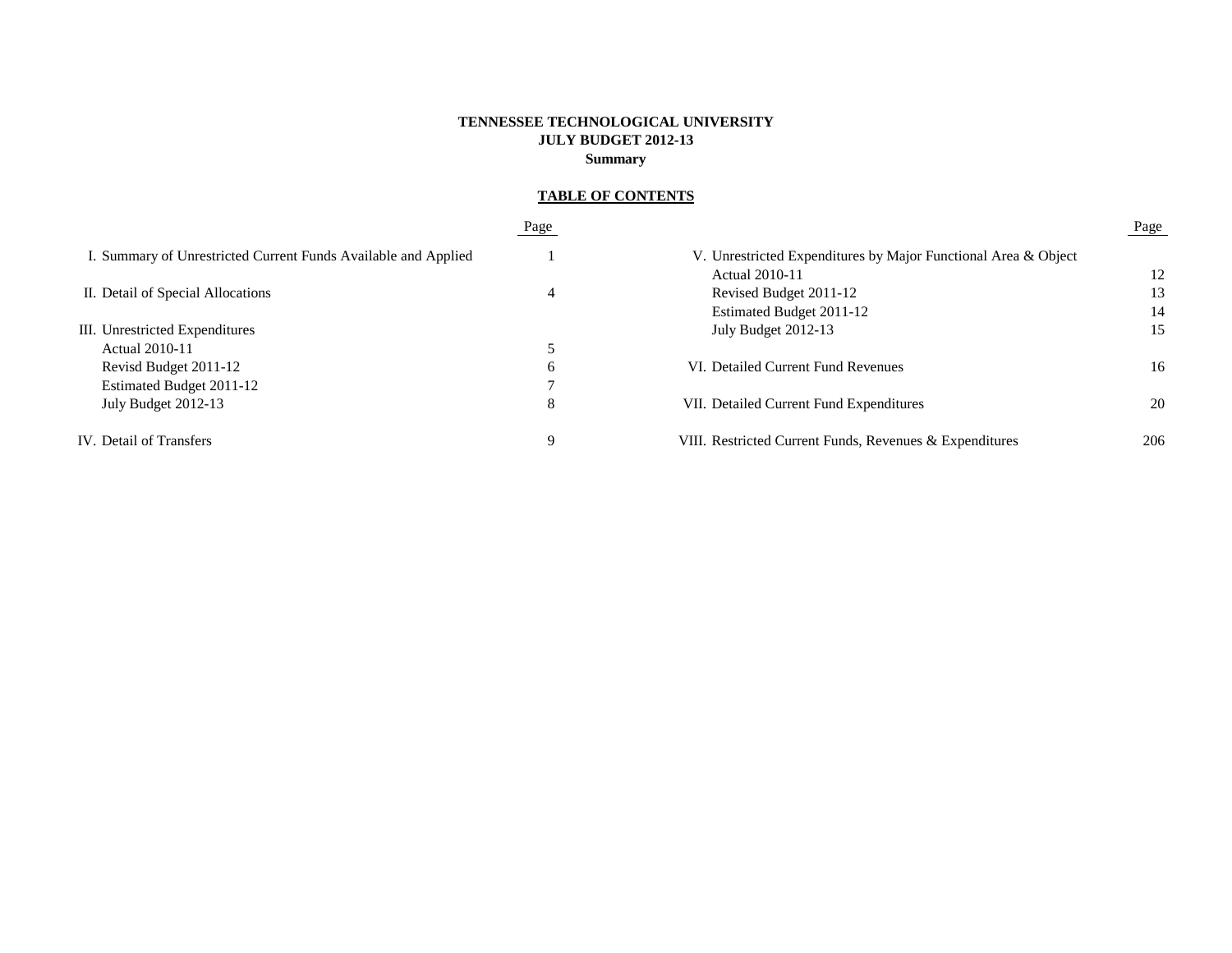Page 1<br>Run Date 04-MAY-2012 Run Date 04-MAY-2012 FZRJF01 TBR8: 1.0 Run Date 04-MAY-2012

## Form I Georgian Communication of the Communication of Tennessee Tech University Communication Run Time 08:02 AM Summary Of Unrestricted Current Funds Available And Applied July Budget 2012-13

|                                          | Actual<br>$2010 - 11$ | October<br>Budget<br>$2011 - 12$ | Estimated<br>Budget<br>$2011 - 12$ | % Change<br>Over<br>Actual | July<br>Budget<br>$2012 - 13$ | % Change<br>Over<br>Actual |
|------------------------------------------|-----------------------|----------------------------------|------------------------------------|----------------------------|-------------------------------|----------------------------|
| Unrestricted Current Fund Balances       |                       |                                  |                                    |                            |                               |                            |
| at Beginning of Period                   |                       |                                  |                                    |                            |                               |                            |
| Allocation for Encumbrances              | 868,150               | 554,900                          | 554,900                            | $-36.1$                    | 554,900                       | $-36.1$                    |
| Allocation for Working Capital           | 774,320               | 974,800                          | 974,800                            | 25.9                       | 974,500                       | 25.9                       |
| Special Allocations                      | 41,870                | 3,023,000                        | 3,023,000                          | 7120.0                     | 2,205,000                     | 5166.3                     |
| Unallocated Balance                      | 11,098,133            | 7,627,800                        | 7,627,800                          | $-31.3$                    | $\Omega$                      | $-100.0$                   |
| Total Unrestricted Current Fund Balances | 12,782,473            | 12,180,500                       | 12,180,500                         | $-04.7$                    | 3,734,400                     | $-70.8$                    |
| Revenues                                 |                       |                                  |                                    |                            |                               |                            |
| Education and General                    |                       |                                  |                                    |                            |                               |                            |
| Tuition and Fees                         | 65,538,363            | 73,190,500                       | 74,592,600                         | 13.8                       | 77,522,000                    | 18.3                       |
| State Appropriations                     | 50,616,359            | 35,459,600                       | 35,459,600                         | $-29.9$                    | 36,598,100                    | $-27.7$                    |
| Federal Grants and Contracts             | 1,213,034             | 890,400                          | 890,400                            | $-26.6$                    | 890,400                       | $-26.6$                    |
| Local Grants and Contracts               | $\Omega$              | 3,200                            | 3,200                              |                            | 3,200                         |                            |
| State Grants and Contracts               | 125,307               | 111,200                          | 111,200                            | $-11.3$                    | 111,200                       | $-11.3$                    |
| Private Grants and Contracts             | 82,589                | 39,100                           | 39,100                             | $-52.7$                    | 39,100                        | $-52.7$                    |
| Private Gifts                            | 16,361                | $\Omega$                         | $\Omega$                           | $-100.0$                   | $\Omega$                      | $-100.0$                   |
| Sales & Services of Educ Depts           | 6,560,117             | 6,342,300                        | 7,472,200                          | 13.9                       | 6,892,200                     | 05.1                       |
| Other Sources                            | 1,342,179             | 1,129,200                        | 1,535,200                          | 14.4                       | 1,394,500                     | 03.9                       |
| Total Education and General              | 125,494,309           | 117,165,500                      | 120,103,500                        | $-04.3$                    | 123,450,700                   | $-01.6$                    |
| Sales & Services of Aux Enterprises      |                       |                                  |                                    |                            |                               |                            |
| Sales and Services of Aux Enterprises    | 14,222,035            | 14,179,800                       | 14,327,700                         | 00.7                       | 14,482,100                    | 01.8                       |
| Total Revenues                           | 139,716,344           | 131,345,300                      | 134,431,200                        | $-03.8$                    | 137,932,800                   | $-01.3$                    |
| Expenditures and Transfers               |                       |                                  |                                    |                            |                               |                            |
| Education and General                    |                       |                                  |                                    |                            |                               |                            |
| Instruction                              | 49, 437, 402          | 55,405,600                       | 55,038,400                         | 11.3                       | 54,941,500                    | 11.1                       |
| Research                                 | 1,159,218             | 2,274,400                        | 2,434,300                          | 110.0                      | 1,468,800                     | 26.7                       |
| Public Service                           | 1,947,563             | 2,185,800                        | 2,493,400                          | 28.0                       | 2,025,600                     | 04.0                       |
| Academic Support                         | 8,659,535             | 10,533,500                       | 10,924,700                         | 26.2                       | 9,611,600                     | 11.0                       |
| Student Services                         | 16,640,751            | 18,290,300                       | 19,460,800                         | 16.9                       | 18,788,400                    | 12.9                       |
| Institutional Support                    | 9,792,775             | 11,482,100                       | 11,388,100                         | 16.3                       | 11,334,200                    | 15.7                       |
| Operation & Maintenance of Plant         | 10,680,040            | 12,467,300                       | 13,347,900                         | 25.0                       | 11,484,100                    | 07.5                       |
| Scholarships & Fellowships               | 5,655,709             | 7,277,100                        | 7,303,400                          | 29.1                       | 7,303,400                     | 29.1                       |
| Total Education and General              | 103,972,993           | 119,916,100                      | 122,391,000                        | 17.7                       | 116,957,600                   | 12.5                       |
| Mandatory Transfers for:                 |                       |                                  |                                    |                            |                               |                            |
| Principal & Interest                     | 727,320               | 517,200                          | 517,200                            | $-28.9$                    | 518,000                       | $-28.8$                    |
| Renewals & Replacements                  | $\Omega$              | $\Omega$                         | $\Omega$                           |                            | $\Omega$                      |                            |
| Loan Fund Matching Grant                 | $\Omega$              | $\Omega$                         | $\mathbf 0$                        |                            | $\Omega$                      |                            |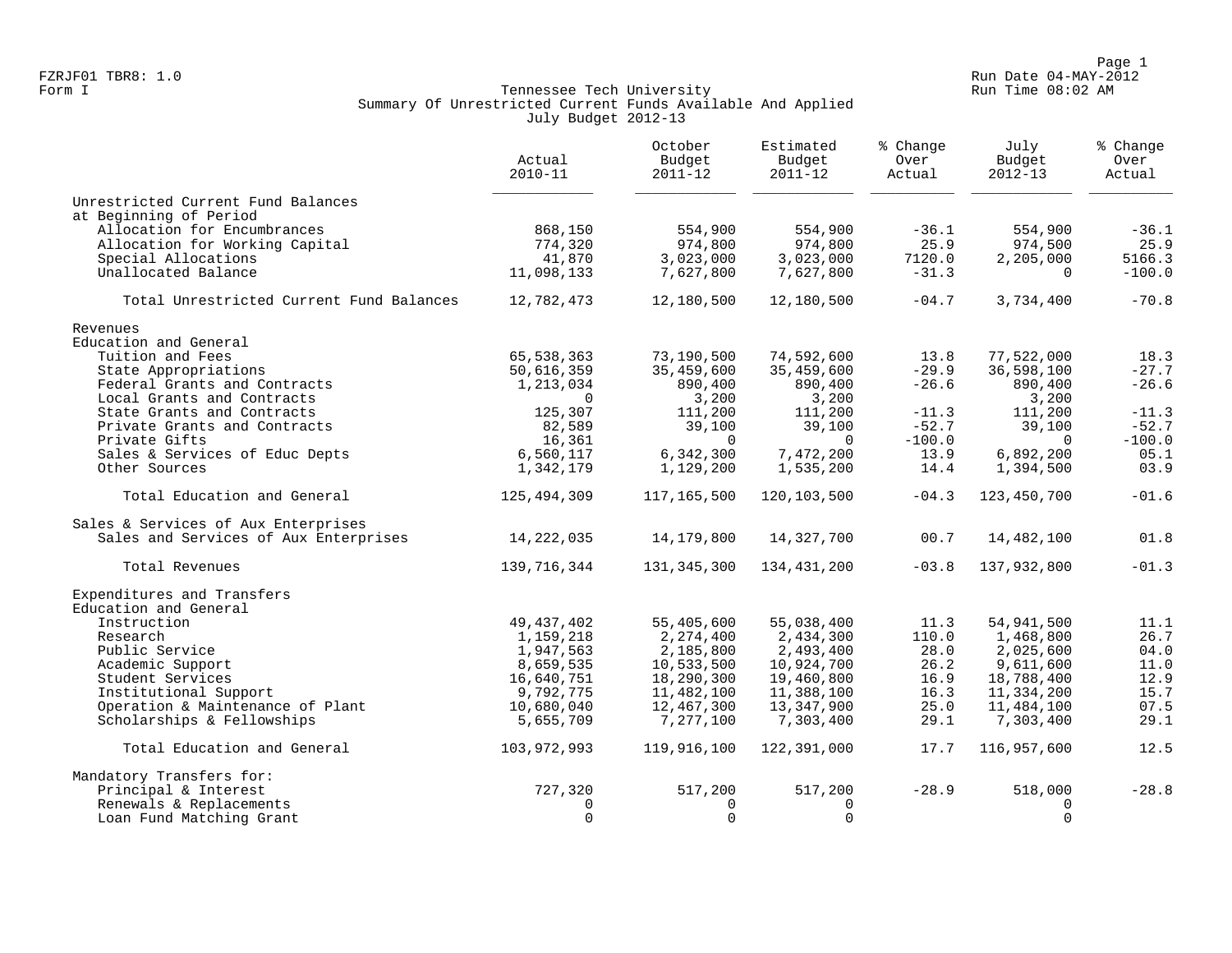Page 2<br>Run Date 04-MAY-2012 Run Date 04-MAY-2012 FZRJF01 TBR8: 1.0 Run Date 04-MAY-2012

## Form I Georgian Communication of the Communication of Tennessee Tech University Communication Run Time 08:02 AM Summary Of Unrestricted Current Funds Available And Applied July Budget 2012-13

|                                       | Actual<br>$2010 - 11$ | October<br>Budget<br>$2011 - 12$ | Estimated<br>Budget<br>$2011 - 12$ | % Change<br>Over<br>Actual | July<br>Budget<br>$2012 - 13$ | % Change<br>Over<br>Actual |
|---------------------------------------|-----------------------|----------------------------------|------------------------------------|----------------------------|-------------------------------|----------------------------|
| Total Mandatory Transfers             | 727,320               | 517,200                          | 517,200                            | $-28.9$                    | 518,000                       | $-28.8$                    |
| Non-Mandatory Transfers for:          |                       |                                  |                                    |                            |                               |                            |
| Transfers to Unexpended Plant Fund    | 14,970,894            | 1,860,200                        | 3,202,600                          | $-78.6$                    | 2,089,800                     | $-86.0$                    |
| Transfers to Renewal & Replacements   | 6,072,825             | 1,933,900                        | 1,865,500                          | $-69.3$                    | 2,480,900                     | $-59.1$                    |
| Transfers to Other Funds              | 352,225               | 568,300                          | 573,300                            | 62.8                       | 573,300                       | 62.8                       |
| Transfers from Unexpended Plant Fund  | $\Omega$              | 0                                |                                    |                            |                               |                            |
| Transfers from Renewal & Replacements | $\Omega$              | $\Omega$                         | $\Omega$                           |                            | $\Omega$                      |                            |
| Transfers from Other Funds            | $\Omega$              | $\Omega$                         | $\Omega$                           |                            |                               |                            |
| Total Non-Mandatory Transfers         | 21,395,944            | 4,362,400                        | 5,641,400                          | $-73.6$                    | 5,144,000                     | $-76.0$                    |
| Total Education and General           | 126,096,257           | 124,795,700                      | 128,549,600                        | 01.9                       | 122,619,600                   | $-02.8$                    |
| Auxiliary Enterprises Expenditures    |                       |                                  |                                    |                            |                               |                            |
| Auxiliary Enterprises Expenditures    | 6,519,724             | 7,367,700                        | 7,788,400                          | 19.5                       | 6,608,800                     | 01.4                       |
| Total Auxiliary Expenditures          | 6,519,724             | 7,367,700                        | 7,788,400                          | 19.5                       | 6,608,800                     | 01.4                       |
| Mandatory Transfers for:              |                       |                                  |                                    |                            |                               |                            |
| Principal & Interest                  | 1,859,022             | 2,797,700                        | 2,797,700                          | 50.5                       | 2,686,200                     | 44.5                       |
| Renewals & Replacements               |                       |                                  | $\Omega$                           | 00.0                       |                               | 00.0                       |
| Loan Fund Matching Grant              | $\Omega$              | $\Omega$                         | $\Omega$                           | 00.0                       | $\Omega$                      | 00.0                       |
| Total Mandatory Transfers             | 1,859,022             | 2,797,700                        | 2,797,700                          | 50.5                       | 2,686,200                     | 44.5                       |
| Non-Mandatory Transfers for:          |                       |                                  |                                    |                            |                               |                            |
| Tranfers to Unexpended Plant Fund     | $\Omega$              | $\Omega$                         | $\overline{0}$                     | 00.0                       | $\Omega$                      | 00.0                       |
| Transfers to Renewal & Replacements   | 5,843,289             | 4,014,400                        | 3,741,600                          | $-36.0$                    | 5,187,100                     | $-11.2$                    |
| Transfers to Other Funds              | $\Omega$              | 0                                | $\Omega$                           | 00.0                       | $\Omega$                      | 00.0                       |
| Transfers from Unexpended Plant Fund  | $\mathbf 0$           | $\mathbf 0$                      | $\mathbf 0$                        | 00.0                       | $\Omega$                      | 00.0                       |
| Transfers from Renewal & Replacements | $\Omega$              | $\Omega$                         | $\Omega$                           | 00.0                       | $\Omega$                      | 00.0                       |
| Transfers from Other Funds            | $\Omega$              | $\Omega$                         | $\Omega$                           | 00.0                       | $\Omega$                      | 00.0                       |
| Total Non-Mandatory Transfers         | 5,843,289             | 4,014,400                        | 3,741,600                          | $-36.0$                    | 5,187,100                     | $-11.2$                    |
| Total Auxiliary Enterprises           | 14, 222, 035          | 14,179,800                       | 14,327,700                         | 00.7                       | 14,482,100                    | 01.8                       |
| Total Expenditures And Transfers      | 140,318,292           | 138,975,500                      | 142,877,300                        | 01.8                       | 137,101,700                   | $-02.3$                    |
| Other                                 |                       |                                  |                                    |                            |                               |                            |
| Prior Period Adjustments              | 0                     | $\mathbf 0$                      | $\Omega$                           | 00.0                       | $\Omega$                      | 00.0                       |
| Other Additions/Deductions            | $\Omega$              | $\Omega$                         | $\Omega$                           | 00.0                       | $\Omega$                      | 00.0                       |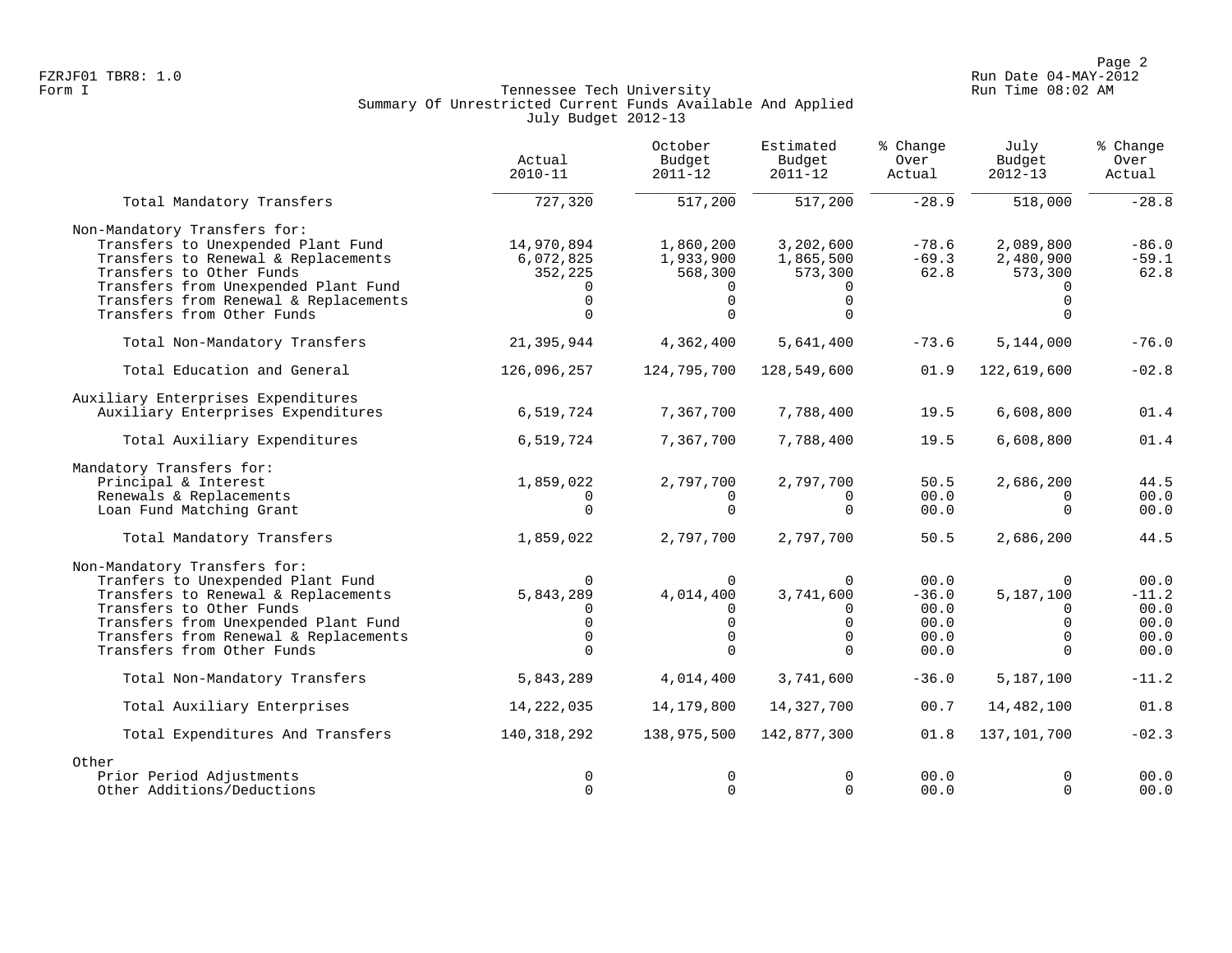Page 3<br>Run Date 04-MAY-2012 Run Date 04-MAY-2012 FZRJF01 TBR8: 1.0 Run Date 04-MAY-2012

## Form I Georgian Communication of the Communication of Tennessee Tech University Communication Run Time 08:02 AM Summary Of Unrestricted Current Funds Available And Applied July Budget 2012-13

|                                                        | Actual<br>$2010 - 11$ | October<br>Budget<br>$2011 - 12$ | Estimated<br>Budget<br>$2011 - 12$ | % Change<br>Over<br>Actual | July<br>Budget<br>$2012 - 13$ | % Change<br>Over<br>Actual |
|--------------------------------------------------------|-----------------------|----------------------------------|------------------------------------|----------------------------|-------------------------------|----------------------------|
| Total Other                                            |                       | $\Omega$                         | $\Omega$                           | 00.0                       | 0                             | 00.0                       |
| Unrestricted Current Fund Balances<br>at End of Period |                       |                                  |                                    |                            |                               |                            |
| Allocation for Encumbrances                            | 554,947               | 554,900                          | 554,900                            | 00.0                       | 554,900                       | 00.0                       |
| Allocation for Working Capital                         | 974,828               | 974,500                          | 974,500                            | 00.0                       | 974,500                       | 00.0                       |
| Special Allocations                                    | 3,022,984             | 3,020,900                        | 2,205,000                          | $-27.1$                    | 3,036,100                     | 00.4                       |
| Unallocated Balance                                    | 7,627,766             |                                  |                                    | $-100.0$                   | $\Omega$                      | $-100.0$                   |
| Total Unrestricted Current Fund Balances               | 12,180,525            | 4,550,300                        | 3,734,400                          | $-69.3$                    | 4,565,500                     | $-62.5$                    |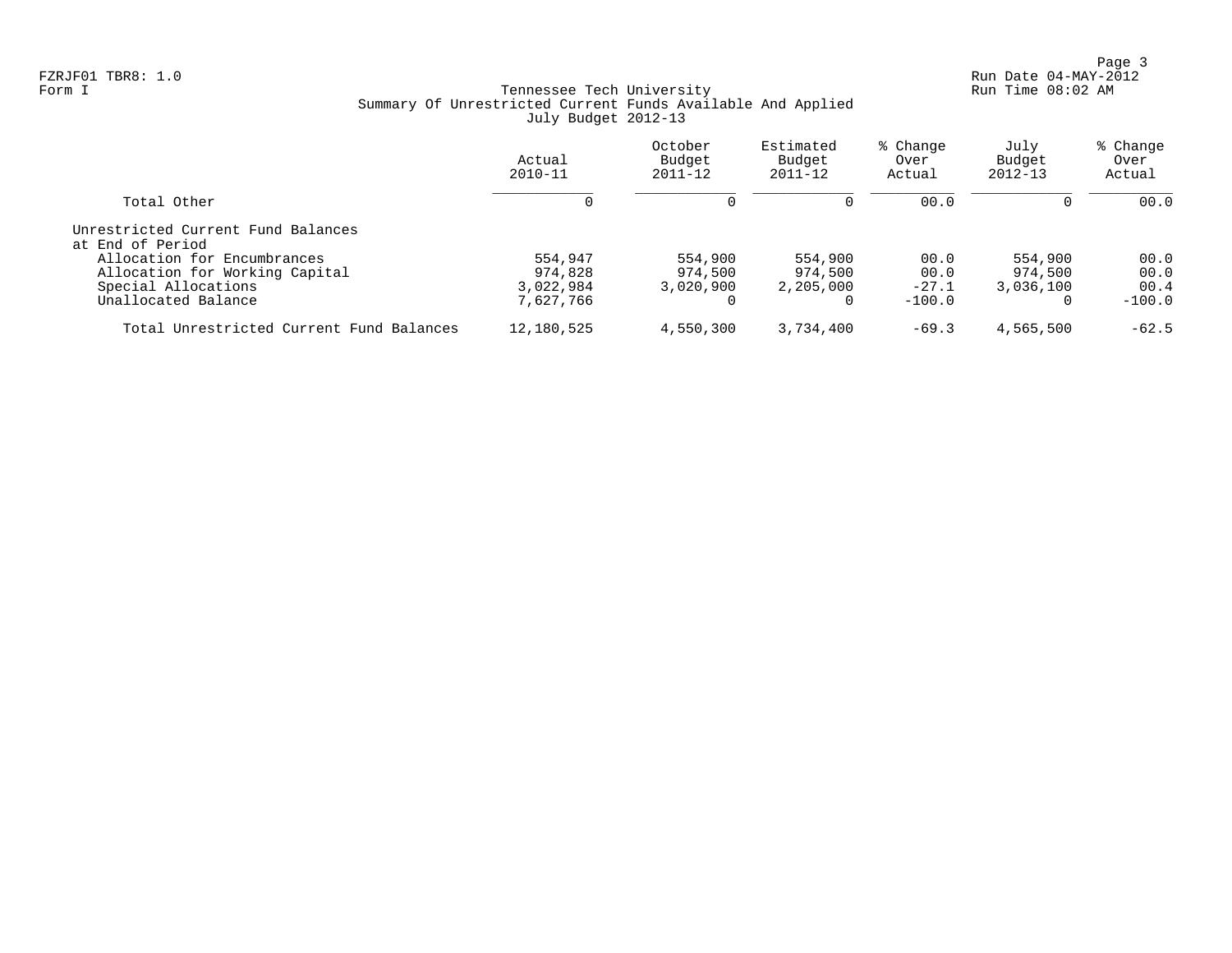Page 4

FZRJF01 TBR8: 1.0<br>Form I Run Date 04-MAY-2012<br>Form I Run Time 08:02 AM Tennessee Tech University Summary Of Unrestricted Current Funds Available And Applied July Budget 2012-13 \* \* \* Report Control Information \* \* \* Parameters have been entered via Job Submission.

| Parameter Name         | Value  |
|------------------------|--------|
| Parameter Seq No:      | 657647 |
| $chart$ :              | т      |
| Budget Id:             | FY2012 |
| Budget Phase 5:        | 115A   |
| Budget Phase 2:        | 122R   |
| Budget Phase 3:        | 123E   |
| Budget Phase 4:        | 134P   |
| Fund:                  |        |
| Begin Page Number:     |        |
| Suppress Zero Amounts: | N      |
|                        |        |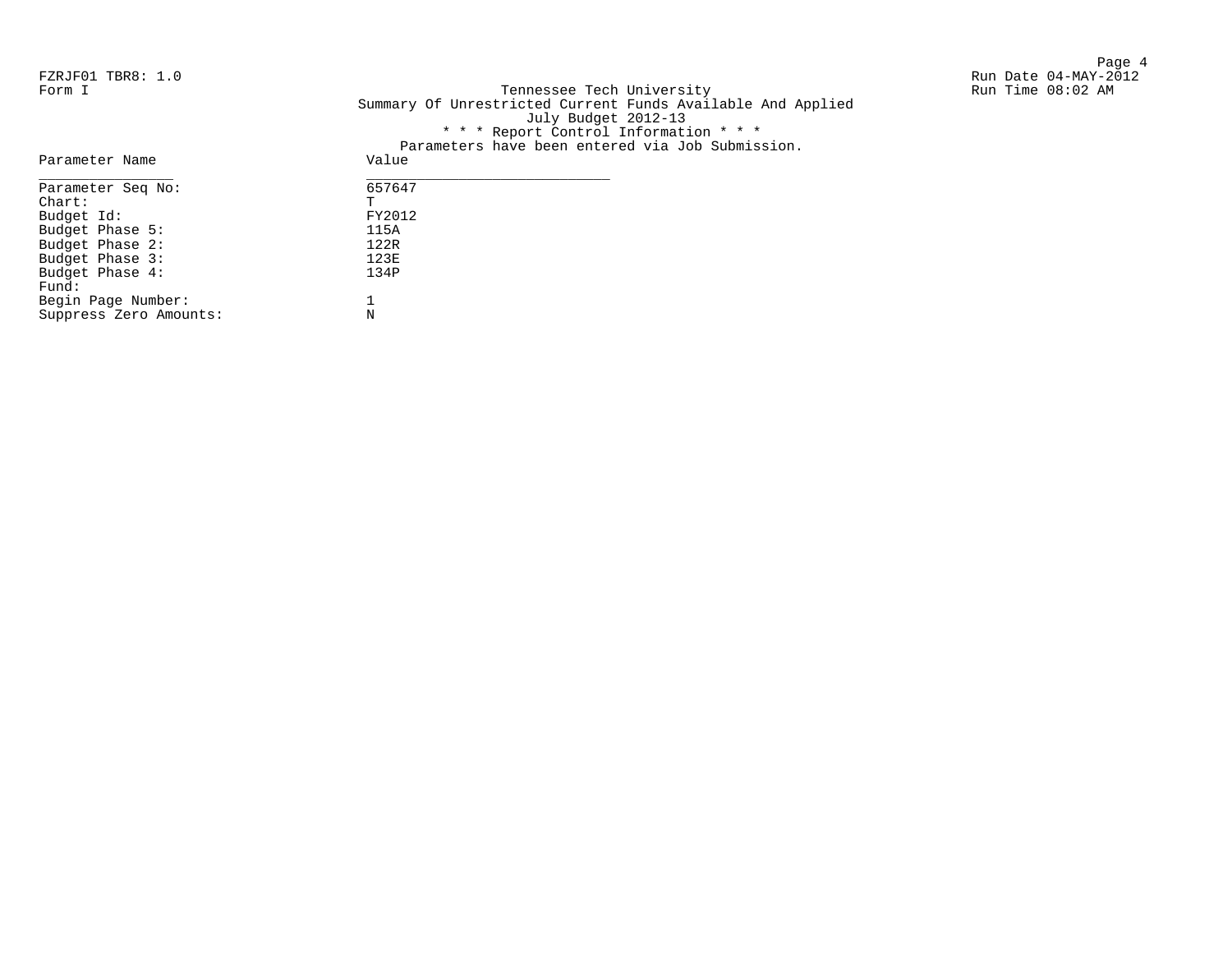## Form II Tennessee Tech University Run Time 08:10 AM Special Allocations July Budget 2012-13

|                                                                                                                                                                                                                                                                                               | Actual<br>$2010 - 11$                                                                              | October<br>Budget<br>$2011 - 12$                                                                   | Estimated<br>Budget<br>$2011 - 12$                                                                 | July<br>Budget<br>$2012 - 13$                                                                      |
|-----------------------------------------------------------------------------------------------------------------------------------------------------------------------------------------------------------------------------------------------------------------------------------------------|----------------------------------------------------------------------------------------------------|----------------------------------------------------------------------------------------------------|----------------------------------------------------------------------------------------------------|----------------------------------------------------------------------------------------------------|
| At Beginning of Period<br>2% to 5% Reserve<br>Allocation for Compensated Absences<br>Allocation for Student Activity Fees<br>Allocation for Technology Access Fees<br>Allocation for Auxiliary Contingency<br>Allocation for Specialized Academic Course Fees<br>Allocation for OPEB<br>Total | 4,900,000<br>$-3,002,090$<br>816,730<br>317,920<br>610,880<br>583,730<br>$-4, 185, 300$<br>41,870  | 8,053,400<br>$-3,034,160$<br>901,106<br>842,240<br>711,102<br>568,556<br>$-5,019,260$<br>3,022,984 | 8,053,400<br>$-3,034,160$<br>901,106<br>842,240<br>711,102<br>568,556<br>$-5,019,260$<br>3,022,984 | 7,230,110<br>$-3,034,160$<br>901,100<br>842,230<br>716,400<br>568,600<br>$-5,019,260$<br>2,205,020 |
| At End of Period<br>2% to 5% Reserve<br>Allocation for Compensated Absences<br>Allocation for Student Activity Fees<br>Allocation for Technology Access Fees<br>Allocation for Auxiliary Contingency<br>Allocation for Specialized Academic Course Fees<br>Allocation for OPEB<br>Total       | 8,053,400<br>$-3,034,160$<br>901,106<br>842,240<br>711,102<br>568,556<br>$-5,019,260$<br>3,022,984 | 8,053,400<br>$-3,034,160$<br>901,100<br>842,230<br>708,990<br>568,600<br>$-5,019,260$<br>3,020,900 | 7,230,110<br>$-3,034,160$<br>901,100<br>842,230<br>716,400<br>568,600<br>$-5,019,260$<br>2,205,020 | 8,053,500<br>$-3,034,160$<br>901,100<br>842,230<br>724,110<br>568,600<br>$-5,019,260$<br>3,036,120 |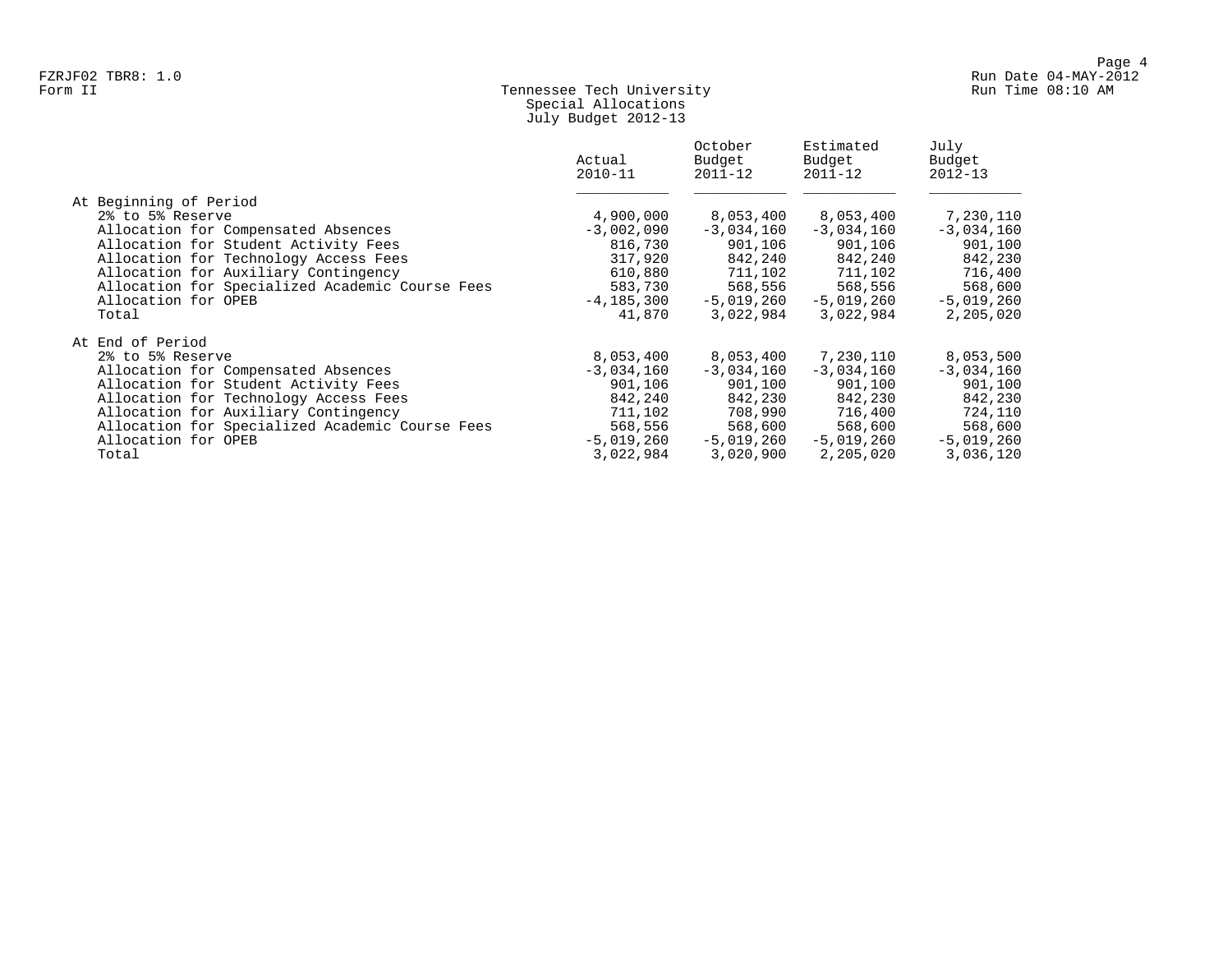en de la provincia de la provincia de la provincia de la provincia de la provincia de la provincia de la provi<br>Page 5 FZRJF02 TBR8: 1.0 Run Date 04-MAY-2012 kun Dale U4-MA1-20<br>Form Iniversity Run Time 08:10 AM في Run Time 08:10 AM

| Form II                | Tennessee Tech University<br>Special Allocations<br>July Budget 2012-13 |
|------------------------|-------------------------------------------------------------------------|
|                        | * * * Report Control Information * * *                                  |
|                        | Parameters have been entered via Job Submission.                        |
| Parameter Name         | Value                                                                   |
| Parameter Seq No:      | 657649                                                                  |
| $chart$ :              | Ͳ                                                                       |
| Budget Id:             | FY2012                                                                  |
| Fund:                  |                                                                         |
| Begin Page Number:     | 4                                                                       |
| Suppress Zero Amounts: | v                                                                       |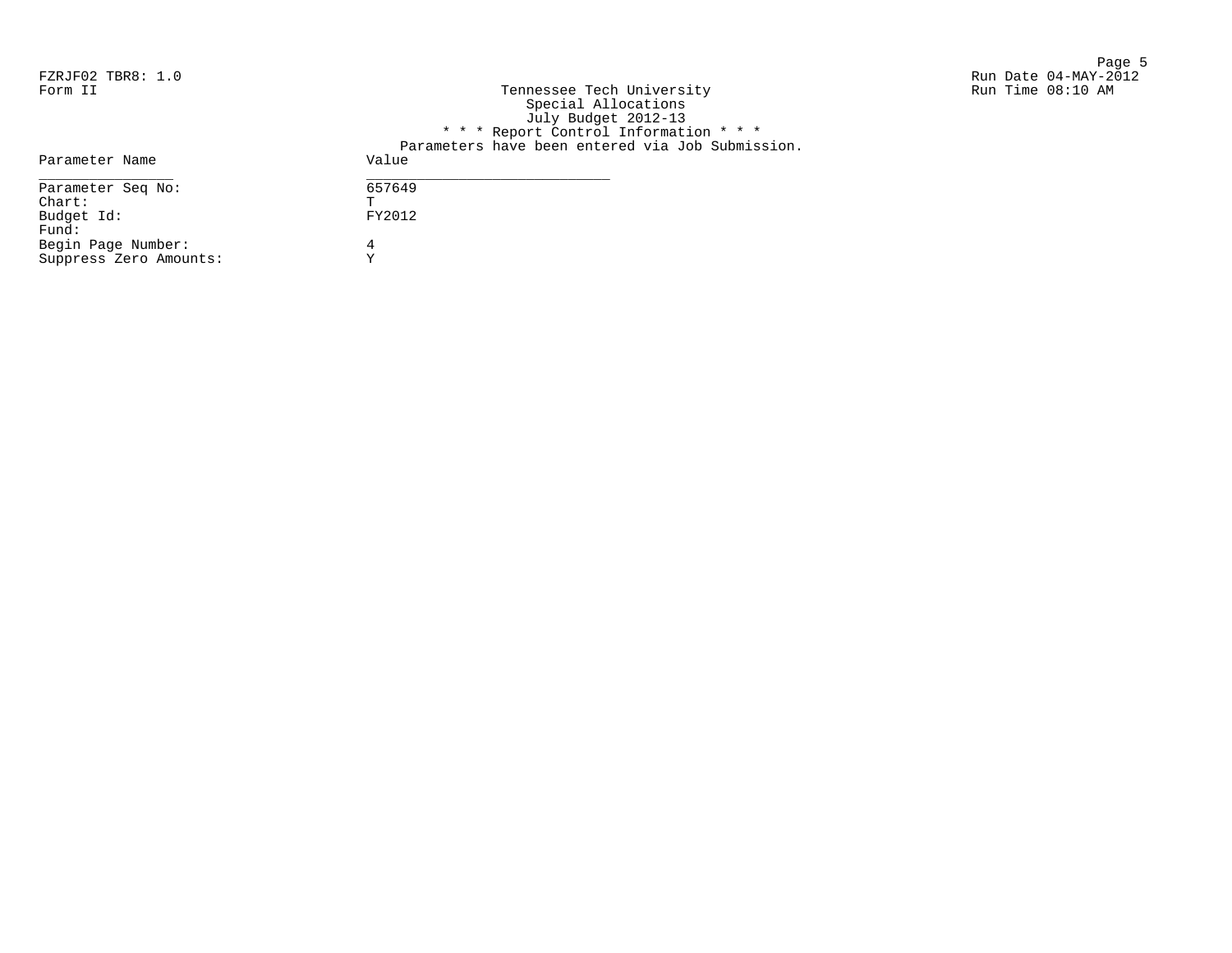#### Form III Tennessee Tech University Run Time 08:17 AM Unrestricted Educational And General Expenditures By Budget Category Actual 2010-11

| UNRESTRICTED EXPENDITURES<br>EDUCATION AND GENERAL | Professional<br>Salaries | Other<br>Salaries | Employee<br>Benefits | Travel       | Operating<br>Expense | Capital<br>Outlay | Total       | % OF<br>Total<br>E & G |
|----------------------------------------------------|--------------------------|-------------------|----------------------|--------------|----------------------|-------------------|-------------|------------------------|
| Instruction                                        | 29,564,151               | 2,445,974         | 10,487,299           | 359,243      | 6,316,189            | 264,546           | 49,437,402  | 47.55                  |
| Research                                           | 322,478                  | 93,827            | 201,533              | 131,897      | 409,483              | $\mathbf 0$       | 1,159,218   | 1.11                   |
| Public Service                                     | 435,170                  | 242,579           | 280,941              | 36,261       | 952,612              | 0                 | 1,947,563   | 1.87                   |
| Academic Support                                   | 4,328,243                | 1,568,342         | 2,404,089            | 144,401      | $-746, 408$          | 960,868           | 8,659,535   | 8.33                   |
| Student Services                                   | 3,867,561                | 1,734,478         | 2,391,095            | 1,136,576    | 7,499,441            | 11,600            | 16,640,751  | 16.00                  |
| Institutional Support                              | 4,185,993                | 1,747,671         | 2,572,462            | 80,249       | 1,182,441            | 23,959            | 9,792,775   | 9.42                   |
| Oper & Maint of Plant                              | 783,540                  | 2,538,455         | 1,813,428            | 8,273        | 5,536,344            | $\mathbf 0$       | 10,680,040  | 10.27                  |
| Scholarships & Fellow                              | $\mathbf 0$              | $\mathsf{O}$      | $\mathbf 0$          | $\mathbf{0}$ | 5,655,709            | $\mathsf{O}$      | 5,655,709   | 5.44                   |
| Total Educational and General                      | 43, 487, 136             | 10,371,326        | 20,150,847           | 1,896,900    | 26,805,811           | 1,260,973         | 103,972,993 |                        |
| Auxiliary Enterprises                              | 556,126                  | 1,648,841         | 865,676              | 15,231       | 3,433,850            | $\mathsf{O}$      | 6,519,724   |                        |
| Total Unrestricted                                 | 44,043,262               | 12,020,167        | 21,016,523           | 1,912,131    | 30,239,661           | 1,260,973         | 110,492,717 |                        |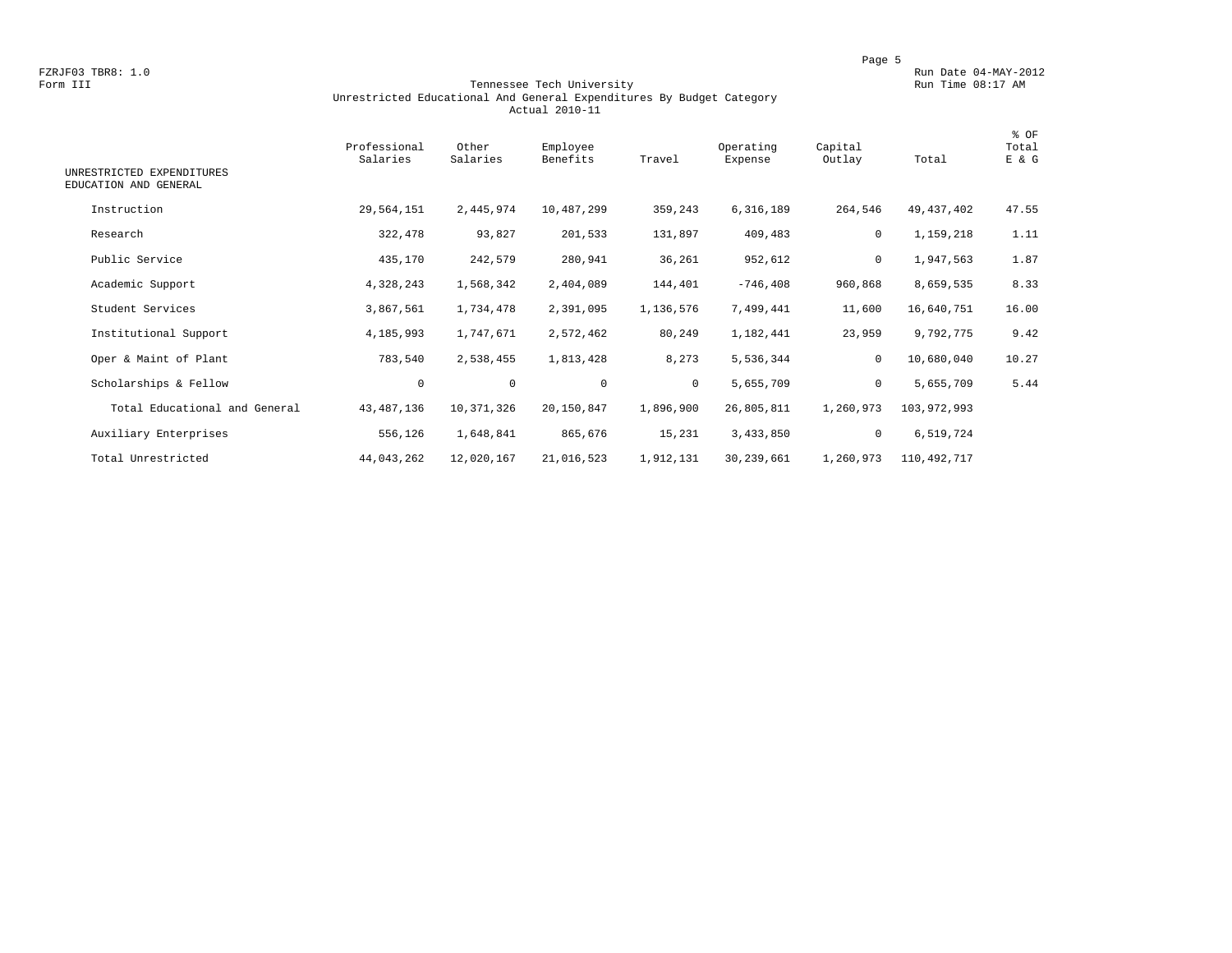#### Form III Tennessee Tech University Run Time 08:17 AM Unrestricted Educational And General Expenditures By Budget Category Revised 2011-12

| UNRESTRICTED EXPENDITURES<br>EDUCATION AND GENERAL | Professional<br>Salaries | Other<br>Salaries | Employee<br>Benefits | Travel       | Operating<br>Expense | Capital<br>Outlay | Total       | % OF<br>Total<br>E & G |
|----------------------------------------------------|--------------------------|-------------------|----------------------|--------------|----------------------|-------------------|-------------|------------------------|
| Instruction                                        | 32, 239, 500             | 2,316,100         | 10,924,100           | 207,200      | 9,520,400            | 198,300           | 55,405,600  | 46.20                  |
|                                                    |                          |                   |                      |              |                      |                   |             |                        |
| Research                                           | 307,900                  | 91,700            | 185,900              | 34,700       | 1,633,200            | 21,000            | 2,274,400   | 1.90                   |
| Public Service                                     | 496,700                  | 243,100           | 278,200              | 35,500       | 1,129,800            | 2,500             | 2,185,800   | 1.82                   |
| Academic Support                                   | 5,479,000                | 1,653,100         | 2,685,700            | 167,600      | $-391,300$           | 939,400           | 10,533,500  | 8.78                   |
| Student Services                                   | 4,340,000                | 1,655,100         | 2,565,700            | 925,300      | 8,804,200            | 0                 | 18,290,300  | 15.25                  |
| Institutional Support                              | 4,485,700                | 1,988,600         | 2,712,800            | 59,300       | 2,228,700            | 7,000             | 11,482,100  | 9.58                   |
| Oper & Maint of Plant                              | 791,900                  | 3,049,700         | 1,883,900            | 2,200        | 6,684,800            | 54,800            | 12,467,300  | 10.40                  |
| Scholarships & Fellow                              | $\circ$                  | $\mathsf{O}$      | $\mathbf 0$          | $\mathbf{0}$ | 7,277,100            | 0                 | 7,277,100   | 6.07                   |
| Total Educational and General                      | 48,140,700               | 10,997,400        | 21,236,300           | 1,431,800    | 36,886,900           | 1,223,000         | 119,916,100 |                        |
| Auxiliary Enterprises                              | 620,700                  | 1,941,500         | 917,400              | 7,300        | 3,880,800            | 0                 | 7,367,700   |                        |
| Total Unrestricted                                 | 48,761,400               | 12,938,900        | 22, 153, 700         | 1,439,100    | 40,767,700           | 1,223,000         | 127,283,800 |                        |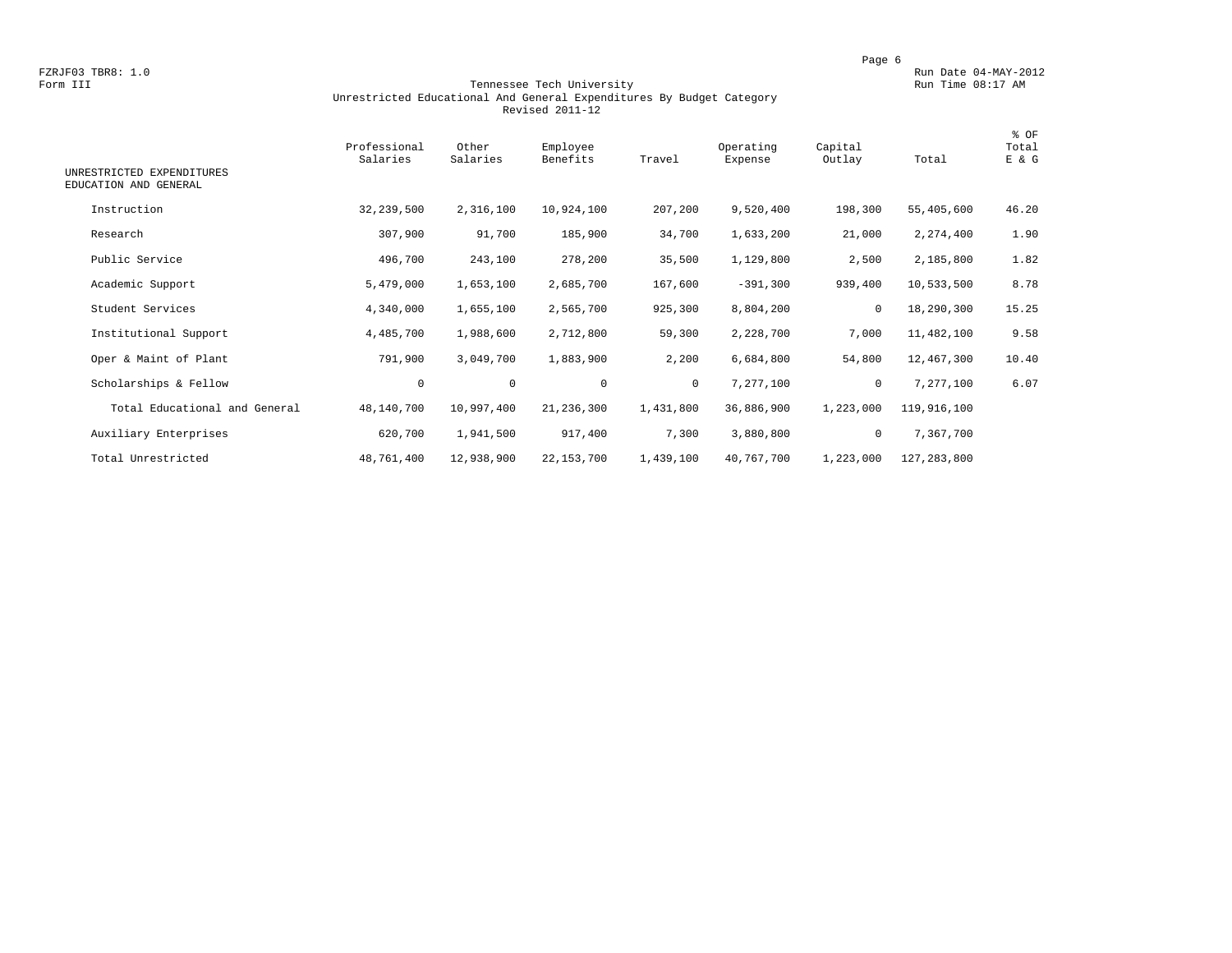#### Form III Tennessee Tech University Run Time 08:17 AM Unrestricted Educational And General Expenditures By Budget Category Estimated 2011-12

| UNRESTRICTED EXPENDITURES<br>EDUCATION AND GENERAL | Professional<br>Salaries | Other<br>Salaries | Employee<br>Benefits | Travel       | Operating<br>Expense | Capital<br>Outlay | Total         | % OF<br>Total<br>E & G |
|----------------------------------------------------|--------------------------|-------------------|----------------------|--------------|----------------------|-------------------|---------------|------------------------|
| Instruction                                        | 31,441,600               | 2,591,800         | 10,991,200           | 335,900      | 9,280,900            | 397,000           | 55,038,400    | 44.97                  |
| Research                                           | 382,000                  | 105,200           | 213,900              | 133,300      | 1,571,900            | 28,000            | 2,434,300     | 1.99                   |
| Public Service                                     | 402,800                  | 309,500           | 274,400              | 41,700       | 1,462,500            | 2,500             | 2,493,400     | 2.04                   |
| Academic Support                                   | 5,208,300                | 1,692,800         | 2,698,600            | 309,500      | 76,100               | 939,400           | 10,924,700    | 8.93                   |
| Student Services                                   | 4,419,200                | 1,978,800         | 2,626,200            | 1,395,500    | 9,015,500            | 25,600            | 19,460,800    | 15.90                  |
| Institutional Support                              | 4,543,200                | 1,963,300         | 2,729,900            | 136,200      | 2,015,500            | 0                 | 11,388,100    | 9.30                   |
| Oper & Maint of Plant                              | 648,200                  | 3,346,200         | 1,894,500            | 15,500       | 7,388,700            | 54,800            | 13,347,900    | 10.91                  |
| Scholarships & Fellow                              | $\circ$                  | $\mathbf 0$       | $\mathbf 0$          | $\mathbf{0}$ | 7,303,400            | $\mathbf 0$       | 7,303,400     | 5.97                   |
| Total Educational and General                      | 47,045,300               | 11,987,600        | 21,428,700           | 2,367,600    | 38,114,500           | 1,447,300         | 122,391,000   |                        |
| Auxiliary Enterprises                              | 638,800                  | 2,019,200         | 981,700              | 11,900       | 4,136,800            | 0                 | 7,788,400     |                        |
| Total Unrestricted                                 | 47,684,100               | 14,006,800        | 22,410,400           | 2,379,500    | 42, 251, 300         | 1,447,300         | 130, 179, 400 |                        |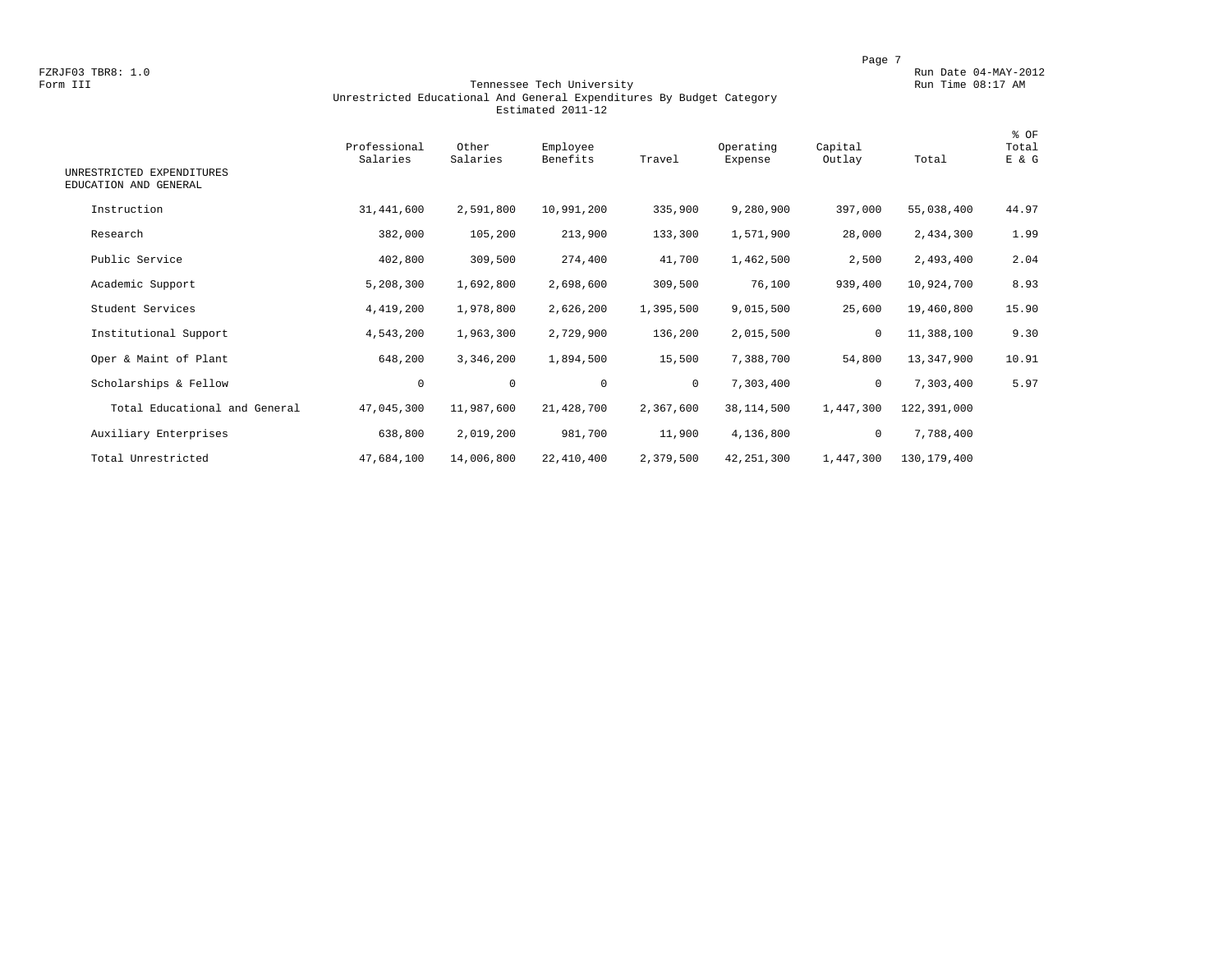#### Form III Tennessee Tech University Run Time 08:17 AM Unrestricted Educational And General Expenditures By Budget Category Proposed 2012-13

| UNRESTRICTED EXPENDITURES     | Professional<br>Salaries | Other<br>Salaries | Employee<br>Benefits | Travel    | Operating<br>Expense | Capital<br>Outlay | Total       | % OF<br>Total<br>E & G |
|-------------------------------|--------------------------|-------------------|----------------------|-----------|----------------------|-------------------|-------------|------------------------|
| EDUCATION AND GENERAL         |                          |                   |                      |           |                      |                   |             |                        |
| Instruction                   | 33,138,700               | 2,480,300         | 11,166,800           | 280,800   | 7,742,800            | 132,100           | 54,941,500  | 46.98                  |
| Research                      | 194,500                  | 62,200            | 172,200              | 900       | 1,039,000            | $\mathbf 0$       | 1,468,800   | 1.26                   |
| Public Service                | 514,100                  | 288,000           | 257,300              | 5,500     | 958,200              | 2,500             | 2,025,600   | 1.73                   |
| Academic Support              | 5,607,800                | 1,652,100         | 2,728,700            | 70,100    | $-1,330,900$         | 883,800           | 9,611,600   | 8.22                   |
| Student Services              | 4,506,800                | 1,936,500         | 2,696,700            | 1,053,300 | 8,595,100            | 0                 | 18,788,400  | 16.06                  |
| Institutional Support         | 4,836,800                | 2,005,500         | 2,746,500            | 44,000    | 1,694,400            | 7,000             | 11,334,200  | 9.69                   |
| Oper & Maint of Plant         | 805,100                  | 2,088,100         | 1,366,800            | 2,200     | 7,221,900            | 0                 | 11,484,100  | 9.82                   |
| Scholarships & Fellow         | $\mathbf 0$              | $\mathbf 0$       | $\mathbf 0$          | $\circ$   | 7,303,400            | 0                 | 7,303,400   | 6.24                   |
| Total Educational and General | 49,603,800               | 10,512,700        | 21, 135, 000         | 1,456,800 | 33, 223, 900         | 1,025,400         | 116,957,600 |                        |
| Auxiliary Enterprises         | 627,800                  | 1,438,100         | 741,700              | 8,900     | 3,792,300            | $\mathsf{O}$      | 6,608,800   |                        |
| Total Unrestricted            | 50,231,600               | 11,950,800        | 21,876,700           | 1,465,700 | 37,016,200           | 1,025,400         | 123,566,400 |                        |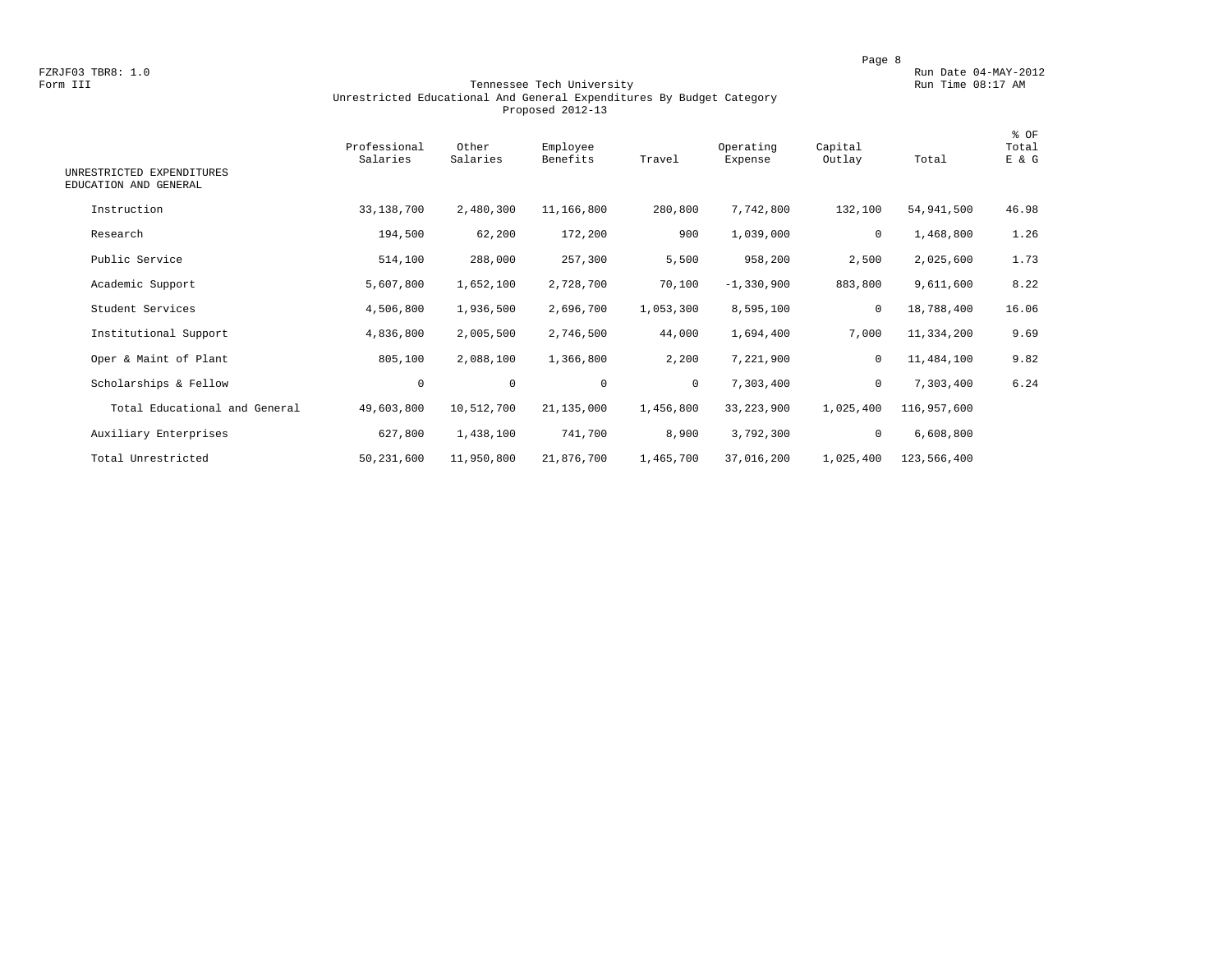Parameter Name

#### FZRJF03 TBR8: 1.0<br>Form III Run Date 04-MAY-2012<br>Form III Run Time 08:17 AM Tennessee Tech University Unrestricted Educational And General Expenditures By Budget Category Proposed 2012-13 \* \* \* Report Control Information \* \* \*

# Parameters have been entered via Job Submission.<br>Value

| Parameter Seq No:      | 657660 |
|------------------------|--------|
| $Chart$ :              | T      |
| Budget Id:             | FY2012 |
| Budget Phase 5:        | 115A   |
| Budget Phase 2:        | 122R   |
| Budget Phase 3:        | 123E   |
| Budget Phase 4:        | 134P   |
| Fund:                  |        |
| Begin Page Number:     | 5      |
| Suppress Zero Amounts: | Y      |
|                        |        |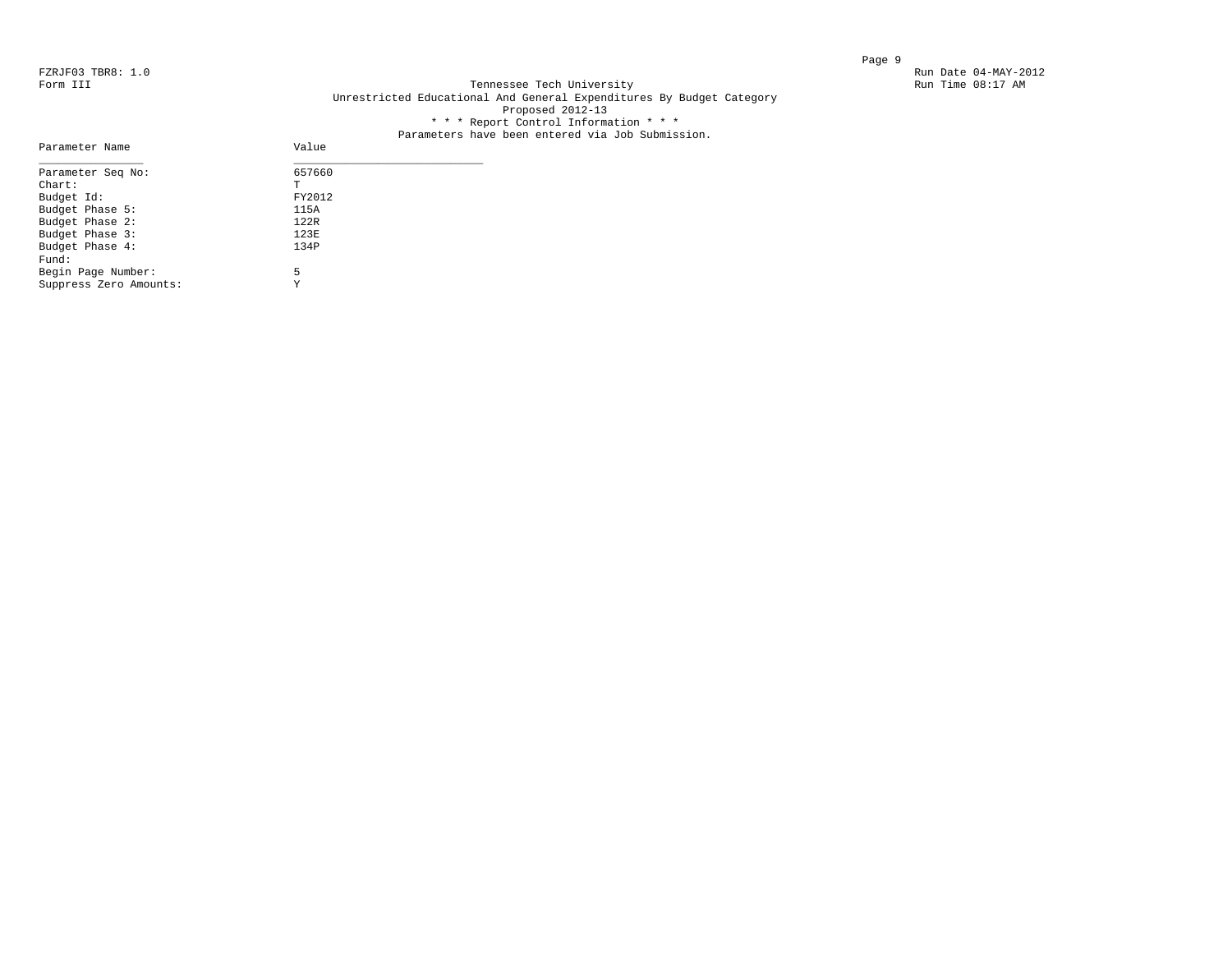## Form IV Tennessee Tech University Run Time 08:27 AM Detail Of Transfers July Budget 2012-13

|                                                                           | Actual<br>$2010 - 11$ | October<br>Budget<br>$2011 - 12$ | Estimated<br>Budget<br>$2011 - 12$ | July<br>Budget<br>$2012 - 13$ |
|---------------------------------------------------------------------------|-----------------------|----------------------------------|------------------------------------|-------------------------------|
| Educational And General                                                   |                       |                                  |                                    |                               |
| Mandatory Transfers                                                       |                       |                                  |                                    |                               |
| Retirement of Indebtedness:                                               |                       |                                  |                                    |                               |
| ROI Fitness Center 1998D 912 Bds<br>ROI Energy Performance Contract       | 209,320<br>314,650    | 0<br>314,650                     | 0<br>314,650                       | $\Omega$<br>314,670           |
| ROI Performance Contr Order 2                                             | 203,350               | 202,520                          | 202,520                            | 203,300                       |
| Loan Fund Matching-NDSL                                                   |                       |                                  |                                    |                               |
| Renewals and Replacements:                                                |                       |                                  |                                    |                               |
| Total E&G Mandatory Transfers                                             | 727,320               | 517,170                          | 517,170                            | 517,970                       |
| Non-Mandatory Transfers To (From)                                         |                       |                                  |                                    |                               |
| Unexpended Plant Funds:                                                   |                       |                                  |                                    |                               |
| Transf to Un Ex Plant Extra Maint                                         | 90,000                | 90,000                           | 90,000                             | 90,000                        |
| Trf to Un Ex Plnt Pennebaker Audito                                       | 120,000               | $\Omega$                         | 0                                  |                               |
| Trf to Un Ex Plnt Prescott Property                                       | 1,620,800             | $\mathbf 0$                      | $\mathbf 0$                        | $\mathbf 0$                   |
| Trf to Un Ex Plt MOE Pennebaker 310                                       | 60,000                | $\Omega$                         | $\Omega$                           | $\mathbf 0$                   |
| Trf to Un Ex Plt MOE Shipley Farm                                         | 78,500                | $\mathbf 0$                      | $\mathbf 0$                        | $\overline{0}$                |
| Trf to Un Ex Plt MOE Henderson Updt                                       | 1,182,000             | $\Omega$                         | $\mathbf 0$                        | $\mathbf 0$                   |
| Transf to Un Ex Plant Parkg Paving                                        | 214,800               | 214,800                          | 214,800                            | 214,800                       |
| Trf to Un Ex Plnt MOE Foster Ch Lab<br>Trf to Un Ex Plt MOE Small Renovat | 90,000                | 0<br>$\mathbf 0$                 | 0<br>$\mathbf 0$                   | 0<br>$\mathbf 0$              |
| Trf to Un Ex Plnt TJ Farr Classroom                                       | 100,000<br>260,000    | $\overline{0}$                   | $\mathbf 0$                        | $\mathbb O$                   |
| Trf to Un Ex Plnt John Hall Classrm                                       | 260,000               | $\Omega$                         | $\mathbf 0$                        | $\mathbb O$                   |
| Trf to Un Ex Plnt Prescott Rm 215                                         | 320,000               | $\Omega$                         | $\mathbf 0$                        | $\mathsf 0$                   |
| Trf to Un Ex Plnt Regional Health                                         | 1,295,310             | $\mathbf 0$                      | 774,690                            | $\mathbb O$                   |
| Trf to Un Ex Plnt ARRA Central Cool                                       | 68,811                | $\mathbf 0$                      | 0                                  | $\mathbb O$                   |
| Trf to Un Ex Plnt ARRA IT Infrastr                                        | 6,441,883             | $\Omega$                         | 0                                  | $\mathsf 0$                   |
| Trf to Un Ex Plt Library Shades                                           | 0                     | 75,000                           | 75,000                             | $\mathsf 0$                   |
| Trf to Un Ex Plt JH 1ST Floor                                             | 0                     | 70,000                           | 70,000                             | $\mathsf 0$                   |
| Trf to Un Ex Plt DH 2ND Floor                                             | $\Omega$              | 200,000                          | 200,000                            | $\mathsf 0$                   |
| Trf to Un Ex Plt Chem E Lab                                               | $\Omega$              | 40,000                           | 40,000                             | $\mathsf 0$                   |
| Trf to Un Ex Plt Engr Learng Common                                       | $\Omega$              | 40,000                           | 40,000                             | $\Omega$                      |
| Trf to Un Ex Plt Advising Center UC                                       | 0                     | 28,000                           | 28,000                             | $\Omega$                      |
| Trf to Un Ex Plt Var Acad Bldg                                            | 1,000,000             | 1,045,370                        | 1,045,370                          | 1,000,000                     |
| Transf to Un Ex Plant UC Blinds                                           | $\Omega$              | 57,040                           | 57,040                             | $\Omega$                      |
| Trf to Un Ex Plt Extra Maint Local                                        | 60,000                | $\Omega$                         | 17,000                             | 60,000                        |
| Trf to Un Ex Plt Foundation Hall                                          | $\Omega$              | $\Omega$                         | 100,000                            | 0                             |
| Trf to Un Ex Plnt Learng Comms<br>Trf to Un Ex Plt DH 1st Flloor          | 508,790<br>$\Omega$   | $\mathbf 0$<br>$\Omega$          | 100,740                            | $\overline{0}$<br>$\Omega$    |
| Trf to Un Ex Plt Peachtree Street                                         | 0                     | $\mathbf 0$                      | 100,000<br>250,000                 | 500,000                       |
| Trf to Un Ex Plt West Prop Purchase                                       | 1,200,000             | $\Omega$                         | 0                                  |                               |
| Trf to Un Ex Plt Stadium Stairs                                           | $\Omega$              | $\Omega$                         | $\mathbf 0$                        | 225,000                       |
| Renewals and Replacements:                                                |                       |                                  |                                    |                               |
| Transfers to RR Computer Ctr                                              | 357,000               | 300,000                          | 300,000                            | 300,000                       |
|                                                                           |                       |                                  |                                    |                               |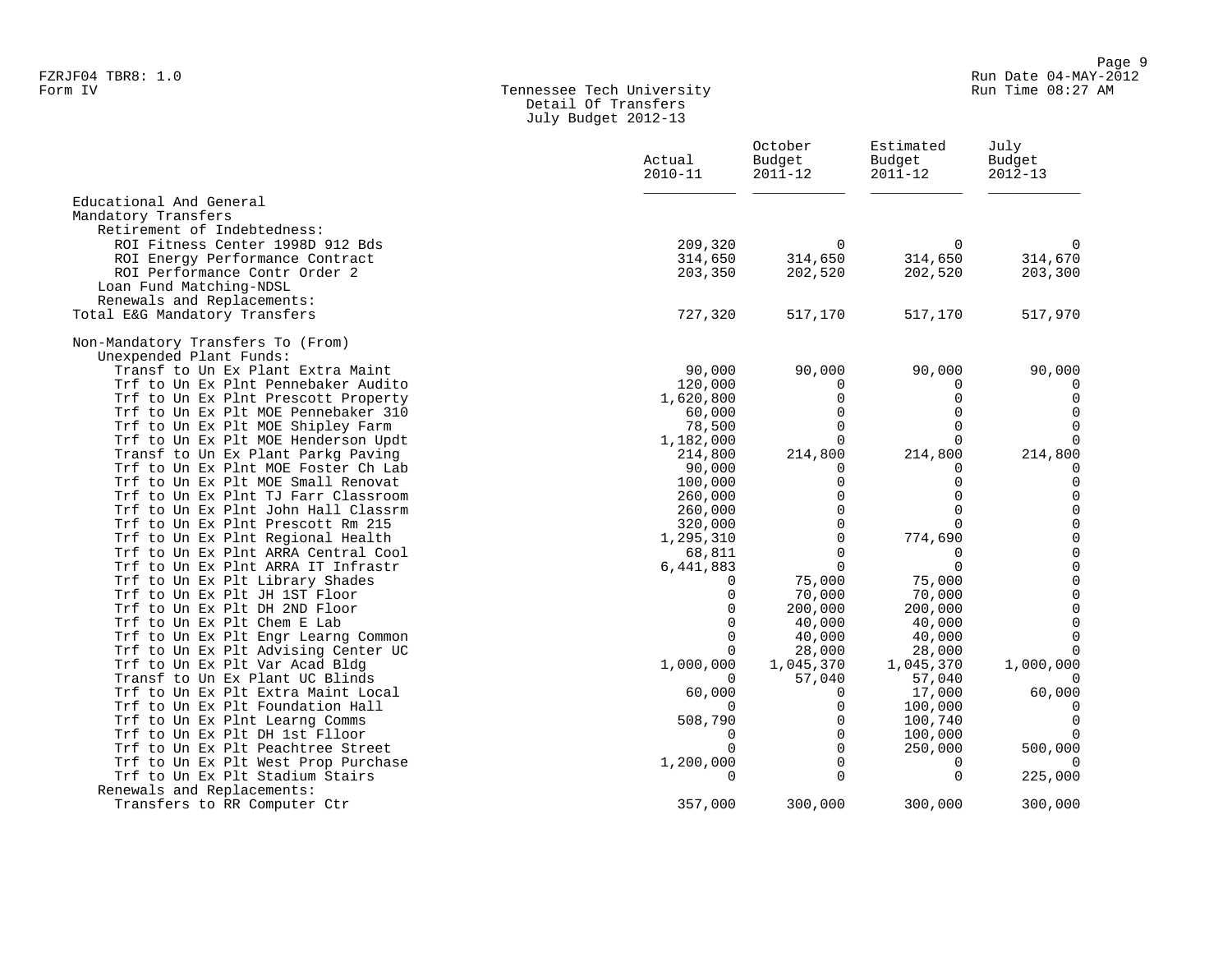## Form IV Tennessee Tech University Run Time 08:27 AM Detail Of Transfers July Budget 2012-13

|                                     | Actual<br>$2010 - 11$ | October<br>Budget<br>$2011 - 12$ | Estimated<br>Budget<br>$2011 - 12$ | July<br>Budget<br>$2012 - 13$ |
|-------------------------------------|-----------------------|----------------------------------|------------------------------------|-------------------------------|
| Transfers to RR Motor Pool          | 2,092                 | $\Omega$                         | 330                                | $\mathbf 0$                   |
| Transfers to RR Ag Pavilion         | 100                   | $\mathbf 0$                      | $\overline{0}$                     | $\overline{0}$                |
| Transfers to RR MP Athletics        | 37,275                | 36,000                           | 25,000                             | 10,000                        |
| Transfers to RR MP Ext Educ         | 5,987                 | 1,000                            | 1,000                              | 1,000                         |
| Transfers to RR MP Arts n Sci       | 12,840                | 1,000                            | 1,000                              | 1,000                         |
| Transfers to RR MP Water Ctr        | 13,280                | 12,000                           | 12,000                             | 12,000                        |
| Transfers to RR Reserves            | 4,469,221             | 1,000,000                        | 1,000,000                          | 1,491,220                     |
| Transfers to RR Athletic Fund       | 485,035               | 506,760                          | 383,846                            | 403,566                       |
| Transfers to RR Shipley Farm        | 7,105                 | 0                                | 0                                  | $\Omega$                      |
| Transfers to RR Electronic Updates  | 500,000               | $\Omega$                         | $\Omega$                           | 185,000                       |
| Transfers to RR University Police   | 33,200                | 0                                | $\mathbf 0$                        | $\overline{0}$                |
| Transfers to RR Craft Ctr E&G       | 72,580                | $\Omega$                         | $\Omega$                           | $\overline{0}$                |
| Transfers to RR Com Equipment Repl  | 77,110                | 77,110                           | 77,110                             | 77,110                        |
| Transfers to RR Engineering         | $\Omega$              | $\Omega$                         | 65,250                             | $\overline{0}$                |
| Other:                              |                       |                                  |                                    |                               |
| Transfers to ROI Fitness Center     | 42,407                | 254,770                          | 257,010                            | 257,010                       |
| Transfers to ROI Univ Center        | 96,818                | 97,970                           | 98,840                             | 98,840                        |
| Transfers to ROI Eblen Center       | 213,000               | 215,560                          | 217,450                            | 217,450                       |
| Total E&G Non-Mandatory Transfers   | 21,395,944            | 4,362,380                        | 5,641,476                          | 5, 143, 996                   |
| Total Educational And General       | 22, 123, 264          | 4,879,550                        | 6,158,646                          | 5,661,966                     |
| Auxiliary Enterprises               |                       |                                  |                                    |                               |
| Mandatory Transfers                 |                       |                                  |                                    |                               |
| Retirement of Indebtedness:         |                       |                                  |                                    |                               |
| ROI Dorms 10TH Dixie 2002A 914 Bd   | 130,939               | 132,470                          | 132,470                            | 0                             |
| ROI Dorms 10TH Dixie 2004B 914 Bd   | 393,043               | 429,320                          | 429,320                            | 401,210                       |
| ROI Dorms 10TH Dixie 2005A 914 Bd   | 35,772                | 42,970                           | 42,970                             | 166,150                       |
| ROI R H Rep 2007C 914 Bd            | 186,172               | 224,480                          | 224,480                            | 193,630                       |
| ROI TV Apts Renovation P920         | 28,147                | 43,600                           | 43,600                             | 43,600                        |
| ROI New Dorm 2010 917               | 1,084,949             | 1,924,810                        | 1,924,810                          | 1,881,620                     |
| Renewals and Replacements:          |                       |                                  |                                    |                               |
| Total Auxiliary Mandatory Transfers | 1,859,022             | 2,797,650                        | 2,797,650                          | 2,686,210                     |
| Non-Mandatory Transfers To (From)   |                       |                                  |                                    |                               |
| Unexpended Plant Funds:             |                       |                                  |                                    |                               |
| Renewals and Replacements:          |                       |                                  |                                    |                               |
| Transfers to RR Aptments            | $\mathbf{0}$          | 114,518                          | $\Omega$                           | 0                             |
| Transfers to RR Bookstore           | 338,093               | 280,060                          | 284,670                            | 358,370                       |
| Transfers to RR Cafeteria           | 1,271,380             | 1,287,490                        | 1,257,530                          | 1,298,230                     |
| Transfers to RR Vending             | 90,651                | 73,420                           | 66,620                             | 66,640                        |
| Transfers to RR Post Office         | 99,288                | 62,040                           | 99,090                             | 100,050                       |
| Transfers to RR Fitness Center      | 164,657               | 101,188                          | 81,148                             | 294,312                       |
| Transfers to RR CC Housing          | 20,703                | 20,426                           | 20,924                             | 17,904                        |
| Transfers to RR CC Contr SR         | 1,022                 | 300                              | 300                                | 300                           |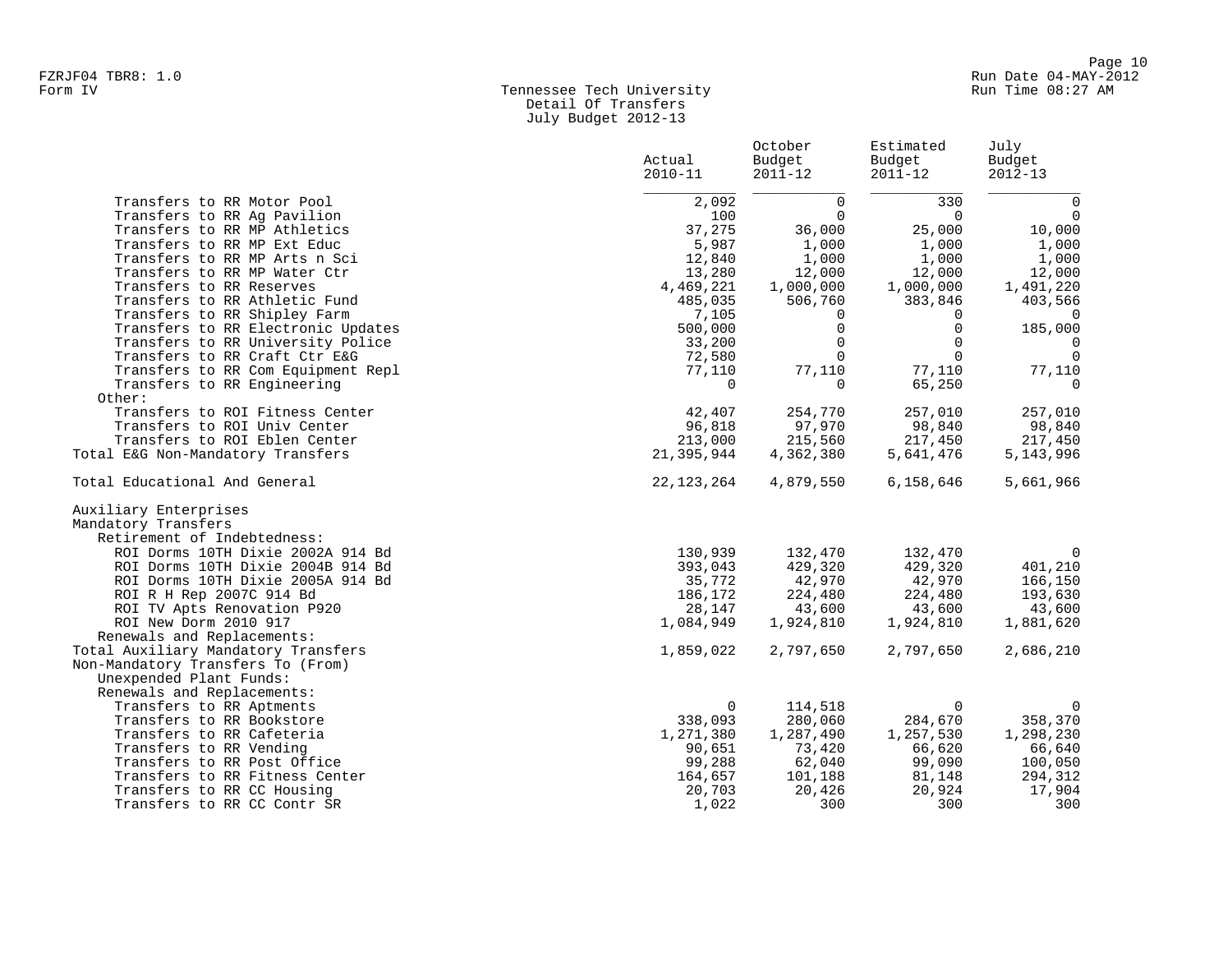## Form IV Tennessee Tech University Run Time 08:27 AM Detail Of Transfers July Budget 2012-13

|                                         | Actual<br>$2010 - 11$ | October<br>Budget<br>2011-12 | Estimated<br>Budget<br>2011-12 | July<br>Budget<br>$2012 - 13$ |
|-----------------------------------------|-----------------------|------------------------------|--------------------------------|-------------------------------|
| Transfers to RR Housing<br>Other:       | 3,857,495             | 2,075,002                    | 1,931,270                      | 3,051,310                     |
| Total Auxiliary Non-Mandatory Transfers | 5,843,289             | 4,014,444                    | 3,741,552                      | 5,187,116                     |
| Total Auxiliary Enterprises             | 7,702,311             | 6,812,094                    | 6,539,202                      | 7,873,326                     |
| Total Transfers                         | 29,825,575            | 11,691,644                   | 12,697,848                     | 13,535,292                    |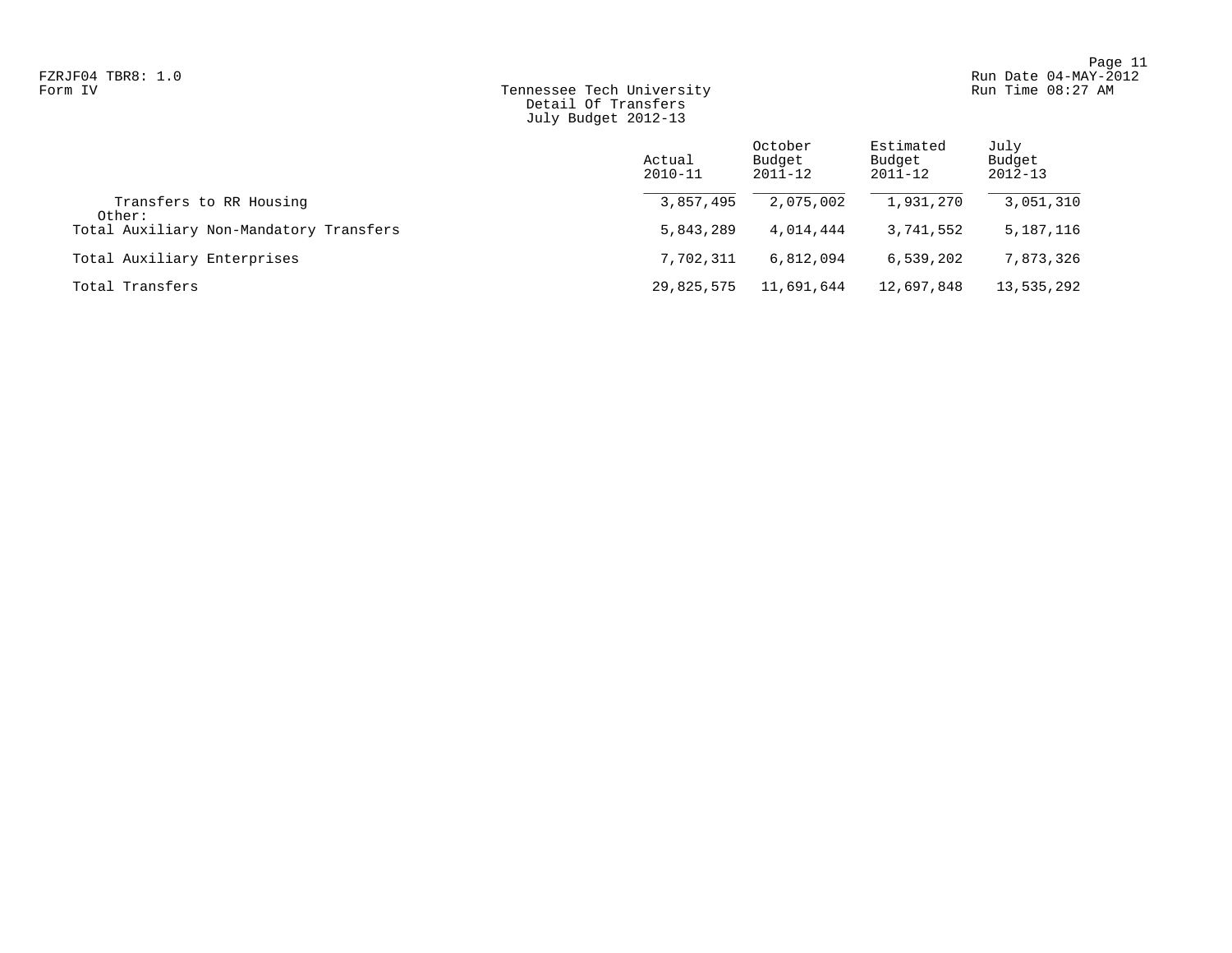| FZRJF04 TBR8: 1.0 |                                                  | Run Date 04-MAY-2012 |
|-------------------|--------------------------------------------------|----------------------|
| Form IV           | Tennessee Tech University                        | Run Time 08:27 AM    |
|                   | Detail Of Transfers                              |                      |
|                   | July Budget 2012-13                              |                      |
|                   | * * * Report Control Information * * *           |                      |
|                   | Parameters have been entered via Job Submission. |                      |
| Parameter Name    | Value                                            |                      |
| Parameter Seq No: | 657673                                           |                      |
| Chart:            | m.                                               |                      |
| Budget Id:        | FY2012                                           |                      |
| Budget Dhage 5:   | 115 A                                            |                      |

| Parameter Seq No:      | 65767 |
|------------------------|-------|
| $char:$                | Ͳ     |
| Budget Id:             | FY201 |
| Budget Phase 5:        | 115A  |
| Budget Phase 2:        | 122R  |
| Budget Phase 3:        | 123E  |
| Budget Phase 4:        | 134P  |
| Fund:                  |       |
| Begin Page Number:     | 9     |
| Suppress Zero Amounts: | Y     |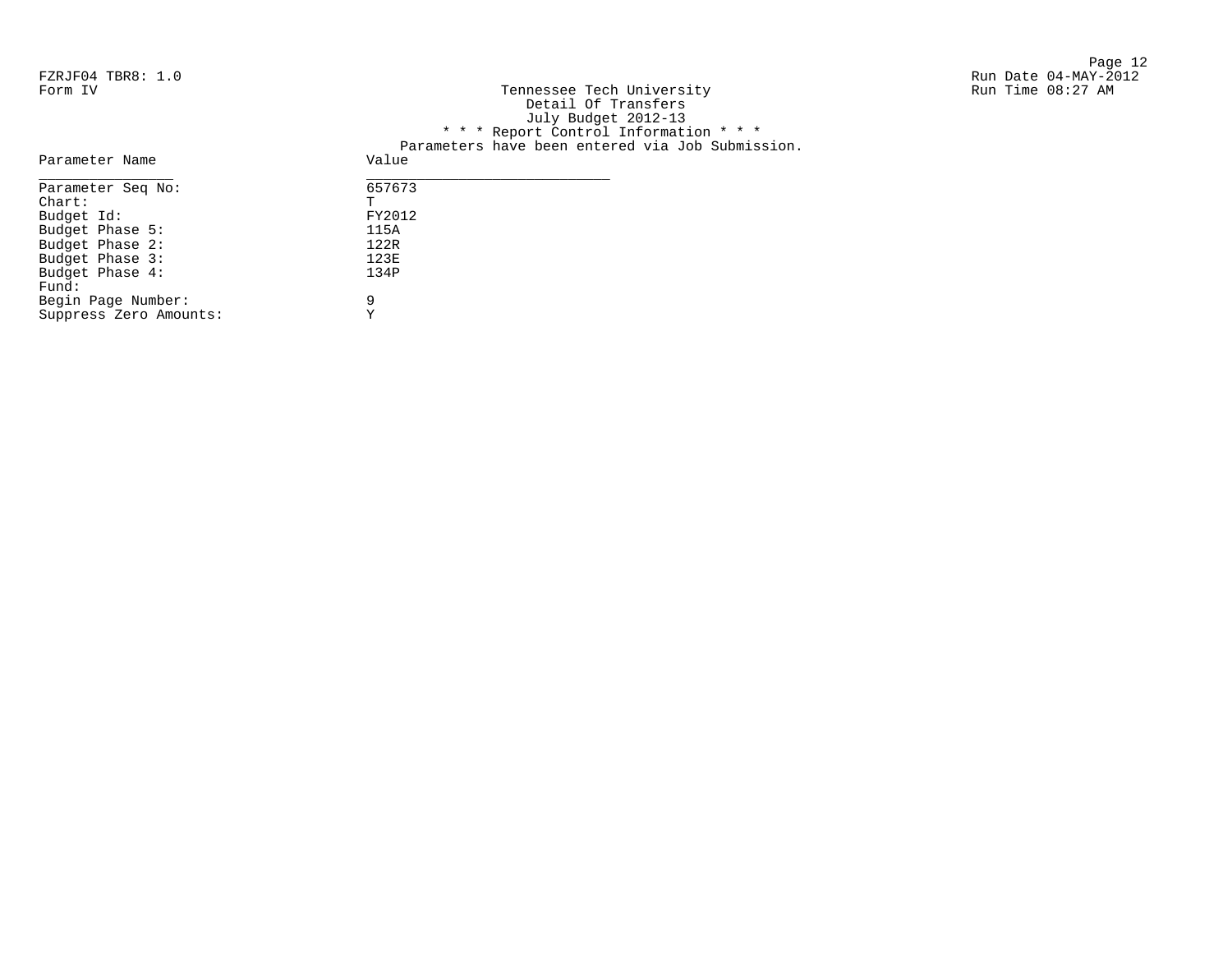Page 12 FZRJF05 TBR8: 1.0 Run Date 04-MAY-2012

#### Form V Tennessee Tech University Run Time 08:30 AM Unrestricted Expenditures And Transfers By Major Functional Area And Account For Fiscal Year Actual 2010-11

|                             |                |              | Public       | Academic     | Student     | Inst.          | Operation &  | Scholar/    | Total        |                     |               |
|-----------------------------|----------------|--------------|--------------|--------------|-------------|----------------|--------------|-------------|--------------|---------------------|---------------|
|                             | Instruction    | Research     | Service      | Support      | Services    | Support        | Maintenance  | Fellowships | $E$ & $G$    | Auxiliary           | Total         |
| Salaries                    |                |              |              |              |             |                |              |             |              |                     |               |
| Administrative/Professional | 497,682        | 2,278        | 9,013        | 1,549,829    | 482,744     | 1,484,426      | 208,269      | $\Omega$    | 4,234,241    | 69,470              | 4,303,711     |
| Academic                    | 27, 971, 225   | 213,337      | 54,649       | 615,655      | 4,238       | 2,401          | 1,943        | $\Omega$    | 28,863,448   | 0                   | 28,863,448    |
| Supporting                  | 1,901,061      | 64,638       | 134,154      | 1,391,977    | 1,394,572   | 1,705,591      | 2,515,907    | $^{\circ}$  | 9,107,900    | 1,027,741           | 10, 135, 641  |
| Students                    | 544,913        | 29,189       | 108,425      | 176,365      | 339,906     | 42,080         | 22,548       | $\Omega$    | 1,263,426    | 621,100             | 1,884,526     |
| Professional                | 1,095,244      | 106,863      | 371,508      | 2,162,759    | 3,380,579   | 2,699,166      | 573,328      | $\Omega$    | 10,389,447   | 486,656             | 10,876,103    |
| Total Salaries              | 32,010,125     | 416,305      | 677,749      | 5,896,585    | 5,602,039   | 5,933,664      | 3,321,995    | $^{\circ}$  | 53,858,462   | 2,204,967           | 56,063,429    |
| Employee Benefits           |                |              |              |              |             |                |              |             |              |                     |               |
| FICA                        | 2,105,094      | 27,607       | 42,502       | 404,456      | 366,726     | 406,048        | 225,371      | $\Omega$    | 3,577,804    | 115,523             | 3,693,327     |
| Retirement                  | 3,307,295      | 37,993       | 61,152       | 682,477      | 596,274     | 740,815        | 440,588      | $\Omega$    | 5,866,594    | 211,223             | 6,077,817     |
| Insurance                   | 4,147,506      | 49,530       | 92,768       | 1,053,747    | 1,072,840   | 1,182,266      | 1,044,014    | $\mathbf 0$ | 8,642,671    | 454,206             | 9,096,877     |
| Unemployment Compensation   | 15,246         | $\circ$      | $\mathbf{0}$ | 977          | 2,080       | 8,659          | 20,275       | $\mathbf 0$ | 47,237       | 4,221               | 51,458        |
| Other                       | 912,158        | 86,403       | 84,519       | 262,432      | 353,175     | 234,674        | 83,180       | $\mathbf 0$ | 2,016,541    | 80,503              | 2,097,044     |
| Total Benefits              | 10,487,299     | 201,533      | 280,941      | 2,404,089    | 2,391,095   | 2,572,462      | 1,813,428    | $\Omega$    | 20,150,847   | 865,676             | 21,016,523    |
| Total Personal Serv.        | 42, 497, 424   | 617,838      | 958,690      | 8,300,674    | 7,993,134   | 8,506,126      | 5, 135, 423  | $\Omega$    | 74,009,309   | 3,070,643           | 77,079,952    |
| Other                       |                |              |              |              |             |                |              |             |              |                     |               |
| Travel                      | 359,243        | 131,897      | 36,261       | 144,401      | 1,136,576   | 80,249         | 8,273        | $^{\circ}$  | 1,896,900    | 15,231              | 1,912,131     |
| Printing, Duplicating, Film | 65,988         | 9,524        | 16,584       | 4,121        | 257,800     | $-301,746$     | 1,181        | $\Omega$    | 53,452       | 4,664               | 58,116        |
| Processing                  |                |              |              |              |             |                |              |             |              |                     |               |
| Utilities & Fuel            | $\mathbf{0}$   | $\mathbf 0$  | $\circ$      | 19,239       | $\mathbf 0$ | $^{\circ}$     | 5,250,794    | $\Omega$    | 5,270,033    | $\mathsf{O}\xspace$ | 5,270,033     |
| Communications & Shipping   | 128,460        | 5,679        | 13,330       | 72,242       | 161,845     | $-413, 361$    | 12,931       | $\mathbf 0$ | $-18,874$    | 474,769             | 455,895       |
| Cost                        |                |              |              |              |             |                |              |             |              |                     |               |
| Maintenance/Repairs         | 88,520         | 28,243       | 34,450       | 108,802      | 35,008      | 47,109         | 692,705      | $\Omega$    | 1,034,837    | 98,784              | 1,133,621     |
| Professional/Admin.         | 985,229        | 29,932       | 295,087      | 773,499      | 826,159     | 732,068        | 283,352      | $\Omega$    | 3,925,326    | 140,562             | 4,065,888     |
| Services                    |                |              |              |              |             |                |              |             |              |                     |               |
| Supplies                    | 1,826,558      | 180,263      | 246,997      | 926,666      | 1,447,056   | 317,318        | 718,436      | $\mathbf 0$ | 5,663,294    | 372,394             | 6,035,688     |
| Rental & Insurance          | 207,764        | 27,432       | 8,971        | 51,949       | 150,654     | 50,349         | 247,380      | $\Omega$    | 744,499      | 188,393             | 932,892       |
| Motor Vehicle Operation     | $-482$         | 2,787        | $-2,650$     | 38,926       | 29,496      | 27,460         | 55,096       | $\Omega$    | 150,633      | 1,014               | 151,647       |
| Grants & Subsidies          | 80             | $\circ$      | $\Omega$     | 970          | $-120$      | 359            | $\mathbf{0}$ | $\Omega$    | 1,289        | 145                 | 1,434         |
| Other Services & Expenses   | 29,027         | $\mathbf{0}$ | 36,831       | 77           | 71,056      | 685,381        | $-6, 389$    | $\Omega$    | 815,983      | $-2,954$            | 813,029       |
| Stores for Resale           | $\Omega$       | $\mathbf{0}$ | $\Omega$     | $\mathbf 0$  | $\Omega$    | $\circ$        | $\mathbf{0}$ | $\mathbf 0$ | $^{\circ}$   | 87,790              | 87,790        |
| Equipment                   | 264,546        | $\mathbf 0$  | $\mathbf{0}$ | 100,572      | 11,600      | 23,959         | $\mathbf 0$  | $\Omega$    | 400,677      | $\mathbf{0}$        | 400,677       |
| Dept Revenue & Service      | 1,691,512      | 114,112      | 296.340      | $-2,754,618$ | 177,059     | $-16,856$      | $-1,720,828$ | $\mathbf 0$ | $-2.213.279$ | 2,029,415           | $-183,864$    |
| Charges                     |                |              |              |              |             |                |              |             |              |                     |               |
| Library Holdings & Bindings | $\overline{0}$ | $\circ$      | $\mathbf{0}$ | 860,296      | $\mathbf 0$ | $\circ$        | $\mathbf{0}$ | $\circ$     | 860,296      | $\mathsf{O}\xspace$ | 860,296       |
| Scholarships                | 1,293,533      | 11,511       | 6,672        | 11,719       | 4, 343, 428 | 54,360         | 1,686        | 5,655,709   | 11,378,618   | 38,874              | 11, 417, 492  |
| Total Other                 | 6,939,978      | 541,380      | 988,873      | 358,861      | 8,647,617   | 1,286,649      | 5,544,617    | 5,655,709   | 29,963,684   | 3,449,081           | 33, 412, 765  |
| Total E & G                 | 49, 437, 402   | 1,159,218    | 1,947,563    | 8,659,535    | 16,640,751  | 9,792,775      | 10,680,040   | 5,655,709   | 103,972,993  | 6,519,724           | 110, 492, 717 |
| Transfers & Debt Serv.      | $\mathbf{0}$   | $\mathbf 0$  | $\Omega$     | $^{\circ}$   | $\Omega$    | $\overline{0}$ | $^{\circ}$   | $\Omega$    | 22, 123, 264 | 7,702,311           | 29,825,575    |
| Grand Total                 | 49, 437, 402   | 1,159,218    | 1,947,563    | 8,659,535    | 16,640,751  | 9,792,775      | 10,680,040   | 5,655,709   | 126,096,257  | 14, 222, 035        | 140, 318, 292 |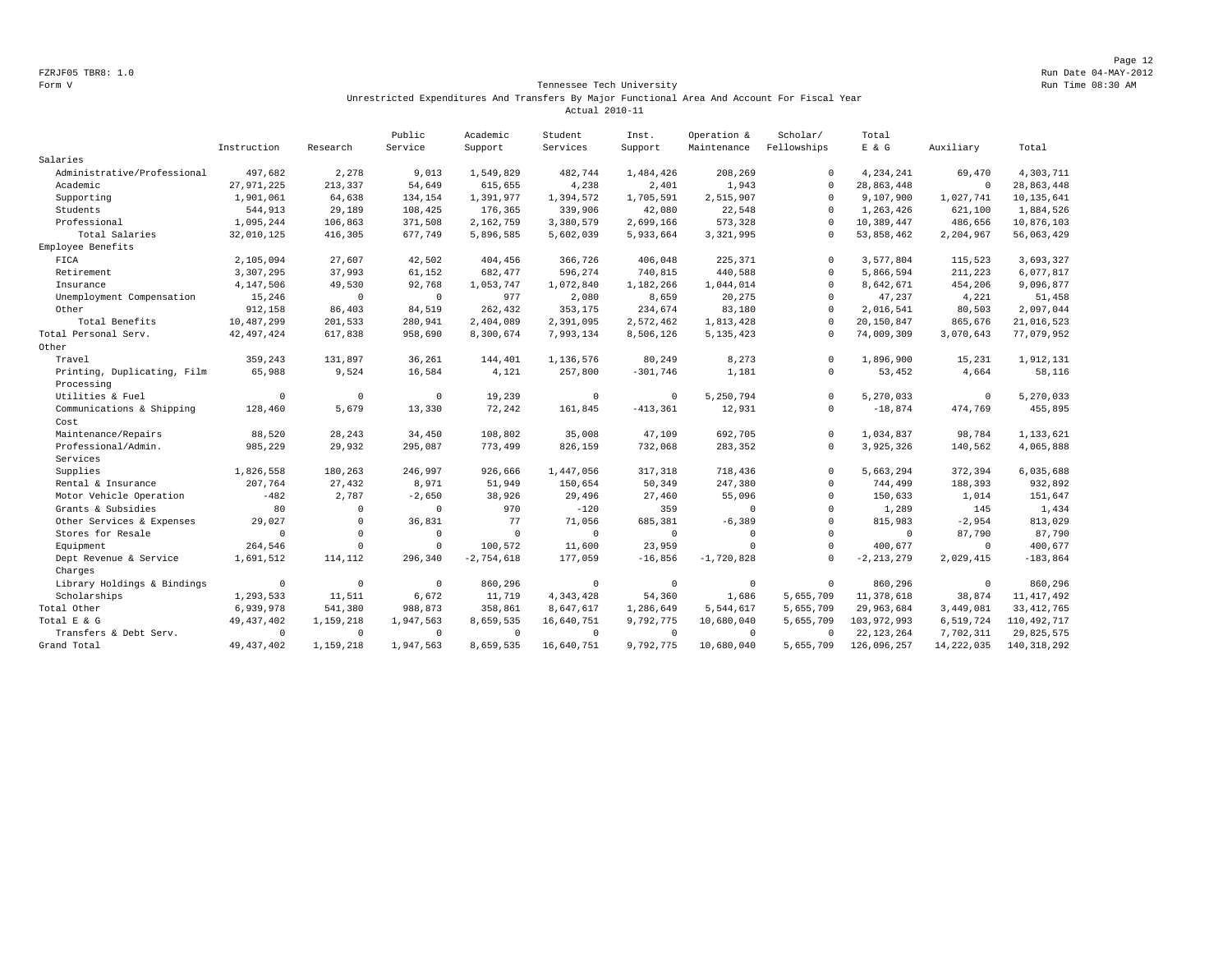Page 13 FZRJF05 TBR8: 1.0 Run Date 04-MAY-2012

#### Form V Tennessee Tech University Run Time 08:30 AM Unrestricted Expenditures And Transfers By Major Functional Area And Account For Fiscal Year Revised 2011-12

|                             |              |             | Public     | Academic     | Student    | Inst.        | Operation &    | Scholar/    | Total          |              |               |
|-----------------------------|--------------|-------------|------------|--------------|------------|--------------|----------------|-------------|----------------|--------------|---------------|
|                             | Instruction  | Research    | Service    | Support      | Services   | Support      | Maintenance    | Fellowships | E & G          | Auxiliary    | Total         |
| Salaries                    |              |             |            |              |            |              |                |             |                |              |               |
| Administrative/Professional | 31,638       | 6,110       | $^{\circ}$ | 1,355,696    | 255,948    | 1,592,419    | 105,920        | $\Omega$    | 3, 347, 731    | 600          | 3, 348, 331   |
| Academic                    | 30,540,487   | 224,980     | 15,250     | 905,980      | $\Omega$   | 2,400        | $\Omega$       | $\cap$      | 31,689,097     | 6,000        | 31,695,097    |
| Supporting                  | 1,985,662    | 71,420      | 166,604    | 1,548,155    | 1,523,195  | 1,936,640    | 3,032,890      | $\cap$      | 10,264,566     | 1,309,910    | 11,574,476    |
| Students                    | 330,470      | 20,290      | 76,490     | 104,990      | 131,940    | 51,910       | 16,770         | $\Omega$    | 732,860        | 631,600      | 1,364,460     |
| Professional                | 1,667,410    | 76,768      | 481,490    | 3, 217, 278  | 4,084,026  | 2,890,869    | 685,980        | $\cap$      | 13, 103, 821   | 614,092      | 13,717,913    |
| Total Salaries              | 34, 555, 667 | 399,568     | 739,834    | 7,132,099    | 5,995,109  | 6,474,238    | 3,841,560      | $\Omega$    | 59, 138, 075   | 2,562,202    | 61,700,277    |
| Employee Benefits           |              |             |            |              |            |              |                |             |                |              |               |
| FICA                        | 1,747,862    | 29,742      | 44,504     | 429,709      | 410,515    | 434,043      | 301,426        | $\Omega$    | 3,397,801      | 146,779      | 3,544,580     |
| Retirement                  | 3,495,725    | 59,485      | 89,008     | 859,418      | 821,030    | 868,086      | 602,851        | $\Omega$    | 6,795,603      | 293,558      | 7,089,161     |
| Insurance                   | 4,806,622    | 81,792      | 122,386    | 1,181,699    | 1,128,916  | 1,193,619    | 828,920        | 0           | 9,343,954      | 403,643      | 9,747,597     |
| Unemployment Compensation   | 109,241      | 1,859       | 2,782      | 26,857       | 25,657     | 27,128       | 18,839         |             | 212,363        | 9,174        | 221,537       |
| Other                       | 764,690      | 13,012      | 19,471     | 187,998      | 179,600    | 189,894      | 131,874        |             | 1,486,539      | 64,216       | 1,550,755     |
| Total Benefits              | 10,924,140   | 185,890     | 278,151    | 2,685,681    | 2,565,718  | 2,712,770    | 1,883,910      |             | 21, 236, 260   | 917,370      | 22, 153, 630  |
| Total Personal Serv.        | 45, 479, 807 | 585,458     | 1,017,985  | 9,817,780    | 8,560,827  | 9,187,008    | 5,725,470      | $\Omega$    | 80, 374, 335   | 3,479,572    | 83, 853, 907  |
| Other                       |              |             |            |              |            |              |                |             |                |              |               |
| Travel                      | 207,170      | 34,650      | 35,520     | 167,560      | 925,280    | 59,300       | 2,230          | $\Omega$    | 1,431,710      | 7,290        | 1,439,000     |
| Operating Expense Budget    | 5,827,930    | 1,483,150   | 750,197    | 2,692,987    | 3,580,300  | 3,897,415    | 3,310,444      |             | 21, 542, 423   | 1,599,904    | 23, 142, 327  |
| Capital Expenditure Budget  | 198,320      | 20,960      | 2,500      | 939,380      | $\Omega$   | 6,970        | 54,790         | $\Omega$    | 1,222,920      | $^{\circ}$   | 1,222,920     |
| Utilities & Fuel            | $\Omega$     | $^{\circ}$  | $\Omega$   | $\mathbf 0$  | $\Omega$   | $\Omega$     | 5,550,000      | $\Omega$    | 5,550,000      | 0            | 5,550,000     |
| Dept Revenue & Service      | 2,033,130    | 137,910     | 357,380    | $-3,100,870$ | 230,930    | $-1,768,450$ | $-2, 175, 620$ |             | $-4, 285, 590$ | 2,280,930    | $-2,004,660$  |
| Charges                     |              |             |            |              |            |              |                |             |                |              |               |
| Scholarships                | 1,659,290    | 12,100      | 22,240     | 16,570       | 4,992,970  | 99,700       | $^{\circ}$     | 7,277,070   | 14,079,940     | $\circ$      | 14,079,940    |
| Total Other                 | 9,925,840    | 1,688,770   | 1,167,837  | 715.627      | 9,729,480  | 2,294,935    | 6,741,844      | 7,277,070   | 39, 541, 403   | 3,888,124    | 43, 429, 527  |
| Total E & G                 | 55, 405, 647 | 2,274,228   | 2,185,822  | 10,533,407   | 18,290,307 | 11,481,943   | 12, 467, 314   | 7,277,070   | 119,915,738    | 7,367,696    | 127, 283, 434 |
| Transfers & Debt Serv.      | $\Omega$     | $^{\circ}$  | $\Omega$   | $^{\circ}$   | $\Omega$   | $\Omega$     | $^{\circ}$     | $\Omega$    | 4,879,550      | 6,812,094    | 11,691,644    |
| Grand Total                 | 55, 405, 647 | 2, 274, 228 | 2,185,822  | 10,533,407   | 18,290,307 | 11,481,943   | 12, 467, 314   | 7,277,070   | 124,795,288    | 14, 179, 790 | 138,975,078   |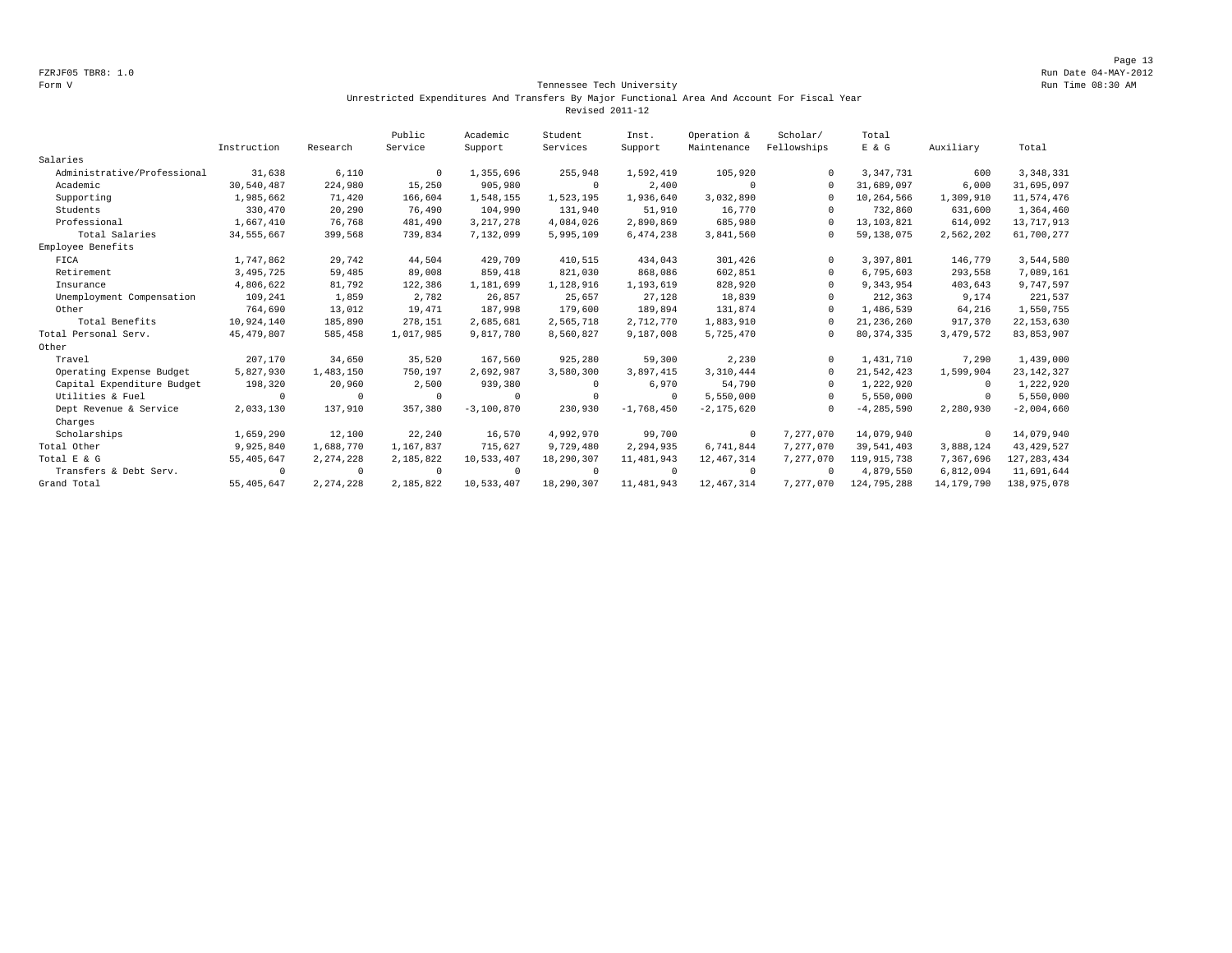Page 14 FZRJF05 TBR8: 1.0 Run Date 04-MAY-2012

#### Form V Tennessee Tech University Run Time 08:30 AM Unrestricted Expenditures And Transfers By Major Functional Area And Account For Fiscal Year Estimated 2011-12

|                             |             |            | Public    | Academic     | Student     | Inst.        | Operation &  | Scholar/    | Total          |              |                |
|-----------------------------|-------------|------------|-----------|--------------|-------------|--------------|--------------|-------------|----------------|--------------|----------------|
|                             | Instruction | Research   | Service   | Support      | Services    | Support      | Maintenance  | Fellowships | $E$ & $G$      | Auxiliary    | Total          |
| Salaries                    |             |            |           |              |             |              |              |             |                |              |                |
| Administrative/Professional | 36,238      | 6,110      | $\Omega$  | 1,335,616    | 252,828     | 1,652,779    | 114,000      | $\Omega$    | 3,397,571      | 600          | 3,398,171      |
| Academic                    | 29,844,482  | 268,519    | 16,785    | 682,550      | 1,180       | 2,400        | $^{\circ}$   | $\cap$      | 30,815,916     | 40           | 30,815,956     |
| Supporting                  | 1,974,968   | 82,480     | 208,404   | 1,533,395    | 1,658,610   | 1,885,590    | 3,326,650    |             | 10,670,097     | 1,405,600    | 12,075,697     |
| Students                    | 616,820     | 22,750     | 101,090   | 159,370      | 320,170     | 77,750       | 19,570       | $\Omega$    | 1,317,520      | 613,590      | 1,931,110      |
| Professional                | 1,560,880   | 107,372    | 386,006   | 3,190,102    | 4, 165, 175 | 2,887,999    | 534,170      | $\Omega$    | 12,831,704     | 638,162      | 13,469,866     |
| Total Salaries              | 34,033,388  | 487,231    | 712,285   | 6,901,033    | 6,397,963   | 6,506,518    | 3,994,390    | $\Omega$    | 59,032,808     | 2,657,992    | 61,690,800     |
| Employee Benefits           |             |            |           |              |             |              |              |             |                |              |                |
| FICA                        | 1,758,590   | 34,226     | 43,899    | 431,776      | 420,190     | 436,789      | 303,114      | $\Omega$    | 3,428,584      | 157,072      | 3,585,656      |
| Retirement                  | 3,517,181   | 68,452     | 87,798    | 863,552      | 840,380     | 873,578      | 606,227      | $\Omega$    | 6,857,168      | 314,144      | 7,171,312      |
| Insurance                   | 4,836,124   | 94,122     | 120,723   | 1,187,384    | 1,155,523   | 1,201,169    | 833,562      | $\Omega$    | 9,428,607      | 431,948      | 9,860,555      |
| Unemployment Compensation   | 109,912     | 2,139      | 2,744     | 26,986       | 26,262      | 27,299       | 18,945       | $\Omega$    | 214,287        | 9,817        | 224,104        |
| Other                       | 769,383     | 14,974     | 19,206    | 188,902      | 183,833     | 191,095      | 132,612      | $\Omega$    | 1,500,005      | 68,719       | 1,568,724      |
| Total Benefits              | 10,991,190  | 213,913    | 274,370   | 2,698,600    | 2,626,188   | 2,729,930    | 1,894,460    | $\Omega$    | 21, 428, 651   | 981,700      | 22, 410, 351   |
| Total Personal Serv.        | 45,024,578  | 701,144    | 986,655   | 9,599,633    | 9,024,151   | 9,236,448    | 5,888,850    | $\Omega$    | 80, 461, 459   | 3,639,692    | 84, 101, 151   |
| Other                       |             |            |           |              |             |              |              |             |                |              |                |
| Travel                      | 335,877     | 133,310    | 41,670    | 309,520      | 1,395,470   | 136,170      | 15,460       | $\Omega$    | 2,367,477      | 11,900       | 2,379,377      |
| Operating Expense Budget    | 5,576,383   | 1,419,867  | 1,082,775 | 3,126,597    | 4,037,570   | 3,564,770    | 3,975,628    | $\Omega$    | 22,783,590     | 1,805,996    | 24,589,586     |
| Capital Expenditure Budget  | 397,000     | 27,980     | 2,500     | 939,380      | 25,570      | $\Omega$     | 54,790       | $\Omega$    | 1,447,220      | $^{\circ}$   | 1,447,220      |
| Utilities & Fuel            | $\Omega$    | $^{\circ}$ | $\Omega$  | 15,720       | $\mathbf 0$ | $\Omega$     | 5,600,000    | $\Omega$    | 5,615,720      | 0            | 5,615,720      |
| Dept Revenue & Service      | 2,033,790   | 137,950    | 357,490   | $-3,082,760$ | 234,980     | $-1,653,420$ | $-2,186,970$ | $\Omega$    | $-4, 158, 940$ | 2,305,810    | $-1, 853, 130$ |
| Charges                     |             |            |           |              |             |              |              |             |                |              |                |
| Scholarships                | 1,670,770   | 14,100     | 22,240    | 16,570       | 4,742,930   | 104,100      | $^{\circ}$   | 7,303,380   | 13,874,090     | 25,020       | 13,899,110     |
| Total Other                 | 10,013,820  | 1,733,207  | 1,506,675 | 1,325,027    | 10,436,520  | 2,151,620    | 7,458,908    | 7,303,380   | 41,929,157     | 4,148,726    | 46,077,883     |
| Total E & G                 | 55,038,398  | 2,434,351  | 2,493,330 | 10,924,660   | 19,460,671  | 11,388,068   | 13, 347, 758 | 7,303,380   | 122,390,616    | 7,788,418    | 130, 179, 034  |
| Transfers & Debt Serv.      | $\Omega$    | $^{\circ}$ |           | $^{\circ}$   | $\circ$     | $\Omega$     | $^{\circ}$   | $\Omega$    | 6,158,646      | 6,539,202    | 12,697,848     |
| Grand Total                 | 55,038,398  | 2,434,351  | 2,493,330 | 10,924,660   | 19,460,671  | 11,388,068   | 13, 347, 758 | 7,303,380   | 128,549,262    | 14, 327, 620 | 142,876,882    |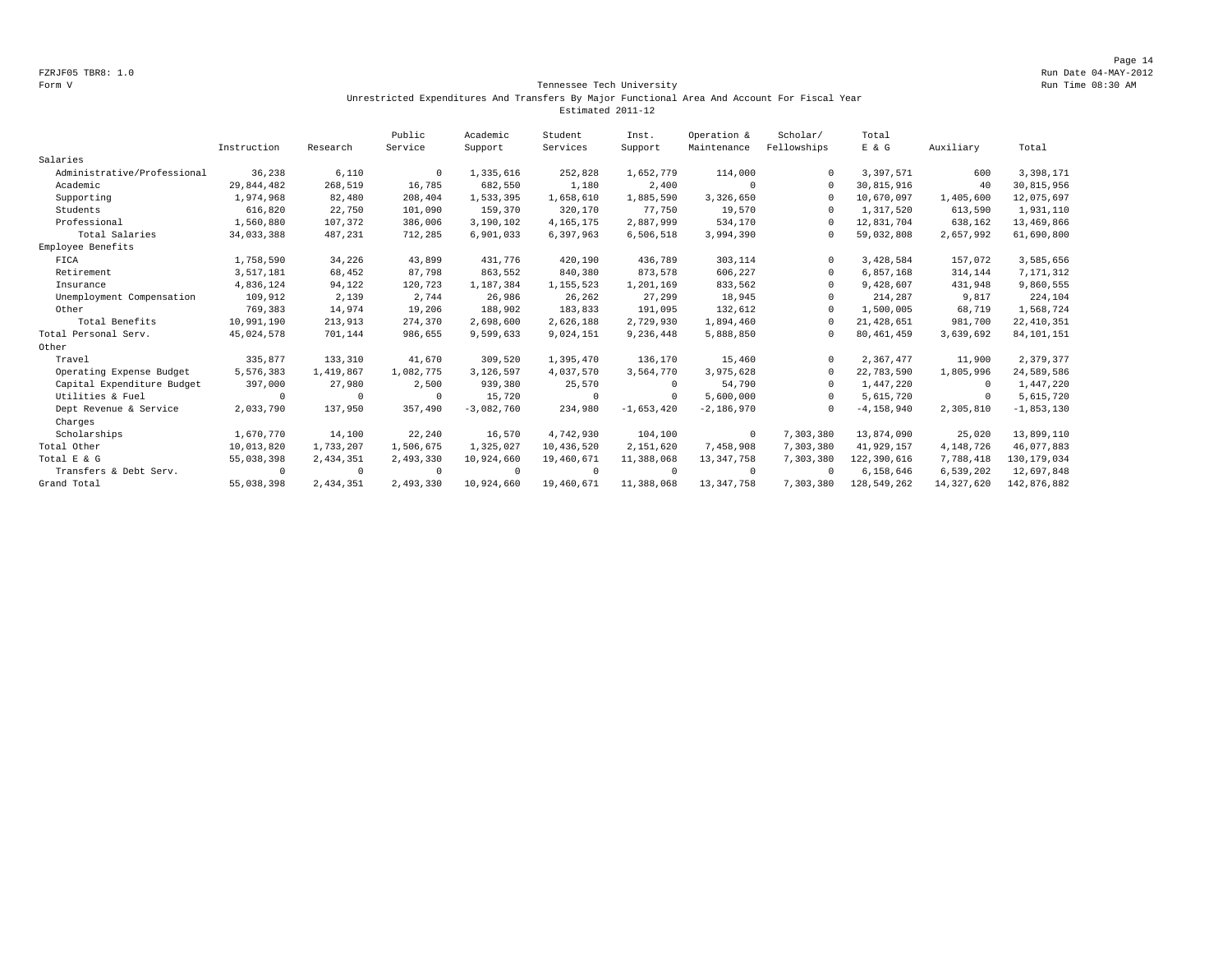Page 15 FZRJF05 TBR8: 1.0 Run Date 04-MAY-2012

#### Form V Tennessee Tech University Run Time 08:30 AM Unrestricted Expenditures And Transfers By Major Functional Area And Account For Fiscal Year Proposed 2012-13

|                             |              |            | Public    | Academic     | Student     | Inst.        | Operation &    | Scholar/    | Total        |             |               |
|-----------------------------|--------------|------------|-----------|--------------|-------------|--------------|----------------|-------------|--------------|-------------|---------------|
|                             | Instruction  | Research   | Service   | Support      | Services    | Support      | Maintenance    | Fellowships | E & G        | Auxiliary   | Total         |
| Salaries                    |              |            |           |              |             |              |                |             |              |             |               |
| Administrative/Professional | 20,000       | $^{\circ}$ | $\Omega$  | 1,374,291    | 255,538     | 1,737,689    | 107,630        | $\Omega$    | 3,495,148    | $\mathbf 0$ | 3,495,148     |
| Academic                    | 31, 279, 847 | 126,260    | 27,250    | 841,240      | $\circ$     | 2,400        | $\Omega$       | $\Omega$    | 32, 276, 997 | 6,000       | 32, 282, 997  |
| Supporting                  | 2,056,915    | 61,850     | 238,160   | 1,548,950    | 1,705,545   | 1,960,050    | 2,071,280      | $\Omega$    | 9,642,750    | 811,480     | 10,454,230    |
| Students                    | 423,350      | 390        | 49,790    | 103,190      | 230,950     | 45,410       | 16,770         | $\cap$      | 869,850      | 626,600     | 1,496,450     |
| Professional                | 1,838,819    | 68,268     | 486,842   | 3,392,253    | 4,251,308   | 3,096,679    | 697,490        | $\cap$      | 13,831,659   | 621,768     | 14, 453, 427  |
| Total Salaries              | 35,618,931   | 256,768    | 802,042   | 7,259,924    | 6, 443, 341 | 6,842,228    | 2,893,170      | $\Omega$    | 60,116,404   | 2,065,848   | 62, 182, 252  |
| Employee Benefits           |              |            |           |              |             |              |                |             |              |             |               |
| FICA                        | 1,786,680    | 27,550     | 41,174    | 436,590      | 431,468     | 439,434      | 218,686        | $\Omega$    | 3,381,582    | 118,678     | 3,500,260     |
| Retirement                  | 3,573,360    | 55,101     | 82,349    | 873,181      | 862,937     | 878.867      | 437,373        | $\Omega$    | 6,763,168    | 237,357     | 7,000,525     |
| Insurance                   | 4,913,370    | 75,764     | 113,230   | 1,200,624    | 1,186,538   | 1,208,442    | 601,388        | $\Omega$    | 9,299,356    | 326,366     | 9,625,722     |
| Unemployment Compensation   | 111,668      | 1,722      | 2,573     | 27,287       | 26,967      | 27,465       | 13,668         | $\Omega$    | 211,350      | 7,417       | 218,767       |
| Other                       | 781,673      | 12,053     | 18,014    | 191,008      | 188,767     | 192,252      | 95,675         | $\Omega$    | 1,479,442    | 51,922      | 1,531,364     |
| Total Benefits              | 11,166,751   | 172,190    | 257,340   | 2,728,690    | 2,696,677   | 2,746,460    | 1,366,790      | $\Omega$    | 21, 134, 898 | 741,740     | 21,876,638    |
| Total Personal Serv.        | 46,785,682   | 428,958    | 1,059,382 | 9,988,614    | 9,140,018   | 9,588,688    | 4,259,960      | $\Omega$    | 81, 251, 302 | 2,807,588   | 84,058,890    |
| Other                       |              |            |           |              |             |              |                |             |              |             |               |
| Travel                      | 280,840      | 940        | 5,520     | 70,100       | 1,053,340   | 43,970       | 2,230          | $\cap$      | 1,456,940    | 8,900       | 1,465,840     |
| Operating Expense Budget    | 4,198,070    | 899,630    | 574,760   | 1,616,775    | 3,250,650   | 3,141,560    | 3,681,072      | $\Omega$    | 17,362,517   | 1,552,956   | 18, 915, 473  |
| Capital Expenditure Budget  | 132,100      | $\Omega$   | 2,500     | 883,780      | 0           | 6,970        | $\Omega$       | $\Omega$    | 1,025,350    | $^{\circ}$  | 1,025,350     |
| Utilities & Fuel            |              | $\Omega$   |           | $^{\circ}$   | $\Omega$    | $^{\circ}$   | 5,750,000      | $\Omega$    | 5,750,000    | $\circ$     | 5,750,000     |
| Dept Revenue & Service      | 2,054,630    | 139,370    | 361,160   | $-2,964,220$ | 284,400     | $-1,540,880$ | $-2, 209, 190$ | $\Omega$    | $-3,874,730$ | 2,239,360   | $-1,635,370$  |
| Charges                     |              |            |           |              |             |              |                |             |              |             |               |
| Scholarships                | 1,490,080    | $\circ$    | 22,240    | 16,570       | 5,060,030   | 93,700       | $^{\circ}$     | 7,303,380   | 13,986,000   | $^{\circ}$  | 13,986,000    |
| Total Other                 | 8,155,720    | 1,039,940  | 966,180   | $-376,995$   | 9,648,420   | 1,745,320    | 7,224,112      | 7,303,380   | 35,706,077   | 3,801,216   | 39,507,293    |
| Total E & G                 | 54, 941, 402 | 1,468,898  | 2,025,562 | 9,611,619    | 18,788,438  | 11,334,008   | 11,484,072     | 7,303,380   | 116,957,379  | 6,608,804   | 123,566,183   |
| Transfers & Debt Serv.      | $\Omega$     | $^{\circ}$ | $\Omega$  | $^{\circ}$   | $\Omega$    | $\Omega$     | $^{\circ}$     | $\Omega$    | 5,661,966    | 7,873,326   | 13,535,292    |
| Grand Total                 | 54, 941, 402 | 1,468,898  | 2,025,562 | 9,611,619    | 18,788,438  | 11,334,008   | 11,484,072     | 7,303,380   | 122,619,345  | 14,482,130  | 137, 101, 475 |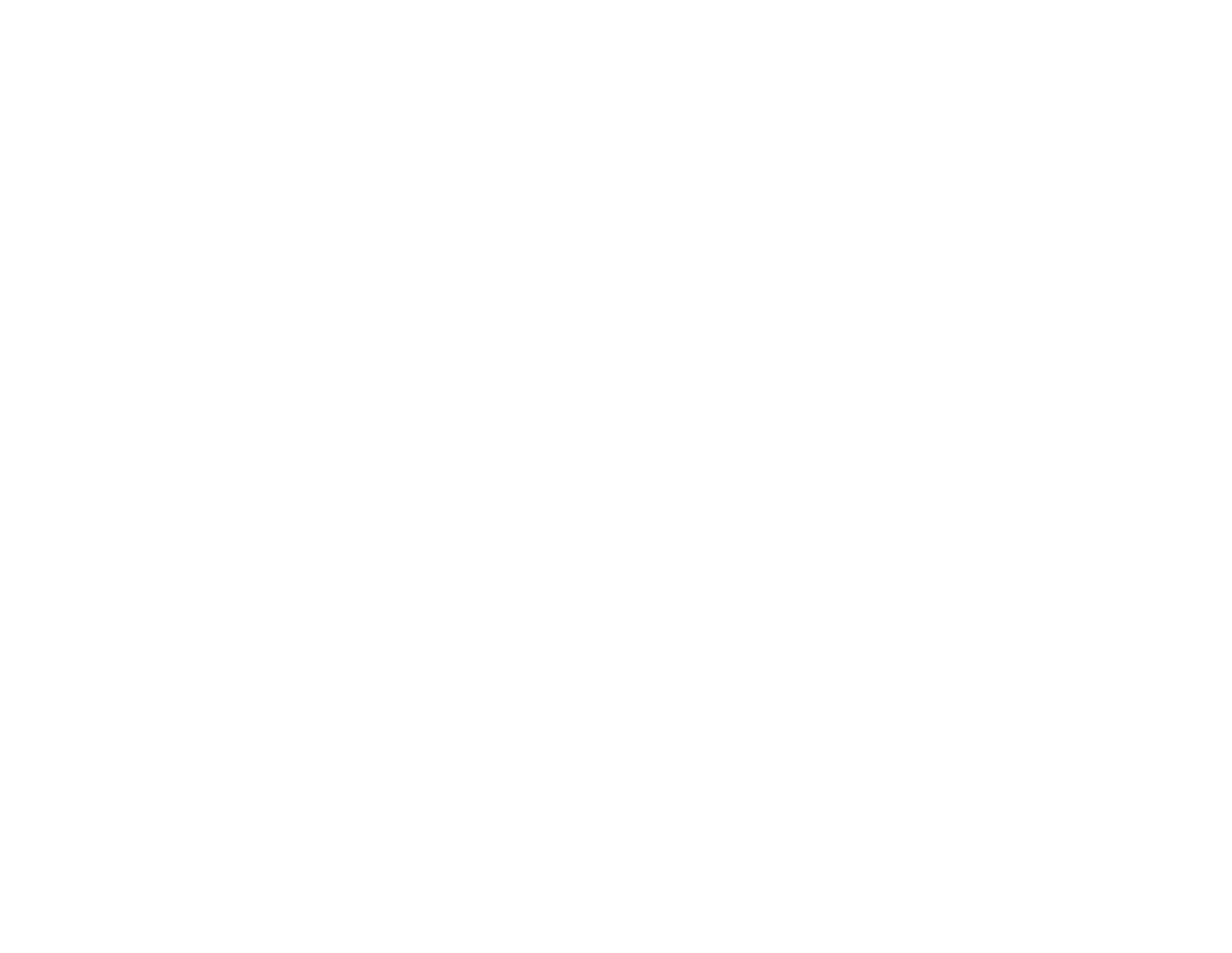## Form V Tennessee Tech University Run Time 08:30 AM Unrestricted Expenditures And Transfers By Major Functional Area And Account For Fiscal Year \* \* \* Report Control Information \* \* \* Parameters have been entered via Job Submission.

| Parameter Name            | Value  |
|---------------------------|--------|
| Parameter Seq No:         | 657674 |
| Chart:                    | т      |
| Institution Type:         | 1      |
| Budget Id:                | FY2012 |
| Budget Phase 5:           | 115A   |
| Calc Employee Benefits 5: | N      |
| FICA 5:                   |        |
| Retirement 5:             |        |
| Insurance 5:              |        |
| Unemp Comp 5:             |        |
| Other 5:                  |        |
| Budget Phase 2:           | 122R   |
| Calc Employee Benefits 2: | Y      |
| FICA 2:                   | 16     |
| Retirement 2:             | 32     |
| Insurance 2:              | 44     |
| Unemp Comp 2:             | 1      |
| Other 2:                  | 7      |
| Budget Phase 3:           | 123E   |
| Calc Employee Benefits 3: | Y      |
| FICA 3:                   | 16     |
| Retirement 3:             | 32     |
| Insurance 3:              | 44     |
| Unemp Comp 3:             | 1      |
| Other 3:                  | 7      |
| Budget Phase 4:           | 134P   |
| Calc Employee Benefits 4: | Υ      |
| FICA 4:                   | 16     |
| Retirement 4:             | 32     |
| Insurance 4:              | 44     |
| Unemp Comp 4:             | 1      |
| Other 4:                  | 7      |
| Fund:                     |        |
| Begin Page Number:        | 12     |
| Suppress Zero Amounts:    | Υ      |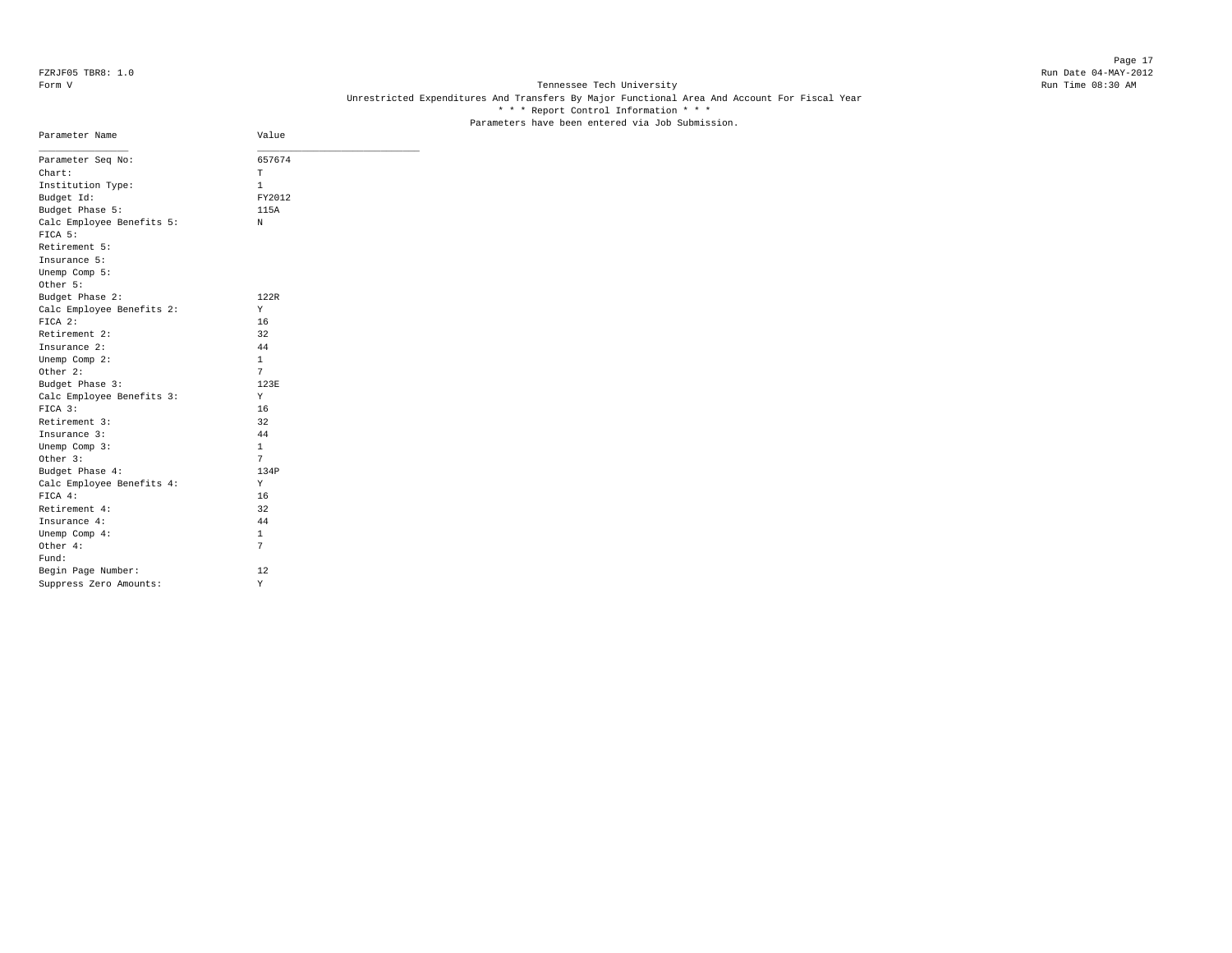#### PAGE 16 FZRJF06 TBR8: 1.0<br>Form VI RUN DATE 04-MAY-2012 RUN DATE 04-MAY-2012 RUN TIME 08:37 AM

| Form VI | Tennessee Tech University |
|---------|---------------------------|
|         | Current Fund Revenues     |
|         | July Budget 2012-13       |

|                                     | Actual<br>$2010 - 11$ | October<br>Budget<br>$2011 - 12$ | Estimated<br>Budget<br>$2011 - 12$ | July<br>Budget<br>$2012 - 13$ |
|-------------------------------------|-----------------------|----------------------------------|------------------------------------|-------------------------------|
| Education and General               |                       |                                  |                                    |                               |
| Tuition and Fees                    |                       |                                  |                                    |                               |
| Mandatory Fees                      |                       |                                  |                                    |                               |
| Maintenance Fees                    | 51,349,865            | 56,898,500                       | 57,295,600                         | 59, 237, 480                  |
| Out-Of-State Tuition                | 5,262,505             | 6,400,000                        | 7,279,200                          | 7,487,500                     |
| Debt Service Fees                   | 561,545               | 568,300                          | 573,300                            | 573,300                       |
| General Access                      |                       |                                  |                                    |                               |
| Gen Access Schedule Change Reg Term | 140,477               | 152,800                          | 154,400                            | 154,400                       |
| Gen Access Schedule Change Sum Term | 10,855                | 0                                | $\Omega$                           | 0                             |
| Gen Access UG Graduation Reg Term   | 75,266                | 82,000                           | 82,900                             | 82,900                        |
| Gen Access UG Graduation Sum Term   | 5,800                 | $\Omega$                         | $\Omega$                           | $\Omega$                      |
| Technology Access Fee               | 2,276,202             | 2,297,800                        | 2,321,300                          | 2,321,300                     |
| Student Activity Fee                | 1,717,057             | 2,623,500                        | 2,649,500                          | 2,649,500                     |
| Sustainable Campus Fee              | 156,290               | 150,600                          | 152,400                            | 152,400                       |
| International Fee                   | 283,229               | 285,600                          | 288,600                            | 288,600                       |
| Total Mandatory Fees                | 61,839,091            | 69,459,100                       | 70,797,200                         | 72,947,380                    |
| Non-Mandatory Fees                  |                       |                                  |                                    |                               |
| CEU Student Fees                    | 140,048               | 127,000                          | 127,000                            | 127,000                       |
| Application Fees                    | 213,520               | 222,200                          | 244,700                            | 266,200                       |
| Late Registration Fees              | 81,600                | 73,000                           | 78,000                             | 78,000                        |
| Institution On-Line Course Fee      | 366,724               | 328,000                          | 328,000                            | 328,000                       |
| RODP Fee                            | 417,254               | 496,000                          | 526,000                            | 526,000                       |
| Specialized Academic Course Fee     |                       |                                  |                                    |                               |
| SACFee Nursing Regr Term            | 147,500               | 159,500                          | 159,500                            | 190,600                       |
| SACFee Nursing Summ Term            | 1,937                 | 0                                | 0                                  | 0                             |
| SACFee Nursing Regr Term RODP       | 7,313                 | $\mathbf 0$                      | $\Omega$                           | $\mathbf 0$                   |
| SACFee Nursing Summ Term RODP       | 3,672                 | $\Omega$                         | $\Omega$                           | $\mathbf 0$                   |
| SACFee Business Regr Term           | 578,239               | 628,800                          | 627,990                            | 627,990                       |
| SACFee Business Summ Term           | 49,068                | 0                                | $\Omega$                           | $\mathbf 0$                   |
| SACFee Engineering Regr Term        | 568,675               | 583,500                          | 612,500                            | 913,480                       |
| SACFee Engineering Summ Term        | 17,381                | 0                                | 0                                  | $\Omega$                      |
| SACFee Education Regr Term          | $\Omega$              | $\Omega$                         | $\Omega$                           | 400,000                       |
| Laboratory Materials Fees           | 224,750               | 240,590                          | 236,500                            | 235,920                       |
| Music Private Lesson Fees           | 106,088               | 107,800                          | 108,700                            | 126,820                       |
| Craft Ctr Studio Fees Regr Term     | 87,832                | 95,600                           | 86,500                             | 86,500                        |
| Craft Ctr Studio Fees Summer Term   | 2,063                 | $\mathbf 0$                      | $\overline{0}$                     | $\overline{0}$                |
| Craft Ctr Workshop Fees             | 93,459                | 81,620                           | 60,000                             | 60,000                        |
| Return Check Fines                  | 3,850                 | 4,000                            | 4,500                              | 4,500                         |
| Deferred Payment Service Charge     | 73,150                | 89,250                           | 96,250                             | 96,250                        |
| Deferred Payment Late Penalty       | 12,175                | $\Omega$                         | $\Omega$                           | $\Omega$                      |
| Examination and Testing Fees        | 15,632                | 8,500                            | 9,880                              | 8,500                         |
| Examination and Tesing Nursing      | 27,940                | 27,000                           | 27,000                             | 27,000                        |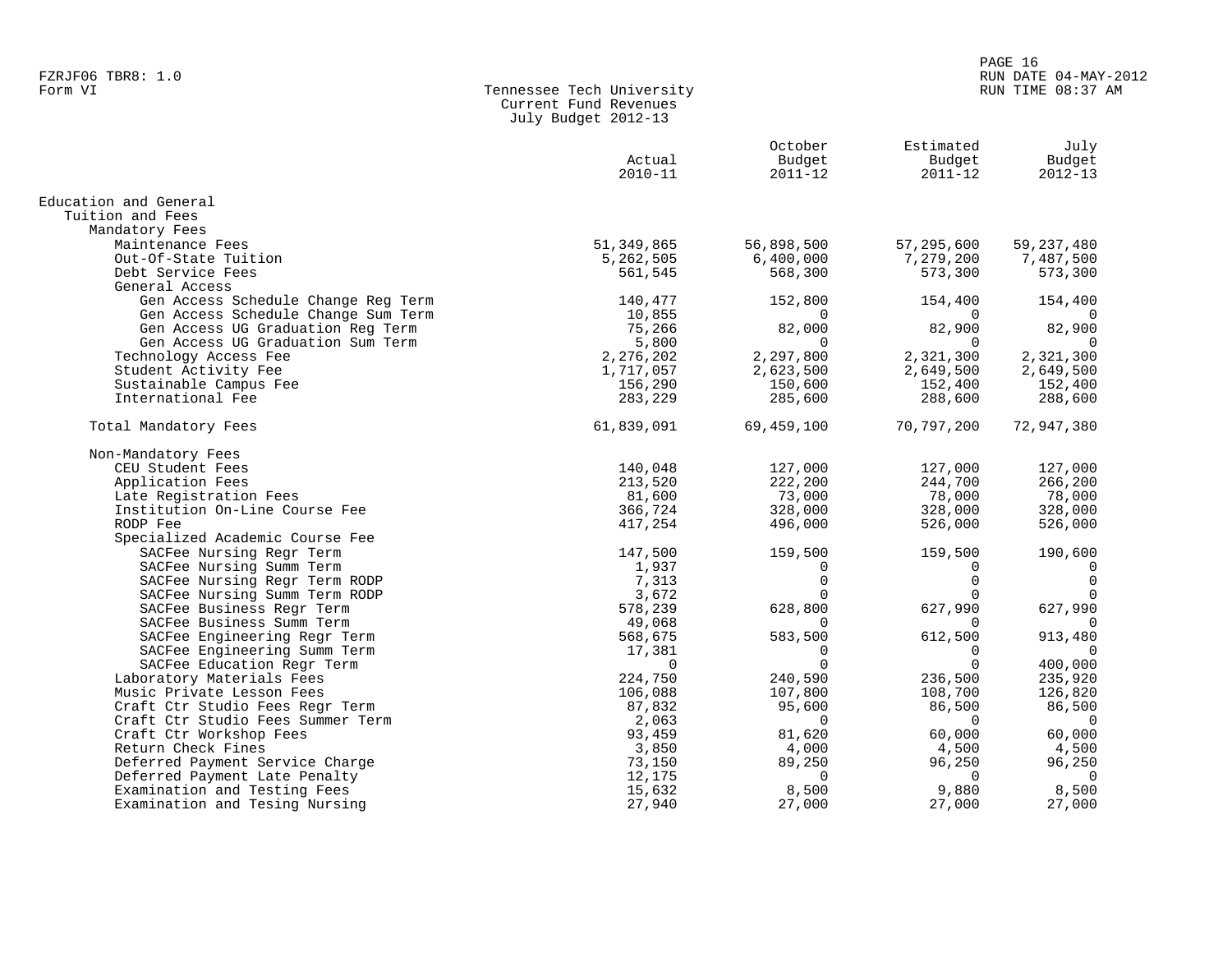#### PAGE 17 FZRJF06 TBR8: 1.0<br>Form VI RUN DATE 04-MAY-2012<br>Form VI RUN TIME 08:37 AM RUN TIME 08:37 AM

| Form VI | Tennessee Tech University |
|---------|---------------------------|
|         | Current Fund Revenues     |
|         | July Budget 2012-13       |

|                                                                         | Actual<br>$2010 - 11$ | October<br>Budget<br>2011-12 | Estimated<br>Budget<br>$2011 - 12$ | July<br>Budget<br>$2012 - 13$ |
|-------------------------------------------------------------------------|-----------------------|------------------------------|------------------------------------|-------------------------------|
| Examination and Testing COMPASS                                         | 4,570                 | 3,000                        | 6,000                              | 6,000                         |
| Thesis Binding                                                          | 1,777                 | 2,000                        | 2,000                              | 2,000                         |
| Library Fines                                                           | 8,012                 | 6,000                        | 4,700                              | 6,700                         |
| LRC Library Fines                                                       | 2,728                 | 2,400                        | 2,400                              | 2,400                         |
| DMBA Module Fee                                                         | 60,400                | 66,350                       | 59,850                             | 59,850                        |
| Eagle Card Replacement Fees                                             | 13,030                | 11,900                       | 13,200                             | 13,200                        |
| Laboratory Materials Fees Summer                                        | 7,607                 | $\Omega$                     | $\Omega$                           | $\Omega$                      |
| Alternative Del Fee Acad Yr Undrgrd                                     | 198,488               | 367,400                      | 372,400                            | 372,400                       |
| Alternative Del Fee Acad Yr Grad                                        | 108,454               | 0                            | $\Omega$                           | 0                             |
| Alternative Del Fee Sum Undrgrd                                         | 22,002                | $\Omega$<br>$\Omega$         | $\Omega$<br>$\Omega$               | $\mathbf 0$<br>$\mathbf 0$    |
| Alternative Del Fee Sum Grad<br>Sales Tax Transmitted                   | 31,378<br>$-1,324$    | $\Omega$                     | $\Omega$                           | $\overline{0}$                |
| Credit By Examination                                                   | 2,280                 | $\Omega$                     | $\Omega$                           | $\Omega$                      |
| Art Course Fee                                                          | $\Omega$              | $\Omega$                     | $\Omega$                           | 5,000                         |
| Laboratory Breakage                                                     | $\mathbf 0$           | $\Omega$                     | $\Omega$                           | 2,500                         |
| NCLEX                                                                   | $\Omega$              | $\Omega$                     | 1,800                              | 1,800                         |
|                                                                         |                       |                              |                                    |                               |
| Total Non-Mandatory Fees                                                | 3,699,272             | 3,731,410                    | 3,795,370                          | 4,574,610                     |
| Total Tuition & Fees                                                    | 65,538,363            | 73,190,510                   | 74,592,570                         | 77,521,990                    |
| State Appropriations                                                    | 50,616,359            | 35,459,600                   | 35,459,600                         | 36,598,100                    |
| Federal Grants and Contracts                                            | 1,213,034             | 890,370                      | 890,370                            | 890,370                       |
| State Grants & Contracts                                                | 125,307               | 111,200                      | 111,200                            | 111,200                       |
| Local Grants & Contracts                                                | $\Omega$              | 3,200                        | 3,200                              | 3,200                         |
| Private Grants & Contracts                                              | 82,589                | 39,100                       | 39,100                             | 39,100                        |
| Private Gifts                                                           | 16,361                | $\Omega$                     | $\Omega$                           | $\Omega$                      |
| Sales & Services of Educ. Depts.                                        |                       |                              |                                    |                               |
| Athletics                                                               | 5,040,771             | 4,793,890                    | 5,455,180                          | 5,190,390                     |
| Child Care Centers                                                      | $\Omega$              | $\mathbf 0$                  | 200,000                            | 200,000                       |
| Extramurals                                                             | 100                   | 820                          | 820                                | 820                           |
| Band Camps                                                              | 31,250                | 46,790                       | 50,060                             | 53,330                        |
| Livestock Dairy Sheep                                                   | 2,696                 | 6,900                        | 4,520                              | 6,900                         |
| Livestock Dairy Hogs                                                    | 26,273                | 13,870                       | 21,110                             | 13,870                        |
| Career Services                                                         | 49,025                | 21,100                       | 55,200                             | 23,100                        |
| Pharmacy                                                                | 59,930                | 58,000                       | 58,000                             | 58,000                        |
| Infirmary Lab                                                           | 21,530                | 20,000                       | 20,000                             | 20,000                        |
| Health Services Faculty Staff                                           | 1,520                 | $\Omega$                     | $\Omega$                           | $\Omega$                      |
| Dramatics                                                               | 6,129                 | 500                          | 3,990                              | 2,420                         |
| Student Orientation SOAR Reg Fees<br>Student Orientation SOAR Hous Taxb | 186,981<br>22,950     | 152,000<br>0                 | 195,690<br>20,000                  | 195,690<br>20,000             |
| Career College Fair                                                     | 5,400                 | 3,400                        | 5,880                              | 3,400                         |
|                                                                         |                       |                              |                                    |                               |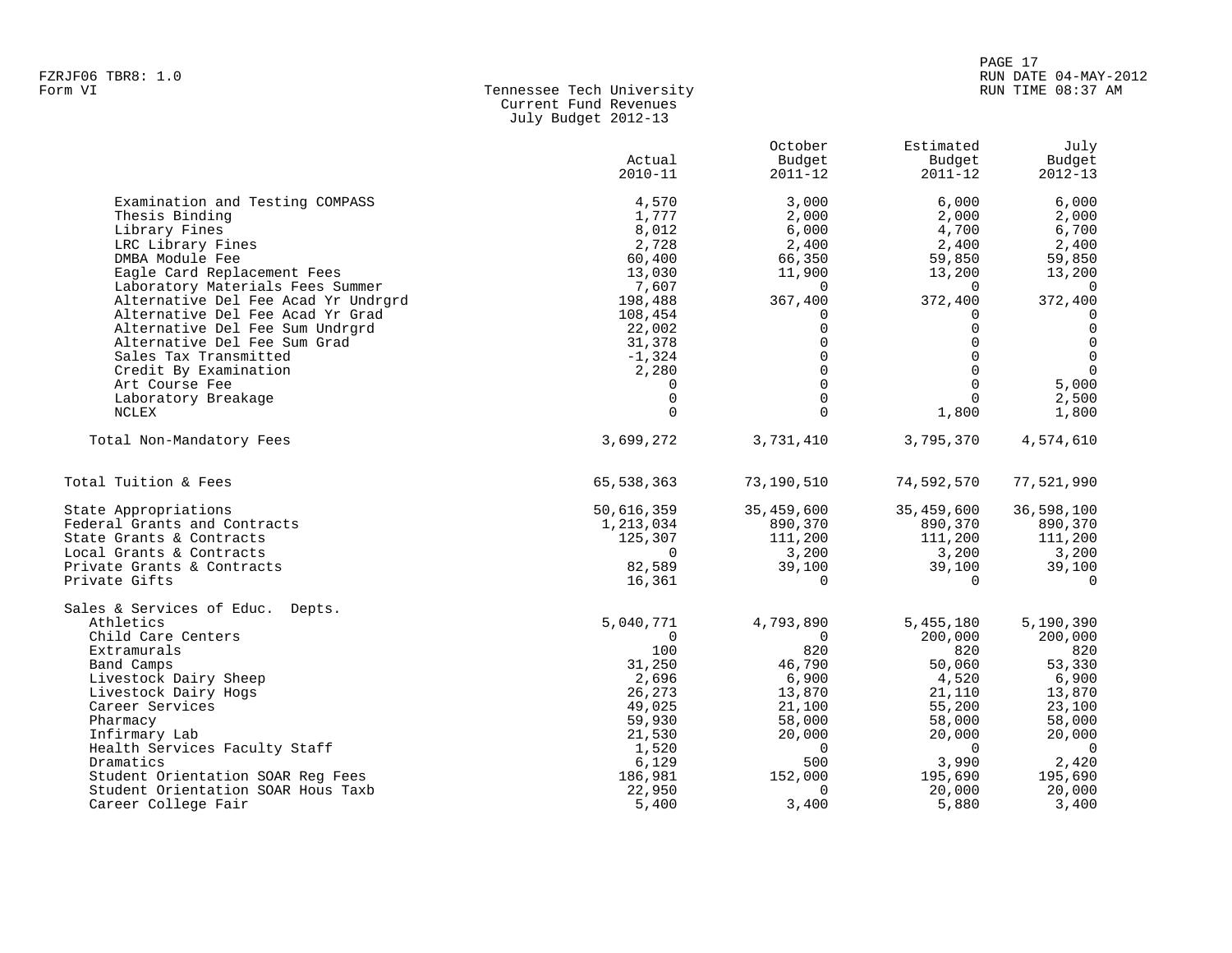## PAGE 18 FZRJF06 TBR8: 1.0<br>Form VI RUN DATE 04-MAY-2012<br>Form VI RUN TIME 08:37 AM RUN TIME 08:37 AM

| Form VI | Tennessee Tech University |
|---------|---------------------------|
|         | Current Fund Revenues     |
|         | July Budget 2012-13       |

|                                        | Actual<br>$2010 - 11$      | October<br>Budget<br>$2011 - 12$ | Estimated<br>Budget<br>$2011 - 12$ | July<br>Budget<br>$2012 - 13$ |
|----------------------------------------|----------------------------|----------------------------------|------------------------------------|-------------------------------|
| Sales Svcs Edu Depts Taxable           | 71                         | 700                              | $\Omega$                           | 700                           |
| Sales Svcs Edu Depts Nontaxable        | 30,351                     | 4,540                            | 1,120                              | 4,540                         |
| Sales Tax Transmitted                  | $-617$                     | $\Omega$                         | $\Omega$                           | $\overline{0}$                |
| Workshop Fees                          | 26,728                     | 25,500                           | 25,500                             | 25,500                        |
| Replacement Diplomas                   | 900                        | 250                              | 250                                | 250                           |
| Livestock Dairy Beef Cattle            | 400,945                    | 381,900                          | 465,900                            | 275,050                       |
| Dairy Cattle                           | 2,443                      | 430                              | $\Omega$                           | 430                           |
| Showing Fitting Services               | 3,061                      | 5,240                            | $\Omega$                           | 5,240                         |
| Bull Development Center                | 20,680                     | 6,000                            | 2,900                              | 6,000                         |
| Donor Management                       | 360                        | $\Omega$                         | $\Omega$                           | $\Omega$                      |
| Business Media Service Center          | 262,312                    | 442,990                          | 442,990                            | 407,000                       |
| Indirect Cost Recovery Unrestricted    | 87,437                     | 111,480                          | 111,480                            | 135,660                       |
| Ultrasound Services                    | $\mathbf 0$                | $\Omega$                         | 4,400                              | $\Omega$                      |
| Oakley Ag Ctr Student Rental           | 1,000                      | 15,000                           | 15,000                             | 15,000                        |
| Vegetables and Garden Products         | 15,853                     | 6,000                            | 70,370                             | 6,000                         |
| Federal Program Income                 | 3,244                      | $\Omega$                         | $\Omega$<br>$\Omega$               | $\Omega$<br>$\overline{0}$    |
| Bull Sales<br>Yearbook Sales - Taxable | 3,384                      | $\mathbf 0$<br>$\Omega$          | 500                                | 500                           |
| Copies - Taxable                       | $\mathbf 0$<br>$\mathbf 0$ | $\Omega$                         | 4,000                              | 4,000                         |
| Plant Sales                            | $\Omega$                   | $\Omega$                         |                                    |                               |
| Clinics                                | 247,410                    | 225,000                          | 2,220<br>225,000                   | 2,220<br>210,000              |
| Advertising                            | $\Omega$                   | $\Omega$                         | 10,140                             | 6,140                         |
|                                        |                            |                                  |                                    |                               |
| Total Sales & Services of Educ. Depts. | 6,560,117                  | 6,342,300                        | 7,472,220                          | 6,892,150                     |
| Other Sources                          |                            |                                  |                                    |                               |
| Parking Permits Taxable                | 43,650                     | 43,500                           | 44,500                             | 44,500                        |
| Parking Permits Non Taxable            | 1,906                      | $\Omega$                         |                                    |                               |
| Campus Access Regular Term             | 470,035                    | 511,200                          | 516,200                            | 516,200                       |
| Campus Access Summer Term              | 36,253                     | $\Omega$                         | $\Omega$                           | $\Omega$                      |
| Traffic Fines                          | 164,019                    | 156,000                          | 140,000                            | 140,000                       |
| Advertising Visions                    | 4,000                      | 1,000                            | 1,000                              | 1,000                         |
| Facilities Rental                      | 157,474                    | 148,500                          | 140,240                            | 101,240                       |
| ACT GED Testing                        | 1,623                      | 70                               | 70                                 | 70                            |
| Agric Pavilion Concessions Taxable     | 46,544                     | $\Omega$                         | 46,000                             | 46,000                        |
| Agric Pavilion Student Resid Rent      | 4,980                      | $\Omega$                         | 4,980                              | 4,980                         |
| Salvage Income                         | 42,489                     | 15,000                           | 30,000                             | 30,000                        |
| VA Report Fee                          | 1,929                      | 1,300                            | $\Omega$                           | $\overline{0}$                |
| Over and Short General Nontaxable      | 34                         | $\Omega$                         | $\Omega$                           | $\Omega$                      |
| Over and Short General Taxable         | $-155$                     | $\Omega$                         | $\Omega$                           | $\Omega$                      |
| Miscellaneous Income Taxable           | $\Omega$                   | <sup>n</sup>                     | 350                                |                               |
| Miscellaneous Income Nontaxable        | 64,131                     | 11,420                           | 10,750                             | 11,420                        |
| Royalties Patents Copyrights           | 2,231                      | O                                | $\Omega$                           | $\Omega$                      |
| Other Sources Sales Tax Transmitted    | $-8,010$                   | $\mathbf 0$                      | $-4,130$                           | $-4,130$                      |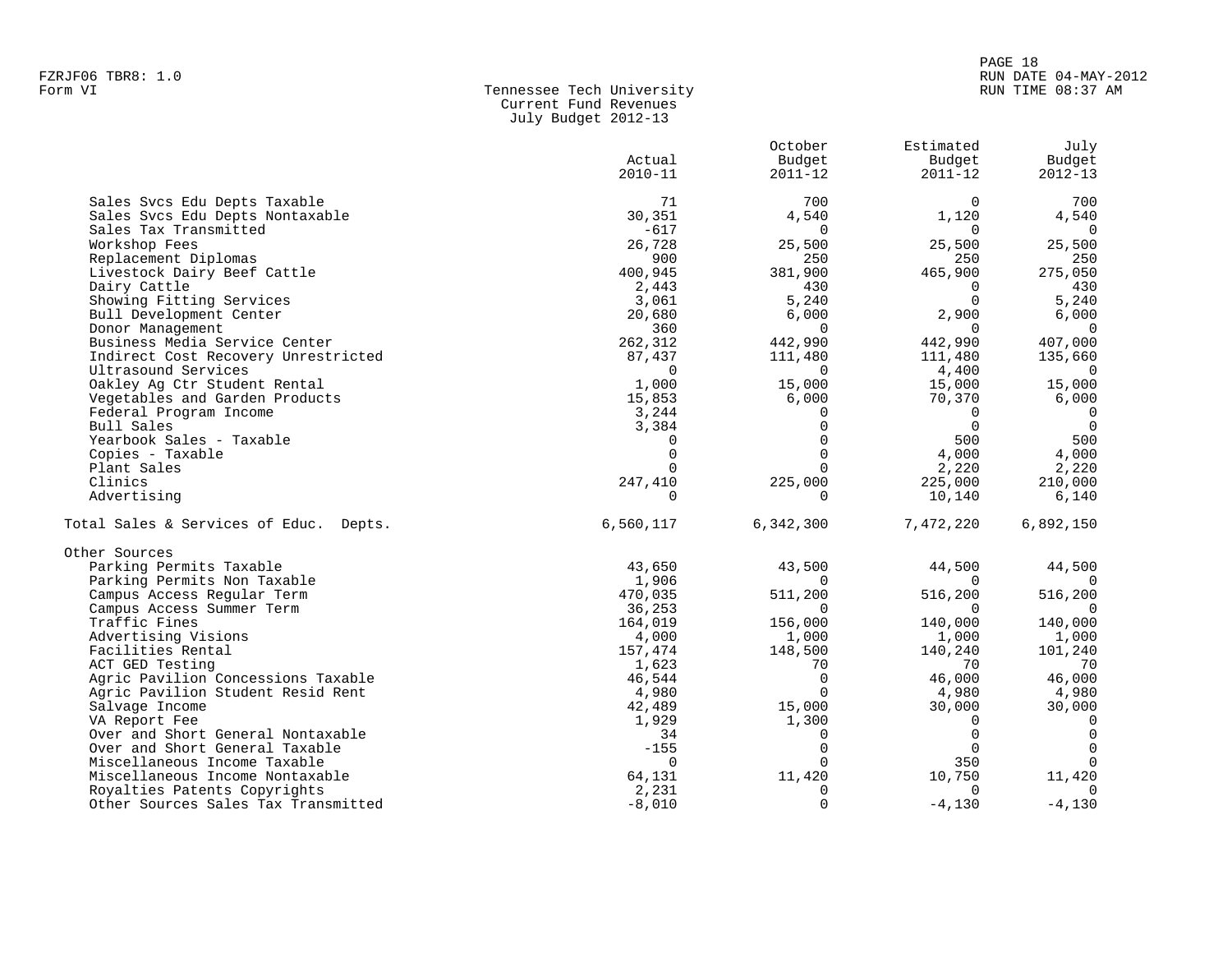| Form VI | Tennessee Tech University |  |
|---------|---------------------------|--|
|         | Current Fund Revenues     |  |
|         | July Budget 2012-13       |  |

|                                  | Actual<br>$2010 - 11$ | October<br>Budget<br>$2011 - 12$ | Estimated<br>Budget<br>$2011 - 12$ | July<br>Budget<br>$2012 - 13$ |
|----------------------------------|-----------------------|----------------------------------|------------------------------------|-------------------------------|
| Commissions on Other Sources     | 124,006               | 45,160                           | 230,000                            | 130,000                       |
| Interest Income                  | 193,046               | 195,000                          | 195,000                            | 195,000                       |
| Unrealized Gains and Losses      | $-15,577$             | 1,000                            | 1,000                              | 1,000                         |
| PSC Metals Salvage               | 7,571                 | $\Omega$                         | $\Omega$                           | $\cap$                        |
| Photo Services Sales-Taxable     |                       | $\Omega$                         | 44,490                             | 44,490                        |
| Airport Transportation Fee       |                       |                                  | 6,000                              | 2,000                         |
| Intrastate Long Distance (9.75%) |                       | $\Omega$                         | 21,000                             | 21,000                        |
| Printing - Taxable               |                       | $\Omega$                         | 22,160                             | 22,160                        |
| Cable TV - Taxable               |                       | $\Omega$                         | 600                                | 600                           |
| Equipment Rental                 |                       | $\Omega$                         | $\Omega$                           | 2,000                         |
| Internl Student Reg Fee          | $\Omega$              | $\Omega$                         | 85,000                             | 85,000                        |
| Total Other Sources              | 1,342,179             | 1,129,150                        | 1,535,210                          | 1,394,530                     |
| Total Educational & General      | 125,494,309           | 117,165,430                      | 120,103,470                        | 123,450,640                   |
| Auxiliary Enterprises Revenues   |                       |                                  |                                    |                               |
| Book & University Store          | 375,650               | 326,800                          | 326,800                            | 400,000                       |
| Food Services                    | 1,554,800             | 1,603,520                        | 1,588,520                          | 1,607,000                     |
| Housing                          | 10,733,763            | 10,719,900                       | 10,845,000                         | 10,689,210                    |
| Post Office                      | 328,571               | 317,880                          | 347,880                            | 341,700                       |
| Wellness Facility                | 976,742               | 966,300                          | 973,800                            | 1,198,500                     |
| Other Auxiliaries                | 252,509               | 245,390                          | 245,720                            | 245,720                       |
| Total Auxiliary Revenues         | 14,222,035            | 14,179,790                       | 14,327,720                         | 14,482,130                    |
| Total Revenues                   | 139,716,344           | 131,345,220                      | 134,431,190                        | 137,932,770                   |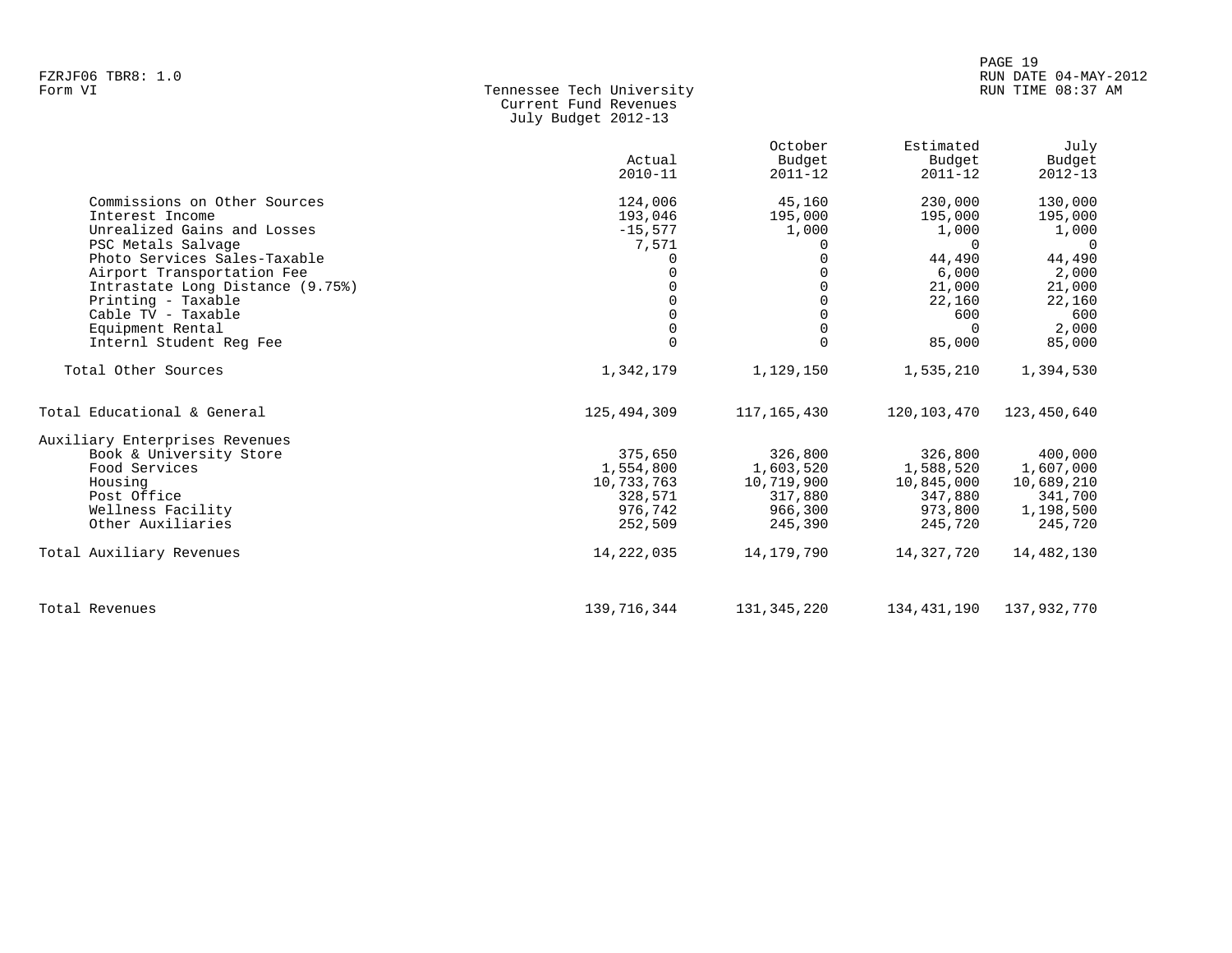|                   |                           | PAGE 20              |
|-------------------|---------------------------|----------------------|
| FZRJF06 TBR8: 1.0 |                           | RUN DATE 04-MAY-2012 |
| Form VI           | Tennessee Tech University | RUN TIME 08:37 AM    |

| RUN TIME 08:37 AM |
|-------------------|
|                   |
|                   |
|                   |
|                   |
|                   |
|                   |
|                   |
|                   |
|                   |
|                   |
|                   |
|                   |

| Parameter Seg No:    | 6576 |
|----------------------|------|
| $char$ :             | Ͳ    |
| Budget Id:           | FY20 |
| Budget Phase 5:      | 115A |
| Budget Phase 2:      | 122R |
| Budget Phase 3:      | 123E |
| Budget Phase 4:      | 134P |
| Fund:                |      |
| Print Account Codes: | N    |
| Begin Page Number:   | 16   |

Suppress Zero Amounts: Y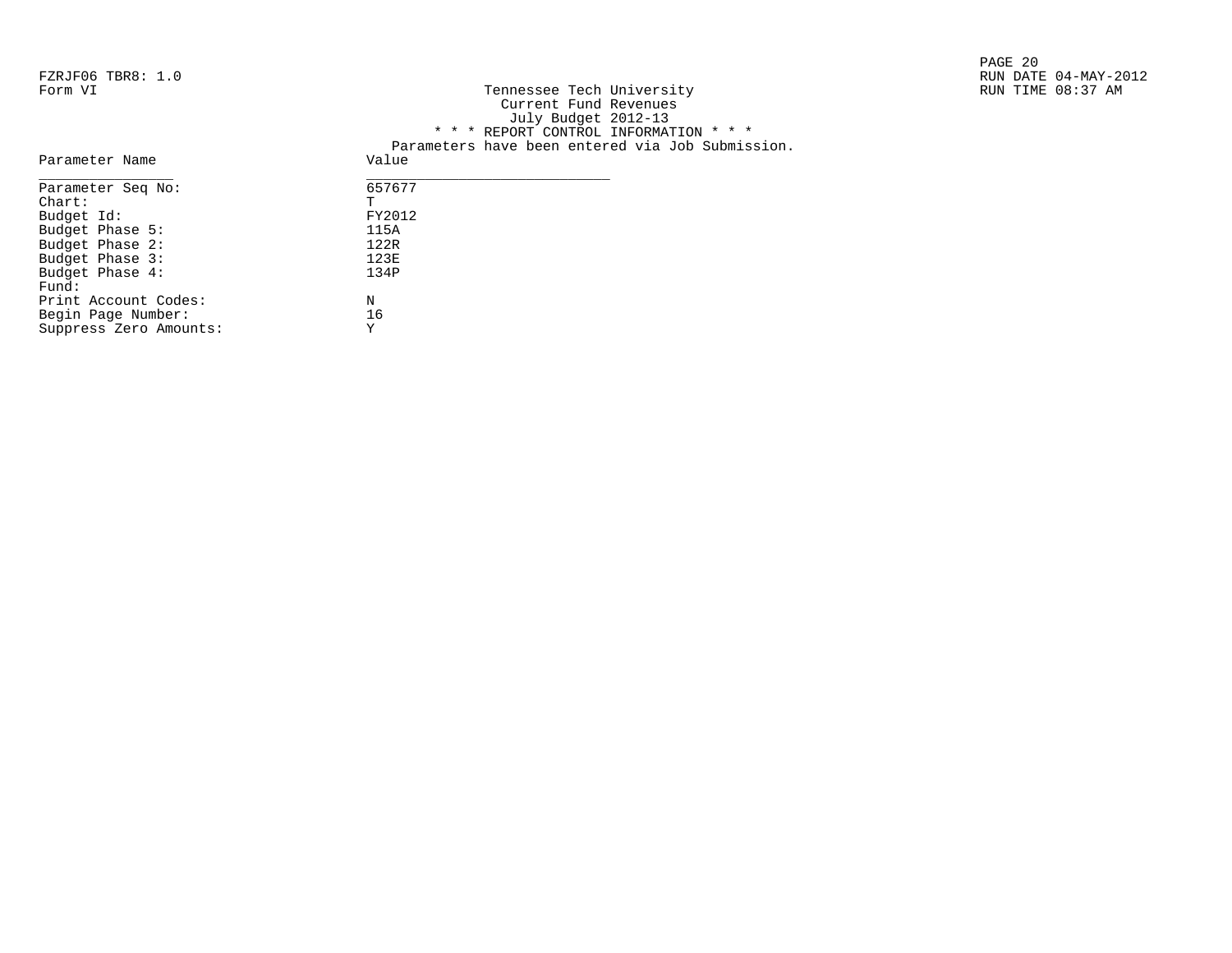|                                           | Actual<br>$2010 - 11$ | October<br>$2011 - 12$ | Estimated<br>$2011 - 12$ | July<br>$2012 - 13$ |
|-------------------------------------------|-----------------------|------------------------|--------------------------|---------------------|
| Education and General                     |                       |                        |                          |                     |
| Instruction (20)<br>Instruction (200)     |                       |                        |                          |                     |
| Summer School (120004)                    |                       |                        |                          |                     |
| Salaries - Academic                       | 1,353,705             | 1,509,620              | 1,509,620                | 1,509,620           |
| Salaries - Supporting                     | 2,395                 | $\Omega$               | $\Omega$                 | $\Omega$            |
| Salaries - Students                       | 16,158                |                        | $\Omega$                 |                     |
| Employee Benefits                         | 244,482               | 281,720                | 281,720                  | 281,720             |
| Operating Expenses                        | 4,378                 | $\Omega$               | $\Omega$                 | $\Omega$            |
| Total - Summer School (120004):           | 1,621,118             | 1,791,340              | 1,791,340                | 1,791,340           |
| Other Faculty (120025)                    |                       |                        |                          |                     |
| Salaries - Administrative                 | $\Omega$              | $-180$                 | $\Omega$                 | $\overline{0}$      |
| Salaries - Academic                       | 40,000                | 187,830                | 187,830                  | 142,830             |
| Salaries - Supporting                     | $\Omega$              | 33,010                 | 32,830                   | 32,830              |
| Salaries - Professional                   | $\Omega$              | 10,500                 | 10,500                   | 10,500              |
| Employee Benefits                         | 9,531                 | 11,000                 | 11,000                   | 11,000              |
| Travel                                    | 15,055                | $\Omega$               | 0                        | $\overline{0}$      |
| Operating Expenses                        | 2,704                 | $\Omega$               | $\Omega$                 | $\Omega$            |
| Total - Other Faculty $(120025)$ :        | 67,290                | 242,160                | 242,160                  | 197,160             |
| SAF Student Success Fee (121000)          |                       |                        |                          |                     |
| Salaries - Academic                       | 230,151               | 257,093                | 241,293                  | 237,093             |
| Salaries - Supporting                     | 14,442                | 39,250                 | 29,950                   | 22,880              |
| Salaries - Students                       | 50,722                | 48,500                 | 53,600                   | 48,500              |
| Salaries - Professional                   | $\Omega$              | 18,820                 | 18,820                   | 40,420              |
| Employee Benefits                         | 55,916                | 59,530                 | 56,030                   | 56,030              |
| Travel                                    | 3,696                 | 5,000                  | 5,000                    | 5,000               |
| Operating Expenses                        | 25,458                | 576,570                | 32,470                   | 4,000               |
| Total - SAF Student Success Fee (121000): | 380,385               | 1,004,763              | 437,163                  | 413,923             |
|                                           |                       |                        |                          |                     |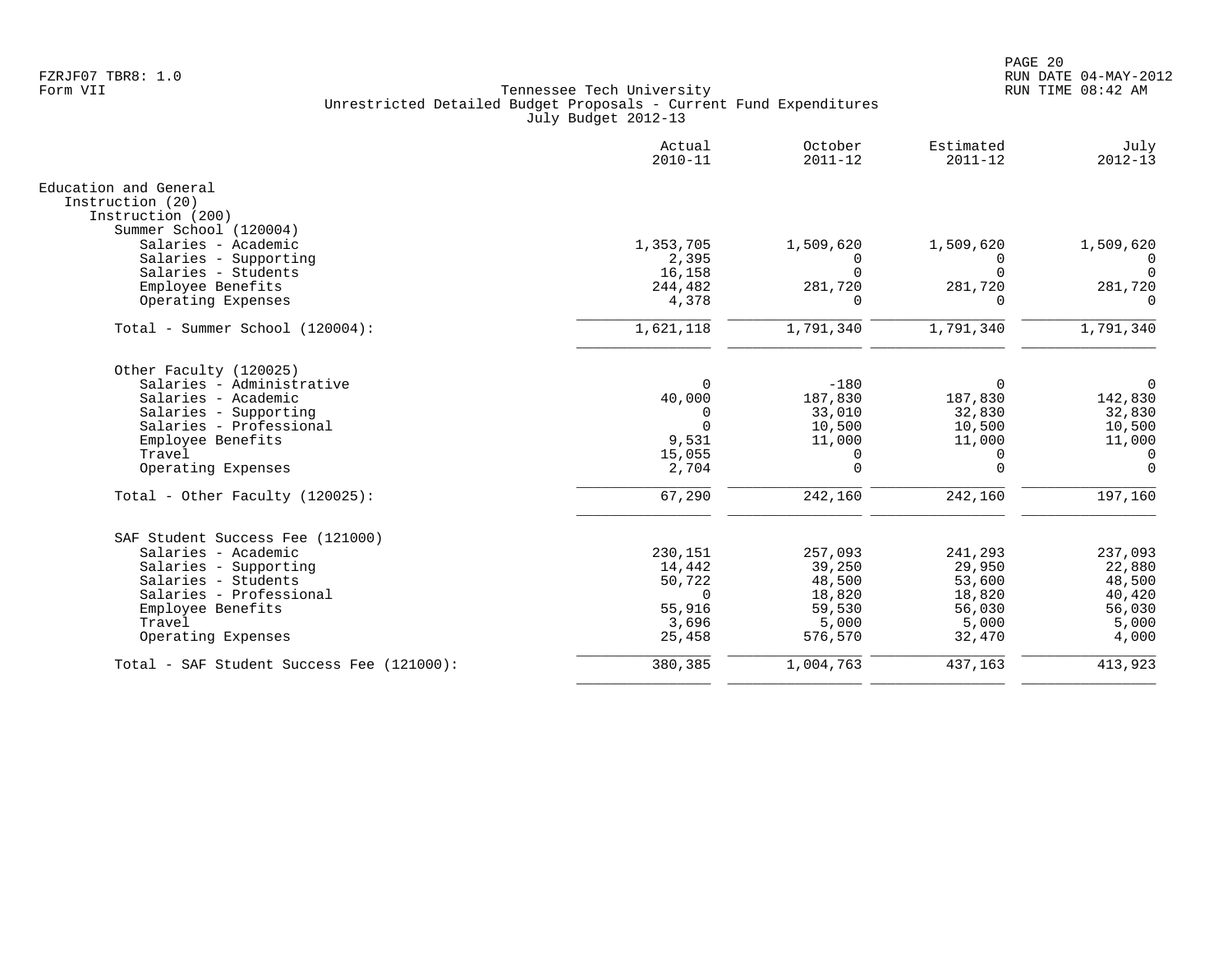|                                       | Actual<br>$2010 - 11$ | October<br>$2011 - 12$ | Estimated<br>$2011 - 12$ | July<br>$2012 - 13$ |
|---------------------------------------|-----------------------|------------------------|--------------------------|---------------------|
| SAF SS Fee Villages (121001)          |                       |                        |                          |                     |
| Salaries - Academic                   | $\mathbf 0$           | $\Omega$               | 20,000                   | 20,000              |
| Salaries - Students                   | $\mathbf 0$           | $\Omega$               | 40,000                   | 40,000              |
| Employee Benefits                     | $\mathbf 0$           | $\mathbf 0$            | 7,000                    | 7,000               |
| Operating Expenses                    | 0                     | $\mathbf 0$            | 410,600                  | 358,680             |
| Total - SAF SS Fee Villages (121001): | $\mathbf 0$           | $\Omega$               | 477,600                  | 425,680             |
| Instr TAF Equipment (121600)          |                       |                        |                          |                     |
| Operating Expenses                    | 200,931               | 371,740                | 343,240                  | 252,100             |
| Capital Outlay                        | 53,600                | 5,500                  | 36,500                   | 5,500               |
| Total - Instr TAF Equipment (121600): | 254,531               | 377,240                | 379,740                  | 257,600             |
| COOP Education (121801)               |                       |                        |                          |                     |
| Salaries - Professional               | 51,940                | 54,530                 | 54,530                   | 53,630              |
| Employee Benefits                     | 11,852                | 18,030                 | 18,030                   | 18,030              |
| Operating Expenses                    | 1,551                 | 1,500                  | 1,500                    | 1,500               |
| Total - COOP Education (121801):      | 65,343                | 74,060                 | 74,060                   | 73,160              |
| Honors Program (121900)               |                       |                        |                          |                     |
| Salaries - Academic                   | 50,570                | 61,820                 | 60,100                   | 71,500              |
| Salaries - Supporting                 | 24,335                | 21,180                 | 21,180                   | 21,600              |
| Salaries - Students                   | 8,071                 | 3,780                  | 3,780                    | 3,780               |
| Salaries - Professional               | 54,680                | 57,880                 | 57,890                   | 57,190              |
| Employee Benefits                     | 41,774                | 42,440                 | 42,440                   | 42,440              |
| Travel                                | 2,048                 | 2,340                  | 2,697                    | 2,340               |
| Operating Expenses                    | 22,225                | 12,600                 | 13,953                   | 2,710               |
| Department Revenues                   | $-200$                | $\Omega$               | $\Omega$                 | $\Omega$            |
| Total - Honors Program (121900):      | 203,503               | 202,040                | 202,040                  | 201,560             |
|                                       |                       |                        |                          |                     |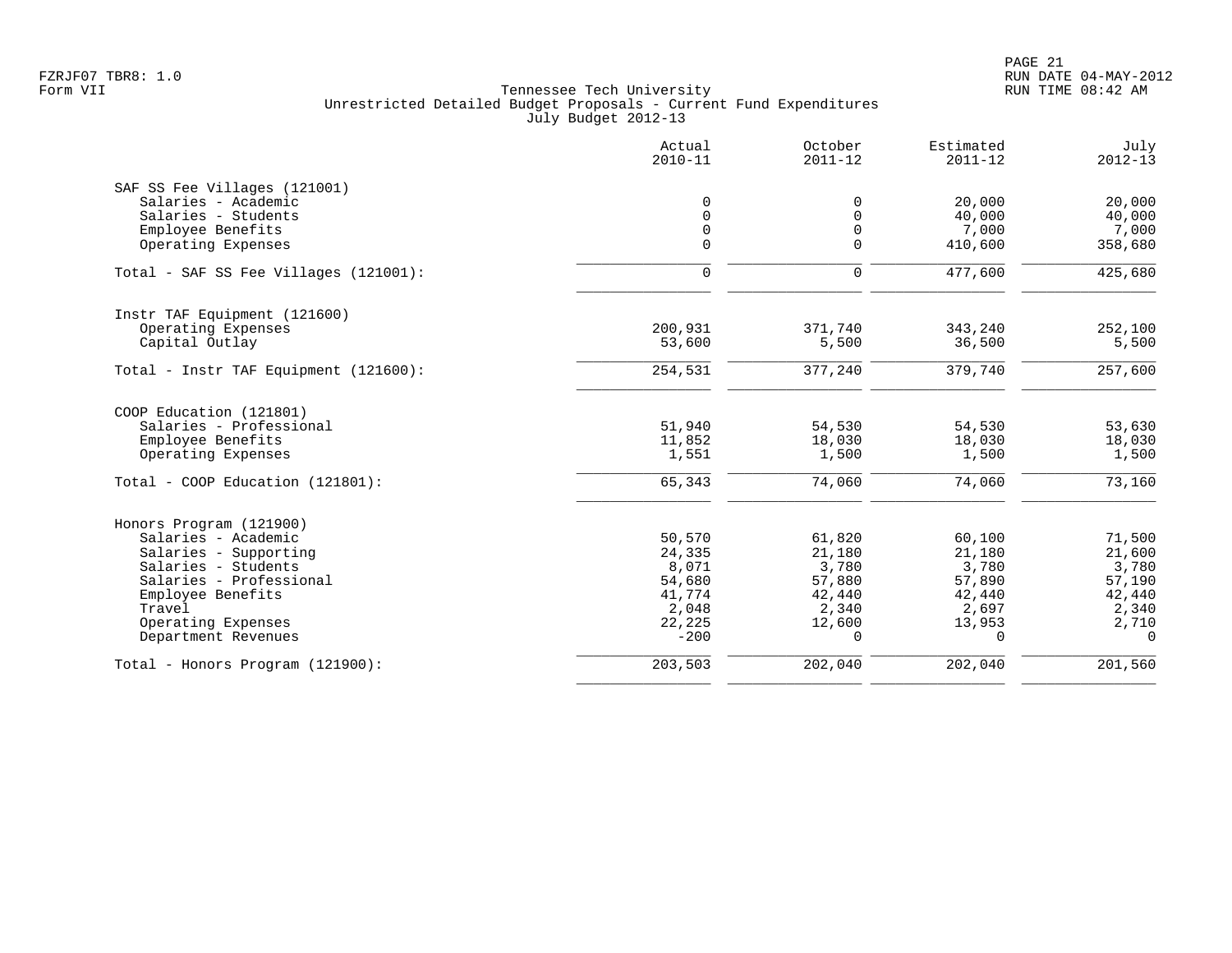|                                                                                   | Actual<br>$2010 - 11$ | October<br>$2011 - 12$ | Estimated<br>$2011 - 12$ | July<br>$2012 - 13$     |
|-----------------------------------------------------------------------------------|-----------------------|------------------------|--------------------------|-------------------------|
| Federal College Work Study Program (122001)<br>Salaries - Students                | 51,258                | 57,730                 | 57,730                   | 57,730                  |
| Total - Federal College Work Study Program (122001):                              | 51,258                | 57,730                 | 57,730                   | 57,730                  |
| Military Science (125600)<br>Salaries - Supporting                                | 29,250                | 31,160                 | 31,160                   | 30,260                  |
| Employee Benefits<br>Operating Expenses                                           | 20,711<br>5,153       | 21,550<br>5,460        | 21,550<br>5,460          | 21,550<br>5,460         |
| Total - Military Science (125600):                                                | 55,114                | 58,170                 | 58,170                   | 57,270                  |
| Arts and Sci Grad Assist (130001)<br>Operating Expenses                           | 250,453               | 293,480                | 293,480                  | 285,720                 |
| Total - Arts and Sci Grad Assist (130001):                                        | 250,453               | 293,480                | 293,480                  | 285,720                 |
| Online Course Dev Arts and Science (130010)<br>Operating Expenses                 | 0                     | 0                      | 0                        | 4,250                   |
| Total - Online Course Dev Arts and Science (130010):                              | $\mathbf 0$           | 0                      | 0                        | 4,250                   |
| Arts Science Stimulus Funding (130019)<br>Employee Benefits<br>Operating Expenses | $-1,406$<br>5,400     | 0<br>$\Omega$          | 0<br>$\Omega$            | $\mathbf 0$<br>$\Omega$ |
| Total - Arts Science Stimulus Funding (130019):                                   | 3,994                 | 0                      | $\Omega$                 | $\Omega$                |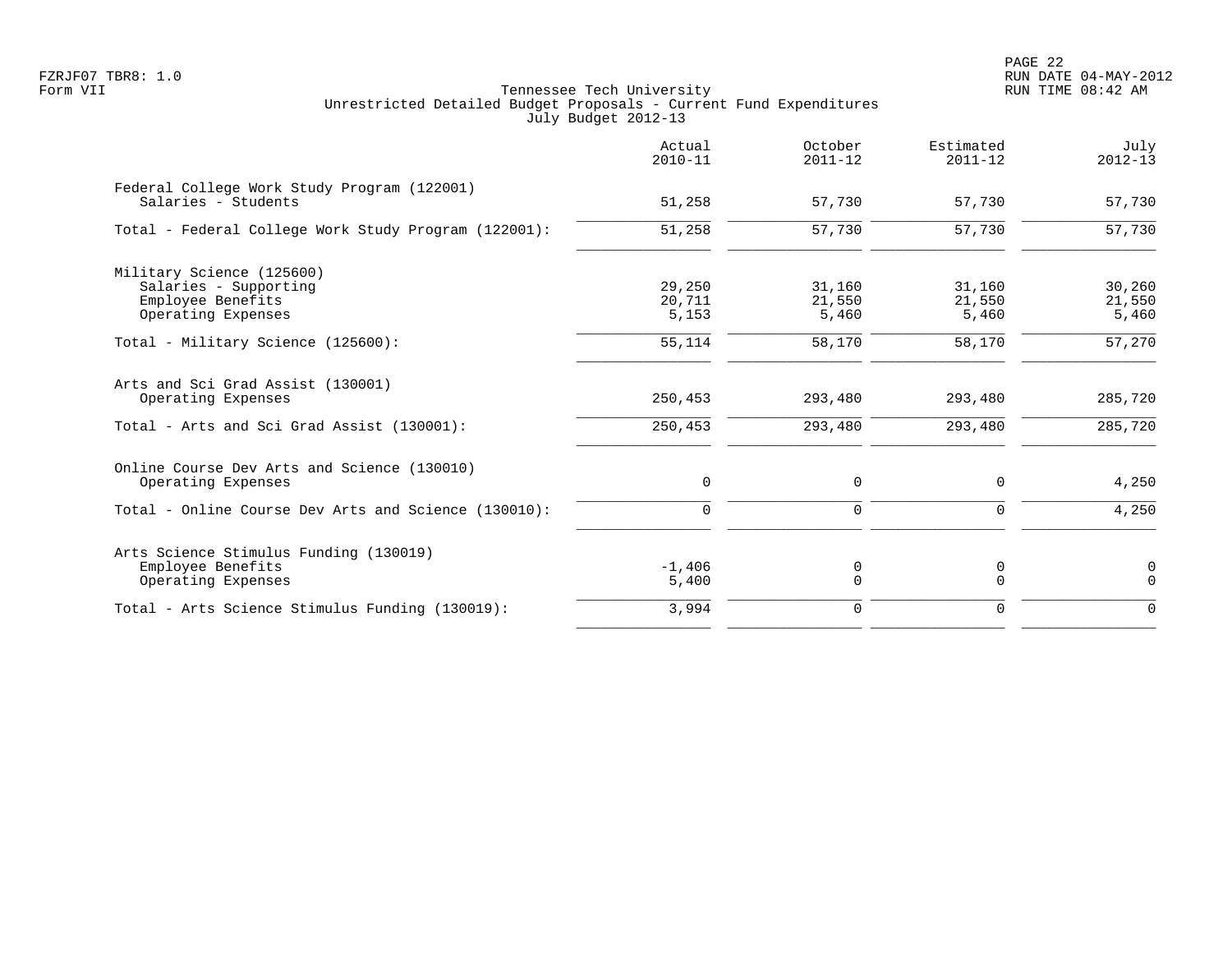|                                                     | Actual<br>$2010 - 11$ | October<br>$2011 - 12$ | Estimated<br>$2011 - 12$ | July<br>$2012 - 13$ |
|-----------------------------------------------------|-----------------------|------------------------|--------------------------|---------------------|
| Arts Science Instruct MOE Funding (130020)          |                       |                        |                          |                     |
| Salaries - Academic                                 | 310,301               | 0                      | 0                        | 0                   |
| Employee Benefits                                   | 67,763                | $\mathbf 0$            | 0                        | $\mathbf 0$         |
| Total - Arts Science Instruct MOE Funding (130020): | 378,064               | 0                      | $\mathbf 0$              | $\mathbf 0$         |
| Biology (131000)                                    |                       |                        |                          |                     |
| Salaries - Academic                                 | 800,947               | 1,118,300              | 1,059,942                | 1,090,970           |
| Salaries - Supporting                               | 41,201                | 48,180                 | 48,180                   | 45,830              |
| Salaries - Students                                 | 51,051                | 21,500                 | 70,350                   | 21,500              |
| Salaries - Professional                             | 69,030                | 73,280                 | 73,280                   | 71,480              |
| Employee Benefits                                   | 344,323               | 446,940                | 445,630                  | 446,940             |
| Travel                                              | 102                   | $\Omega$               | $\Omega$                 | $\Omega$            |
| Operating Expenses                                  | 40,138                | 22,890                 | 25,870                   | 22,890              |
| $Total - Biology (131000):$                         | 1,346,792             | 1,731,090              | 1,723,252                | 1,699,610           |
| Biology Lab Fees (131001)                           |                       |                        |                          |                     |
| Travel                                              | 8,800                 | $\Omega$               | 9,400                    | 9,400               |
| Operating Expenses                                  | 53,643                | 79,010                 | 72,110                   | 69,800              |
| Capital Outlay                                      | 5,911                 | 0                      | $\mathbf 0$              | $\mathbf 0$         |
| Total - Biology Lab Fees (131001):                  | 68,354                | 79,010                 | 81,510                   | 79,200              |
| Chemistry (131500)                                  |                       |                        |                          |                     |
| Salaries - Academic                                 | 1,126,695             | 1,325,050              | 1,308,100                | 1,304,670           |
| Salaries - Supporting                               | 48,535                | 61,400                 | 61,400                   | 63,080              |
| Salaries - Students                                 | 25,382                | 12,800                 | 27,800                   | 12,800              |
| Salaries - Professional                             | 30,030                | 37,020                 | 37,020                   | 42,020              |
| Employee Benefits                                   | 394,399               | 395,260                | 395,260                  | 395,260             |
| Travel                                              | 145                   | 2,000                  | 2,000                    | 2,000               |
| Operating Expenses                                  | 33,462                | 34,530                 | 48,610                   | 23,930              |
| Department Revenues                                 | $-2,271$              | 0                      | $\Omega$                 | $\Omega$            |
| Total - Chemistry $(131500)$ :                      | 1,656,377             | 1,868,060              | 1,880,190                | 1,843,760           |
|                                                     |                       |                        |                          |                     |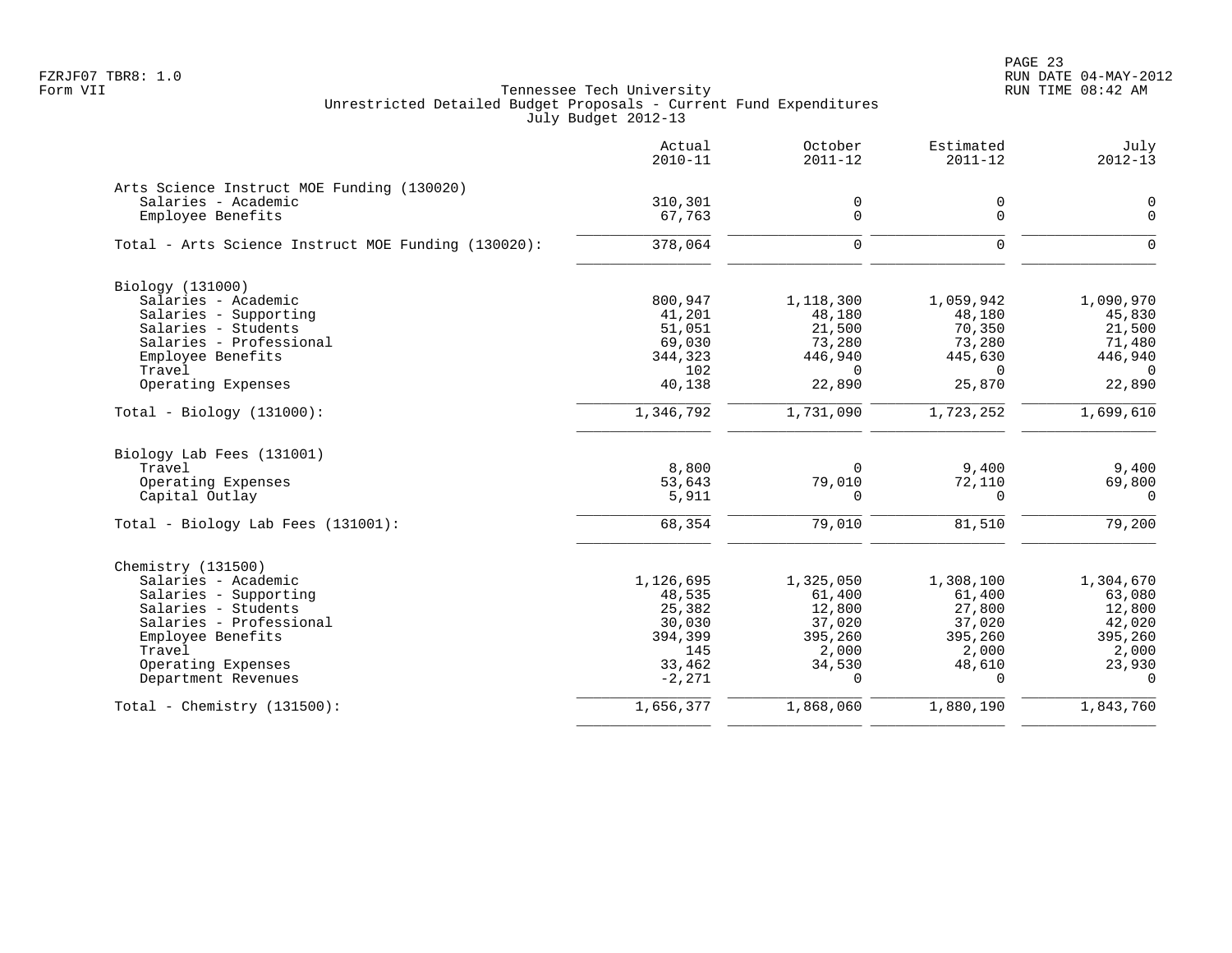|                                                                                                                                                                                       | Actual<br>$2010 - 11$                                       | October<br>$2011 - 12$                              | Estimated<br>$2011 - 12$                                   | July<br>$2012 - 13$                                                     |
|---------------------------------------------------------------------------------------------------------------------------------------------------------------------------------------|-------------------------------------------------------------|-----------------------------------------------------|------------------------------------------------------------|-------------------------------------------------------------------------|
| Chemistry NMR Maint (131501)<br>Operating Expenses                                                                                                                                    | 25,000                                                      | 25,000                                              | 25,000                                                     | 25,000                                                                  |
| Total - Chemistry NMR Maint (131501):                                                                                                                                                 | 25,000                                                      | 25,000                                              | 25,000                                                     | 25,000                                                                  |
| Chemistry Lab Fees (131502)<br>Operating Expenses                                                                                                                                     | 45,100                                                      | 47,100                                              | 47,100                                                     | 49,600                                                                  |
| Total - Chemistry Lab Fees (131502):                                                                                                                                                  | 45,100                                                      | 47,100                                              | 47,100                                                     | 49,600                                                                  |
| Preprof Health Services (131503)<br>Salaries - Supporting<br>Employee Benefits<br>Travel<br>Operating Expenses                                                                        | 9,639<br>2,721<br>$\Omega$<br>1,056                         | 10,230<br>2,760<br>500<br>860                       | 10,230<br>2,760<br>500<br>860                              | 9,780<br>2,760<br>500<br>860                                            |
| Total - Preprof Health Services (131503):                                                                                                                                             | 13,416                                                      | 14,350                                              | 14,350                                                     | 13,900                                                                  |
| Environmental Science (131504)<br>Salaries - Academic<br>Salaries - Supporting<br>Salaries - Students<br>Salaries - Professional<br>Employee Benefits<br>Travel<br>Operating Expenses | 58,586<br>8,617<br>1,546<br>26,625<br>659<br>2,108<br>4,180 | 0<br>0<br>$\Omega$<br>74,000<br>600<br>500<br>5,660 | 64,750<br>9,000<br>3,100<br>3,090<br>600<br>3,700<br>7,160 | 37,000<br>$\overline{0}$<br>$\Omega$<br>74,000<br>600<br>3,700<br>5,660 |
| Total - Environmental Science (131504):                                                                                                                                               | 102,321                                                     | 80,760                                              | 91,400                                                     | 120,960                                                                 |
|                                                                                                                                                                                       |                                                             |                                                     |                                                            |                                                                         |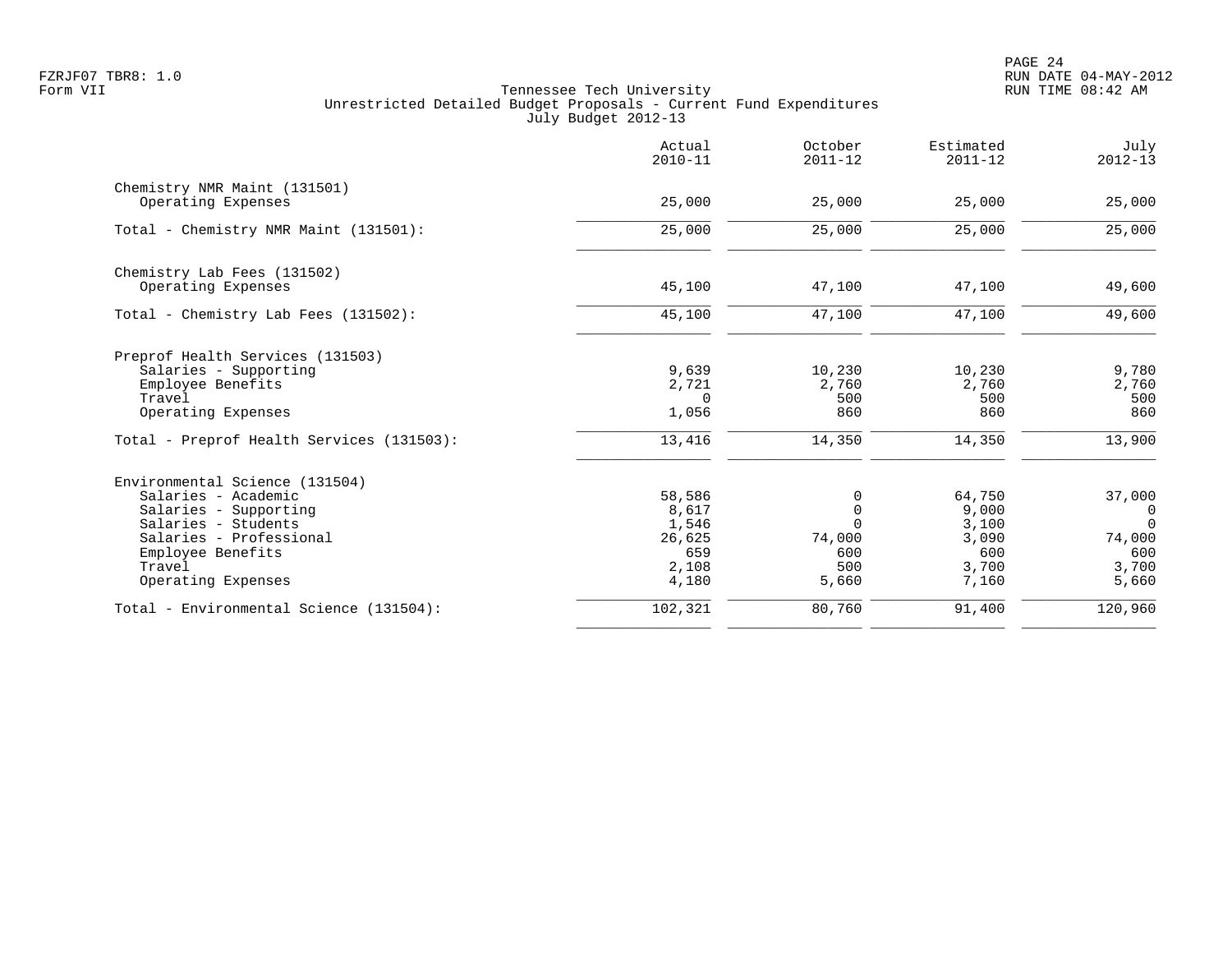|                                                | Actual<br>$2010 - 11$ | October<br>$2011 - 12$ | Estimated<br>$2011 - 12$ | July<br>$2012 - 13$ |
|------------------------------------------------|-----------------------|------------------------|--------------------------|---------------------|
| Computer Science (132000)                      |                       |                        |                          |                     |
| Salaries - Academic                            | 665,805               | 690,730                | 700,230                  | 640,720             |
| Salaries - Supporting                          | 25,340                | 27,190                 | 27,190                   | 26,290              |
| Salaries - Students                            | 9,133                 | 6,000                  | 6,000                    | 6,000               |
| Salaries - Professional                        | 44,920                | 47,320                 | 47,320                   | 46,420              |
| Employee Benefits                              | 232,803               | 234,050                | 234,050                  | 234,050             |
| Travel                                         | 2,074                 | 2,000                  | 4,260                    | $\Omega$            |
| Operating Expenses                             | 36,310                | 15,000                 | 12,740                   | 15,830              |
| Total - Computer Science (132000):             | 1,016,385             | 1,022,290              | 1,031,790                | 969,310             |
| Computer Science Grad Assist (132001)          |                       |                        |                          |                     |
| Operating Expenses                             | 27,492                | 27,890                 | 27,890                   | 27,890              |
| Total - Computer Science Grad Assist (132001): | 27,492                | 27,890                 | 27,890                   | 27,890              |
| Earth Sciences (132500)                        |                       |                        |                          |                     |
| Salaries - Academic                            | 422,362               | 420,470                | 391,370                  | 470,290             |
| Salaries - Supporting                          | 21,800                | 23,690                 | 23,690                   | 22,800              |
| Salaries - Students                            | 7,170                 | 5,300                  | 7,800                    | 5,300               |
| Employee Benefits                              | 174,465               | 186,440                | 186,440                  | 186,440             |
| Travel                                         | 385                   | $\Omega$               | $\Omega$                 | $\Omega$            |
| Operating Expenses                             | 20,279                | 14,700                 | 26,100                   | 13,400              |
| Total - Earth Sciences (132500):               | 646,461               | 650,600                | 635,400                  | 698,230             |
| Earth Sciences Lab Fees (132501)               |                       |                        |                          |                     |
| Travel                                         | 4,931                 | $\Omega$               | 3,200                    | $\mathbf{0}$        |
| Operating Expenses                             | 5,065                 | 9,500                  | 6,300                    | 9,500               |
| Total - Earth Sciences Lab Fees (132501):      | 9,996                 | 9,500                  | 9,500                    | 9,500               |
|                                                |                       |                        |                          |                     |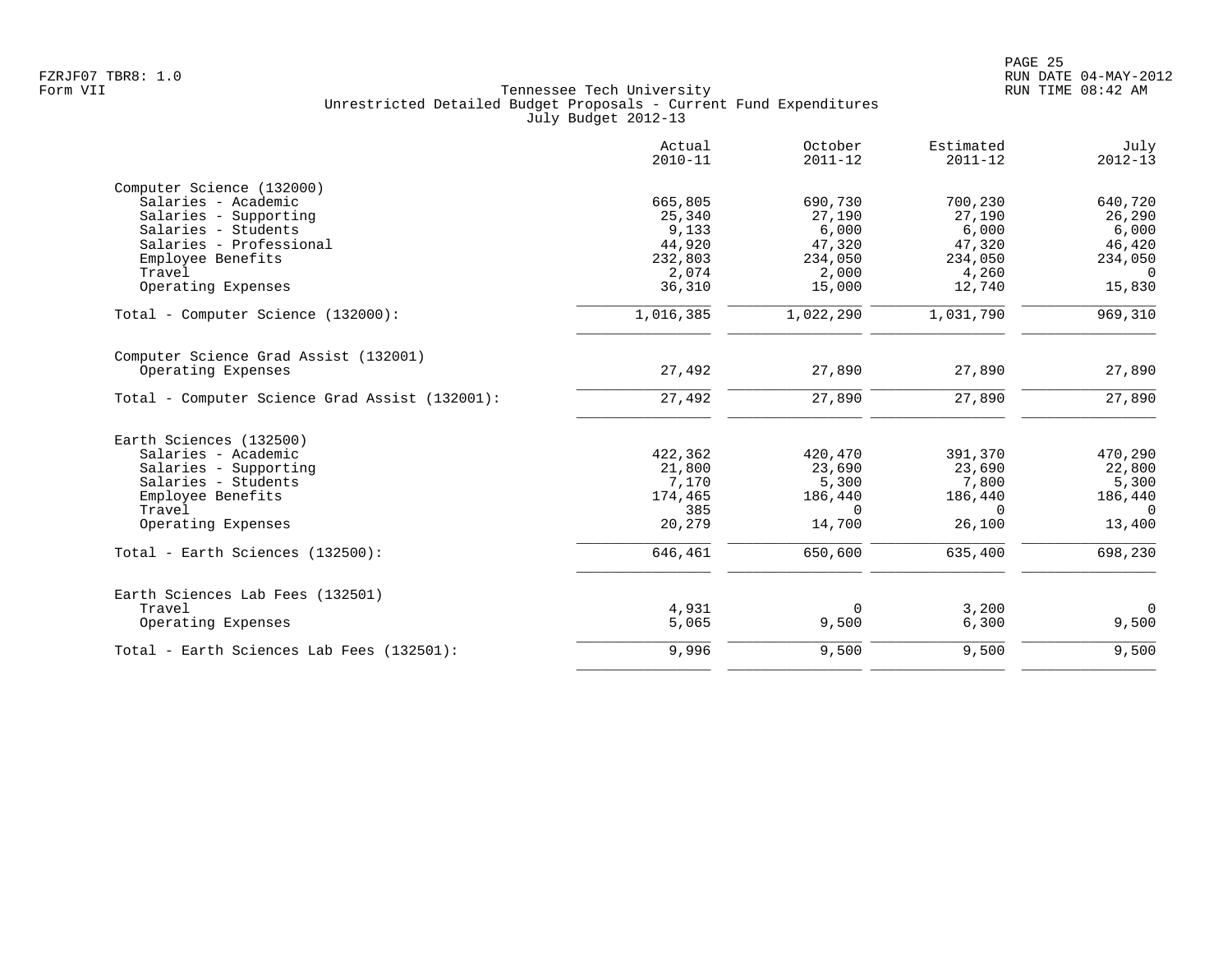|                                              | Actual<br>$2010 - 11$ | October<br>$2011 - 12$ | Estimated<br>$2011 - 12$ | July<br>$2012 - 13$ |
|----------------------------------------------|-----------------------|------------------------|--------------------------|---------------------|
| English and Communications (133000)          |                       |                        |                          |                     |
| Salaries - Academic                          | 1,953,099             | 2,106,640              | 2,155,550                | 2,106,550           |
| Salaries - Supporting                        | 42,220                | 45,920                 | 45,920                   | 44,220              |
| Salaries - Students                          | 1,820                 | 1,500                  | 3,500                    | $\overline{0}$      |
| Employee Benefits                            | 640,998               | 643,800                | 643,800                  | 643,800             |
| Travel                                       | 301                   | 500                    | 500                      | $\Omega$            |
| Operating Expenses                           | 47,025                | 30,670                 | 35,170                   | 32,670              |
| Total - English and Communications (133000): | 2,685,463             | 2,829,030              | 2,884,440                | 2,827,240           |
| Speech (133001)                              |                       |                        |                          |                     |
| Salaries - Students                          | 0                     | 0                      | 50                       | $\overline{0}$      |
| Travel                                       | 20,000                | 10,000                 | 19,850                   | 10,000              |
| Operating Expenses                           | $\Omega$              | $\Omega$               | 100                      | $\Omega$            |
| Total - Speech $(133001)$ :                  | 20,000                | 10,000                 | 20,000                   | 10,000              |
| Journalism (133003)                          |                       |                        |                          |                     |
| Salaries - Supporting                        | 23,260                | 25,110                 | 25,110                   | 24,210              |
| Employee Benefits                            | 18,561                | 19,500                 | 19,500                   | 19,500              |
| Operating Expenses                           | 960                   | 1,030                  | 1,030                    | 1,030               |
| Total - Journalism $(133003)$ :              | 42,781                | 45,640                 | 45,640                   | 44,740              |
| Theatre (133004)                             |                       |                        |                          |                     |
| Travel                                       | 221                   | 0                      | $\Omega$                 | $\Omega$            |
| Operating Expenses                           | 5,172                 | 520                    | 4,010                    | 2,440               |
| Total - Theatre $(133004)$ :                 | 5,393                 | 520                    | 4,010                    | 2,440               |
|                                              |                       |                        |                          |                     |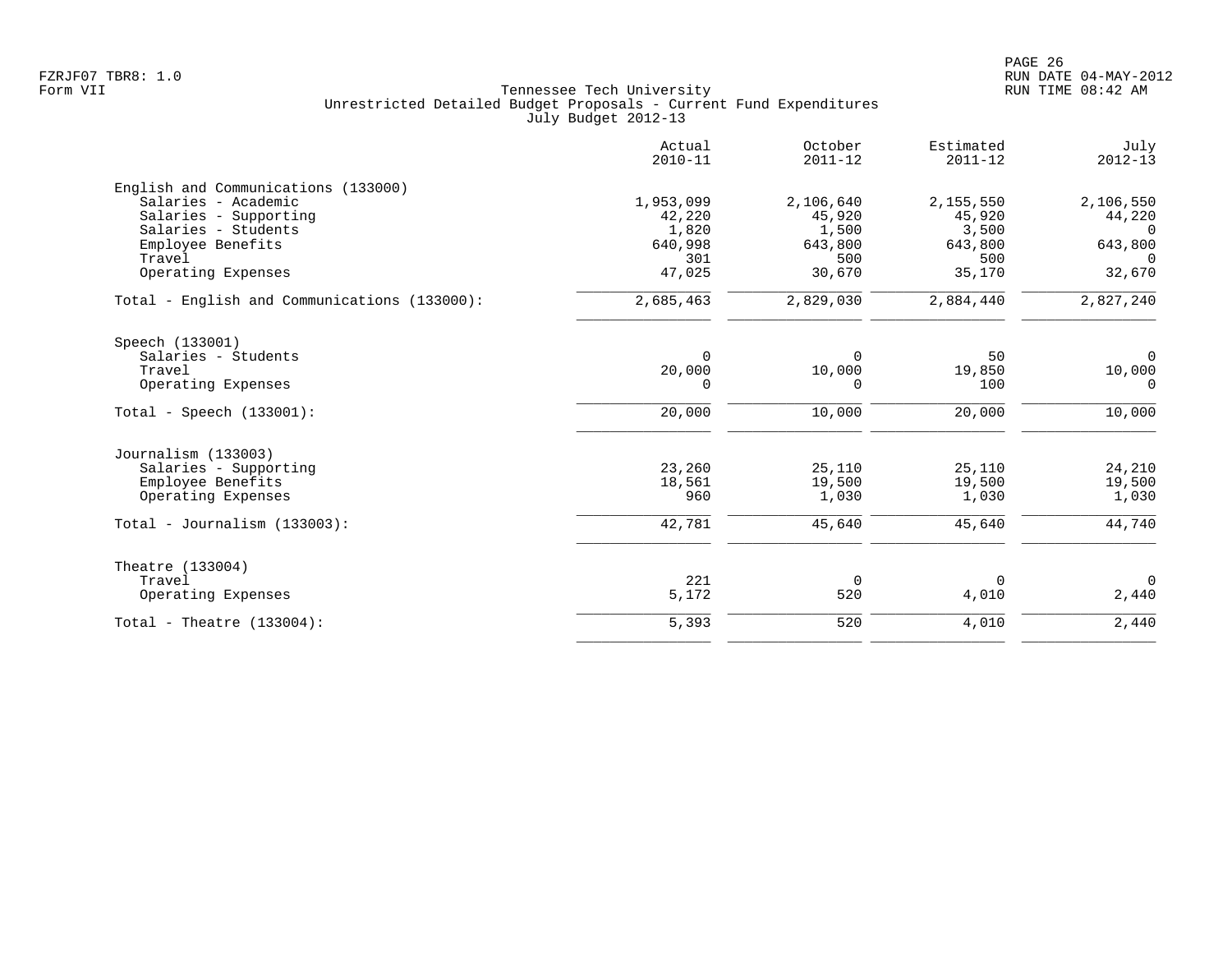|                                       | Actual<br>$2010 - 11$ | October<br>$2011 - 12$ | Estimated<br>$2011 - 12$ | July<br>$2012 - 13$ |
|---------------------------------------|-----------------------|------------------------|--------------------------|---------------------|
| Foreign Languages (133500)            |                       |                        |                          |                     |
| Salaries - Academic                   | 404,997               | 431,420                | 449,120                  | 425,800             |
| Salaries - Supporting                 | 22,629                | 24,210                 | 24,210                   | 23,310              |
| Salaries - Students                   | 2,042                 | 5,220                  | 2,720                    | 5,220               |
| Employee Benefits                     | 133,101               | 133,730                | 136,730                  | 136,730             |
| Operating Expenses                    | 16,674                | 8,000                  | 12,300                   | 8,000               |
| Total - Foreign Languages (133500):   | 579,443               | 602,580                | 625,080                  | 599,060             |
| ESL TTU Instruction (133501)          |                       |                        |                          |                     |
| Operating Expenses                    | 35,000                | 0                      | 0                        | 0                   |
| Total - ESL TTU Instruction (133501): | 35,000                | $\mathbf 0$            | $\mathbf 0$              | $\Omega$            |
| History (134000)                      |                       |                        |                          |                     |
| Salaries - Academic                   | 694,824               | 743,948                | 698,033                  | 715,764             |
| Salaries - Supporting                 | 21,812                | 22,660                 | 22,660                   | 23,540              |
| Employee Benefits                     | 260,342               | 261,770                | 261,770                  | 261,770             |
| Travel                                | 127                   | $\Omega$               | $\Omega$                 | $\Omega$            |
| Operating Expenses                    | 16,329                | 10,810                 | 15,220                   | 10,810              |
| Total - History $(134000)$ :          | 993,434               | 1,039,188              | 997,683                  | 1,011,884           |
| Mathematics (134500)                  |                       |                        |                          |                     |
| Salaries - Academic                   | 1,228,938             | 1,280,510              | 1,254,241                | 1,263,500           |
| Salaries - Supporting                 | 47,060                | 51,110                 | 51,110                   | 49,420              |
| Salaries - Students                   | 4,370                 | 870                    | 4,370                    | 870                 |
| Employee Benefits                     | 405,103               | 447,660                | 447,660                  | 447,660             |
| Travel                                | 1,999                 | 4,000                  | 4,000                    | $\Omega$            |
| Operating Expenses                    | 54,364                | 22,190                 | 22,190                   | 22,880              |
| Department Revenues                   | $-84$                 | $\Omega$               | $\Omega$                 | $\Omega$            |
| Total - Mathematics (134500):         | 1,741,750             | 1,806,340              | 1,783,571                | 1,784,330           |
|                                       |                       |                        |                          |                     |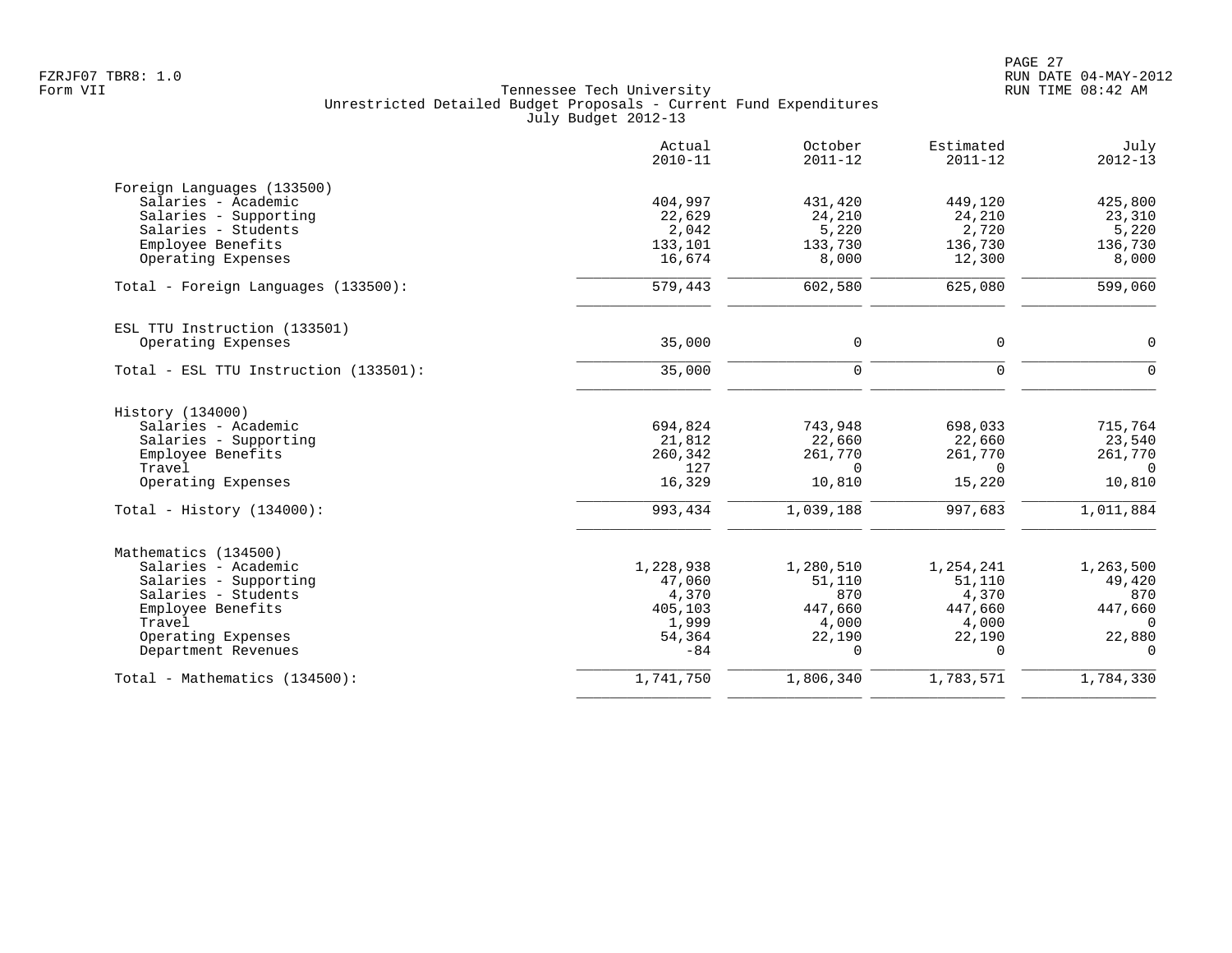PAGE 28 FZRJF07 TBR8: 1.0 RUN DATE 04-MAY-2012

|                                                   | Actual<br>$2010 - 11$ | October<br>$2011 - 12$ | Estimated<br>$2011 - 12$ | July<br>$2012 - 13$ |
|---------------------------------------------------|-----------------------|------------------------|--------------------------|---------------------|
| Math Grad Assist TIKI (134502)                    |                       |                        |                          |                     |
| Operating Expenses                                | $\mathbf 0$           | 30,000                 | 30,000                   | $\mathbf 0$         |
| Total - Math Grad Assist TIKI (134502):           | $\mathbf 0$           | 30,000                 | 30,000                   | $\Omega$            |
| Physics (135000)                                  |                       |                        |                          |                     |
| Salaries - Academic                               | 473,872               | 521,080                | 509,080                  | 562,530             |
| Salaries - Supporting                             | 62,190                | 67,400                 | 67,400                   | 66,220              |
| Salaries - Students                               | 12,901                | 12,640                 | 12,640                   | 12,640              |
| Employee Benefits                                 | 185,934               | 186,540                | 186,540                  | 186,540             |
| Operating Expenses                                | 73,943                | 10,790                 | 10,790                   | 10,790              |
| Total - Physics $(135000)$ :                      | 808,840               | 798,450                | 786,450                  | 838,720             |
| Physics Lab Fees (135001)                         |                       |                        |                          |                     |
| Operating Expenses                                | 14,201                | 15,400                 | 18,900                   | 17,900              |
| Total - Physics Lab Fees (135001):                | 14,201                | 15,400                 | 18,900                   | 17,900              |
| Sociology and Political Science (135500)          |                       |                        |                          |                     |
| Salaries - Academic                               | 782,291               | 865,370                | 880,560                  | 844,460             |
| Salaries - Supporting                             | 26,701                | 22,680                 | 22,680                   | 22,200              |
| Employee Benefits                                 | 257,555               | 285,700                | 285,700                  | 285,700             |
| Travel                                            | 600                   | $\Omega$               | 5,000                    | $\Omega$            |
| Operating Expenses                                | 54,588                | 29,140                 | 60,740                   | 14,670              |
| Total - Sociology and Political Science (135500): | 1,121,735             | 1,202,890              | 1,254,680                | 1,167,030           |
|                                                   |                       |                        |                          |                     |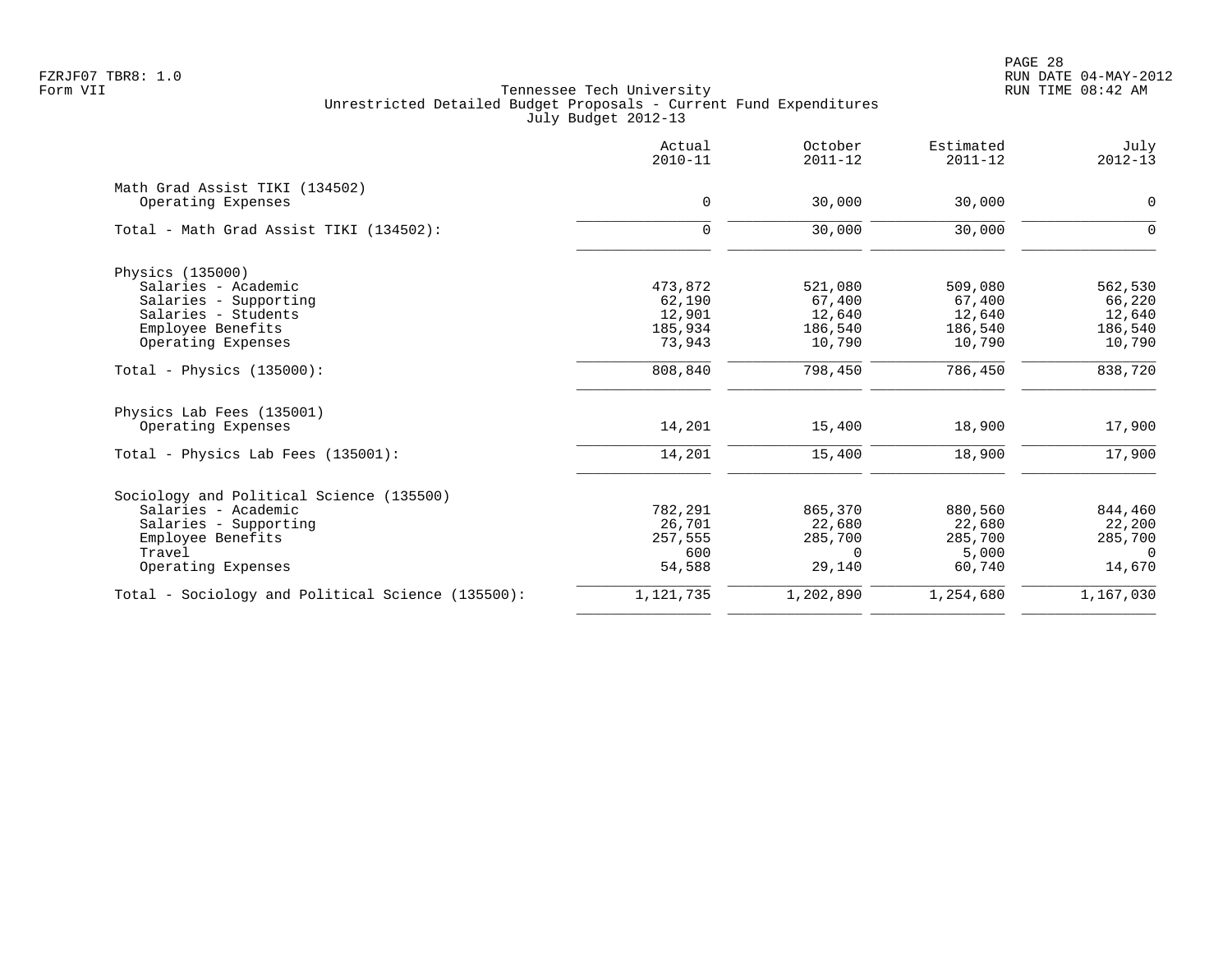|                                                       | Actual<br>$2010 - 11$ | October<br>$2011 - 12$ | Estimated<br>$2011 - 12$ | July<br>$2012 - 13$ |
|-------------------------------------------------------|-----------------------|------------------------|--------------------------|---------------------|
| Gen Curr Student Success (136000)                     |                       |                        |                          |                     |
| Salaries - Supporting                                 | 24,790                | 24,140                 | 24,640                   | 24,440              |
| Salaries - Students                                   | 710                   | 1,800                  | 1,800                    | 1,800               |
| Salaries - Professional                               | 67,360                | 70,270                 | 70,270                   | 69,370              |
| Employee Benefits                                     | 22,580                | 35,250                 | 35,250                   | 35,250              |
| Operating Expenses                                    | 8,154                 | 3,050                  | 3,550                    | 3,050               |
| Total - Gen Curr Student Success (136000):            | 123,594               | 134,510                | 135,510                  | 133,910             |
| Gen Curr Studt Succ Grad Assist (136001)              |                       |                        |                          |                     |
| Operating Expenses                                    | 7,729                 | 10,300                 | 10,300                   | 10,300              |
| Total - Gen Curr Studt Succ Grad Assist (136001):     | 7,729                 | 10,300                 | 10,300                   | 10,300              |
| SACF Engineering Spec Acad Crs Fees (137001)          |                       |                        |                          |                     |
| Salaries - Administrative                             | 5,000                 | $\mathbf 0$            | 4,550                    | $\overline{0}$      |
| Salaries - Academic                                   | 158,407               | 90,000                 | 115,180                  | 90,000              |
| Salaries - Students                                   | 70,868                | $\Omega$               | 70,940                   | 73,000              |
| Salaries - Professional                               | 29,535                | 30,420                 | 30,420                   | $\Omega$            |
| Employee Benefits                                     | 38,335                | 25,030                 | 25,030                   | 40,000              |
| Travel                                                | 36,817                | $\Omega$               | 36,080                   | 36,000              |
| Operating Expenses                                    | 201,221               | 855,680                | 530,280                  | 568,390             |
| Capital Outlay                                        | 145,607               | $\Omega$               | 152,400                  | $\Omega$            |
| Total - SACF Engineering Spec Acad Crs Fees (137001): | 685,790               | 1,001,130              | 964,880                  | 807,390             |
| SACF Enginrg Student Success (137002)                 |                       |                        |                          |                     |
| Salaries - Supporting                                 | 0                     | 0                      | 0                        | 55,900              |
| Salaries - Professional                               | $\mathbf 0$           | $\mathsf{O}$           | $\Omega$                 | 50,190              |
| Total - SACF Enginrg Student Success (137002):        | $\mathbf 0$           | $\mathbf 0$            | $\Omega$                 | 106,090             |
|                                                       |                       |                        |                          |                     |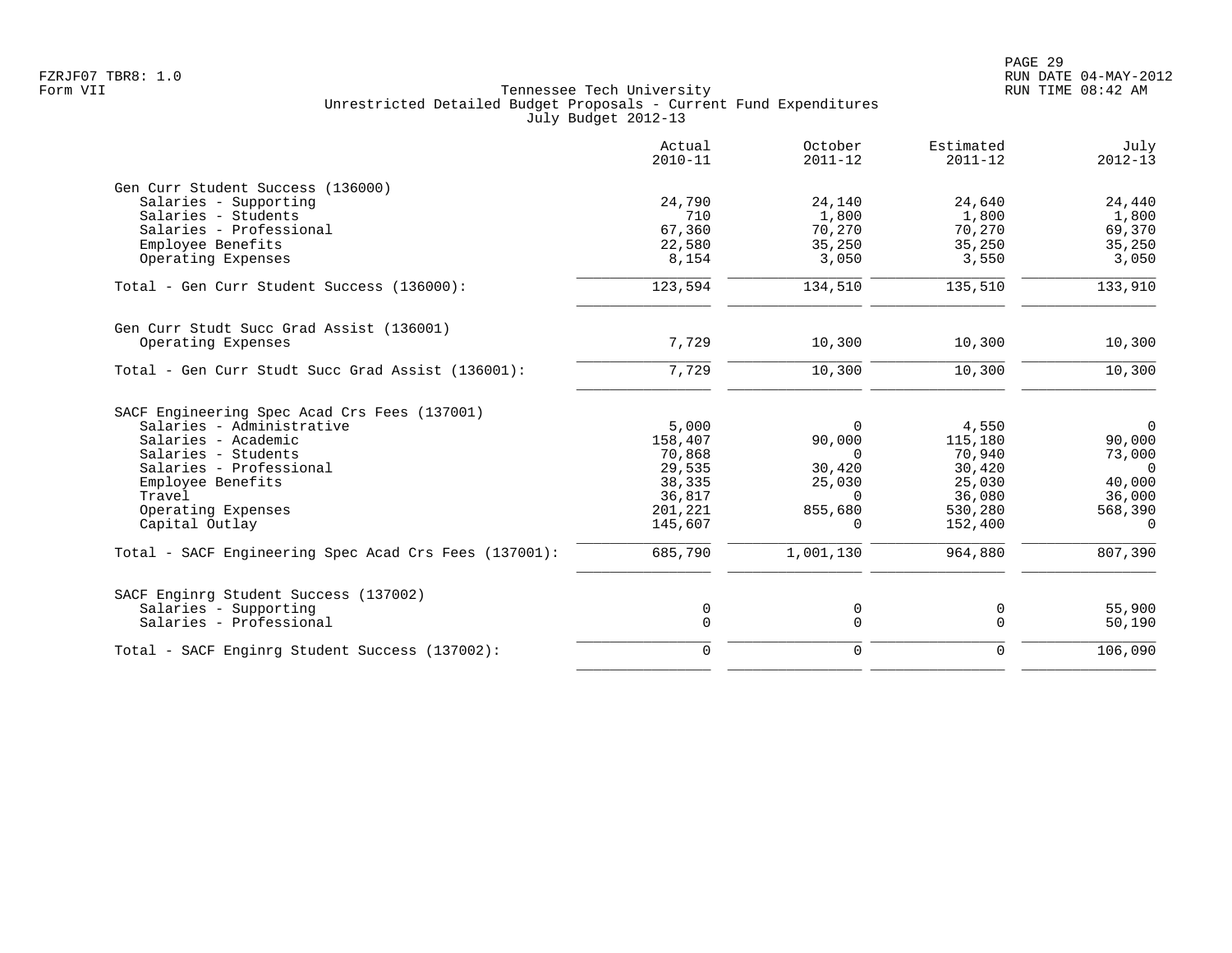PAGE 30 FZRJF07 TBR8: 1.0 RUN DATE 04-MAY-2012

|                                                | Actual<br>$2010 - 11$ | October<br>$2011 - 12$ | Estimated<br>$2011 - 12$ | July<br>$2012 - 13$ |
|------------------------------------------------|-----------------------|------------------------|--------------------------|---------------------|
| Engineering Stimulus Funding (137019)          |                       |                        |                          |                     |
| Salaries - Administrative                      | 40,000                | $\Omega$               | $\Omega$                 | $\mathbf 0$         |
| Salaries - Academic                            | 274,530               | 0                      | 0                        | $\mathbf 0$         |
| Employee Benefits                              | 91,167                | $\Omega$               | $\Omega$                 | $\Omega$            |
| Total - Engineering Stimulus Funding (137019): | 405,697               | 0                      | 0                        | $\Omega$            |
| Engineering MOE Funding (137020)               |                       |                        |                          |                     |
| Salaries - Academic                            | 437,612               | 409,480                | 409,480                  | 407,650             |
| Salaries - Supporting                          | 7,930                 | $\Omega$               | $\cap$                   | $\Omega$            |
| Employee Benefits                              | 120,942               | 113,000                | 113,000                  | 113,000             |
| Total - Engineering MOE Funding (137020):      | 566,484               | 522,480                | 522,480                  | 520,650             |
| Basic Engineering (137200)                     |                       |                        |                          |                     |
| Salaries - Academic                            | 279,162               | 296,090                | 234,340                  | 291,660             |
| Salaries - Supporting                          | 36,160                | 38,150                 | 38,150                   | 37,150              |
| Salaries - Students                            | 2,079                 | $\overline{0}$         | $\Omega$                 | $\overline{0}$      |
| Employee Benefits                              | 117,703               | 142,120                | 142,120                  | 142,120             |
| Operating Expenses                             | 12,800                | 11,420                 | 16,420                   | 11,420              |
| Total - Basic Engineering (137200):            | 447,904               | 487,780                | 431,030                  | 482,350             |
| Basic Engr Lab Fees (137203)                   |                       |                        |                          |                     |
| Operating Expenses                             | 13,845                | 16,930                 | 16,930                   | 16,930              |
| Total - Basic Engr Lab Fees (137203):          | 13,845                | 16,930                 | 16,930                   | 16,930              |
|                                                |                       |                        |                          |                     |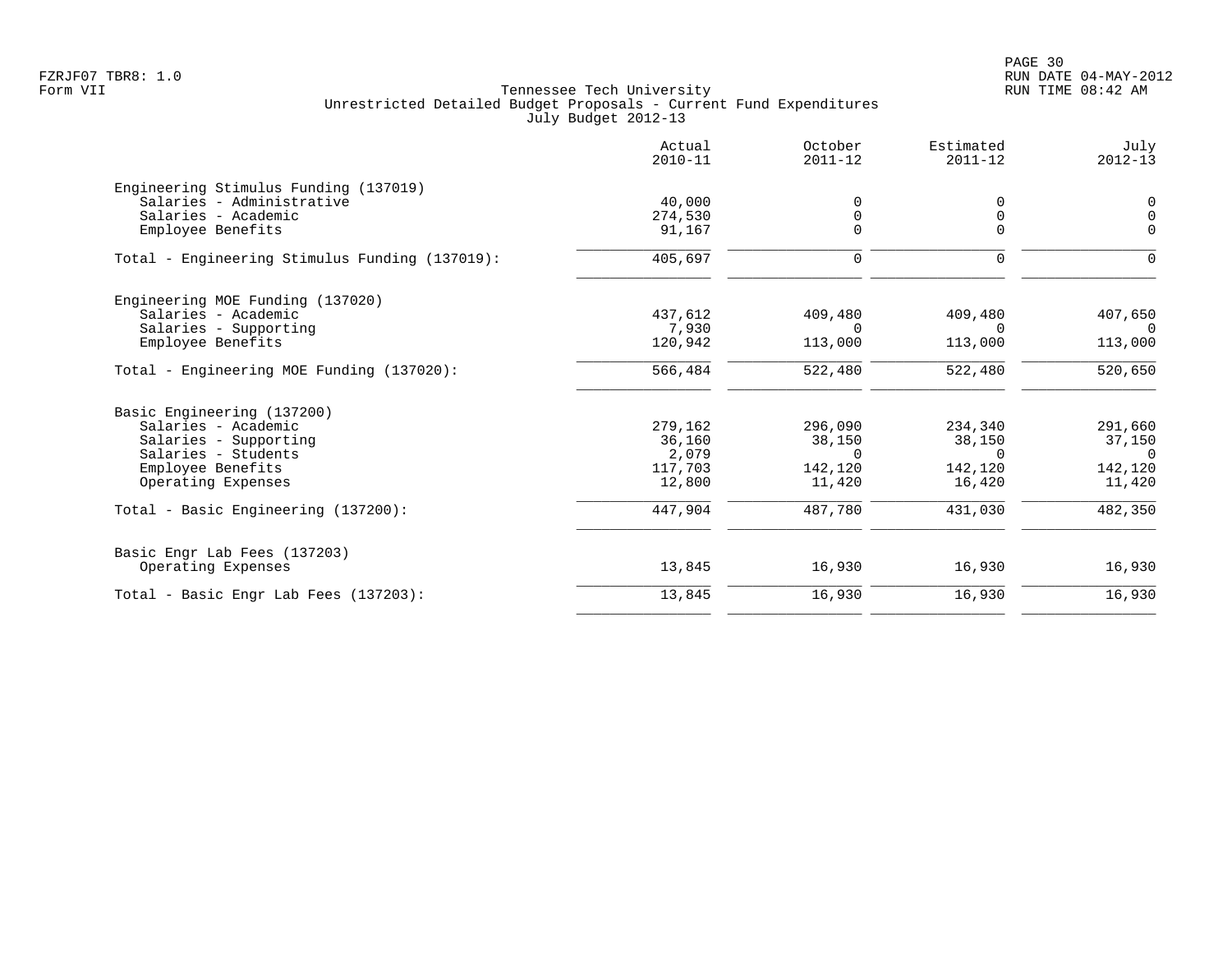|                                                | Actual<br>$2010 - 11$ | October<br>$2011 - 12$ | Estimated<br>$2011 - 12$ | July<br>$2012 - 13$ |
|------------------------------------------------|-----------------------|------------------------|--------------------------|---------------------|
| Chemical Engineering (137400)                  |                       |                        |                          |                     |
| Salaries - Academic<br>Salaries - Supporting   | 434,047<br>70,864     | 480,810<br>66,640      | 472,010<br>84,840        | 492,790<br>64,910   |
| Salaries - Students                            | $\Omega$              | $\Omega$               | 3,600                    | $\overline{0}$      |
| Employee Benefits                              | 149,991               | 167,910                | 167,910                  | 167,910             |
| Travel                                         | 3,188                 | $\Omega$               | $\Omega$                 | $\Omega$            |
| Operating Expenses                             | 34,954                | 18,000                 | 40,800                   | 9,700               |
| Total - Chemical Engineering (137400):         | 693,044               | 733,360                | 769,160                  | 735,310             |
| Chemical Engr Grad Assistant (137401)          |                       |                        |                          |                     |
| Operating Expenses                             | 16,780                | 7,810                  | 16,940                   | 7,810               |
| Total - Chemical Engr Grad Assistant (137401): | 16,780                | 7,810                  | 16,940                   | 7,810               |
| Chemical Engr Lab Fees (137402)                |                       |                        |                          |                     |
| Operating Expenses                             | 4,117                 | 4,120                  | 4,560                    | 4,560               |
| Total - Chemical Engr Lab Fees (137402):       | 4,117                 | 4,120                  | 4,560                    | 4,560               |
| Chem Engr Chall Grad Assit (137408)            |                       |                        |                          |                     |
| Salaries - Professional                        | 2,400                 | $\Omega$               | 14,400                   | 0                   |
| Operating Expenses                             | 1,221                 | 26,380                 | 11,980                   | $\Omega$            |
| Total - Chem Engr Chall Grad Assit (137408):   | 3,621                 | 26,380                 | 26,380                   | $\mathbf 0$         |
|                                                |                       |                        |                          |                     |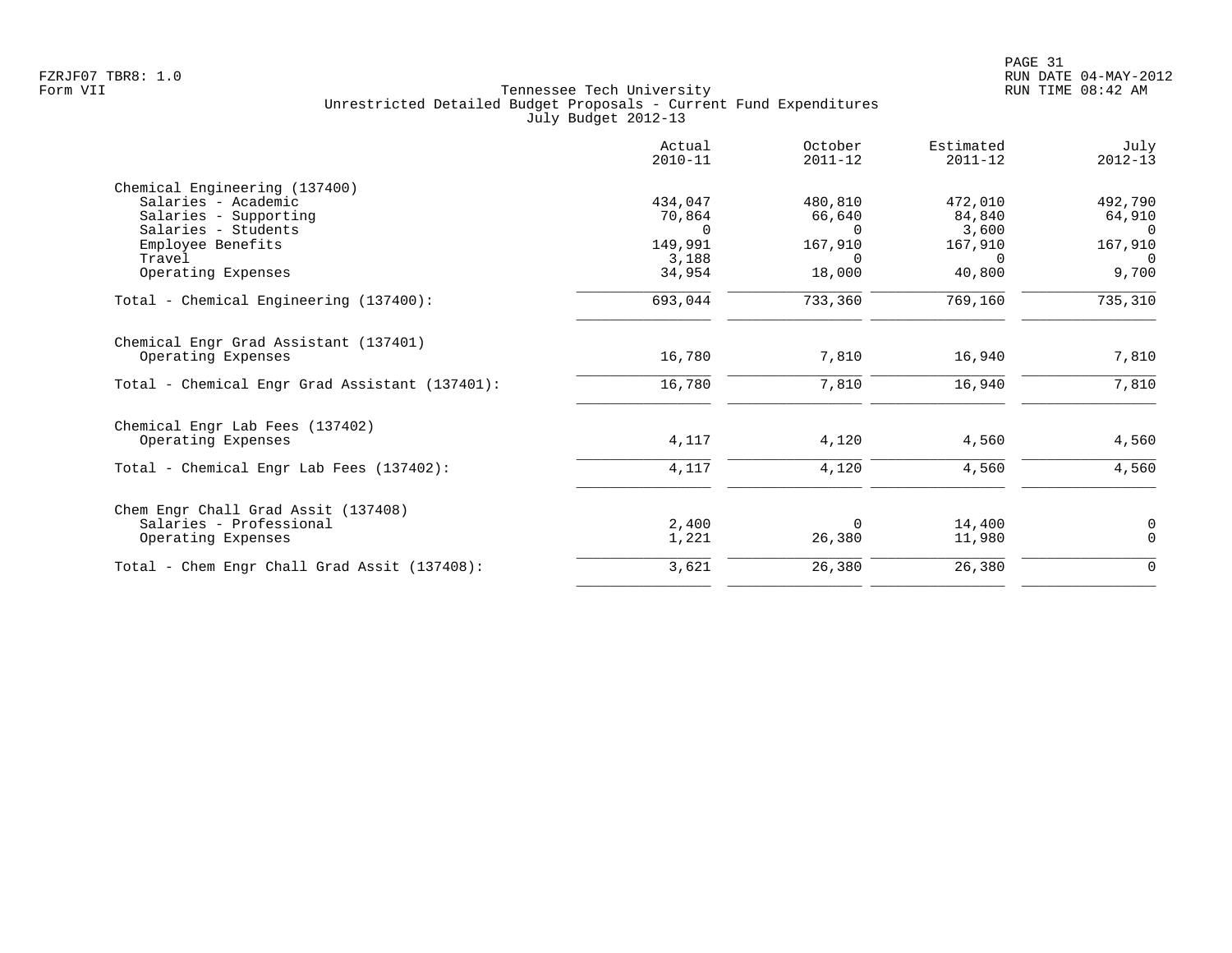|                                                       | Actual<br>$2010 - 11$ | October<br>$2011 - 12$ | Estimated<br>$2011 - 12$ | July<br>$2012 - 13$ |
|-------------------------------------------------------|-----------------------|------------------------|--------------------------|---------------------|
| Civil and Environmental Engineering (137600)          |                       |                        |                          |                     |
| Salaries - Academic                                   | 995,016               | 1,189,420              | 1,066,305                | 1,180,930           |
| Salaries - Supporting<br>Salaries - Students          | 86,757                | 94,340<br>$\Omega$     | 91,815<br>$\Omega$       | 91,870<br>$\Omega$  |
| Employee Benefits                                     | 10,591<br>313,399     | 359,340                | 359,340                  | 359,340             |
| Travel                                                | 9,411                 | $\Omega$               | 9,200                    | $\Omega$            |
| Operating Expenses                                    | 55,216                | 24,950                 | 92,610                   | 18,550              |
| Total - Civil and Environmental Engineering (137600): | 1,470,390             | 1,668,050              | 1,619,270                | 1,650,690           |
| Civil and Envir Grad Assistant (137601)               |                       |                        |                          |                     |
| Operating Expenses                                    | 34,706                | 23,450                 | 40,860                   | 23,450              |
| Total - Civil and Envir Grad Assistant (137601):      | 34,706                | 23,450                 | 40,860                   | 23,450              |
| Civil and Envir Lab Fees (137602)                     |                       |                        |                          |                     |
| Travel                                                | 19                    | $\Omega$               | $\Omega$                 | $\overline{0}$      |
| Operating Expenses                                    | 5,451                 | 5,470                  | 4,290                    | 4,290               |
| Total - Civil and Envir Lab Fees (137602):            | 5,470                 | 5,470                  | 4,290                    | 4,290               |
| Elect and Comptr Engr Office (137800)                 |                       |                        |                          |                     |
| Salaries - Academic                                   | 880,687               | 1,263,140              | 1,156,240                | 1,244,550           |
| Salaries - Supporting                                 | 84,591                | 95,870                 | 95,870                   | 101,780             |
| Salaries - Students                                   | 200                   | $\Omega$               | $\Omega$                 | $\Omega$            |
| Salaries - Professional                               | 49,630                | 52,180                 | 52,180                   | 51,280              |
| Employee Benefits<br>Travel                           | 356,760               | 489,420                | 489,420                  | 489,420             |
| Operating Expenses                                    | 614<br>69,248         | 990<br>19,250          | 6,190<br>104,750         | 990<br>19,250       |
| Capital Outlay                                        | $\Omega$              | 27,870                 | 27,870                   | $\Omega$            |
| Total - Elect and Comptr Engr Office (137800):        | 1,441,730             | 1,948,720              | 1,932,520                | 1,907,270           |
|                                                       |                       |                        |                          |                     |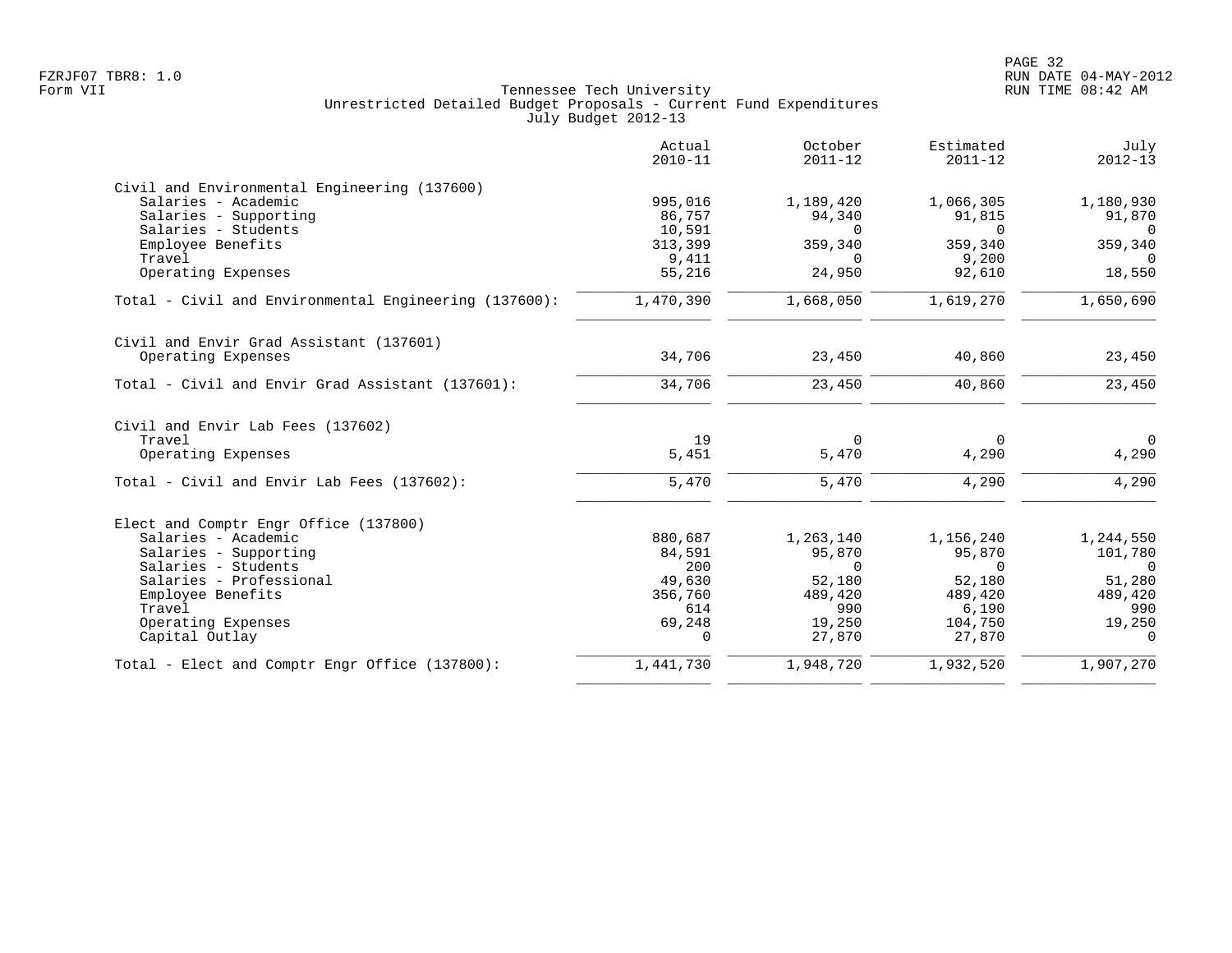PAGE 33 FZRJF07 TBR8: 1.0 RUN DATE 04-MAY-2012

|                                                                                                                                                | Actual<br>$2010 - 11$                         | October<br>$2011 - 12$                             | Estimated<br>$2011 - 12$                           | July<br>$2012 - 13$                                |
|------------------------------------------------------------------------------------------------------------------------------------------------|-----------------------------------------------|----------------------------------------------------|----------------------------------------------------|----------------------------------------------------|
| Elect and Comp Engr Grad Assist (137801)<br>Operating Expenses                                                                                 | 58,220                                        | 31,260                                             | 53,630                                             | 31,260                                             |
| Total - Elect and Comp Engr Grad Assist (137801):                                                                                              | 58,220                                        | 31,260                                             | 53,630                                             | 31,260                                             |
| Elect and Comp Lab Fees (137802)<br>Operating Expenses                                                                                         | 9,272                                         | 8,520                                              | 6,220                                              | 6,220                                              |
| Total - Elect and Comp Lab Fees (137802):                                                                                                      | 9,272                                         | 8,520                                              | 6,220                                              | 6,220                                              |
| Industrial and Systems Engineering (138000)<br>Salaries - Academic<br>Salaries - Supporting<br>Employee Benefits                               | 850<br>8,999<br>2,913                         | 0<br>0<br>0                                        | 0<br>0<br>0                                        | 0<br>$\mathbf 0$<br>$\Omega$                       |
| Total - Industrial and Systems Engineering (138000):                                                                                           | 12,762                                        | $\Omega$                                           | $\Omega$                                           | $\Omega$                                           |
| Indust and Syst Engr Lab Fees (138002)<br>Operating Expenses                                                                                   | 849                                           | $\Omega$                                           | 580                                                | $\Omega$                                           |
| Total - Indust and Syst Engr Lab Fees (138002):                                                                                                | 849                                           | $\Omega$                                           | 580                                                | $\Omega$                                           |
| Manufacturing and Ind Technology (138200)<br>Salaries - Academic<br>Salaries - Supporting<br>Employee Benefits<br>Travel<br>Operating Expenses | 366,167<br>66,300<br>148,625<br>166<br>10,309 | 376,520<br>70,350<br>149,250<br>$\Omega$<br>11,050 | 363,160<br>70,350<br>149,250<br>$\Omega$<br>16,910 | 373,410<br>68,550<br>149,250<br>$\Omega$<br>11,050 |
| Total - Manufacturing and Ind Technology (138200):                                                                                             | 591,567                                       | 607,170                                            | 599,670                                            | 602, 260                                           |
|                                                                                                                                                |                                               |                                                    |                                                    |                                                    |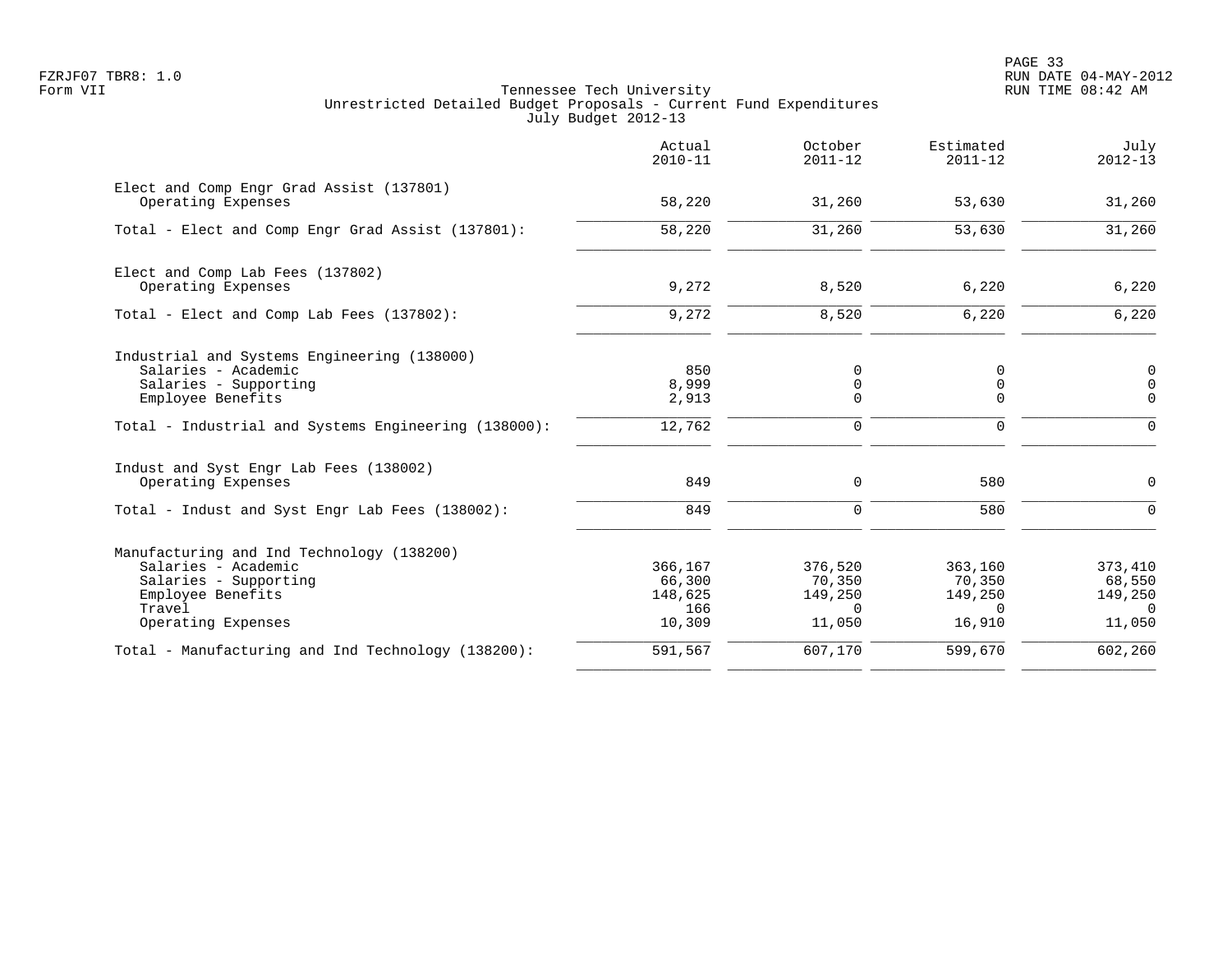|                                                            | Actual<br>$2010 - 11$ | October<br>$2011 - 12$ | Estimated<br>$2011 - 12$ | July<br>$2012 - 13$ |
|------------------------------------------------------------|-----------------------|------------------------|--------------------------|---------------------|
| Manuf and Ind Tech Lab Fees (138202)<br>Operating Expenses | 8,608                 | 8,300                  | 6,700                    | 6,700               |
|                                                            |                       |                        |                          |                     |
| Total - Manuf and Ind Tech Lab Fees (138202):              | 8,608                 | 8,300                  | 6,700                    | 6,700               |
| Mechanical Engineering (138400)                            |                       |                        |                          |                     |
| Salaries - Administrative                                  | 156                   | 0                      | $\Omega$                 | 0                   |
| Salaries - Academic                                        | 1,463,788             | 1,572,050              | 1,539,952                | 1,567,660           |
| Salaries - Supporting                                      | 91,100                | 98,370                 | 98,371                   | 98,790              |
| Salaries - Professional                                    | 84,570                | 89,480                 | 89,480                   | 87,680              |
| Employee Benefits                                          | 510,911               | 531,740                | 531,740                  | 531,740             |
| Travel                                                     | 3,572                 | $\Omega$               | $\Omega$                 | $\Omega$            |
| Operating Expenses                                         | 43,801                | 24,540                 | 57,350                   | 24,540              |
| Capital Outlay                                             | $\Omega$              | 55,500                 | 55,500                   | $\Omega$            |
| Total - Mechanical Engineering (138400):                   | 2,197,898             | 2,371,680              | 2,372,393                | 2,310,410           |
| Mech Engr Grad Assistant (138401)                          |                       |                        |                          |                     |
| Operating Expenses                                         | 43,086                | 31,260                 | 36,950                   | 31,260              |
| Total - Mech Engr Grad Assistant (138401):                 | 43,086                | 31,260                 | 36,950                   | 31,260              |
| Mech Engr Lab Fees (138402)                                |                       |                        |                          |                     |
| Operating Expenses                                         | 4,858                 | 6,320                  | 5,060                    | 5,060               |
| Total - Mech Engr Lab Fees (138402):                       | 4,858                 | 6,320                  | 5,060                    | 5,060               |
|                                                            |                       |                        |                          |                     |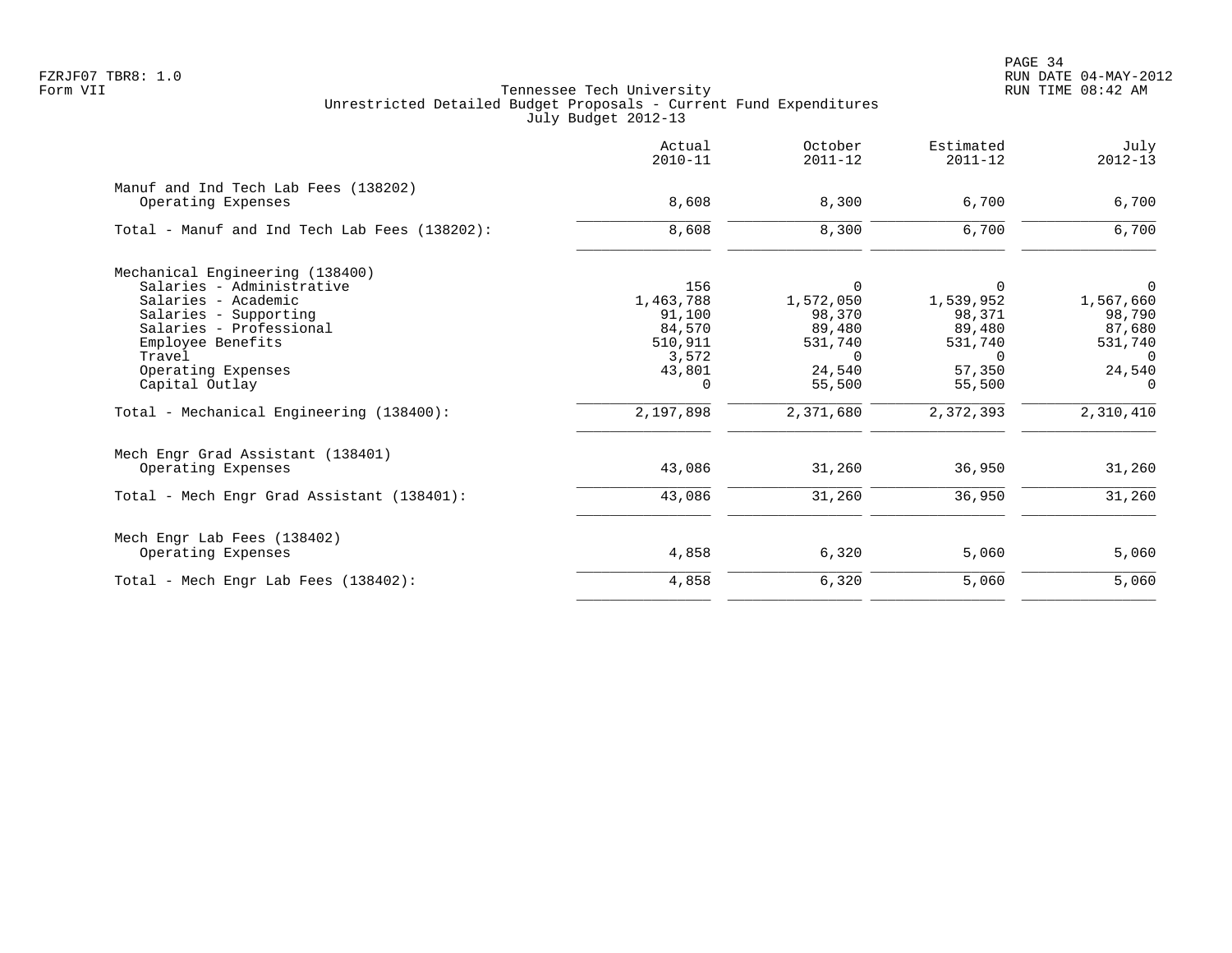|                                                                                                                                                                                                                                                                                                           | Actual<br>$2010 - 11$                                                                              | October<br>$2011 - 12$                                                                            | Estimated<br>$2011 - 12$                                                                           | July<br>$2012 - 13$                                                                                      |
|-----------------------------------------------------------------------------------------------------------------------------------------------------------------------------------------------------------------------------------------------------------------------------------------------------------|----------------------------------------------------------------------------------------------------|---------------------------------------------------------------------------------------------------|----------------------------------------------------------------------------------------------------|----------------------------------------------------------------------------------------------------------|
| The Institute of Komputing Int TIKI (139501)<br>Salaries - Students<br>Salaries - Professional<br>Employee Benefits<br>Operating Expenses                                                                                                                                                                 | 8,145<br>128                                                                                       | 2,000<br>$\Omega$<br>400<br>49,330                                                                | 5,600<br>7,500<br>700<br>37,930                                                                    | 0<br>$\mathbf 0$<br>$\Omega$<br>$\Omega$                                                                 |
| Total - The Institute of Komputing Int TIKI (139501):                                                                                                                                                                                                                                                     | 8,273                                                                                              | 51,730                                                                                            | 51,730                                                                                             | $\Omega$                                                                                                 |
| SACF Business Spec Acad Course Fee (140002)<br>Salaries - Administrative<br>Salaries - Academic<br>Salaries - Supporting<br>Salaries - Students<br>Salaries - Professional<br>Employee Benefits<br>Travel<br>Operating Expenses<br>Capital Outlay<br>Total - SACF Business Spec Acad Course Fee (140002): | 5,004<br>30,981<br>8,031<br>11,249<br>$\Omega$<br>8,028<br>26,229<br>67,290<br>$\Omega$<br>156,812 | 5,188<br>3,300<br>2,490<br>9,800<br>$\Omega$<br>8,390<br>25,000<br>325,490<br>$\Omega$<br>379,658 | 5,188<br>47,620<br>2,490<br>14,320<br>$\Omega$<br>14,390<br>47,360<br>249,210<br>15,280<br>395,858 | 0<br>$\mathbf 0$<br>$\overline{0}$<br>$\Omega$<br>5,199<br>14,390<br>25,000<br>141,280<br>- 0<br>185,869 |
| Business Admin Stimulus Funding (140019)<br>Employee Benefits                                                                                                                                                                                                                                             | $-988$                                                                                             | 0                                                                                                 | 0                                                                                                  | $\mathbf 0$                                                                                              |
| Total - Business Admin Stimulus Funding (140019):                                                                                                                                                                                                                                                         | $-988$                                                                                             | $\mathbf 0$                                                                                       | 0                                                                                                  | $\mathbf 0$                                                                                              |
| SACF-Owens Instruction (140021)<br>Operating Expenses                                                                                                                                                                                                                                                     | 986                                                                                                | 0                                                                                                 | 0                                                                                                  | $\mathbf 0$                                                                                              |
| Total - SACF-Owens Instruction (140021):                                                                                                                                                                                                                                                                  | 986                                                                                                | $\mathbf 0$                                                                                       | 0                                                                                                  | $\Omega$                                                                                                 |
|                                                                                                                                                                                                                                                                                                           |                                                                                                    |                                                                                                   |                                                                                                    |                                                                                                          |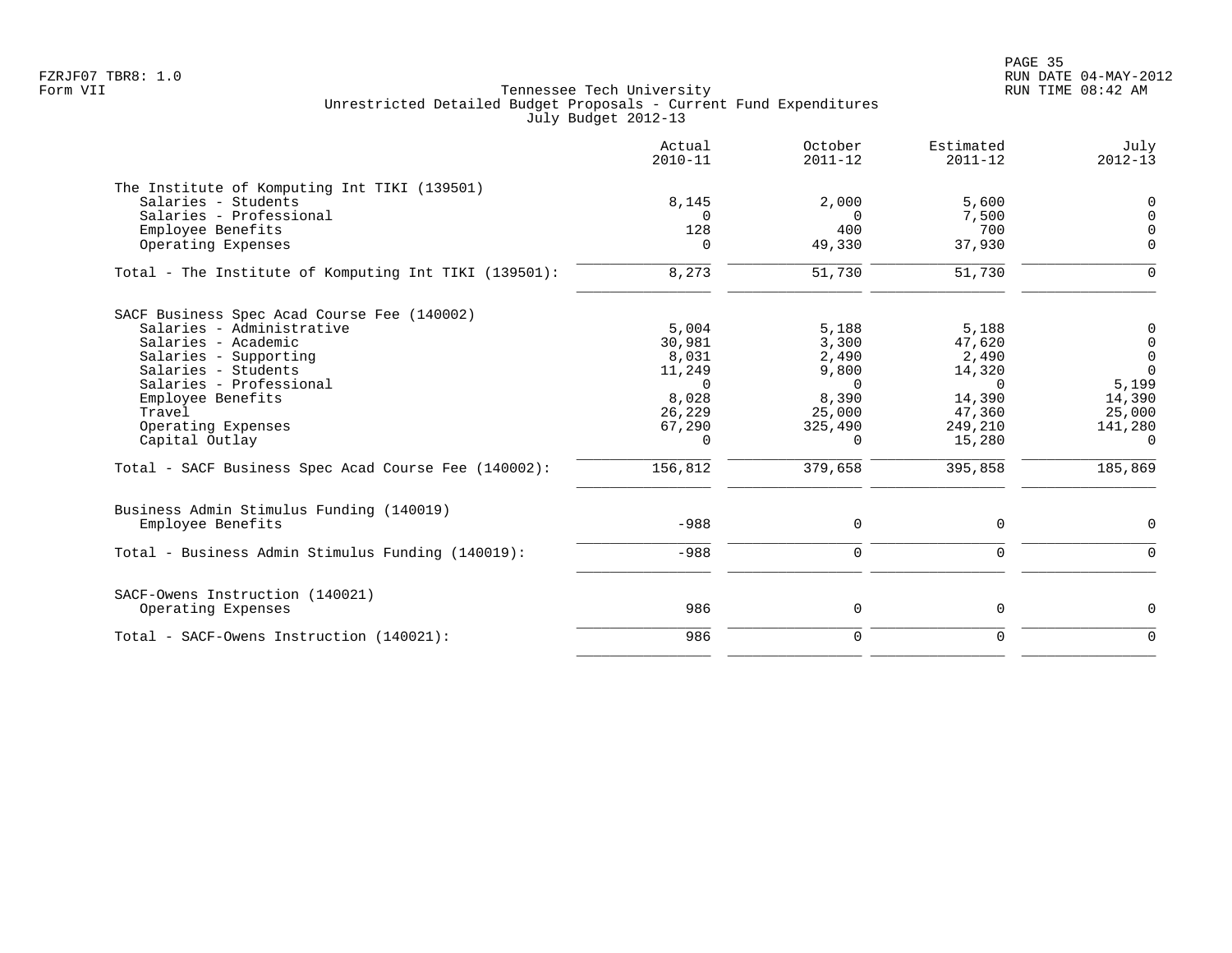en and the state of the state of the state of the state of the state of the state of the state of the state of the state of the state of the state of the state of the state of the state of the state of the state of the sta FZRJF07 TBR8: 1.0 RUN DATE 04-MAY-2012

|                                                    | Actual<br>$2010 - 11$ | October<br>$2011 - 12$ | Estimated<br>$2011 - 12$ | July<br>$2012 - 13$ |
|----------------------------------------------------|-----------------------|------------------------|--------------------------|---------------------|
| Business Instruct MOE Funding (140022)             |                       |                        |                          |                     |
| Salaries - Academic<br>Employee Benefits           | 284,240<br>75,533     | 0<br>$\mathbf 0$       | 0<br>0                   | 0<br>$\Omega$       |
| Total - Business Instruct MOE Funding (140022):    | 359,773               | $\mathbf 0$            | $\Omega$                 | $\Omega$            |
| Online Course Dev Business Admin (140110)          |                       |                        |                          |                     |
| Operating Expenses                                 | $\mathbf 0$           | $\mathbf 0$            | $\mathbf 0$              | 7,130               |
| Total - Online Course Dev Business Admin (140110): | $\Omega$              | $\mathbf 0$            | $\Omega$                 | 7,130               |
| Accounting and Bus Law (141500)                    |                       |                        |                          |                     |
| Salaries - Academic                                | 523,587               | 742,946                | 656,696                  | 834,526             |
| Salaries - Supporting                              | 19,480                | 25,970                 | 25,970                   | 22,100              |
| Salaries - Students                                | 1,095                 | 930                    | 1,170                    | 930                 |
| Employee Benefits<br>Operating Expenses            | 176,129               | 222,100<br>$\Omega$    | 222,100<br>7,500         | 222,100<br>$\Omega$ |
| Total - Accounting and Bus Law $(141500)$ :        | 720,298               | 991,946                | 913,436                  | 1,079,656           |
| SACF Accounting and Bus Law (141501)               |                       |                        |                          |                     |
| Salaries - Academic                                | 66,163                | 67,234                 | 67,234                   | 67,234              |
| Employee Benefits                                  | 18,694                | 9,230                  | 11,230                   | 11,230              |
| Travel                                             | 7,739                 | $\Omega$               | $\Omega$                 | $\Omega$            |
| Operating Expenses                                 | 11,291                | 6,430                  | $\Omega$                 | 6,430               |
| Total - SACF Accounting and Bus Law (141501):      | 103,887               | 82,894                 | 78,464                   | 84,894              |
|                                                    |                       |                        |                          |                     |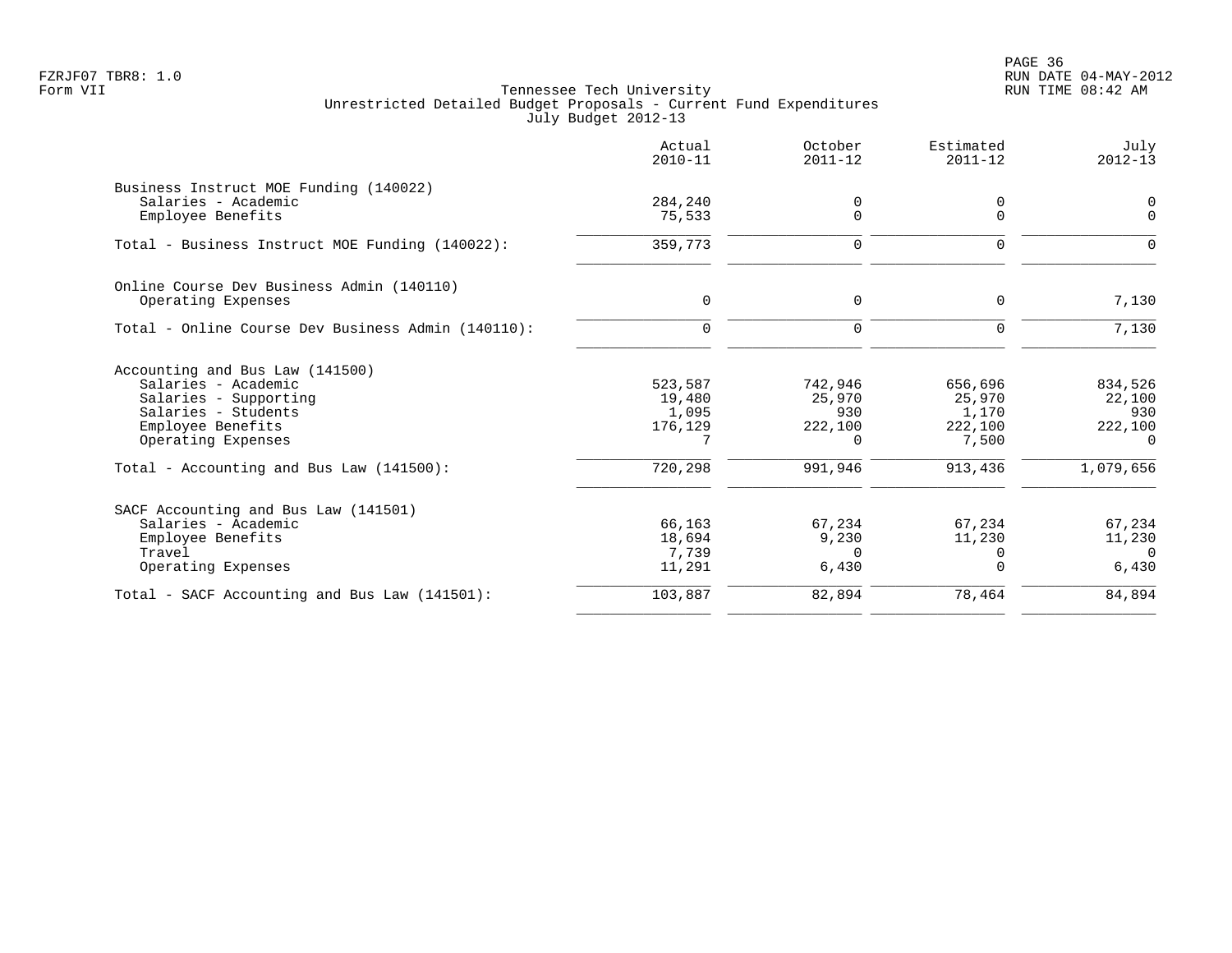|                                       | Actual<br>$2010 - 11$ | October<br>$2011 - 12$ | Estimated<br>$2011 - 12$ | July<br>$2012 - 13$ |
|---------------------------------------|-----------------------|------------------------|--------------------------|---------------------|
| MBA Studies (142000)                  |                       |                        |                          |                     |
| Salaries - Administrative             | 0                     | 10,000                 | 10,000                   | 10,000              |
| Salaries - Supporting                 | 17,855                | 19,410                 | 19,410                   | 18,510              |
| Salaries - Students                   | 4,695                 | $\Omega$               | $\cap$                   | $\Omega$            |
| Salaries - Professional               | 48,130                | 52,910                 | 52,910                   | 52,910              |
| Employee Benefits                     | 7,480                 | 7,610                  | 7,610                    | 7,610               |
| Operating Expenses                    | 0                     | 0                      | 4,500                    | $\Omega$            |
| Total - MBA Studies (142000):         | 78,160                | 89,930                 | 94,430                   | 89,030              |
| SACF MBA Studies (142001)             |                       |                        |                          |                     |
| Operating Expenses                    | 5,100                 | 5,550                  | 0                        | 5,550               |
| Total - SACF MBA Studies (142001):    | 5,100                 | 5,550                  | $\mathbf 0$              | 5,550               |
| Management Programs (142002)          |                       |                        |                          |                     |
| Salaries - Supporting                 | 15,155                | 15,610                 | 15,610                   | 15,610              |
| Employee Benefits                     | 6,236                 | 17,570                 | 17,570                   | 17,570              |
| Operating Expenses                    |                       | $\Omega$               | $\Omega$                 | $\Omega$            |
| Total - Management Programs (142002): | 21,398                | 33,180                 | 33,180                   | 33,180              |
| MBA Bus Grad Assist (142004)          |                       |                        |                          |                     |
| Operating Expenses                    | 109,584               | 107,690                | 107,690                  | 107,690             |
| Total - MBA Bus Grad Assist (142004): | 109,584               | 107,690                | 107,690                  | 107,690             |
|                                       |                       |                        |                          |                     |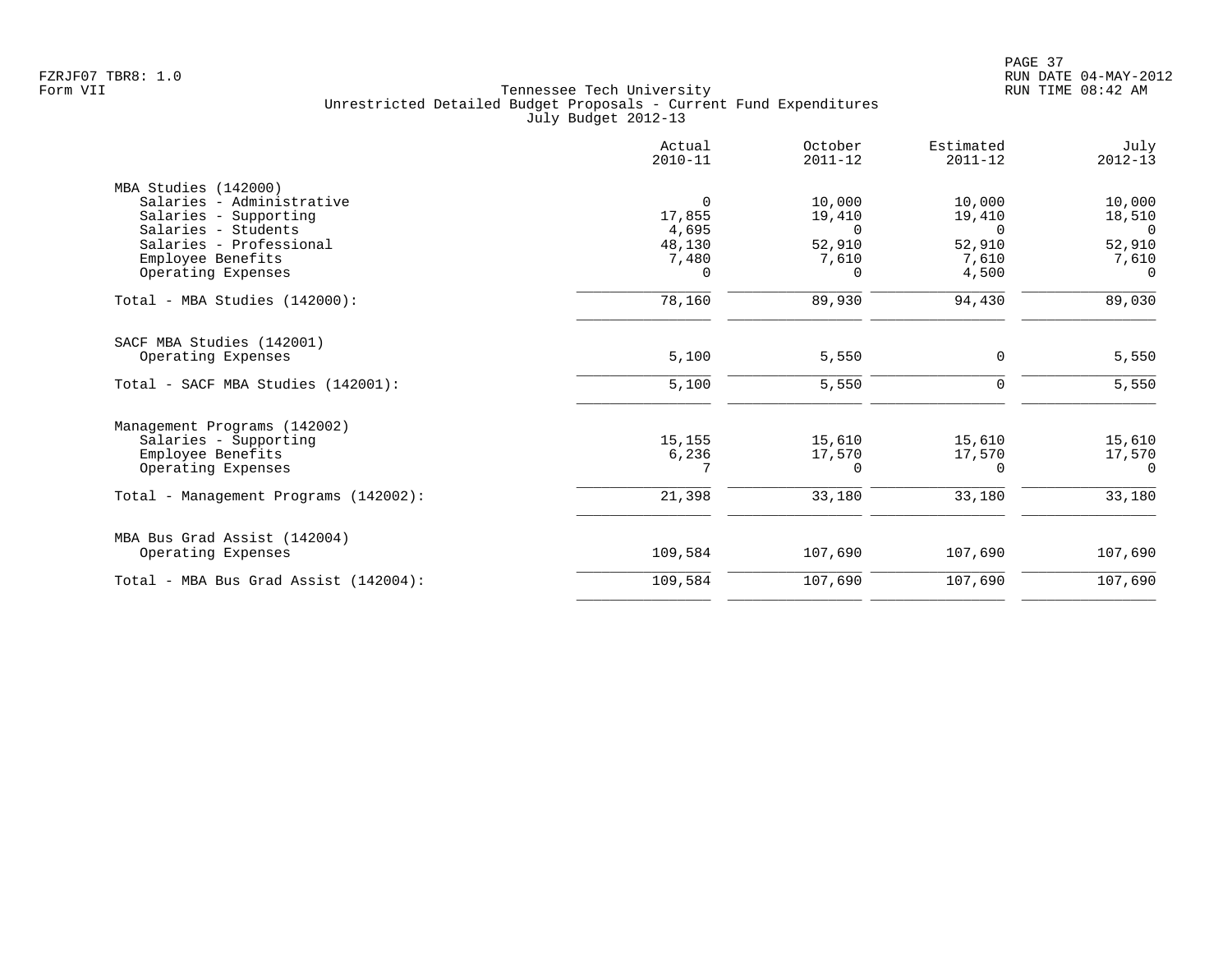|                                                   | Actual<br>$2010 - 11$ | October<br>$2011 - 12$ | Estimated<br>$2011 - 12$ | July<br>$2012 - 13$ |
|---------------------------------------------------|-----------------------|------------------------|--------------------------|---------------------|
| Economics Finance and Marketing (142500)          |                       |                        |                          |                     |
| Salaries - Academic                               | 866,238               | 923,800                | 926,050                  | 924,761             |
| Salaries - Supporting                             | 31,220                | 33,180                 | 33,180                   | 32,280              |
| Employee Benefits                                 | 259,599               | 335,040                | 335,040                  | 335,040             |
| Operating Expenses                                | $\Omega$              | 0                      | 8,800                    | $\Omega$            |
| Total - Economics Finance and Marketing (142500): | 1,157,057             | 1,292,020              | 1,303,070                | 1,292,081           |
| SACF Econ Fin and Marketing (142501)              |                       |                        |                          |                     |
| Salaries - Academic                               | 109,129               | 134,060                | 134,060                  | 213,567             |
| Employee Benefits                                 | 25,752                | 29,300                 | 34,300                   | 34,300              |
| Travel                                            | 15,315                | 4,200                  | 1,840                    | $\Omega$            |
| Operating Expenses                                | 8,825                 | 6,810                  | $\Omega$                 | 6,810               |
| Total - SACF Econ Fin and Marketing (142501):     | 159,021               | 174,370                | 170,200                  | 254,677             |
| Basic Business (143000)                           |                       |                        |                          |                     |
| Salaries - Supporting                             | 65,061                | 67,970                 | 67,970                   | 66,070              |
| Salaries - Professional                           | 52,260                | 54,890                 | 54,890                   | 57,970              |
| Employee Benefits                                 | 43,438                | 52,030                 | 52,030                   | 52,030              |
| Operating Expenses                                | 2                     | 0                      | 5,500                    | $\Omega$            |
| Total - Basic Business (143000):                  | 160,761               | 174,890                | 180,390                  | 176,070             |
| SACF Basic Business (143001)                      |                       |                        |                          |                     |
| Salaries - Supporting                             | 18,466                | 19,340                 | 19,340                   | 18,840              |
| Employee Benefits                                 | 2,013                 | 0                      | 2,000                    | 2,000               |
| Operating Expenses                                | 5,486                 | 2,970                  | 0                        | 2,970               |
| Total - SACF Basic Business (143001):             | 25,965                | 22,310                 | 21,340                   | 23,810              |
|                                                   |                       |                        |                          |                     |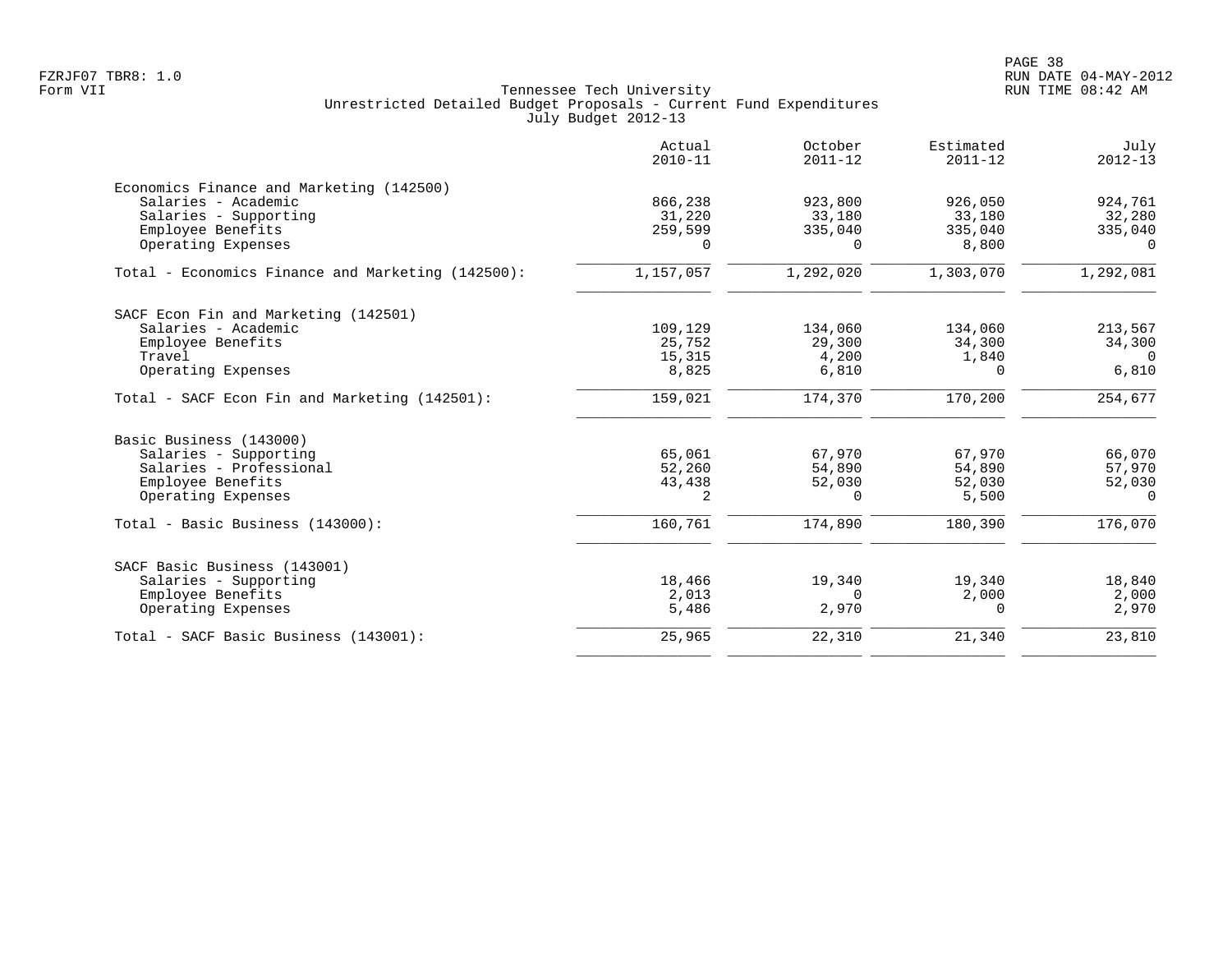|                                                     | Actual<br>$2010 - 11$ | October<br>$2011 - 12$ | Estimated<br>$2011 - 12$ | July<br>$2012 - 13$ |
|-----------------------------------------------------|-----------------------|------------------------|--------------------------|---------------------|
| Decision Sciences and Management (144000)           |                       |                        |                          |                     |
| Salaries - Academic                                 | 894,052               | 1,084,598              | 1,117,128                | 1,080,089           |
| Salaries - Supporting                               | 22,618                | 24,390                 | 24,390                   | 23,490              |
| Employee Benefits                                   | 259,197               | 307,830                | 308,170                  | 307,830             |
| Travel                                              | 0                     | $\Omega$               | 2,750                    | $\Omega$            |
| Operating Expenses                                  | 11                    | $\Omega$               | 10,910                   | $\Omega$            |
| Total - Decision Sciences and Management (144000):  | 1,175,878             | 1,416,818              | 1,463,348                | 1,411,409           |
| SACF Decision Sciences and Mangmt (144001)          |                       |                        |                          |                     |
| Salaries - Academic                                 | 90,503                | 149,988                | 149,988                  | 49,568              |
| Employee Benefits                                   | 25,720                | 15,830                 | 15,830                   | 15,830              |
| Travel                                              | 7,955                 | 2,500                  | 2,500                    | $\Omega$            |
| Operating Expenses                                  | 7,489                 | 7,490                  | 0                        | 7,490               |
| Total - SACF Decision Sciences and Mangmt (144001): | 131,667               | 175,808                | 168,318                  | 72,888              |
| World Cultures (144003)                             |                       |                        |                          |                     |
| Operating Expenses                                  | 950                   | 950                    | 950                      | 950                 |
| Total - World Cultures (144003):                    | 950                   | 950                    | 950                      | 950                 |
| Fleetquard Cummins Computer Ctr (145000)            |                       |                        |                          |                     |
| Salaries - Professional                             | 2,400                 | 2,400                  | 2,400                    | 2,400               |
| Employee Benefits                                   | 636                   | 750                    | 750                      | 750                 |
| Operating Expenses                                  | 3,373                 | 3,420                  | 3,420                    | 3,420               |
| Total - Fleetquard Cummins Computer Ctr (145000):   | 6,409                 | 6,570                  | 6,570                    | 6,570               |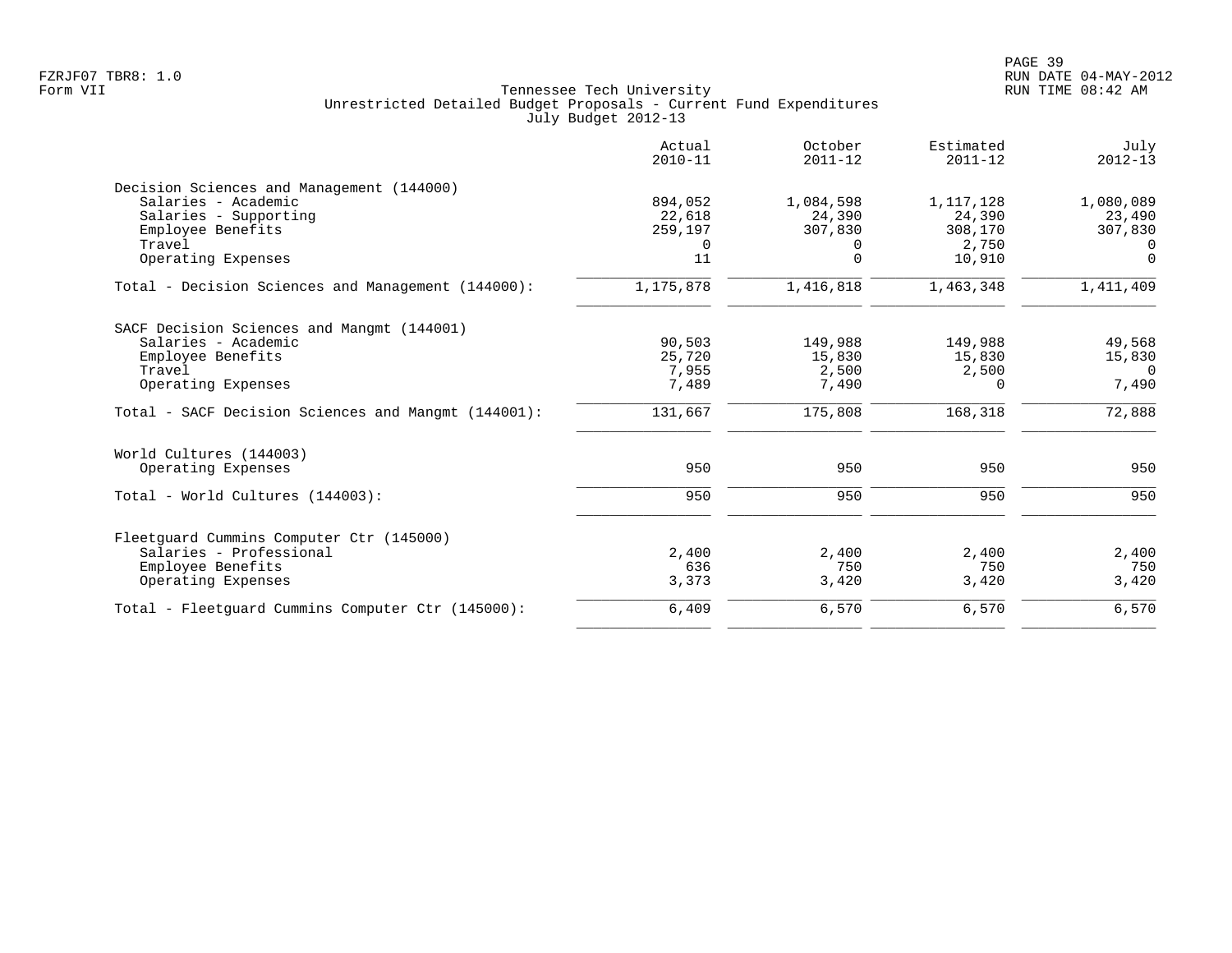PAGE 40 FZRJF07 TBR8: 1.0 RUN DATE 04-MAY-2012

|                                                                                                                       | Actual<br>$2010 - 11$           | October<br>$2011 - 12$               | Estimated<br>$2011 - 12$           | July<br>$2012 - 13$               |
|-----------------------------------------------------------------------------------------------------------------------|---------------------------------|--------------------------------------|------------------------------------|-----------------------------------|
| SACF Fleetgd Cum Computer Ctr (145001)<br>Employee Benefits                                                           | $\mathsf{O}$                    | 0                                    | 300                                | 300                               |
| Total - SACF Fleetgd Cum Computer Ctr (145001):                                                                       | $\mathbf 0$                     | $\mathbf 0$                          | 300                                | 300                               |
| External Relations (146000)<br>Salaries - Supporting<br>Employee Benefits                                             | 20,760<br>9,984                 | 23,130<br>32,780                     | 23,130<br>32,780                   | 22,400<br>32,780                  |
| Total - External Relations (146000):                                                                                  | 30,744                          | 55,910                               | 55,910                             | 55,180                            |
| SACF External Relations (146001)<br>Operating Expenses                                                                | 138                             | $\mathbf 0$                          | $\mathbf 0$                        | $\mathbf 0$                       |
| Total - SACF External Relations (146001):                                                                             | 138                             | $\Omega$                             | $\Omega$                           | $\Omega$                          |
| Governors Schools (148000)<br>Salaries - Academic<br>Salaries - Supporting<br>Employee Benefits<br>Operating Expenses | 21,484<br>4,000<br>3,246<br>465 | 13,000<br>$\Omega$<br>3,000<br>5,870 | 27,500<br>4,000<br>4,000<br>14,750 | 14,500<br>4,000<br>1,000<br>8,880 |
| Total - Governors Schools (148000):                                                                                   | 29,195                          | 21,870                               | 50,250                             | 28,380                            |
| Education Grad Assistant (150001)<br>Operating Expenses                                                               | 267,291                         | 264,690                              | 268,690                            | 264,690                           |
| Total - Education Grad Assistant (150001):                                                                            | 267,291                         | 264,690                              | 268,690                            | 264,690                           |
|                                                                                                                       |                                 |                                      |                                    |                                   |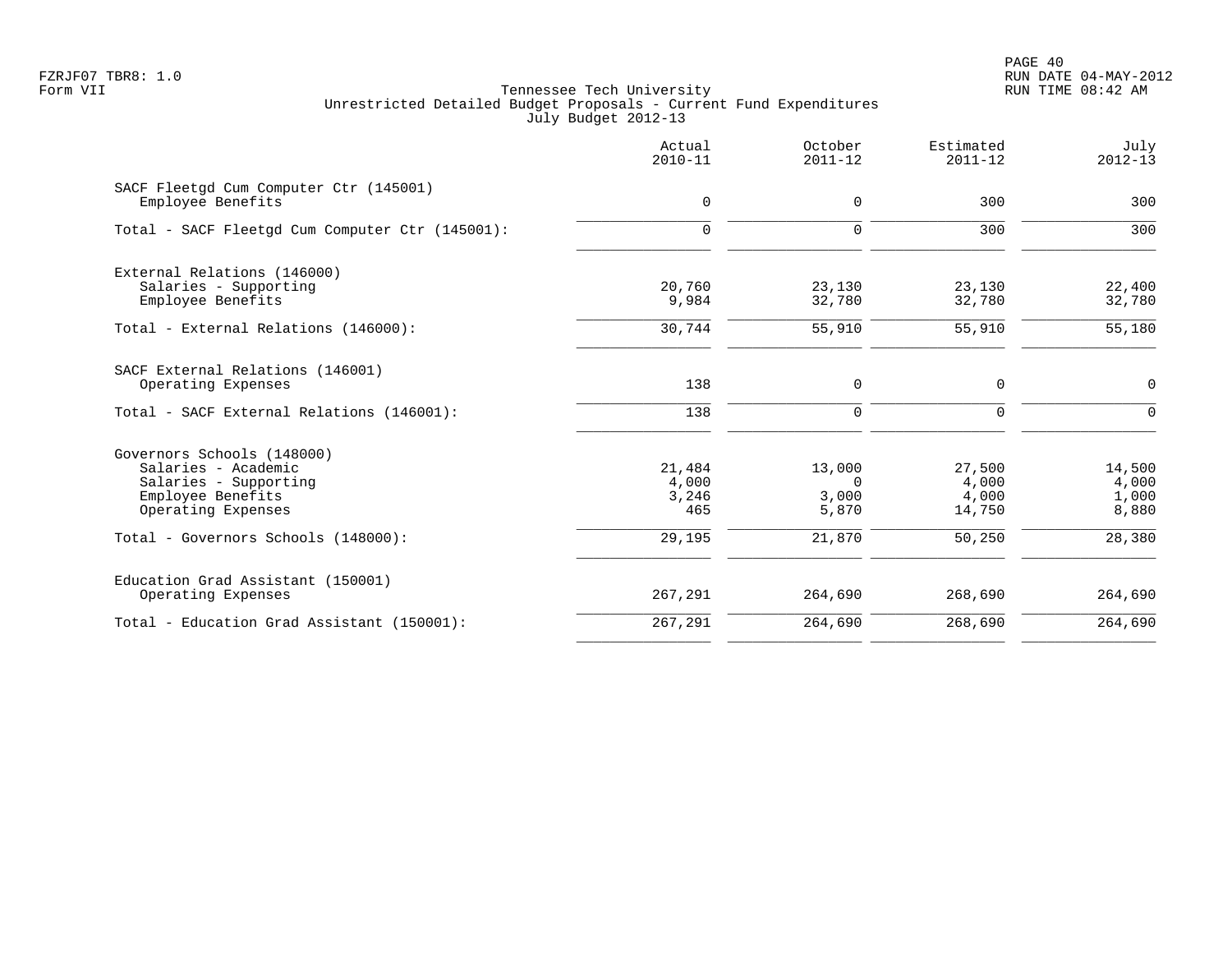# PAGE 41 FZRJF07 TBR8: 1.0 RUN DATE 04-MAY-2012

|                                                              | Actual<br>$2010 - 11$ | October<br>$2011 - 12$ | Estimated<br>$2011 - 12$ | July<br>$2012 - 13$ |
|--------------------------------------------------------------|-----------------------|------------------------|--------------------------|---------------------|
| Educ TIKI Grad Assistant (150002)<br>Salaries - Professional | 1,125                 | $\mathbf 0$            | $\Omega$                 |                     |
| Operating Expenses                                           | 3,366                 | 25,510                 | 25,510                   | 0<br>0              |
| Total - Educ TIKI Grad Assistant (150002):                   | 4,491                 | 25,510                 | 25,510                   | $\Omega$            |
| SACF Education (150009)                                      |                       |                        |                          |                     |
| Salaries - Academic                                          |                       |                        |                          | 82,000              |
| Salaries - Professional                                      |                       |                        |                          | 100,000             |
| Employee Benefits                                            |                       |                        |                          | 38,000              |
| Travel                                                       |                       |                        |                          | 60,000              |
| Operating Expenses                                           |                       |                        |                          | 93,400              |
| Capital Outlay                                               |                       | $\Omega$               | $\Omega$                 | 26,600              |
| Total - SACF Education (150009):                             | $\mathbf 0$           | $\mathbf 0$            | $\mathbf 0$              | 400,000             |
| Online Course Dev Education (150010)                         |                       |                        |                          |                     |
| Operating Expenses                                           | $\mathbf 0$           | 0                      | 0                        | 9,560               |
| Total - Online Course Dev Education (150010):                | $\mathbf 0$           | $\mathbf 0$            | 0                        | 9,560               |
| Education Stimulus Funding (150019)                          |                       |                        |                          |                     |
| Employee Benefits                                            | $-453$                | 0                      | $\mathbf 0$              | 0                   |
| Total - Education Stimulus Funding (150019):                 | $-453$                | $\mathbf 0$            | 0                        | 0                   |
|                                                              |                       |                        |                          |                     |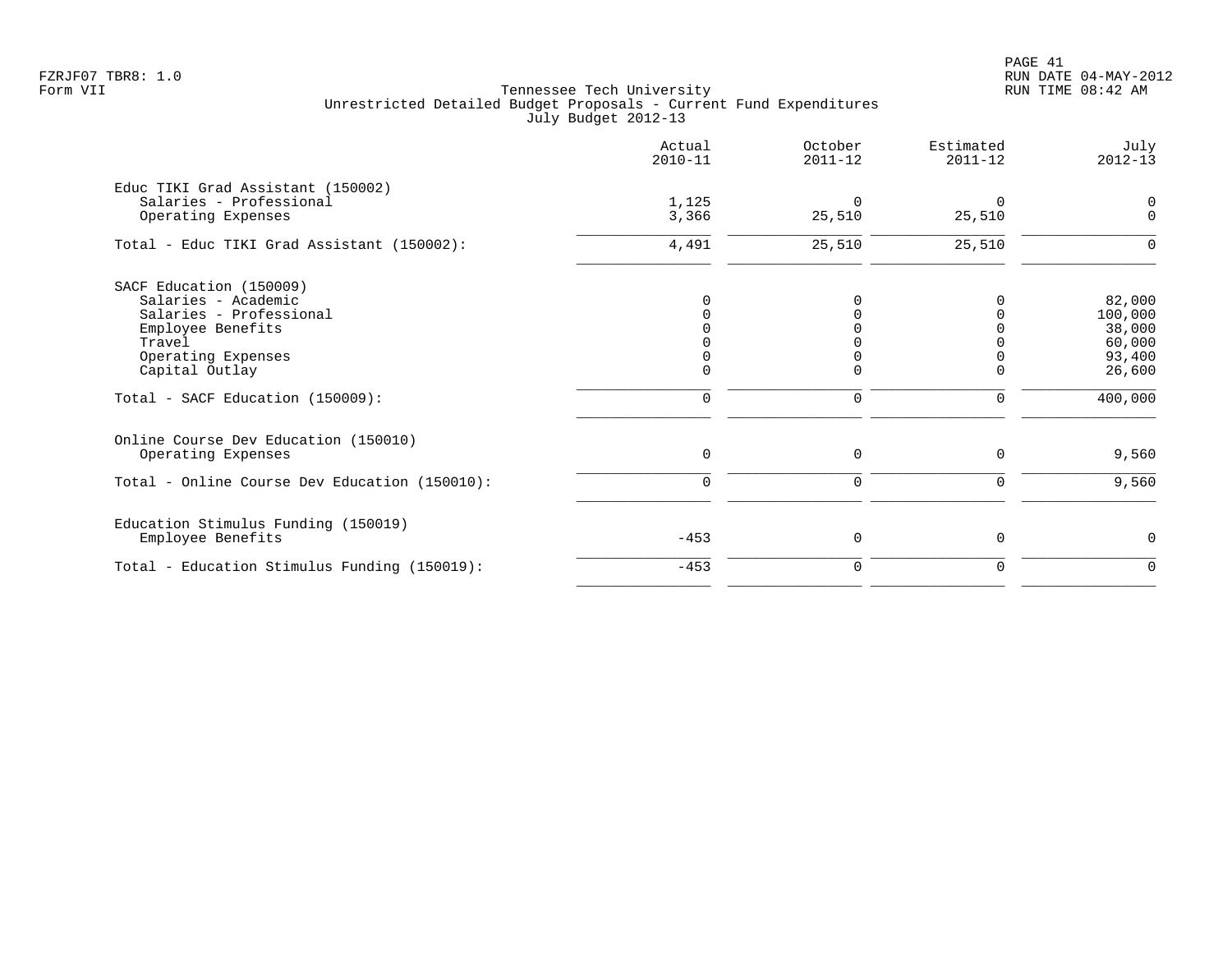PAGE 42 FZRJF07 TBR8: 1.0 RUN DATE 04-MAY-2012

|                                               | Actual<br>$2010 - 11$ | October<br>$2011 - 12$ | Estimated<br>$2011 - 12$ | July<br>$2012 - 13$ |
|-----------------------------------------------|-----------------------|------------------------|--------------------------|---------------------|
| Education MOE Funding (150020)                |                       |                        |                          |                     |
| Salaries - Academic                           | 188,901               | $\mathbf 0$            | 0                        | $\mathbf 0$         |
| Employee Benefits                             | 51,817                | $\mathbf 0$            | $\mathbf 0$              | $\overline{0}$      |
| Total - Education MOE Funding (150020):       | 240,718               | $\Omega$               | $\mathbf 0$              | $\Omega$            |
| Learning Support Program (151000)             |                       |                        |                          |                     |
| Salaries - Academic                           | 289,800               | 312,390                | 312,390                  | 305,060             |
| Salaries - Supporting                         | 23,741                | 27,470                 | 27,470                   | 27,120              |
| Salaries - Students                           | 12,100                | 7,820                  | 7,820                    | 7,820               |
| Employee Benefits                             | 125,873               | 126,390                | 126,390                  | 126,390             |
| Travel                                        | 296                   | 1,420                  | 1,420                    | 1,420               |
| Operating Expenses                            | 11,161                | 11,630                 | 11,630                   | 11,630              |
| Total - Learning Support Program (151000):    | 462,971               | 487,120                | 487,120                  | 479,440             |
| Associate Dean Coll of Educ (151500)          |                       |                        |                          |                     |
| Salaries - Administrative                     | 105,530               | 1,500                  | 1,500                    | $\overline{0}$      |
| Salaries - Supporting                         | 44,625                | 48,240                 | 51,840                   | 49,480              |
| Salaries - Professional                       | 12,000                | 149,530                | 136,160                  | 144,960             |
| Employee Benefits                             | 61,810                | 62,910                 | 62,910                   | 62,910              |
| Operating Expenses                            | 1,518                 | 2,580                  | 2,580                    | 12,580              |
| Total - Associate Dean Coll of Educ (151500): | 225,483               | 264,760                | 254,990                  | 269,930             |
| Education PHD (151501)                        |                       |                        |                          |                     |
| Salaries - Academic                           | 7,054                 | 15,490                 | 15,490                   | 15,490              |
| Salaries - Students                           | $\Omega$              | $\Omega$               | 3,200                    | $\Omega$            |
| Salaries - Professional                       | 74,000                | 84,000                 | 74,300                   | 84,000              |
| Employee Benefits                             | 1,253                 | 6,300                  | 6,300                    | 6,300               |
| Operating Expenses                            | 3,384                 | 4,120                  | 4,120                    | 4,120               |
| Total - Education PHD (151501):               | 85,691                | 109,910                | 103,410                  | 109,910             |
|                                               |                       |                        |                          |                     |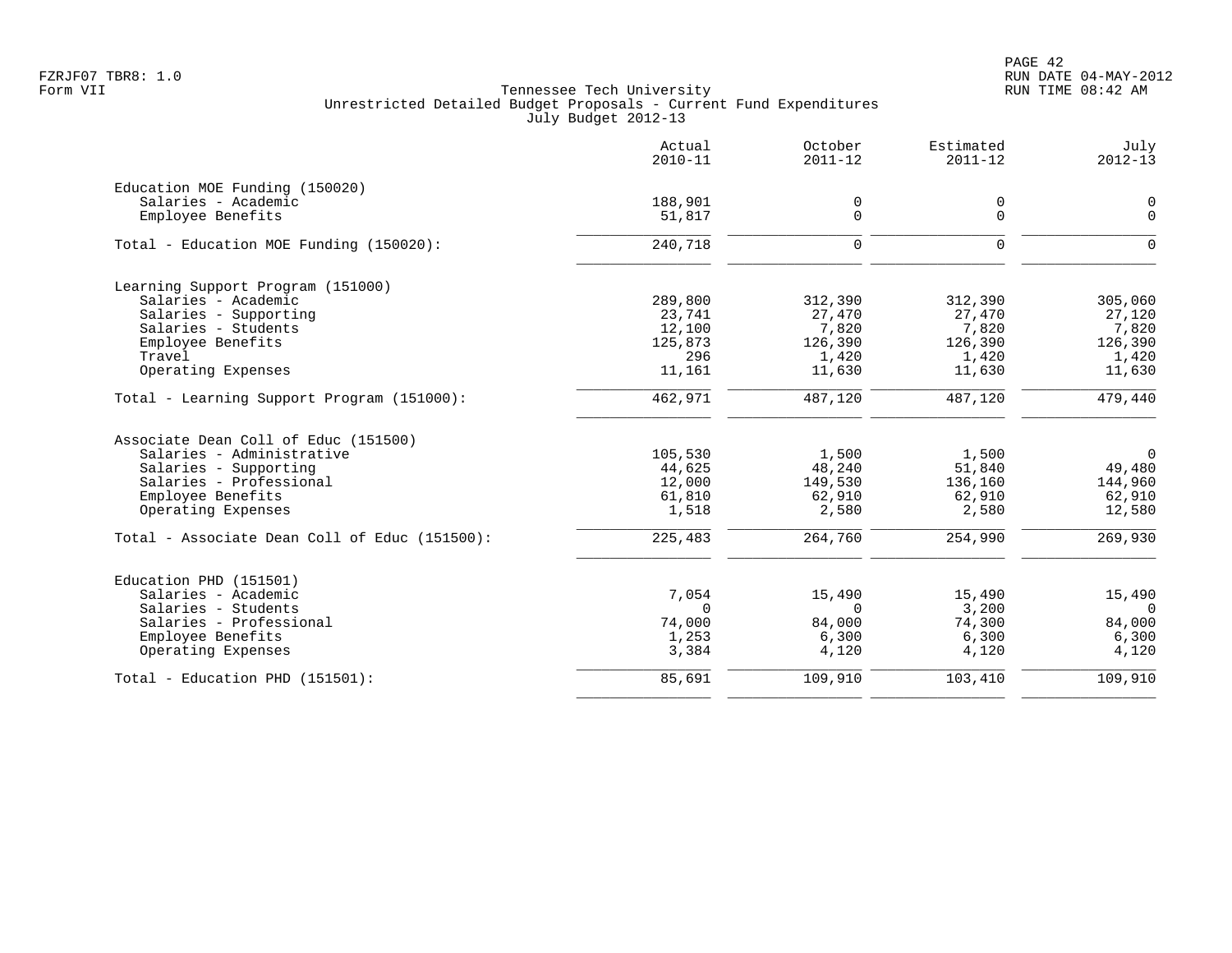|                                                   | Actual<br>$2010 - 11$ | October<br>$2011 - 12$ | Estimated<br>$2011 - 12$ | July<br>$2012 - 13$ |
|---------------------------------------------------|-----------------------|------------------------|--------------------------|---------------------|
| Exceptional Learning Grad Asst (151502)           |                       |                        |                          |                     |
| Operating Expenses                                | 45,843                | 83,390                 | 79,390                   | 83,390              |
| Total - Exceptional Learning Grad Asst (151502):  | 45,843                | 83,390                 | 79,390                   | 83,390              |
| Counseling and Psychology (152000)                |                       |                        |                          |                     |
| Salaries - Academic                               | 763,448               | 839,794                | 820,554                  | 837,484             |
| Salaries - Supporting                             | 37,761                | 45,940                 | 39,710                   | 41,040              |
| Salaries - Students                               | 13,560                | 4,860                  | 13,930                   | 860                 |
| Employee Benefits                                 | 247,813               | 249,300                | 252,300                  | 252,300             |
| Travel                                            | 4,301                 | 10,000                 | 10,000                   | $\Omega$            |
| Operating Expenses                                | 48,498                | 34,140                 | 56,940                   | 9,780               |
| Department Revenues                               | $-150$                | $\Omega$               | $\Omega$                 | $\Omega$            |
| Total - Counseling and Psychology (152000):       | 1, 115, 231           | 1,184,034              | 1,193,434                | 1,141,464           |
| Restricted Counseling and Psych (152003)          |                       |                        |                          |                     |
| Operating Expenses                                | 1,428                 | 0                      | 0                        | 0                   |
| Total - Restricted Counseling and Psych (152003): | 1,428                 | $\Omega$               | $\Omega$                 | $\Omega$            |
| Department of Teacher Education (152500)          |                       |                        |                          |                     |
| Salaries - Academic                               | 97,763                | 123,260                | 123,260                  | 124,440             |
| Salaries - Supporting                             | 39,873                | 47,950                 | 48,920                   | 49,100              |
| Salaries - Students                               | 1,580                 | 1,000                  | 1,000                    | 1,000               |
| Salaries - Professional                           | 7,000                 | 7,500                  | 15,620                   | $\Omega$            |
| Employee Benefits                                 | 62,222                | 67,510                 | 67,510                   | 67,510              |
| Travel                                            | 41,221                | 22,150                 | 22,150                   | 22,650              |
| Operating Expenses                                | 30,583                | 39,890                 | 35,690                   | 40,290              |
| Total - Department of Teacher Education (152500): | 280,242               | 309,260                | 314,150                  | 304,990             |
|                                                   |                       |                        |                          |                     |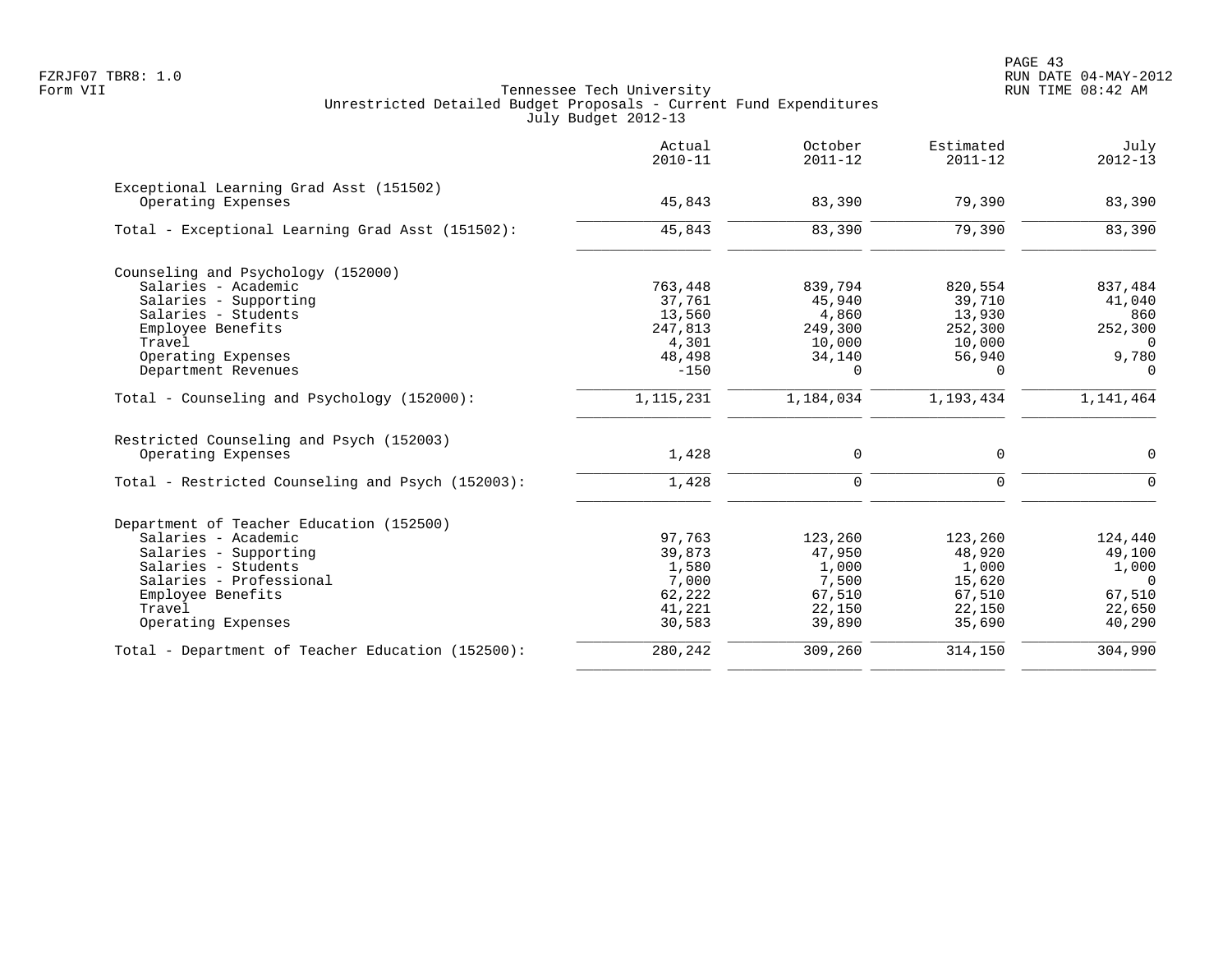|                                                   | Actual<br>$2010 - 11$ | October<br>$2011 - 12$ | Estimated<br>$2011 - 12$ | July<br>$2012 - 13$ |
|---------------------------------------------------|-----------------------|------------------------|--------------------------|---------------------|
| Match Dept of Teacher Educ (152515)               |                       |                        |                          |                     |
| Salaries - Academic                               | 5,090                 |                        | 0                        | $\Omega$            |
| Employee Benefits                                 | 2,201                 |                        | $\Omega$                 |                     |
| Travel                                            | $\Omega$              |                        | 500                      |                     |
| Operating Expenses                                | 500                   |                        | 500                      | $\Omega$            |
| Total - Match Dept of Teacher Educ (152515):      | 7,791                 | 0                      | 1,000                    |                     |
| Curriculum and Instr Office (153000)              |                       |                        |                          |                     |
| Salaries - Academic                               | 1,585,098             | 2,055,618              | 2,052,598                | 1,936,878           |
| Salaries - Supporting                             | 193,468               | 89,000                 | 89,000                   | 88,900              |
| Salaries - Students                               | 3,512                 | $\Omega$               | $\Omega$                 | $\Omega$            |
| Employee Benefits                                 | 540,087               | 582,900                | 582,900                  | 551,700             |
| Travel                                            | 3,339                 | 2,490                  | 2,490                    | 490                 |
| Operating Expenses                                | 39,621                | 158,340                | 150,510                  | 50,080              |
| Total - Curriculum and Instr Office (153000):     | 2,365,125             | 2,888,348              | 2,877,498                | 2,628,048           |
| Matching Curriculum Instruction (153005)          |                       |                        |                          |                     |
| Salaries - Administrative                         | 1,752                 |                        |                          |                     |
| Salaries - Academic                               | 22,969                |                        | $\Omega$                 |                     |
| Salaries - Supporting                             | 478                   |                        |                          |                     |
| Salaries - Students                               | 4,000                 | 3,320                  | 3,320                    |                     |
| Employee Benefits                                 | 5,496                 | U                      | $\Omega$                 | $\Omega$            |
| Travel                                            | 3,369                 | 1,000                  | 4,860                    |                     |
| Operating Expenses                                | 13,463                | 3,750                  | 3,750                    | $\Omega$            |
| Total - Matching Curriculum Instruction (153005): | 51,527                | 8,070                  | 11,930                   | 0                   |
|                                                   |                       |                        |                          |                     |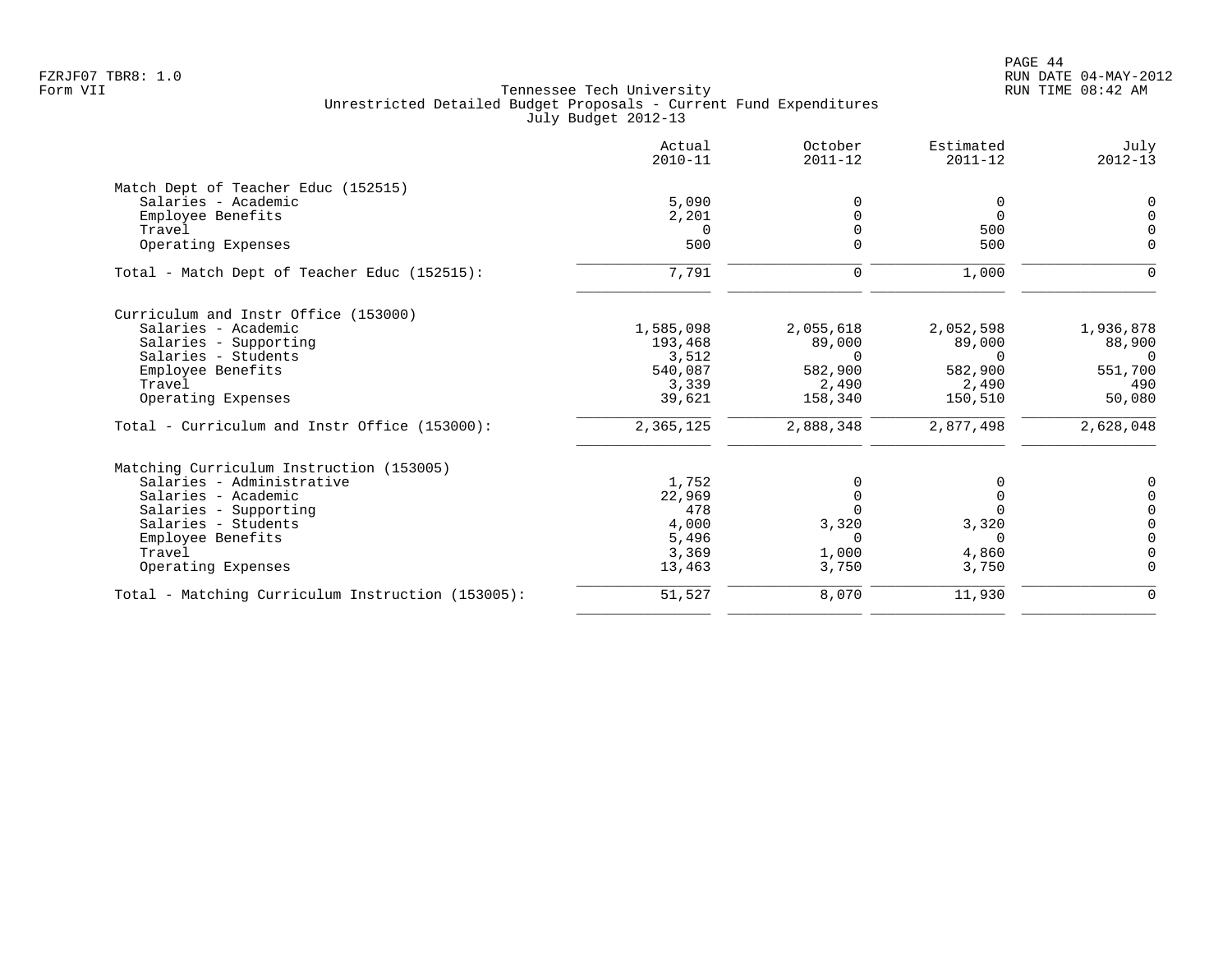|                                             | Actual<br>$2010 - 11$ | October<br>$2011 - 12$ | Estimated<br>$2011 - 12$ | July<br>$2012 - 13$ |
|---------------------------------------------|-----------------------|------------------------|--------------------------|---------------------|
| Two Plus Two Tullahoma (153050)             |                       |                        |                          |                     |
| Salaries - Academic                         | 92,250                | 101,620                | 101,620                  | 100,310             |
| Employee Benefits                           | 46,055                | 47,520                 | 47,520                   | 47,520              |
| Total - Two Plus Two Tullahoma (153050):    | 138,305               | 149,140                | 149,140                  | 147,830             |
| Two Plus Two Crossville (153051)            |                       |                        |                          |                     |
| Salaries - Academic                         | 93,040                | 103,880                | 103,880                  | 102,270             |
| Salaries - Supporting                       | 9,170                 | 10,220                 | 10,220                   | 9,780               |
| Employee Benefits                           | 40,807                | 43,390                 | 43,390                   | 43,390              |
| Total - Two Plus Two Crossville (153051):   | 143,017               | 157,490                | 157,490                  | 155,440             |
| Two Plus Two Oak Ridge (153052)             |                       |                        |                          |                     |
| Salaries - Academic                         | 155,130               | 168,260                | 168,260                  | 166,790             |
| Salaries - Supporting                       | 9,170                 | 10,220                 | 10,220                   | 9,780               |
| Employee Benefits                           | 72,614                | 73,040                 | 73,040                   | 73,040              |
| Total - Two Plus Two Oak Ridge $(153052)$ : | 236,914               | 251,520                | 251,520                  | 249,610             |
| Two Plus Two Pellissippi (153053)           |                       |                        |                          |                     |
| Salaries - Academic                         | 195,800               | 208,630                | 208,630                  | 205,950             |
| Salaries - Supporting                       | 1,992                 | 9,610                  | 9,610                    | 9,780               |
| Employee Benefits                           | 70,588                | 71,510                 | 71,510                   | 71,510              |
| Total - Two Plus Two Pellissippi (153053):  | 268,380               | 289,750                | 289,750                  | 287,240             |
|                                             |                       |                        |                          |                     |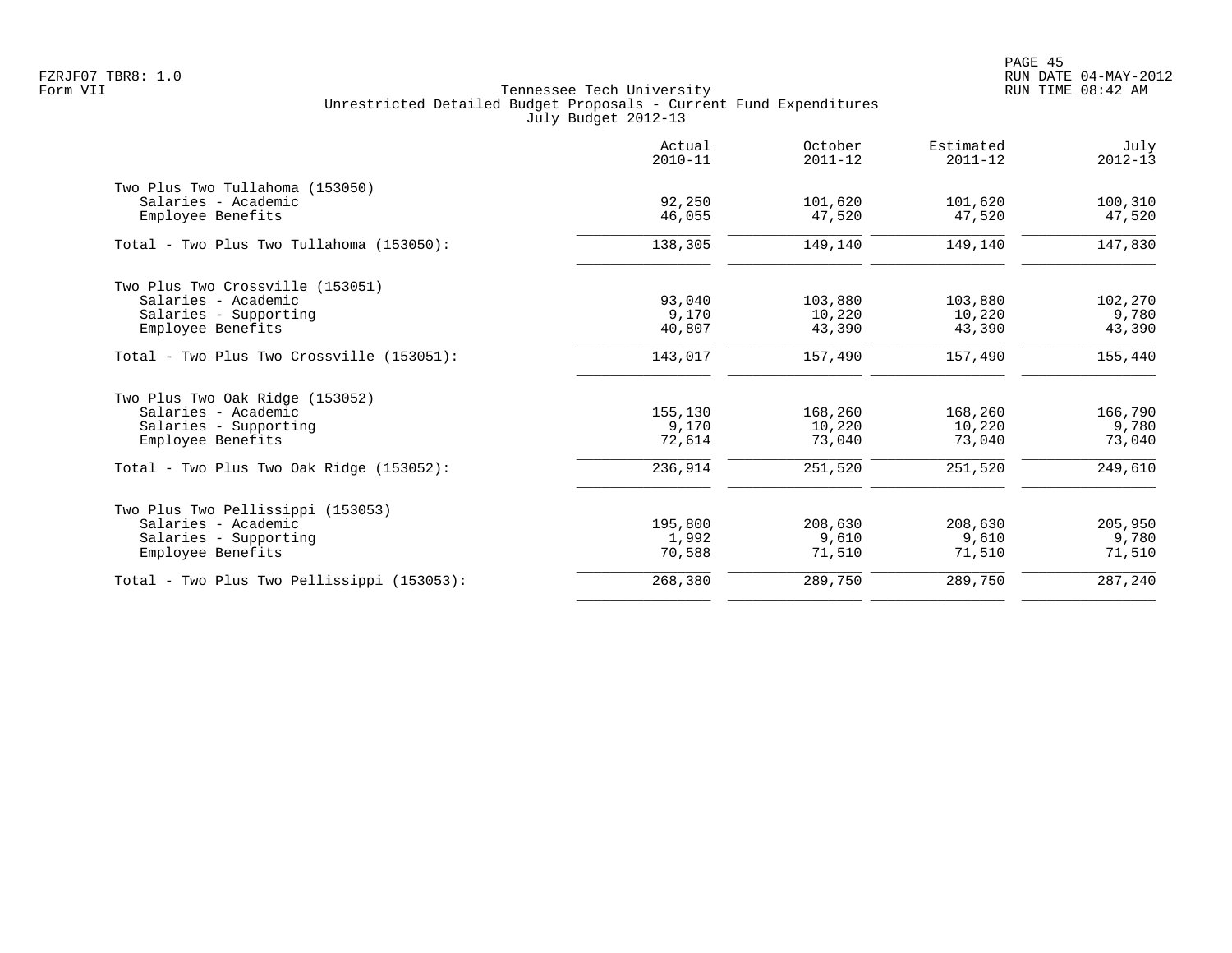|                                                  | Actual<br>$2010 - 11$ | October<br>$2011 - 12$ | Estimated<br>$2011 - 12$ | July<br>$2012 - 13$ |
|--------------------------------------------------|-----------------------|------------------------|--------------------------|---------------------|
| Two Plus Two Chattanooga (153054)                |                       |                        |                          |                     |
| Salaries - Academic                              | 120,850               | 136,060                | 136,060                  | 133,560             |
| Salaries - Supporting                            | 9,170                 | 10,220                 | 10,220                   | 9,780               |
| Employee Benefits                                | 56,091                | 57,530                 | 57,530                   | 57,530              |
| Total - Two Plus Two Chattanooga (153054):       | 186,111               | 203,810                | 203,810                  | 200,870             |
| Two Plus Two Motlow (153055)                     |                       |                        |                          |                     |
| Salaries - Academic                              | 102,470               | 108,640                | 108,640                  | 107,150             |
| Salaries - Supporting                            | 9,170                 | 10,220                 | 10,220                   | 9,770               |
| Employee Benefits                                | 53,770                | 54,270                 | 54,270                   | 54,270              |
| $Total - Two Plus Two Motion (153055):$          | 165,410               | 173,130                | 173,130                  | 171,190             |
| Two Plus Two Roane St Harriman (153056)          |                       |                        |                          |                     |
| Salaries - Academic                              | 93,563                | 104,340                | 104,340                  | 102,710             |
| Employee Benefits                                | 43,831                | 44,270                 | 44,270                   | 44,270              |
| Total - Two Plus Two Roane St Harriman (153056): | 137,394               | 148,610                | 148,610                  | 146,980             |
| Two Plus Two Scott Co (153059)                   |                       |                        |                          |                     |
| Salaries - Academic                              | 42,300                | 47,660                 | 47,660                   | 46,760              |
| Employee Benefits                                | 8,119                 | 31,470                 | 31,470                   | 31,470              |
| $Total - Two Plus Two Scott Co (153059):$        | 50,419                | 79,130                 | 79,130                   | 78,230              |
|                                                  |                       |                        |                          |                     |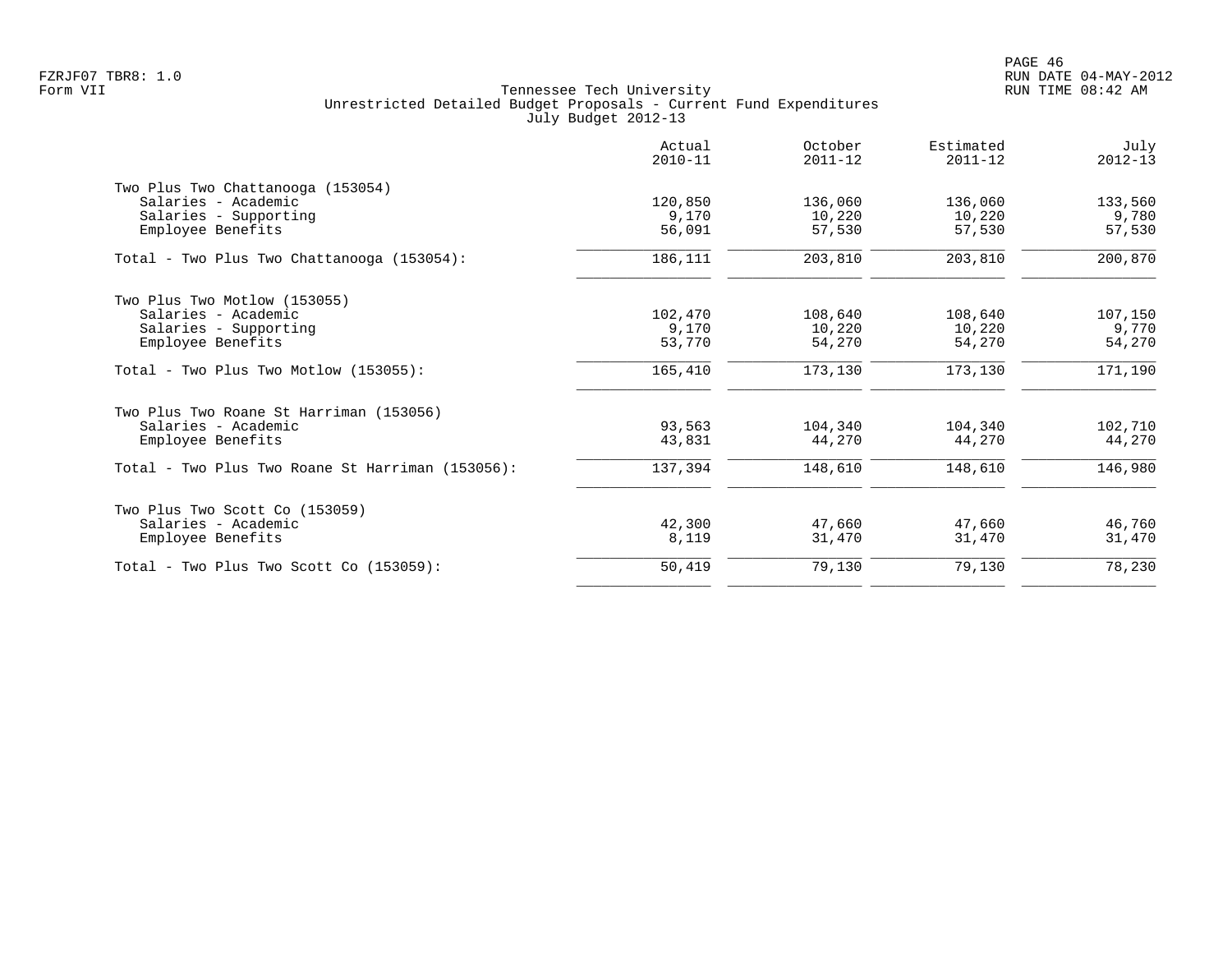|                                                      | Actual<br>$2010 - 11$ | October<br>$2011 - 12$ | Estimated<br>$2011 - 12$ | July<br>$2012 - 13$ |
|------------------------------------------------------|-----------------------|------------------------|--------------------------|---------------------|
| Exercise Sci Physical Ed Wellness (154000)           |                       |                        |                          |                     |
| Salaries - Academic                                  | 566,666               | 547,624                | 535,174                  | 460,600             |
| Salaries - Supporting                                | 42,202                | 52,552                 | 43,852                   | 45,450              |
| Salaries - Students                                  | $\Omega$              | 100                    | 100                      | 100                 |
| Salaries - Professional                              | 22,900                | 5,800                  | 5,800                    | 5,800               |
| Employee Benefits                                    | 228,698               | 229,690                | 229,690                  | 229,690             |
| Travel                                               | 549                   | 1,500                  | 2,050                    | $\overline{0}$      |
| Operating Expenses                                   | 22,944                | 38,830                 | 59,430                   | 25,490              |
| Capital Outlay                                       | 23,524                | $\Omega$               | $\Omega$                 | $\Omega$            |
| Total - Exercise Sci Physical Ed Wellness (154000):  | 907,483               | 876,096                | 876,096                  | 767,130             |
| EXPW Special Courses (154001)                        |                       |                        |                          |                     |
| Employee Benefits                                    | $\mathbf 0$           | 30                     | 30                       | 30                  |
| Total - EXPW Special Courses (154001):               | $\Omega$              | 30                     | 30                       | 30                  |
| EXPW Special Courses Transf In (154002)              |                       |                        |                          |                     |
| Salaries - Students                                  | 2,860                 | $\Omega$               | 3,000                    | 3,000               |
| Employee Benefits                                    | 19                    | $\Omega$               | $\Omega$                 | $\Omega$            |
| Operating Expenses                                   | $-50$                 | $\Omega$               | 5,000                    | 5,000               |
| Department Revenues                                  | $-2,810$              | $\Omega$               | $\Omega$                 | $\Omega$            |
| Total - EXPW Special Courses Transf In (154002):     | 19                    | 0                      | 8,000                    | 8,000               |
| Athletic Exer Sci Phys Ed Wellness (154007)          |                       |                        |                          |                     |
| Salaries - Academic                                  | $\mathbf 0$           | 0                      | 0                        | 82,834              |
| Salaries - Supporting                                | $\mathbf 0$           | $\mathsf{O}$           | $\mathbf 0$              | 6,595               |
| Employee Benefits                                    | 0                     | $\mathbf 0$            | $\mathbf 0$              | 36,600              |
| Total - Athletic Exer Sci Phys Ed Wellness (154007): | $\mathbf 0$           | $\mathbf 0$            | $\Omega$                 | 126,029             |
|                                                      |                       |                        |                          |                     |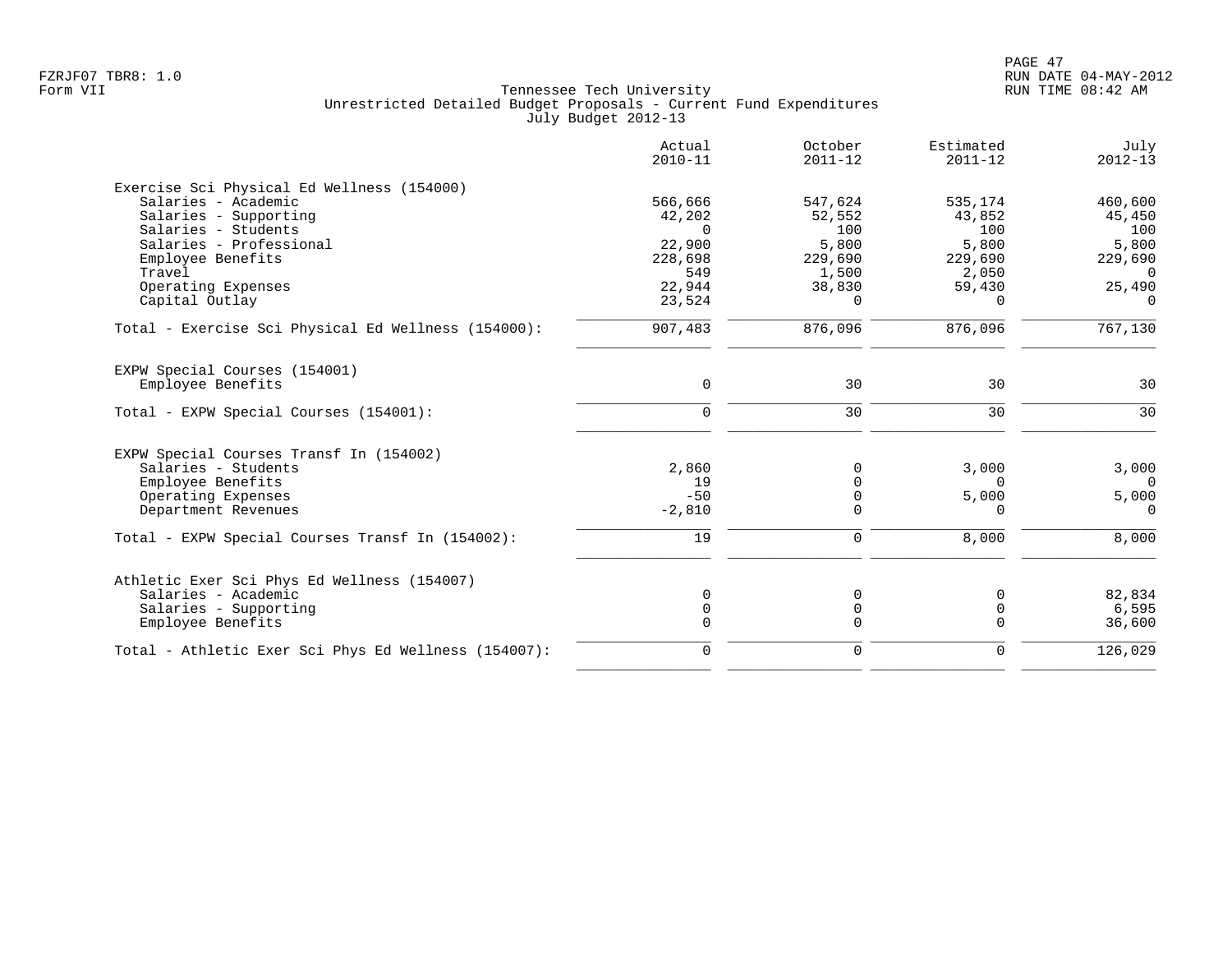|                                               | Actual<br>$2010 - 11$ | October<br>$2011 - 12$ | Estimated<br>$2011 - 12$ | July<br>$2012 - 13$ |
|-----------------------------------------------|-----------------------|------------------------|--------------------------|---------------------|
| Music and Art (155000)<br>Salaries - Academic | 1,567,430             | 1,661,120              | 1,636,120                | 1,429,030           |
| Salaries - Supporting                         | 83,082                | 86,220                 | 87,820                   | 83,920              |
| Salaries - Students                           | 1,840                 | 1,000                  | 3,000                    | 1,000               |
| Employee Benefits                             | 592,998               | 594,000                | 594,000                  | 594,000             |
| Travel                                        | 8,918                 | 2,000                  | 5,750                    | $\overline{0}$      |
| Operating Expenses                            | 60,424                | 72,360                 | 96,470                   | 85,640              |
| Department Revenues                           | $-1, 175$             | $\Omega$               | $\Omega$                 | $\Omega$            |
| Total - Music and Art $(155000)$ :            | 2,313,517             | 2,416,700              | 2,423,160                | 2,193,590           |
| Music Scholarships (155005)                   |                       |                        |                          |                     |
| Operating Expenses                            | 336,054               | 368,760                | 368,760                  | 368,760             |
| Total - Music Scholarships (155005):          | 336,054               | 368,760                | 368,760                  | 368,760             |
| Art (155300)                                  |                       |                        |                          |                     |
| Salaries - Academic                           | 0                     | $\mathbf 0$            | $\Omega$                 | 342,600             |
| Salaries - Supporting                         | $\Omega$              | 0                      | $\Omega$                 | 25,000              |
| Employee Benefits                             | $\overline{0}$        | 0                      | $\mathbf 0$              | 31,200              |
| Operating Expenses                            | $\Omega$              | $\mathbf 0$            | $\Omega$                 | 14,000              |
| $Total - Art (155300):$                       | $\mathbf 0$           | $\mathbf 0$            | 0                        | 412,800             |
| Art Course Fee (155301)                       |                       |                        |                          |                     |
| Operating Expenses                            | 0                     | 0                      | 0                        | 5,000               |
| Total - Art Course Fee $(155301)$ :           | $\mathbf 0$           | $\mathbf 0$            | $\mathbf 0$              | 5,000               |
|                                               |                       |                        |                          |                     |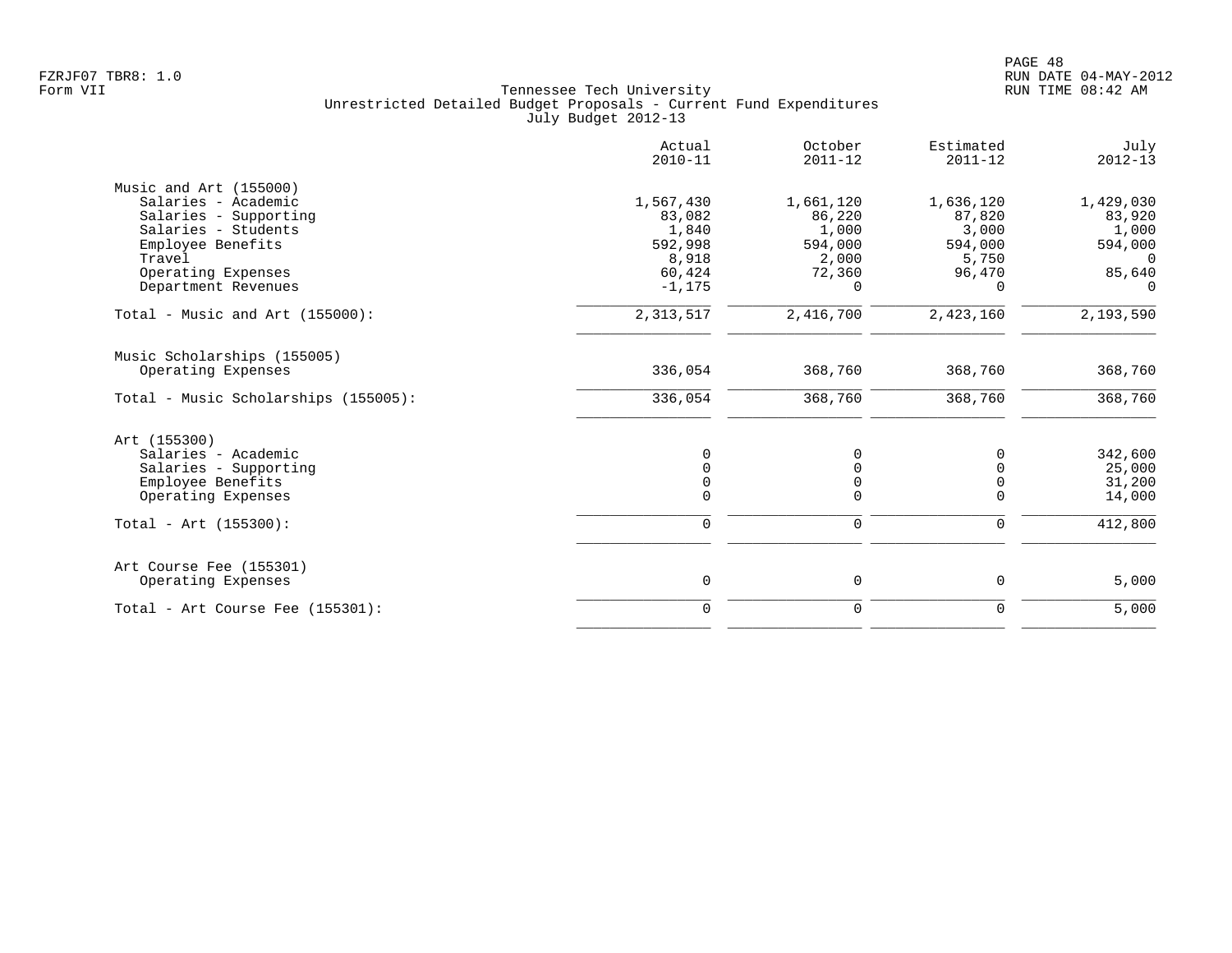| Actual<br>$2010 - 11$ | October<br>$2011 - 12$ | Estimated<br>$2011 - 12$ | July<br>$2012 - 13$ |
|-----------------------|------------------------|--------------------------|---------------------|
|                       |                        |                          |                     |
| 76,750                | 2,100                  | 2,100                    | $\Omega$            |
| 289,660               |                        | 310,600                  | 308,240             |
| 16,380                | 12,600                 | 12,600                   | 12,600              |
| $\Omega$              | 77,990                 | 77,990                   | 79,190              |
| 132,427               | 133,390                | 133,390                  | 133,390             |
| $-519$                | $\Omega$               | 750                      | $\Omega$            |
| 64,565                | 61,850                 | 61,150                   | 61,850              |
| 579,263               | 598,530                | 598,580                  | 595,270             |
|                       |                        |                          |                     |
|                       |                        |                          | 5,000               |
| $\Omega$              | 9,000                  | 9,000                    | 9,000               |
| $\Omega$              | 14,000                 | 14,000                   | 14,000              |
|                       |                        |                          |                     |
| 0                     | 0                      | 0                        | 7,550               |
| $\Omega$              | $\Omega$               | $\Omega$                 | 7,550               |
|                       |                        |                          | 0                   |
| 226,397               | $\Omega$               | $\Omega$                 | $\Omega$            |
| 957,781               | 0                      | 0                        | $\mathbf 0$         |
|                       | 0<br>731,384           | 310,600<br>5,000<br>0    | 5,000<br>0          |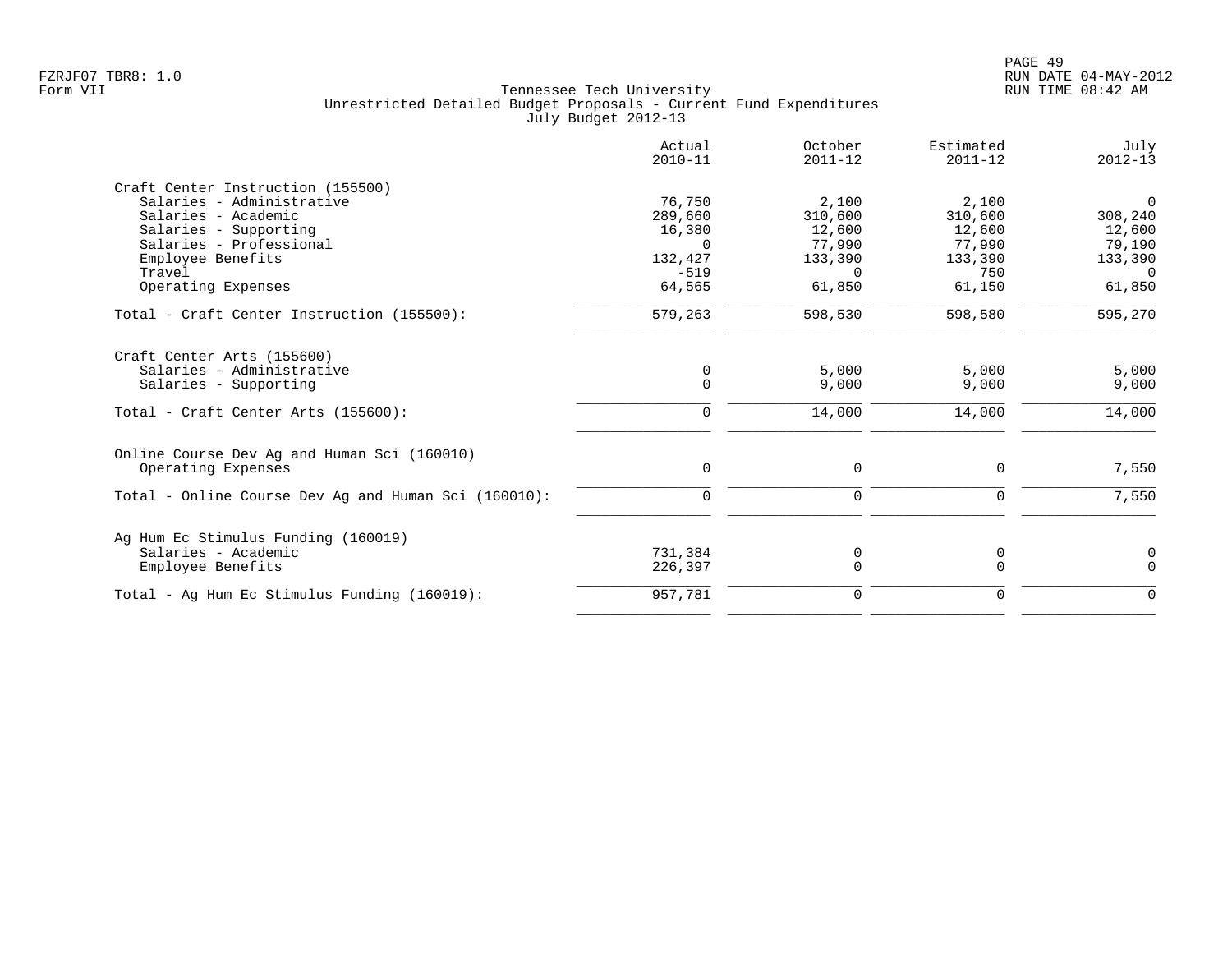PAGE 50 FZRJF07 TBR8: 1.0 RUN DATE 04-MAY-2012

|                                                       | Actual<br>$2010 - 11$ | October<br>$2011 - 12$ | Estimated<br>$2011 - 12$ | July<br>$2012 - 13$ |
|-------------------------------------------------------|-----------------------|------------------------|--------------------------|---------------------|
| Ag Hum Ec MOE Funding (160020)<br>Salaries - Academic | 2,317                 | 0                      | 0                        | $\mathbf 0$         |
| Total - Ag Hum Ec MOE Funding (160020):               | 2,317                 | 0                      | $\mathbf 0$              | $\overline{0}$      |
| School of Agriculture (163000)                        |                       |                        |                          |                     |
| Salaries - Administrative                             | 100,000               | $\Omega$               | $\Omega$                 | $\Omega$            |
| Salaries - Academic                                   | 314,713               | 535,013                | 503,523                  | 527,605             |
| Salaries - Supporting                                 | 22,621                | 24,460                 | 25,460                   | 25,550              |
| Salaries - Students<br>Salaries - Professional        | $\Omega$<br>6,956     | 20<br>103,000          | $\Omega$<br>103,000      | 20<br>103,300       |
| Employee Benefits                                     | 150,083               | 224,370                | 224,370                  | 224,370             |
| Travel                                                | $-121$                | 500                    | 240                      | 500                 |
| Operating Expenses                                    | 6,304                 | 3,900                  | 9,180                    | 4,800               |
| Department Revenues                                   | $-330$                | $\Omega$               | $\Omega$                 | $\Omega$            |
| Total - School of Agriculture (163000):               | 600,226               | 891,263                | 865,773                  | 886,145             |
| Lab Fee Agriculture (163001)                          |                       |                        |                          |                     |
| Travel                                                | 1,262                 | $\Omega$               | 430                      | 220                 |
| Operating Expenses                                    | 8,854                 | 11,650                 | 8,350                    | 8,560               |
| Total - Lab Fee Agriculture (163001):                 | 10,116                | 11,650                 | 8,780                    | 8,780               |
| School of Human Ecology (165000)                      |                       |                        |                          |                     |
| Salaries - Administrative                             | 77,240                | 2,900                  | 2,900                    | 0                   |
| Salaries - Academic                                   | 270,344               | 405,470                | 405,470                  | 401,980             |
| Salaries - Supporting                                 | 21,000                | 24,200                 | 24,200                   | 23,700              |
| Salaries - Professional                               | $\Omega$              | 78,060                 | 24,060                   | 77,060              |
| Employee Benefits                                     | 148,384               | 184,660                | 184,660                  | 184,660<br>$\Omega$ |
| Travel<br>Operating Expenses                          | $\Omega$<br>8,560     | 2,000<br>3,280         | 2,000<br>5,580           | 3,280               |
| Department Revenues                                   | $-119$                | $\Omega$               | $\Omega$                 | $\Omega$            |
| Total - School of Human Ecology (165000):             | 525,409               | 700,570                | 648,870                  | 690,680             |
|                                                       |                       |                        |                          |                     |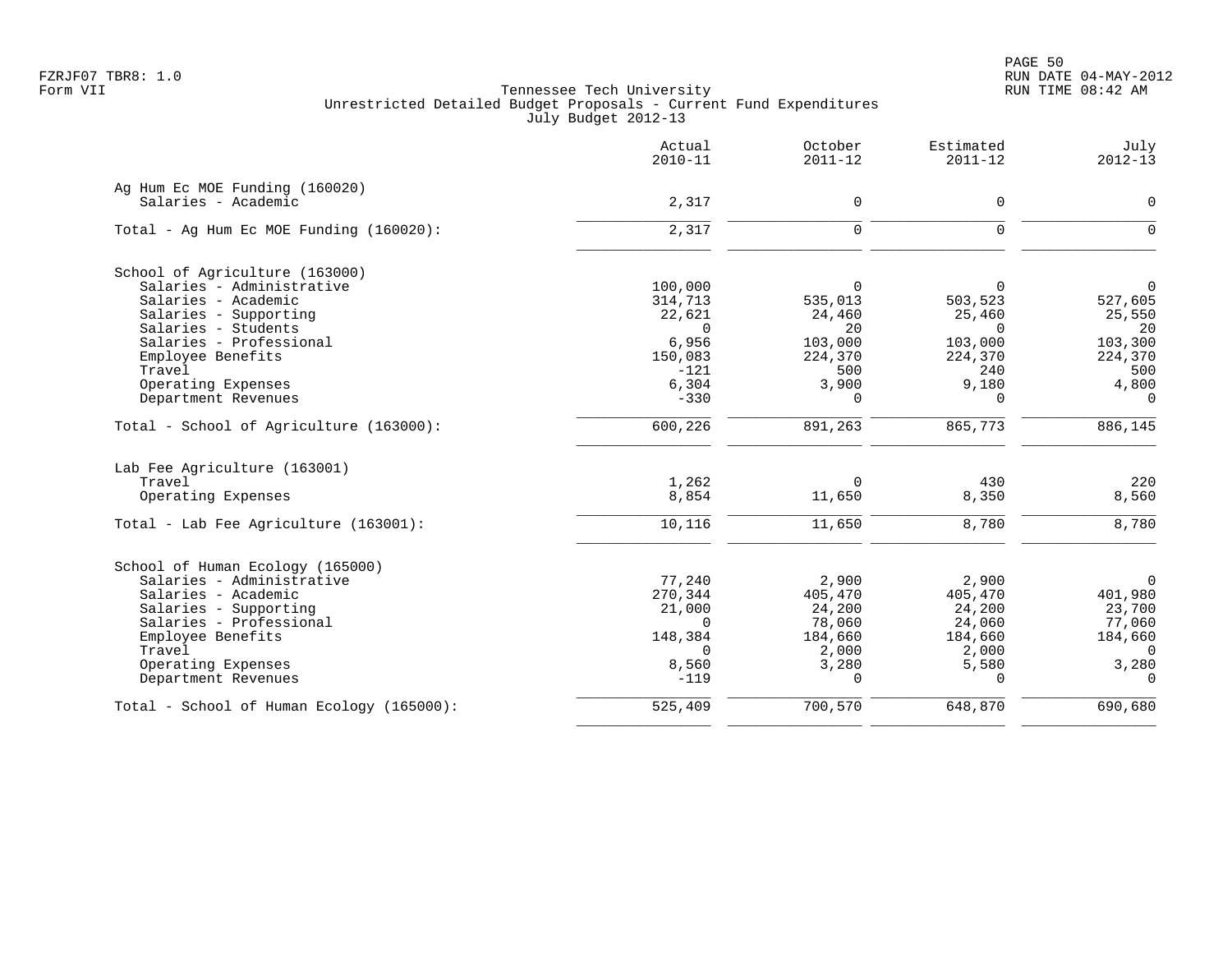|                                                      | Actual<br>$2010 - 11$ | October<br>$2011 - 12$ | Estimated<br>$2011 - 12$ | July<br>$2012 - 13$ |
|------------------------------------------------------|-----------------------|------------------------|--------------------------|---------------------|
| Lab Fee Human Ecology (165001)<br>Operating Expenses | 4,180                 | 4,200                  | 4,380                    | 4,380               |
| Total - Lab Fee Human Ecology (165001):              | 4,180                 | 4,200                  | 4,380                    | 4,380               |
| Lab Fee Nursing (166000)                             |                       |                        |                          |                     |
| Travel                                               | 1,423                 | $\mathbf 0$            | $\Omega$                 | $\Omega$            |
| Operating Expenses                                   | 14,645                | 26,100                 | 25,300                   | 25,300              |
| Capital Outlay                                       | 0                     | 9,450                  | 9,450                    | $\Omega$            |
| Total - Lab Fee Nursing (166000):                    | 16,068                | 35,550                 | 34,750                   | 25,300              |
| Nursing Instruction (166001)                         |                       |                        |                          |                     |
| Salaries - Administrative                            | 86,250                | 0                      | $\Omega$                 | $\Omega$            |
| Salaries - Academic                                  | 241,668               | 826,921                | 806,921                  | 977,054             |
| Salaries - Supporting                                | 35,471                | 45,820                 | 45,820                   | 44,350              |
| Salaries - Professional                              | 66,213                | 158,470                | 158,470                  | 156,370             |
| Employee Benefits<br>Travel                          | 155,333<br>23,695     | 353,140<br>8,190       | 353,140<br>29,970        | 353,140<br>4,690    |
| Operating Expenses                                   | 34,765                | 17,490                 | 15,710                   | 18,160              |
| Department Revenues                                  | $-5,047$              | 0                      | 0                        | $\Omega$            |
| Total - Nursing Instruction (166001):                | 638,348               | 1,410,031              | 1,410,031                | 1,553,764           |
| Nursing Exam and Testing (166002)                    |                       |                        |                          |                     |
| Salaries - Academic                                  | 5,530                 | 0                      | 3,500                    | 3,500               |
| Employee Benefits                                    | 423                   | 500                    | 500                      | 500                 |
| Operating Expenses                                   | 15,288                | 30,130                 | 26,630                   | 24,800              |
| Total - Nursing Exam and Testing (166002):           | 21,241                | 30,630                 | 30,630                   | 28,800              |
|                                                      |                       |                        |                          |                     |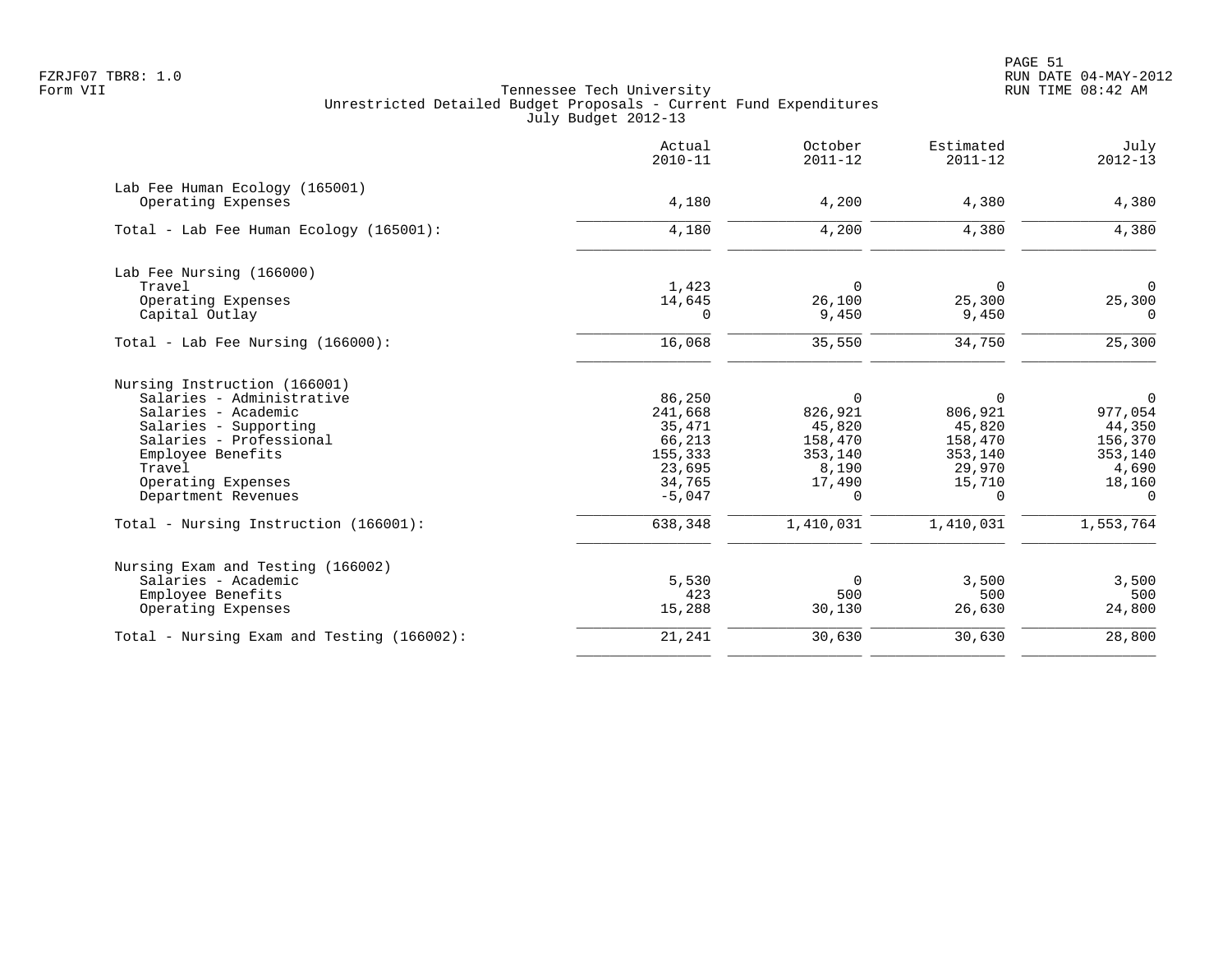|                                               | Actual<br>$2010 - 11$ | October<br>$2011 - 12$ | Estimated<br>$2011 - 12$ | July<br>$2012 - 13$ |
|-----------------------------------------------|-----------------------|------------------------|--------------------------|---------------------|
| SACF Nursing (166003)                         |                       |                        |                          |                     |
| Salaries - Academic                           | 143,750               | 136,480                | 136,480                  | 136,480             |
| Employee Benefits                             | 35,393                | 23,020                 | 23,020                   | 23,020              |
| Travel<br>Operating Expenses                  | 1,140<br>5,676        | 0<br>$\Omega$          | $\Omega$<br>$\Omega$     | $\Omega$<br>31,100  |
| Total - SACF Nursing (166003):                | 185,959               | 159,500                | 159,500                  | 190,600             |
| GA Instruction Pool (170006)                  |                       |                        |                          |                     |
| Operating Expenses                            | $\mathbf 0$           | 0                      | 0                        | 75,000              |
| Total - GA Instruction Pool (170006):         | $\mathbf 0$           | $\mathbf 0$            | $\Omega$                 | 75,000              |
| Minority Graduate Assistant (176004)          |                       |                        |                          |                     |
| Salaries - Professional                       | 72,000                | 49,910                 | 49,910                   | 49,910              |
| Employee Benefits                             | $\Omega$              | $\Omega$               | 240                      | $\Omega$            |
| Operating Expenses                            | 46,353                | 283,080                | 249,940                  | 148,920             |
| Total - Minority Graduate Assistant (176004): | 118,353               | 332,990                | 300,090                  | 198,830             |
| Ext Edu Off Campus (180003)                   |                       |                        |                          |                     |
| Salaries - Academic                           | 254,008               | 287,070                | 242,070                  | 287,070             |
| Salaries - Supporting                         | 35,904                | 35,000                 | 39,000                   | 35,000              |
| Salaries - Students                           | $\Omega$              | 650                    | 650                      | 650                 |
| Salaries - Professional                       | $\Omega$              | 960                    | 4,960                    | 960                 |
| Employee Benefits                             | 9,870                 | 15,110                 | 15,110                   | 15,110              |
| Travel<br>Operating Expenses                  | 51,939<br>72,359      | 48,450<br>55,130       | 33,450<br>75,130         | 48,450<br>55,130    |
| Department Revenues                           | $-1,204$              | $\Omega$               | $\Omega$                 | $\Omega$            |
| Total - Ext Edu Off Campus (180003):          | 422,876               | 442,370                | 410,370                  | 442,370             |
|                                               |                       |                        |                          |                     |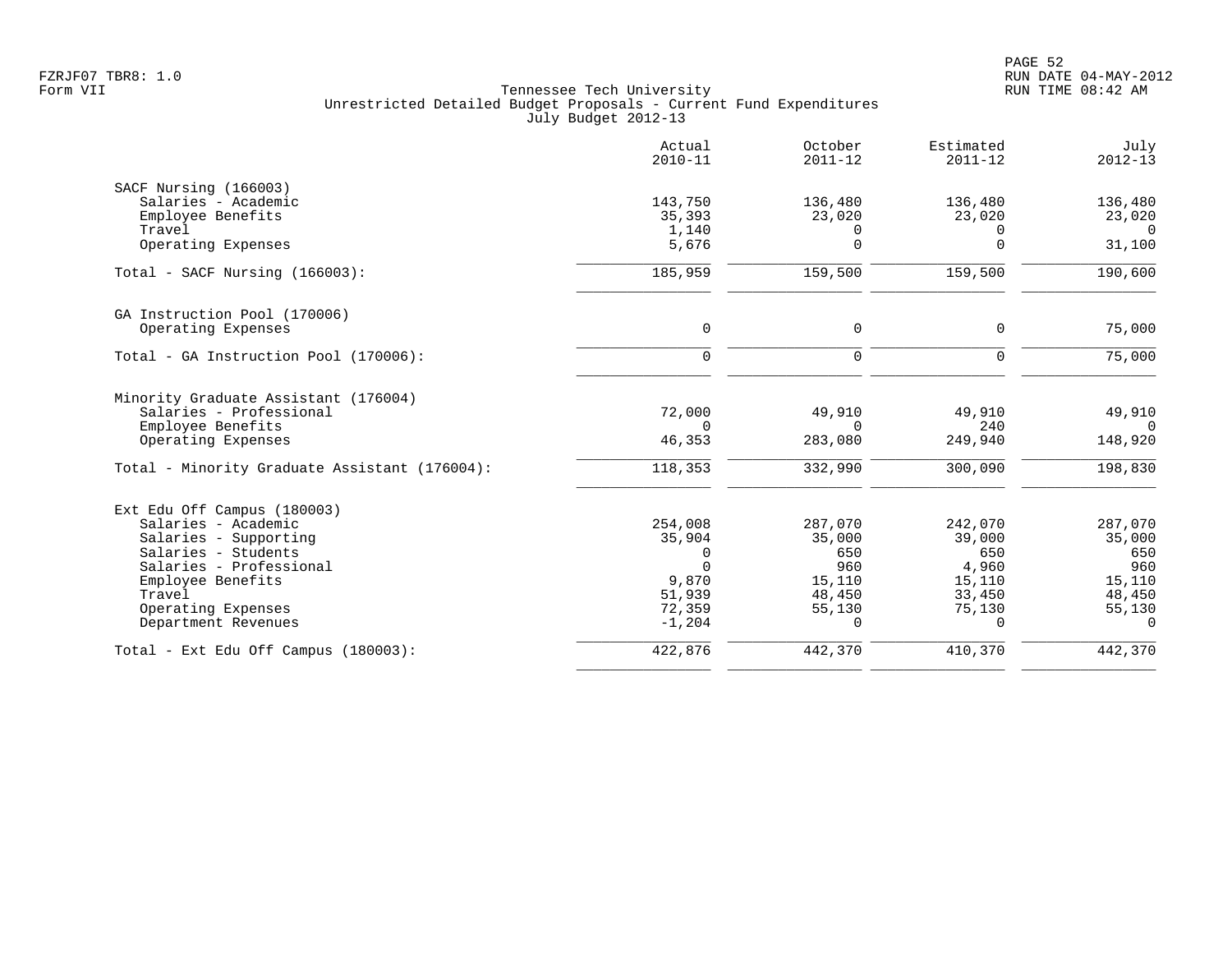|                                                 | Actual<br>$2010 - 11$ | October<br>$2011 - 12$ | Estimated<br>$2011 - 12$ | July<br>$2012 - 13$ |
|-------------------------------------------------|-----------------------|------------------------|--------------------------|---------------------|
| Ext Educ Overload (180005)                      |                       |                        |                          |                     |
| Salaries - Academic<br>Employee Benefits        | 22,900<br>4,487       | 22,440<br>5,010        | 22,440<br>5,010          | 22,440<br>5,010     |
| Total - Ext Educ Overload (180005):             | 27,387                | 27,450                 | 27,450                   | 27,450              |
| Ext Programs Stimulus Funding (180019)          |                       |                        |                          |                     |
| Salaries - Academic                             | 55,501                | 0                      | 0                        | $\mathbf 0$         |
| Employee Benefits                               | 23,283                | 0                      | 0                        | $\mathbf 0$         |
| Total - Ext Programs Stimulus Funding (180019): | 78,784                | 0                      | 0                        | $\mathbf 0$         |
| Distance MBA (180500)                           |                       |                        |                          |                     |
| Salaries - Academic                             | 260,832               | 288,190                | 288,190                  | 288,190             |
| Salaries - Students                             | 6,440                 | 2,500                  | 11,100                   | $\overline{0}$      |
| Salaries - Professional                         | 73,731                | 78,317                 | 78,317                   | 82,117              |
| Employee Benefits                               | 72,142<br>4,870       | 95,290<br>450          | 95,290<br>450            | 95,290              |
| Travel<br>Operating Expenses                    | 84,917                | 113,850                | 105,250                  | $\Omega$<br>116,800 |
| Total - Distance MBA (180500):                  | 502,932               | 578,597                | 578,597                  | 582,397             |
| Distance MBA Modules (180501)                   |                       |                        |                          |                     |
| Salaries - Academic                             | 8,400                 | 15,750                 | 15,750                   | 15,750              |
| Salaries - Professional                         | 4,682                 | 4,823                  | 4,823                    | 4,823               |
| Employee Benefits                               | 3,012                 | 8,030                  | 8,030                    | 8,030               |
| Travel                                          | 300                   | $\Omega$               | $\Omega$                 | $\Omega$            |
| Operating Expenses                              | 13,148                | 37,750                 | 37,750                   | 31,250              |
| Total - Distance MBA Modules (180501):          | 29,542                | 66,353                 | 66,353                   | 59,853              |
|                                                 |                       |                        |                          |                     |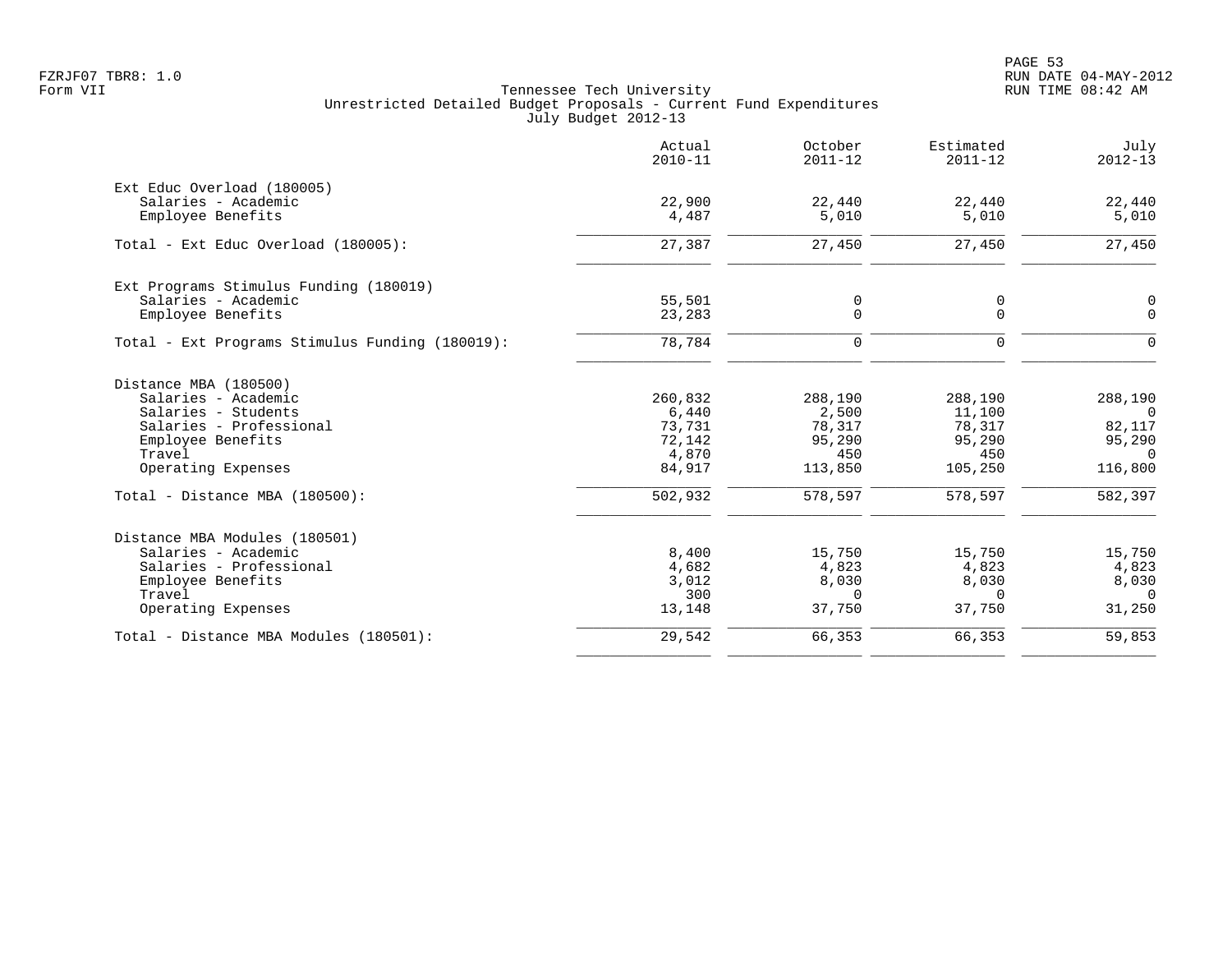| Actual<br>$2010 - 11$ | October<br>$2011 - 12$ | Estimated<br>$2011 - 12$ | July<br>$2012 - 13$ |
|-----------------------|------------------------|--------------------------|---------------------|
|                       |                        |                          |                     |
| 29,979                | 9,110                  | 22,800                   | 9,110               |
| 27,600                | 29,460                 | 29,460                   | 28,560              |
| 45,470                | 47,900                 | 47,900                   | 47,000              |
| 34,991                | 35,760                 | 35,760                   | 35,760              |
| 1,540                 | 600                    | 1,450                    | 600                 |
| 16,293                | 39,990                 | 25,450                   | 39,990              |
| 155,873               | 162,820                | 162,820                  | 161,020             |
|                       |                        |                          |                     |
| 24,800                | 22,000                 | 22,000                   | 22,000              |
| 1,251                 | 1,700                  | 1,700                    | 1,700               |
| 27,310                | 28,130                 | 28,130                   | 28,130              |
| 10,878                | 30,610                 | 30,610                   | 30,610              |
| $\Omega$              | 200                    | 200                      | 200                 |
| 4,468                 | 3,980                  | 3,980                    | 3,980               |
| 68,707                | 86,620                 | 86,620                   | 86,620              |
|                       |                        |                          |                     |
| 29,630                | 0                      | 29,870                   | 29,870              |
| 3,447                 | $\Omega$               | $\Omega$                 | $\Omega$            |
| 6,728                 | 2,100                  | 7,100                    | 7,100               |
| 1,312                 | $\Omega$               | 15,370                   | 10,460              |
| 41,117                | 2,100                  | 52,340                   | 47,430              |
|                       |                        |                          |                     |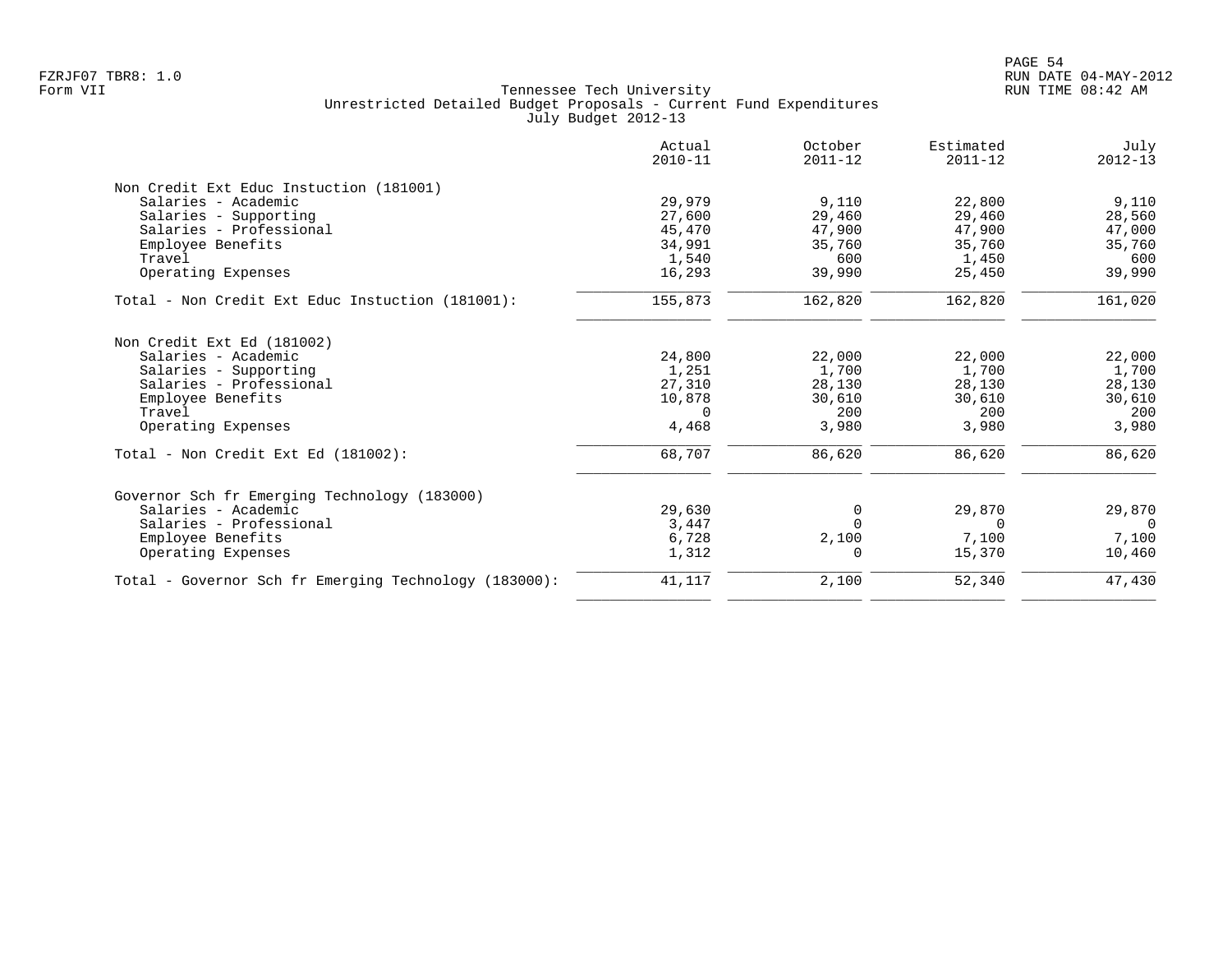|                                                  | Actual<br>$2010 - 11$ | October<br>$2011 - 12$ | Estimated<br>$2011 - 12$ | July<br>$2012 - 13$ |
|--------------------------------------------------|-----------------------|------------------------|--------------------------|---------------------|
| Two Plus Two Eled Crossville (184000)            |                       |                        |                          |                     |
| Salaries - Academic                              | 6,600                 | 6,250                  | 6,250                    | 6,250               |
| Employee Benefits                                | 170                   | 210                    | 310                      | 310                 |
| Travel                                           | 3,008                 | 2,940                  | 2,940                    | 2,940               |
| Operating Expenses                               | 6,606                 | 6,540                  | 6,540                    | 6,540               |
| Total - Two Plus Two Eled Crossville (184000):   | 16,384                | 15,940                 | 16,040                   | 16,040              |
| Two Plus Two Eled Oak Ridge (184001)             |                       |                        |                          |                     |
| Salaries - Academic                              | 3,000                 | 12,150                 | 12,150                   | 12,150              |
| Salaries - Supporting                            | 9,861                 | 7,050                  | 7,050                    | 7,050               |
| Employee Benefits                                | 484                   | 590                    | 990                      | 990                 |
| Travel                                           | 6,226                 | 8,720                  | 8,720                    | 8,720               |
| Operating Expenses                               | 5,831                 | 10,910                 | 10,910                   | 10,910              |
| Total - Two Plus Two Eled Oak Ridge (184001):    | 25,402                | 39,420                 | 39,820                   | 39,820              |
| Two Plus Two Eled Pellissippii (184002)          |                       |                        |                          |                     |
| Salaries - Academic                              | 7,800                 | 13,110                 | 13,110                   | 13,110              |
| Salaries - Supporting                            | 9,934                 | 8,130                  | 8,130                    | 8,130               |
| Employee Benefits                                | 629                   | 1,020                  | 1,460                    | 1,460               |
| Travel                                           | 5,476                 | 11,640                 | 11,640                   | 11,640              |
| Operating Expenses                               | 21,268                | 19,470                 | 19,470                   | 19,470              |
| Total - Two Plus Two Eled Pellissippii (184002): | 45,107                | 53,370                 | 53,810                   | 53,810              |
| Two Plus Two Eled Chattanooga (184003)           |                       |                        |                          |                     |
| Salaries - Academic                              | 8,400                 | 2,520                  | 2,520                    | 2,520               |
| Employee Benefits                                | 234                   | 350                    | 350                      | 350                 |
| Travel                                           | 4,852                 | 4,980                  | 4,980                    | 4,980               |
| Operating Expenses                               | 14,352                | 14,740                 | 14,740                   | 14,740              |
| Total - Two Plus Two Eled Chattanooga (184003):  | 27,838                | 22,590                 | 22,590                   | 22,590              |
|                                                  |                       |                        |                          |                     |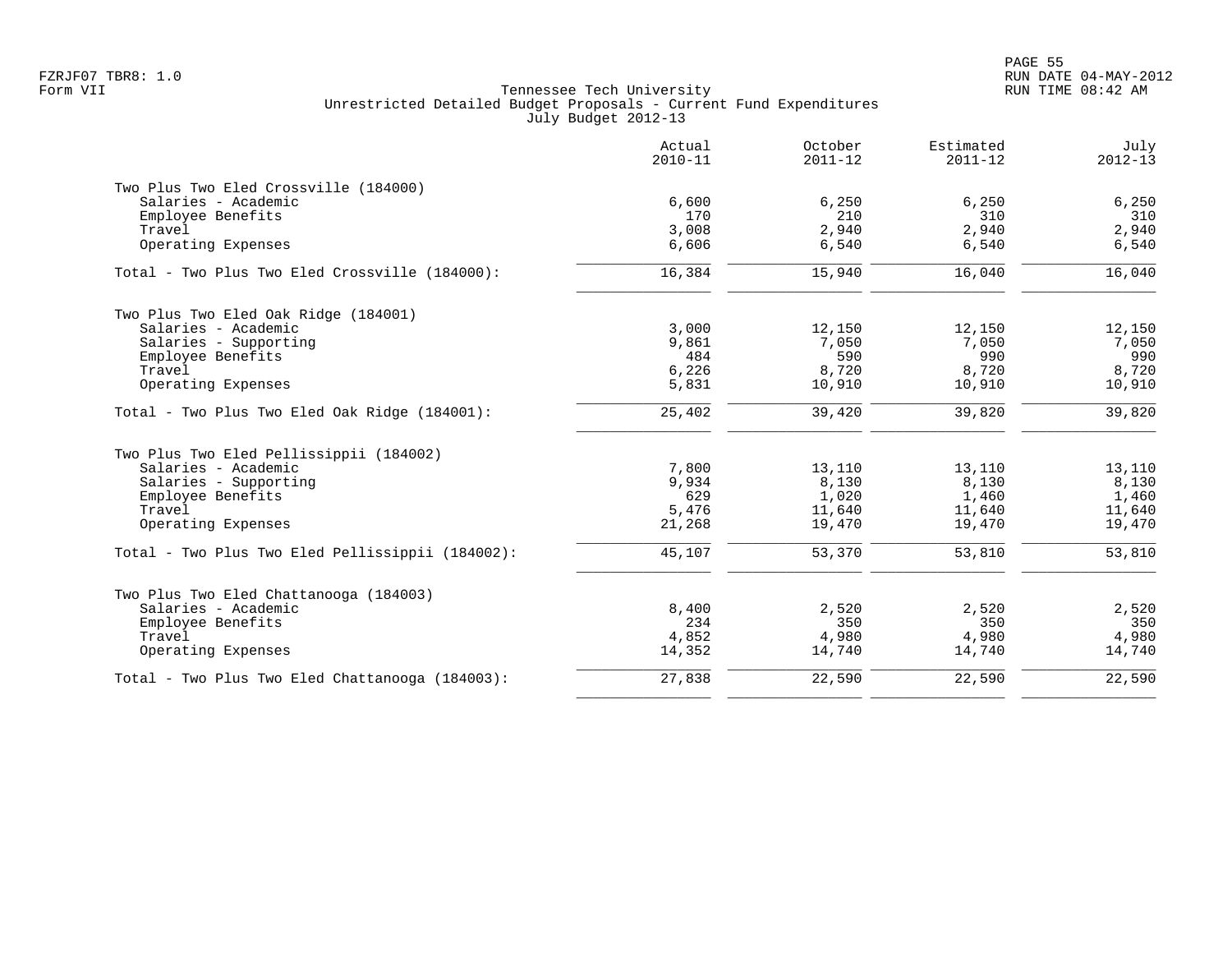|                                                 | Actual<br>$2010 - 11$ | October<br>$2011 - 12$ | Estimated<br>$2011 - 12$ | July<br>$2012 - 13$ |
|-------------------------------------------------|-----------------------|------------------------|--------------------------|---------------------|
| Two Plus Two Eled Motlow (184004)               |                       |                        |                          |                     |
| Salaries - Academic                             | 7,800                 | 8,910                  | 8,910                    | 8,910               |
| Employee Benefits                               | 113                   | 1,040                  | 1,040                    | 1,040               |
| Travel                                          | 5,061                 | 5,380                  | 5,380                    | 5,380               |
| Operating Expenses                              | 10,182                | 13,150                 | 13,150                   | 13,150              |
| Total - Two Plus Two Eled Motlow (184004):      | 23,156                | 28,480                 | 28,480                   | 28,480              |
| Two Plus Two Eled Tullahoma (184005)            |                       |                        |                          |                     |
| Salaries - Academic                             | 8,400                 | 3,530                  | 3,530                    | 3,530               |
| Employee Benefits                               | 234                   | 300                    | 300                      | 300                 |
| Travel                                          | 4,539                 | 4,200                  | 4,200                    | 4,200               |
| Operating Expenses                              | 12,061                | 8,250                  | 8,250                    | 8,250               |
| Total - Two Plus Two Eled Tullahoma (184005):   | 25,234                | 16,280                 | 16,280                   | 16,280              |
| Two Plus Two Eled RS Harriman (184006)          |                       |                        |                          |                     |
| Salaries - Academic                             | 3,000                 | 6,050                  | 6,050                    | 6,050               |
| Employee Benefits                               | 118                   | 1,000                  | 1,000                    | 1,000               |
| Travel                                          | 1,935                 | 4,500                  | 4,500                    | 4,500               |
| Operating Expenses                              | 3,541                 | 8,840                  | 6,740                    | 8,840               |
| Total - Two Plus Two Eled RS Harriman (184006): | 8,594                 | 20,390                 | 18,290                   | 20,390              |
| Two Plus Two Eled Scott Co (184007)             |                       |                        |                          |                     |
| Salaries - Academic                             | $\mathbf 0$           | 6,710                  | 6,710                    | 6,710               |
| Salaries - Supporting                           | 14,723                | $\Omega$               | $\Omega$                 | $\Omega$            |
| Employee Benefits                               | 1,126                 | 1,200                  | 1,600                    | 1,600               |
| Travel                                          | 2,477                 | $\Omega$               | $\Omega$                 | 0                   |
| Operating Expenses                              | 4,179                 | $\Omega$               | 2,100                    | $\Omega$            |
| Total - Two Plus Two Eled Scott Co (184007):    | 22,505                | 7,910                  | 10,410                   | 8,310               |
|                                                 |                       |                        |                          |                     |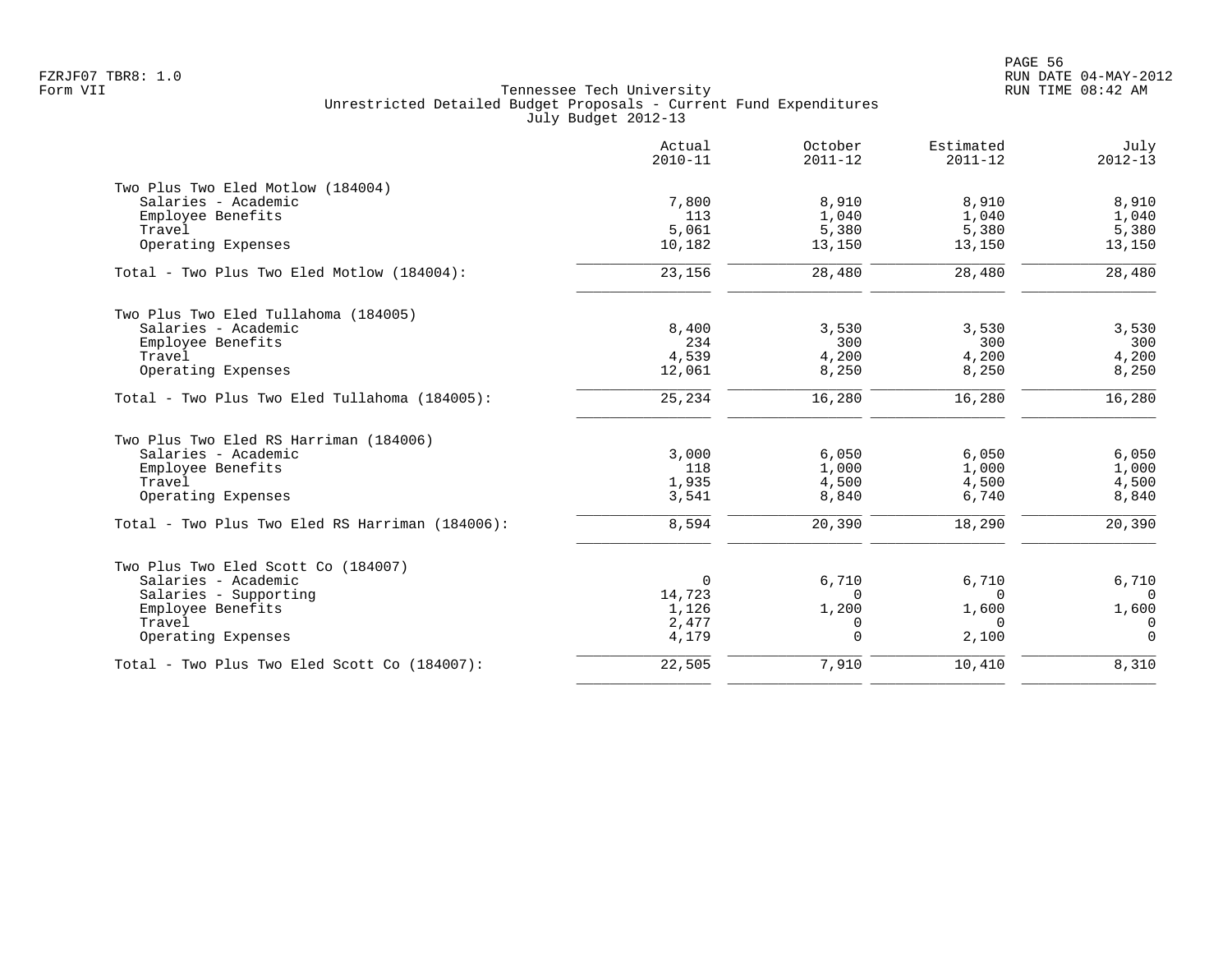PAGE 57 FZRJF07 TBR8: 1.0 RUN DATE 04-MAY-2012

|                                                      | Actual<br>$2010 - 11$ | October<br>$2011 - 12$ | Estimated<br>$2011 - 12$ | July<br>$2012 - 13$ |
|------------------------------------------------------|-----------------------|------------------------|--------------------------|---------------------|
| Interdisciplinary Studies Instruct (185000)          |                       |                        |                          |                     |
| Salaries - Academic                                  | 8,583                 | 44,920                 | 46,210                   | 1,100               |
| Employee Benefits                                    | 3,553                 | 5,000                  | 17,000                   | 17,000              |
| Total - Interdisciplinary Studies Instruct (185000): | 12,136                | 49,920                 | 63,210                   | 18,100              |
| RODP Instruction (185002)                            |                       |                        |                          |                     |
| Salaries - Academic                                  | 468,418               | 496,990                | 481,990                  | 496,590             |
| Salaries - Supporting                                | 30,851                | 35,020                 | 35,020                   | 34,120              |
| Salaries - Professional                              | 64,900                | 67,120                 | 67,120                   | 66,220              |
| Employee Benefits                                    | 130,117               | 131,330                | 131,330                  | 131,330             |
| Travel                                               | 4,530                 | 4,330                  | 9,330                    | 4,330               |
| Operating Expenses                                   | 19,039                | 16,980                 | 26,980                   | 16,980              |
| Total - RODP Instruction (185002):                   | 717,855               | 751,770                | 751,770                  | 749,570             |
| Environmental Studies (185005)                       |                       |                        |                          |                     |
| Salaries - Administrative                            | $\Omega$              | 5,000                  | 5,000                    | 5,000               |
| Salaries - Academic                                  | $\Omega$              | <sup>n</sup>           | <sup>n</sup>             | 54,000              |
| Salaries - Supporting                                | $\mathbf 0$           | 5,000                  | 5,000                    | 5,000               |
| Employee Benefits                                    | $\Omega$              | $\Omega$               | $\Omega$                 | 16,200              |
| Total - Environmental Studies (185005):              | $\mathbf 0$           | 10,000                 | 10,000                   | 80,200              |
| Interdiscip Studies Campus Instr (185007)            |                       |                        |                          |                     |
| Salaries - Academic                                  | 400                   | $\Omega$               | $\Omega$                 | $\Omega$            |
| Employee Benefits                                    | 164                   | 9,830                  | 9,830                    | 9,830               |
| Total - Interdiscip Studies Campus Instr (185007):   | 564                   | 9,830                  | 9,830                    | 9,830               |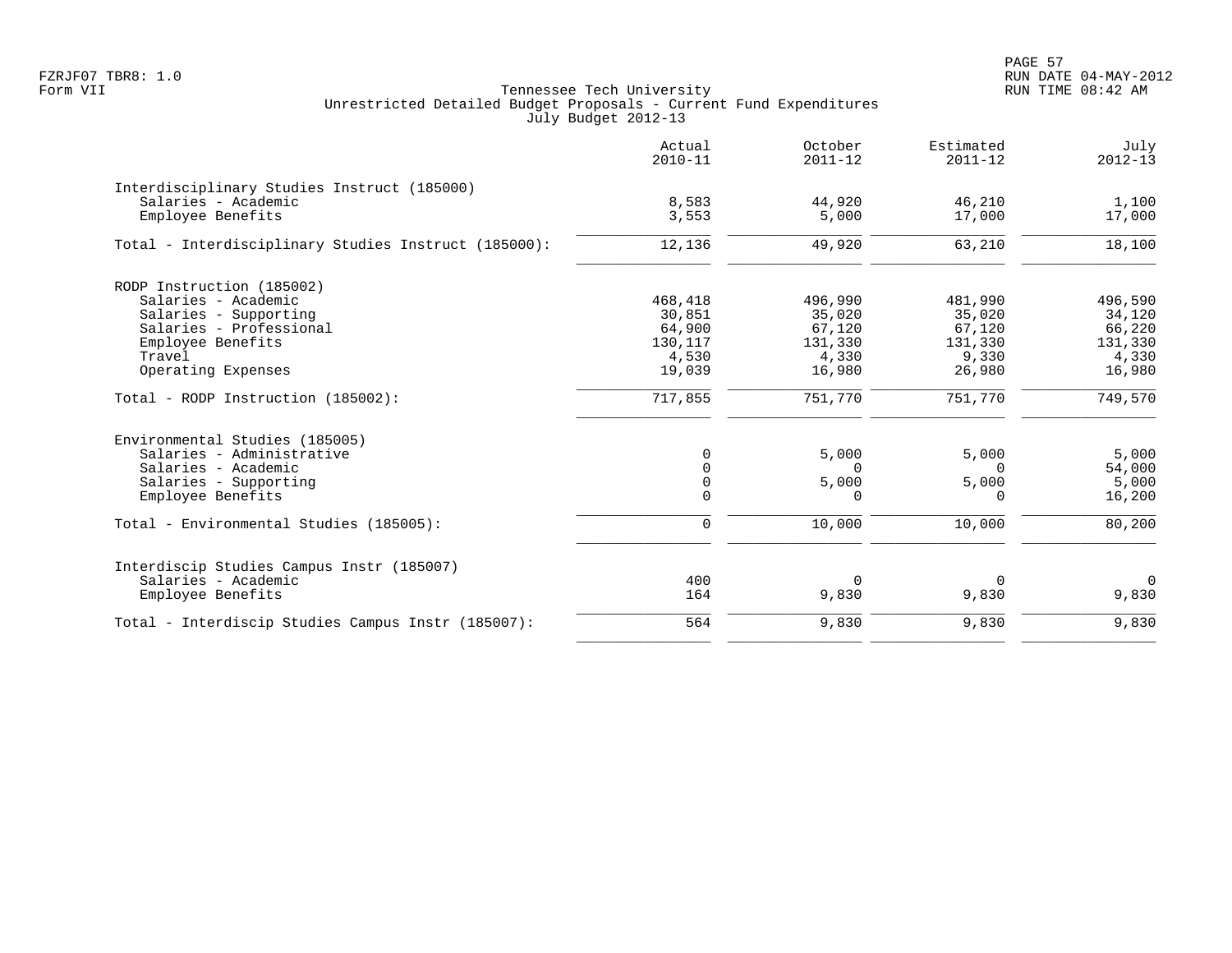|                                                                    | Actual<br>$2010 - 11$ | October<br>$2011 - 12$ | Estimated<br>$2011 - 12$ | July<br>$2012 - 13$ |
|--------------------------------------------------------------------|-----------------------|------------------------|--------------------------|---------------------|
| Online Course Dev Interdiscipl Stys (185010)<br>Operating Expenses | 0                     | 0                      | $\Omega$                 | 22,670              |
|                                                                    |                       |                        |                          |                     |
| Total - Online Course Dev Interdiscipl Stys (185010):              | $\mathbf 0$           | $\Omega$               | $\Omega$                 | 22,670              |
| TAF Technology Access Fee (190006)                                 |                       |                        |                          |                     |
| Salaries - Students                                                | 147,765               | 118,830                | 178,830                  | 118,830             |
| Employee Benefits                                                  | 1,958                 | 15,310                 | 15,310                   | 15,310              |
| Operating Expenses                                                 | 1,373,379             | 2,350,640              | 2,311,640                | 1,651,320           |
| Capital Outlay                                                     | 35,904                | 100,000                | 100,000                  | 100,000             |
| Total - TAF Technology Access Fee (190006):                        | 1,559,006             | 2,584,780              | 2,605,780                | 1,885,460           |
| Craft Center Instuct Transfer (200007)<br>Operating Expenses       | $-359,600$            | $-359,600$             | $-359,600$               | $-359,600$          |
| Total - Craft Center Instuct Transfer (200007):                    | $-359,600$            | $-359,600$             | $-359,600$               | $-359,600$          |
| TBR Spouse Dependent Discount (700000)                             |                       |                        |                          |                     |
| Employee Benefits                                                  | 186,974               | 197,800                | 221,140                  | 221,140             |
| Total - TBR Spouse Dependent Discount (700000):                    | 186,974               | 197,800                | 221,140                  | 221,140             |
| TBR Employ Remission PC191 (700001)                                |                       |                        |                          |                     |
| Employee Benefits                                                  | 51,988                | 62,600                 | 62,600                   | 62,600              |
| Total - TBR Employ Remission PC191 (700001):                       | 51,988                | 62,600                 | 62,600                   | 62,600              |
|                                                                    |                       |                        |                          |                     |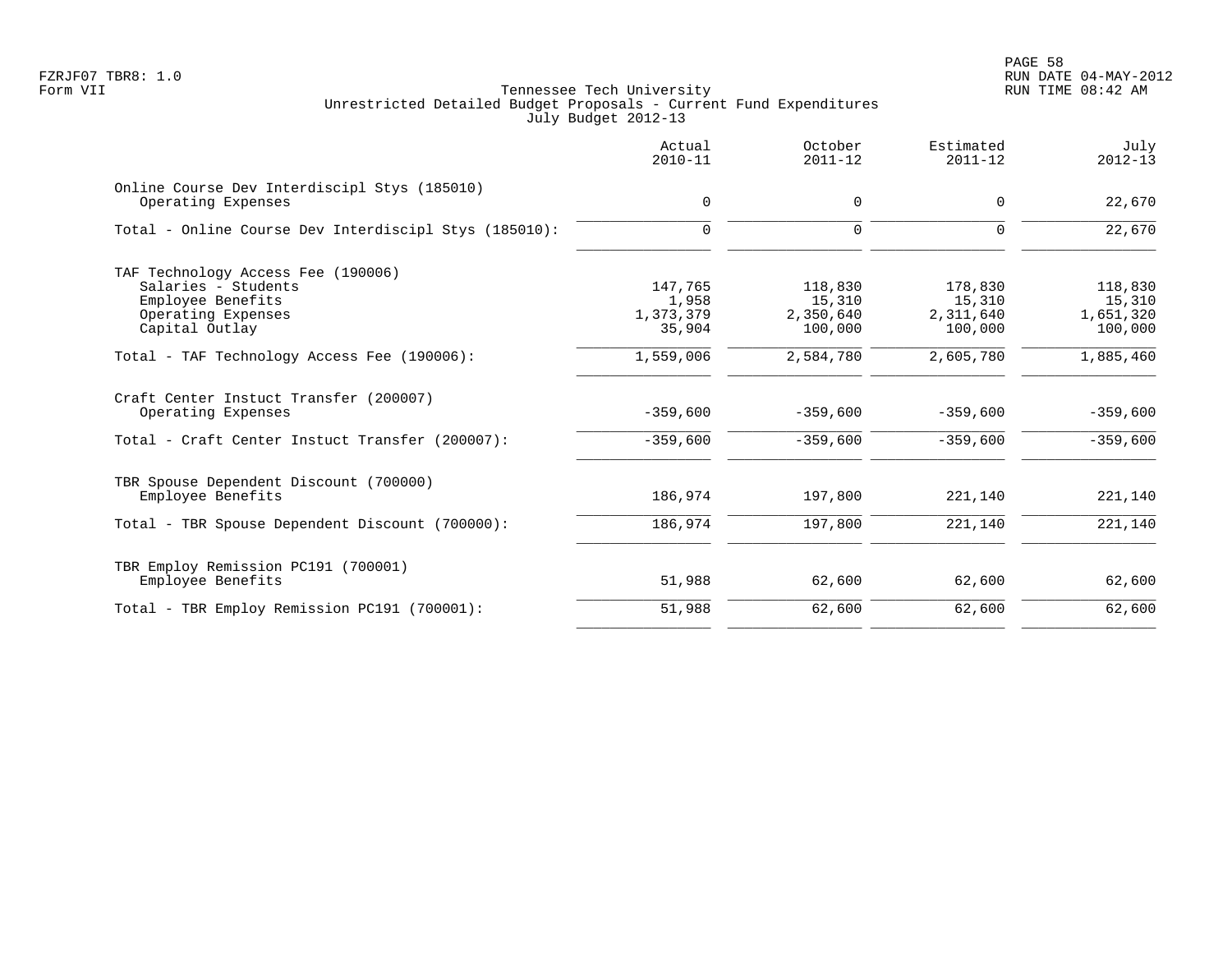PAGE 59 FZRJF07 TBR8: 1.0 RUN DATE 04-MAY-2012

|                                                                                                                                                                                                                       | Actual<br>$2010 - 11$                                                                 | October<br>$2011 - 12$                                                  | Estimated<br>$2011 - 12$                                              | July<br>$2012 - 13$                                                             |
|-----------------------------------------------------------------------------------------------------------------------------------------------------------------------------------------------------------------------|---------------------------------------------------------------------------------------|-------------------------------------------------------------------------|-----------------------------------------------------------------------|---------------------------------------------------------------------------------|
| E and G Data Processing Allocation (700003)<br>Department Revenues                                                                                                                                                    | 1,682,322                                                                             | 2,033,130                                                               | 2,033,790                                                             | 2,054,630                                                                       |
| Total - E and G Data Processing Allocation (700003):                                                                                                                                                                  | 1,682,322                                                                             | 2,033,130                                                               | 2,033,790                                                             | 2,054,630                                                                       |
| E and G Claims Adjustment (700004)<br>Operating Expenses                                                                                                                                                              | 132,875                                                                               | 164,440                                                                 | 148,000                                                               | 164,440                                                                         |
| Total - E and G Claims Adjustment (700004):                                                                                                                                                                           | 132,875                                                                               | 164,440                                                                 | 148,000                                                               | 164,440                                                                         |
| $E$ and G Support (700005)<br>Salaries - Administrative<br>Salaries - Academic<br>Salaries - Supporting<br>Salaries - Professional<br>Employee Benefits<br>Operating Expenses<br>Total - E and G Support $(700005)$ : | $\Omega$<br>$\mathbf 0$<br>$\mathbf 0$<br>$\Omega$<br>488,159<br>$-17,834$<br>470,325 | 130<br>113,800<br>10,980<br>$\Omega$<br>309,600<br>$-79,590$<br>354,920 | 0<br>$\Omega$<br>$\Omega$<br>7,420<br>309,600<br>$-79,590$<br>237,430 | $\mathbf 0$<br>665,730<br>45,850<br>36,320<br>382,360<br>$-79,590$<br>1,050,670 |
| Pool Reclass (700007)<br>Salaries - Supporting                                                                                                                                                                        | 0                                                                                     | 10,000                                                                  | 0                                                                     | 10,000                                                                          |
| Total - Pool Reclass (700007):                                                                                                                                                                                        | $\mathbf 0$                                                                           | 10,000                                                                  | $\mathbf 0$                                                           | 10,000                                                                          |
| Pool Degree Adj (700008)<br>Salaries - Academic                                                                                                                                                                       | $\mathbf 0$                                                                           | 5,000                                                                   | 0                                                                     | 5,000                                                                           |
| Total - Pool Degree Adj (700008):                                                                                                                                                                                     | $\mathbf 0$                                                                           | 5,000                                                                   | $\mathbf 0$                                                           | 5,000                                                                           |
|                                                                                                                                                                                                                       |                                                                                       |                                                                         |                                                                       |                                                                                 |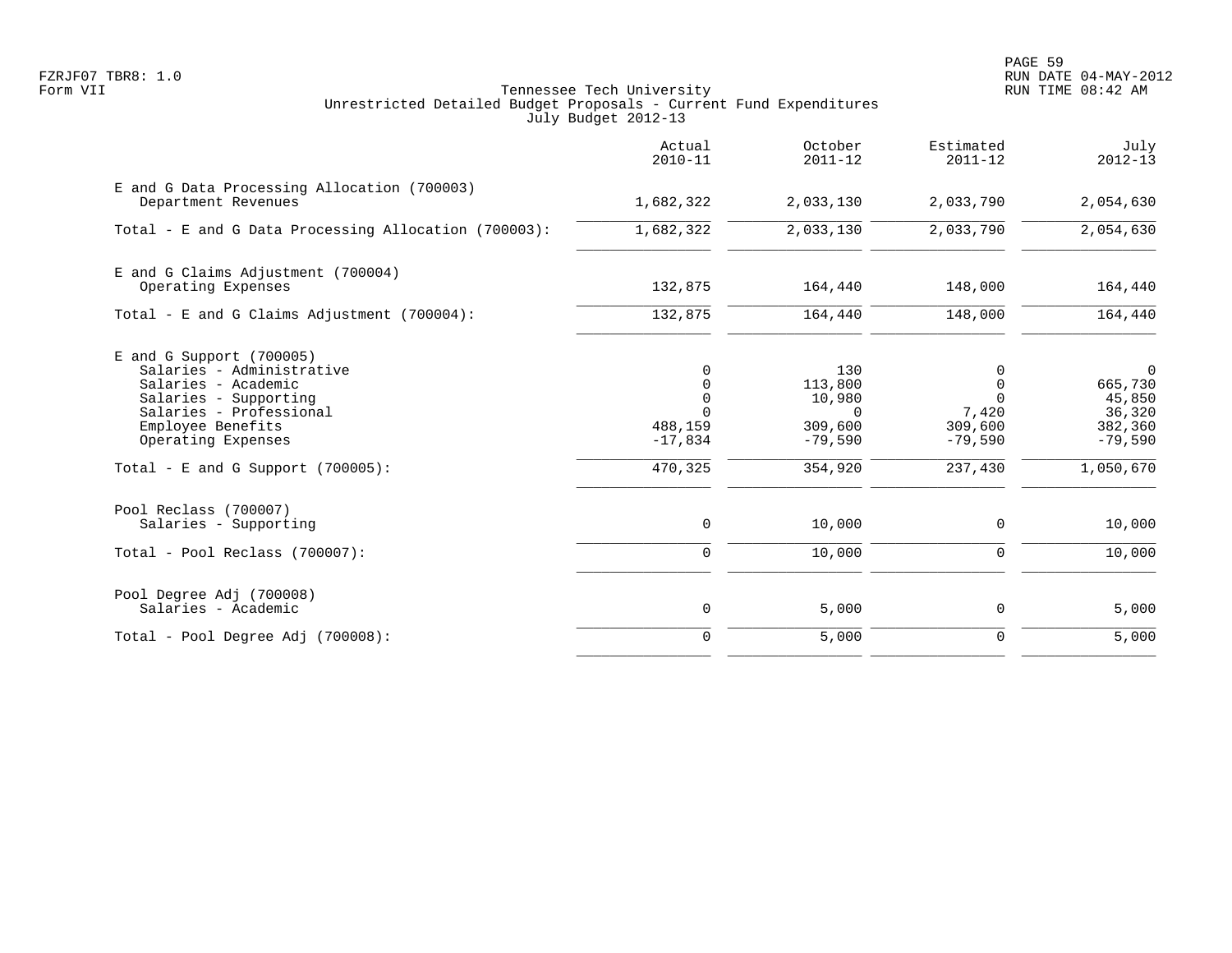PAGE 60 FZRJF07 TBR8: 1.0 RUN DATE 04-MAY-2012

|                                                                                                                                                                                                                           | Actual<br>$2010 - 11$                                                                                                    | October<br>$2011 - 12$                                                                                                  | Estimated<br>$2011 - 12$                                                                                                | July<br>$2012 - 13$                                                                                                         |
|---------------------------------------------------------------------------------------------------------------------------------------------------------------------------------------------------------------------------|--------------------------------------------------------------------------------------------------------------------------|-------------------------------------------------------------------------------------------------------------------------|-------------------------------------------------------------------------------------------------------------------------|-----------------------------------------------------------------------------------------------------------------------------|
| E and G Other Salary Pool (700009)<br>Salaries - Academic<br>Salaries - Supporting                                                                                                                                        | $\mathbf 0$<br>$\mathbf 0$                                                                                               | 110,800<br>5,650                                                                                                        | 0<br>$\Omega$                                                                                                           | 110,800<br>5,650                                                                                                            |
| Total - E and G Other Salary Pool (700009):                                                                                                                                                                               | $\mathbf 0$                                                                                                              | 116,450                                                                                                                 | $\Omega$                                                                                                                | 116,450                                                                                                                     |
| Post Office Allocation (700045)<br>Operating Expenses<br>Department Revenues                                                                                                                                              | $\Omega$<br>22,580                                                                                                       | 22,580<br>0                                                                                                             | 22,580<br>$\Omega$                                                                                                      | 22,950<br>$\mathbf 0$                                                                                                       |
| Total - Post Office Allocation (700045):                                                                                                                                                                                  | 22,580                                                                                                                   | 22,580                                                                                                                  | 22,580                                                                                                                  | 22,950                                                                                                                      |
| TQI TBR System Charge (700063)<br>Operating Expenses                                                                                                                                                                      | 117,400                                                                                                                  | 117,400                                                                                                                 | 117,400                                                                                                                 | $\mathbf 0$                                                                                                                 |
| Total - TOI TBR System Charge (700063):                                                                                                                                                                                   | 117,400                                                                                                                  | 117,400                                                                                                                 | 117,400                                                                                                                 | $\Omega$                                                                                                                    |
| Total - Instruction (200):                                                                                                                                                                                                |                                                                                                                          |                                                                                                                         |                                                                                                                         |                                                                                                                             |
| Salaries - Administrative<br>Salaries - Academic<br>Salaries - Supporting<br>Salaries - Students<br>Salaries - Professional<br>Employee Benefits<br>Travel<br>Operating Expenses<br>Capital Outlay<br>Department Revenues | 497,682<br>27,971,225<br>1,901,061<br>544,913<br>1,095,244<br>10,487,299<br>359,243<br>4,624,677<br>264,546<br>1,691,512 | 31,638<br>30,540,487<br>1,985,662<br>330,470<br>1,667,410<br>10,924,140<br>207,170<br>7,487,220<br>198,320<br>2,033,130 | 36,238<br>29,844,482<br>1,974,968<br>616,820<br>1,560,880<br>10,991,190<br>335,877<br>7,247,153<br>397,000<br>2,033,790 | 20,000<br>31, 279, 847<br>2,056,915<br>423,350<br>1,838,819<br>11, 166, 750<br>280,840<br>5,688,150<br>132,100<br>2,054,630 |
| Total                                                                                                                                                                                                                     | 49, 437, 402                                                                                                             | 55,405,647                                                                                                              | 55,038,398                                                                                                              | 54, 941, 401                                                                                                                |
|                                                                                                                                                                                                                           |                                                                                                                          |                                                                                                                         |                                                                                                                         |                                                                                                                             |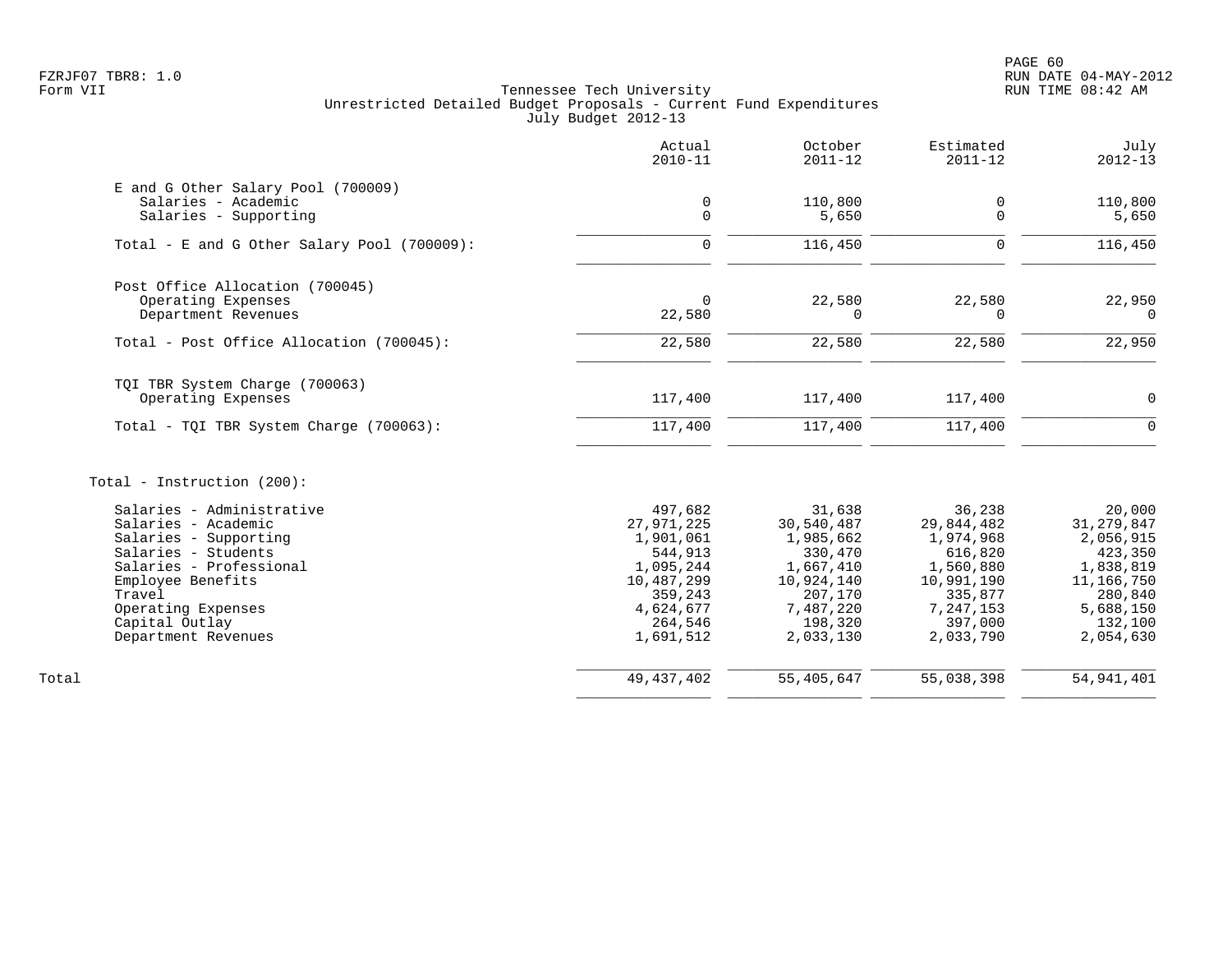|                                                                               | Actual<br>$2010 - 11$ | October<br>$2011 - 12$ | Estimated<br>$2011 - 12$ | July<br>$2012 - 13$ |
|-------------------------------------------------------------------------------|-----------------------|------------------------|--------------------------|---------------------|
| Total - Instruction $(20)$ :                                                  |                       |                        |                          |                     |
| Salaries - Administrative                                                     | 497,682               | 31,638                 | 36,238                   | 20,000              |
| Salaries - Academic                                                           | 27,971,225            | 30,540,487             | 29,844,482               | 31, 279, 847        |
| Salaries - Supporting                                                         | 1,901,061             | 1,985,662              | 1,974,968                | 2,056,915           |
| Salaries - Students                                                           | 544,913               | 330,470                | 616,820                  | 423,350             |
| Salaries - Professional                                                       | 1,095,244             | 1,667,410              | 1,560,880                | 1,838,819           |
| Employee Benefits                                                             | 10,487,299            | 10,924,140             | 10,991,190               | 11,166,750          |
| Travel                                                                        | 359,243               | 207,170                | 335,877                  | 280,840             |
| Operating Expense                                                             | 4,624,677             | 7,487,220              | 7,247,153                | 5,688,150           |
| Capital Outlay                                                                | 264,546               | 198,320                | 397,000                  | 132,100             |
| Department Revenues                                                           | 1,691,512             | 2,033,130              | 2,033,790                | 2,054,630           |
| Total                                                                         | 49, 437, 402          | 55,405,647             | 55,038,398               | 54, 941, 401        |
| Research (25)<br>Research (250)<br>Distinguished Faculty Fellowships (120024) |                       |                        |                          |                     |
| Salaries - Academic                                                           | 5,000                 | 7,500                  | 10,000                   | 7,500               |
| Salaries - Students                                                           | $\Omega$              | $\Omega$               | 850                      | $\Omega$            |
| Employee Benefits                                                             | 965                   | 5,300                  | 5,340                    | 5,300               |
| Travel                                                                        | 458                   | $\Omega$               | 2,110                    | $\Omega$            |
| Operating Expenses                                                            | 1,633                 | 15,050                 | 9,930                    | 12,500              |
| Total - Distinguished Faculty Fellowships (120024):                           | 8,056                 | 27,850                 | 28,230                   | 25,300              |
| SAF Undergrad Research Initiative (121002)                                    |                       |                        |                          |                     |
| Travel                                                                        | 0                     | 0                      | 5,000                    | 0                   |
| Operating Expenses                                                            | $\Omega$              | $\mathbf 0$            | 95,000                   | $\mathbf 0$         |
| Total - SAF Undergrad Research Initiative (121002):                           | $\Omega$              | $\mathbf 0$            | 100,000                  | $\mathbf 0$         |
|                                                                               |                       |                        |                          |                     |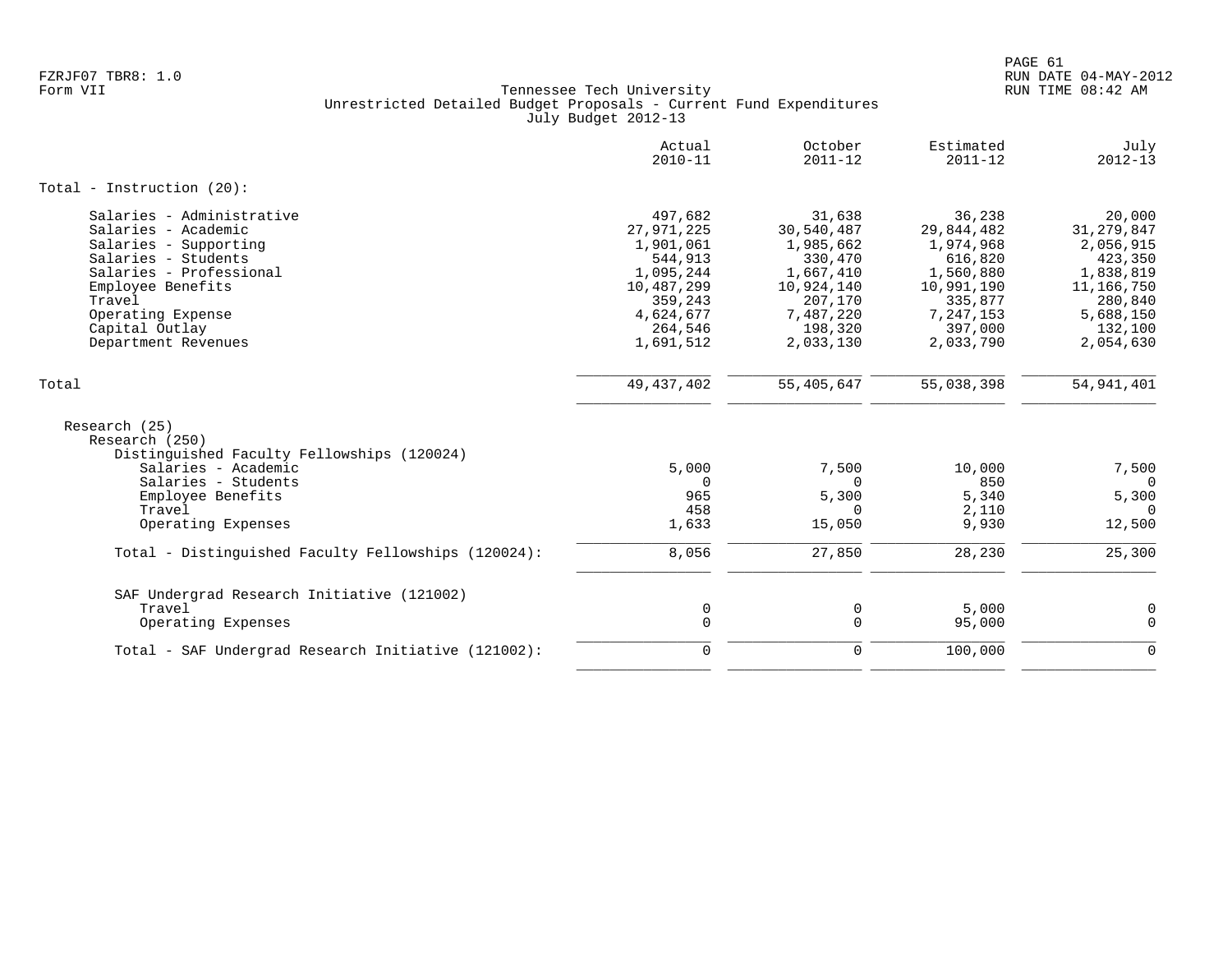|                                                      | Actual<br>$2010 - 11$ | October<br>$2011 - 12$ | Estimated<br>$2011 - 12$ | July<br>$2012 - 13$ |
|------------------------------------------------------|-----------------------|------------------------|--------------------------|---------------------|
| QEP Operating (121702)                               |                       |                        |                          |                     |
| Salaries - Academic                                  | 8,169                 | 16,100                 | 16,100                   | $\mathbf 0$         |
| Employee Benefits                                    | 2,217                 | 7,200                  | 7,200                    | 7,200               |
| Travel                                               | 2,617                 | 3,500                  | 7,300                    | $\Omega$            |
| Operating Expenses                                   | 21,522                | 62,280                 | 58,480                   | $\Omega$            |
| Total - OEP Operating $(121702)$ :                   | 34,525                | 89,080                 | 89,080                   | 7,200               |
| Federal College Work Study Program (122001)          |                       |                        |                          |                     |
| Salaries - Students                                  | 401                   | 390                    | 390                      | 390                 |
| Total - Federal College Work Study Program (122001): | 401                   | 390                    | 390                      | 390                 |
| Upper Cumberland Hum Sci (130008)                    |                       |                        |                          |                     |
| Travel                                               | $\Omega$              | 470                    | 470                      | 470                 |
| Operating Expenses                                   | 1,417                 | 970                    | 970                      | 970                 |
| Total - Upper Cumberland Hum Sci (130008):           | 1,417                 | 1,440                  | 1,440                    | 1,440               |
| Upper Cumb Hum Soc Sci Institute (130009)            |                       |                        |                          |                     |
| Operating Expenses                                   | 340                   | 190                    | 190                      | $\mathbf 0$         |
| Total - Upper Cumb Hum Soc Sci Institute (130009):   | 340                   | 190                    | 190                      | $\mathbf 0$         |
| Research Arts and Science (130014)                   |                       |                        |                          |                     |
| Travel                                               | 2,000                 | 2,000                  | 2,000                    | $\mathbf 0$         |
| Total - Research Arts and Science (130014):          | 2,000                 | 2,000                  | 2,000                    | $\mathbf 0$         |
|                                                      |                       |                        |                          |                     |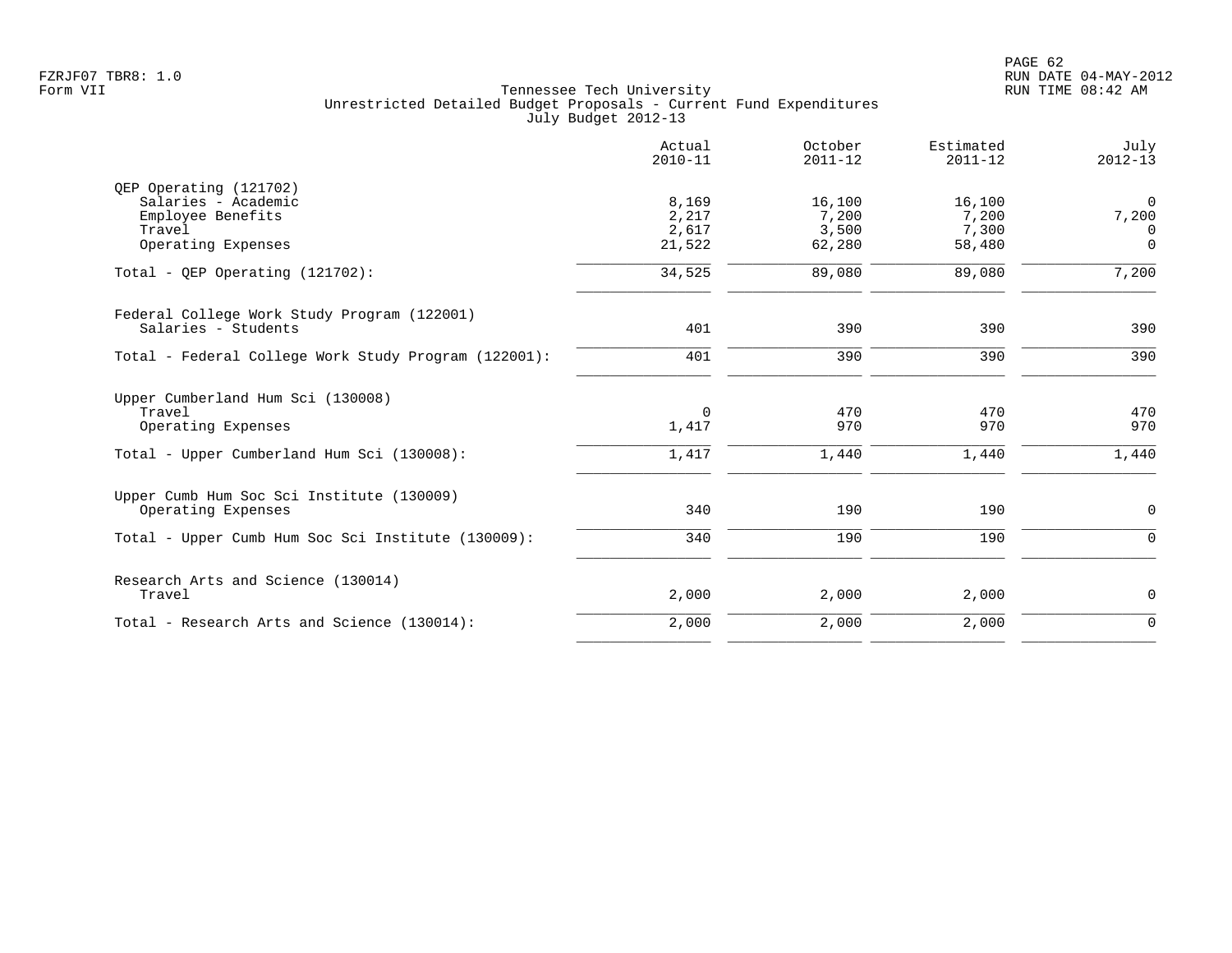| Actual<br>$2010 - 11$ | October<br>$2011 - 12$ | Estimated<br>$2011 - 12$ | July<br>$2012 - 13$                   |
|-----------------------|------------------------|--------------------------|---------------------------------------|
|                       |                        |                          | 0                                     |
|                       |                        |                          |                                       |
| $\mathbf 0$           | 130                    | 130                      | $\Omega$                              |
|                       |                        |                          |                                       |
| 725                   | 0                      | 0                        | 0                                     |
| 666                   | $\Omega$               | $\Omega$                 | $\Omega$                              |
| 9,108                 | 32,040                 | 32,040                   | $\Omega$                              |
| $\Omega$              | 7,060                  | 7,060                    | $\overline{0}$                        |
| 10,499                | 39,100                 | 39,100                   | $\Omega$                              |
|                       |                        |                          |                                       |
| 2,283                 | 0                      |                          | 0                                     |
| 889                   | $\Omega$               | 1,310                    | $\Omega$                              |
| 3,172                 | 0                      | 4,670                    | $\mathbf 0$                           |
|                       |                        |                          |                                       |
|                       |                        |                          | 0                                     |
| $\Omega$              |                        |                          | $\Omega$                              |
| 744                   | <sup>0</sup>           |                          | $\Omega$                              |
| 25                    | U                      | $\Omega$                 | $\Omega$                              |
| 2,282                 | 5,120                  | 7,130                    | $\Omega$                              |
| 7,246                 | 13,790                 | 13,790                   | $\mathbf 0$                           |
|                       | 0<br>4,195             | 130<br>8,190<br>480      | 130<br>3,360<br>5,180<br>480<br>1,000 |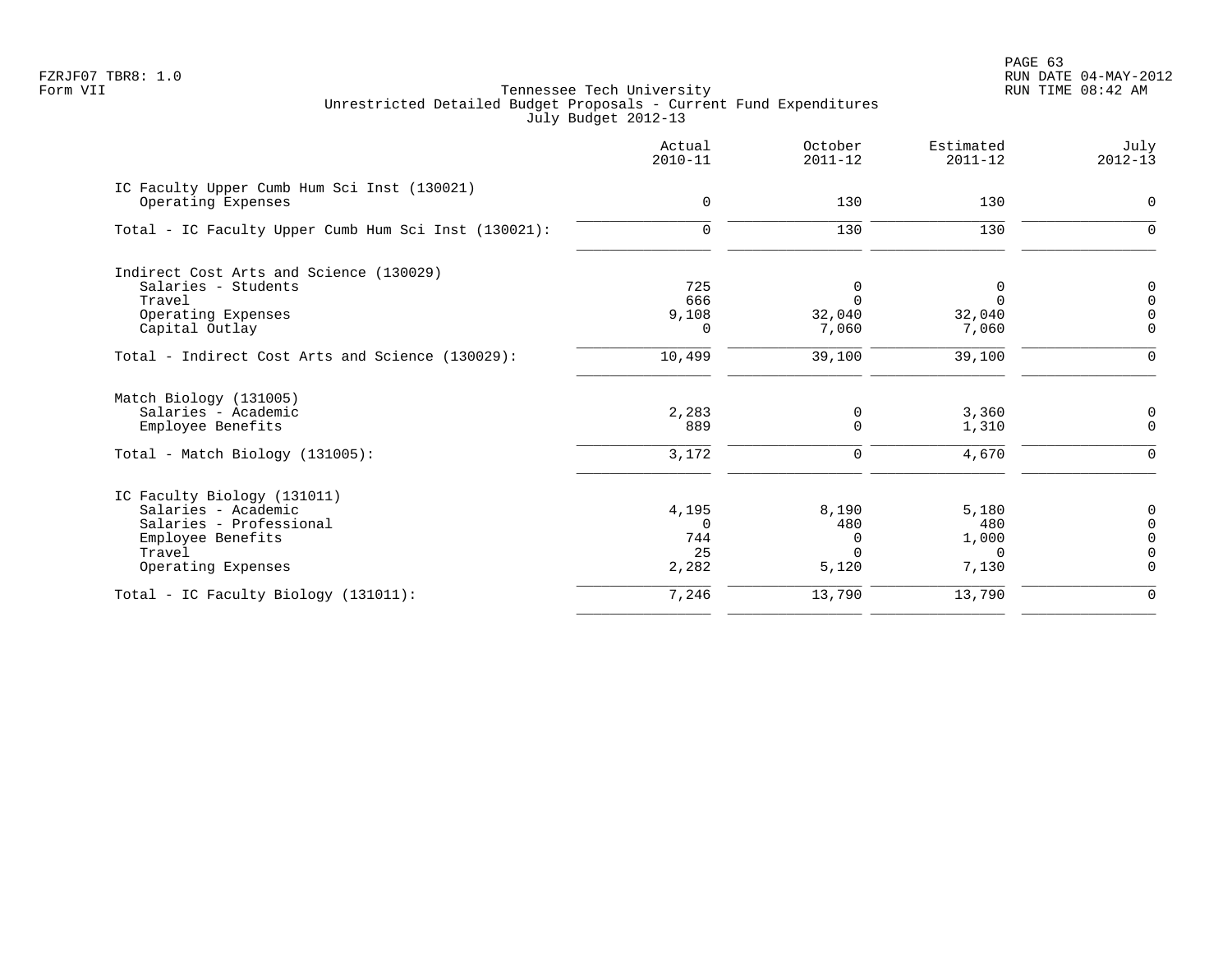|                                                         | Actual<br>$2010 - 11$ | October<br>$2011 - 12$ | Estimated<br>$2011 - 12$ | July<br>$2012 - 13$ |
|---------------------------------------------------------|-----------------------|------------------------|--------------------------|---------------------|
| Biology Faculty Research (131014)                       |                       |                        |                          |                     |
| Salaries - Students                                     | 3,817                 |                        | $\Omega$                 | 0                   |
| Employee Benefits                                       | 134                   | $\Omega$               | 0                        | $\Omega$            |
| Travel                                                  | 3,401                 | $\Omega$               | $\Omega$                 | $\Omega$            |
| Operating Expenses                                      | 277                   | 2,280                  | 2,280                    | $\Omega$            |
| Total - Biology Faculty Research (131014):              | 7,629                 | 2,280                  | 2,280                    | $\Omega$            |
| IC Faculty Fisheries (131021)                           |                       |                        |                          |                     |
| Travel                                                  | 131                   | $\Omega$               | $\Omega$                 | 0                   |
| Operating Expenses                                      | 4,348                 | 12,270                 | 12,270                   | $\Omega$            |
| Total - IC Faculty Fisheries (131021):                  | 4,479                 | 12,270                 | 12,270                   | $\mathbf 0$         |
|                                                         |                       |                        |                          |                     |
| Indirect Cost Biology (131029)<br>Salaries - Supporting | 2,873                 |                        | $\Omega$                 | 0                   |
| Salaries - Students                                     | 1,932                 |                        | 600                      | $\overline{0}$      |
| Employee Benefits                                       | 220                   |                        | 0                        | $\Omega$            |
| Travel                                                  | 2,551                 |                        | 170                      | $\Omega$            |
| Operating Expenses                                      | 10,677                | 18,480                 | 17,710                   | $\Omega$            |
| Total - Indirect Cost Biology (131029):                 | 18,253                | 18,480                 | 18,480                   | $\Omega$            |
| Indirect Cost Fisheries (131039)                        |                       |                        |                          |                     |
| Operating Expenses                                      | 7,717                 | 8,840                  | 8,840                    | $\Omega$            |
| Total - Indirect Cost Fisheries (131039):               | 7,717                 | 8,840                  | 8,840                    | $\mathbf 0$         |
|                                                         |                       |                        |                          |                     |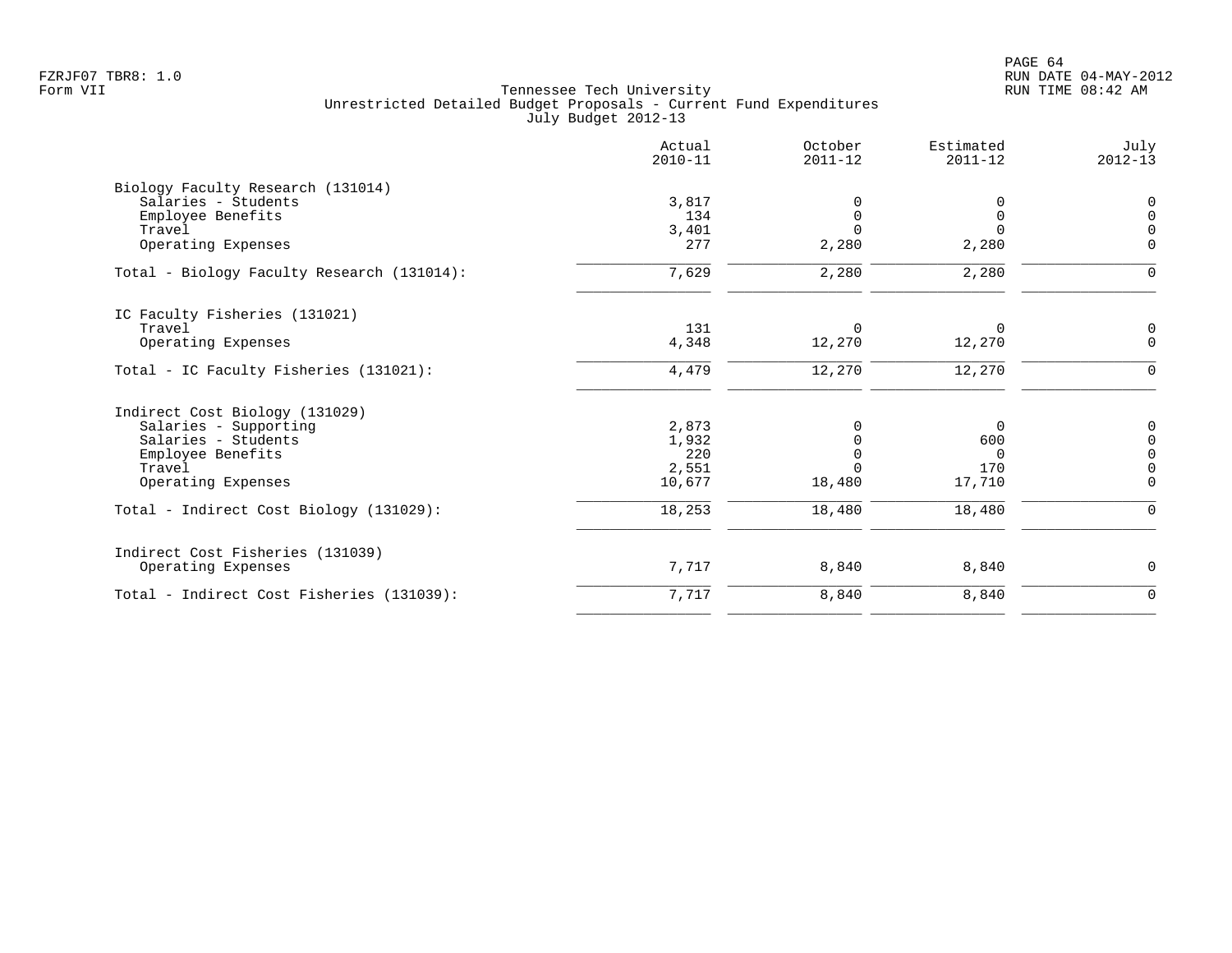en and the set of the set of the set of the set of the set of the set of the set of the set of the set of the set of the set of the set of the set of the set of the set of the set of the set of the set of the set of the se FZRJF07 TBR8: 1.0 RUN DATE 04-MAY-2012

|                                                 | Actual<br>$2010 - 11$ | October<br>$2011 - 12$ | Estimated<br>$2011 - 12$ | July<br>$2012 - 13$ |
|-------------------------------------------------|-----------------------|------------------------|--------------------------|---------------------|
| IC Faculty Chemistry (131511)                   |                       |                        |                          |                     |
| Salaries - Academic                             | $\Omega$              | 2,520                  | 230                      | 0                   |
| Travel                                          | 540                   | $\left( \right)$       | $\Omega$                 | $\Omega$            |
| Operating Expenses                              | $\Omega$              | 1,270                  | 1,970                    | $\mathbf 0$         |
| Total - IC Faculty Chemistry (131511):          | 540                   | 3,790                  | 2,200                    | $\Omega$            |
| Faculty Research Chemistry (131514)             |                       |                        |                          |                     |
| Salaries - Students                             | 580                   | 8,500                  | 8,500                    | $\mathbf 0$         |
| Travel                                          | $\Omega$              | 3.400                  | 2,310                    | $\Omega$            |
| Operating Expenses                              | 984                   | 14,290                 | 15,380                   | $\Omega$            |
| Total - Faculty Research Chemistry (131514):    | 1,564                 | 26,190                 | 26,190                   | n                   |
| Indirect Cost Chemistry (131529)                |                       |                        |                          |                     |
| Operating Expenses                              | 3,899                 | 2,040                  | 2,040                    | $\mathbf 0$         |
| Total - Indirect Cost Chemistry (131529):       | 3,899                 | 2,040                  | 2,040                    | $\Omega$            |
| Faculty Research Computer Sci (132004)          |                       |                        |                          |                     |
| Salaries - Students                             | 5,403                 | 2,800                  | 2,800                    | 0                   |
| Employee Benefits                               | 15                    | $\Omega$               | $\Omega$                 | $\Omega$            |
| Travel                                          | 4,226                 | 2,520                  | 2,520                    | $\Omega$            |
| Total - Faculty Research Computer Sci (132004): | 9,644                 | 5,320                  | 5,320                    | $\mathbf 0$         |
|                                                 |                       |                        |                          |                     |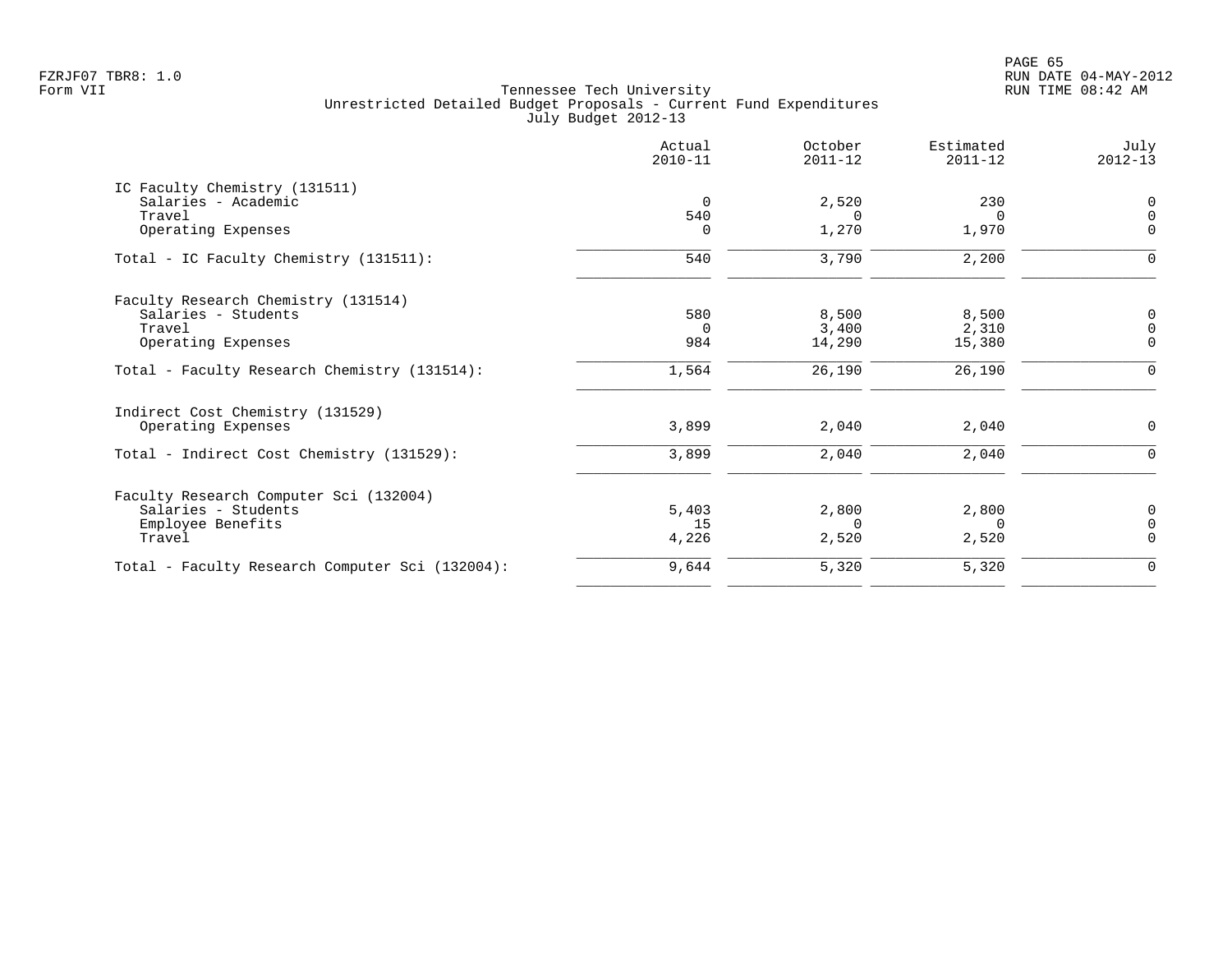PAGE 66 FZRJF07 TBR8: 1.0 RUN DATE 04-MAY-2012

|                                                  | Actual<br>$2010 - 11$ | October<br>$2011 - 12$ | Estimated<br>$2011 - 12$ | July<br>$2012 - 13$ |
|--------------------------------------------------|-----------------------|------------------------|--------------------------|---------------------|
| Match Computer Science (132005)                  |                       |                        |                          |                     |
| Salaries - Academic                              | 34,036                | 50,000                 | 50,000                   | 50,000              |
| Employee Benefits                                | 15,511                | 10,450                 | 15,960                   | 0                   |
| Total - Match Computer Science (132005):         | 49,547                | 60,450                 | 65,960                   | 50,000              |
| IC Faculty Computer Sci (132011)                 |                       |                        |                          |                     |
| Salaries - Academic                              | 0                     | 3,750                  | 1,770                    | 0                   |
| Salaries - Students                              | $\Omega$              | O                      | 700                      | $\Omega$            |
| Travel                                           | 318                   |                        | $\Omega$                 | $\Omega$            |
| Operating Expenses                               | 3,350                 | $\Omega$               | 1,280                    | $\Omega$            |
| Total - IC Faculty Computer Sci (132011):        | 3,668                 | 3,750                  | 3,750                    |                     |
| Indirect Cost Computer Science (132029)          |                       |                        |                          |                     |
| Travel                                           | 2,969                 | 4,000                  | 6,280                    | 0                   |
| Operating Expenses                               | 8,960                 | 2,280                  | $\Omega$                 | $\Omega$            |
| Total - Indirect Cost Computer Science (132029): | 11,929                | 6,280                  | 6,280                    | $\Omega$            |
| Faculty Research Earth Science (132504)          |                       |                        |                          |                     |
| Travel                                           | 348                   | $\Omega$               | 3,600                    | 0                   |
| Operating Expenses                               | 6,057                 | 3,600                  | 0                        | $\Omega$            |
| Total - Faculty Research Earth Science (132504): | 6,405                 | 3,600                  | 3,600                    | 0                   |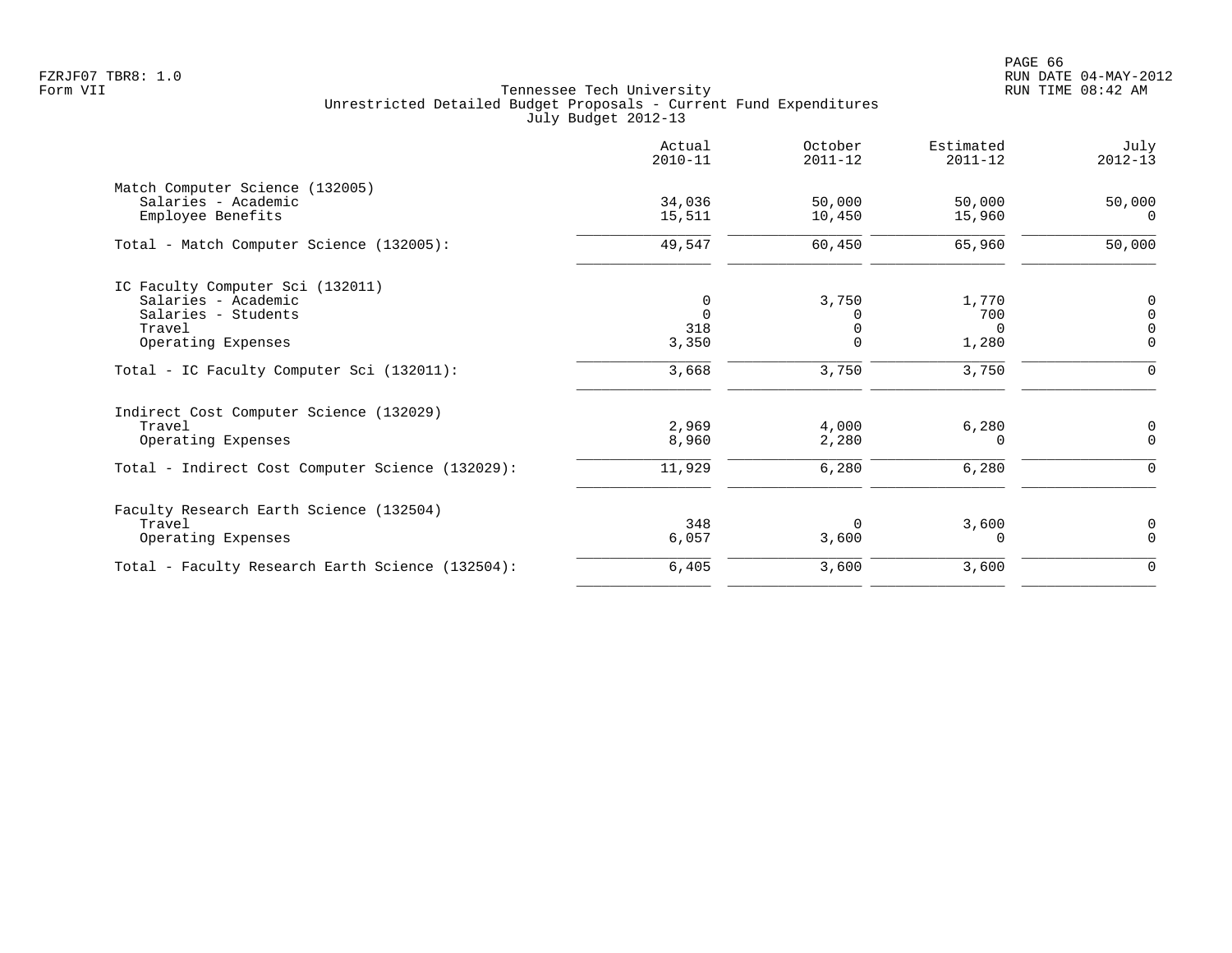|                                                                                                                              | Actual<br>$2010 - 11$      | October<br>$2011 - 12$ | Estimated<br>$2011 - 12$ | July<br>$2012 - 13$        |
|------------------------------------------------------------------------------------------------------------------------------|----------------------------|------------------------|--------------------------|----------------------------|
| Match Earth Science (132505)<br>Salaries - Academic<br>Employee Benefits                                                     | 2,024<br>838               | 0<br>0                 | 0<br>$\mathbf 0$         | 0<br>$\Omega$              |
| Total - Match Earth Science (132505):                                                                                        | 2,862                      | $\Omega$               | $\Omega$                 | n                          |
| IC Faculty Earth Science (132511)<br>Salaries - Academic<br>Operating Expenses                                               | 0<br>$\mathbf 0$           | 130<br>2,470           | 130<br>2,470             | $\mathbf 0$<br>$\mathbf 0$ |
| Total - IC Faculty Earth Science (132511):                                                                                   | $\Omega$                   | 2,600                  | 2,600                    | $\Omega$                   |
| Indirect Cost Earth Sciences (132529)<br>Operating Expenses<br>Total - Indirect Cost Earth Sciences (132529):                | 0<br>0                     | 7,130<br>7,130         | 7,130<br>7,130           | 0<br>$\Omega$              |
| IC Faculty English and Communicatns (133011)<br>Salaries - Academic<br>Total - IC Faculty English and Communicatns (133011): | $\mathbf 0$<br>$\mathbf 0$ | 120<br>120             | 120<br>120               | 0<br>$\Omega$              |
| Faculty Research English (133014)<br>Travel                                                                                  | 0                          | 500                    | 500                      | $\mathbf 0$                |
| Total - Faculty Research English (133014):                                                                                   | $\mathbf 0$                | 500                    | 500                      | $\mathbf 0$                |
|                                                                                                                              |                            |                        |                          |                            |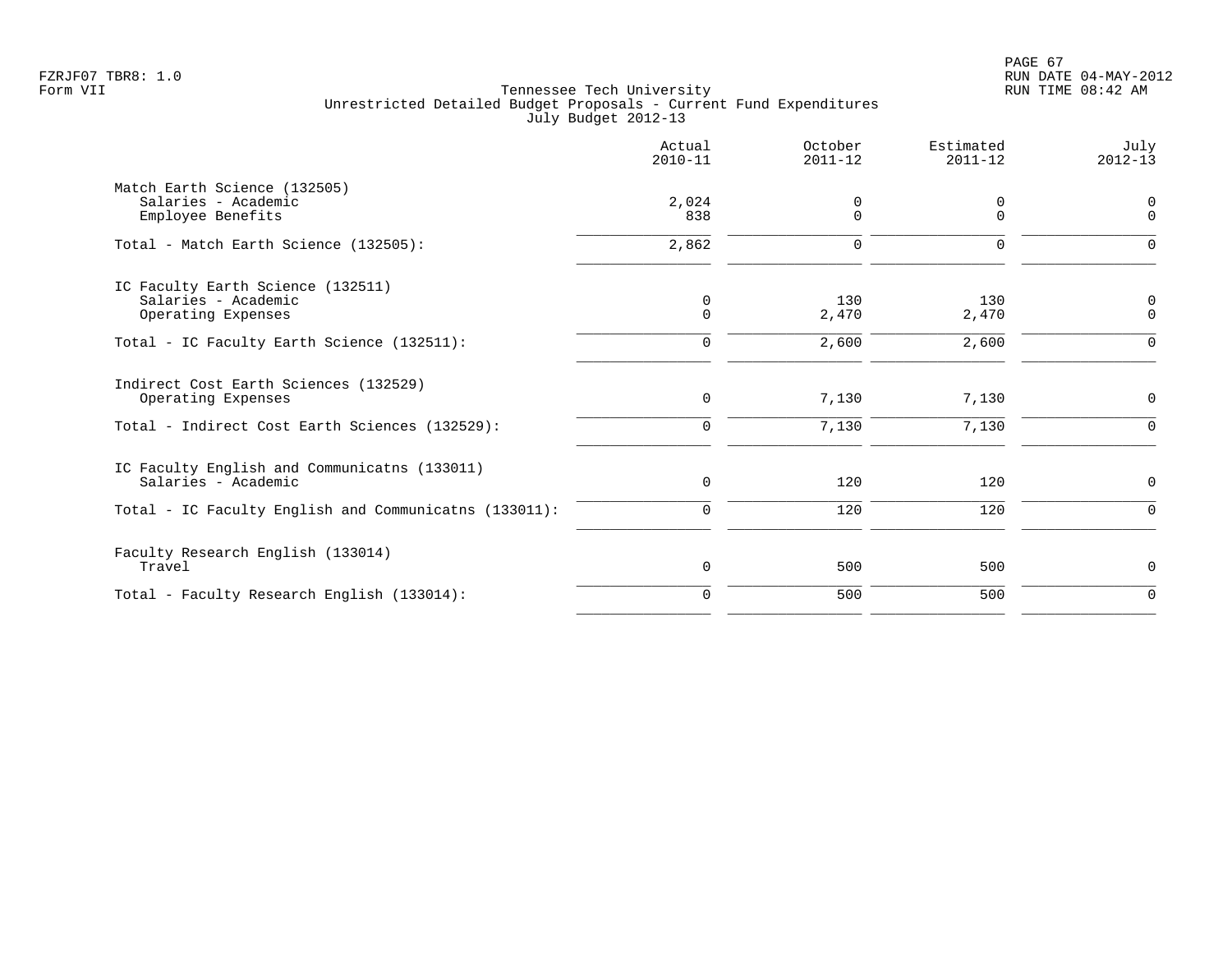PAGE 68 FZRJF07 TBR8: 1.0 RUN DATE 04-MAY-2012

|                                                                                                 | Actual<br>$2010 - 11$       | October<br>$2011 - 12$   | Estimated<br>$2011 - 12$ | July<br>$2012 - 13$                    |
|-------------------------------------------------------------------------------------------------|-----------------------------|--------------------------|--------------------------|----------------------------------------|
| Indirect Cost English Communicat (133029)<br>Operating Expenses                                 | 0                           | 310                      | 310                      | $\mathbf 0$                            |
| Total - Indirect Cost English Communicat (133029):                                              | $\mathbf 0$                 | 310                      | 310                      | $\Omega$                               |
| Faculty Research Foreign Lang (133514)<br>Travel                                                | 500                         | 690                      | 690                      | $\mathbf 0$                            |
| Total - Faculty Research Foreign Lang (133514):                                                 | 500                         | 690                      | 690                      | $\Omega$                               |
| Indirect Cost History (134029)<br>Operating Expenses<br>Total - Indirect Cost History (134029): | $\mathbf 0$<br>$\mathbf 0$  | 260<br>260               | 260<br>260               | $\mathbf 0$<br>$\mathbf 0$             |
| IC Faculty Mathematics (134511)<br>Salaries - Academic<br>Travel<br>Operating Expenses          | $\Omega$<br>720<br>$\Omega$ | 7,520<br>$\Omega$<br>330 | 2,360<br>$\Omega$<br>330 | $\mathbf 0$<br>$\mathbf 0$<br>$\Omega$ |
| Total - IC Faculty Mathematics (134511):                                                        | 720                         | 7,850                    | 2,690                    | $\Omega$                               |
| Faculty Research Mathematics (134514)<br>Travel<br>Operating Expenses                           | 500<br>$\Omega$             | 1,500<br>500             | 1,500<br>500             | $\mathbf 0$<br>$\Omega$                |
| Total - Faculty Research Mathematics (134514):                                                  | 500                         | 2,000                    | 2,000                    | $\Omega$                               |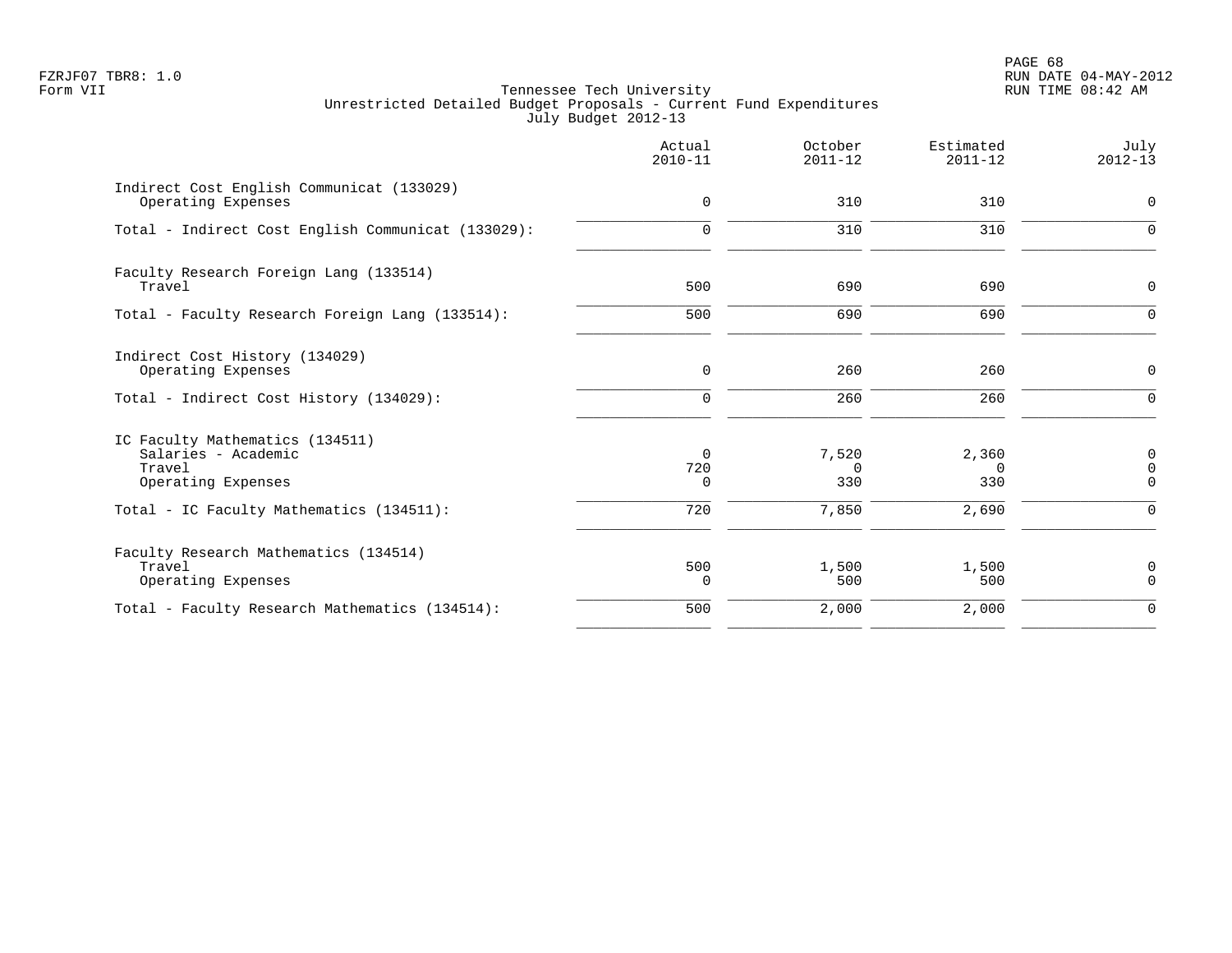|                                                                                                           | Actual<br>$2010 - 11$         | October<br>$2011 - 12$        | Estimated<br>$2011 - 12$      | July<br>$2012 - 13$             |
|-----------------------------------------------------------------------------------------------------------|-------------------------------|-------------------------------|-------------------------------|---------------------------------|
| Indirect Cost Mathematics (134529)<br>Operating Expenses                                                  | 4,200                         | 5,680                         | 5,680                         | $\mathsf{O}$                    |
| Total - Indirect Cost Mathematics (134529):                                                               | 4,200                         | 5,680                         | 5,680                         | $\mathbf 0$                     |
| IC Faculty Physics (135011)<br>Salaries - Academic<br>Travel<br>Operating Expenses                        | $\Omega$<br>3,265<br>$\Omega$ | 1,970<br>$\Omega$<br>3,520    | 2,500<br>$\Omega$<br>4,280    | $\mathbf 0$<br>0<br>$\mathbf 0$ |
| Total - IC Faculty Physics (135011):                                                                      | 3,265                         | 5,490                         | 6,780                         | $\Omega$                        |
| Indirect Cost Physics (135029)<br>Travel<br>Operating Expenses<br>Total - Indirect Cost Physics (135029): | 1,537<br>3,981<br>5,518       | $\mathbf 0$<br>8,330<br>8,330 | $\mathbf 0$<br>8,330<br>8,330 | 0<br>$\mathbf 0$<br>$\mathbf 0$ |
| IC Faculty Sociology and Pol Sci (135511)<br>Salaries - Academic<br>Operating Expenses                    | $\overline{0}$<br>993         | 3,010<br>790                  | 3,010<br>790                  | $\mathbf 0$<br>$\mathbf 0$      |
| Total - IC Faculty Sociology and Pol Sci (135511):                                                        | 993                           | 3,800                         | 3,800                         | $\mathbf 0$                     |
| Indirect Cost Soc and Pol Sci (135529)<br>Operating Expenses                                              | 3,028                         | 3,570                         | 3,570                         | $\mathbf 0$                     |
| Total - Indirect Cost Soc and Pol Sci (135529):                                                           | 3,028                         | 3,570                         | 3,570                         | $\mathbf 0$                     |
|                                                                                                           |                               |                               |                               |                                 |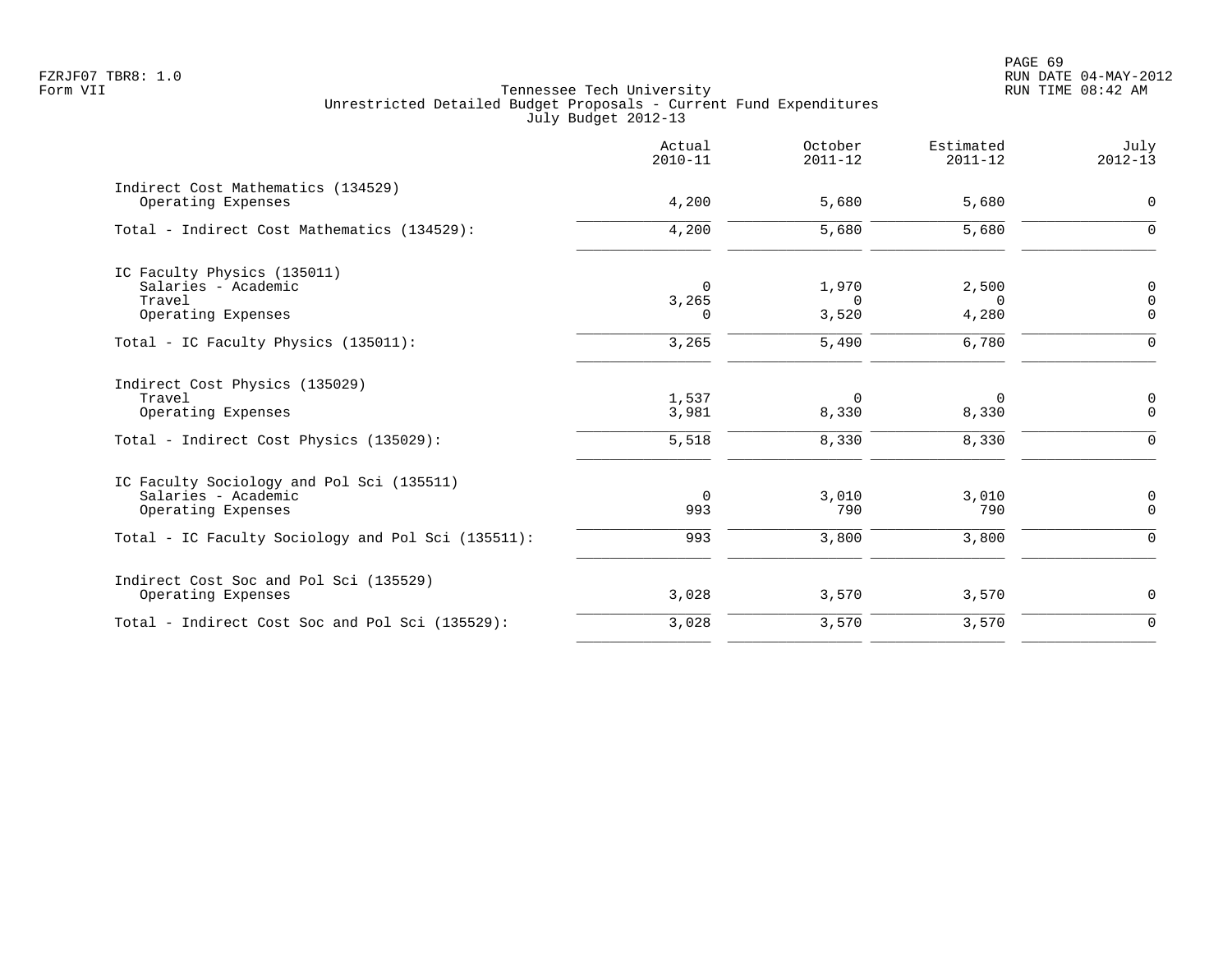|                                                                                              | Actual<br>$2010 - 11$         | October<br>$2011 - 12$     | Estimated<br>$2011 - 12$   | July<br>$2012 - 13$                        |
|----------------------------------------------------------------------------------------------|-------------------------------|----------------------------|----------------------------|--------------------------------------------|
| Research College of Engineering (137004)<br>Travel                                           | 2,699                         | 2,500                      | 2,500                      | 0                                          |
| Total - Research College of Engineering (137004):                                            | 2,699                         | 2,500                      | 2,500                      | $\mathbf 0$                                |
| Match Dean Engineering (137005)<br>Salaries - Professional<br>Employee Benefits              | 112<br>39                     | 0<br>$\Omega$              | 0<br>$\Omega$              | 0<br>$\mathbf 0$                           |
| Total - Match Dean Engineering (137005):                                                     | 151                           | $\mathbf 0$                | $\Omega$                   | $\Omega$                                   |
| Indirect Cost Coll of Engineering (137029)<br>Travel<br>Operating Expenses                   | 4,626<br>604                  | $\Omega$<br>216,540        | 5,340<br>211,200           | 0<br>$\Omega$                              |
| Total - Indirect Cost Coll of Engineering (137029):                                          | 5,230                         | 216,540                    | 216,540                    | $\mathbf 0$                                |
| IC Faculty Basic Engineering (137211)<br>Salaries - Academic<br>Travel<br>Operating Expenses | $\Omega$<br>1,343<br>$\Omega$ | 2,240<br>$\Omega$<br>8,900 | 2,240<br>$\Omega$<br>8,900 | $\mathsf{0}$<br>$\overline{0}$<br>$\Omega$ |
| Total - IC Faculty Basic Engineering (137211):                                               | 1,343                         | 11,140                     | 11,140                     | 0                                          |
| Indirect Cost Basic Engineering (137229)<br>Operating Expenses                               | 8,327                         | 8,440                      | 8,440                      | 0                                          |
| Total - Indirect Cost Basic Engineering (137229):                                            | 8,327                         | 8,440                      | 8,440                      | $\Omega$                                   |
|                                                                                              |                               |                            |                            |                                            |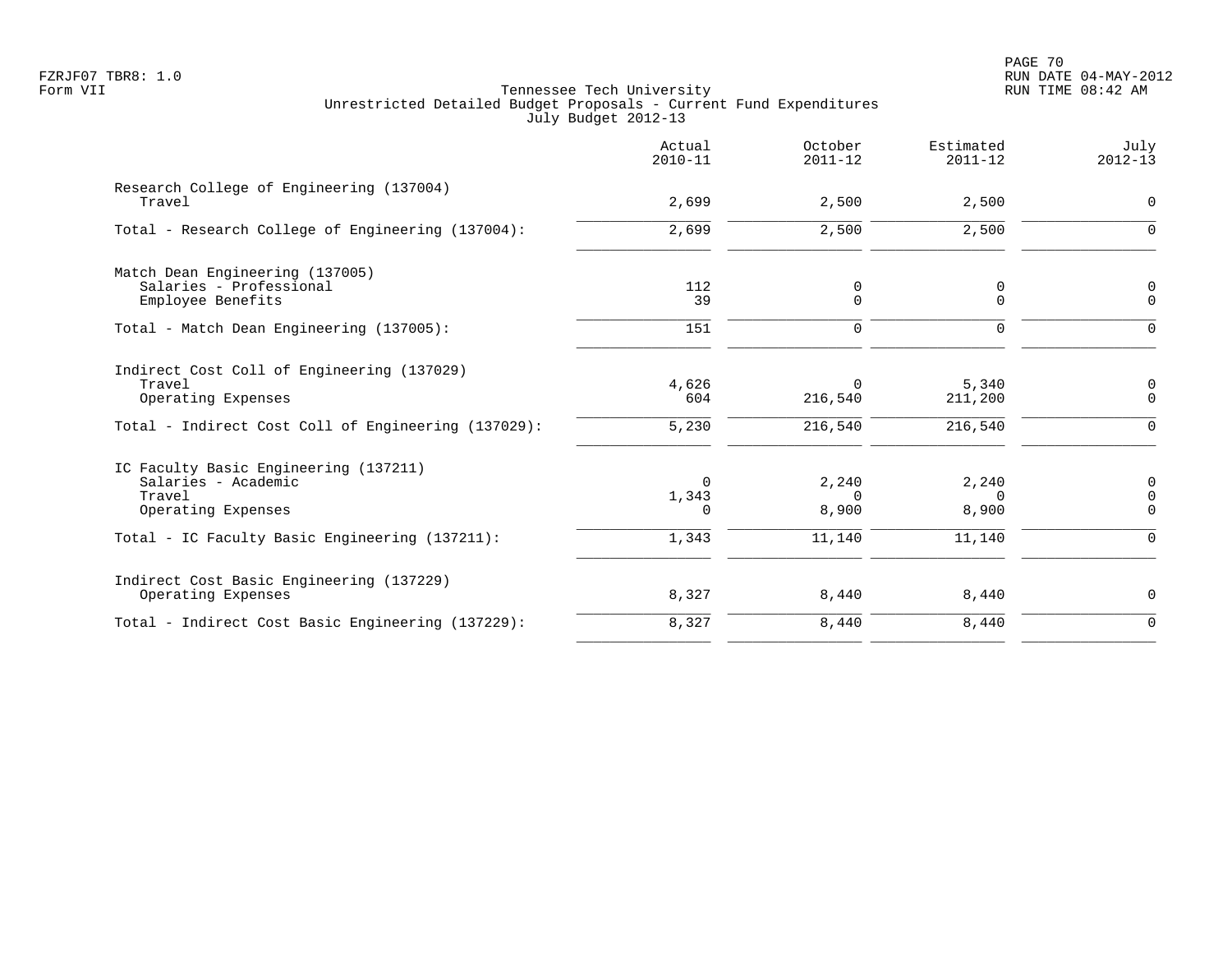|                                                      | Actual<br>$2010 - 11$ | October<br>$2011 - 12$ | Estimated<br>$2011 - 12$ | July<br>$2012 - 13$ |
|------------------------------------------------------|-----------------------|------------------------|--------------------------|---------------------|
| Faculty Research Chem Engineering (137404)           |                       |                        |                          |                     |
| Travel                                               | 0                     | 4,500                  | 4,120                    | $\Omega$            |
| Operating Expenses                                   | $\Omega$              | 500                    | 500                      | $\Omega$            |
| Total - Faculty Research Chem Engineering (137404):  | $\mathbf 0$           | 5,000                  | 4,620                    | $\Omega$            |
| IC Faculty Chemical Engineering (137411)             |                       |                        |                          |                     |
| Salaries - Academic                                  | $\Omega$              | 1,510                  | 0                        | $\mathbf 0$         |
| Travel                                               | 3,594                 | $\Omega$               | $\Omega$                 | $\Omega$            |
| Operating Expenses                                   | 187                   | 1,930                  | 4,030                    | $\Omega$            |
| Total - IC Faculty Chemical Engineering (137411):    | 3,781                 | 3,440                  | 4,030                    | $\Omega$            |
| Indirect Cost Chemical Engineering (137429)          |                       |                        |                          |                     |
| Salaries - Supporting                                | 3,561                 |                        | 0                        | 0                   |
| Employee Benefits                                    | 273                   | $\mathbf 0$            | $\Omega$                 | $\Omega$            |
| Travel                                               | 7,706                 |                        | 8,100                    |                     |
| Operating Expenses                                   | 1,803                 | 12,600                 | 4,640                    | $\Omega$            |
| Total - Indirect Cost Chemical Engineering (137429): | 13,343                | 12,600                 | 12,740                   | $\Omega$            |
| Match Civil and Envir Engrg (137605)                 |                       |                        |                          |                     |
| Salaries - Academic                                  | 3,868                 | 0                      |                          | $\Omega$            |
| Salaries - Supporting                                | 399                   | $\mathbf 0$            | 0                        | $\Omega$            |
| Employee Benefits                                    | 1,096                 | $\Omega$               | $\Omega$                 | $\Omega$            |
| Total - Match Civil and Envir Engrg (137605):        | 5,363                 | $\mathbf 0$            | $\mathbf 0$              | $\mathbf 0$         |
|                                                      |                       |                        |                          |                     |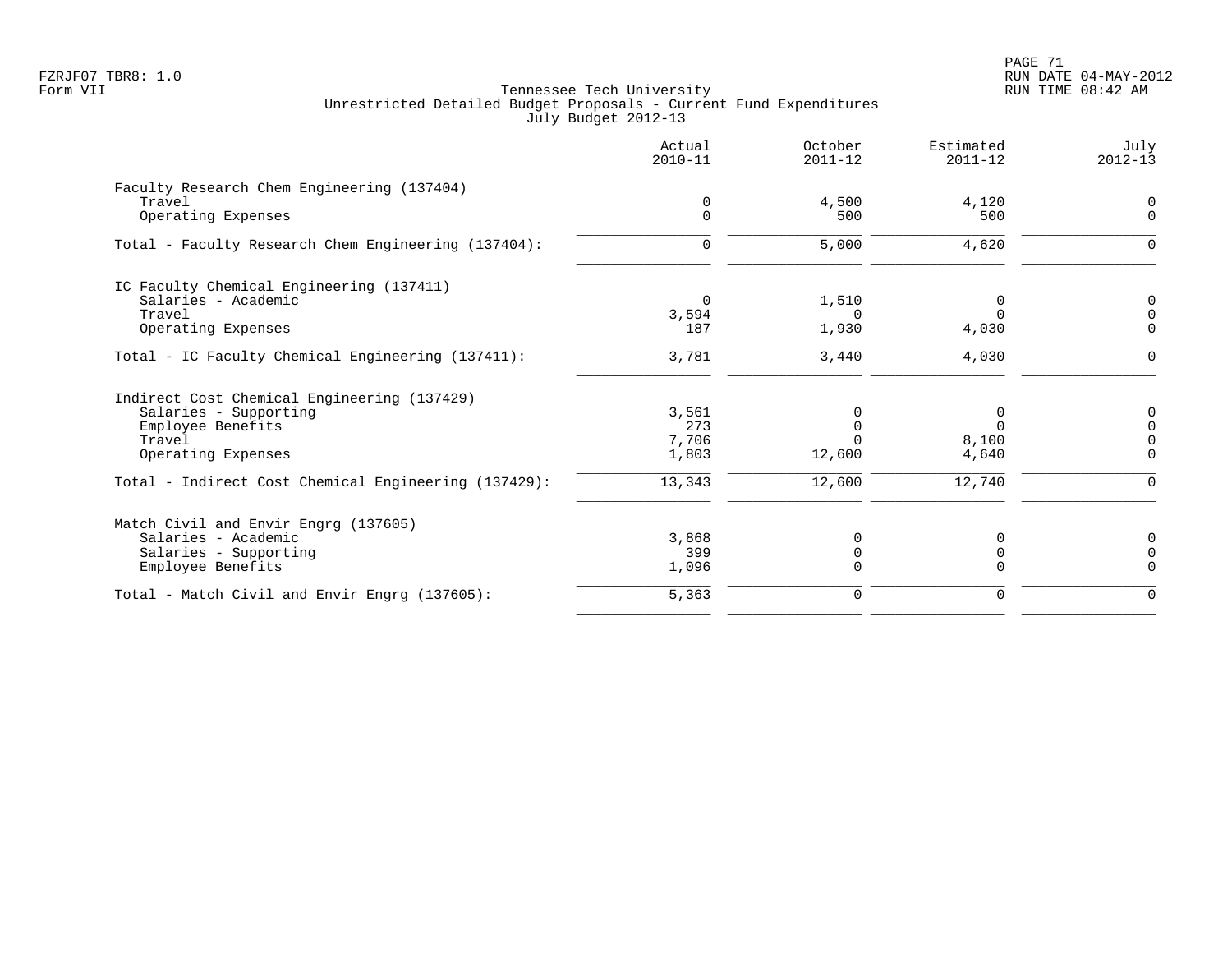| Actual<br>$2010 - 11$ | October<br>$2011 - 12$ | Estimated<br>$2011 - 12$ | July<br>$2012 - 13$ |
|-----------------------|------------------------|--------------------------|---------------------|
|                       |                        |                          |                     |
| $\Omega$              | 7,250                  | 6,640                    | $\Omega$            |
| 1,560                 | <sup>n</sup>           | $\Omega$                 | $\cap$              |
| 64                    |                        | $\Omega$                 | $\cap$              |
|                       |                        |                          |                     |
|                       |                        |                          | $\Omega$            |
| 4,782                 | 15,630                 | 15,450                   | $\Omega$            |
|                       |                        |                          |                     |
| 706                   |                        | 0                        | 0                   |
| 42                    |                        | $\Omega$                 | $\Omega$            |
| 2,487                 |                        | 3,100                    |                     |
| 3,500                 | 4,510                  | 1,410                    | $\mathbf 0$         |
| 6,735                 | 4,510                  | 4,510                    | $\Omega$            |
|                       |                        |                          |                     |
| 1,433                 | $\Omega$               | $\Omega$                 | 0                   |
| $\Omega$              | 44,420                 | 44,600                   | $\Omega$            |
| 1,433                 | 44,420                 | 44,600                   | $\Omega$            |
|                       |                        |                          |                     |
|                       |                        |                          | 0                   |
| 3,948                 | $\Omega$               | $\Omega$                 | $\Omega$            |
| 5,294                 | $\mathbf 0$            | $\mathbf 0$              | $\mathbf 0$         |
|                       | 2,656<br>502<br>1,346  | 8,380<br>0               | 3,450<br>5,360<br>0 |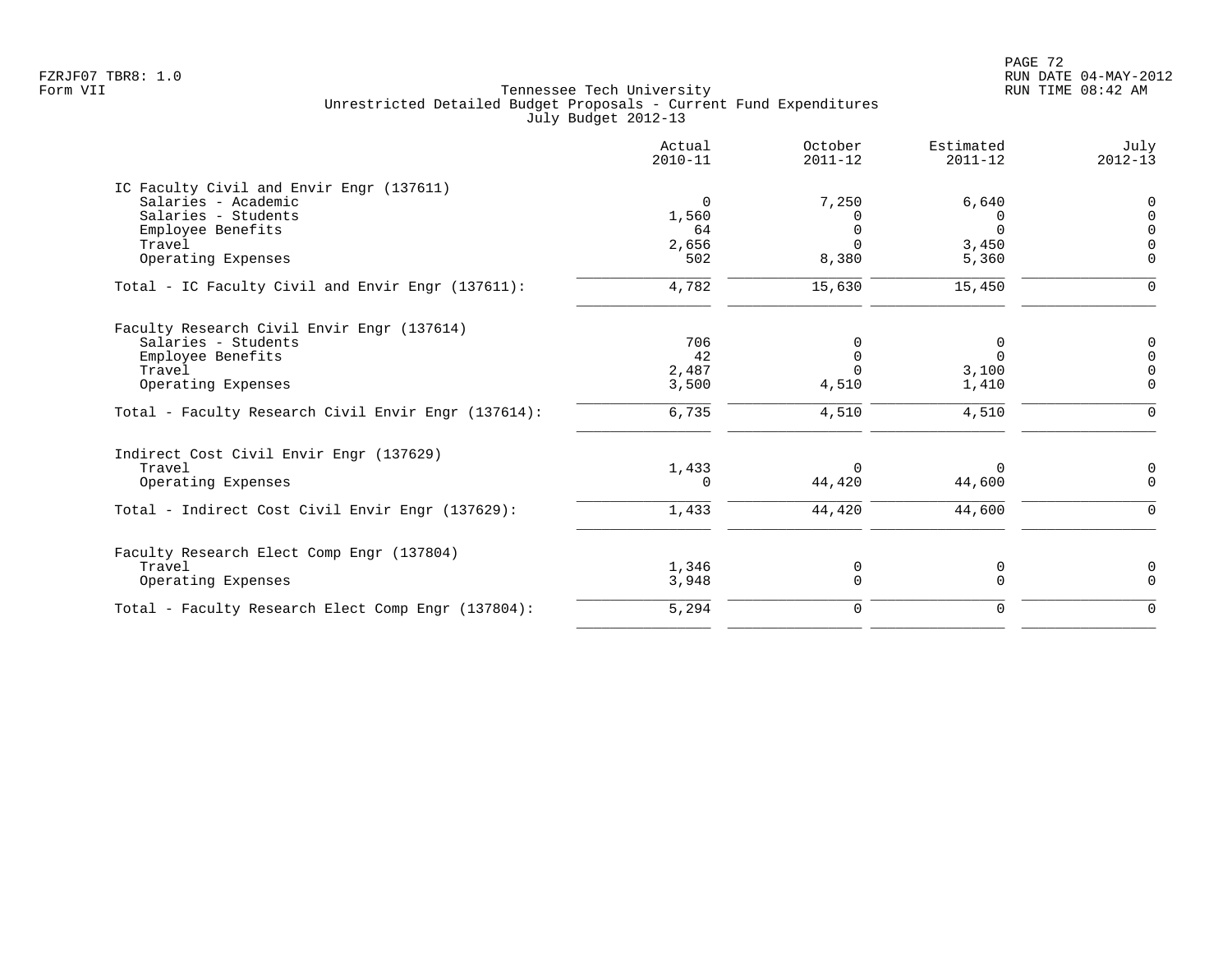PAGE 73 FZRJF07 TBR8: 1.0 RUN DATE 04-MAY-2012

|                                                   | Actual<br>$2010 - 11$ | October<br>$2011 - 12$ | Estimated<br>$2011 - 12$ | July<br>$2012 - 13$ |
|---------------------------------------------------|-----------------------|------------------------|--------------------------|---------------------|
| Match Dept of Elect Comp Engrg (137805)           |                       |                        |                          |                     |
| Salaries - Professional                           | 2,232                 | 0                      | 0                        | $\Omega$            |
| Employee Benefits                                 | 747                   | 0                      | $\mathbf 0$              | $\mathbf 0$         |
| Total - Match Dept of Elect Comp Engrg (137805):  | 2,979                 | 0                      | $\mathbf 0$              | $\Omega$            |
| IC Faculty Elect and Comp Engr (137811)           |                       |                        |                          |                     |
| Salaries - Academic                               | 9,479                 | 9,340                  | 9,340                    | 0                   |
| Employee Benefits                                 | 717                   | 0                      | 4,000                    | $\Omega$            |
| Travel                                            | 6,700                 | $\Omega$               | 1,000                    | $\Omega$            |
| Operating Expenses                                | 1,360                 | 27,200                 | 22,200                   | $\Omega$            |
| Total - IC Faculty Elect and Comp Engr (137811):  | 18,256                | 36,540                 | 36,540                   | $\mathbf 0$         |
| Indirect Cost Elect Comp Engr (137829)            |                       |                        |                          |                     |
| Salaries - Academic                               | $\Omega$              | 460                    | 460                      | $\Omega$            |
| Travel                                            | 13,678                | $\Omega$               | 9,000                    | $\Omega$            |
| Operating Expenses                                | 12,766                | 61,460                 | 52,460                   | $\Omega$            |
| Total - Indirect Cost Elect Comp Engr (137829):   | 26,444                | 61,920                 | 61,920                   | $\Omega$            |
| Faculty Research Manuf Ind Tech (138204)          |                       |                        |                          |                     |
| Salaries - Students                               | $\Omega$              | 500                    | $\Omega$                 | $\Omega$            |
| Travel                                            | $\Omega$              | 2,500                  | 2,000                    | $\Omega$            |
| Operating Expenses                                | 1,090                 | 500                    | 1,500                    | $\cap$              |
| Capital Outlay                                    | $\Omega$              | 6,500                  | 6,500                    | $\Omega$            |
| Total - Faculty Research Manuf Ind Tech (138204): | 1,090                 | 10,000                 | 10,000                   | $\Omega$            |
|                                                   |                       |                        |                          |                     |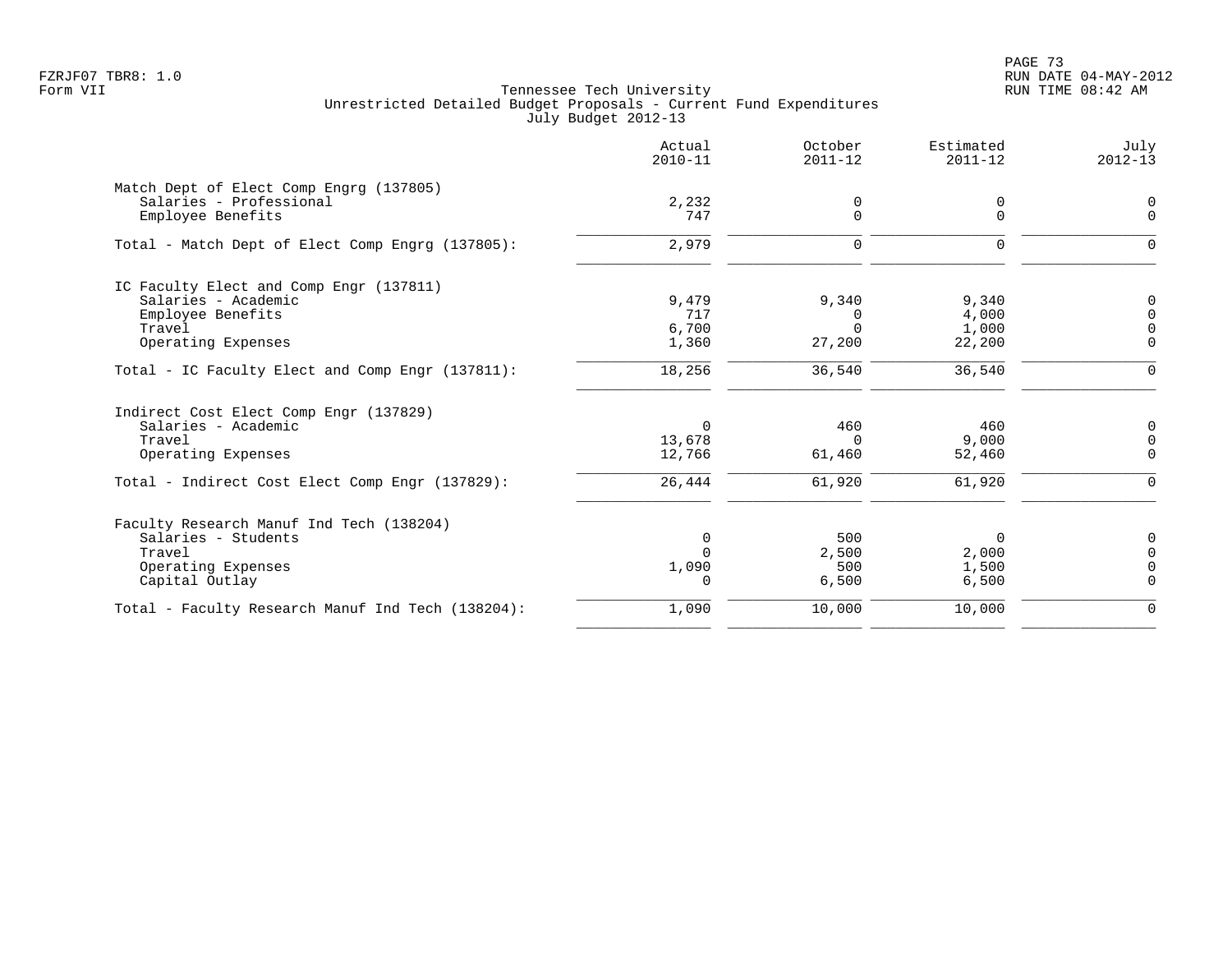PAGE 74 FZRJF07 TBR8: 1.0 RUN DATE 04-MAY-2012

|                                                                                                                                                   | Actual<br>$2010 - 11$                | October<br>$2011 - 12$                           | Estimated<br>$2011 - 12$                      | July<br>$2012 - 13$            |
|---------------------------------------------------------------------------------------------------------------------------------------------------|--------------------------------------|--------------------------------------------------|-----------------------------------------------|--------------------------------|
| Matching Manufacturing & Indus Tech (138205)<br>Salaries - Academic<br>Employee Benefits                                                          | 768<br>144                           | 0<br>$\Omega$                                    | 0<br>$\Omega$                                 | 0<br>$\Omega$                  |
| Total - Matching Manufacturing & Indus Tech (138205):                                                                                             | 912                                  | $\mathbf 0$                                      | $\mathbf 0$                                   | $\Omega$                       |
| IC Faculty Manuf and Ind Tech (138211)<br>Salaries - Academic<br>Operating Expenses                                                               | 0<br>$\Omega$                        | 2,650<br>4,770                                   | 2,650<br>4,770                                | O<br>$\Omega$                  |
| Total - IC Faculty Manuf and Ind Tech (138211):                                                                                                   | $\Omega$                             | 7,420                                            | 7,420                                         | $\Omega$                       |
| Indirect Cost Manuf Indust Tech (138229)<br>Operating Expenses                                                                                    | 0                                    | 8,920                                            | 8,920                                         | $\mathbf 0$                    |
| Total - Indirect Cost Manuf Indust Tech (138229):                                                                                                 | $\mathbf 0$                          | 8,920                                            | 8,920                                         | $\mathbf 0$                    |
| Match Mechanical Engineering (138405)<br>Salaries - Academic<br>Employee Benefits                                                                 | 5,095<br>1,188                       | 0<br>$\Omega$                                    | 0<br>$\Omega$                                 | 0<br>$\Omega$                  |
| Total - Match Mechanical Engineering (138405):                                                                                                    | 6,283                                | $\mathbf 0$                                      | 0                                             | $\Omega$                       |
| IC Faculty Mechanical Engineering (138411)<br>Salaries - Academic<br>Salaries - Professional<br>Employee Benefits<br>Travel<br>Operating Expenses | 0<br>400<br>$\Omega$<br>3,897<br>534 | 7,220<br>1,990<br>$\Omega$<br>$\Omega$<br>29,810 | 7,970<br>$\Omega$<br>1,200<br>1,000<br>29,370 | 0<br>$\Omega$<br>$\Omega$<br>∩ |
| Total - IC Faculty Mechanical Engineering (138411):                                                                                               | 4,831                                | 39,020                                           | 39,540                                        | $\Omega$                       |
|                                                                                                                                                   |                                      |                                                  |                                               |                                |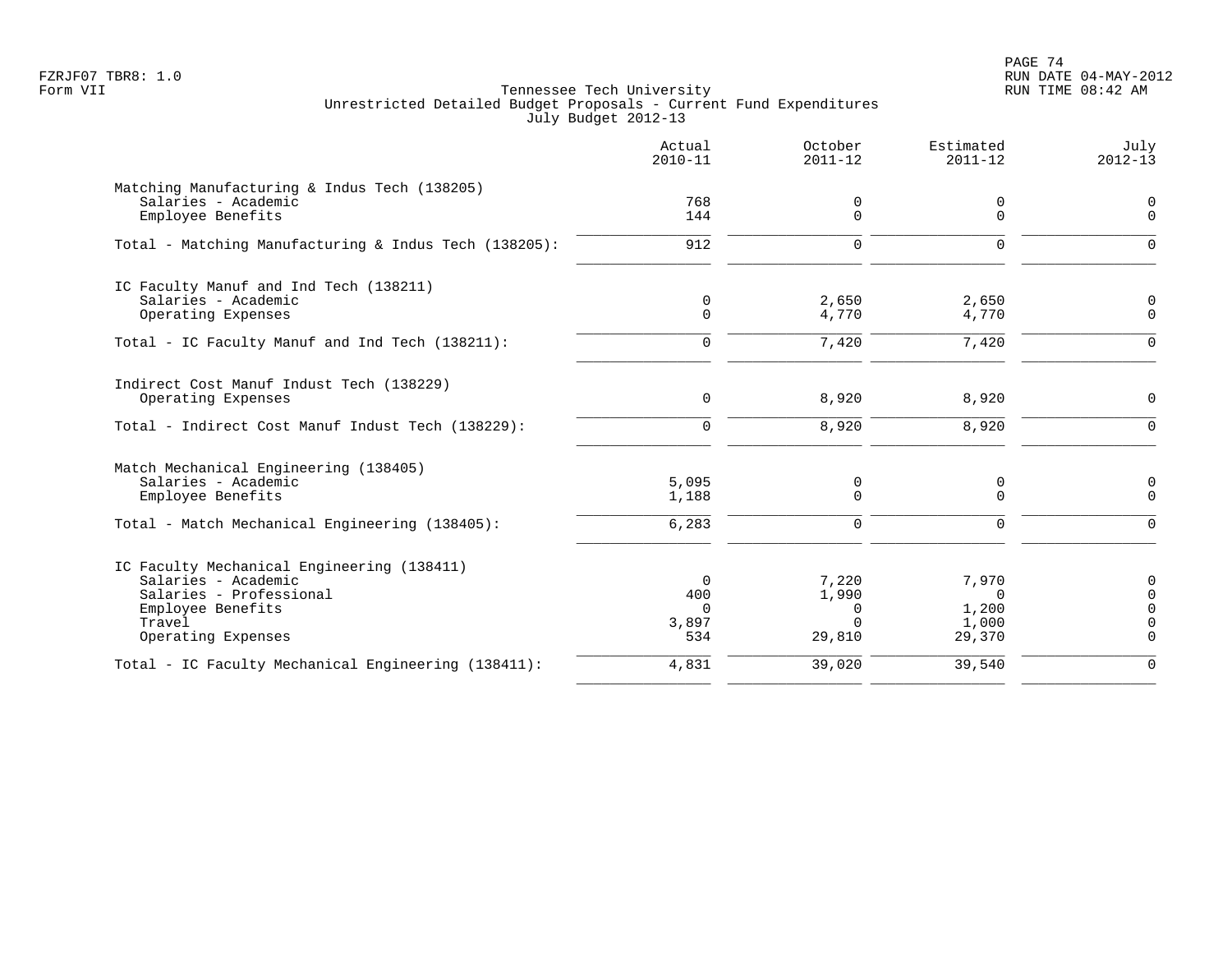|                                                     | Actual<br>$2010 - 11$ | October<br>$2011 - 12$ | Estimated<br>$2011 - 12$ | July<br>$2012 - 13$ |
|-----------------------------------------------------|-----------------------|------------------------|--------------------------|---------------------|
| Faculty Research Mechanical Engrg (138414)          |                       |                        |                          |                     |
| Salaries - Students                                 | $\mathbf 0$           | 2,000                  | 2,000                    | $\Omega$            |
| Operating Expenses                                  | $\mathbf 0$           | 750                    | 750                      | $\overline{0}$      |
| Total - Faculty Research Mechanical Engrg (138414): | $\mathbf 0$           | 2,750                  | 2,750                    | $\Omega$            |
| Indirect Cost Mech Engr (138429)                    |                       |                        |                          |                     |
| Salaries - Students                                 | 1,488                 |                        | 0                        | 0                   |
| Employee Benefits                                   | 114                   | $\Omega$               | $\Omega$                 | $\Omega$            |
| Travel                                              | 3,390                 | $\Omega$               | 6,000                    | $\Omega$            |
| Operating Expenses                                  | 33,349                | 22,410                 | 16,410                   | $\Omega$            |
| Total - Indirect Cost Mech Engr (138429):           | 38,341                | 22,410                 | 22,410                   | $\mathbf 0$         |
| IC Faculty Manufacturing Center (139011)            |                       |                        |                          |                     |
| Salaries - Academic                                 | 0                     | 4,970                  | 2,620                    |                     |
| Salaries - Professional                             | $\mathbf 0$           | 3,100                  | 3,300                    | $\Omega$            |
| Employee Benefits                                   | $\Omega$              | 0                      | 940                      | $\Omega$            |
| Travel                                              | 3,063                 | $\Omega$               | 6,950                    |                     |
| Operating Expenses                                  | 5,323                 | 65,860                 | 59,530                   | $\Omega$            |
| Total - IC Faculty Manufacturing Center (139011):   | 8,386                 | 73,930                 | 73,340                   | $\Omega$            |
| Indirect Cost Manuf Res Center (139029)             |                       |                        |                          |                     |
| Travel                                              | 3,991                 | $\mathbf 0$            | 9,290                    | $\Omega$            |
| Operating Expenses                                  | 28,509                | 52,020                 | 42,730                   | 60,440              |
| Total - Indirect Cost Manuf Res Center (139029):    | 32,500                | 52,020                 | 52,020                   | 60,440              |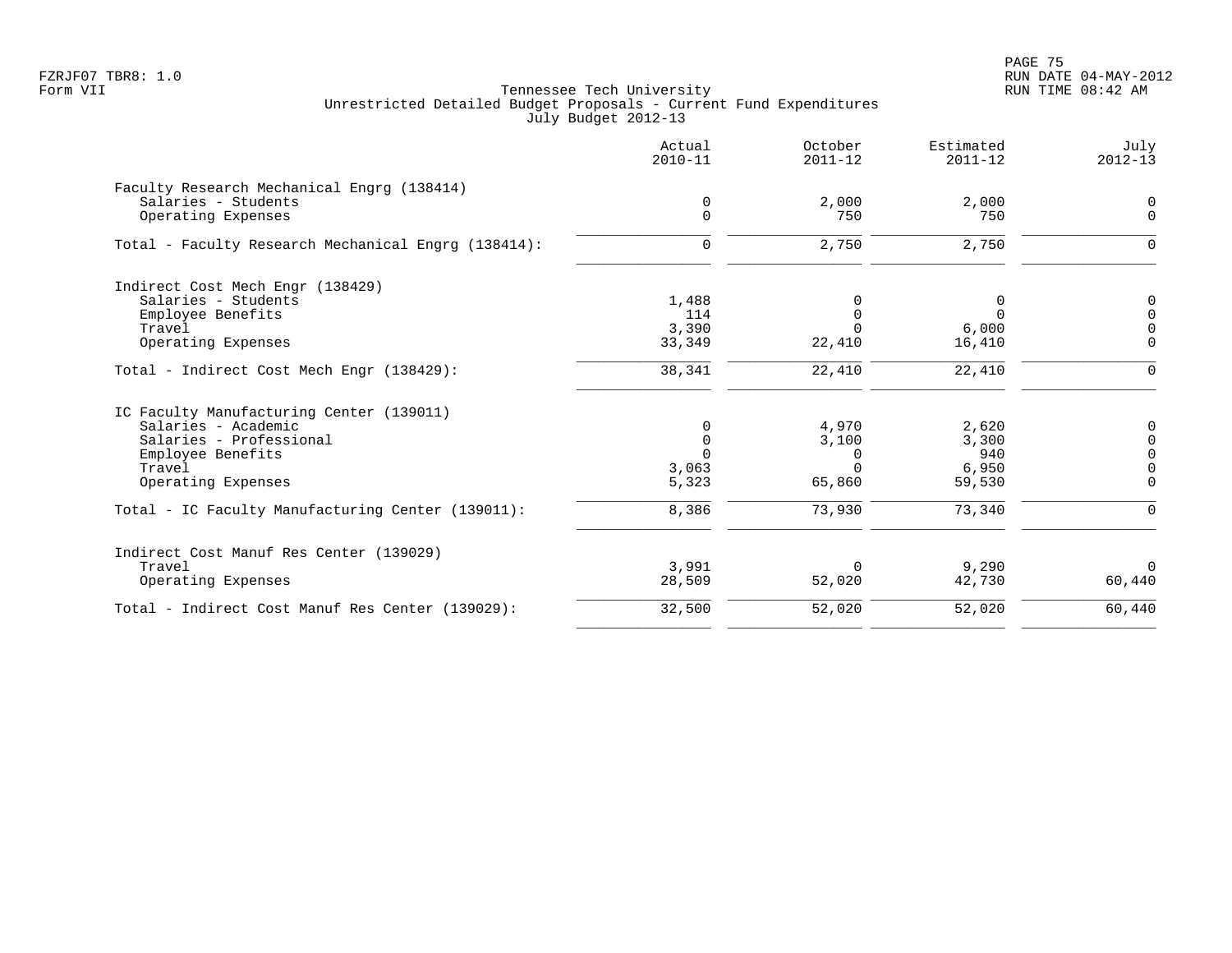en and the set of the set of the set of the set of the set of the set of the set of the set of the set of the set of the set of the set of the set of the set of the set of the set of the set of the set of the set of the se FZRJF07 TBR8: 1.0 RUN DATE 04-MAY-2012

|                                                      | Actual<br>$2010 - 11$ | October<br>$2011 - 12$ | Estimated<br>$2011 - 12$ | July<br>$2012 - 13$ |
|------------------------------------------------------|-----------------------|------------------------|--------------------------|---------------------|
| IC Faculty Energy Sys Research Ctr (139211)          |                       |                        |                          |                     |
| Salaries - Academic                                  | 4,610                 | 5,580                  | 4,740                    | $\mathbf 0$         |
| Employee Benefits                                    | 353                   | 0                      | 590                      | $\Omega$            |
| Travel                                               | $6,027$               | $\Omega$               | 3,880                    | $\Omega$            |
| Operating Expenses                                   | 7                     | 3,630                  | $\Omega$                 | $\mathbf 0$         |
| Total - IC Faculty Energy Sys Research Ctr (139211): | 10,997                | 9,210                  | 9,210                    | $\Omega$            |
| Indirect Cost Energy Syst Res Ctr (139229)           |                       |                        |                          |                     |
| Operating Expenses                                   | 12,916                | 20,290                 | 14,870                   | 110                 |
| Capital Outlay                                       | $\Omega$              | $\Omega$               | 5,420                    | $\overline{0}$      |
| Total - Indirect Cost Energy Syst Res Ctr (139229):  | 12,916                | 20,290                 | 20,290                   | 110                 |
| IC Faculty Water Center (139411)                     |                       |                        |                          |                     |
| Salaries - Academic                                  | 2,337                 | 1,030                  | 830                      | $\overline{0}$      |
| Salaries - Professional                              | $\Omega$              | 980                    | 0                        | $\Omega$            |
| Employee Benefits                                    | 412                   | $\Omega$               | $\Omega$                 | $\Omega$            |
| Operating Expenses                                   | 3,173                 | 2,530                  | 3,710                    | $\Omega$            |
| Total - IC Faculty Water Center (139411):            | 5,922                 | 4,540                  | 4,540                    | $\Omega$            |
| Indirect Cost Water Res Center (139429)              |                       |                        |                          |                     |
| Salaries - Supporting                                | 1,289                 | 0                      | 3,600                    | $\overline{0}$      |
| Employee Benefits                                    | 44                    | $\Omega$               | 270                      | $\mathbf 0$         |
| Travel                                               | $\Omega$              | $\cap$                 | 2,200                    | $\Omega$            |
| Operating Expenses                                   | 7,960                 | 16,090                 | 10,020                   | 5,730               |
| Total - Indirect Cost Water Res Center (139429):     | 9,293                 | 16,090                 | 16,090                   | 5,730               |
|                                                      |                       |                        |                          |                     |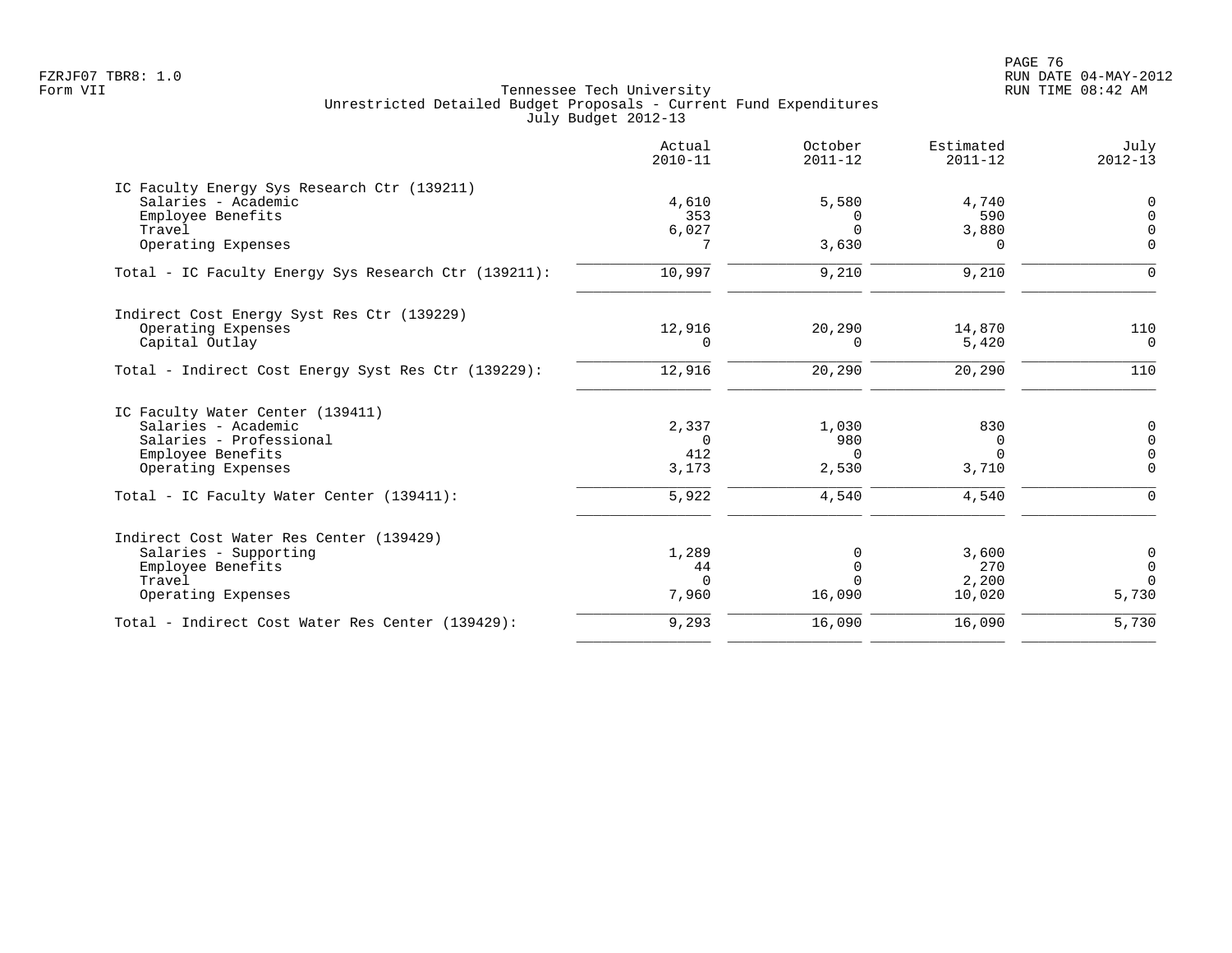PAGE 77 FZRJF07 TBR8: 1.0 RUN DATE 04-MAY-2012

|                                                                                                                                                                           | Actual<br>$2010 - 11$             | October<br>$2011 - 12$              | Estimated<br>$2011 - 12$            | July<br>$2012 - 13$                      |
|---------------------------------------------------------------------------------------------------------------------------------------------------------------------------|-----------------------------------|-------------------------------------|-------------------------------------|------------------------------------------|
| Indirect Cost Dean Coll of Bus (140029)<br>Salaries - Students<br>Employee Benefits<br>Operating Expenses                                                                 | 2,295<br>175<br>3,882             | 0<br>$\Omega$<br>2,800              | 0<br>$\Omega$<br>2,800              | $\mathsf{0}$<br>$\Omega$<br>$\Omega$     |
| Total - Indirect Cost Dean Coll of Bus (140029):                                                                                                                          | 6,352                             | 2,800                               | 2,800                               | $\Omega$                                 |
| Indirect Cost Business Media Center (140129)<br>Operating Expenses                                                                                                        | $\mathbf 0$                       | 0                                   | 4,720                               | $\Omega$                                 |
| Total - Indirect Cost Business Media Center (140129):                                                                                                                     | $\mathbf 0$                       | $\mathbf 0$                         | 4,720                               | $\Omega$                                 |
| IC Faculty Econ Finance Marketing (142511)<br>Salaries - Students<br>Salaries - Professional<br>Operating Expenses<br>Total - IC Faculty Econ Finance Marketing (142511): | 905<br>$\Omega$<br>2,571<br>3,476 | $\Omega$<br>2,700<br>3,460<br>6,160 | $\Omega$<br>2,700<br>3,460<br>6,160 | 0<br>$\mathbf 0$<br>$\Omega$<br>$\Omega$ |
| Indirect Cost Econ and Finance (142529)<br>Operating Expenses                                                                                                             | 0                                 | 10,970                              | 10,830                              | $\Omega$                                 |
| Total - Indirect Cost Econ and Finance (142529):                                                                                                                          | $\Omega$                          | 10,970                              | 10,830                              | $\Omega$                                 |
| Indirect Cost Dec Sci and Mgnt (144029)<br>Salaries - Academic<br>Salaries - Students<br>Operating Expenses                                                               | $\Omega$<br>2,300<br>119          | 40<br>$\Omega$<br>4,720             | 40<br>$\mathbf 0$<br>$\mathbf 0$    | $\mathbf 0$<br>$\mathbf 0$<br>$\Omega$   |
| Total - Indirect Cost Dec Sci and Mgnt (144029):                                                                                                                          | 2,419                             | 4,760                               | 40                                  | $\Omega$                                 |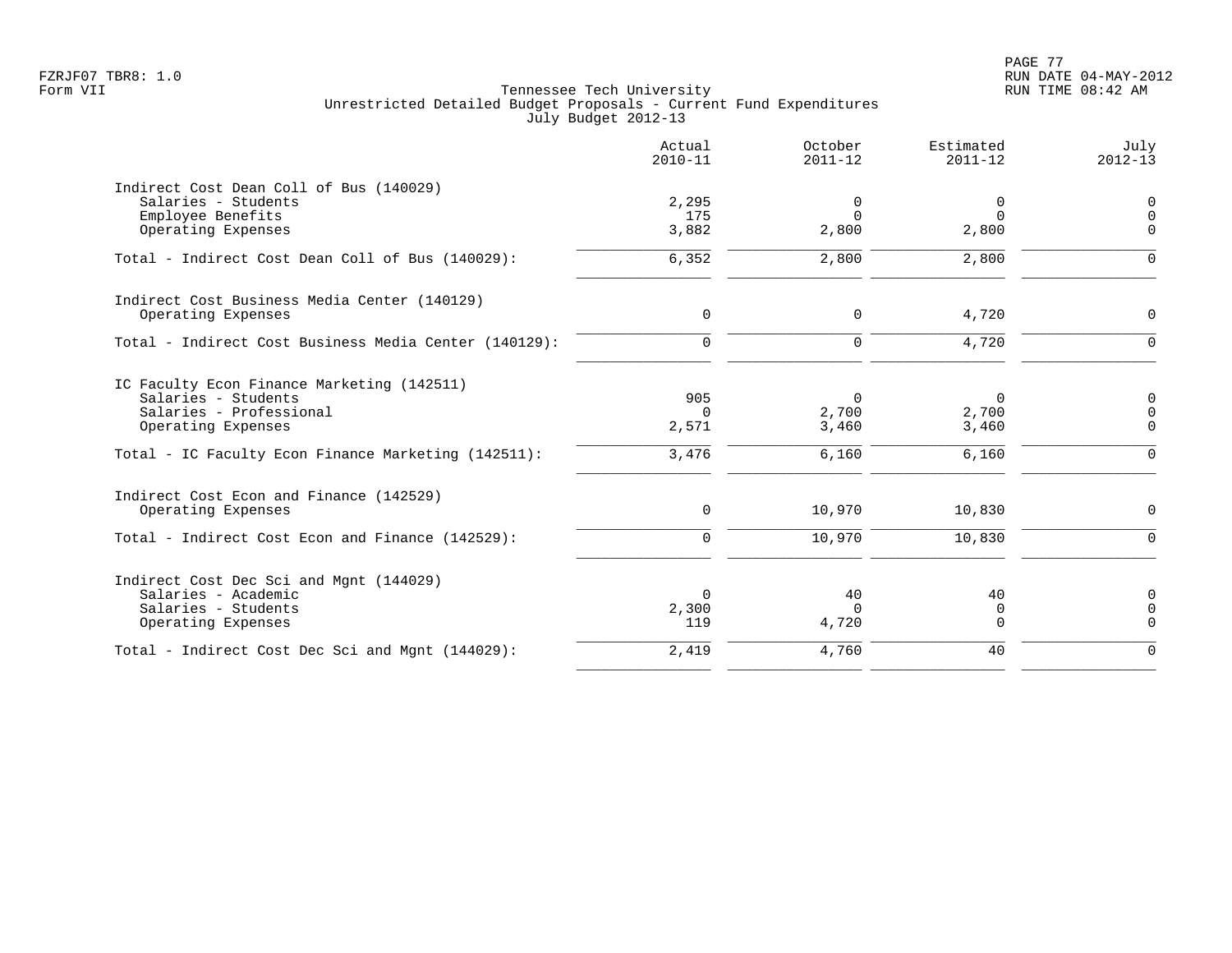|                                                 | Actual<br>$2010 - 11$ | October<br>$2011 - 12$ | Estimated<br>$2011 - 12$ | July<br>$2012 - 13$ |
|-------------------------------------------------|-----------------------|------------------------|--------------------------|---------------------|
| SBDC Match (147005)                             |                       |                        |                          |                     |
| Salaries - Professional                         | 4,140                 | <sup>0</sup>           |                          | 0                   |
| Employee Benefits                               | 1,535                 | $\Omega$               |                          | $\Omega$            |
| Travel                                          | 0                     | 500                    | U                        | $\Omega$            |
| Operating Expenses                              | $\Omega$              | 500                    | 54,680                   | $\Omega$            |
| $Total - SBDC Match (147005):$                  | 5,675                 | 1,000                  | 54,680                   | ∩                   |
| Indirect Cost College of Educ (150029)          |                       |                        |                          |                     |
| Salaries - Supporting                           | 0                     | 8,150                  | 16,300                   | 0                   |
| Employee Benefits                               | $\Omega$              | 0                      | 3,800                    | $\Omega$            |
| Travel                                          | 374                   | $\Omega$               | $\Omega$                 |                     |
| Operating Expenses                              | 9,656                 | 8,520                  | 4,720                    | $\mathbf 0$         |
| Total - Indirect Cost College of Educ (150029): | 10,030                | 16,670                 | 24,820                   | $\Omega$            |
| Research Education (151504)                     |                       |                        |                          |                     |
| Travel                                          | 2,306                 | 2,500                  | 2,500                    | 0                   |
| Operating Expenses                              | $\Omega$              | 190                    | 190                      | $\mathbf 0$         |
| Total - Research Education (151504):            | 2,306                 | 2,690                  | 2,690                    | $\Omega$            |
| Indirect Cost Assoc Dean Educ (151529)          |                       |                        |                          |                     |
| Travel                                          | $\mathbf 0$           | $\Omega$               | 1,000                    | 0                   |
| Operating Expenses                              | 97                    | 6,330                  | 5,330                    | $\Omega$            |
| Total - Indirect Cost Assoc Dean Educ (151529): | 97                    | 6,330                  | 6,330                    | $\mathbf 0$         |
|                                                 |                       |                        |                          |                     |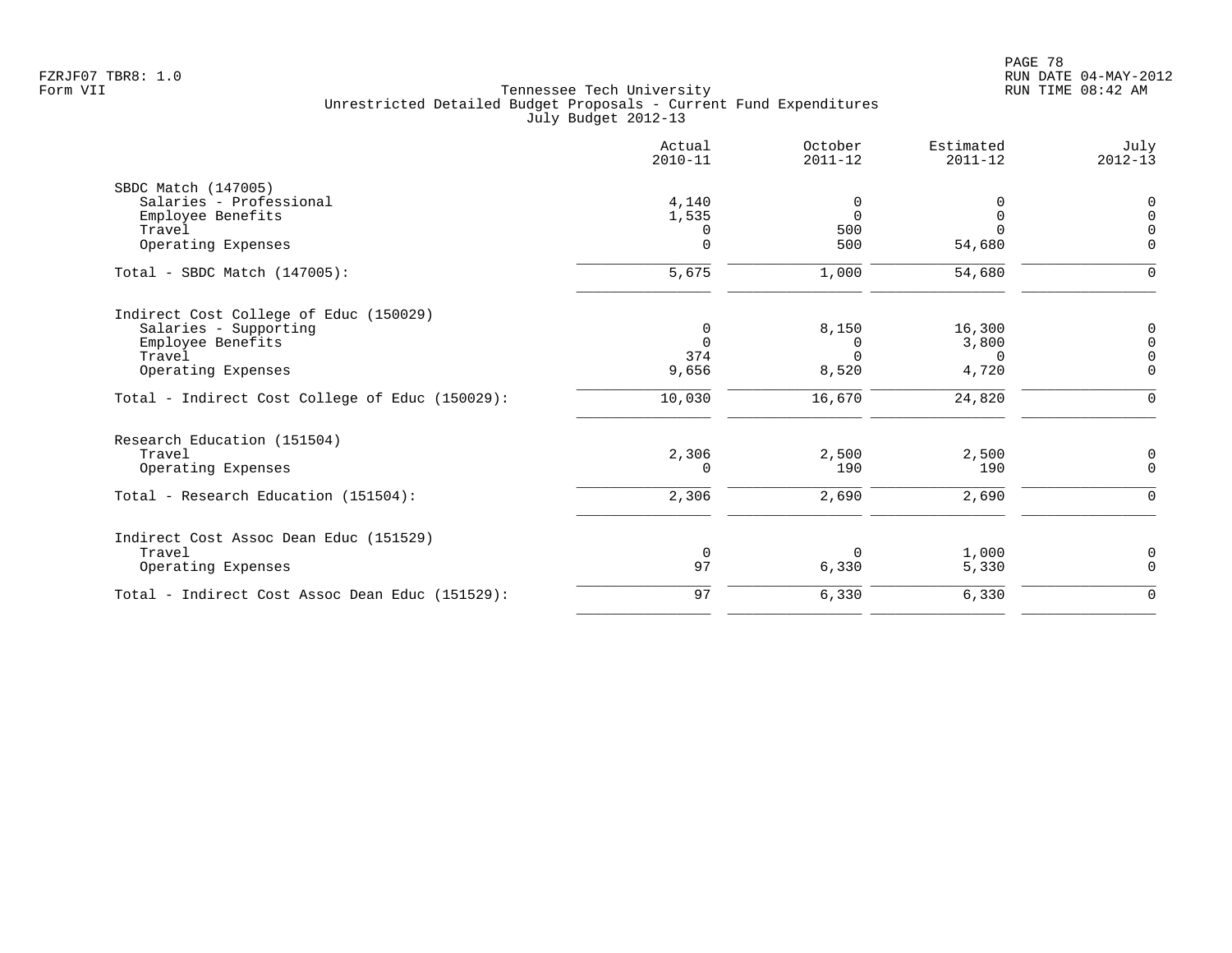|                                                                                                                                            | Actual<br>$2010 - 11$ | October<br>$2011 - 12$ | Estimated<br>$2011 - 12$ | July<br>$2012 - 13$        |
|--------------------------------------------------------------------------------------------------------------------------------------------|-----------------------|------------------------|--------------------------|----------------------------|
| Counseling and Psychology (152000)<br>Employee Benefits                                                                                    | $\mathbf 0$           | 200                    | 200                      | 200                        |
| Total - Counseling and Psychology (152000):                                                                                                | $\Omega$              | 200                    | 200                      | 200                        |
| Match Counseling Psychology (152005)<br>Salaries - Academic<br>Employee Benefits                                                           | 8,938<br>2,332        | 0<br>0                 | 9,350<br>2,650           | $\mathbf 0$<br>$\mathbf 0$ |
| Total - Match Counseling Psychology (152005):                                                                                              | 11,270                | 0                      | 12,000                   | $\Omega$                   |
| IC Faculty Counseling and Psych (152011)<br>Salaries - Academic<br>Operating Expenses<br>Total - IC Faculty Counseling and Psych (152011): | $\Omega$<br>1,775     | 3,010<br>0             | 3,010<br>$\Omega$        | 0<br>$\Omega$<br>$\Omega$  |
| Faculty Research Counsel and Psych (152014)<br>Operating Expenses                                                                          | 1,775<br>4,992        | 3,010<br>$\mathbf 0$   | 3,010<br>0               | $\mathbf 0$                |
| Total - Faculty Research Counsel and Psych (152014):                                                                                       | 4,992                 | $\Omega$               | $\Omega$                 | $\Omega$                   |
| Indirect Cost Counsel and Psychol (152029)<br>Operating Expenses                                                                           | 3,360                 | 3,570                  | 3,570                    | $\mathbf 0$                |
| Total - Indirect Cost Counsel and Psychol (152029):                                                                                        | 3,360                 | 3,570                  | 3,570                    | $\mathbf 0$                |
|                                                                                                                                            |                       |                        |                          |                            |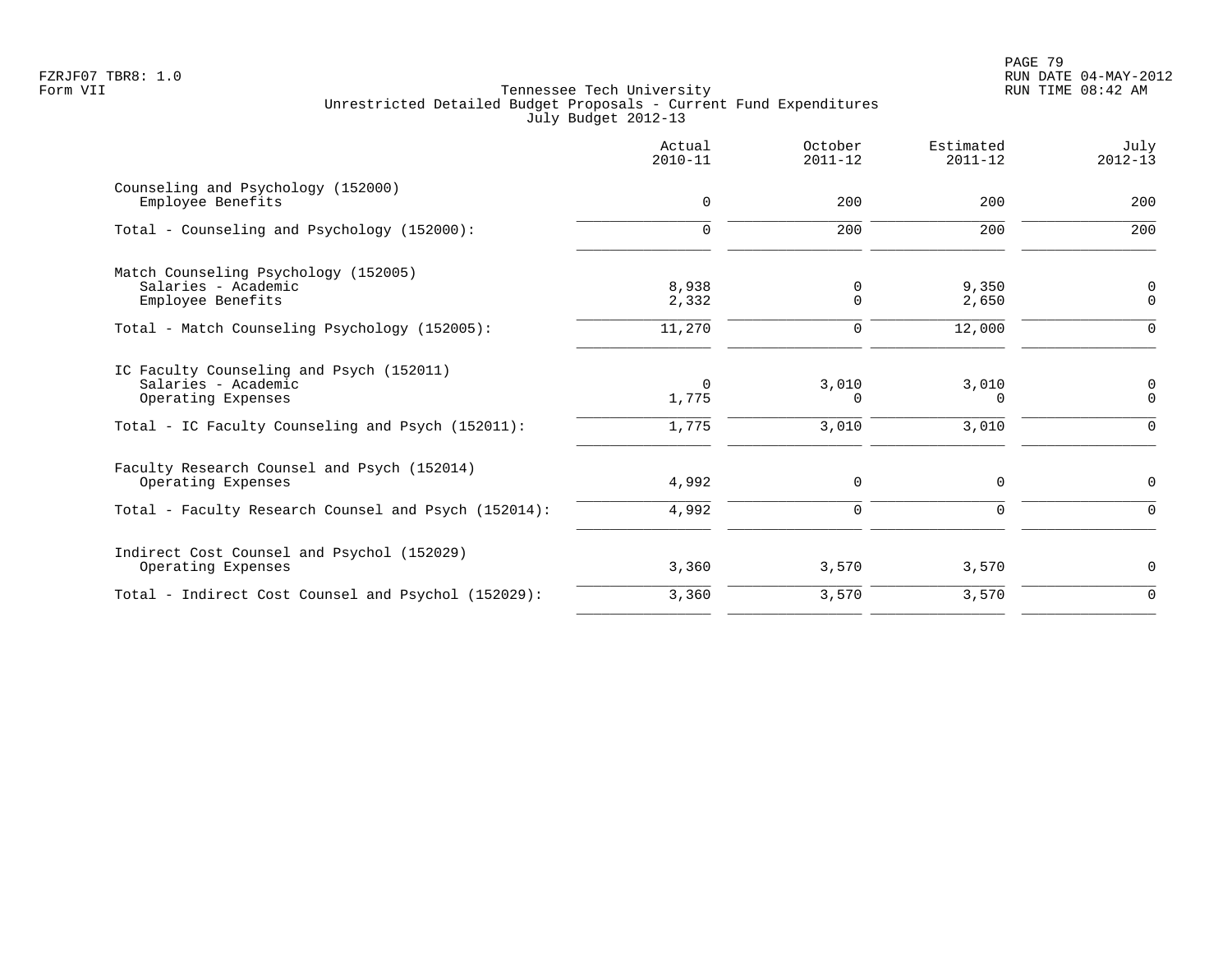| Actual<br>$2010 - 11$ | October<br>$2011 - 12$                                        | Estimated<br>$2011 - 12$                     | July<br>$2012 - 13$                               |
|-----------------------|---------------------------------------------------------------|----------------------------------------------|---------------------------------------------------|
|                       |                                                               |                                              |                                                   |
| 462                   | 700                                                           | 700                                          | $\mathbf 0$                                       |
| $\Omega$              | 1,350                                                         | 1,350                                        | $\mathbf 0$                                       |
|                       | $\Omega$                                                      | $\Omega$                                     | $\mathbf 0$                                       |
|                       |                                                               |                                              | $\Omega$                                          |
|                       |                                                               |                                              | $\overline{0}$                                    |
|                       |                                                               |                                              | $\Omega$                                          |
| 5,000                 | 15,000                                                        | 15,000                                       | $\Omega$                                          |
|                       |                                                               |                                              |                                                   |
| 0                     | 10,980                                                        | 12,270                                       | 0                                                 |
|                       | 0                                                             |                                              | $\mathbf 0$                                       |
|                       |                                                               | $\Omega$                                     | $\mathbf 0$                                       |
|                       |                                                               |                                              | $\mathbf 0$                                       |
| 2,141                 | 19,080                                                        | 20,370                                       | $\Omega$                                          |
|                       |                                                               |                                              |                                                   |
| 21,621                | $-1,000$                                                      | 13,500                                       | 0                                                 |
| 11,240                | 16,910                                                        | 2,410                                        | $\mathbf 0$                                       |
| 32,861                | 15,910                                                        | 15,910                                       | $\Omega$                                          |
|                       |                                                               |                                              |                                                   |
| 0                     | 490                                                           | 490                                          | 0                                                 |
| $\Omega$              | 490                                                           | 490                                          | $\Omega$                                          |
|                       | 112<br>1,866<br>2,560<br>$\Omega$<br>$\Omega$<br>885<br>1,256 | 2,100<br>3,450<br>7,400<br>$\Omega$<br>8,100 | 1,740<br>11,210<br><sup>n</sup><br>2,300<br>5,800 |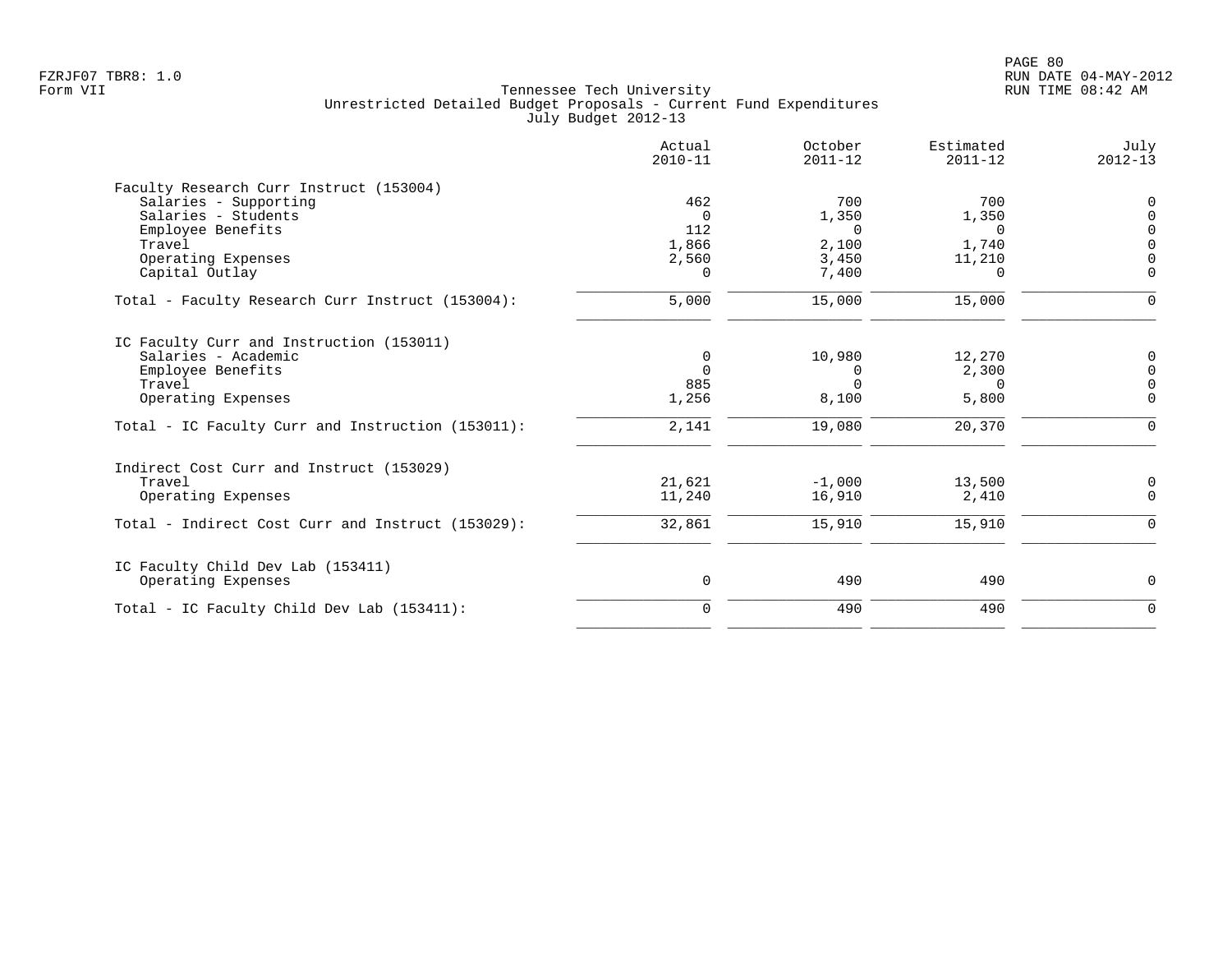PAGE 81 FZRJF07 TBR8: 1.0 RUN DATE 04-MAY-2012

| $\mathbf 0$                              | 510                           | 510                                      |                                                      |
|------------------------------------------|-------------------------------|------------------------------------------|------------------------------------------------------|
|                                          |                               |                                          | $\mathbf 0$                                          |
|                                          | 510                           | 510                                      | $\mathbf 0$                                          |
| 0<br>$\Omega$<br>1,439<br>7,851          | 100<br>650<br>2,000<br>13,370 | 100<br>650<br>2,000<br>13,370            | 0<br>$\mathbf 0$<br>$\overline{0}$<br>$\overline{0}$ |
| 9,290                                    | 16,120                        | 16,120                                   | $\Omega$                                             |
| 2,278<br>520<br>$\Omega$<br>939<br>3,737 | 0<br>$\Omega$<br>0            | 0<br>$\Omega$<br>2,474<br>1,160<br>3,634 | $\mathbf 0$<br>$\Omega$<br>$\Omega$<br>$\Omega$      |
| 1,875                                    | 870                           | 870                                      | $\Omega$                                             |
| 1,875                                    | 870                           | 870                                      | $\Omega$                                             |
|                                          | $\mathbf 0$                   |                                          |                                                      |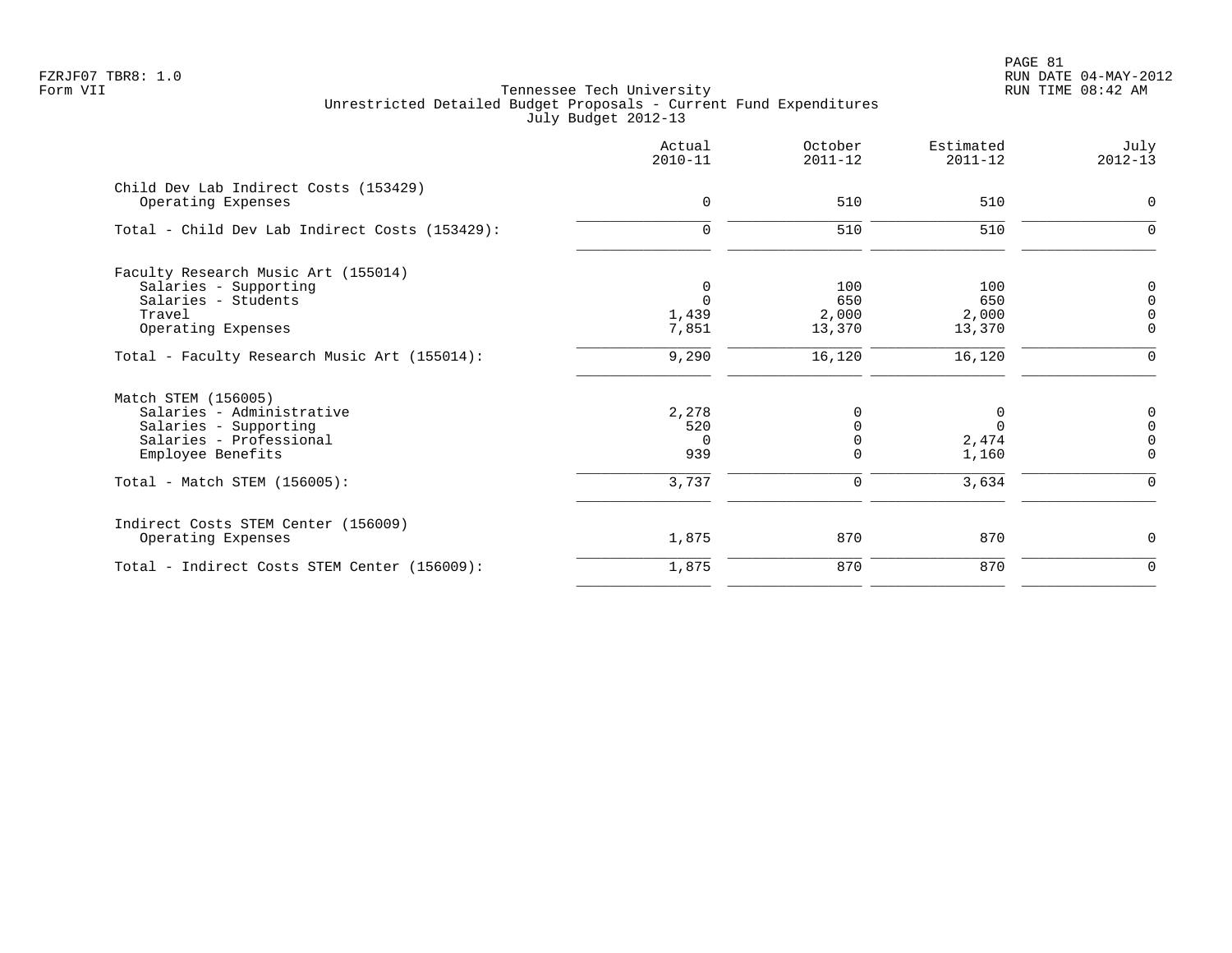PAGE 82 FZRJF07 TBR8: 1.0 RUN DATE 04-MAY-2012

|                                                    | Actual<br>$2010 - 11$ | October<br>$2011 - 12$ | Estimated<br>$2011 - 12$ | July<br>$2012 - 13$ |
|----------------------------------------------------|-----------------------|------------------------|--------------------------|---------------------|
| IC Faculty STEM (156021)                           |                       |                        |                          |                     |
| Travel                                             | $\mathbf 0$           | 0                      | 3,650                    | $\mathbf 0$         |
| Total - IC Faculty STEM (156021):                  | $\mathbf 0$           | $\mathbf 0$            | 3,650                    | $\Omega$            |
| Horticulture Rest Staff (160001)                   |                       |                        |                          |                     |
| Salaries - Academic                                | 76,055                | 63,180                 | 63,180                   | 64,180              |
| Salaries - Supporting                              | 29,696                | 31,610                 | 31,610                   | 30,710              |
| Salaries - Professional                            | 49,290                | 51,850                 | 51,850                   | 50,950              |
| Employee Benefits                                  | 50,343                | 50,560                 | 51,560                   | 51,560              |
| Travel<br>Operating Expenses                       | 240<br>8,639          | 470<br>6,900           | 470<br>6,900             | 470<br>6,900        |
|                                                    |                       |                        |                          |                     |
| Total - Horticulture Rest Staff (160001):          | 214,263               | 204,570                | 205,570                  | 204,770             |
| Faculty Research Ag and Hum Sci (160014)           |                       |                        |                          |                     |
| Salaries - Supporting                              | $\mathbf 0$           | 250                    | 250                      | $\mathbf 0$         |
| Salaries - Students                                | 6,187                 | 4,100                  | 4,100                    | 0                   |
| Employee Benefits                                  | 104                   | 0                      | 0                        | $\Omega$            |
| Travel                                             | 740                   | $\Omega$               | $\Omega$                 | $\Omega$            |
| Operating Expenses                                 | 7,003                 | 1,150                  | 1,150                    | $\Omega$            |
| Total - Faculty Research Ag and Hum Sci (160014):  | 14,034                | 5,500                  | 5,500                    | $\Omega$            |
| Indirect Cost Coll of Ag Hum Sci (160029)          |                       |                        |                          |                     |
| Travel                                             | 311                   | $\Omega$               | $\Omega$                 | 0                   |
| Operating Expenses                                 | 5,851                 | 21,850                 | 21,850                   | $\Omega$            |
| Total - Indirect Cost Coll of Aq Hum Sci (160029): | 6,162                 | 21,850                 | 21,850                   | $\mathbf 0$         |
|                                                    |                       |                        |                          |                     |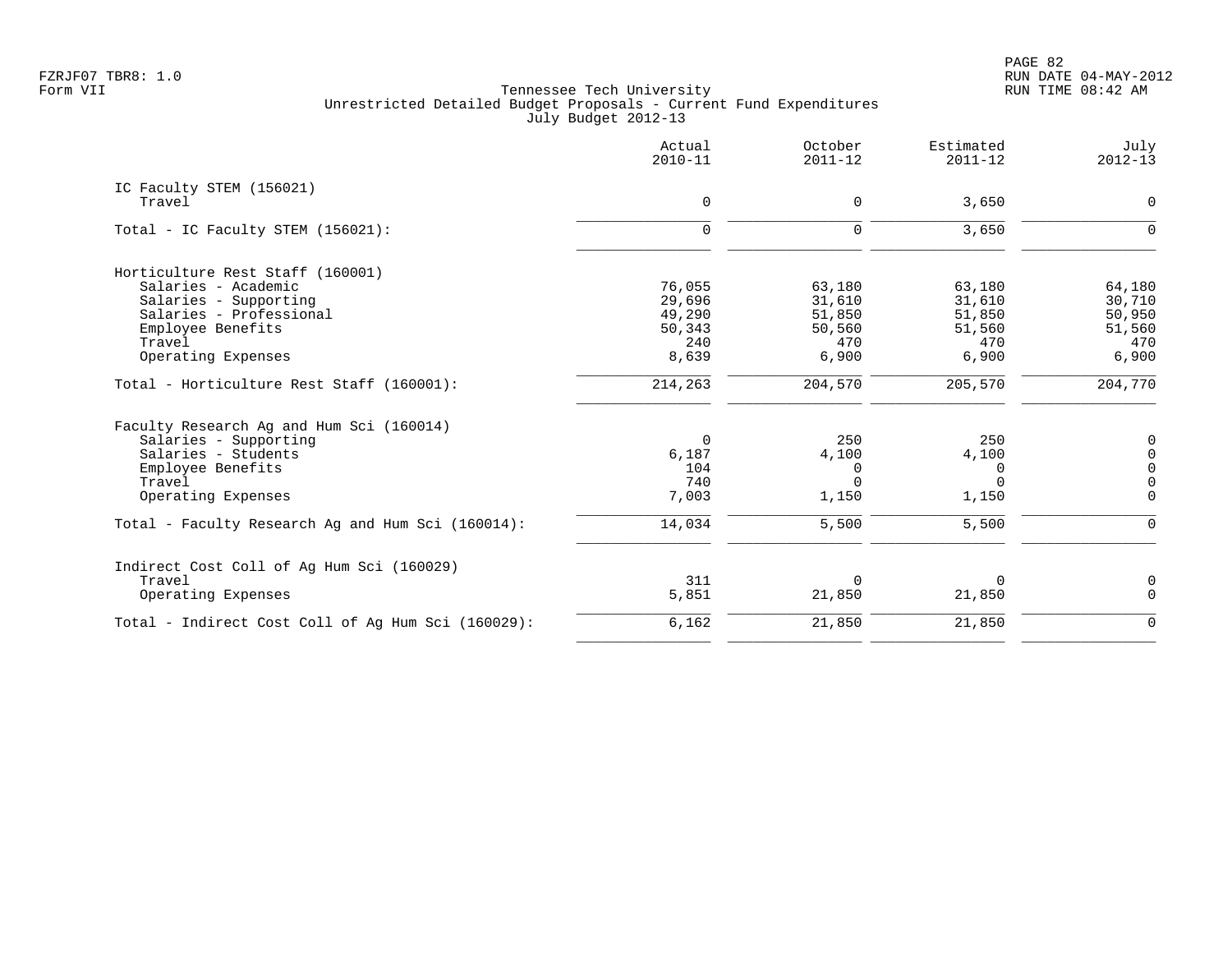PAGE 83 FZRJF07 TBR8: 1.0 RUN DATE 04-MAY-2012

|                                                | Actual<br>$2010 - 11$ | October<br>$2011 - 12$ | Estimated<br>$2011 - 12$ | July<br>$2012 - 13$ |
|------------------------------------------------|-----------------------|------------------------|--------------------------|---------------------|
| Dept Match Agriculture (163005)                |                       |                        |                          |                     |
| Salaries - Academic                            | 389                   | $\Omega$               | 0                        | $\Omega$            |
| Employee Benefits                              | 92                    | $\Omega$               | $\mathbf 0$              | $\Omega$            |
| Total - Dept Match Agriculture (163005):       | 481                   | $\Omega$               | $\Omega$                 |                     |
| IC Faculty School of Gen Ag (163011)           |                       |                        |                          |                     |
| Salaries - Administrative                      | $\Omega$              | 400                    | 400                      | $\Omega$            |
| Salaries - Academic                            | $\Omega$              | 870                    | 1,199                    | n                   |
| Employee Benefits                              | $\Omega$              | 0                      | 14                       | $\Omega$            |
| Travel                                         | 710<br>978            | $\Omega$<br>510        | $\Omega$                 | $\Omega$            |
| Operating Expenses                             |                       |                        | 1,110                    |                     |
| Total - IC Faculty School of Gen Aq (163011):  | 1,688                 | 1,780                  | 2,723                    | $\Omega$            |
| Faculty Research Agriculture (163014)          |                       |                        |                          |                     |
| Travel                                         | 300                   | 0                      | 0                        | 0                   |
| Operating Expenses                             | 4,700                 | 0                      | 0                        | $\Omega$            |
| Total - Faculty Research Agriculture (163014): | 5,000                 | 0                      | 0                        | $\Omega$            |
| Indirect Cost Gen Aq (163029)                  |                       |                        |                          |                     |
| Salaries - Students                            | 890                   | $\Omega$               | 810                      | $\Omega$            |
| Travel                                         | 20                    |                        | $\Omega$                 | $\Omega$            |
| Operating Expenses                             | 5,301                 | 8,310                  | 6,557                    | $\Omega$            |
| Total - Indirect Cost Gen Aq (163029):         | 6,211                 | 8,310                  | 7,367                    | $\mathbf 0$         |
|                                                |                       |                        |                          |                     |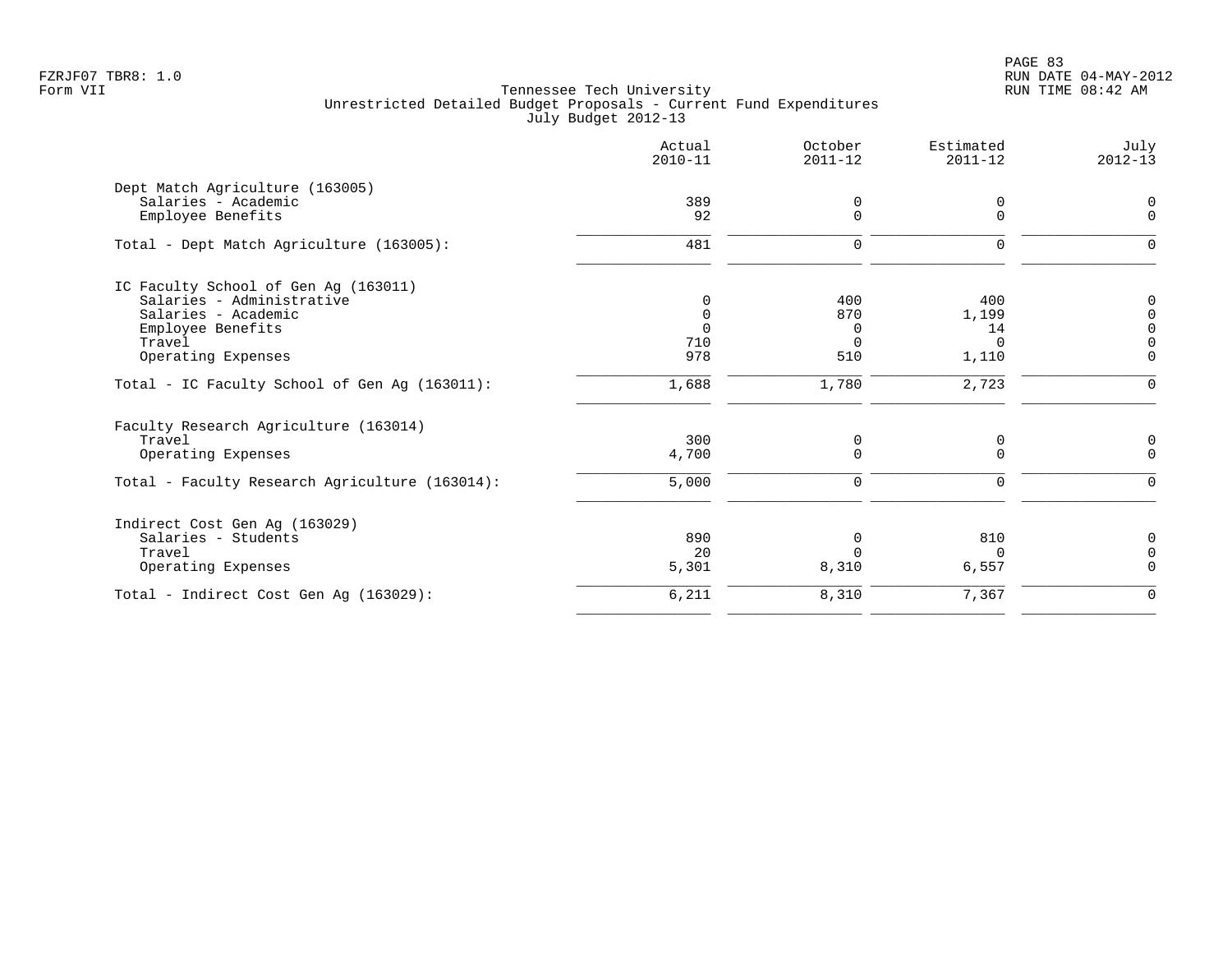|                                               | Actual<br>$2010 - 11$ | October<br>$2011 - 12$ | Estimated<br>$2011 - 12$ | July<br>$2012 - 13$ |
|-----------------------------------------------|-----------------------|------------------------|--------------------------|---------------------|
| IC Faculty Human Ecology (165011)             |                       |                        |                          |                     |
| Salaries - Administrative                     | 0                     | 5,710                  | 5,710                    | $\mathbf 0$         |
| Salaries - Academic                           | $\Omega$              | 2,040                  | 2,040                    | $\mathbf 0$         |
| Travel                                        | 3,871                 | $\Omega$               | $\Omega$                 | $\Omega$            |
| Operating Expenses                            | 693                   | 5,470                  | 5,470                    | $\mathbf 0$         |
| Total - IC Faculty Human Ecology (165011):    | 4,564                 | 13,220                 | 13,220                   | $\Omega$            |
| Indirect Cost Human Ecology (165029)          |                       |                        |                          |                     |
| Salaries - Academic                           | 10,850                | $\Omega$               | 3,600                    | 0                   |
| Employee Benefits                             | 1,093                 | $\mathbf 0$            | 280                      | $\mathsf{O}$        |
| Travel                                        | 214                   | $\Omega$               | 4,000                    | $\mathbf 0$         |
| Operating Expenses                            | 8,268                 | 29,330                 | 21,450                   | $\mathbf 0$         |
| Total - Indirect Cost Human Ecology (165029): | 20,425                | 29,330                 | 29,330                   | $\Omega$            |
| Research Admin (170001)                       |                       |                        |                          |                     |
| Salaries - Professional                       | 50,689                | 15,668                 | 46,568                   | 15,668              |
| Employee Benefits                             | 4,969                 | 2,000                  | 6,200                    | 2,000               |
| Travel                                        | 1,592                 | $\Omega$               | 2,070                    | 0                   |
| Operating Expenses                            | 47,289                | 48,880                 | 56,880                   | $\mathbf 0$         |
| Capital Outlay                                | $\Omega$              | $\Omega$               | 9,000                    | $\mathbf 0$         |
| Total - Research Admin (170001):              | 104,539               | 66,548                 | 120,718                  | 17,668              |
| Research Leave (170002)                       |                       |                        |                          |                     |
| Employee Benefits                             | 0                     | 15,010                 | 15,010                   | 15,010              |
| Total - Research Leave (170002):              | $\mathbf 0$           | 15,010                 | 15,010                   | 15,010              |
|                                               |                       |                        |                          |                     |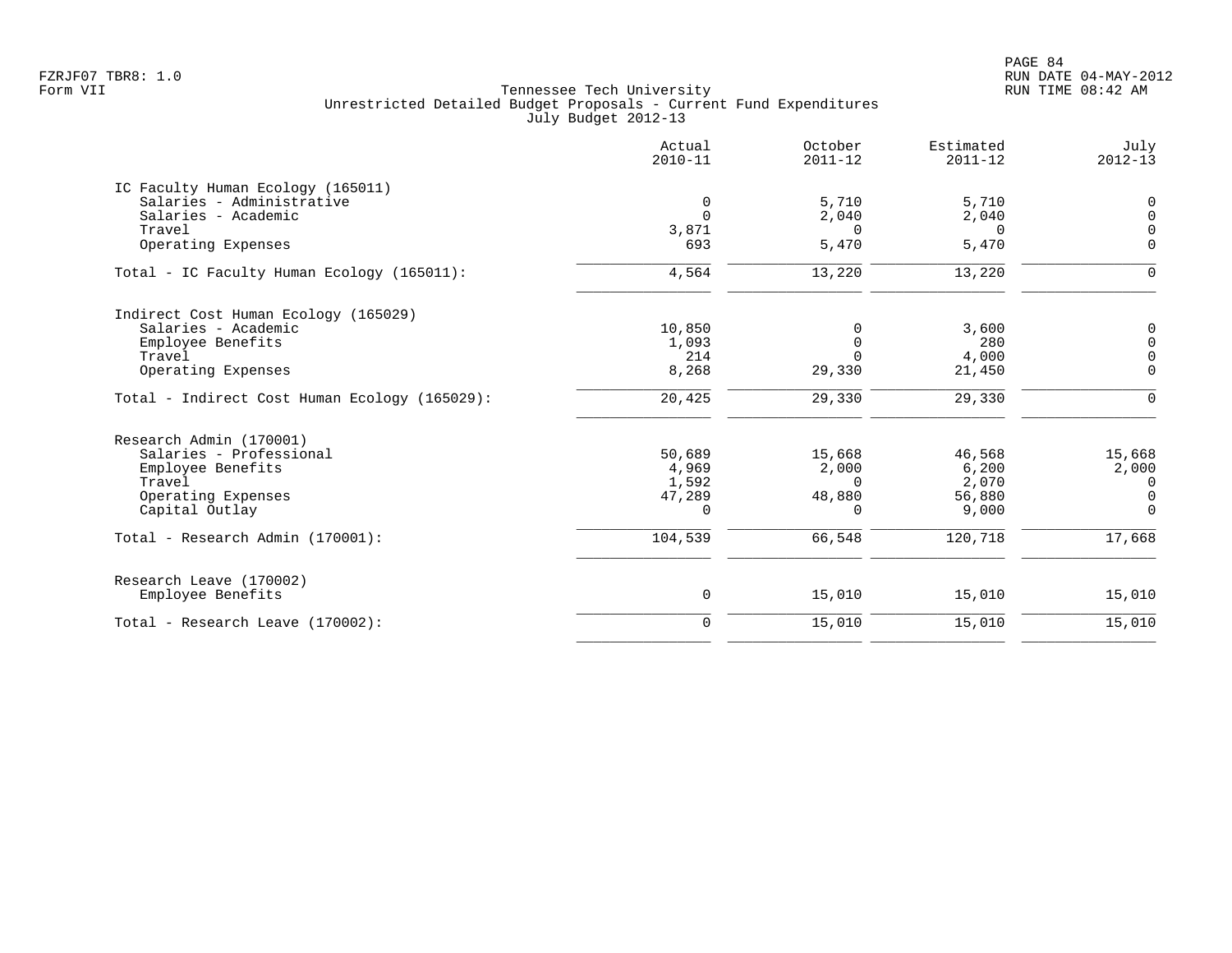|                                                                                                         | Actual<br>$2010 - 11$   | October<br>$2011 - 12$       | Estimated<br>$2011 - 12$  | July<br>$2012 - 13$          |
|---------------------------------------------------------------------------------------------------------|-------------------------|------------------------------|---------------------------|------------------------------|
| Royalties Patents Copyrights (170005)<br>Salaries - Academic<br>Employee Benefits<br>Operating Expenses | 1,218<br>218<br>1,039   | 0<br>$\mathbf 0$<br>$\Omega$ | $\Omega$<br>0<br>$\Omega$ | 0<br>$\mathbf 0$<br>$\Omega$ |
| Total - Royalties Patents Copyrights (170005):                                                          | 2,475                   | $\mathbf 0$                  | $\Omega$                  | $\Omega$                     |
| IC Faculty Office of Research (170011)<br>Operating Expenses                                            | $\mathbf 0$             | 1,680                        | 1,680                     | 0                            |
| Total - IC Faculty Office of Research (170011):                                                         | $\Omega$                | 1,680                        | 1,680                     | $\Omega$                     |
| TTU Matching (171000)<br>Operating Expenses<br>Total - TTU Matching (171000):                           | $\mathbf 0$<br>$\Omega$ | 260<br>260                   | 260<br>260                | $\mathbf 0$<br>$\Omega$      |
|                                                                                                         |                         |                              |                           |                              |
| Indirect Cost Pool 20 Percent (172000)<br>Operating Expenses                                            | $\mathbf 0$             | 22,530                       | 22,530                    | 335,200                      |
| Total - Indirect Cost Pool 20 Percent (172000):                                                         | $\Omega$                | 22,530                       | 22,530                    | 335,200                      |
| Indirect Cost Pool Faculty 10 Per (172005)<br>Operating Expenses                                        | 0                       | 27,120                       | 27,120                    | 153,000                      |
| Total - Indirect Cost Pool Faculty 10 Per (172005):                                                     | $\mathbf 0$             | 27,120                       | 27,120                    | 153,000                      |
|                                                                                                         |                         |                              |                           |                              |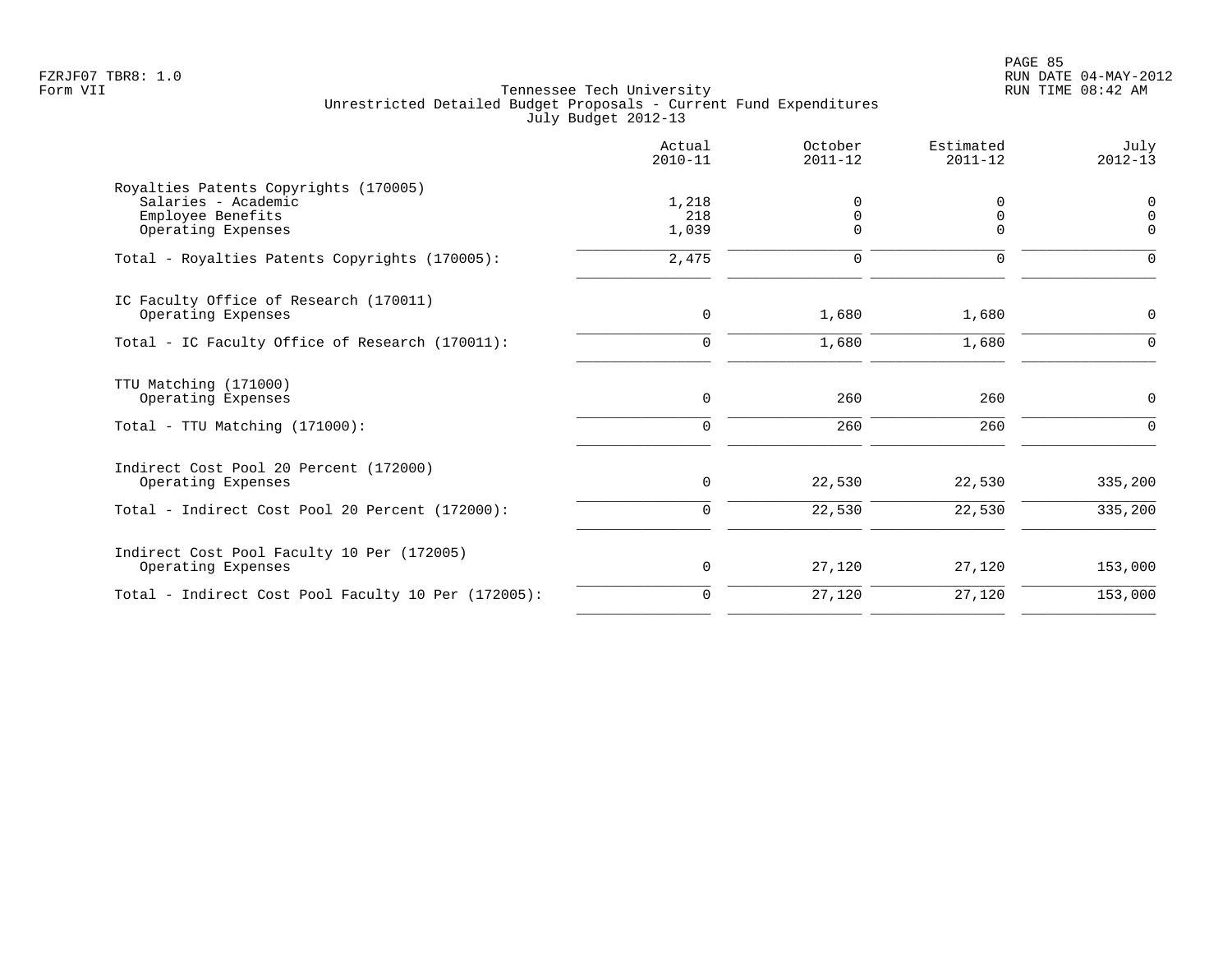|                                                    | Actual<br>$2010 - 11$ | October<br>$2011 - 12$ | Estimated<br>$2011 - 12$ | July<br>$2012 - 13$ |
|----------------------------------------------------|-----------------------|------------------------|--------------------------|---------------------|
| Faculty Research 30 Percent (174000)               |                       |                        |                          |                     |
| Salaries - Supporting                              | 25,838                | 29,920                 | 29,920                   | 29,710              |
| Employee Benefits                                  | 19,362                | 19,700                 | 22,300                   | 19,700              |
| Operating Expenses                                 | $\Omega$              | 400,160                | 280,360                  | 328,180             |
| Total - Faculty Research 30 Percent (174000):      | 45,200                | 449,780                | 332,580                  | 377,590             |
| Fac Research Combined (174001)                     |                       |                        |                          |                     |
| Salaries - Academic                                | 34,023                | 0                      | 41,580                   | $\overline{0}$      |
| Employee Benefits                                  | 9,336                 | 9,840                  | 9,840                    | 9,840               |
| Total - Fac Research Combined (174001):            | 43,359                | 9,840                  | 51,420                   | 9,840               |
| Indirect Costs Extended Programs (180029)          |                       |                        |                          |                     |
| Operating Expenses                                 | 29                    | 3,260                  | 3,260                    | 0                   |
| Total - Indirect Costs Extended Programs (180029): | 29                    | 3,260                  | 3,260                    | $\Omega$            |
| TBR Spouse Dependent Discount (700000)             |                       |                        |                          |                     |
| Employee Benefits                                  | 39,042                | 39,990                 | 35,150                   | 35,150              |
| Total - TBR Spouse Dependent Discount (700000):    | 39,042                | 39,990                 | 35,150                   | 35,150              |
| TBR Employ Remission PC191 (700001)                |                       |                        |                          |                     |
| Employee Benefits                                  | 22,501                | 23,120                 | 23,120                   | 23,120              |
| Total - TBR Employ Remission PC191 (700001):       | 22,501                | 23,120                 | 23,120                   | 23,120              |
|                                                    |                       |                        |                          |                     |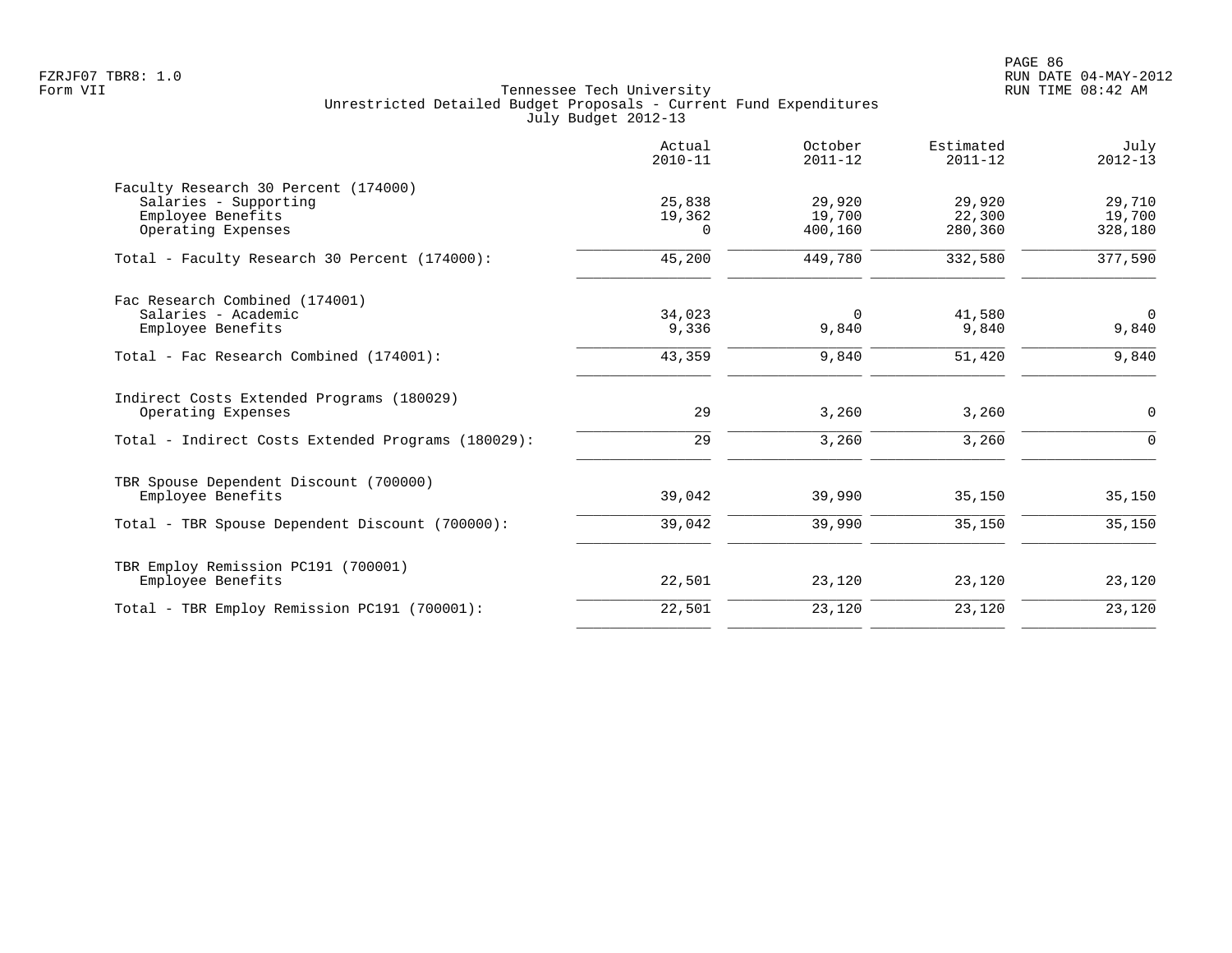PAGE 87 FZRJF07 TBR8: 1.0 RUN DATE 04-MAY-2012

|                                                                                                                                                                                          | Actual<br>$2010 - 11$                                     | October<br>$2011 - 12$                                   | Estimated<br>$2011 - 12$                             | July<br>$2012 - 13$                                  |
|------------------------------------------------------------------------------------------------------------------------------------------------------------------------------------------|-----------------------------------------------------------|----------------------------------------------------------|------------------------------------------------------|------------------------------------------------------|
| E and G Data Processing Allocation (700003)<br>Department Revenues                                                                                                                       | 114,112                                                   | 137,910                                                  | 137,950                                              | 139,370                                              |
| Total - E and G Data Processing Allocation (700003):                                                                                                                                     | 114,112                                                   | 137,910                                                  | 137,950                                              | 139,370                                              |
| E and G Claims Adjustment (700004)<br>Operating Expenses                                                                                                                                 | 22,474                                                    | 23,000                                                   | 23,220                                               | 23,000                                               |
| Total - E and G Claims Adjustment (700004):                                                                                                                                              | 22,474                                                    | 23,000                                                   | 23,220                                               | 23,000                                               |
| $E$ and G Support (700005)<br>Salaries - Academic<br>Salaries - Supporting<br>Salaries - Professional<br>Employee Benefits<br>Operating Expenses<br>Total - E and G Support $(700005)$ : | 0<br>$\mathbf 0$<br>$\Omega$<br>22,614<br>3,542<br>26,156 | $\Omega$<br>690<br>$\Omega$<br>2,520<br>65,900<br>69,110 | U<br>$\Omega$<br>$\cap$<br>2,520<br>65,900<br>68,420 | 2,780<br>1,430<br>1,650<br>3,110<br>65,900<br>74,870 |
| E and G Salary Increase Pool (700010)<br>Salaries - Academic                                                                                                                             | 0                                                         | 1,800                                                    | $\mathbf 0$                                          | 1,800                                                |
| Total - E and G Salary Increase Pool (700010):                                                                                                                                           | 0                                                         | 1,800                                                    | 0                                                    | 1,800                                                |
| Horticulure Rest Staff Alloc (700050)<br>Operating Expenses                                                                                                                              | $-92,300$                                                 | $-92,300$                                                | $-92,300$                                            | $-92,300$                                            |
| Total - Horticulure Rest Staff Alloc (700050):                                                                                                                                           | $-92,300$                                                 | $-92,300$                                                | $-92,300$                                            | $-92,300$                                            |
|                                                                                                                                                                                          |                                                           |                                                          |                                                      |                                                      |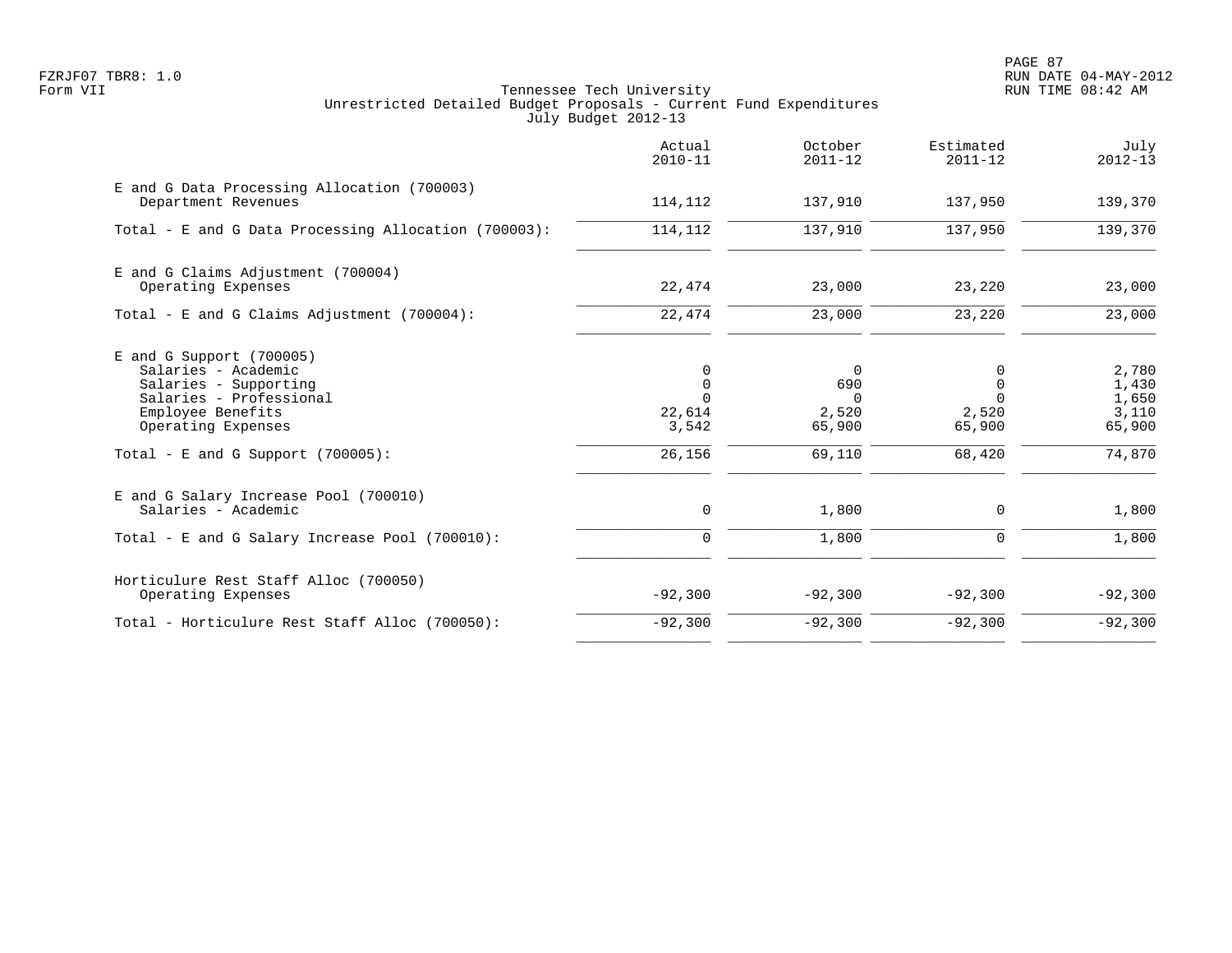# FZRJF07 TBR8: 1.0 RUN DATE 04-MAY-2012 Tennessee Tech University Unrestricted Detailed Budget Proposals - Current Fund Expenditures July Budget 2012-13

|                            | Actual<br>$2010 - 11$ | October<br>$2011 - 12$ | Estimated<br>$2011 - 12$ | July<br>$2012 - 13$ |
|----------------------------|-----------------------|------------------------|--------------------------|---------------------|
| Total - Research $(250)$ : |                       |                        |                          |                     |
| Salaries - Administrative  | 2,278                 | 6,110                  | 6,110                    | $\Omega$            |
| Salaries - Academic        | 213,337               | 224,980                | 268,519                  | 126,260             |
| Salaries - Supporting      | 64,638                | 71,420                 | 82,480                   | 61,850              |
| Salaries - Students        | 29,189                | 20,290                 | 22,750                   | 390                 |
| Salaries - Professional    | 106,863               | 76,768                 | 107,372                  | 68,268              |
| Employee Benefits          | 201,533               | 185,890                | 213,914                  | 172,190             |
| Travel                     | 131,897               | 34,650                 | 133,310                  | 940                 |
| Operating Expenses         | 295,371               | 1,495,250              | 1,433,967                | 899,630             |
| Capital Outlay             | $\Omega$              | 20,960                 | 27,980                   | $\Omega$            |
| Department Revenues        | 114,112               | 137,910                | 137,950                  | 139,370             |
| Total                      | 1,159,218             | 2, 274, 228            | 2,434,352                | 1,468,898           |
|                            |                       |                        |                          |                     |
| Total - Research (25):     |                       |                        |                          |                     |
| Salaries - Administrative  | 2,278                 | 6,110                  | 6,110                    | $\mathbf 0$         |
| Salaries - Academic        | 213,337               | 224,980                | 268,519                  | 126,260             |
| Salaries - Supporting      | 64,638                | 71,420                 | 82,480                   | 61,850              |
| Salaries - Students        | 29,189                | 20,290                 | 22,750                   | 390                 |
| Salaries - Professional    | 106,863               | 76,768                 | 107,372                  | 68,268              |
| Employee Benefits          | 201,533               | 185,890                | 213,914                  | 172,190             |
| Travel                     | 131,897               | 34,650                 | 133,310                  | 940                 |
| Operating Expense          | 295,371               | 1,495,250              | 1,433,967                | 899,630             |
| Capital Outlay             | $\Omega$              | 20,960                 | 27,980                   | $\Omega$            |
| Department Revenues        | 114,112               | 137,910                | 137,950                  | 139,370             |
| Total                      | 1,159,218             | 2, 274, 228            | 2,434,352                | 1,468,898           |
|                            |                       |                        |                          |                     |

 Public Service (30) Public Service (300)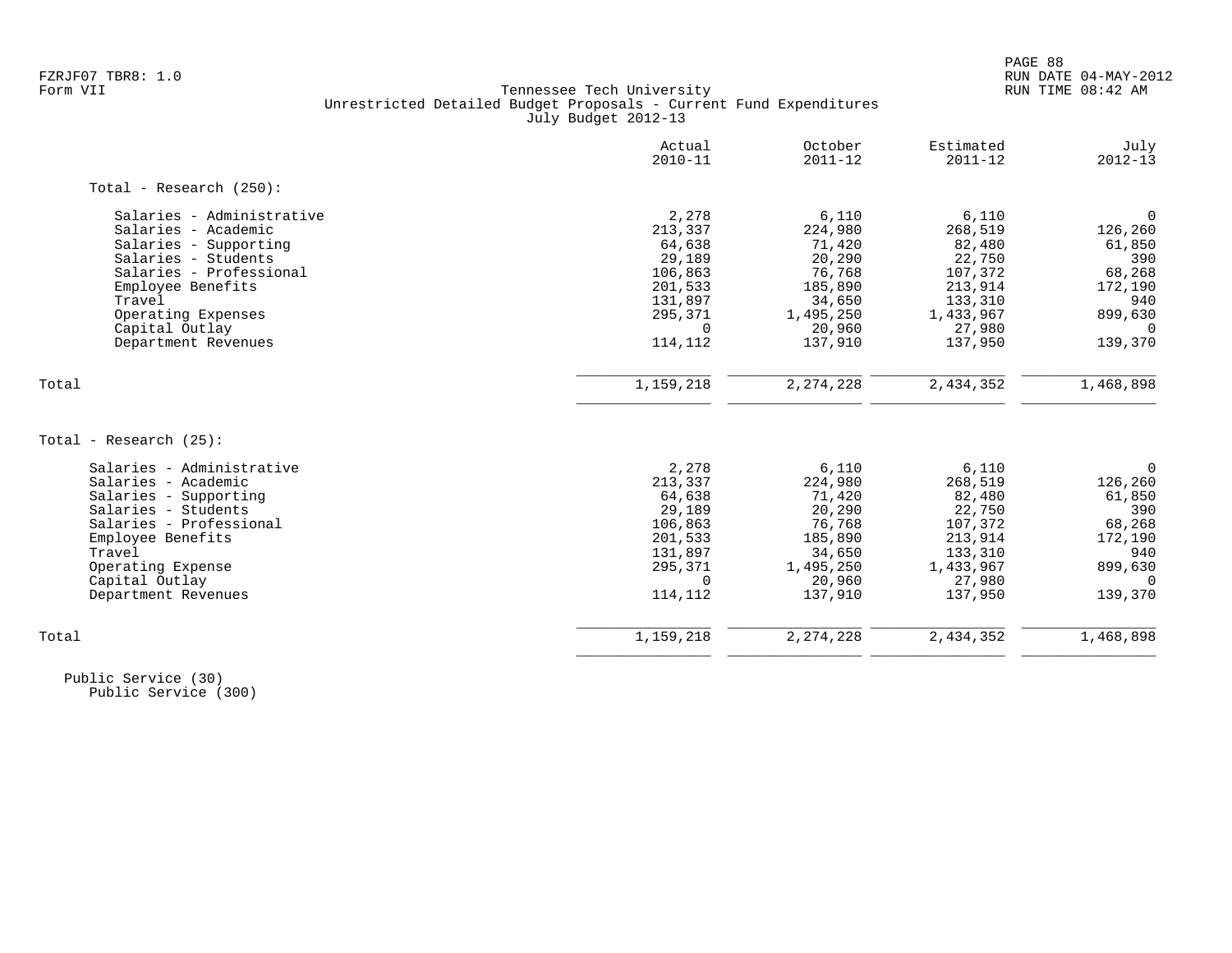|                                                      | Actual<br>$2010 - 11$ | October<br>$2011 - 12$ | Estimated<br>$2011 - 12$ | July<br>$2012 - 13$ |
|------------------------------------------------------|-----------------------|------------------------|--------------------------|---------------------|
| Craft Center Workshops (121762)                      |                       |                        |                          |                     |
| Salaries - Academic                                  | 18,848                | 750                    | 750                      | 750                 |
| Salaries - Supporting                                | 3,787                 | 15,750                 | 5,750                    | 15,750              |
| Salaries - Students                                  | 1,531                 | 4,000                  | 4,000                    | 4,000               |
| Salaries - Professional                              | 2,458                 | $\Omega$               | $\Omega$                 | $\Omega$            |
| Employee Benefits                                    | 1,609                 | 13,530                 | 13,530                   | 13,530              |
| Travel                                               | 147                   | 600                    | 600                      | 600                 |
| Operating Expenses                                   | 45,721                | 45,240                 | 33,620                   | 45,240              |
| Total - Craft Center Workshops (121762):             | 74,101                | 79,870                 | 58,250                   | 79,870              |
| Craft Center Workshops Transf In (121763)            |                       |                        |                          |                     |
| Operating Expenses                                   | $-74,100$             | $-79,000$              | $-79,000$                | $-79,000$           |
| Total - Craft Center Workshops Transf In (121763):   | $-74,100$             | $-79,000$              | $-79,000$                | $-79,000$           |
| Craft Center Exhibitions (121769)                    |                       |                        |                          |                     |
| Salaries - Supporting                                | 1,535                 | 1,000                  | 1,000                    | 1,000               |
| Employee Benefits                                    | 346                   | 760                    | 760                      | 760                 |
| Travel                                               | $\Omega$              | 100                    | 100                      | 100                 |
| Operating Expenses                                   | 2,722                 | 2,180                  | 2,180                    | 2,180               |
| Total - Craft Center Exhibitions (121769):           | 4,603                 | 4,040                  | 4,040                    | 4,040               |
| Federal College Work Study Program (122001)          |                       |                        |                          |                     |
| Salaries - Students                                  | 18,573                | 2,360                  | 2,360                    | 2,360               |
| Total - Federal College Work Study Program (122001): | 18,573                | 2,360                  | 2,360                    | 2,360               |
|                                                      |                       |                        |                          |                     |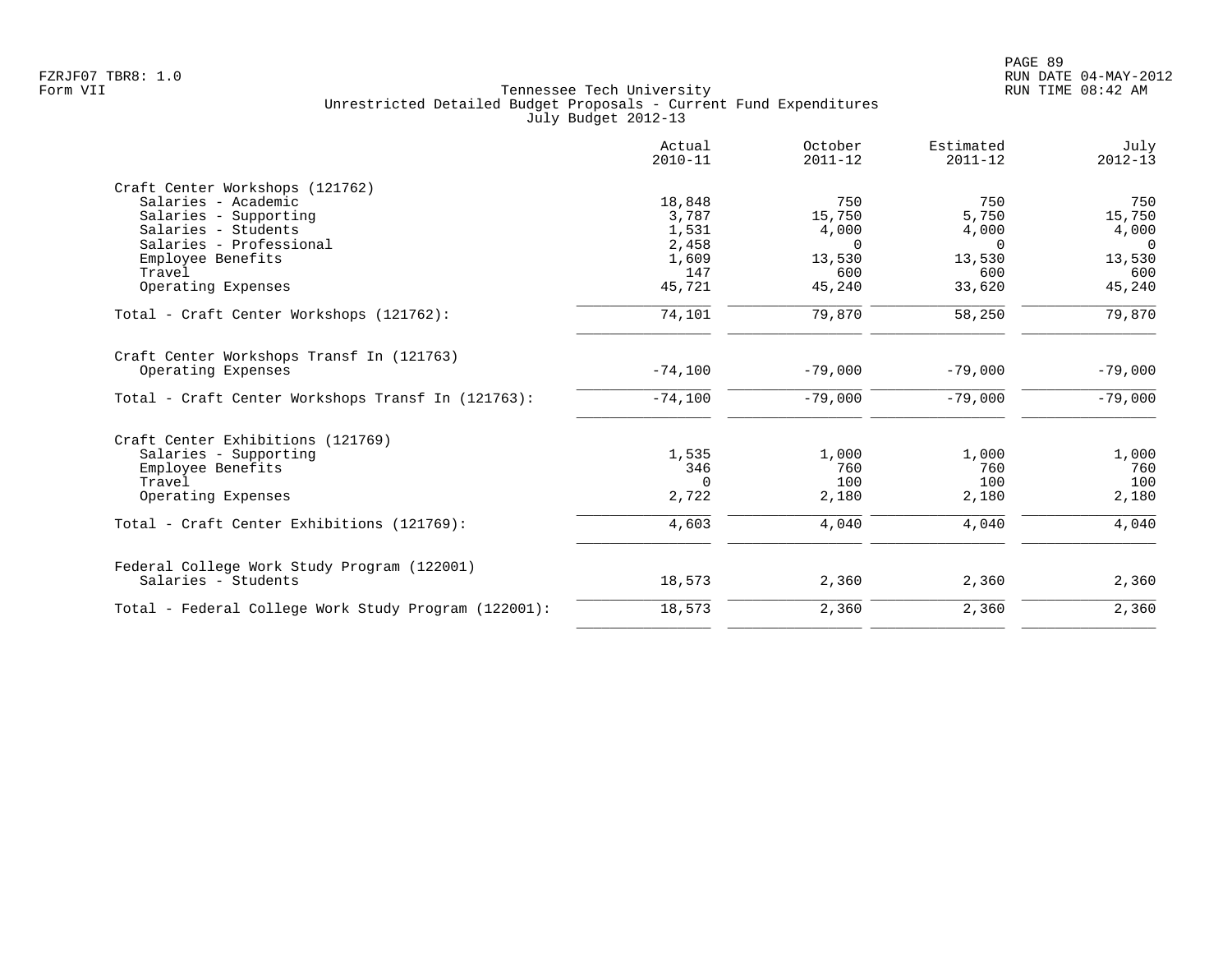|                                      | Actual<br>$2010 - 11$ | October<br>$2011 - 12$ | Estimated<br>$2011 - 12$ | July<br>$2012 - 13$ |
|--------------------------------------|-----------------------|------------------------|--------------------------|---------------------|
| WTTU Tech Radio (127904)             |                       |                        |                          |                     |
| Salaries - Students                  | 10,560                | 5,880                  | 7,680                    | 10,880              |
| Salaries - Professional              |                       | 1,800                  | 1,800                    | 1,800               |
| Employee Benefits                    | 127                   | 5,830                  | 5,830                    | 5,830               |
| Operating Expenses                   | 19,849                | 5,080                  | 8,280                    | 5,080               |
| Total - WTTU Tech Radio (127904):    | 30,536                | 18,590                 | 23,590                   | 23,590              |
| Cheerleader Clinic (129006)          |                       |                        |                          |                     |
| Salaries - Supporting                | 29,038                | 38,184                 | 38,194                   | 37,510              |
| Salaries - Students                  | 18,330                | 28,650                 | 28,650                   | 28,650              |
| Salaries - Professional              | 8,274                 | 11,882                 | 11,882                   | 11,882              |
| Employee Benefits                    | 21,154                | 23,220                 | 23,220                   | 23,220              |
| Travel                               | $\Omega$              | 2,000                  | 2,000                    | 2,000               |
| Operating Expenses                   | 170,614               | 118,562                | 118,550                  | 102,880             |
| Capital Outlay                       | 0                     | 2,500                  | 2,500                    | 2,500               |
| Total - Cheerleader Clinic (129006): | 247,410               | 224,998                | 224,996                  | 208,642             |
| Science Fair (130005)                |                       |                        |                          |                     |
| Salaries - Academic                  | 3,419                 | $\Omega$               | $\Omega$                 | $\Omega$            |
| Employee Benefits                    | 1,185                 | 2,600                  | 2,600                    | 2,600               |
| Travel                               | 3,260                 |                        | 0                        | $\Omega$            |
| Operating Expenses                   | 4,120                 | $\Omega$               | $\Omega$                 | $\Omega$            |
| $Total - Science Fair (130005):$     | 11,984                | 2,600                  | 2,600                    | 2,600               |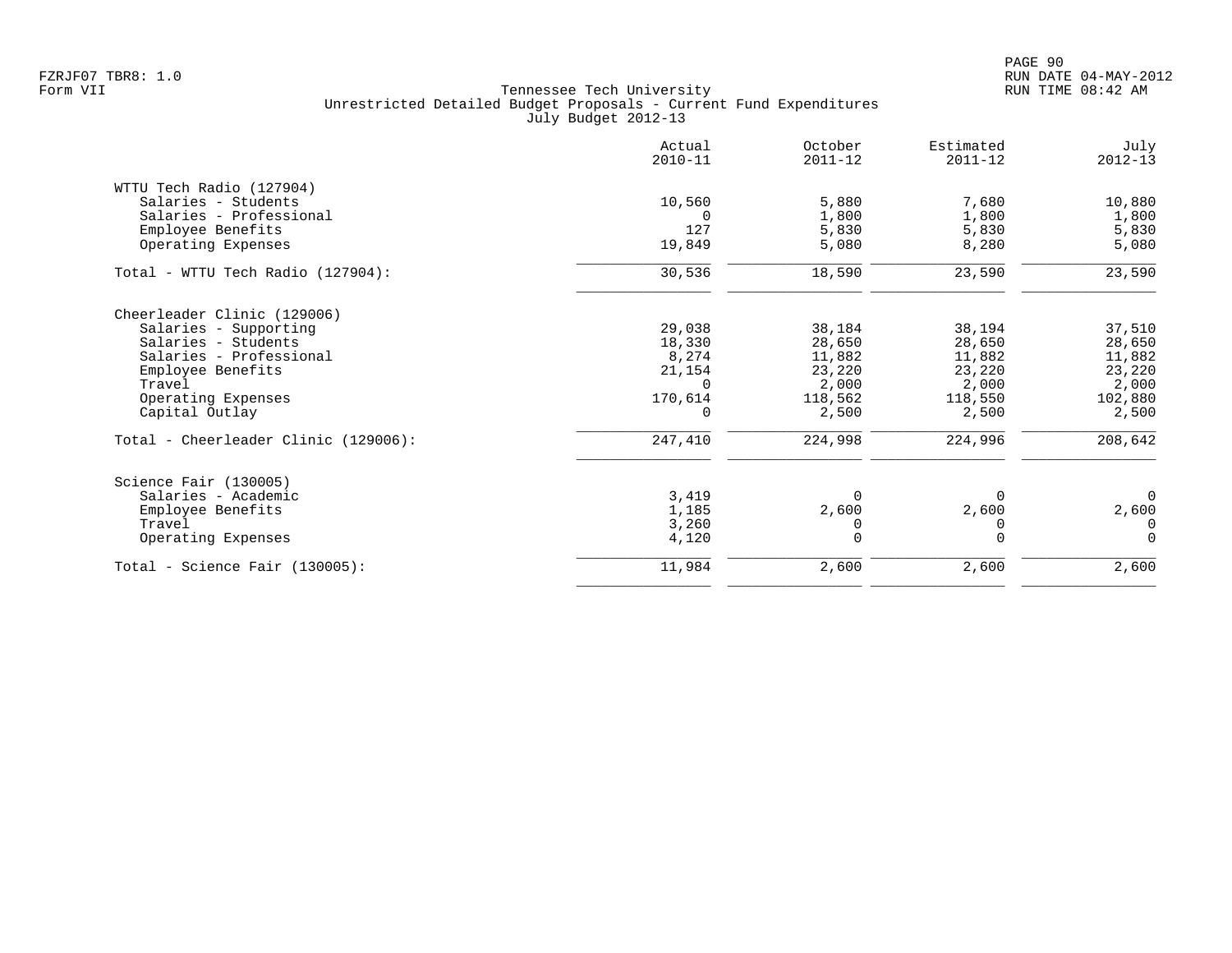PAGE 91 FZRJF07 TBR8: 1.0 RUN DATE 04-MAY-2012

|                                                 | Actual<br>$2010 - 11$ | October<br>$2011 - 12$ | Estimated<br>$2011 - 12$ | July<br>$2012 - 13$        |
|-------------------------------------------------|-----------------------|------------------------|--------------------------|----------------------------|
| COOP Fisheries Unit (131002)                    |                       |                        |                          |                            |
| Salaries - Supporting<br>Employee Benefits      | 31,020<br>18,890      | 32,980<br>19,650       | 32,980<br>19,650         | 32,080<br>19,650           |
| Total - COOP Fisheries Unit (131002):           | 49,910                | 52,630                 | 52,630                   | 51,730                     |
| Match History (134004)                          |                       |                        |                          |                            |
| Salaries - Academic                             | $\mathbf 0$           | 0                      | 1,535                    | $\mathbf 0$                |
| Total - Match History (134004):                 | $\Omega$              | $\mathbf 0$            | 1,535                    | $\Omega$                   |
| Engineering MOE Funding (137020)                |                       |                        |                          |                            |
| Salaries - Academic<br>Employee Benefits        | 7,009<br>1,672        | 0<br>$\Omega$          | 0<br>$\Omega$            | 0<br>$\Omega$              |
| Total - Engineering MOE Funding (137020):       | 8,681                 | $\mathbf 0$            | 0                        | 0                          |
| Pres Academy Emerg Technology (137210)          |                       |                        |                          |                            |
| Salaries - Academic                             | 2,103                 | 3,000                  | 3,000                    | 0                          |
| Salaries - Supporting                           | 1,093                 | $\Omega$               |                          | $\mathbf 0$                |
| Salaries - Students<br>Salaries - Professional  | 4,415<br>2,500        | $\Omega$<br>$\Omega$   | ∩                        | $\mathsf 0$<br>$\mathbf 0$ |
| Employee Benefits                               | 946                   | 500                    | 500                      | $\mathbf 0$                |
| Travel                                          | 109                   | $\Omega$               | <sup>n</sup>             | $\mathbf 0$                |
| Operating Expenses                              | 9,492                 | 2,400                  | 31,500                   | $\Omega$                   |
| Total - Pres Academy Emerg Technology (137210): | 20,658                | 5,900                  | 35,000                   | $\mathbf 0$                |
|                                                 |                       |                        |                          |                            |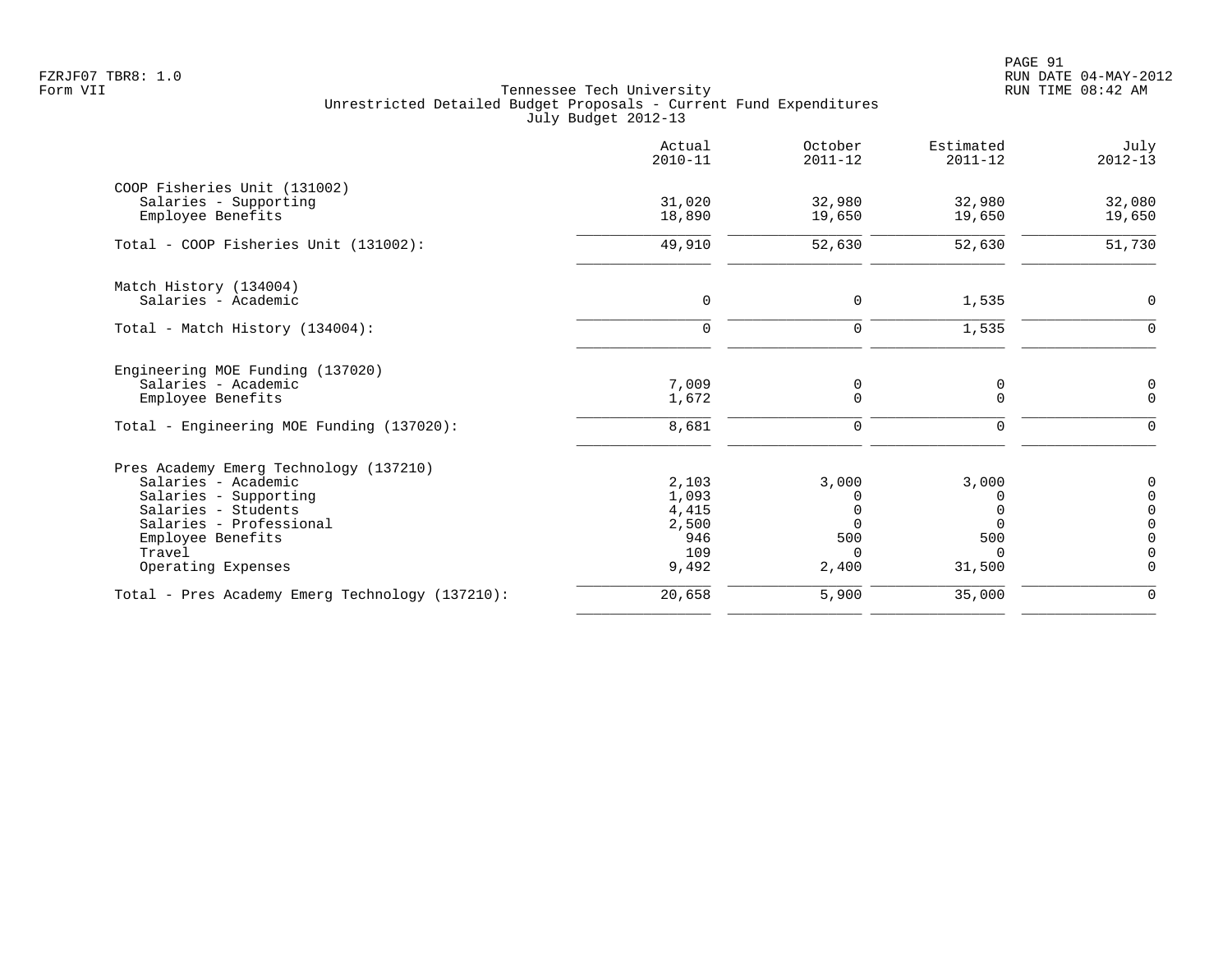| Actual<br>$2010 - 11$ | October<br>$2011 - 12$ | Estimated<br>$2011 - 12$ | July<br>$2012 - 13$ |
|-----------------------|------------------------|--------------------------|---------------------|
|                       |                        |                          |                     |
| $\Omega$              | 0                      | 0                        | 20,000              |
| 541                   | $\Omega$               | $\Omega$                 | $\Omega$            |
| 17,219                | 23,000                 | 23,000                   | $\Omega$            |
| 137,535               | 165,960                | 165,960                  | 168,310             |
| 35,524                | 28,000                 | 30,000                   | 18,000              |
| 21,351                | 30,000                 | 30,000                   | $\Omega$            |
| 213,721               | 201,800                | 199,800                  | 209,660             |
| 425,891               | 448,760                | 448,760                  | 415,970             |
|                       |                        |                          |                     |
| 22,332                | 0                      | 0                        | 0                   |
| 6,785                 | 0                      | 0                        | $\Omega$            |
| 29,117                | 0                      | $\Omega$                 |                     |
|                       |                        |                          |                     |
|                       |                        |                          | $\Omega$            |
| 3,326                 | 850                    | 850                      | 850                 |
| 17,564                | 6,968                  | 18,818                   | 850                 |
|                       |                        |                          |                     |
| 0                     | 12,650                 | 12,650                   | $\mathbf 0$         |
| 0                     | 12,650                 | 12,650                   | $\mathbf 0$         |
|                       | 14,238                 | 6,118                    | 17,968              |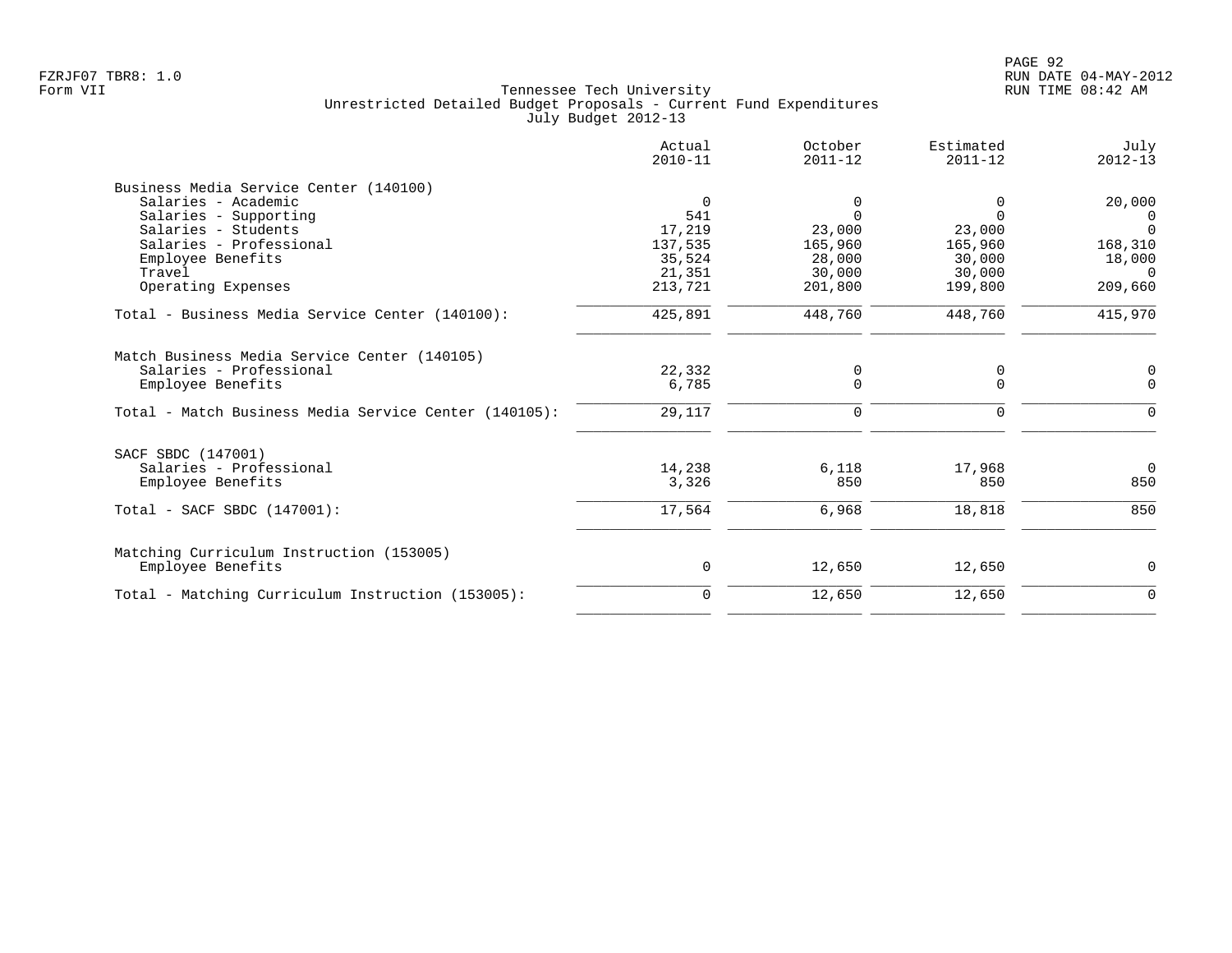|                                           | Actual<br>$2010 - 11$ | October<br>$2011 - 12$ | Estimated<br>$2011 - 12$ | July<br>$2012 - 13$ |
|-------------------------------------------|-----------------------|------------------------|--------------------------|---------------------|
| Band Camps and Clinics (155002)           |                       |                        |                          |                     |
| Travel                                    | 281                   | $\mathbf 0$            | $\mathbf 0$              | $\mathbf 0$         |
| Operating Expenses                        | 29,704                | 30,060                 | 30,060                   | 33,330              |
| Total - Band Camps and Clinics (155002):  | 29,985                | 30,060                 | 30,060                   | 33,330              |
| Southeast Chamber Music (155007)          |                       |                        |                          |                     |
| Salaries - Academic                       | 13,418                | 0                      | 0                        | 0                   |
| Salaries - Students                       | 3,344                 | $\Omega$               | $\Omega$                 | $\Omega$            |
| Employee Benefits                         | 2,130                 | 2,000                  | 2,000                    | 2,000               |
| Operating Expenses                        | 17,073                | 20,000                 | 20,000                   | 18,000              |
| Total - Southeast Chamber Music (155007): | 35,965                | 22,000                 | 22,000                   | 20,000              |
| Rural Education Program (156000)          |                       |                        |                          |                     |
| Employee Benefits                         | $\mathbf 0$           | 26,890                 | 26,890                   | 26,890              |
| Operating Expenses                        | 52                    | 1,670                  | 1,670                    | 1,670               |
| Total - Rural Education Program (156000): | 52                    | 28,560                 | 28,560                   | 28,560              |
| STEM Operating (156002)                   |                       |                        |                          |                     |
| Salaries - Supporting                     | 35,580                | 44,540                 | 88,360                   | 114,290             |
| Salaries - Students                       | 8,189                 | 9,100                  | 13,900                   | 400                 |
| Salaries - Professional                   | 124,613               | 206,760                | 133,016                  | 169,970             |
| Employee Benefits                         | 58,038                | 59,600                 | 58,440                   | 59,600              |
| Travel                                    | 7,452                 | 2,820                  | 6,970                    | 2,820               |
| Operating Expenses                        | 90,960                | 193,270                | 461,770                  | 79,240              |
| Total - STEM Operating (156002):          | 324,832               | 516,090                | 762,456                  | 426,320             |
|                                           |                       |                        |                          |                     |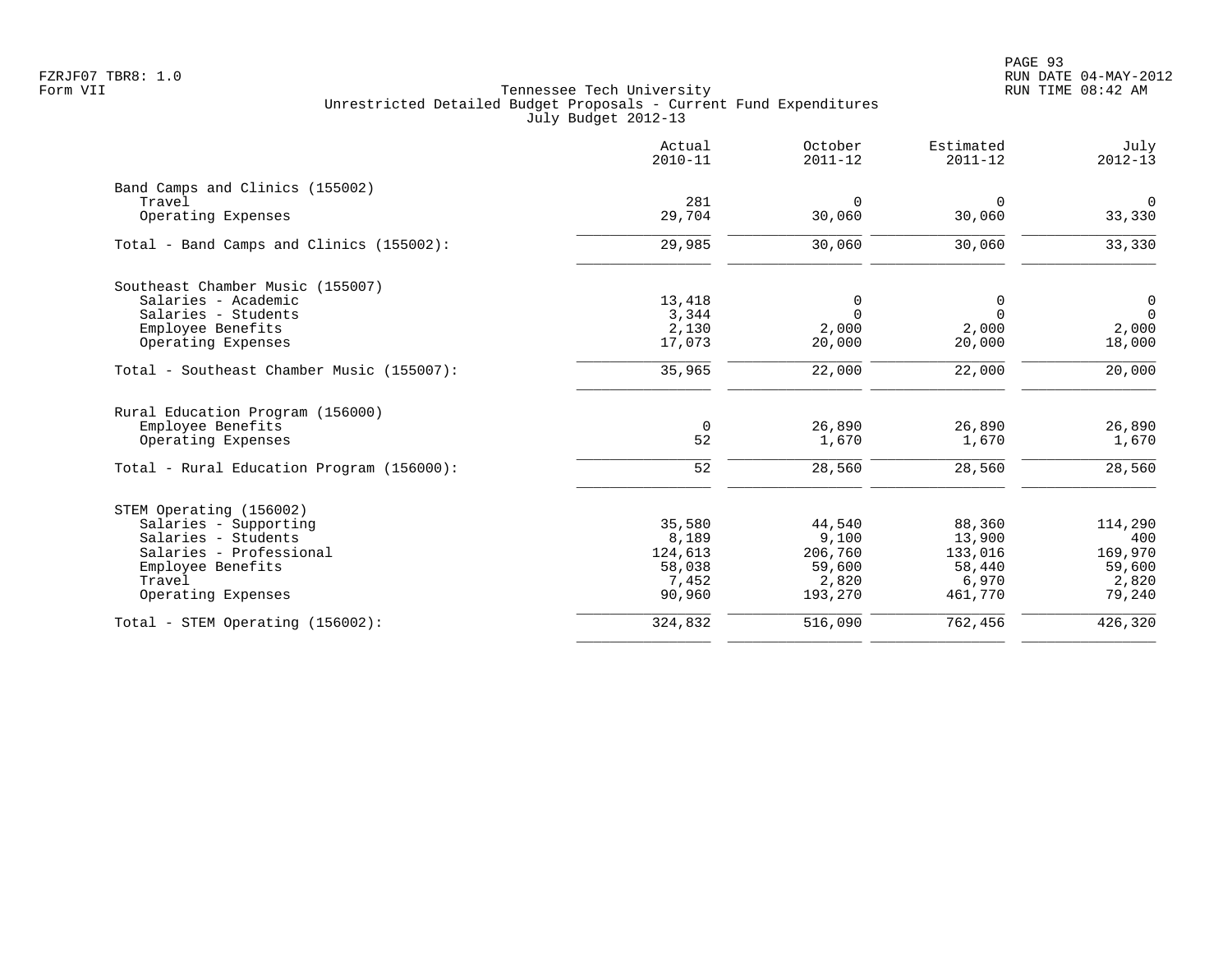PAGE 94 FZRJF07 TBR8: 1.0 RUN DATE 04-MAY-2012

|                                                                                                                                                                | Actual<br>$2010 - 11$                                | October<br>$2011 - 12$                                  | Estimated<br>$2011 - 12$                                   | July<br>$2012 - 13$                                       |
|----------------------------------------------------------------------------------------------------------------------------------------------------------------|------------------------------------------------------|---------------------------------------------------------|------------------------------------------------------------|-----------------------------------------------------------|
| STEM Graduate Assistant (156003)<br>Operating Expenses                                                                                                         | 6,672                                                | 22,240                                                  | 22,240                                                     | 22,240                                                    |
| Total - STEM Graduate Assistant (156003):                                                                                                                      | 6,672                                                | 22,240                                                  | 22,240                                                     | 22,240                                                    |
| STEM Workshops (156004)<br>Salaries - Academic<br>Salaries - Students<br>Salaries - Professional                                                               | 3,845<br>$\Omega$<br>568                             | 6,500<br>500<br>$\Omega$                                | 6,500<br>500<br>$\Omega$                                   | 6,500<br>500<br>$\overline{0}$                            |
| Employee Benefits<br>Operating Expenses<br>Department Revenues                                                                                                 | 677<br>7,273<br>$-294$                               | 1,600<br>11,400<br>$\Omega$                             | 1,600<br>11,400<br>$\Omega$                                | 1,600<br>11,400<br>$\Omega$                               |
| Total - STEM Workshops (156004):                                                                                                                               | 12,069                                               | 20,000                                                  | 20,000                                                     | 20,000                                                    |
| Ag Pavilion Operating (161000)<br>Salaries - Supporting<br>Salaries - Students<br>Salaries - Professional<br>Employee Benefits<br>Travel<br>Operating Expenses | 31,560<br>26,264<br>46,820<br>40,479<br>26<br>95,885 | 33,520<br>3,000<br>49,300<br>42,460<br>$\cap$<br>69,590 | 42,120<br>21,000<br>49,300<br>42,460<br>$\Omega$<br>79,990 | 32,620<br>3,000<br>55,170<br>42,460<br>$\Omega$<br>69,590 |
| Total - Ag Pavilion Operating (161000):                                                                                                                        | 241,034                                              | 197,870                                                 | 234,870                                                    | 202,840                                                   |
| M and R Ag Pavilion (161001)<br>Operating Expenses                                                                                                             | 30                                                   | 0                                                       | $\mathbf 0$                                                | 0                                                         |
| Total - M and R Ag Pavilion (161001):                                                                                                                          | 30                                                   | $\mathbf 0$                                             | $\mathbf 0$                                                | $\mathbf 0$                                               |
|                                                                                                                                                                |                                                      |                                                         |                                                            |                                                           |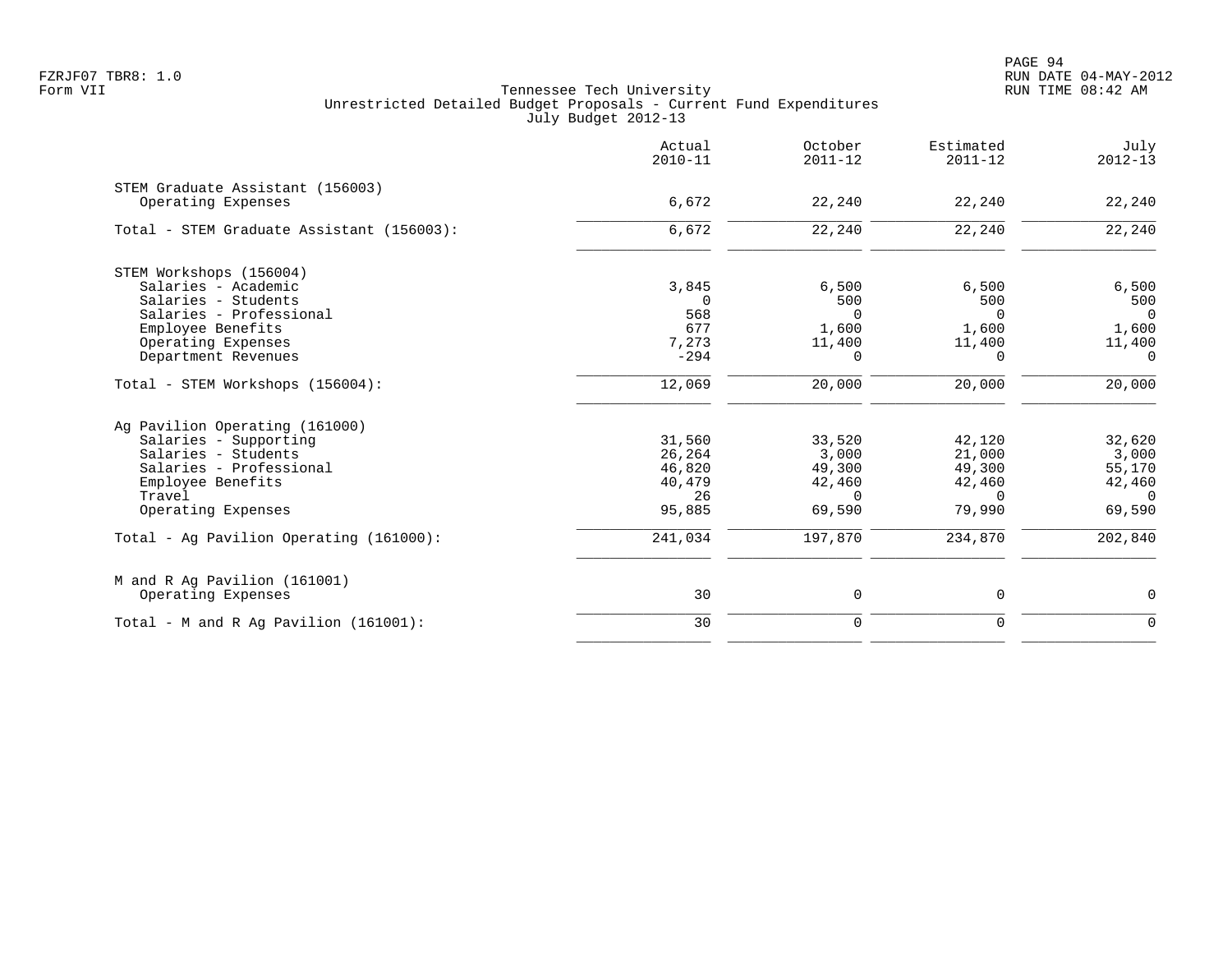|                                                                        | Actual<br>$2010 - 11$ | October<br>$2011 - 12$ | Estimated<br>$2011 - 12$ | July<br>$2012 - 13$  |
|------------------------------------------------------------------------|-----------------------|------------------------|--------------------------|----------------------|
| Dept Match Agriculture (163005)<br>Operating Expenses                  | 210                   | 0                      | 0                        | $\mathbf 0$          |
| Total - Dept Match Agriculture (163005):                               | 210                   | $\mathbf 0$            | $\Omega$                 | $\Omega$             |
| Extended Education (180001)<br>Employee Benefits<br>Operating Expenses | $\overline{0}$<br>618 | 0<br>0                 | 100<br>$\Omega$          | 100<br>$\Omega$      |
| Total - Extended Education (180001):                                   | 618                   | 0                      | 100                      | 100                  |
| Extended Education ITV (180002)<br>Operating Expenses                  | 1,544                 | $\mathsf 0$            | 0                        | $\mathbf 0$          |
| Total - Extended Education ITV (180002):                               | 1,544                 | 0                      | $\mathbf 0$              | $\Omega$             |
| Ext Prog Vehicles (180007)<br>Travel<br>Operating Expenses             | 96<br>2,609           | $\Omega$<br>2,000      | $\Omega$<br>2,000        | $\mathbf 0$<br>1,000 |
| Total - Ext Prog Vehicles (180007):                                    | 2,705                 | 2,000                  | 2,000                    | 1,000                |
| Ext Prog Vehicles Transfer In (180008)<br>Travel<br>Operating Expenses | $-104$<br>$-8,587$    | $\Omega$<br>$-2,000$   | $\Omega$<br>$-2,000$     | $\Omega$<br>$-2,000$ |
| Total - Ext Prog Vehicles Transfer In (180008):                        | $-8,691$              | $-2,000$               | $-2,000$                 | $-2,000$             |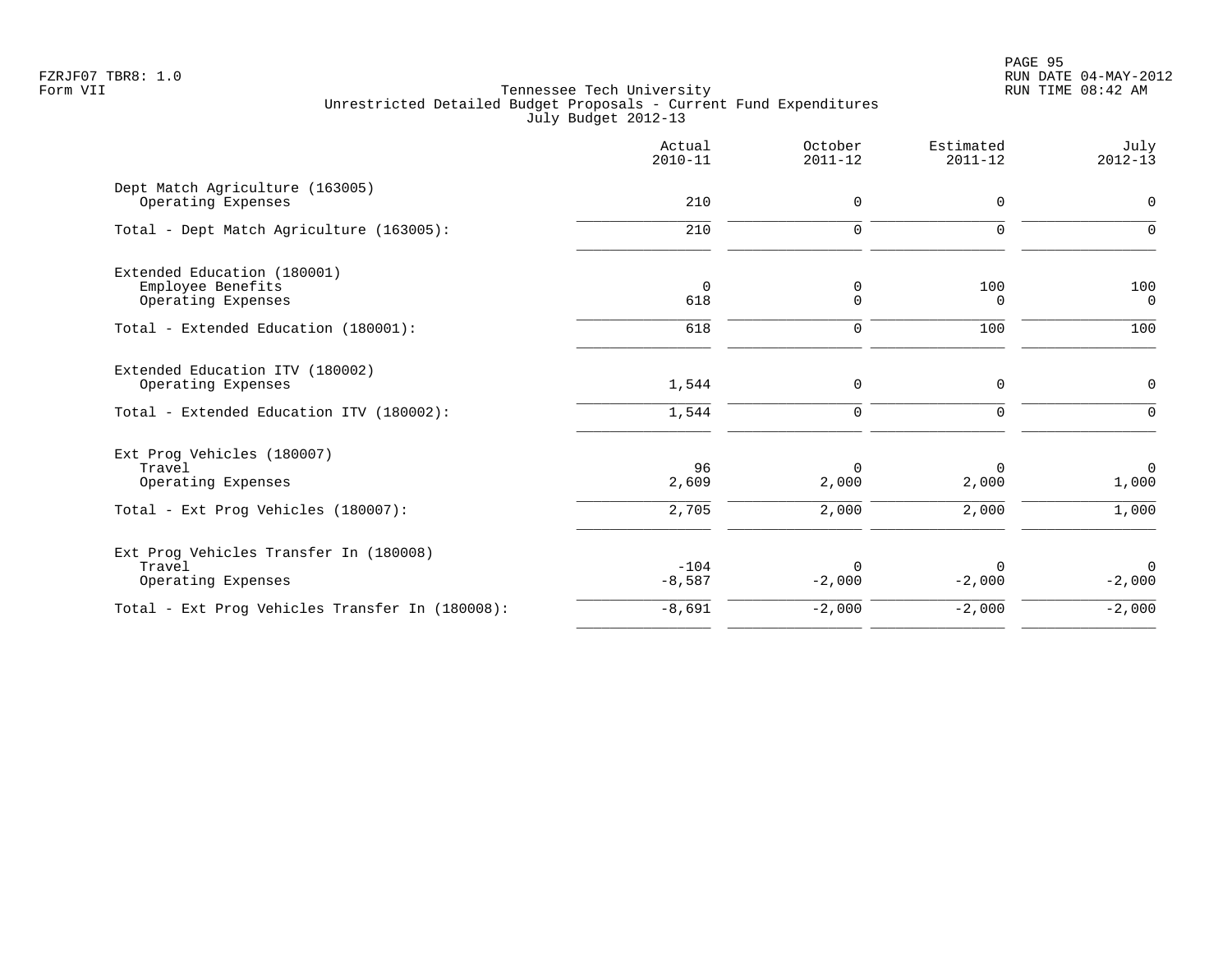|                                                      | Actual<br>$2010 - 11$ | October<br>$2011 - 12$ | Estimated<br>$2011 - 12$ | July<br>$2012 - 13$ |
|------------------------------------------------------|-----------------------|------------------------|--------------------------|---------------------|
| Match Ext Progs Reg Dev (180015)                     |                       |                        |                          |                     |
| Salaries - Administrative<br>Salaries - Professional | 9,013<br>12,170       | $\Omega$<br>$\Omega$   |                          | 0<br>$\mathbf 0$    |
| Employee Benefits                                    | 6,559                 | 0                      | $\Omega$                 | $\Omega$            |
| Total - Match Ext Progs Reg Dev (180015):            | 27,742                | $\Omega$               | 0                        | $\Omega$            |
| Regional Economic Dev Institute (180200)             |                       |                        |                          |                     |
| Salaries - Academic                                  | 6,007                 | 5,000                  | 5,000                    | 0                   |
| Salaries - Professional                              | $\Omega$              | 1,000                  | 1,000                    | $\overline{0}$      |
| Employee Benefits                                    | 1,546                 | 3,600                  | 3,600                    | $\mathbf 0$         |
| Travel                                               | 3,270                 | $\Omega$               | 2,000                    | $\Omega$            |
| Operating Expenses                                   | 5,165                 | 51,410                 | 49,410                   | $\Omega$            |
| Total - Regional Economic Dev Institute (180200):    | 15,988                | 61,010                 | 61,010                   | $\Omega$            |
| Highlands Workforce Development (180201)             |                       |                        |                          |                     |
| Employee Benefits                                    | $\mathbf 0$           | 0                      | 500                      | $\mathbf 0$         |
| Operating Expenses                                   | $\mathbf 0$           | $\mathbf 0$            | 39,500                   | $\mathbf 0$         |
| Total - Highlands Workforce Development (180201):    | $\Omega$              | $\mathbf 0$            | 40,000                   | $\Omega$            |
| Ext Educ NC Seminars (181004)                        |                       |                        |                          |                     |
| Travel                                               | 373                   | $\Omega$               |                          | $\Omega$            |
| Operating Expenses                                   | 897                   | 1,800                  | 1,800                    | 1,800               |
| Total - Ext Educ NC Seminars (181004):               | 1,270                 | 1,800                  | 1,800                    | 1,800               |
|                                                      |                       |                        |                          |                     |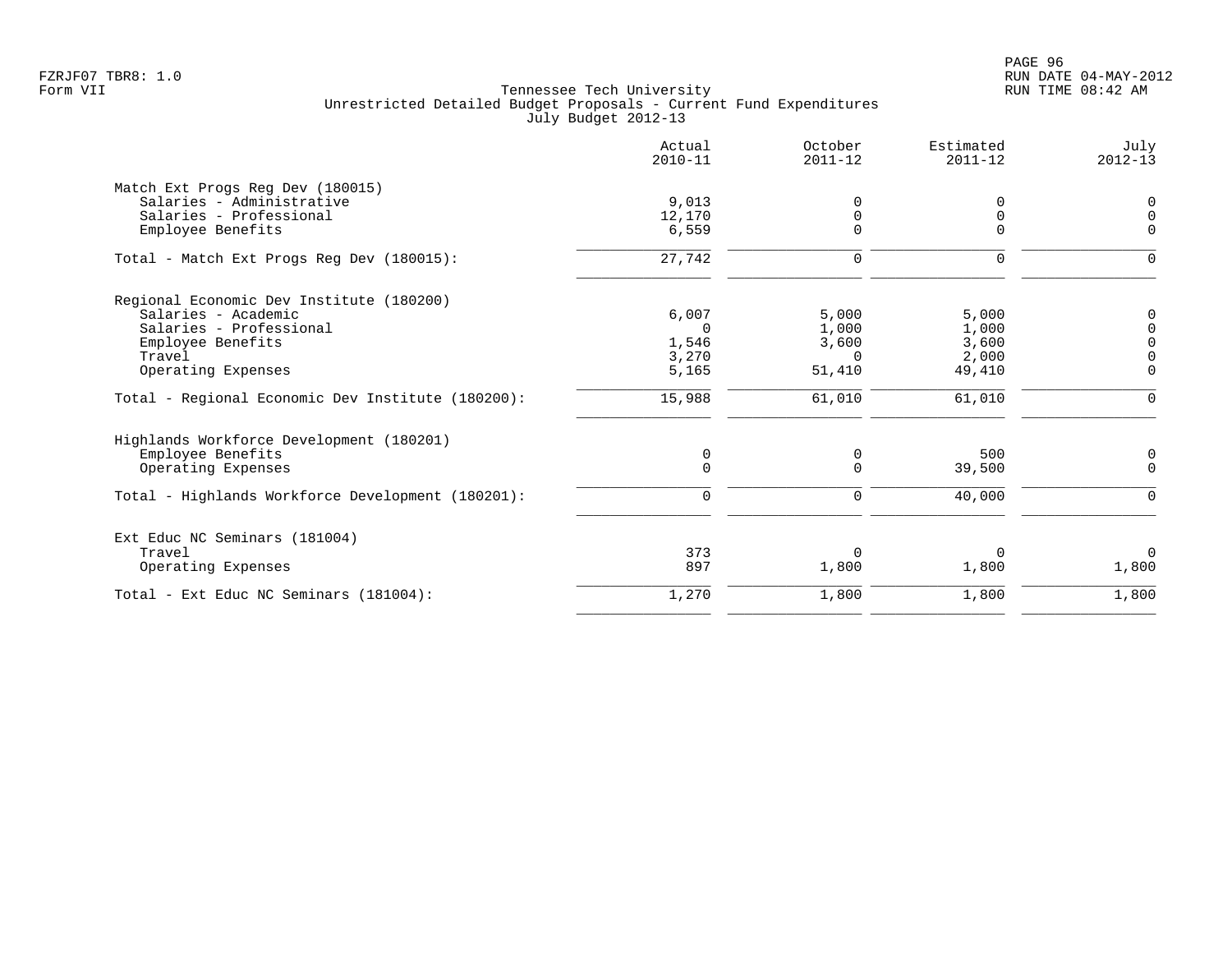|                                                                                  | Actual<br>$2010 - 11$ | October<br>$2011 - 12$ | Estimated<br>$2011 - 12$ | July<br>$2012 - 13$ |
|----------------------------------------------------------------------------------|-----------------------|------------------------|--------------------------|---------------------|
| Service Learning Center (187000)<br>Salaries - Professional<br>Employee Benefits | 0<br>$\Omega$         | 0<br>$\Omega$          | 0<br>$\Omega$            | 32,160<br>9,650     |
| Total - Service Learning Center (187000):                                        | 0                     | $\mathbf 0$            | 0                        | 41,810              |
| TBR Spouse Dependent Discount (700000)<br>Employee Benefits                      | 15,374                | 16,800                 | 11,580                   | 11,580              |
| Total - TBR Spouse Dependent Discount (700000):                                  | 15,374                | 16,800                 | 11,580                   | 11,580              |
| TBR Employ Remission PC191 (700001)<br>Employee Benefits                         | 7,140                 | 11,840                 | 11,840                   | 11,840              |
| Total - TBR Employ Remission PC191 (700001):                                     | 7,140                 | 11,840                 | 11,840                   | 11,840              |
| E and G Data Processing Allocation (700003)<br>Department Revenues               | 295,714               | 357,380                | 357,490                  | 361,160             |
| Total - E and G Data Processing Allocation (700003):                             | 295,714               | 357,380                | 357,490                  | 361,160             |
| E and G Claims Adjustment (700004)<br>Operating Expenses                         | 7,493                 | 11,090                 | 8,600                    | 11,090              |
| Total - E and G Claims Adjustment $(700004)$ :                                   | 7,493                 | 11,090                 | 8,600                    | 11,090              |
|                                                                                  |                       |                        |                          |                     |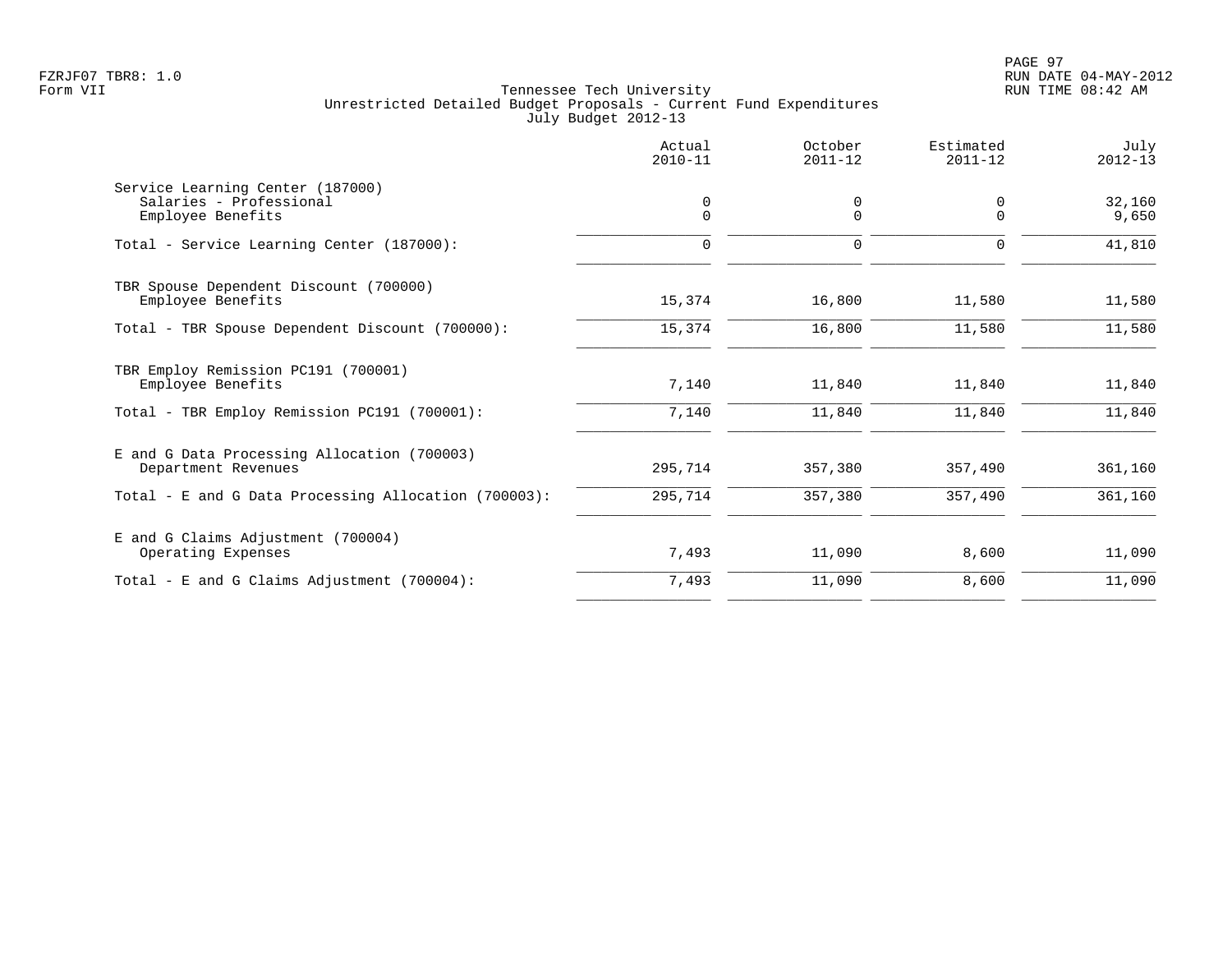| Actual<br>$2010 - 11$ | October<br>$2011 - 12$                                                               | Estimated<br>$2011 - 12$                                                            | July<br>$2012 - 13$                                                                               |
|-----------------------|--------------------------------------------------------------------------------------|-------------------------------------------------------------------------------------|---------------------------------------------------------------------------------------------------|
|                       |                                                                                      |                                                                                     |                                                                                                   |
| 0                     | 630                                                                                  | $\Omega$                                                                            | 4,910                                                                                             |
| $\Omega$              | 270                                                                                  | 5,080                                                                               | 9,150                                                                                             |
| 57,434                | 5,770                                                                                | 5,770                                                                               | 7,180                                                                                             |
| 6,535                 | 62,755                                                                               | 62,755                                                                              | 62,760                                                                                            |
| 63,969                | 69,425                                                                               | 73,605                                                                              | 84,000                                                                                            |
|                       |                                                                                      |                                                                                     |                                                                                                   |
| $\mathbf 0$           | 38,400                                                                               | $\mathbf 0$                                                                         | 38,400                                                                                            |
| $\mathbf 0$           | 38,400                                                                               | $\mathbf 0$                                                                         | 38,400                                                                                            |
|                       |                                                                                      |                                                                                     |                                                                                                   |
|                       |                                                                                      |                                                                                     | 840                                                                                               |
|                       |                                                                                      |                                                                                     | $\overline{0}$                                                                                    |
|                       |                                                                                      |                                                                                     |                                                                                                   |
| 920                   | 890                                                                                  | 890                                                                                 | 840                                                                                               |
|                       |                                                                                      |                                                                                     |                                                                                                   |
|                       |                                                                                      |                                                                                     | $\mathbf 0$                                                                                       |
|                       |                                                                                      |                                                                                     | 27,250                                                                                            |
|                       |                                                                                      |                                                                                     | 238,160                                                                                           |
|                       |                                                                                      |                                                                                     | 49,790                                                                                            |
|                       |                                                                                      |                                                                                     | 486,842                                                                                           |
| 280,941               | 278,150                                                                              | 274,370                                                                             | 257,340                                                                                           |
| 36,261                | 35,520                                                                               | 41,670                                                                              | 5,520                                                                                             |
| 656,272               | 772,437                                                                              | 1,105,015                                                                           | 597,000                                                                                           |
| $\Omega$              | 2,500                                                                                | 2,500                                                                               | 2,500                                                                                             |
|                       |                                                                                      |                                                                                     | 361,160                                                                                           |
| 1,947,563             | 2,185,821                                                                            |                                                                                     | 2,025,562                                                                                         |
|                       | $\overline{0}$<br>920<br>9.013<br>54,649<br>134,154<br>108,425<br>371,508<br>296,340 | 890<br>$\mathbf 0$<br>$\Omega$<br>15,250<br>166,604<br>76,490<br>481,490<br>357,380 | 890<br>$\mathbf 0$<br>$\Omega$<br>16,785<br>208,404<br>101,090<br>386,006<br>357,490<br>2,493,330 |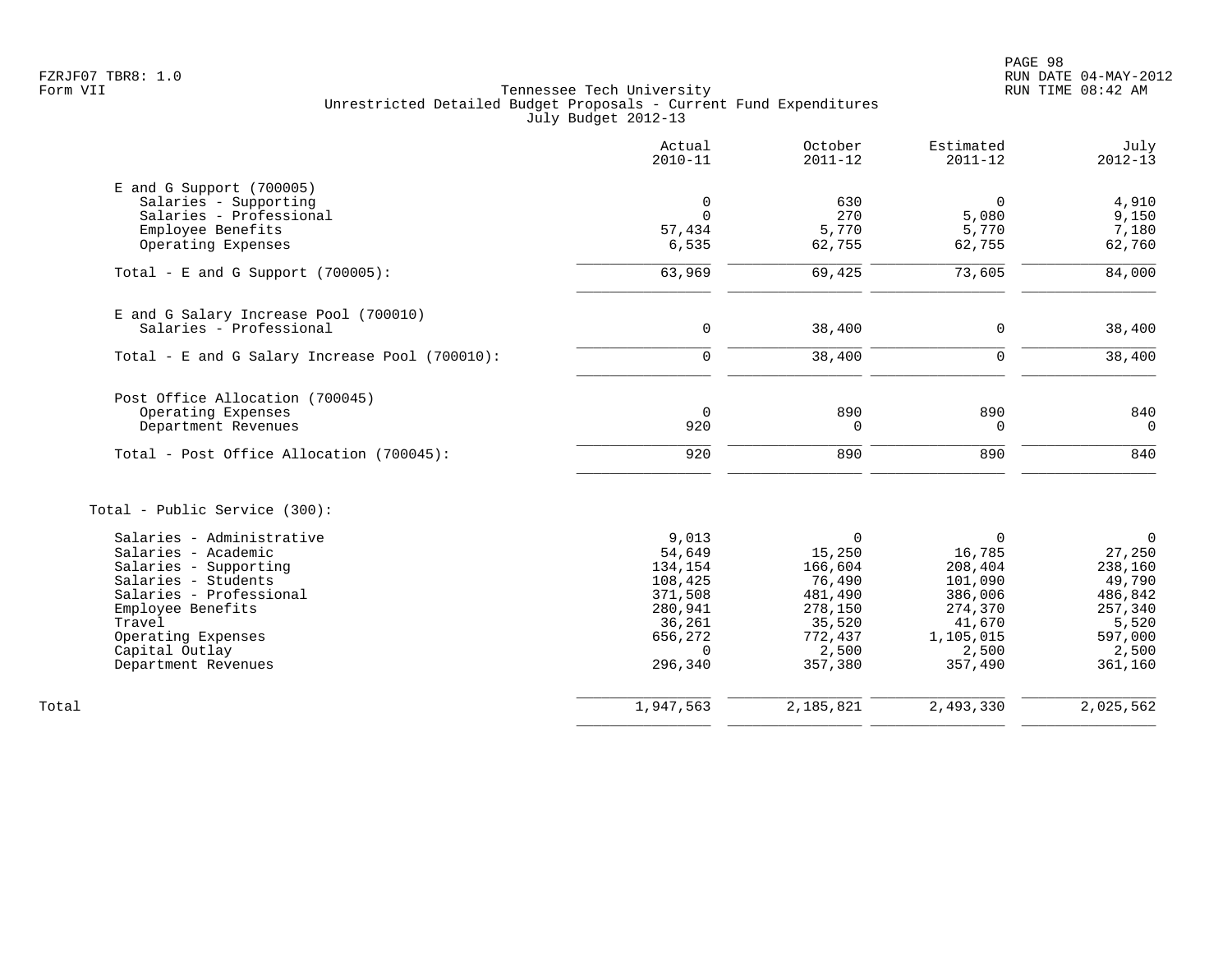|                                                                                                                                                                                                                          | Actual<br>$2010 - 11$                                                                                   | October<br>$2011 - 12$                                                                                    | Estimated<br>$2011 - 12$                                                                                     | July<br>$2012 - 13$                                                                                         |
|--------------------------------------------------------------------------------------------------------------------------------------------------------------------------------------------------------------------------|---------------------------------------------------------------------------------------------------------|-----------------------------------------------------------------------------------------------------------|--------------------------------------------------------------------------------------------------------------|-------------------------------------------------------------------------------------------------------------|
| Total - Public Service (30):                                                                                                                                                                                             |                                                                                                         |                                                                                                           |                                                                                                              |                                                                                                             |
| Salaries - Administrative<br>Salaries - Academic<br>Salaries - Supporting<br>Salaries - Students<br>Salaries - Professional<br>Employee Benefits<br>Travel<br>Operating Expense<br>Capital Outlay<br>Department Revenues | 9,013<br>54,649<br>134,154<br>108,425<br>371,508<br>280,941<br>36,261<br>656,272<br>$\Omega$<br>296,340 | $\mathbf 0$<br>15,250<br>166,604<br>76,490<br>481,490<br>278,150<br>35,520<br>772,437<br>2,500<br>357,380 | $\mathbf 0$<br>16,785<br>208,404<br>101,090<br>386,006<br>274,370<br>41,670<br>1,105,015<br>2,500<br>357,490 | $\overline{0}$<br>27,250<br>238,160<br>49,790<br>486,842<br>257,340<br>5,520<br>597,000<br>2,500<br>361,160 |
| Total                                                                                                                                                                                                                    | 1,947,563                                                                                               | 2,185,821                                                                                                 | 2,493,330                                                                                                    | 2,025,562                                                                                                   |
| Academic Support (35)<br>Academic Support (350)<br>Testing and Surveys (120006)                                                                                                                                          |                                                                                                         |                                                                                                           |                                                                                                              |                                                                                                             |
| Salaries - Academic<br>Employee Benefits<br>Travel<br>Operating Expenses                                                                                                                                                 | 2,254<br>436<br>1,178<br>34,417                                                                         | 0<br>$\mathbf 0$<br>$\Omega$<br>32,400                                                                    | 0<br>$\Omega$<br>$\Omega$<br>32,400                                                                          | 0<br>$\mathsf{O}\xspace$<br>$\mathbf 0$<br>32,400                                                           |
| Total - Testing and Surveys (120006):                                                                                                                                                                                    | 38,285                                                                                                  | 32,400                                                                                                    | 32,400                                                                                                       | 32,400                                                                                                      |
| Self Study Accred Fee (120007)<br>Employee Benefits<br>Travel<br>Operating Expenses                                                                                                                                      | $\Omega$<br>1,338<br>38,124                                                                             | 3,400<br>4,120<br>41,980                                                                                  | 3,400<br>9,120<br>36,980                                                                                     | 3,400<br>1,100<br>45,000                                                                                    |
| Total - Self Study Accred Fee (120007):                                                                                                                                                                                  | 39,462                                                                                                  | 49,500                                                                                                    | 49,500                                                                                                       | 49,500                                                                                                      |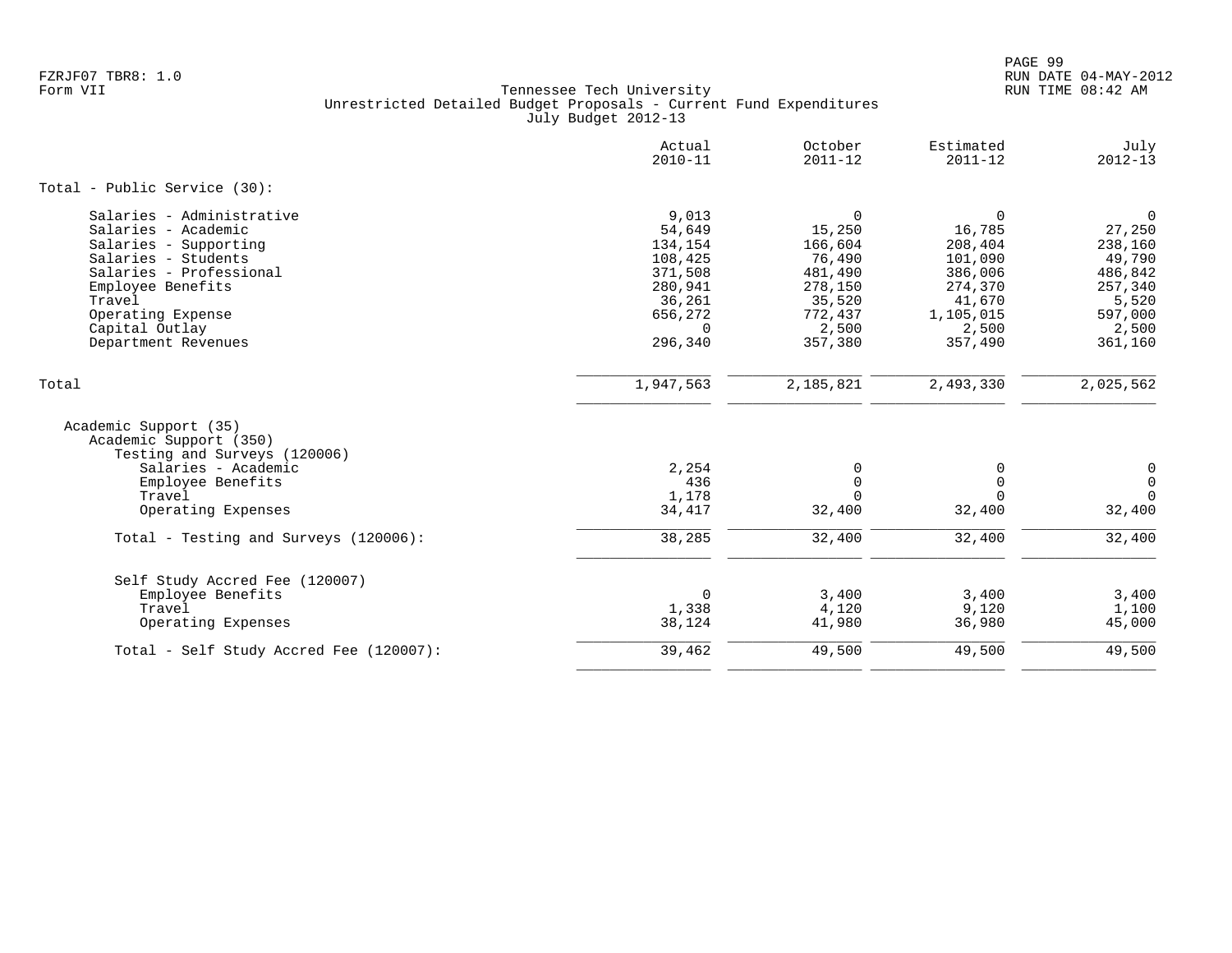|                                               | Actual<br>$2010 - 11$ | October<br>$2011 - 12$ | Estimated<br>$2011 - 12$ | July<br>$2012 - 13$ |
|-----------------------------------------------|-----------------------|------------------------|--------------------------|---------------------|
| Faculty Recruitment (120008)                  |                       |                        |                          |                     |
| Travel                                        | 38,499                | 12,620                 | 35,500                   | 12,620              |
| Operating Expenses                            | 6,845                 | 1,440                  | 5,440                    | 6,440               |
| Total - Faculty Recruitment (120008):         | 45,344                | 14,060                 | 40,940                   | 19,060              |
| Faculty Moving (120009)                       |                       |                        |                          |                     |
| Travel                                        | 11,746                | 53,770                 | 53,770                   | 4,620               |
| Total - Faculty Moving (120009):              | 11,746                | 53,770                 | 53,770                   | 4,620               |
| Academic Affairs Discretion (120010)          |                       |                        |                          |                     |
| Salaries - Academic                           | 27,500                | 0                      | 28,000                   | 0                   |
| Salaries - Students                           | 1,791                 | $\Omega$               | 3,400                    | $\mathbf 0$         |
| Employee Benefits                             | 6,823                 | 3,500                  | 7,500                    | 3,500               |
| Travel<br>Operating Expenses                  | 1,627<br>41,391       | 7,600<br>488,940       | 10,080<br>395,090        | $\Omega$<br>3,000   |
| Total - Academic Affairs Discretion (120010): | 79,132                | 500,040                | 444,070                  | 6,500               |
|                                               |                       |                        |                          |                     |
| Faculty Development (120011)                  |                       |                        |                          |                     |
| Employee Benefits                             | $\overline{0}$        | 1,000                  | 1,000                    | 1,000               |
| Travel                                        | 19,889                | 29,900                 | 29,540                   | 14,900              |
| Operating Expenses                            | 1,977                 | 5,000                  | 5,000                    | $\overline{0}$      |
| Total - Faculty Development (120011):         | 21,866                | 35,900                 | 35,540                   | 15,900              |
|                                               |                       |                        |                          |                     |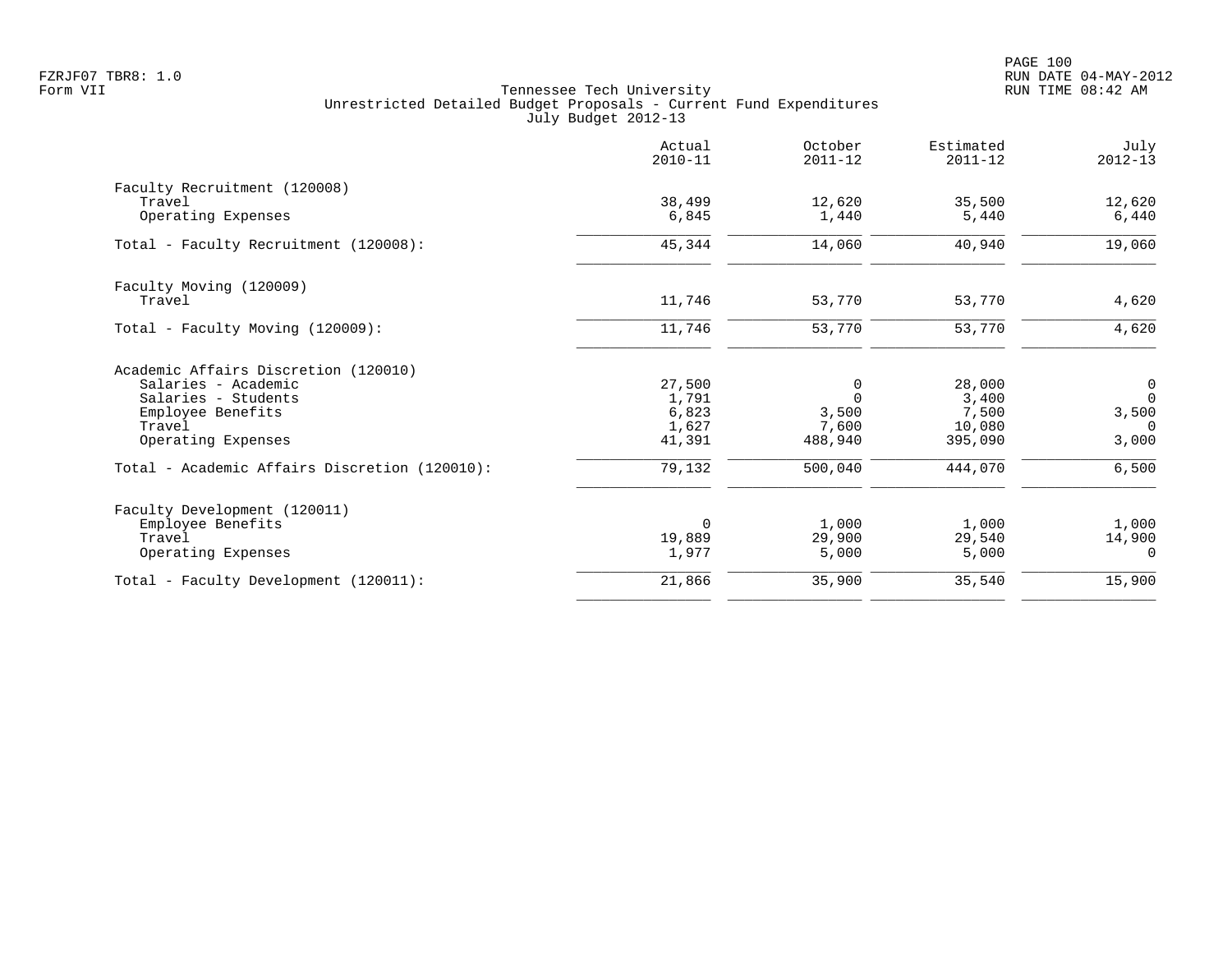PAGE 101 FZRJF07 TBR8: 1.0 RUN DATE 04-MAY-2012

|                                                   | Actual<br>$2010 - 11$ | October<br>$2011 - 12$ | Estimated<br>$2011 - 12$ | July<br>$2012 - 13$ |
|---------------------------------------------------|-----------------------|------------------------|--------------------------|---------------------|
| Non Instr Faculty Assignment (120012)             |                       |                        |                          |                     |
| Salaries - Academic                               | 0                     | 44,000                 | 11,000                   | 44,000              |
| Employee Benefits                                 | $\Omega$              | 12,750                 | 12,750                   | 12,750              |
| Total - Non Instr Faculty Assignment (120012):    | $\Omega$              | 56,750                 | 23,750                   | 56,750              |
| Faculty Award (120016)                            |                       |                        |                          |                     |
| Operating Expenses                                | 8,040                 | 7,740                  | 7,740                    | 7,740               |
| Total - Faculty Award (120016):                   | 8,040                 | 7,740                  | 7,740                    | 7,740               |
| Faculty Evaluations (120017)                      |                       |                        |                          |                     |
| Salaries - Students                               | 1,000                 | 0                      | 1,120                    | $\overline{0}$      |
| Employee Benefits                                 | 0                     | 1,750                  | 1,750                    | 1,750               |
| Travel                                            | $\Omega$              | $\Omega$               | 1,510                    | $\Omega$            |
| Operating Expenses                                | 22,023                | 15,220                 | 26,710                   | 15,220              |
| Total - Faculty Evaluations (120017):             | 23,023                | 16,970                 | 31,090                   | 16,970              |
| Office of Assoc VP Acad Affairs (121700)          |                       |                        |                          |                     |
| Salaries - Administrative                         | 123,000               | 126,740                | 118,740                  | 124,140             |
| Salaries - Supporting                             | 40,457                | 42,685                 | 42,685                   | 39,110              |
| Salaries - Professional                           | 18,161                | 64,497                 | 64,461                   | 63,608              |
| Employee Benefits                                 | 55,365                | 70,010                 | 70,710                   | 70,710              |
| Travel                                            | 3,513                 | 1,920                  | 4,920                    | 1,920               |
| Operating Expenses                                | 11,668                | 2,950                  | 7,950                    | 2,950               |
| Total - Office of Assoc VP Acad Affairs (121700): | 252,164               | 308,802                | 309,466                  | 302,438             |
|                                                   |                       |                        |                          |                     |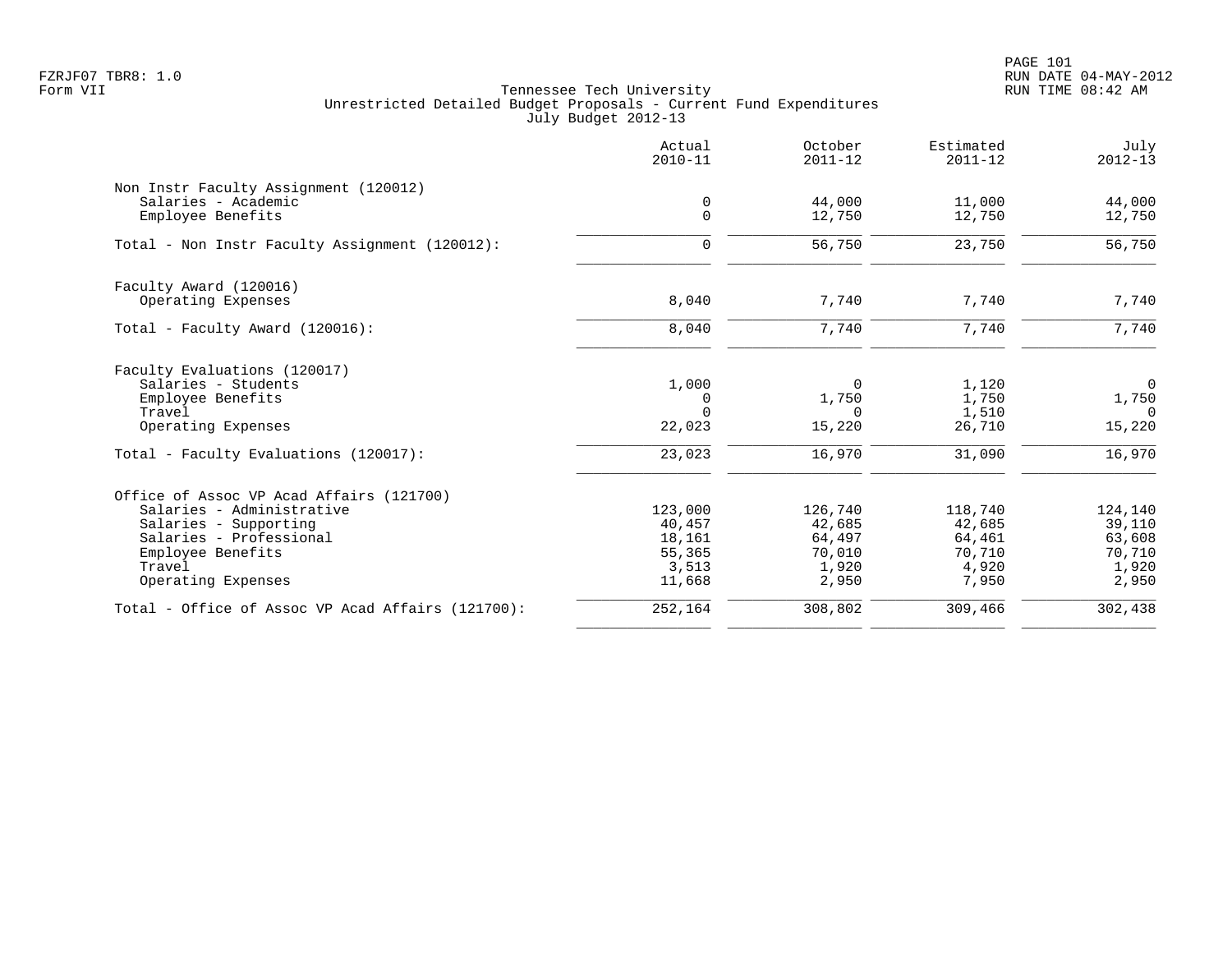|                                                                    | Actual<br>$2010 - 11$ | October<br>$2011 - 12$ | Estimated<br>$2011 - 12$ | July<br>$2012 - 13$ |
|--------------------------------------------------------------------|-----------------------|------------------------|--------------------------|---------------------|
| Planning (121701)                                                  |                       |                        |                          |                     |
| Operating Expenses                                                 | 4,874                 | $\mathbf 0$            | $\mathbf 0$              | 0                   |
| Total - Planning $(121701)$ :                                      | 4,874                 | $\Omega$               | $\Omega$                 | $\Omega$            |
| Craft Center Admin (121760)                                        |                       |                        |                          |                     |
| Salaries - Supporting                                              | 33,462                | 26,930                 | 26,930                   | 22,560              |
| Salaries - Students                                                | 6,697                 | 10,870                 | 10,870                   | 10,870              |
| Salaries - Professional                                            | 75,477                | 78,812                 | 78,812                   | 78,566              |
| Employee Benefits                                                  | 45,870                | 48,490                 | 48,490                   | 48,490              |
| Travel                                                             | 532                   | 700                    | 700                      | 700                 |
| Operating Expenses                                                 | 29,475                | 32,100                 | 35,600                   | 32,100              |
| Total - Craft Center Admin (121760):                               | 191,513               | 197,902                | 201,402                  | 193,286             |
| Federal College Work Study Program (122001)<br>Salaries - Students | 34,785                | 36,980                 | 36,980                   | 36,980              |
| Total - Federal College Work Study Program (122001):               | 34,785                | 36,980                 | 36,980                   | 36,980              |
| Student Exchance Program (123703)                                  |                       |                        |                          |                     |
| Operating Expenses                                                 | $-5,820$              | 0                      | 0                        | $\mathsf{O}$        |
| Total - Student Exchance Program (123703):                         | $-5,820$              | $\mathbf 0$            | $\mathbf 0$              | $\mathsf{O}$        |
| Exchange BA ENG Course Fee (123704)                                |                       |                        |                          |                     |
| Operating Expenses                                                 | 4,659                 | 2,500                  | 2,500                    | 2,500               |
| Total - Exchange BA ENG Course Fee (123704):                       | 4,659                 | 2,500                  | 2,500                    | 2,500               |
|                                                                    |                       |                        |                          |                     |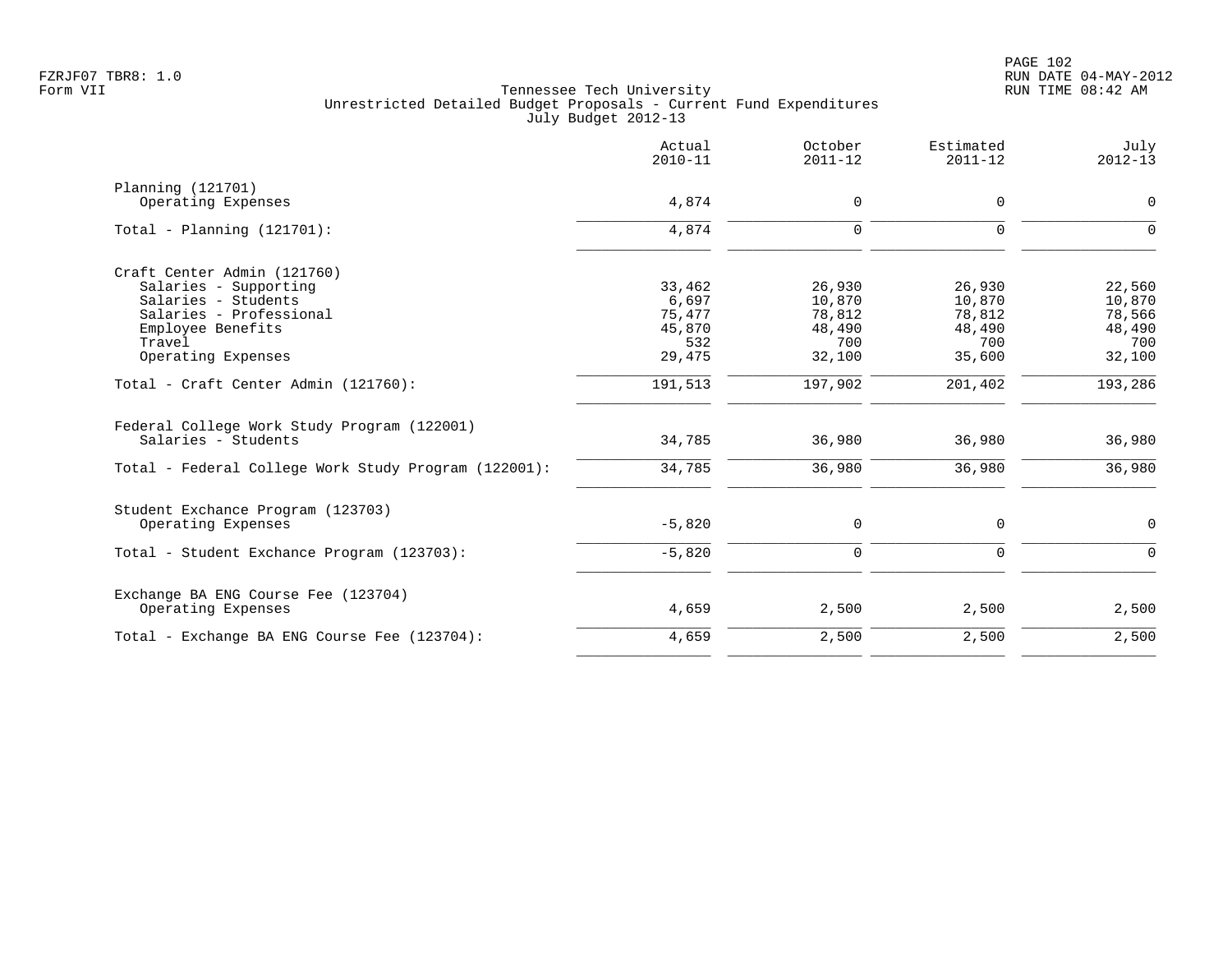|                                                                                                                                                                                                                                                                   | Actual<br>$2010 - 11$                                                                                     | October<br>$2011 - 12$                                                                            | Estimated<br>$2011 - 12$                                                                                  | July<br>$2012 - 13$                                                                                             |
|-------------------------------------------------------------------------------------------------------------------------------------------------------------------------------------------------------------------------------------------------------------------|-----------------------------------------------------------------------------------------------------------|---------------------------------------------------------------------------------------------------|-----------------------------------------------------------------------------------------------------------|-----------------------------------------------------------------------------------------------------------------|
| Library Administration (124000)<br>Salaries - Administrative<br>Salaries - Supporting<br>Employee Benefits<br>Travel                                                                                                                                              | 120,000<br>32,560<br>55,170<br>658                                                                        | 123,600<br>34,560<br>56,080<br>1,660                                                              | 123,600<br>34,560<br>56,080<br>1,660                                                                      | 123,600<br>33,660<br>56,080<br>1,660                                                                            |
| Total - Library Administration (124000):                                                                                                                                                                                                                          | 208,388                                                                                                   | 215,900                                                                                           | 215,900                                                                                                   | 215,000                                                                                                         |
| Library Operating (124001)<br>Salaries - Academic<br>Salaries - Supporting<br>Salaries - Students<br>Salaries - Professional<br>Employee Benefits<br>Travel<br>Operating Expenses<br>Capital Outlay<br>Department Revenues<br>Total - Library Operating (124001): | 555,831<br>342,181<br>60,116<br>50,098<br>411,750<br>4,147<br>142,875<br>15,098<br>$-66,552$<br>1,515,544 | 740,310<br>405,700<br>35,000<br>91,910<br>480,540<br>4,850<br>188,270<br>47,420<br>0<br>1,994,000 | 625,310<br>376,400<br>48,120<br>87,000<br>480,540<br>4,850<br>293,270<br>47,420<br>$-69,650$<br>1,893,260 | 745,620<br>399,770<br>35,000<br>95,520<br>480,540<br>4,850<br>87,530<br>$\Omega$<br>$\overline{0}$<br>1,848,830 |
| Library Binding (124002)<br>Capital Outlay                                                                                                                                                                                                                        | 6,781                                                                                                     | 20,000                                                                                            | 3,170                                                                                                     | 30,000                                                                                                          |
| Total - Library Binding (124002):                                                                                                                                                                                                                                 | 6,781                                                                                                     | 20,000                                                                                            | 3,170                                                                                                     | 30,000                                                                                                          |
| Library Microfilms (124003)<br>Capital Outlay                                                                                                                                                                                                                     | 18,923                                                                                                    | 25,000                                                                                            | 20,170                                                                                                    | 15,000                                                                                                          |
| Total - Library Microfilms (124003):                                                                                                                                                                                                                              | 18,923                                                                                                    | 25,000                                                                                            | 20,170                                                                                                    | 15,000                                                                                                          |
|                                                                                                                                                                                                                                                                   |                                                                                                           |                                                                                                   |                                                                                                           |                                                                                                                 |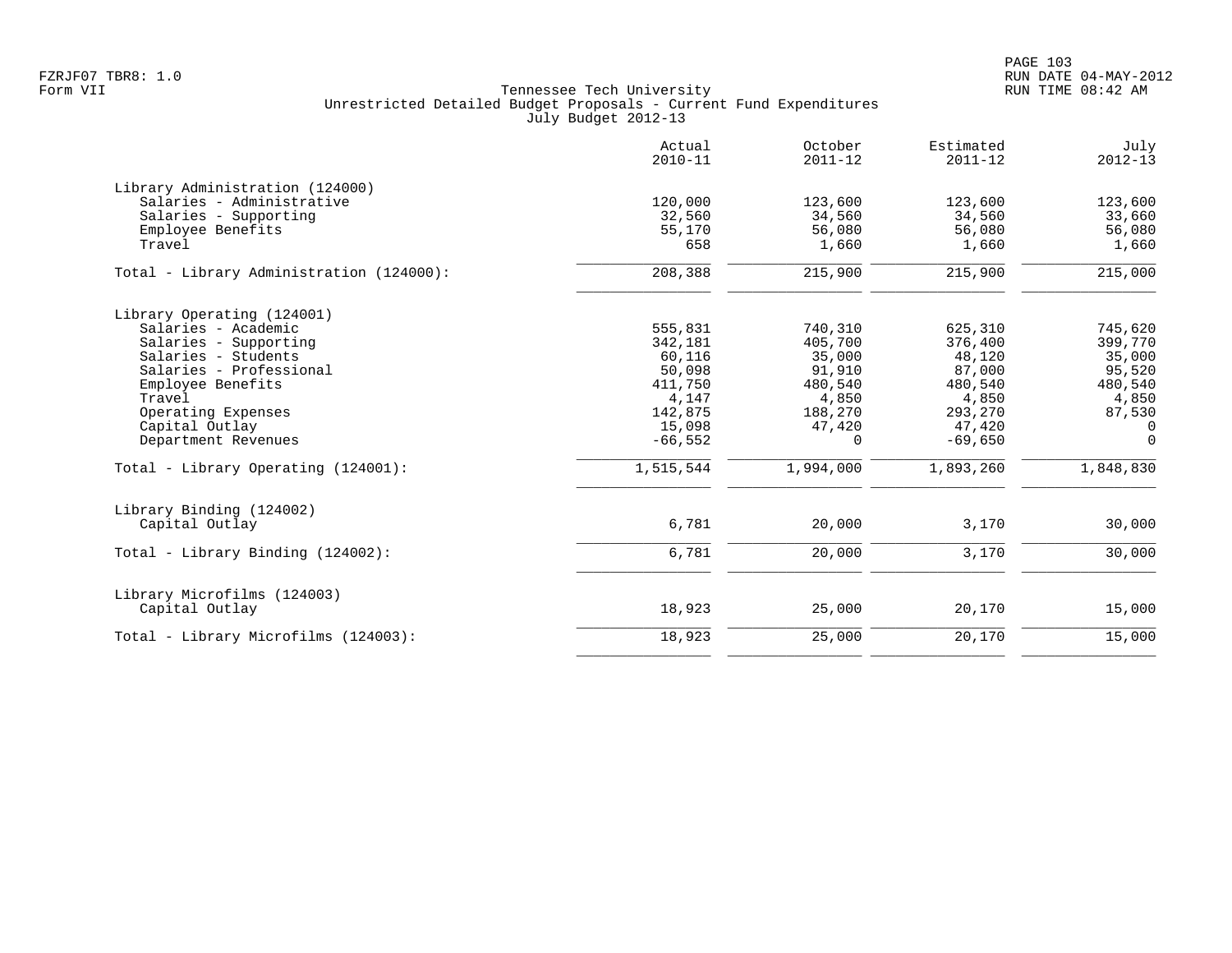|                                                           | Actual<br>$2010 - 11$ | October<br>$2011 - 12$ | Estimated<br>$2011 - 12$   | July<br>$2012 - 13$ |
|-----------------------------------------------------------|-----------------------|------------------------|----------------------------|---------------------|
| Library Copying (124004)                                  |                       |                        |                            |                     |
| Operating Expenses<br>Department Revenues                 | 10,721<br>$\Omega$    | 10,300<br>$\Omega$     | 10,300<br>$-50$            | 10,300<br>$-50$     |
| Total - Library Copying (124004):                         | 10,721                | 10,300                 | 10,250                     | 10,250              |
| Library Copy Trans In (124005)                            |                       |                        |                            |                     |
| Operating Expenses<br>Department Revenues                 | $-49$<br>$\mathbf 0$  | $\Omega$<br>$-300$     | $\mathbf 0$<br>$\mathbf 0$ | 0<br>$\mathbf 0$    |
| Total - Library Copy Trans In (124005):                   | $-49$                 | $-300$                 | 0                          | $\mathbf 0$         |
| Library Copy Trans In Rev (124006)<br>Department Revenues | $-6,383$              | $-10,000$              | $\mathbf 0$                | $\mathbf 0$         |
|                                                           |                       |                        |                            |                     |
| Total - Library Copy Trans In Rev (124006):               | $-6, 383$             | $-10,000$              | $\Omega$                   | $\Omega$            |
| Library Books and Periodicals (124008)                    |                       |                        |                            |                     |
| Operating Expenses<br>Capital Outlay                      | 35,539<br>834,592     | 211,200<br>825,360     | 211,200<br>847,020         | 20,000<br>825,360   |
| Total - Library Books and Periodicals (124008):           | 870,131               | 1,036,560              | 1,058,220                  | 845,360             |
| Dean of Arts and Science Office (130000)                  |                       |                        |                            |                     |
| Salaries - Administrative                                 | 210,897               | 154,950                | 154,950                    | 151,950             |
| Salaries - Supporting                                     | 63,040                | 66,930                 | 66,930                     | 60,630              |
| Salaries - Professional                                   | $\Omega$              | 90,960                 | 90,960                     | 101,750             |
| Employee Benefits<br>Travel                               | 97,153<br>14,705      | 125,760<br>9,870       | 125,760                    | 125,760             |
| Operating Expenses                                        | 26,988                | 20,640                 | 19,870<br>20,640           | 1,040<br>9,740      |
| Total - Dean of Arts and Science Office (130000):         | 412,783               | 469,110                | 479,110                    | 450,870             |
|                                                           |                       |                        |                            |                     |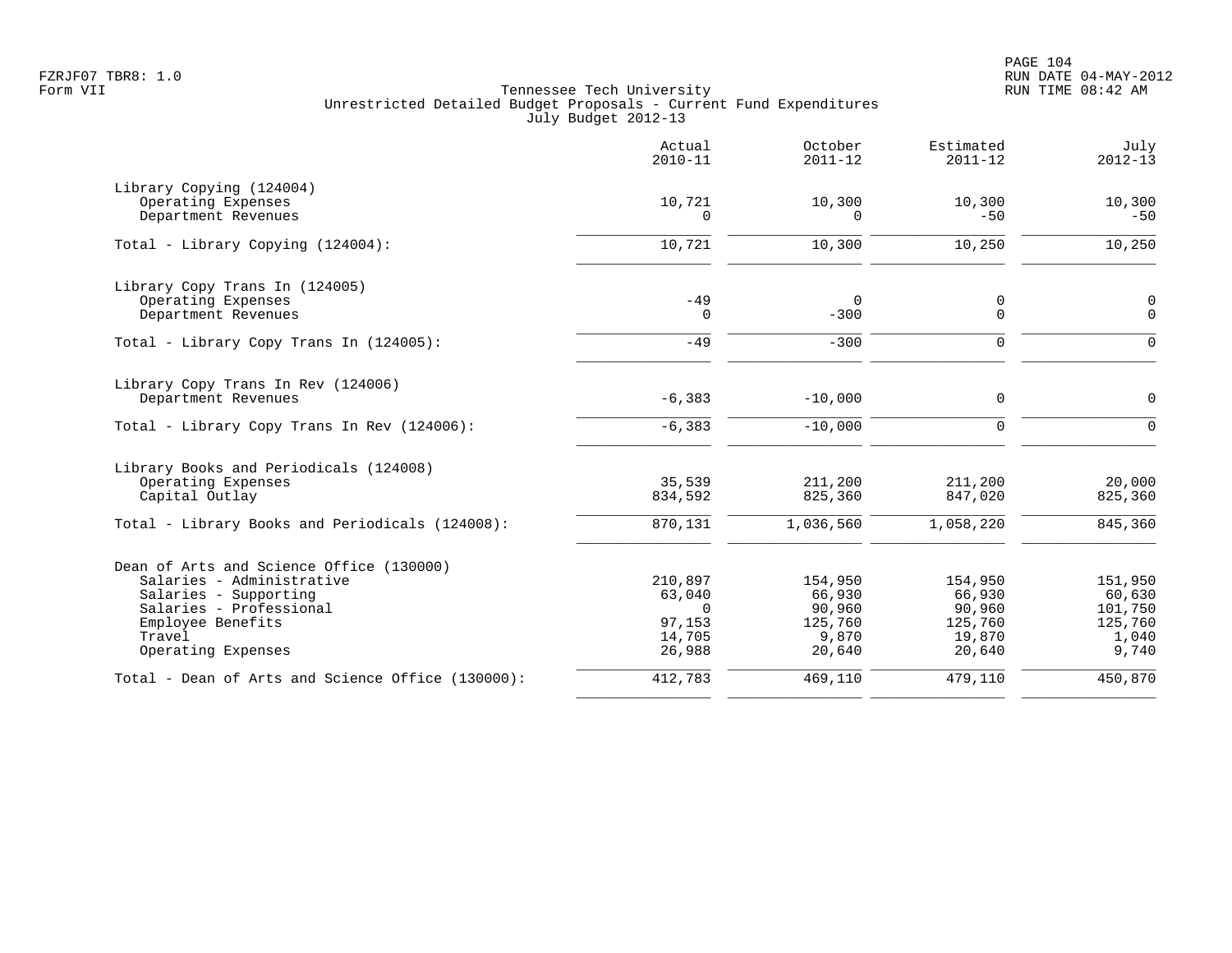|                                                    | Actual<br>$2010 - 11$ | October<br>$2011 - 12$ | Estimated<br>$2011 - 12$ | July<br>$2012 - 13$ |
|----------------------------------------------------|-----------------------|------------------------|--------------------------|---------------------|
| Arts and Sci Vehicles (131003)                     |                       |                        |                          |                     |
| Travel                                             | 23                    | $\overline{0}$         | $\mathbf 0$              | $\overline{0}$      |
| Operating Expenses                                 | 5,828                 | 3,860                  | 11,360                   | 3,860               |
| Total - Arts and Sci Vehicles (131003):            | 5,851                 | 3,860                  | 11,360                   | 3,860               |
| Arts and Sci Vehicles Revenue (131004)             |                       |                        |                          |                     |
| Travel                                             | $-19,022$             | $\Omega$               | $\Omega$                 | $\Omega$            |
| Department Revenues                                | 0                     | $-9,860$               | $-17,360$                | $-4,860$            |
| Total - Arts and Sci Vehicles Revenue (131004):    | $-19,022$             | $-9,860$               | $-17,360$                | $-4,860$            |
| Dean of Engineering Admin Office (137000)          |                       |                        |                          |                     |
| Salaries - Administrative                          | 310,165               | 211,500                | 202,640                  | 205,000             |
| Salaries - Academic                                | 6,450                 | 0                      | $\Omega$                 | $\Omega$            |
| Salaries - Supporting                              | 10,107                | 100                    | 26,000                   | 100                 |
| Salaries - Students                                | 2,330                 | $\Omega$               | $\Omega$                 | $\Omega$            |
| Salaries - Professional                            | 129,950               | 428,890                | 399,990                  | 435,480             |
| Employee Benefits                                  | 140,524               | 194,920                | 198,300                  | 194,920             |
| Travel                                             | 2,001                 | $\Omega$               | 100                      | $\overline{0}$      |
| Operating Expenses                                 | 135,438               | 20,645                 | 79,275                   | 12,825              |
| Capital Outlay                                     | 75,308                | 8,180                  | 8,180                    | $\overline{0}$      |
| Total - Dean of Engineering Admin Office (137000): | 812,273               | 864,235                | 914,485                  | 848,325             |
| Water Ctr Vehicle (139401)                         |                       |                        |                          |                     |
| Salaries - Supporting                              | 521                   | 0                      |                          | $\mathsf{O}$        |
| Salaries - Students                                | 40                    | $\Omega$               |                          | $\mathbf 0$         |
| Employee Benefits                                  | 274                   | $\Omega$               | $\Omega$                 | $\mathbf 0$         |
| Travel                                             | 179                   | $\Omega$               |                          | $\Omega$            |
| Operating Expenses                                 | 9,807                 | 13,000                 | 13,000                   | 13,000              |
| Total - Water Ctr Vehicle (139401):                | 10,821                | 13,000                 | 13,000                   | 13,000              |
|                                                    |                       |                        |                          |                     |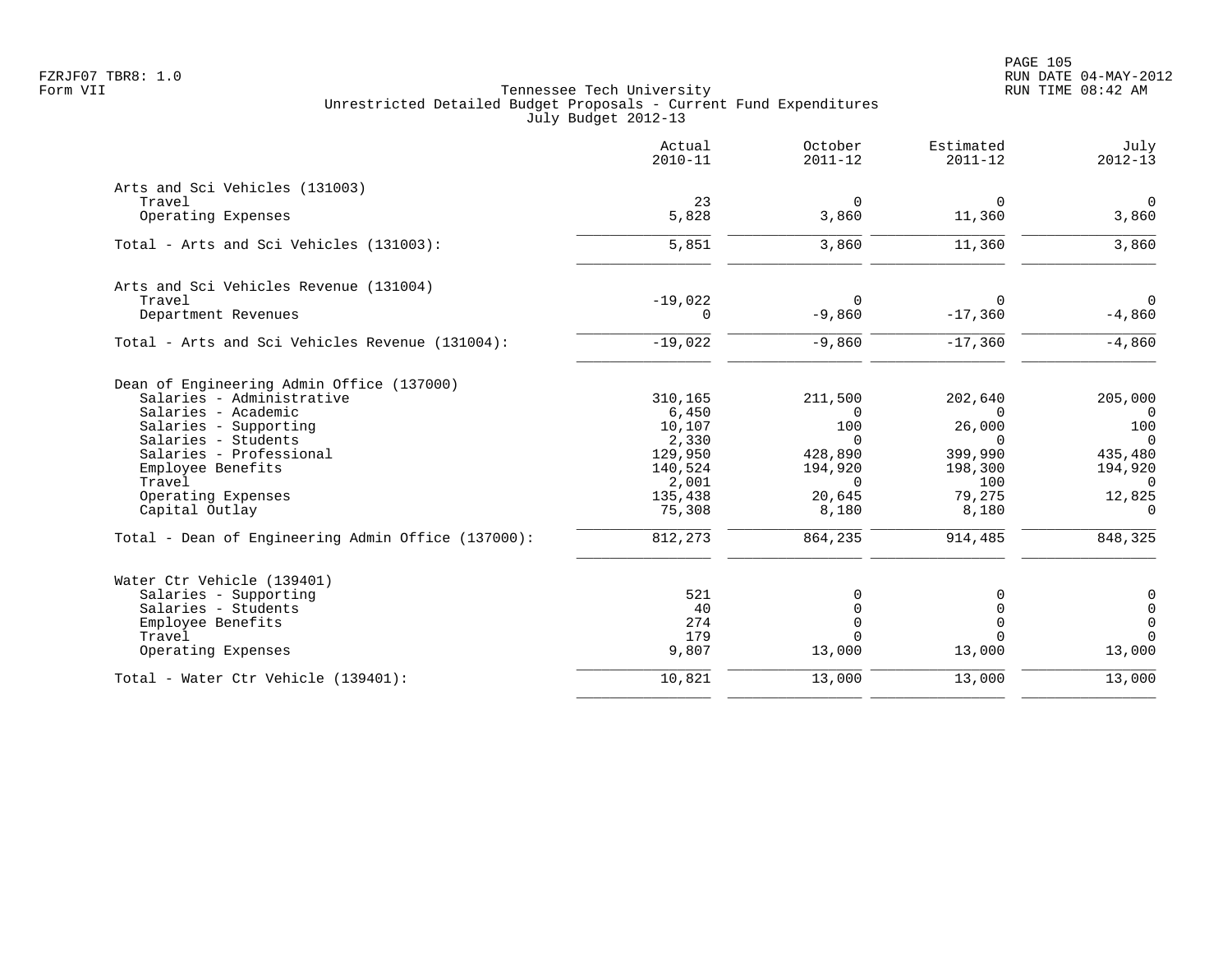|                                                                                                                                                                                                                                    | Actual<br>$2010 - 11$                                                 | October<br>$2011 - 12$                                                 | Estimated<br>$2011 - 12$                                            | July<br>$2012 - 13$                                                |
|------------------------------------------------------------------------------------------------------------------------------------------------------------------------------------------------------------------------------------|-----------------------------------------------------------------------|------------------------------------------------------------------------|---------------------------------------------------------------------|--------------------------------------------------------------------|
| Water Ctr Vehicle Transfer In (139402)<br>Travel<br>Operating Expenses                                                                                                                                                             | $-24,102$<br>$\Omega$                                                 | $\Omega$<br>$-25,000$                                                  | 0<br>$-25,000$                                                      | $\Omega$<br>$-25,000$                                              |
| Total - Water Ctr Vehicle Transfer In (139402):                                                                                                                                                                                    | $-24,102$                                                             | $-25,000$                                                              | $-25,000$                                                           | $-25,000$                                                          |
| Dean College Of Business (140000)<br>Salaries - Administrative<br>Salaries - Academic<br>Salaries - Supporting<br>Salaries - Professional<br>Employee Benefits<br>Operating Expenses<br>Total - Dean College Of Business (140000): | 147,000<br>$\Omega$<br>65,639<br>81,190<br>96,533<br>2,300<br>392,662 | 157,892<br>71,510<br>65,750<br>77,860<br>97,860<br>$\Omega$<br>470,872 | 157,892<br>7,240<br>65,750<br>77,860<br>97,860<br>67,240<br>473,842 | 151,810<br>6,980<br>63,950<br>82,150<br>97,860<br>3,390<br>406,140 |
| SACF Business Administration (140001)<br>Travel<br>Operating Expenses<br>Total - SACF Business Administration (140001):                                                                                                            | 24<br>11,352<br>11,376                                                | 0<br>6,550<br>6,550                                                    | 0<br>$\Omega$<br>0                                                  | 0<br>$\mathbf 0$<br>$\Omega$                                       |
| Business Admin Vehicles (140004)<br>Operating Expenses<br>Total - Business Admin Vehicles (140004):                                                                                                                                | 750<br>750                                                            | 0<br>0                                                                 | 0<br>0                                                              | 0<br>0                                                             |
|                                                                                                                                                                                                                                    |                                                                       |                                                                        |                                                                     |                                                                    |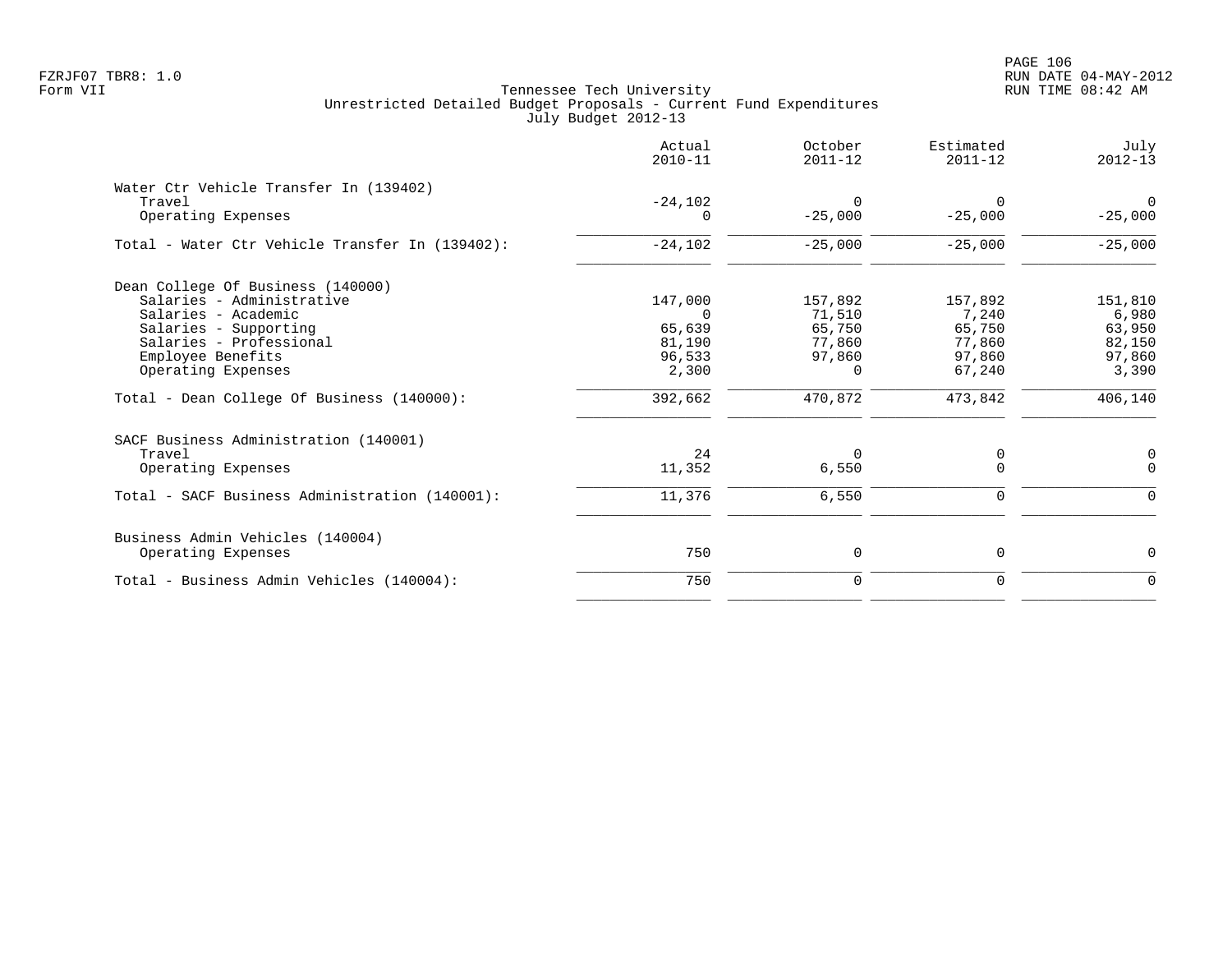PAGE 107 FZRJF07 TBR8: 1.0 RUN DATE 04-MAY-2012

|                                                                                                                            | Actual<br>$2010 - 11$     | October<br>$2011 - 12$           | Estimated<br>$2011 - 12$ | July<br>$2012 - 13$              |
|----------------------------------------------------------------------------------------------------------------------------|---------------------------|----------------------------------|--------------------------|----------------------------------|
| Business Admin Vehicle Revenue (140005)<br>Travel                                                                          | $-29$                     | $\mathbf 0$                      | 0                        | $\mathbf 0$                      |
| Total - Business Admin Vehicle Revenue (140005):                                                                           | $-29$                     | $\Omega$                         | $\Omega$                 | ∩                                |
| Business Copying (140006)<br>Operating Expenses                                                                            | 4,095                     | 4,220                            | 4,220                    | 4,220                            |
| Total - Business Copying (140006):                                                                                         | 4,095                     | 4,220                            | 4,220                    | 4,220                            |
| Bus Copying Transfer In (140007)<br>Operating Expenses<br>Department Revenues<br>Total - Bus Copying Transfer In (140007): | $-4,520$<br>0<br>$-4,520$ | $\Omega$<br>$-4,220$<br>$-4,220$ | $-4,220$<br>$-4,220$     | $\Omega$<br>$-4,220$<br>$-4,220$ |
| Bus Technology Support (140009)<br>Salaries - Students<br>Total - Bus Technology Support (140009):                         | 240<br>240                | 0<br>$\mathbf 0$                 | 0<br>0                   | 0<br>$\Omega$                    |
| Bus Tech Support Transfer In (140010)<br>Department Revenues                                                               | $-220$                    | 0                                | 0                        | 0                                |
| Total - Bus Tech Support Transfer In (140010):                                                                             | $-220$                    | $\mathbf 0$                      | 0                        | 0                                |
|                                                                                                                            |                           |                                  |                          |                                  |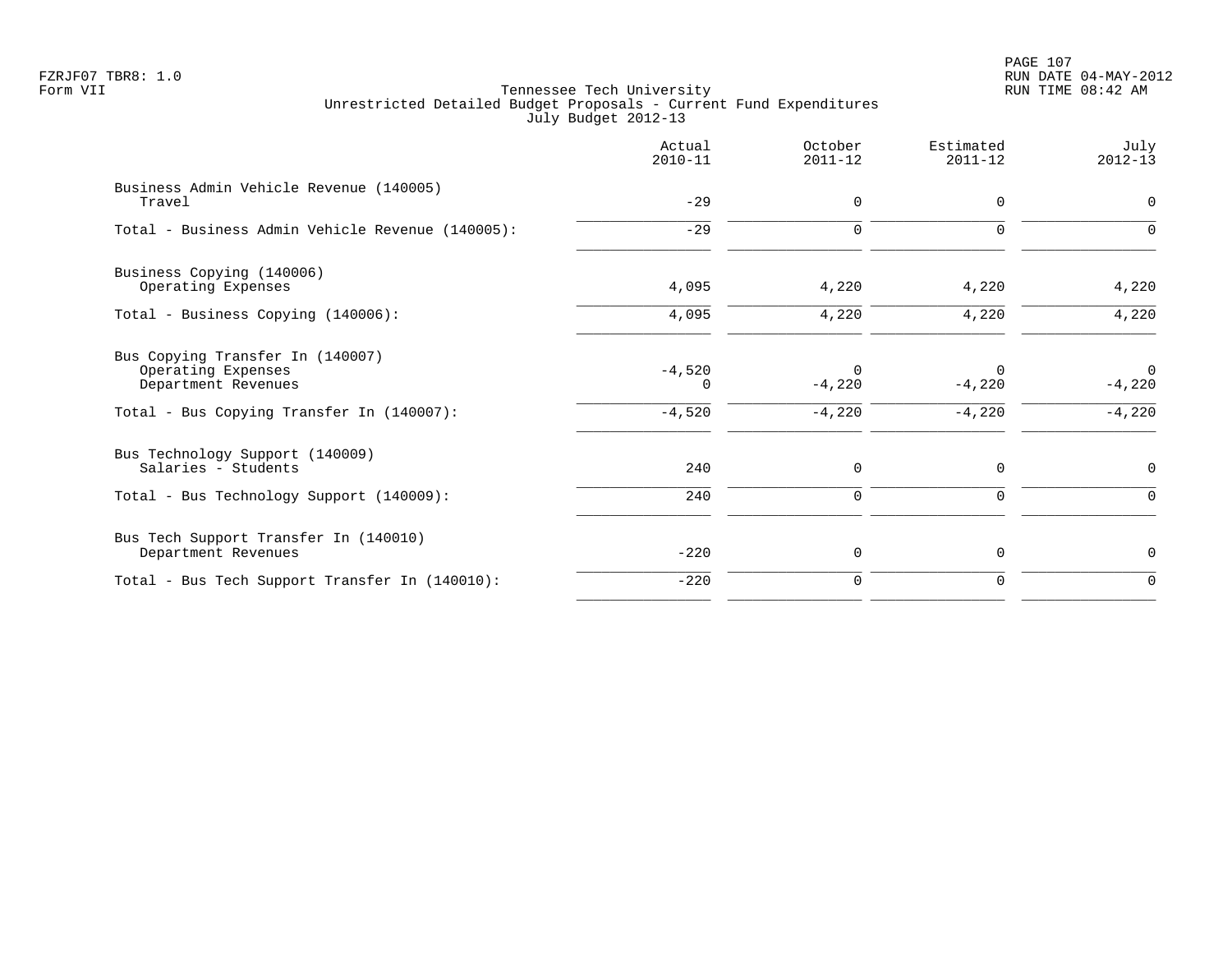|                                                       | Actual<br>$2010 - 11$ | October<br>$2011 - 12$ | Estimated<br>$2011 - 12$ | July<br>$2012 - 13$ |
|-------------------------------------------------------|-----------------------|------------------------|--------------------------|---------------------|
| Dean of College of Education Office (150000)          |                       |                        |                          |                     |
| Salaries - Administrative                             | 220,853               | 124,600                | 124,600                  | 122,300             |
| Salaries - Academic                                   | 6,911                 | $\Omega$               | $\cap$                   | $\Omega$            |
| Salaries - Supporting                                 | 62,140                | 56,370                 | 52,770                   | 53,250              |
| Salaries - Students                                   | $\Omega$              | 780                    | 780                      | 780                 |
| Salaries - Professional                               | 44,800                | 114,150                | 114,150                  | 109,850             |
| Employee Benefits                                     | 105,287               | 105,930                | 105,930                  | 105,930             |
| Travel                                                | 27,925                | 21,090                 | 46,090                   | 9,090               |
| Operating Expenses                                    | 139,424               | 202,700                | 161,580                  | 27,050              |
| Capital Outlay                                        | 10,166                | $\mathbf 0$            | $\Omega$                 | $\Omega$            |
| Total - Dean of College of Education Office (150000): | 617,506               | 625,620                | 605,900                  | 428,250             |
| Eled Two Plus Two Advising (153058)                   |                       |                        |                          |                     |
| Salaries - Supporting                                 | 43,560                | 48,460                 | 48,460                   | 47,060              |
| Salaries - Students                                   | 4,026                 | 1,000                  | 1,000                    | $\Omega$            |
| Salaries - Professional                               | 60,815                | 69,070                 | 91,900                   | 82,180              |
| Employee Benefits                                     | 39,738                | 42,370                 | 42,370                   | 42,370              |
| Operating Expenses                                    | 5,373                 | 4,140                  | 4,140                    | 5,140               |
| Total - Eled Two Plus Two Advising (153058):          | 153,512               | 165,040                | 187,870                  | 176,750             |
| Child Development Lab (153400)                        |                       |                        |                          |                     |
| Salaries - Supporting                                 | 108,069               | 112,940                | 111,940                  | 109,520             |
| Salaries - Students                                   | 41,794                | 6,000                  | 6,000                    | 6,000               |
| Salaries - Professional                               | 104,790               | 120,600                | 120,600                  | 124,900             |
| Employee Benefits                                     | 108,195               | 96,390                 | 111,390                  | 124,040             |
| Travel                                                | 666                   | 760                    | 1,760                    | 760                 |
| Operating Expenses                                    | 16,097                | 8,120                  | 38,110                   | 39,110              |
| Department Revenues                                   | $-211,345$            | $-154,010$             | $\Omega$                 | $\Omega$            |
| Total - Child Development Lab (153400):               | 168,266               | 190,800                | 389,800                  | 404,330             |
|                                                       |                       |                        |                          |                     |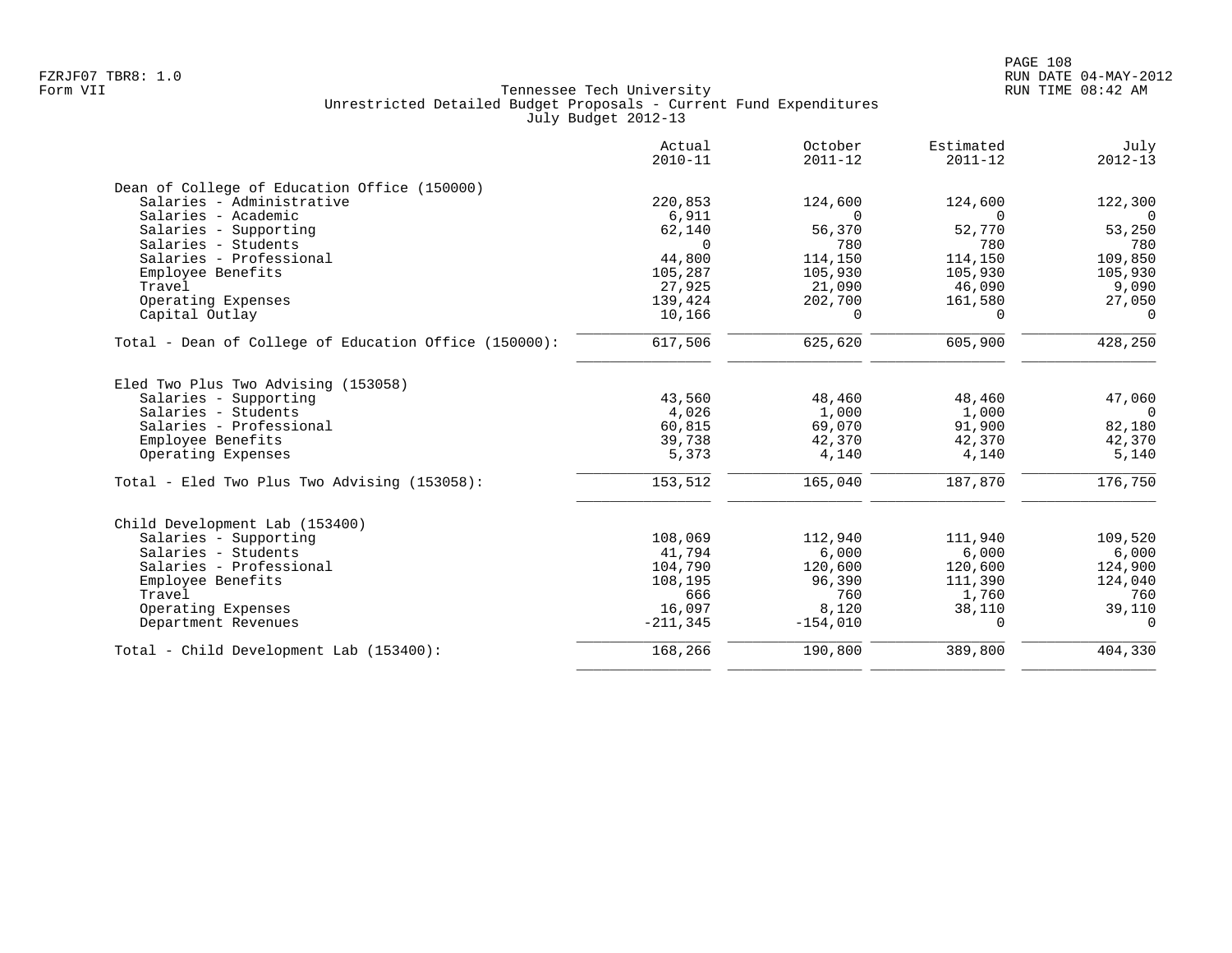|                                                  | Actual<br>$2010 - 11$ | October<br>$2011 - 12$ | Estimated<br>$2011 - 12$ | July<br>$2012 - 13$ |
|--------------------------------------------------|-----------------------|------------------------|--------------------------|---------------------|
| UC Joan Derryberry Art Gallery (155003)          |                       |                        |                          |                     |
| Operating Expenses                               | 2,926                 | 1,810                  | 1,810                    | 1,810               |
| Total - UC Joan Derryberry Art Gallery (155003): | 2,926                 | 1,810                  | 1,810                    | 1,810               |
| Learning Resource Center (157000)                |                       |                        |                          |                     |
| Salaries - Academic                              | 4,997                 | 6,000                  | 6,000                    | 6,000               |
| Salaries - Supporting                            | 20,580                | 23,680                 | 23,680                   | 23,200              |
| Salaries - Students                              | $\Omega$              | 800                    | 1,300                    | $\Omega$            |
| Salaries - Professional                          | 50,540                | 52,490                 | 52,490                   | 51,590              |
| Employee Benefits<br>Travel                      | 42,049<br>507         | 42,900<br>$\Omega$     | 42,900<br>$\Omega$       | 42,900<br>$\Omega$  |
| Operating Expenses                               | 19,576                | 17,960                 | 17,460                   | 18,760              |
| Department Revenues                              | $-179$                | $\Omega$               | $\Omega$                 | $\Omega$            |
| Total - Learning Resource Center (157000):       | 138,070               | 143,830                | 143,830                  | 142,450             |
| Education Media Grad Assist (157001)             |                       |                        |                          |                     |
| Operating Expenses                               | 12,880                | 16,570                 | 16,570                   | 16,570              |
| Total - Education Media Grad Assist (157001):    | 12,880                | 16,570                 | 16,570                   | 16,570              |
| Ag and Human Sciences Admin (160000)             |                       |                        |                          |                     |
| Salaries - Administrative                        | 119,801               | 134,709                | 134,709                  | 137,036             |
| Salaries - Supporting                            | 32,420                | 34,440                 | 34,440                   | 33,540              |
| Employee Benefits                                | 54,660                | 60,640                 | 60,640                   | 60,640              |
| Travel                                           | 8,017                 | $\Omega$               | $\Omega$                 | $\Omega$            |
| Operating Expenses                               | $-405$                | 20                     | 83,410                   | 20                  |
| Department Revenues                              | $-15$                 | $\Omega$               | $\Omega$                 | $\Omega$            |
| Total - Ag and Human Sciences Admin (160000):    | 214,478               | 229,809                | 313,199                  | 231,236             |
|                                                  |                       |                        |                          |                     |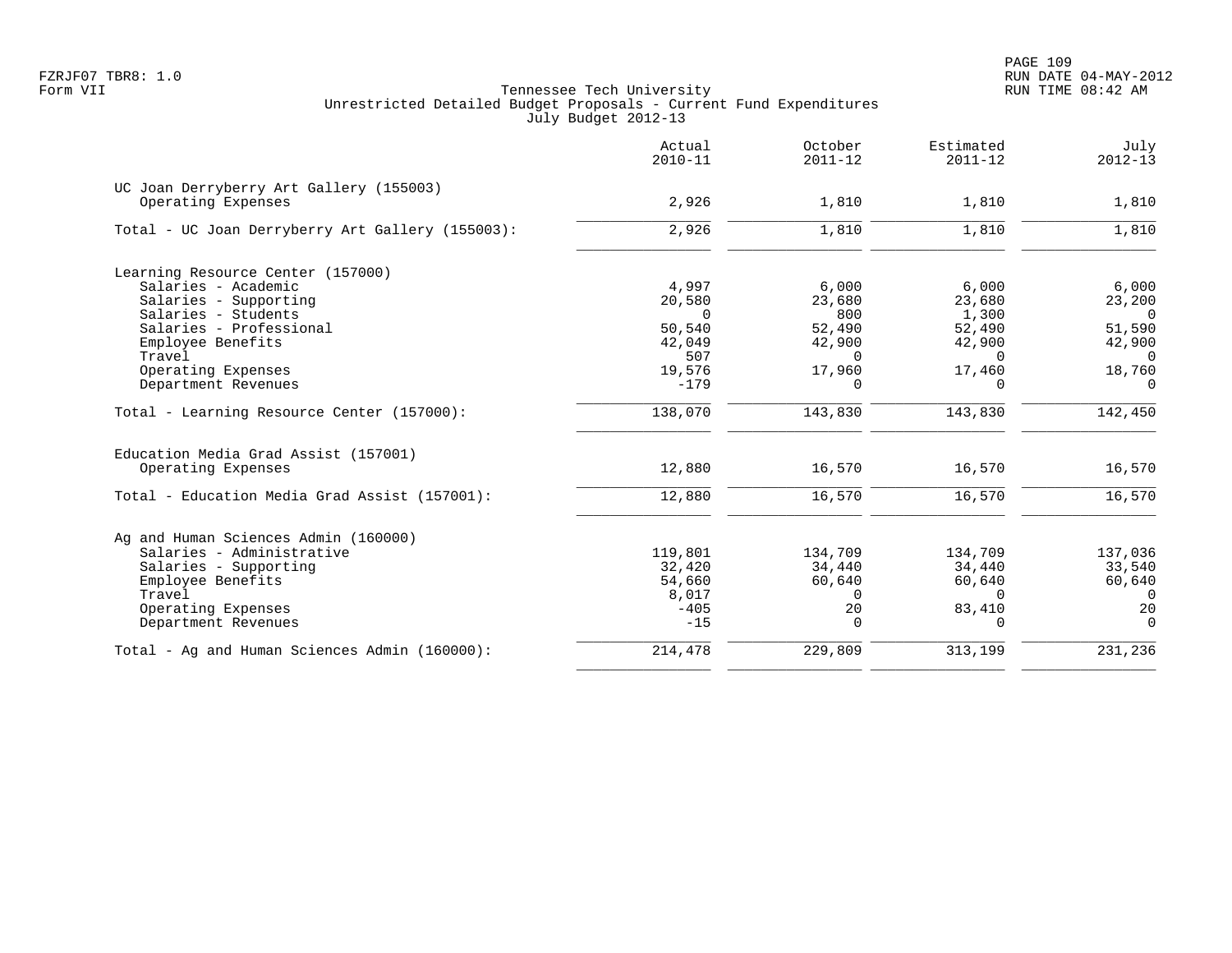|                                                | Actual<br>$2010 - 11$ | October<br>$2011 - 12$ | Estimated<br>$2011 - 12$ | July<br>$2012 - 13$ |
|------------------------------------------------|-----------------------|------------------------|--------------------------|---------------------|
| Farm Administration (162000)                   |                       |                        |                          |                     |
| Salaries - Professional                        | 95,363                | 97,254                 | 96,174                   | 95,354              |
| Employee Benefits                              | 45,439                | 60,650                 | 60,650                   | 60,650              |
| Travel                                         | $\Omega$              | 0                      | $\Omega$                 | 140                 |
| Operating Expenses                             | 54                    | $\mathbf 0$            | $\Omega$                 | $\Omega$            |
| Total - Farm Administration (162000):          | 140,856               | 157,904                | 156,824                  | 156,144             |
| Livestock and Dairy (162001)                   |                       |                        |                          |                     |
| Salaries - Students                            | 8,883                 | 2,090                  | 12,330                   | 2,090               |
| Employee Benefits                              | 12                    | 300                    | 40                       | 300                 |
| Travel                                         | 696                   | $\Omega$               | 870                      | $\Omega$            |
| Operating Expenses                             | 124,474               | 74,610                 | 158,630                  | 74,610              |
| Total - Livestock and Dairy (162001):          | 134,065               | 77,000                 | 171,870                  | 77,000              |
| Oakley Sustainable Ag Center (162006)          |                       |                        |                          |                     |
| Salaries - Supporting                          | 42,231                | 43,100                 | 43,100                   | 43,700              |
| Salaries - Students                            | 8,498                 | $\Omega$               | 26,000                   | $\Omega$            |
| Salaries - Professional                        | 109,527               | 116,673                | 74,953                   | 112,973             |
| Employee Benefits                              | 55,420                | 52,800                 | 44,800                   | 52,800              |
| Operating Expenses                             | 248,842               | 147,350                | 220,740                  | 41,670              |
| Department Revenues                            | $-1$                  | $\Omega$               | $\Omega$                 | $\Omega$            |
| Total - Oakley Sustainable Aq Center (162006): | 464,517               | 359,923                | 409,593                  | 251,143             |
| Waters Organic Farm (162007)                   |                       |                        |                          |                     |
| Salaries - Supporting                          | 1,545                 | $\Omega$               | 0                        | $\mathsf{O}$        |
| Salaries - Students                            | 193                   | $\Omega$               | $\mathbf 0$              | $\mathbf 0$         |
| Employee Benefits                              | 133                   |                        | $\Omega$                 | $\Omega$            |
| Operating Expenses                             | 828                   | 6,000                  | 6,000                    | 6,000               |
| Total - Waters Organic Farm (162007):          | 2,699                 | 6,000                  | 6,000                    | 6,000               |
|                                                |                       |                        |                          |                     |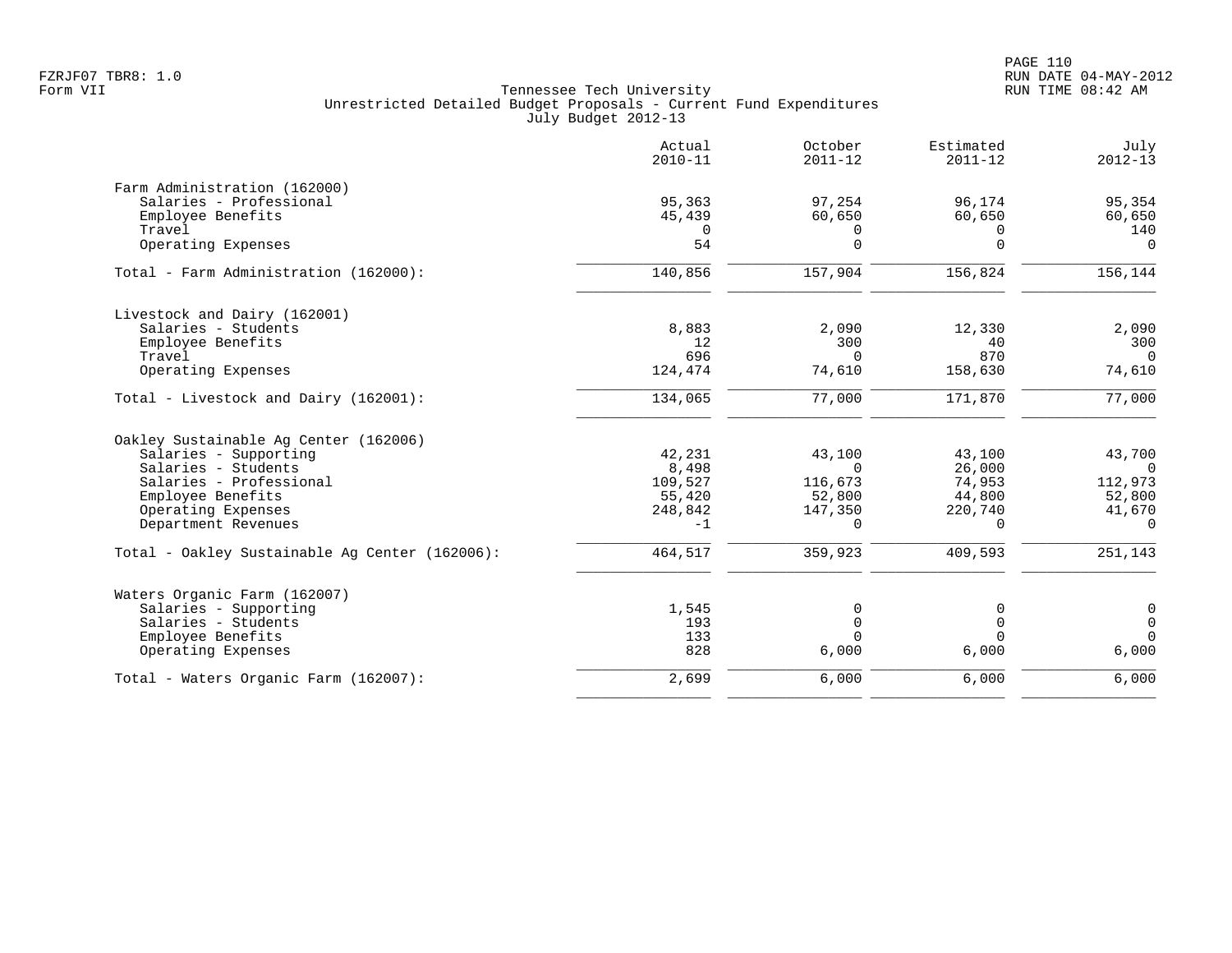PAGE 111 FZRJF07 TBR8: 1.0 RUN DATE 04-MAY-2012

|                                          | Actual<br>$2010 - 11$ | October<br>$2011 - 12$ | Estimated<br>$2011 - 12$ | July<br>$2012 - 13$ |
|------------------------------------------|-----------------------|------------------------|--------------------------|---------------------|
| Agriculture Vehicles (163002)            |                       |                        |                          |                     |
| Operating Expenses                       | 290                   | 0                      | 0                        | $\mathbf 0$         |
| Department Revenues                      | $-334$                | $\mathbf 0$            | 0                        | $\Omega$            |
| Total - Agriculture Vehicles (163002):   | $-44$                 | $\Omega$               | $\Omega$                 | $\Omega$            |
| Office of Research (170000)              |                       |                        |                          |                     |
| Salaries - Administrative                | 144,400               | 149,810                | 149,810                  | 148,910             |
| Salaries - Professional                  | 153,541               | 165,222                | 165,222                  | 174,222             |
| Employee Benefits                        | 110,476               | 112,780                | 112,780                  | 112,780             |
| Travel                                   | 1,547                 | 2,000                  | 6,000                    | 2,000               |
| Operating Expenses                       | 6,273                 | 5,690                  | 15,690                   | 5,000               |
| Total - Office of Research (170000):     | 416,237               | 435,502                | 449,502                  | 442,912             |
| Graduate Studies Admin (176000)          |                       |                        |                          |                     |
| Salaries - Supporting                    | 71,740                | 84,080                 | 84,080                   | 81,990              |
| Employee Benefits                        | 54,762                | 74,730                 | 74,730                   | 74,730              |
| Travel                                   | 552                   | 1,000                  | 5,000                    | 1,000               |
| Operating Expenses                       | 13,933                | 13,590                 | 29,790                   | 12,860              |
| Total - Graduate Studies Admin (176000): | 140,987               | 173,400                | 193,600                  | 170,580             |
| Thesis Binding (176005)                  |                       |                        |                          |                     |
| Operating Expenses                       | 1,273                 | 2,910                  | 1,380                    | $\mathbf 0$         |
| Total - Thesis Binding $(176005)$ :      | 1,273                 | 2,910                  | 1,380                    | $\overline{0}$      |
|                                          |                       |                        |                          |                     |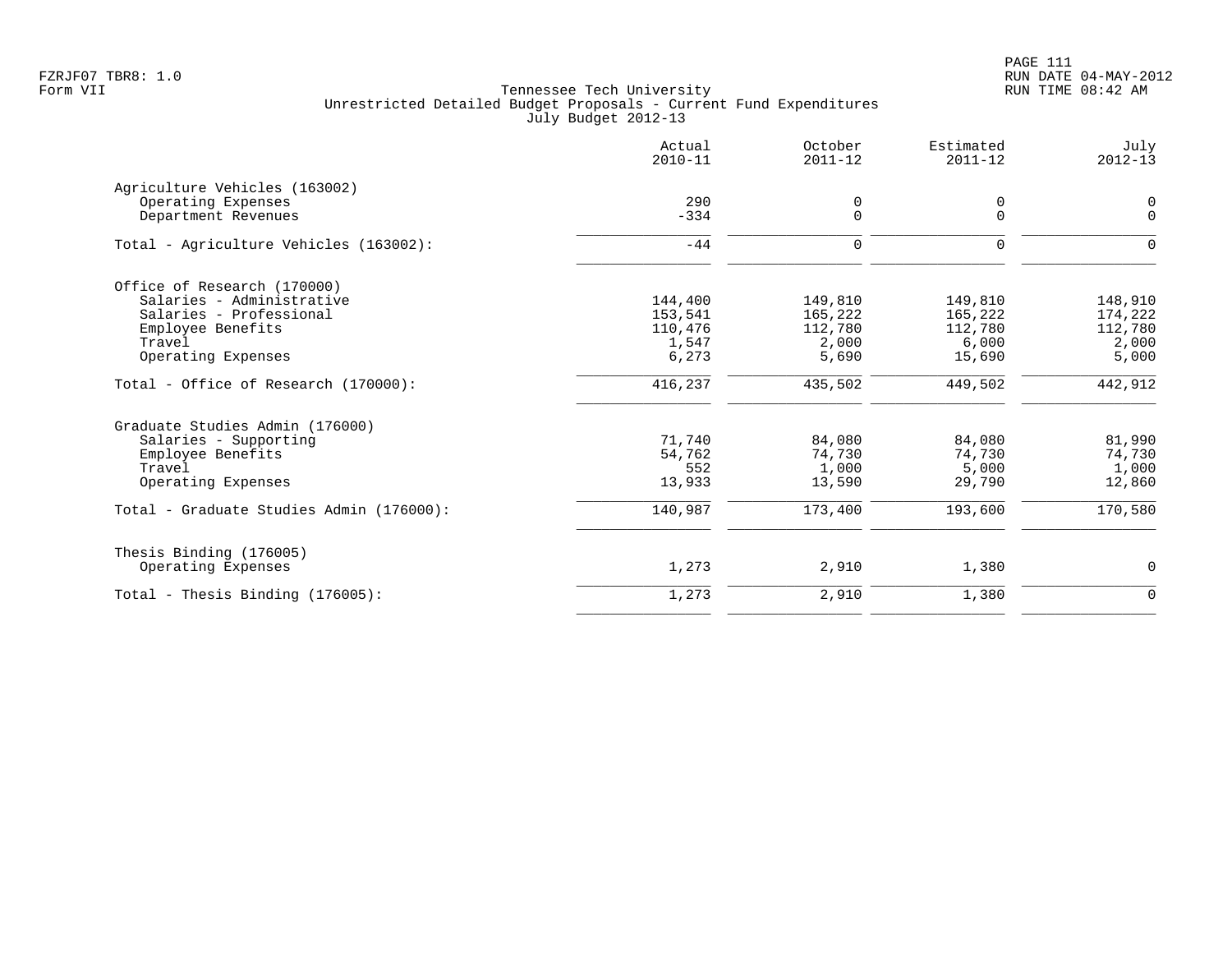|                                                | Actual<br>$2010 - 11$ | October<br>$2011 - 12$ | Estimated<br>$2011 - 12$ | July<br>$2012 - 13$ |
|------------------------------------------------|-----------------------|------------------------|--------------------------|---------------------|
| Visions 5000 (180006)                          |                       |                        |                          |                     |
| Operating Expenses                             | 1,185                 | 30                     | 30                       | 30                  |
| Total - Visions 5000 (180006):                 | 1,185                 | 30                     | 30                       | 30                  |
| Extended Education (180012)                    |                       |                        |                          |                     |
| Salaries - Administrative                      | 45,063                | 55,695                 | 55,695                   | 64,145              |
| Salaries - Academic                            | 9,212                 | 10,000                 | $\Omega$                 | 0                   |
| Salaries - Supporting                          | 116,540               | 112,540                | 129,540                  | 115,840             |
| Salaries - Students                            | 5,168                 | 8,000                  | 8,000                    | 8,000               |
| Salaries - Professional                        | 234,753               | 269,760                | 274,760                  | 270,260             |
| Employee Benefits                              | 142,603               | 143,660                | 143,660                  | 143,660             |
| Travel                                         | 14,561                | 700                    | 38,180                   | 3,700               |
| Operating Expenses                             | 26,165                | 32,390                 | 32,390                   | 32,390              |
| Total - Extended Education (180012):           | 594,065               | 632,745                | 682,225                  | 637,995             |
| Information Technology Admin (190000)          |                       |                        |                          |                     |
| Salaries - Administrative                      | 108,650               | 112,980                | 112,980                  | 112,080             |
| Salaries - Supporting                          | 268,870               | 316,360                | 325,660                  | 322,650             |
| Salaries - Students                            | 804                   | 2,290                  | 2,290                    | 2,290               |
| Salaries - Professional                        | 783,424               | 1,135,410              | 1,127,110                | 1,191,880           |
| Employee Benefits                              | 428,569               | 535,490                | 535,490                  | 535,490             |
| Travel                                         | 31,694                | 10,000                 | 35,000                   | 5,000               |
| Operating Expenses                             | 830,469               | 788,500                | 832,110                  | 764,560             |
| Department Revenues                            | 89,879                | 175,000                | 107,000                  | 175,000             |
| Total - Information Technology Admin (190000): | 2,542,359             | 3,076,030              | 3,077,640                | 3,108,950           |
|                                                |                       |                        |                          |                     |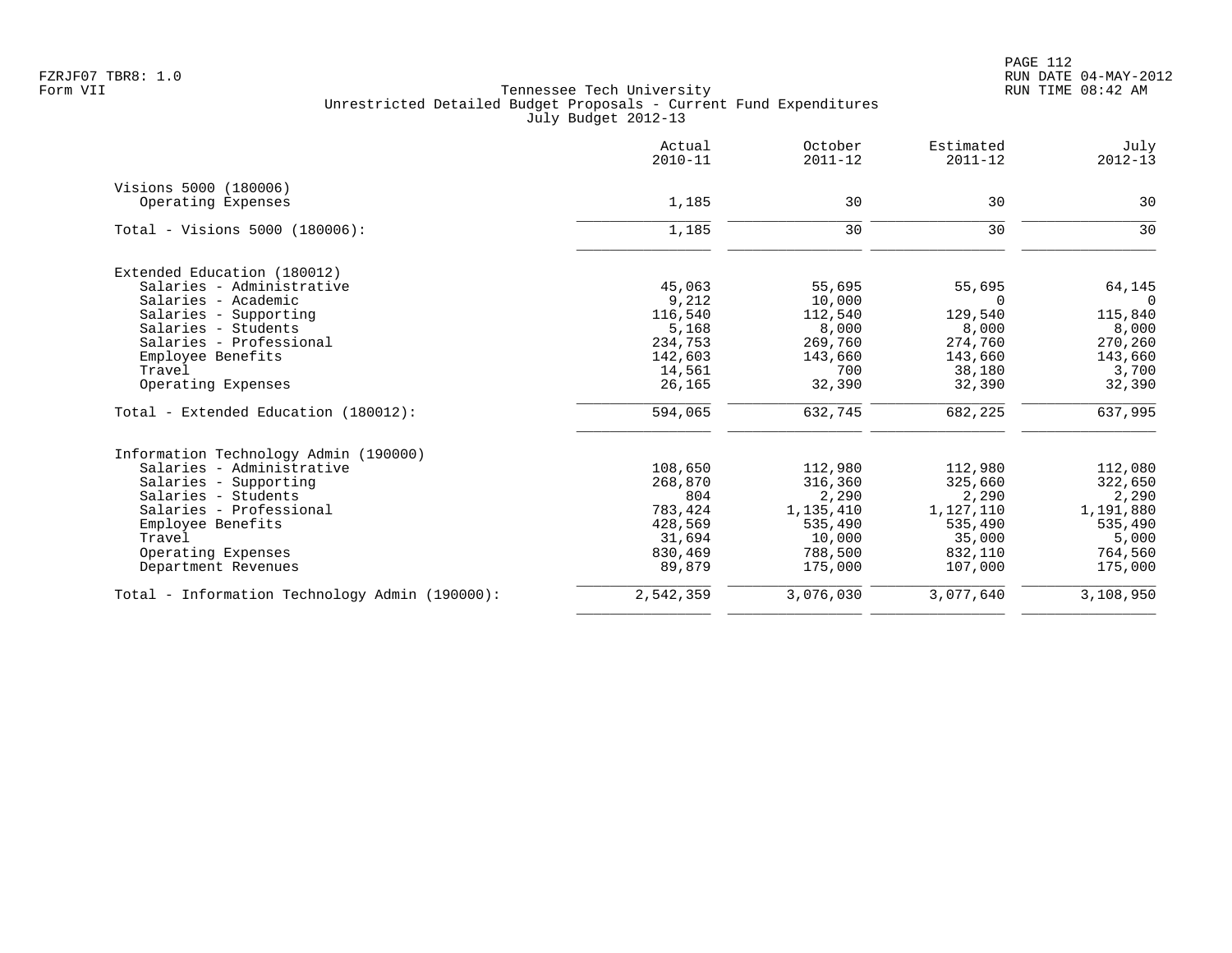PAGE 113 FZRJF07 TBR8: 1.0 RUN DATE 04-MAY-2012

|                                                    | Actual<br>$2010 - 11$ | October<br>$2011 - 12$ | Estimated<br>$2011 - 12$ | July<br>$2012 - 13$ |
|----------------------------------------------------|-----------------------|------------------------|--------------------------|---------------------|
| PC Maintenance (190004)                            |                       |                        |                          |                     |
| Operating Expenses                                 | 34,067                | 37,020                 | 37,020                   | 37,020              |
| Department Revenues                                | $-525$                | $\Omega$               | $\Omega$                 | $\Omega$            |
| Total - PC Maintenance (190004):                   | 33,542                | 37,020                 | 37,020                   | 37,020              |
| Technology Institute (190005)                      |                       |                        |                          |                     |
| Salaries - Academic                                | 2,500                 | 5,000                  | 5,000                    | 5,000               |
| Salaries - Students                                |                       | 1,180                  | 1,180                    | 1,180               |
| Salaries - Professional                            | 119,390               | 130,630                | 130,630                  | 134,130             |
| Employee Benefits                                  | 54,468                | 55,930                 | 55,930                   | 55,930              |
| Travel                                             | 1,330                 | 5,000                  | 5,000                    | 5,000               |
| Operating Expenses                                 | 69,947                | 32,210                 | 32,210                   | 29,870              |
| Capital Outlay                                     | 0                     | 13,420                 | 13,420                   | 13,420              |
| Total - Technology Institute (190005):             | 247,635               | 243,370                | 243,370                  | 244,530             |
| TAF Acad Support Tech Access Fee (190007)          |                       |                        |                          |                     |
| Salaries - Supporting                              | 36,315                | 40,470                 | 40,470                   | 40,250              |
| Salaries - Professional                            | 50,940                | 94,850                 | 94,850                   | 95,290              |
| Employee Benefits                                  | 41,990                | 42,700                 | 42,700                   | 42,700              |
| Total - TAF Acad Support Tech Access Fee (190007): | 129,245               | 178,020                | 178,020                  | 178,240             |
| TBR Spouse Dependent Discount (700000)             |                       |                        |                          |                     |
| Employee Benefits                                  | 70,331                | 71,910                 | 70,010                   | 70,010              |
| Total - TBR Spouse Dependent Discount (700000):    | 70,331                | 71,910                 | 70,010                   | 70,010              |
|                                                    |                       |                        |                          |                     |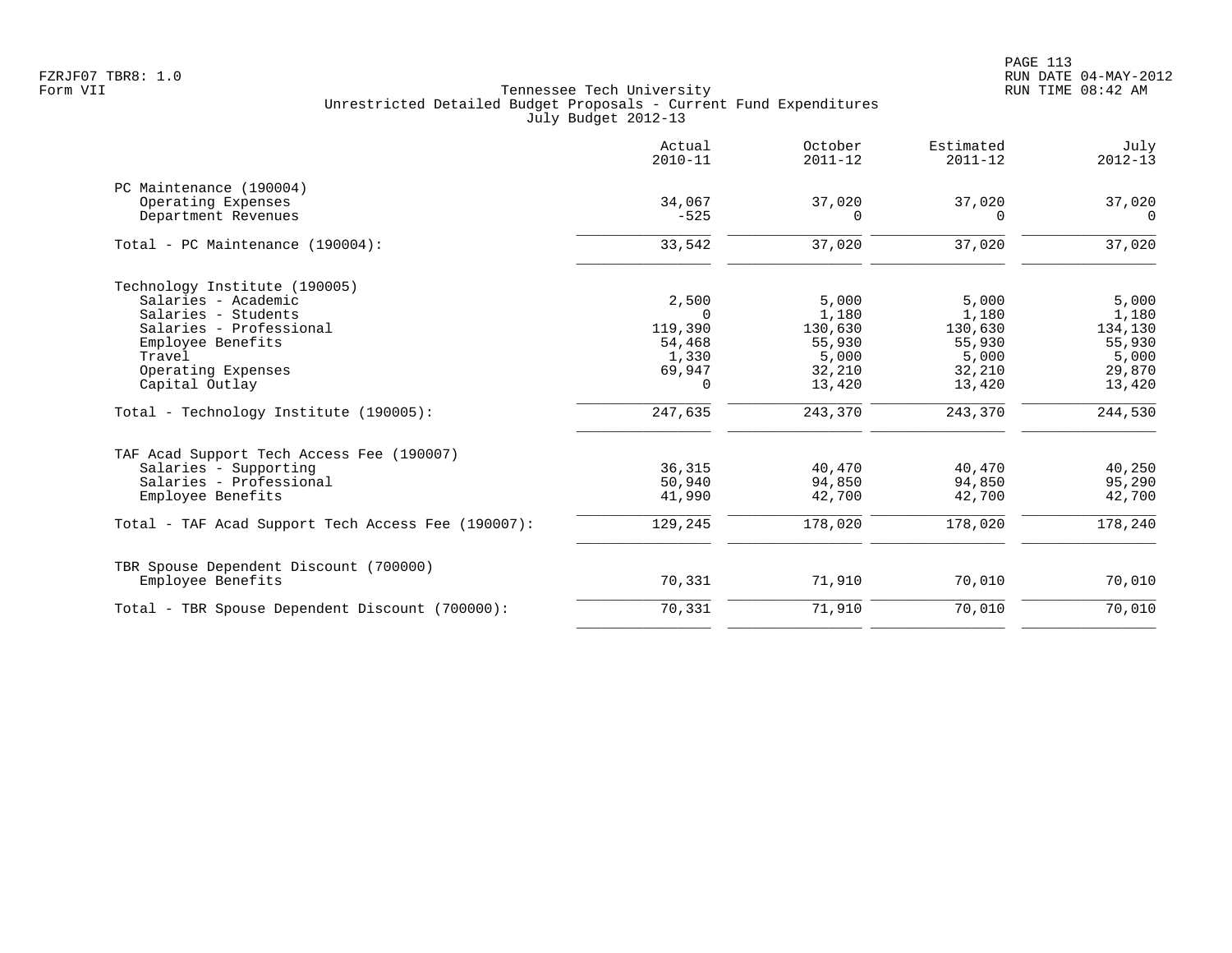PAGE 114 FZRJF07 TBR8: 1.0 RUN DATE 04-MAY-2012

|                                                                                                                                                                               | Actual<br>$2010 - 11$                                         | October<br>$2011 - 12$                                  | Estimated<br>$2011 - 12$                     | July<br>$2012 - 13$                                       |
|-------------------------------------------------------------------------------------------------------------------------------------------------------------------------------|---------------------------------------------------------------|---------------------------------------------------------|----------------------------------------------|-----------------------------------------------------------|
| TBR Employ Remission PC191 (700001)<br>Employee Benefits                                                                                                                      | 26,848                                                        | 27,000                                                  | 27,000                                       | 27,000                                                    |
| Total - TBR Employ Remission PC191 (700001):                                                                                                                                  | 26,848                                                        | 27,000                                                  | 27,000                                       | 27,000                                                    |
| E and G Data Processing Allocation (700003)<br>Department Revenues                                                                                                            | 12,880                                                        | 15,570                                                  | 15,570                                       | 15,730                                                    |
| Total - E and G Data Processing Allocation (700003):                                                                                                                          | 12,880                                                        | 15,570                                                  | 15,570                                       | 15,730                                                    |
| E and G Claims Adjustment (700004)<br>Operating Expenses                                                                                                                      | 25,027                                                        | 33,050                                                  | 27,970                                       | 33,050                                                    |
| Total - E and G Claims Adjustment (700004):                                                                                                                                   | 25,027                                                        | 33,050                                                  | 27,970                                       | 33,050                                                    |
| $E$ and G Support (700005)<br>Salaries - Administrative<br>Salaries - Academic<br>Salaries - Supporting<br>Salaries - Professional<br>Employee Benefits<br>Operating Expenses | 0<br>$\Omega$<br>$\Omega$<br>$\Omega$<br>113,211<br>$-28,885$ | 3,220<br>29,160<br>12,390<br>5,860<br>63,440<br>296,632 | 0<br>$\Omega$<br>48,180<br>63,440<br>296,632 | 33,320<br>33,640<br>37,500<br>80,170<br>80,000<br>296,630 |
| Total - E and G Support $(700005)$ :                                                                                                                                          | 84,326                                                        | 410,702                                                 | 408,252                                      | 561,260                                                   |
| E and G Other Salary Pool (700009)<br>Salaries - Supporting<br>Salaries - Professional                                                                                        | 0<br>$\mathbf 0$                                              | 20,670<br>12,380                                        | 0<br>$\mathbf 0$                             | 20,670<br>12,380                                          |
| Total - E and G Other Salary Pool (700009):                                                                                                                                   | $\mathbf 0$                                                   | 33,050                                                  | $\Omega$                                     | 33,050                                                    |
|                                                                                                                                                                               |                                                               |                                                         |                                              |                                                           |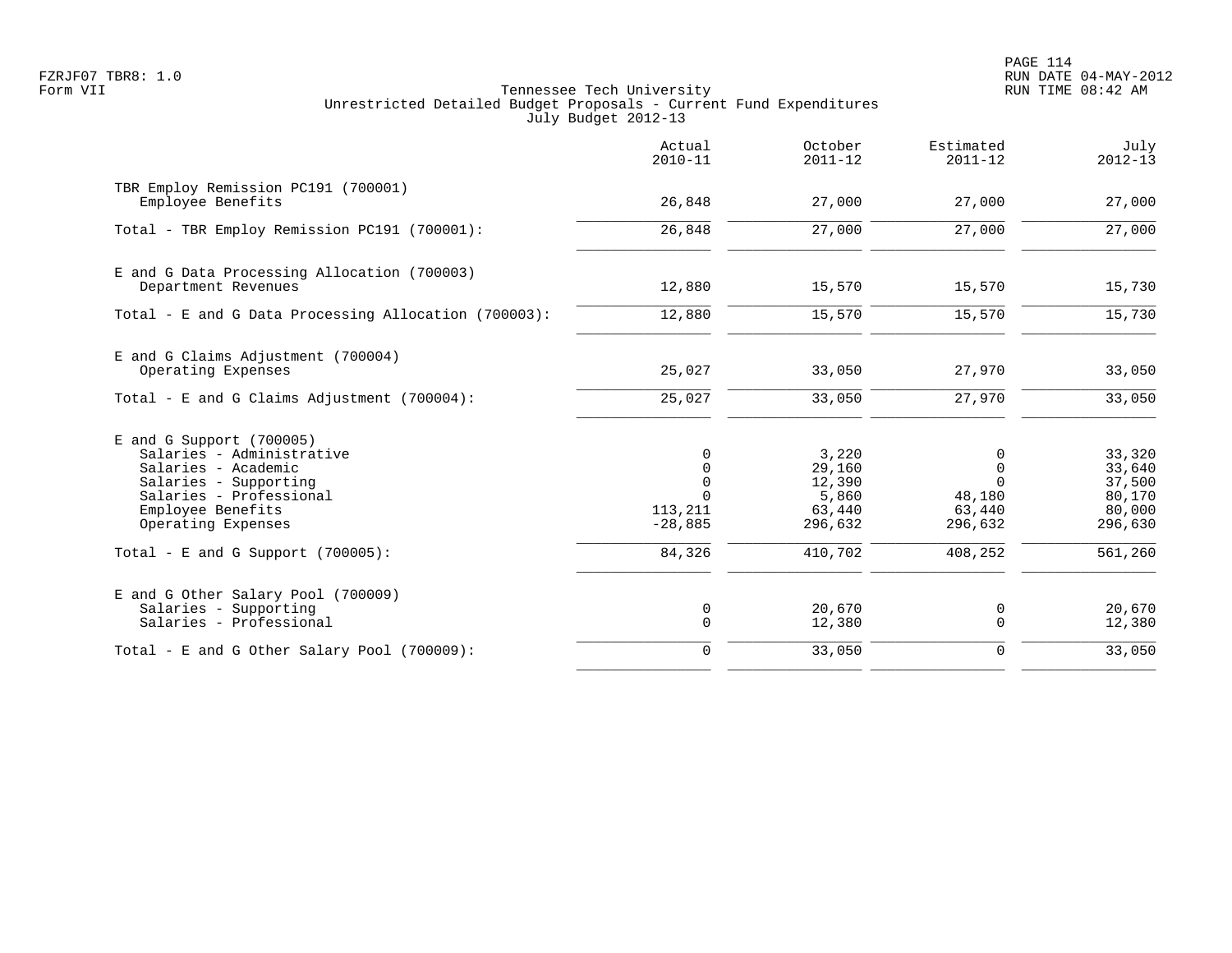|                                                                   | Actual<br>$2010 - 11$ | October<br>$2011 - 12$ | Estimated<br>$2011 - 12$ | July<br>$2012 - 13$ |
|-------------------------------------------------------------------|-----------------------|------------------------|--------------------------|---------------------|
| $C$ C Admin Trans (700014)                                        |                       |                        |                          |                     |
| Operating Expenses                                                | $-120, 400$           | $-100,000$             | $-100,000$               | $-100,000$          |
| Total - C C Admin Trans $(700014)$ :                              | $-120, 400$           | $-100,000$             | $-100,000$               | $-100,000$          |
| Post Office Allocation (700045)                                   |                       |                        |                          |                     |
| Operating Expenses<br>Department Revenues                         | $\mathbf 0$<br>4,080  | 4,300<br>0             | 4,300<br>0               | 3,980<br>$\Omega$   |
| Total - Post Office Allocation (700045):                          | 4,080                 | 4,300                  | 4,300                    | 3,980               |
| Computing Alloc to Other Function (700051)<br>Department Revenues | $-2,575,903$          | $-3, 113, 050$         | $-3, 114, 050$           | $-3, 145, 820$      |
| Total - Computing Alloc to Other Function (700051):               | $-2, 575, 903$        | $-3, 113, 050$         | $-3, 114, 050$           | $-3, 145, 820$      |
| Total - Academic Support (350):                                   |                       |                        |                          |                     |
| Salaries - Administrative                                         | 1,549,829             | 1,355,696              | 1,335,616                | 1,374,291           |
| Salaries - Academic                                               | 615,655               | 905,980                | 682,550                  | 841,240             |
| Salaries - Supporting                                             | 1,391,977             | 1,548,155              | 1,533,395                | 1,548,950           |
| Salaries - Students                                               | 176,365               | 104,990                | 159,370                  | 103,190             |
| Salaries - Professional                                           | 2,162,759             | 3, 217, 278            | 3,190,102                | 3,392,253           |
| Employee Benefits<br>Travel                                       | 2,404,089<br>144,401  | 2,685,680<br>167,560   | 2,698,600<br>309,520     | 2,728,690<br>70,100 |
| Operating Expenses                                                | 2,008,210             | 2,709,557              | 3,158,887                | 1,633,345           |
| Capital Outlay                                                    | 960,868               | 939,380                | 939,380                  | 883,780             |
| Department Revenues                                               | $-2,754,618$          | $-3,100,870$           | $-3.082.760$             | $-2,964,220$        |
| Total                                                             | 8,659,535             | 10,533,406             | 10,924,660               | 9,611,619           |
|                                                                   |                       |                        |                          |                     |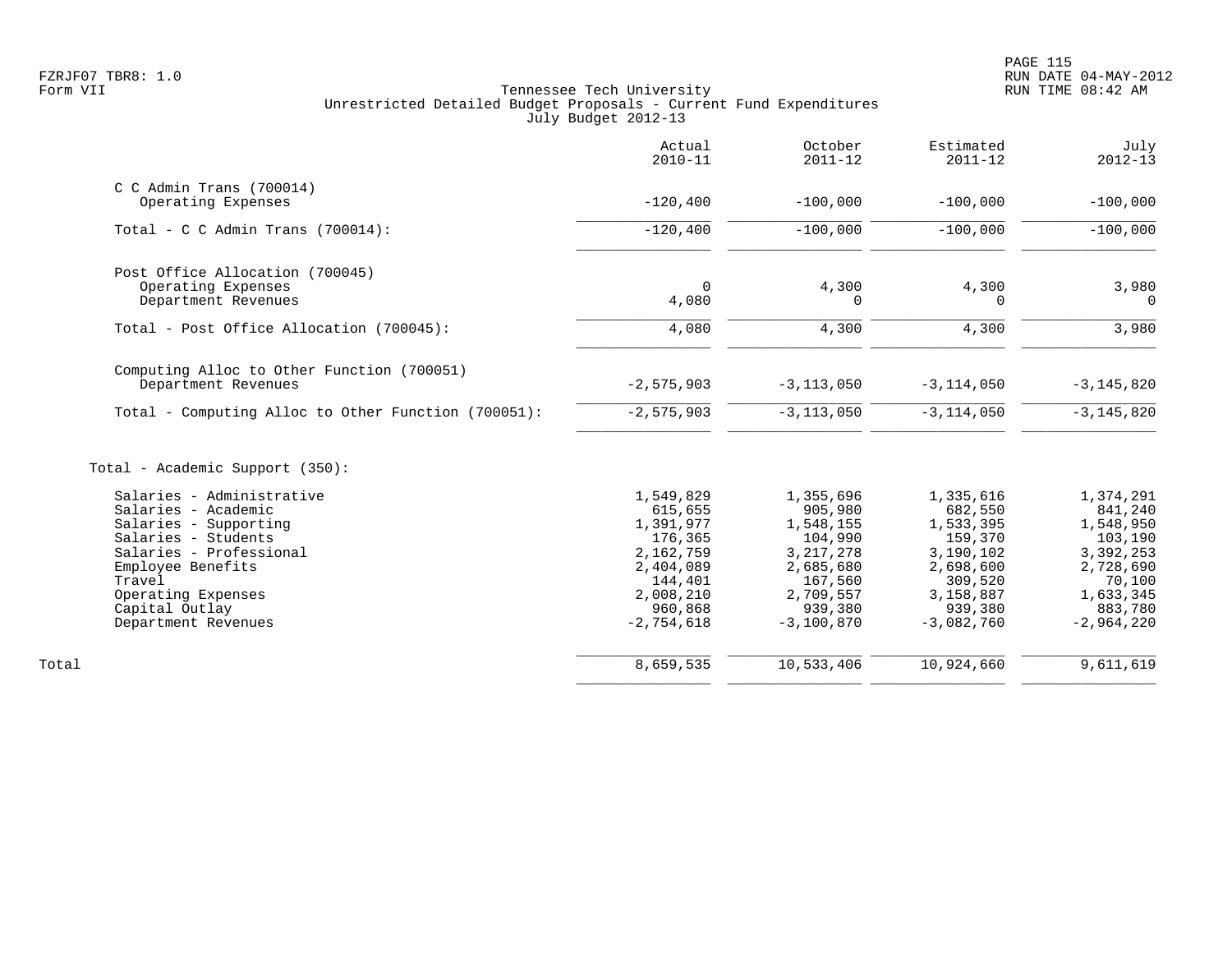|                                                                                                                                                                                                                          | Actual<br>$2010 - 11$                                                                                                     | October<br>$2011 - 12$                                                                                                      | Estimated<br>$2011 - 12$                                                                                                  | July<br>$2012 - 13$                                                                                                      |
|--------------------------------------------------------------------------------------------------------------------------------------------------------------------------------------------------------------------------|---------------------------------------------------------------------------------------------------------------------------|-----------------------------------------------------------------------------------------------------------------------------|---------------------------------------------------------------------------------------------------------------------------|--------------------------------------------------------------------------------------------------------------------------|
| Total - Academic Support (35):                                                                                                                                                                                           |                                                                                                                           |                                                                                                                             |                                                                                                                           |                                                                                                                          |
| Salaries - Administrative<br>Salaries - Academic<br>Salaries - Supporting<br>Salaries - Students<br>Salaries - Professional<br>Employee Benefits<br>Travel<br>Operating Expense<br>Capital Outlay<br>Department Revenues | 1,549,829<br>615,655<br>1,391,977<br>176,365<br>2,162,759<br>2,404,089<br>144,401<br>2,008,210<br>960,868<br>$-2,754,618$ | 1,355,696<br>905,980<br>1,548,155<br>104,990<br>3, 217, 278<br>2,685,680<br>167,560<br>2,709,557<br>939,380<br>$-3,100,870$ | 1,335,616<br>682,550<br>1,533,395<br>159,370<br>3,190,102<br>2,698,600<br>309,520<br>3,158,887<br>939,380<br>$-3,082,760$ | 1,374,291<br>841,240<br>1,548,950<br>103,190<br>3,392,253<br>2,728,690<br>70,100<br>1,633,345<br>883,780<br>$-2,964,220$ |
| Total                                                                                                                                                                                                                    | 8,659,535                                                                                                                 | 10,533,406                                                                                                                  | 10,924,660                                                                                                                | 9,611,619                                                                                                                |
| Student Services (40)<br>Student Services (400)<br>Seminars and Forums (110013)<br>Operating Expenses                                                                                                                    | 25,869                                                                                                                    | 33,480                                                                                                                      | 33,480                                                                                                                    | 33,480                                                                                                                   |
| Total - Seminars and Forums (110013):                                                                                                                                                                                    | 25,869                                                                                                                    | 33,480                                                                                                                      | 33,480                                                                                                                    | 33,480                                                                                                                   |
| NCAA Certification and Compliance (110015)<br>Salaries - Professional<br>Employee Benefits<br>Travel<br>Operating Expenses                                                                                               | 93,428<br>30,689<br>4,691<br>670                                                                                          | 98,352<br>31,820<br>280<br>1,280                                                                                            | 98,352<br>32,170<br>3,500<br>1,280                                                                                        | 98,776<br>32,170<br>280<br>1,280                                                                                         |
| Total - NCAA Certification and Compliance (110015):                                                                                                                                                                      | 129,478                                                                                                                   | 131,732                                                                                                                     | 135,302                                                                                                                   | 132,506                                                                                                                  |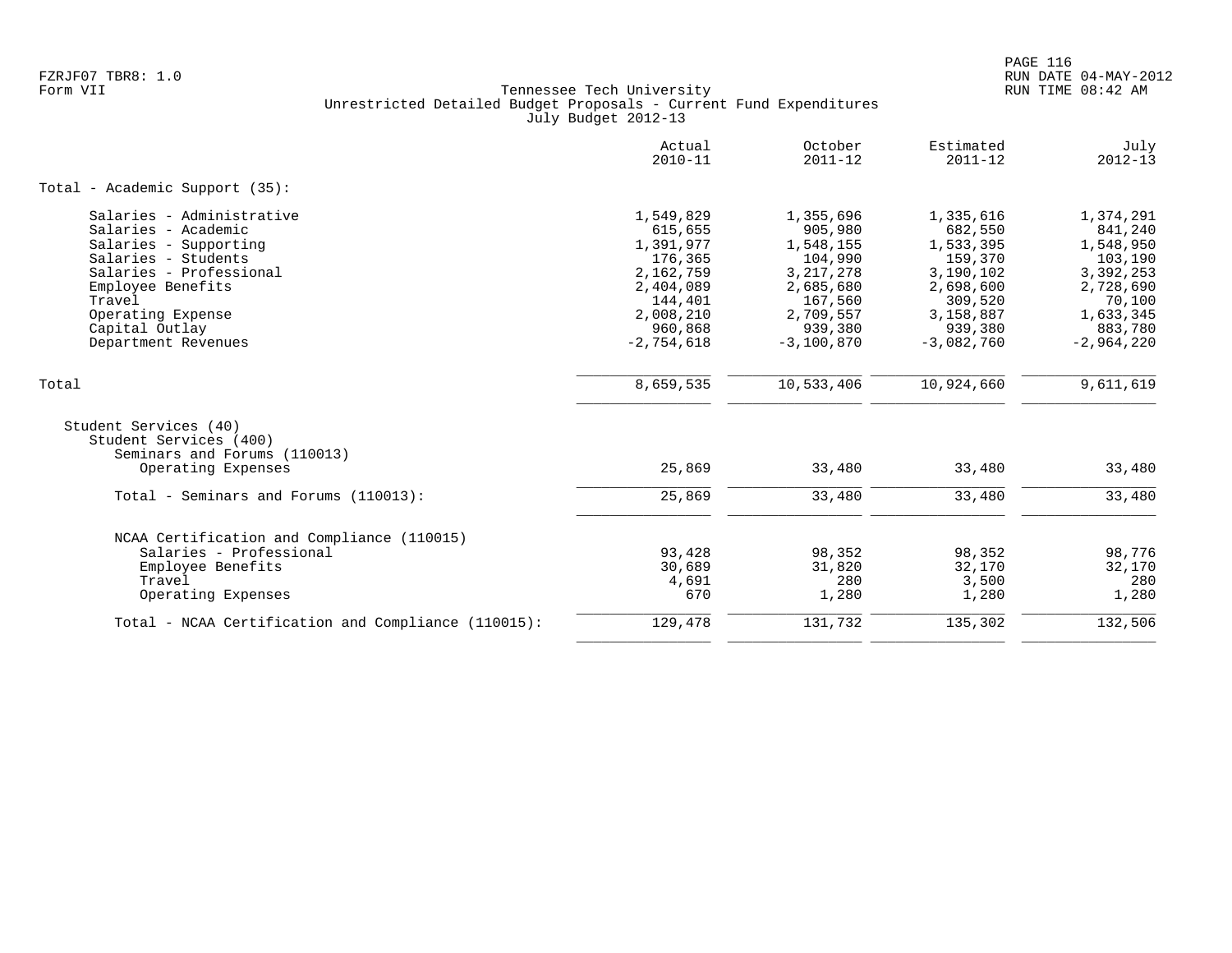|                                               | Actual<br>$2010 - 11$ | October<br>$2011 - 12$ | Estimated<br>$2011 - 12$ | July<br>$2012 - 13$ |
|-----------------------------------------------|-----------------------|------------------------|--------------------------|---------------------|
| Scholarship Manager (120003)                  |                       |                        |                          |                     |
| Salaries - Supporting                         | 16,628                | 22,580                 | 22,580                   | 22,100              |
| Salaries - Professional                       | 37,620                | 41,980                 | 41,980                   | 41,720              |
| Employee Benefits                             | 23,450                | 24,160                 | 26,340                   | 26,340              |
| Travel                                        | $\Omega$              | 800                    | 800                      | 800                 |
| Operating Expenses                            | 4,312                 | 1,260                  | 1,260                    | 1,260               |
| Total - Scholarship Manager (120003):         | 82,010                | 90,780                 | 92,960                   | 92,220              |
| Crawford Coffee Machine (121200)              |                       |                        |                          |                     |
| Operating Expenses                            | $\mathbf 0$           | 0                      | 350                      | 350                 |
| Total - Crawford Coffee Machine (121200):     | $\mathbf 0$           | $\mathbf 0$            | 350                      | 350                 |
| Womens Center (121500)                        |                       |                        |                          |                     |
| Salaries - Supporting                         | 17,760                | 20,620                 | 22,620                   | 20,050              |
| Salaries - Professional                       | $\Omega$              | 9,310                  | 9,310                    | 9,310               |
| Employee Benefits                             | 9,715                 | 10,720                 | 10,820                   | 10,820              |
| Travel                                        | 75                    | $\Omega$               | $\Omega$                 | $\Omega$            |
| Operating Expenses                            | 1,470                 | 1,600                  | 1,600                    | 1,600               |
| Total - Womens Center (121500):               | 29,020                | 42,250                 | 44,350                   | 41,780              |
| SAF Internaltional Educ Fee (121704)          |                       |                        |                          |                     |
| Salaries - Supporting                         | 2,045                 | 0                      | 0                        | 0                   |
| Salaries - Students                           | 3,906                 | $\Omega$               | $\Omega$                 | $\mathsf{O}$        |
| Salaries - Professional                       | 65,919                | 1,400                  | $\Omega$                 | $\mathsf{O}\xspace$ |
| Employee Benefits                             | 28,721                | 29,810                 | $\Omega$                 | $\Omega$            |
| Travel                                        | 256,989               | 172,230                | 267,980                  | 266,980             |
| Operating Expenses                            | 28,530                | 83,600                 | 22,060                   | 21,620              |
| Total - SAF Internaltional Educ Fee (121704): | 386,110               | 287,040                | 290,040                  | 288,600             |
|                                               |                       |                        |                          |                     |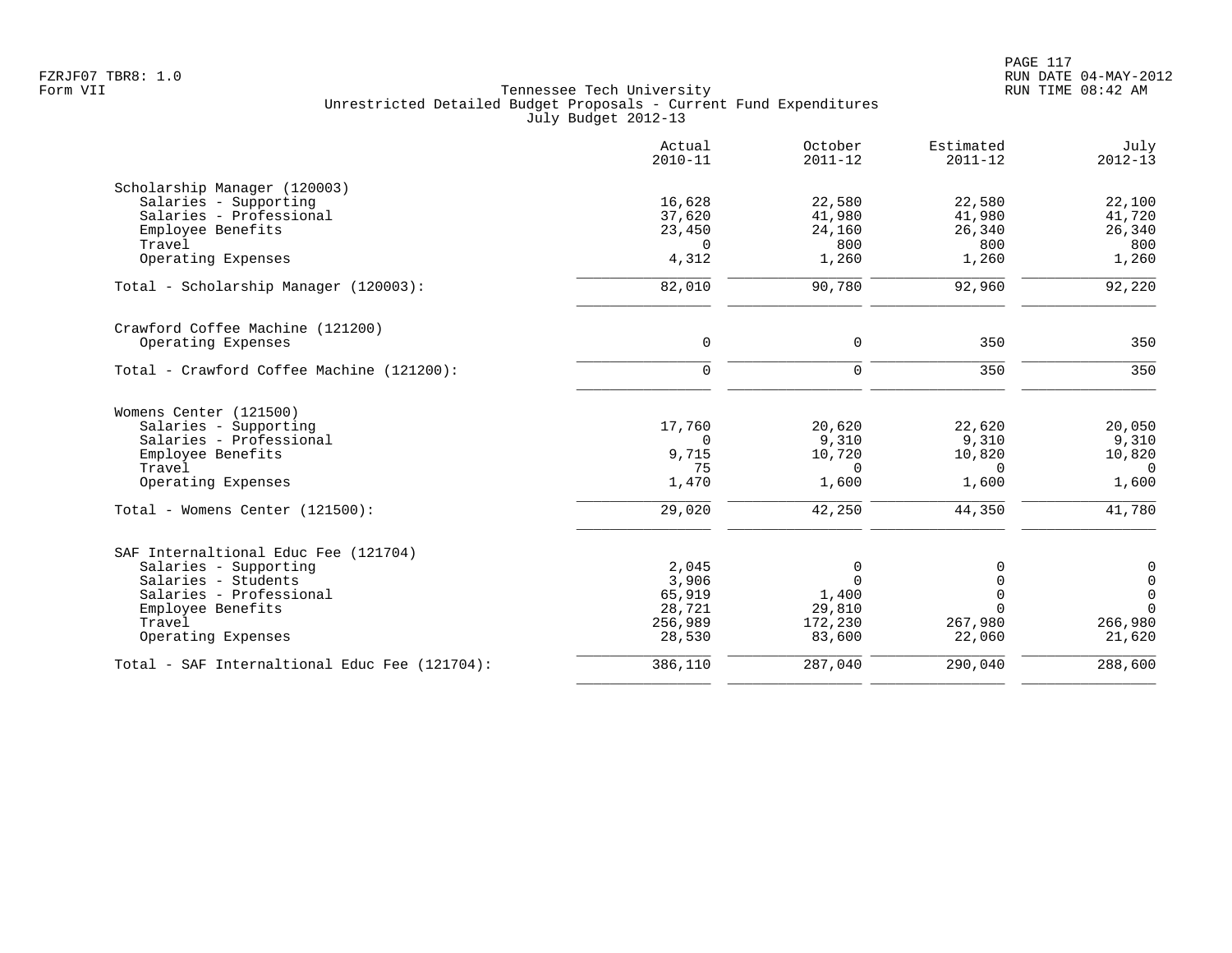|                                                | Actual<br>$2010 - 11$ | October<br>$2011 - 12$ | Estimated<br>$2011 - 12$ | July<br>$2012 - 13$ |
|------------------------------------------------|-----------------------|------------------------|--------------------------|---------------------|
| Craft Center Promo and Dev (121761)            |                       |                        |                          |                     |
| Salaries - Professional                        | 41,799                | 42,700                 | 42,700                   | 41,200              |
| Employee Benefits                              | 13,059                | 14,350                 | 14,350                   | 14,350              |
| Travel                                         | 573                   | 500                    | 500                      | 500                 |
| Operating Expenses                             | 17,890                | 22,600                 | 22,600                   | 22,600              |
| Total - Craft Center Promo and Dev (121761):   | 73,321                | 80,150                 | 80,150                   | 78,650              |
| Career Services (121800)                       |                       |                        |                          |                     |
| Salaries - Administrative                      | 66,760                | 1,300                  | 1,300                    | $\overline{0}$      |
| Salaries - Supporting                          | 26,434                | 28,460                 | 28,460                   | 27,560              |
| Salaries - Students                            | 395                   | $\Omega$               | $\Omega$                 | $\Omega$            |
| Salaries - Professional                        | 50,990                | 122,080                | 122,080                  | 121,580             |
| Employee Benefits                              | 51,175                | 51,830                 | 51,830                   | 51,830              |
| Travel                                         | 7,848                 | 1,000                  | 8,300                    | 3,000               |
| Operating Expenses                             | 20,201                | 2,880                  | 20,630                   | 1,140               |
| Department Revenues                            | $-550$                | $\Omega$               | $-950$                   | $\Omega$            |
| Total - Career Services (121800):              | 223, 253              | 207,550                | 231,650                  | 205,110             |
| Student Financial Aid Office (122000)          |                       |                        |                          |                     |
| Salaries - Administrative                      | 72,650                | 600                    | 600                      | $\mathbf 0$         |
| Salaries - Supporting                          | 180,710               | 218,000                | 207,000                  | 215,580             |
| Salaries - Students                            | 10,670                | $\Omega$               | 12,000                   | $\Omega$            |
| Salaries - Professional                        | 123,940               | 246,610                | 218,610                  | 248,340             |
| Employee Benefits                              | 193,023               | 193,950                | 193,950                  | 193,950             |
| Travel                                         | 3,785                 | 2,190                  | 8,190                    | 2,190               |
| Operating Expenses                             | 18,129                | 27,200                 | 47,200                   | 27,200              |
| Total - Student Financial Aid Office (122000): | 602,907               | 688,550                | 687,550                  | 687,260             |
|                                                |                       |                        |                          |                     |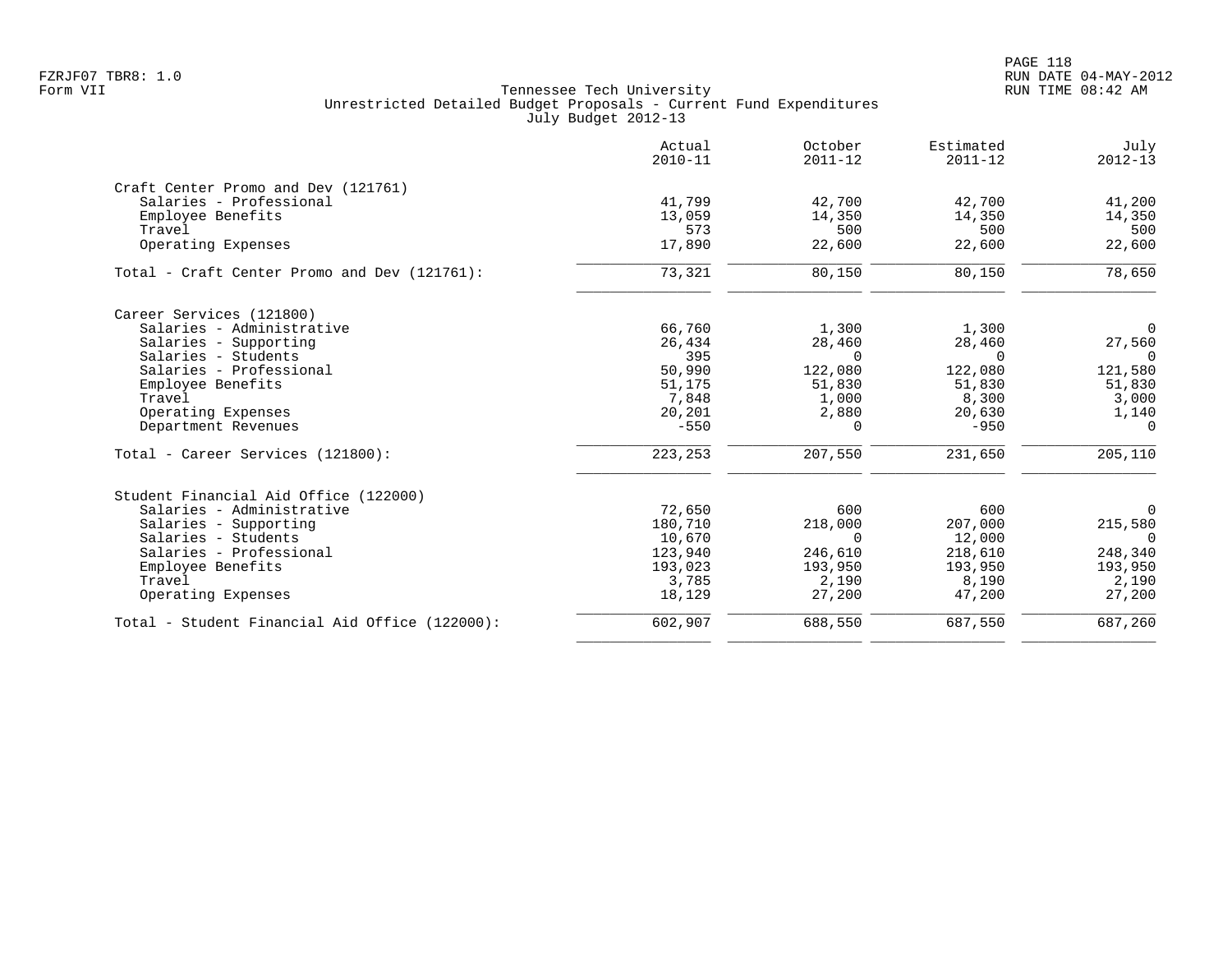|                                                                                                                                                                                                  | Actual<br>$2010 - 11$                                           | October<br>$2011 - 12$                                              | Estimated<br>$2011 - 12$                                            | July<br>$2012 - 13$                                                 |
|--------------------------------------------------------------------------------------------------------------------------------------------------------------------------------------------------|-----------------------------------------------------------------|---------------------------------------------------------------------|---------------------------------------------------------------------|---------------------------------------------------------------------|
| Federal College Work Study Program (122001)<br>Salaries - Students                                                                                                                               | 23,839                                                          | 28,490                                                              | 28,490                                                              | 28,490                                                              |
| Total - Federal College Work Study Program (122001):                                                                                                                                             | 23,839                                                          | 28,490                                                              | 28,490                                                              | 28,490                                                              |
| Student Fin Aid Grad Asst (122017)<br>Operating Expenses                                                                                                                                         | 4,500                                                           | 8,000                                                               | 8,000                                                               | 8,000                                                               |
| Total - Student Fin Aid Grad Asst (122017):                                                                                                                                                      | 4,500                                                           | 8,000                                                               | 8,000                                                               | 8,000                                                               |
| Admissions Office (123000)<br>Salaries - Supporting<br>Salaries - Professional<br>Employee Benefits<br>Travel<br>Operating Expenses                                                              | 182,406<br>531,485<br>294,330<br>21,254<br>13,799               | 168,640<br>565,854<br>277,360<br>20,000<br>18,440                   | 168,640<br>565,854<br>289,360<br>20,000<br>18,440                   | 188,180<br>306,610<br>152,160<br>20,000<br>18,440                   |
| Total - Admissions Office (123000):                                                                                                                                                              | 1,043,274                                                       | 1,050,294                                                           | 1,062,294                                                           | 685,390                                                             |
| Admiss Counsel Athlet Tickets (123001)<br>Operating Expenses<br>Total - Admiss Counsel Athlet Tickets (123001):                                                                                  | 10,440<br>10,440                                                | 10,440<br>10,440                                                    | 10,440<br>10,440                                                    | 10,440<br>10,440                                                    |
| Enrollment Management Comm (123002)<br>Salaries - Administrative<br>Salaries - Supporting<br>Salaries - Professional<br>Employee Benefits<br>Travel<br>Operating Expenses<br>Department Revenues | 76,980<br>25,322<br>89,550<br>63,052<br>9,892<br>77,868<br>$-5$ | 89,690<br>93,450<br>54,340<br>64,310<br>7,700<br>62,990<br>$\Omega$ | 89,690<br>93,450<br>54,340<br>69,310<br>7,700<br>59,130<br>$\Omega$ | 91,910<br>96,680<br>52,540<br>69,310<br>2,700<br>32,030<br>$\Omega$ |
| Total - Enrollment Management Comm (123002):                                                                                                                                                     | 342,659                                                         | 372,480                                                             | 373,620                                                             | 345,170                                                             |
|                                                                                                                                                                                                  |                                                                 |                                                                     |                                                                     |                                                                     |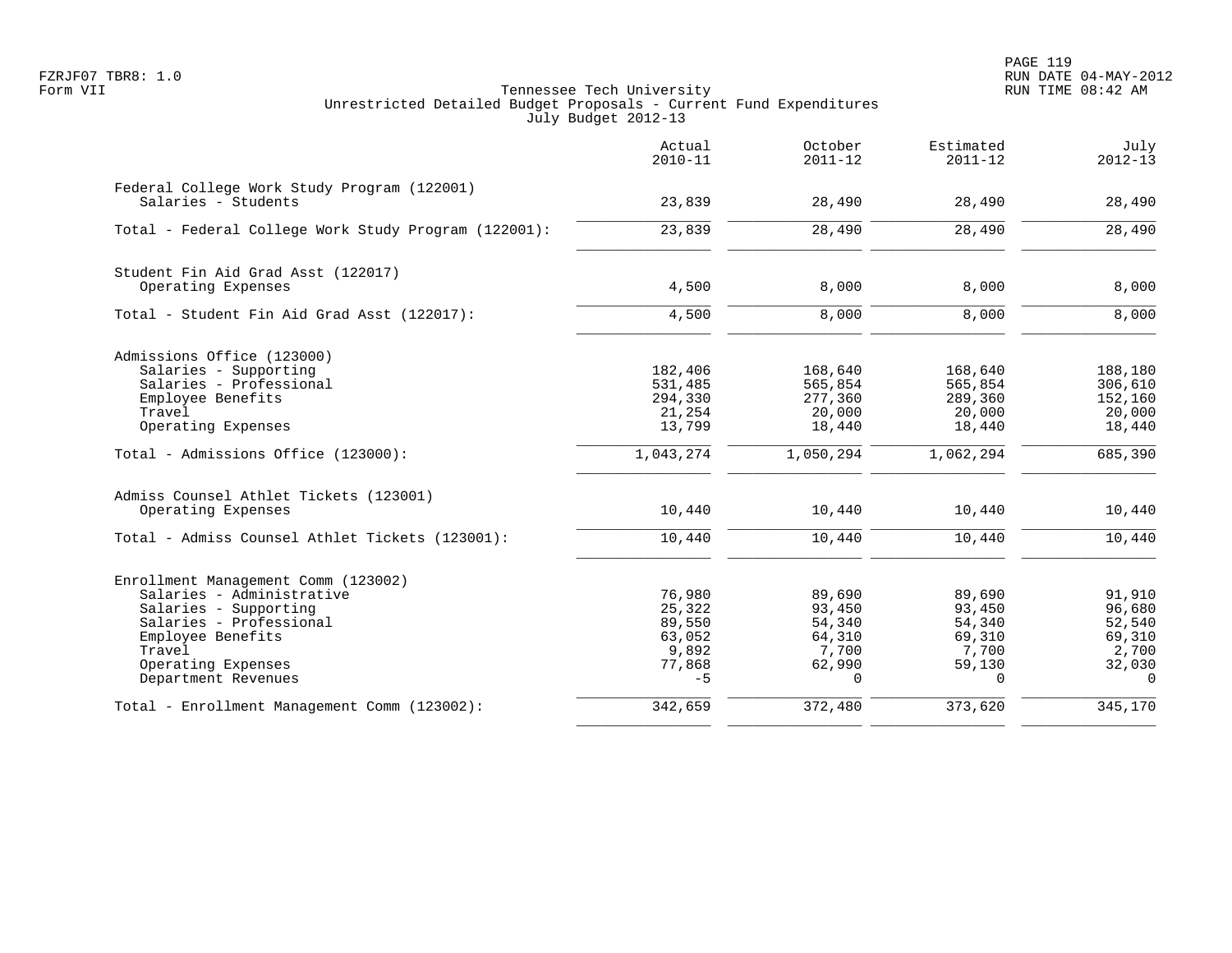PAGE 120 FZRJF07 TBR8: 1.0 RUN DATE 04-MAY-2012

|                                                                                         | Actual<br>$2010 - 11$   | October<br>$2011 - 12$ | Estimated<br>$2011 - 12$ | July<br>$2012 - 13$ |
|-----------------------------------------------------------------------------------------|-------------------------|------------------------|--------------------------|---------------------|
| Admissions Athletic Recruiting (123003)<br>Salaries - Professional<br>Employee Benefits | $\mathbf 0$<br>$\Omega$ | 0<br>$\Omega$          | 0<br>$\Omega$            | 245,378<br>100,600  |
| Total - Admissions Athletic Recruiting (123003):                                        | $\mathbf 0$             | 0                      | 0                        | 345,978             |
| Admissions Publicatins (123004)<br>Operating Expenses                                   | 37,014                  | 30,000                 | 30,000                   | 30,000              |
| Total - Admissions Publicatins (123004):                                                | 37,014                  | 30,000                 | 30,000                   | 30,000              |
| Admiss Rec Grad Assist (123005)<br>Operating Expenses                                   | 5,904                   | 9,350                  | 9,350                    | 9,350               |
| Total - Admiss Rec Grad Assist (123005):                                                | 5,904                   | 9,350                  | 9,350                    | 9,350               |
| Career College Fair (123007)<br>Operating Expenses                                      | 4,531                   | 3,400                  | 5,880                    | 5,880               |
| Total - Career College Fair (123007):                                                   | 4,531                   | 3,400                  | 5,880                    | 5,880               |
| Campus Visitation (123008)<br>Operating Expenses                                        | 3,979                   | 8,000                  | 8,000                    | 8,000               |
| Total - Campus Visitation (123008):                                                     | 3,979                   | 8,000                  | 8,000                    | 8,000               |
|                                                                                         |                         |                        |                          |                     |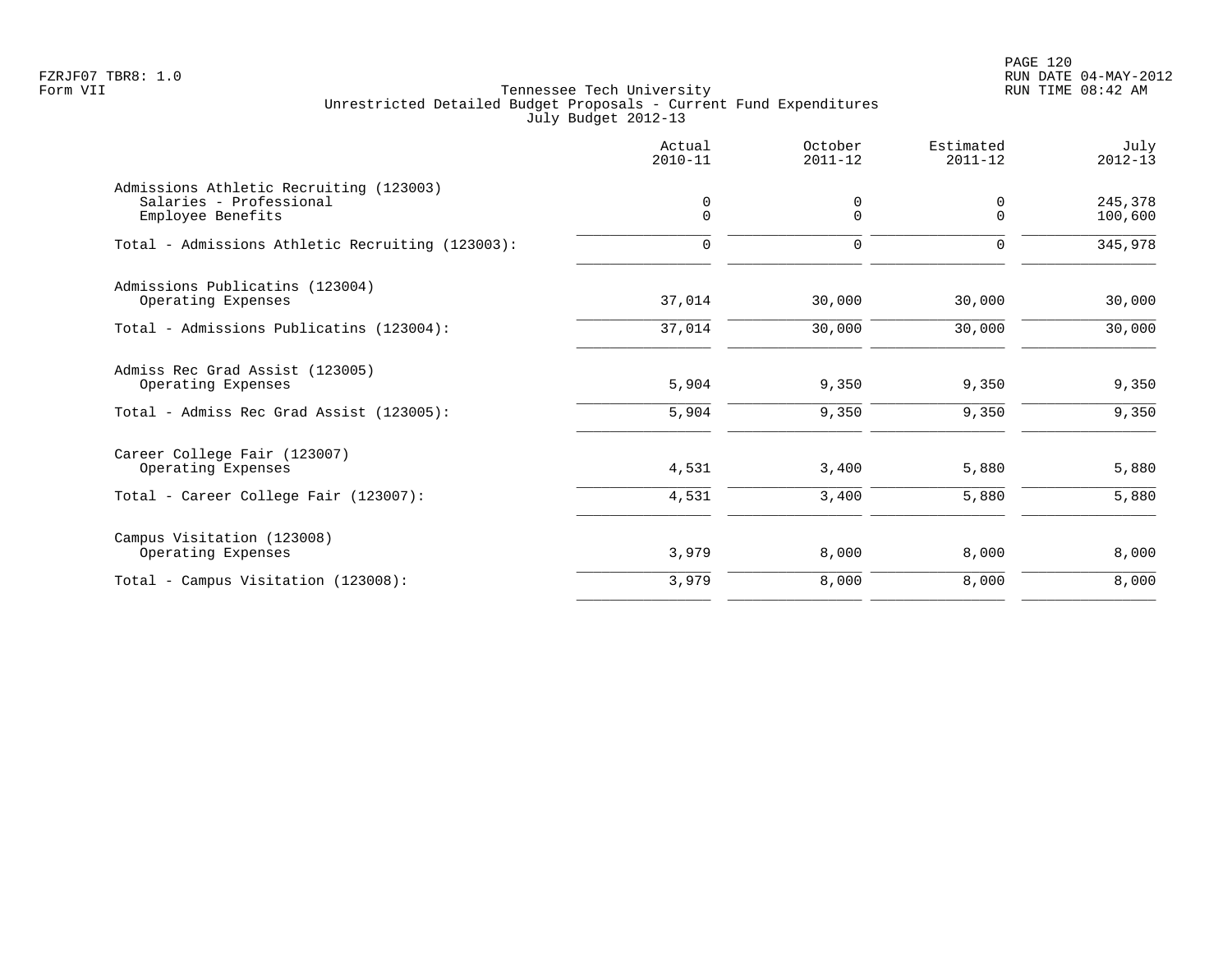|                                                | Actual<br>$2010 - 11$ | October<br>$2011 - 12$ | Estimated<br>$2011 - 12$ | July<br>$2012 - 13$ |
|------------------------------------------------|-----------------------|------------------------|--------------------------|---------------------|
| Undergrad Recruitment (123009)                 |                       |                        |                          |                     |
| Salaries - Supporting                          | 1,134                 | $\Omega$               | $\Omega$                 | $\mathbf 0$         |
| Salaries - Students                            | 22,055                | 27,200                 | 27,200                   | 27,200              |
| Employee Benefits                              | 632                   | 17,230                 | 17,230                   | 17,230              |
| Operating Expenses                             | 86,579                | 87,285                 | 91,225                   | 87,285              |
| Total - Undergrad Recruitment (123009):        | 110,400               | 131,715                | 135,655                  | 131,715             |
| Record Office (123500)                         |                       |                        |                          |                     |
| Salaries - Supporting                          | 293,116               | 317,150                | 321,010                  | 307,800             |
| Salaries - Students                            | 1,362                 | 900                    | 900                      | $\overline{0}$      |
| Salaries - Professional                        | 122,605               | 162,800                | 162,800                  | 162,710             |
| Employee Benefits                              | 229,913               | 230,750                | 250,750                  | 250,750             |
| Travel                                         | 2,690                 | 2,000                  | 2,220                    | $\Omega$            |
| Operating Expenses                             | 29,877                | 24,280                 | 25,340                   | 26,280              |
| Department Revenues                            | $-4$                  | $\Omega$               | $\Omega$                 | $\Omega$            |
| Total - Record Office (123500):                | 679,559               | 737,880                | 763,020                  | 747,540             |
| Records Publication (123502)                   |                       |                        |                          |                     |
| Operating Expenses                             | $\mathbf 0$           | 700                    | 700                      | 700                 |
| Total - Records Publication (123502):          | $\Omega$              | 700                    | 700                      | 700                 |
| Intern Student Affairs Admin (123700)          |                       |                        |                          |                     |
| Salaries - Administrative                      | 46,520                | 700                    | 700                      | $\mathbf 0$         |
| Salaries - Supporting                          | 23,040                | 44,440                 | 44,440                   | 68,270              |
| Salaries - Students                            | 6,293                 | 860                    | 860                      | 860                 |
| Salaries - Professional                        | $\mathbf 0$           | 126,220                | 127,220                  | 140,190             |
| Employee Benefits                              | 31,922                | 33,050                 | 73,050                   | 73,050              |
| Travel                                         | 8,675                 | $\Omega$               | $\Omega$                 | $\Omega$            |
| Operating Expenses<br>Department Revenues      | 1,630<br>$-30$        | 8,040<br>$\Omega$      | 11,540<br>$\Omega$       | 8,040<br>$\Omega$   |
| Total - Intern Student Affairs Admin (123700): | 118,050               | 213,310                | 257,810                  | 290,410             |
|                                                |                       |                        |                          |                     |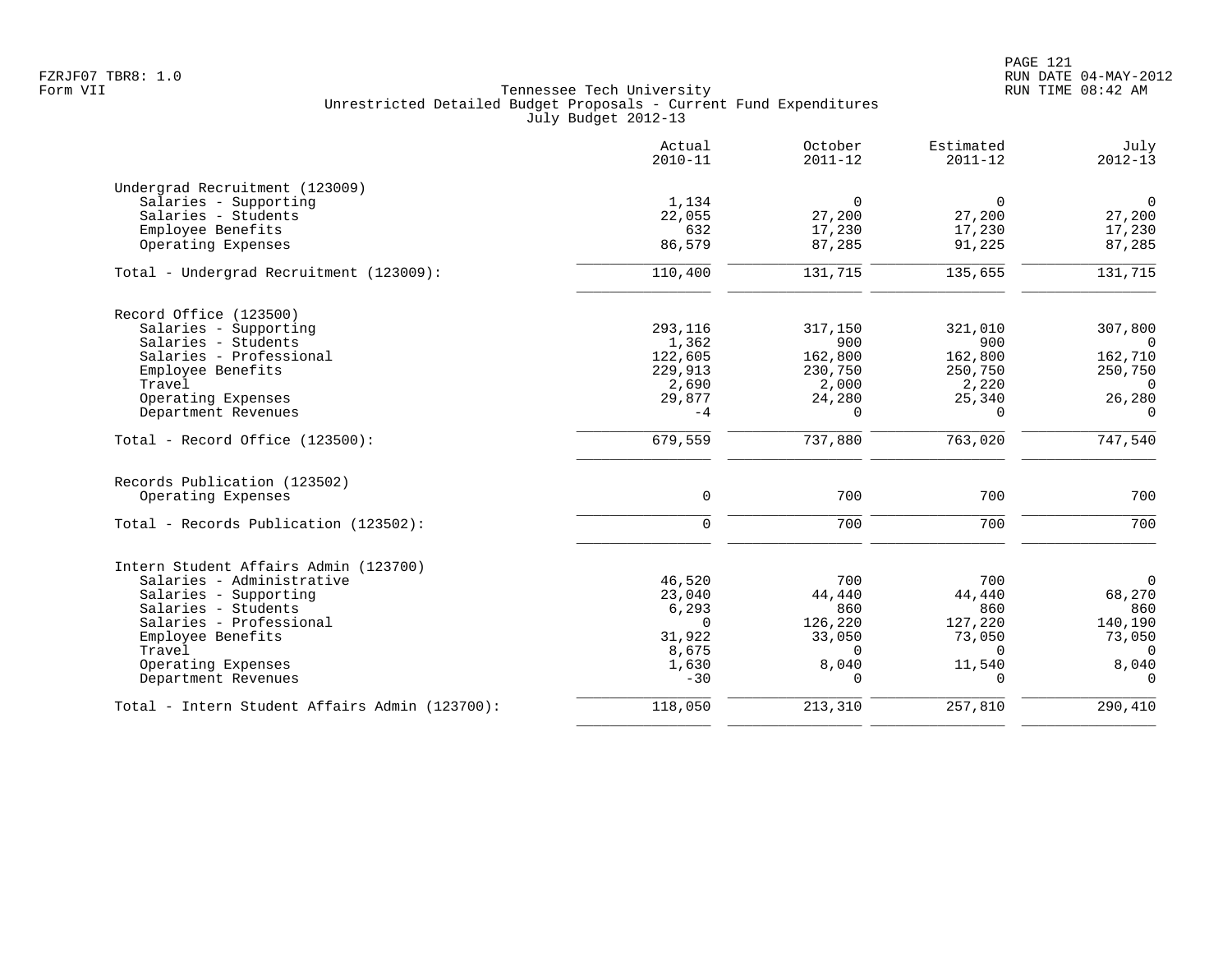|                                                    | Actual<br>$2010 - 11$ | October<br>$2011 - 12$ | Estimated<br>$2011 - 12$ | July<br>$2012 - 13$ |
|----------------------------------------------------|-----------------------|------------------------|--------------------------|---------------------|
| Intern Student Registration Fees (123702)          |                       |                        |                          |                     |
| Salaries - Supporting                              | $\mathbf 0$           | $\Omega$               | 5,000                    | 5,000               |
| Salaries - Students                                | $\Omega$              | $\Omega$               | 500                      | 500                 |
| Salaries - Professional                            | 2,000                 | $\Omega$               | $\Omega$                 | $\Omega$            |
| Employee Benefits                                  | $\Omega$              | $\Omega$               | 500                      | 500                 |
| Travel                                             | 13                    | $\Omega$               | 500                      | 500                 |
| Operating Expenses                                 | 20,154                | 10,660                 | 78,500                   | 78,500              |
| Department Revenues                                | $-24,360$             | $-10,490$              | $\Omega$                 | $\Omega$            |
| Total - Intern Student Registration Fees (123702): | $-2,193$              | 170                    | 85,000                   | 85,000              |
| Airport Transportation Fee (123706)                |                       |                        |                          |                     |
| Travel                                             | 3,491                 | $\Omega$               | 2,000                    | 2,000               |
| Operating Expenses                                 | $\Omega$              | 0                      | 4,000                    | $\Omega$            |
| Department Revenues                                | $-4,560$              | $\Omega$               | $\Omega$                 | $\Omega$            |
|                                                    |                       |                        |                          |                     |
| Total - Airport Transportation Fee (123706):       | $-1,069$              | $\mathbf 0$            | 6,000                    | 2,000               |
| FLS International ESL (123711)                     |                       |                        |                          |                     |
| Salaries - Supporting                              | $\mathbf 0$           | 10,210                 | 10,210                   | 0                   |
| Salaries - Students                                | $\Omega$              | 2,260                  | 2,260                    | $\Omega$            |
| Operating Expenses                                 | 54,288                | 32,690                 | 167,520                  | 98,000              |
| Total - FLS International ESL (123711):            | 54,288                | 45,160                 | 179,990                  | 98,000              |
| International Student SOAR (123712)                |                       |                        |                          |                     |
| Salaries - Students                                | 0                     | $\mathbf 0$            | 4,950                    | 4,950               |
| Employee Benefits                                  | 0                     | $\Omega$               | 50                       | 50                  |
| Operating Expenses                                 | $\overline{0}$        | 10,000                 | 8,690                    | 8,690               |
| Total - International Student SOAR (123712):       | $\mathbf 0$           | 10,000                 | 13,690                   | 13,690              |
|                                                    |                       |                        |                          |                     |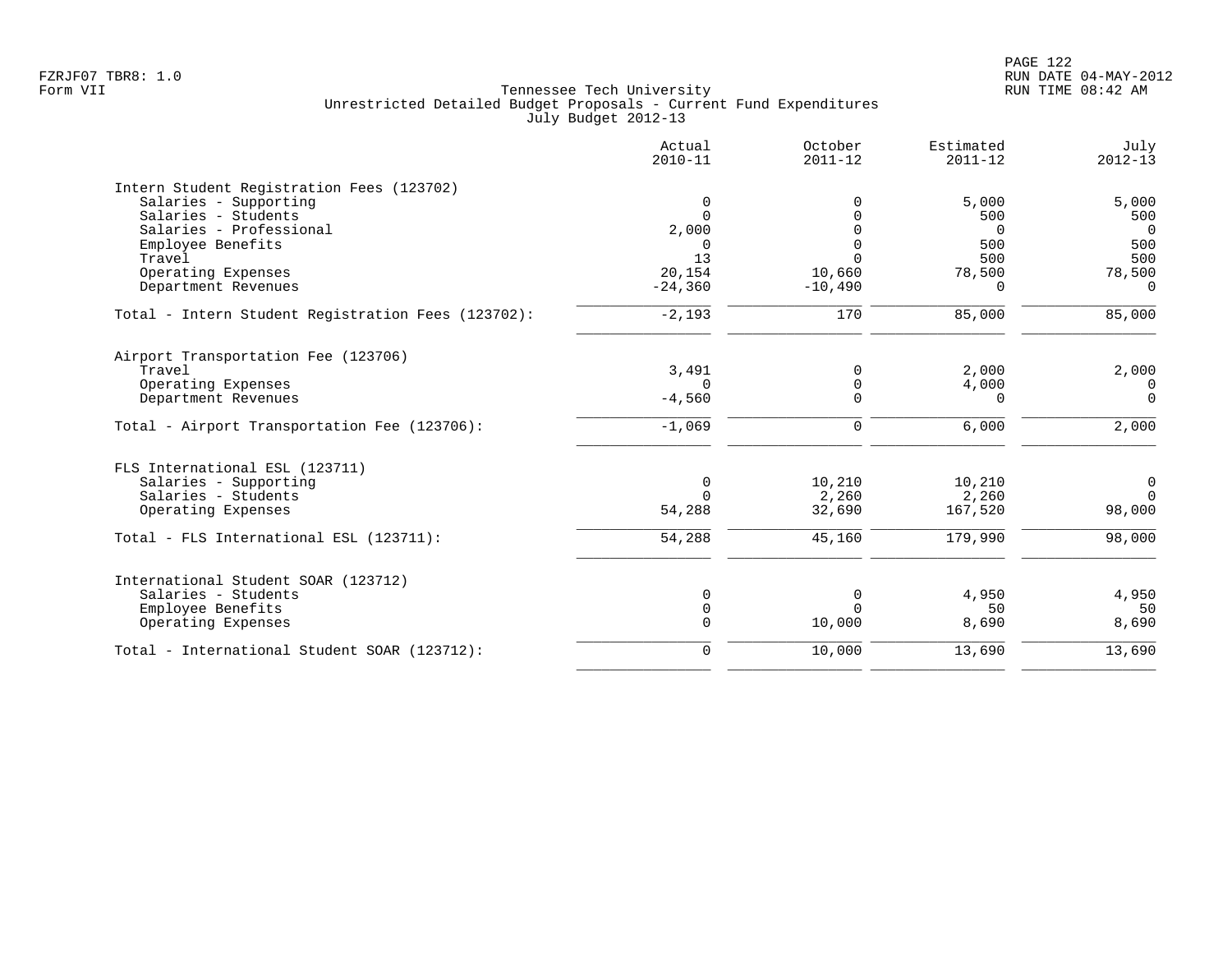|                                                  | Actual<br>$2010 - 11$ | October<br>$2011 - 12$ | Estimated<br>$2011 - 12$ | July<br>$2012 - 13$ |
|--------------------------------------------------|-----------------------|------------------------|--------------------------|---------------------|
| International Recruitment (123715)               |                       |                        |                          |                     |
| Operating Expenses                               | 0                     | 0                      | 10,000                   | 10,000              |
| Total - International Recruitment (123715):      | $\mathbf 0$           | 0                      | 10,000                   | 10,000              |
| Student Svc Publications (127003)                |                       |                        |                          |                     |
| Salaries - Supporting                            | 711                   |                        | $\Omega$                 | 0                   |
| Salaries - Students                              | $\Omega$              | $\Omega$               | 1,040                    | $\mathbf 0$         |
| Employee Benefits                                | 54                    | $\Omega$               | $\Omega$                 | $\Omega$            |
| Operating Expenses                               | 7,422                 | 7,500                  | 6,460                    | 7,500               |
| Total - Student Svc Publications (127003):       | 8,187                 | 7,500                  | 7,500                    | 7,500               |
| Student Government Association (127005)          |                       |                        |                          |                     |
| Salaries - Students                              | 4,500                 | 4,500                  | 4,500                    | 3,520               |
| Employee Benefits                                | $\Omega$              | $\Omega$               | 10                       | $\Omega$            |
| Travel                                           | 663                   | 140                    | 140                      | 140                 |
| Operating Expenses                               | 1,895                 | 2,570                  | 2,560                    | 3,550               |
| Total - Student Government Association (127005): | 7,058                 | 7,210                  | 7,210                    | 7,210               |
| Student Gov Assoc CDS (127006)                   |                       |                        |                          |                     |
| Salaries - Students                              | 350                   | $\Omega$               | 0                        | 0                   |
| Travel                                           | 3,614                 | $\Omega$               | 3,260                    | $\Omega$            |
| Operating Expenses                               | 5,909                 | 10,000                 | 6,740                    | 10,000              |
| Total - Student Gov Assoc CDS (127006):          | 9,873                 | 10,000                 | 10,000                   | 10,000              |
|                                                  |                       |                        |                          |                     |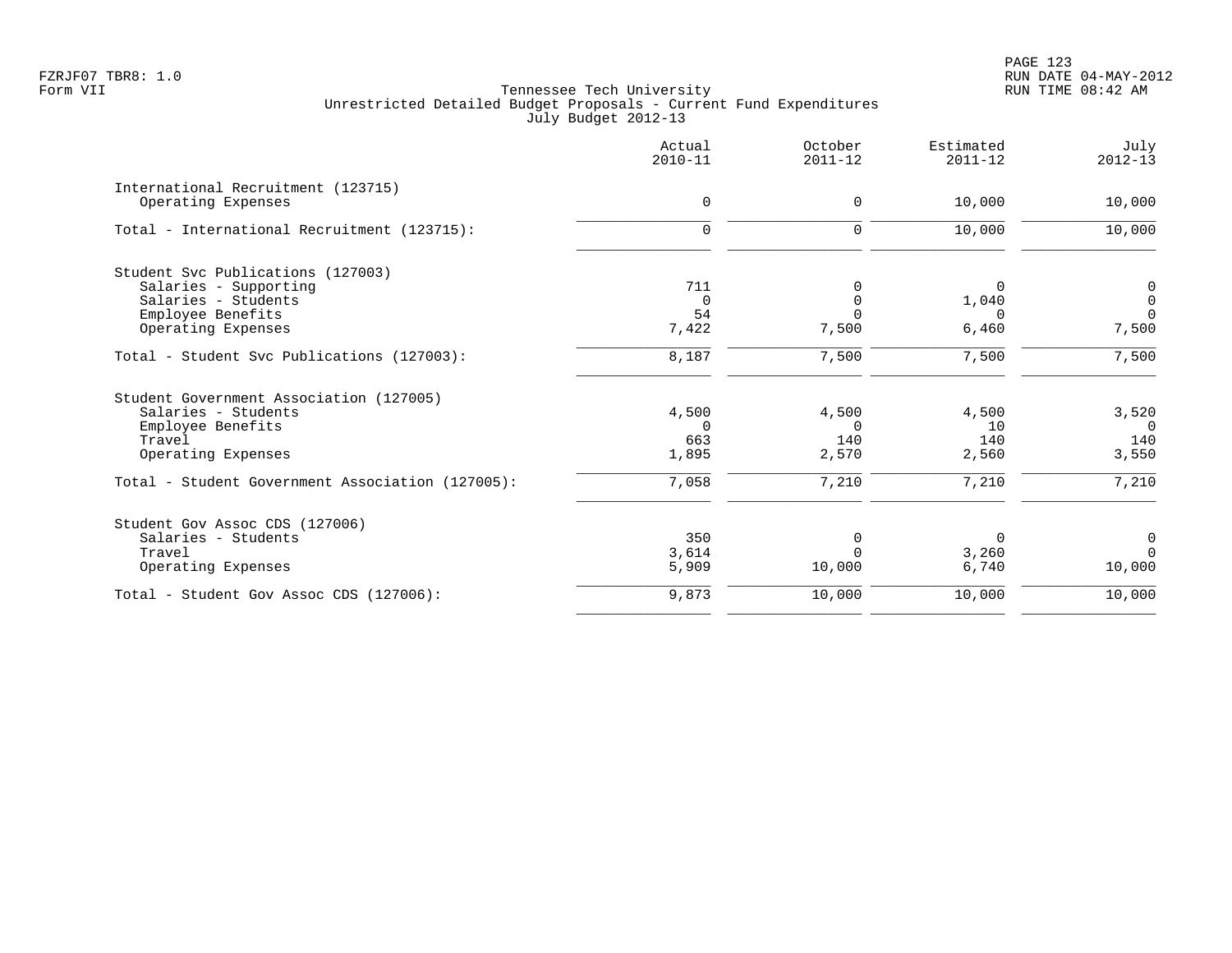PAGE 124 FZRJF07 TBR8: 1.0 RUN DATE 04-MAY-2012

|                                                    | Actual<br>$2010 - 11$ | October<br>$2011 - 12$ | Estimated<br>$2011 - 12$ | July<br>$2012 - 13$ |
|----------------------------------------------------|-----------------------|------------------------|--------------------------|---------------------|
| SAF General Educ Student Affairs (127007)          |                       |                        |                          |                     |
| Salaries - Supporting                              | 17,760                | 20,620                 | 20,680                   | 20,050              |
| Employee Benefits                                  | 14,590                | 14,840                 | 14,840                   | 14,840              |
| Operating Expenses                                 | 912                   | 15,250                 | 15,690                   | 6,610               |
| Total - SAF General Educ Student Affairs (127007): | 33,262                | 50,710                 | 51,210                   | 41,500              |
| SAF University Programming (127008)                |                       |                        |                          |                     |
| Salaries - Supporting                              | $\mathbf 0$           | 220                    | 220                      | 0                   |
| Salaries - Students                                | 590                   | $\Omega$               | 1,410                    | $\mathbf 0$         |
| Salaries - Professional                            | 11,600                | 9,600                  | 9,600                    | $\Omega$            |
| Employee Benefits                                  | $\Omega$              | 120                    | 300                      | 120                 |
| Operating Expenses                                 | 86,086                | 168,040                | 167,450                  | 103,080             |
| Total - SAF University Programming (127008):       | 98,276                | 177,980                | 178,980                  | 103,200             |
| Counseling Center (127200)                         |                       |                        |                          |                     |
| Salaries - Administrative                          | 8,409                 | $\Omega$               | $\Omega$                 | $\Omega$            |
| Salaries - Supporting                              | 25,140                | 26,990                 | 26,990                   | 26,090              |
| Salaries - Students                                | 1,650                 | $\Omega$               | 1,530                    | $\Omega$            |
| Salaries - Professional                            | 100,129               | 188,845                | 166,395                  | 190,295             |
| Employee Benefits                                  | 58,515                | 82,560                 | 82,560                   | 82,560              |
| Travel                                             | 2,519                 | $\Omega$               | 3,500                    | $\cap$              |
| Operating Expenses                                 | 38,568                | 40,710                 | 47,990                   | 16,650              |
| Total - Counseling Center (127200):                | 234,930               | 339,105                | 328,965                  | 315,595             |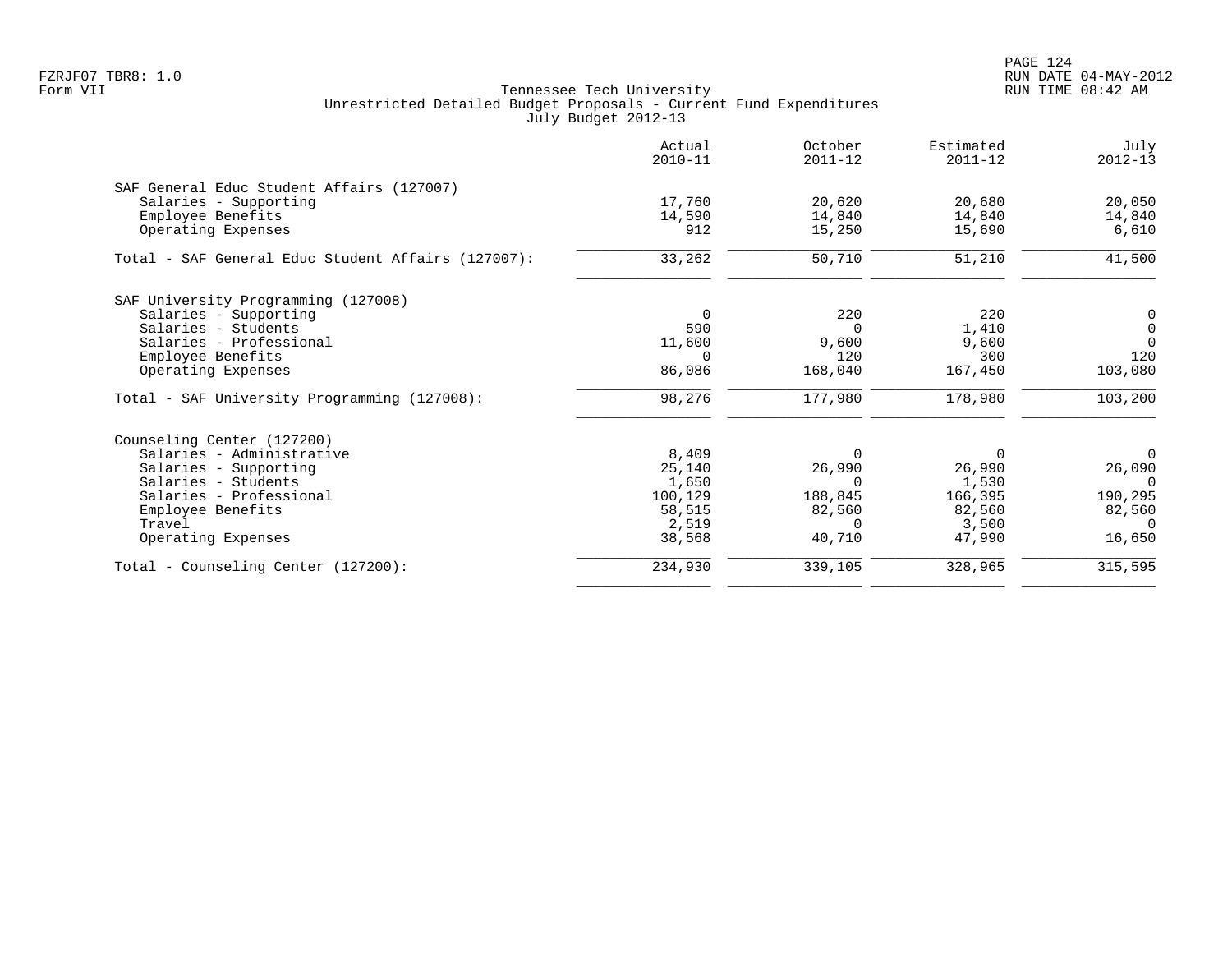|                                              | Actual<br>$2010 - 11$ | October<br>$2011 - 12$ | Estimated<br>$2011 - 12$ | July<br>$2012 - 13$      |
|----------------------------------------------|-----------------------|------------------------|--------------------------|--------------------------|
| Dean of Students (127300)                    |                       |                        |                          |                          |
| Salaries - Administrative                    | 85,020                | 88,480                 | 88,480                   | 87,480                   |
| Salaries - Supporting                        | 16,287                | 17,749                 | 17,749                   | 16,849                   |
| Salaries - Students<br>Employee Benefits     | $\Omega$<br>37,587    | $\Omega$<br>50,760     | 430<br>50,760            | $\overline{0}$<br>50,760 |
| Travel                                       | 75                    | $\Omega$               | $\Omega$                 | $\Omega$                 |
| Operating Expenses                           | 4,302                 | 2,380                  | 2,700                    | 2,380                    |
| Total - Dean of Students (127300):           | 143,271               | 159,369                | 160,119                  | 157,469                  |
| Student Development (127301)                 |                       |                        |                          |                          |
| Operating Expenses                           | 3,989                 | 3,990                  | 3,990                    | 3,990                    |
| Total - Student Development (127301):        | 3,989                 | 3,990                  | 3,990                    | 3,990                    |
| Student Affairs Orient CDS (127302)          |                       |                        |                          |                          |
| Operating Expenses                           | 14,993                | 15,000                 | 15,000                   | 15,000                   |
| Total - Student Affairs Orient CDS (127302): | 14,993                | 15,000                 | 15,000                   | 15,000                   |
| SAF Student Orientation (127303)             |                       |                        |                          |                          |
| Salaries - Supporting                        | 14,277                | 14,461                 | 19,661                   | 14,461                   |
| Salaries - Students                          | 18,424                | $\Omega$               | 19,000                   | 7,000                    |
| Salaries - Professional                      | 39,118                | 43,020                 | 46,980                   | 44,520                   |
| Employee Benefits                            | 20,928                | 21,920                 | 16,920                   | 21,920                   |
| Travel<br>Operating Expenses                 | 32<br>87,924          | $\Omega$<br>192,210    | 500<br>170,550           | $\Omega$<br>116,700      |
| Total - SAF Student Orientation (127303):    | 180,703               | 271,611                | 273,611                  | 204,601                  |
|                                              |                       |                        |                          |                          |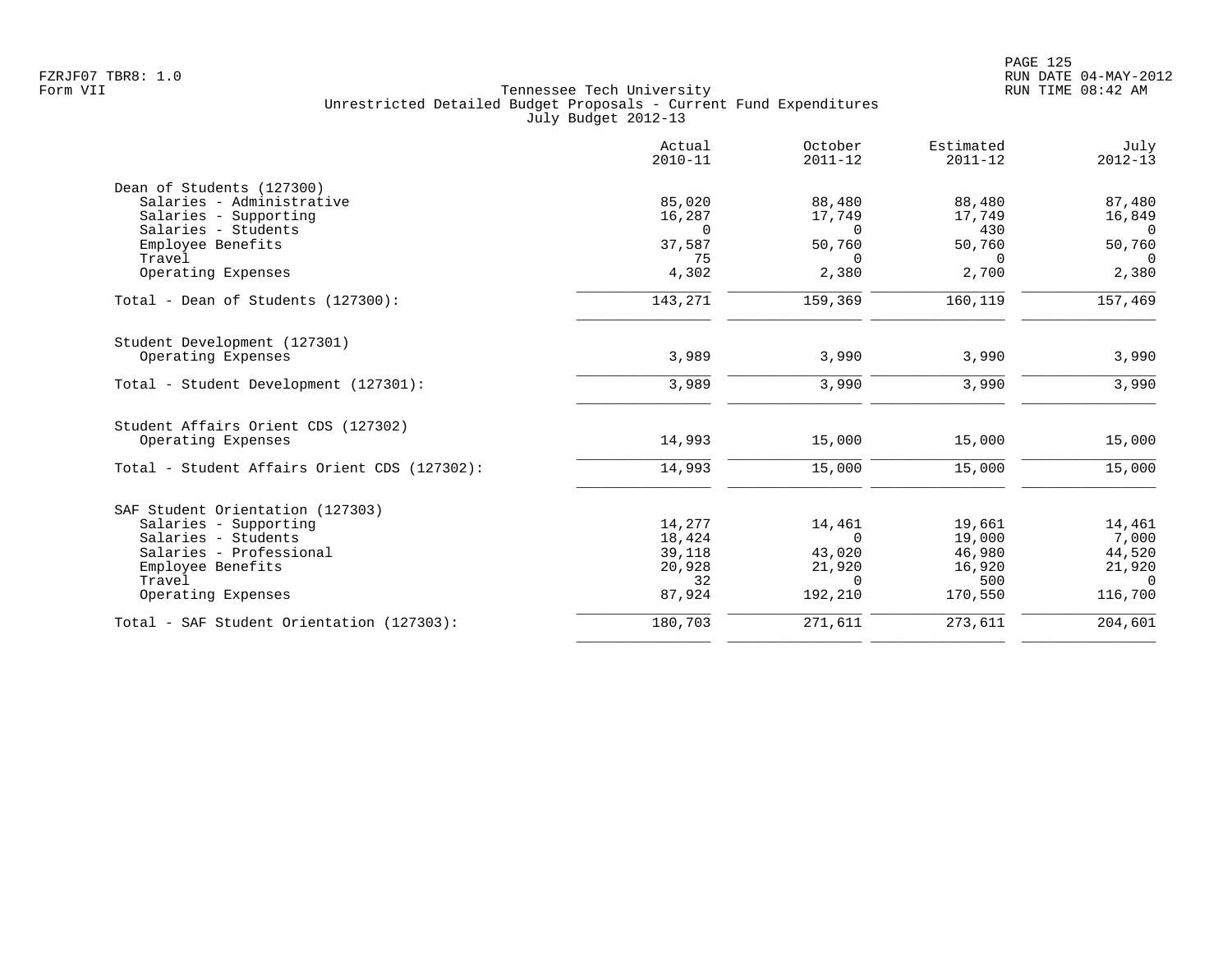PAGE 126 FZRJF07 TBR8: 1.0 RUN DATE 04-MAY-2012

| Actual<br>$2010 - 11$ | October<br>$2011 - 12$              | Estimated<br>$2011 - 12$ | July<br>$2012 - 13$     |
|-----------------------|-------------------------------------|--------------------------|-------------------------|
|                       |                                     |                          |                         |
| $\Omega$              | 0                                   | 700                      | $\Omega$                |
| 44,783                | $\Omega$                            | 48,500                   | 30,000                  |
| 2,443                 | 2,000                               | 2,000                    | 2,000                   |
| 135,631               | 167,070                             | 177,870                  | 170,000                 |
| 182,857               | 169,070                             | 229,070                  | 202,000                 |
|                       |                                     |                          |                         |
| 47.837                | 51,640                              | 51,640                   | 49,870                  |
| 656                   | $\Omega$                            | $\Omega$                 | $\bigcap$               |
| 56,653                | 83,480                              | 82,450                   | 82,550                  |
| 57,082                | 104,890                             | 104,890                  | 104,890                 |
| 1,071                 | 3,000                               | 5,000                    | $\Omega$                |
|                       | 16,320                              | 14,210                   | 16,880                  |
|                       | $\Omega$                            | $\Omega$                 | $\Omega$                |
| 192,706               | 259,330                             | 258,190                  | 254,190                 |
|                       |                                     |                          |                         |
|                       | 0                                   | 0                        | $\overline{0}$          |
|                       |                                     |                          | 4,500                   |
|                       |                                     |                          | 1,300                   |
|                       |                                     |                          | $\Omega$                |
| 44,876                | 5,800                               | 6,940                    | 5,800                   |
|                       | 29,515<br>$-108$<br>1,852<br>43,024 | 4,500<br>1,300<br>0      | 4,320<br>1,300<br>1,320 |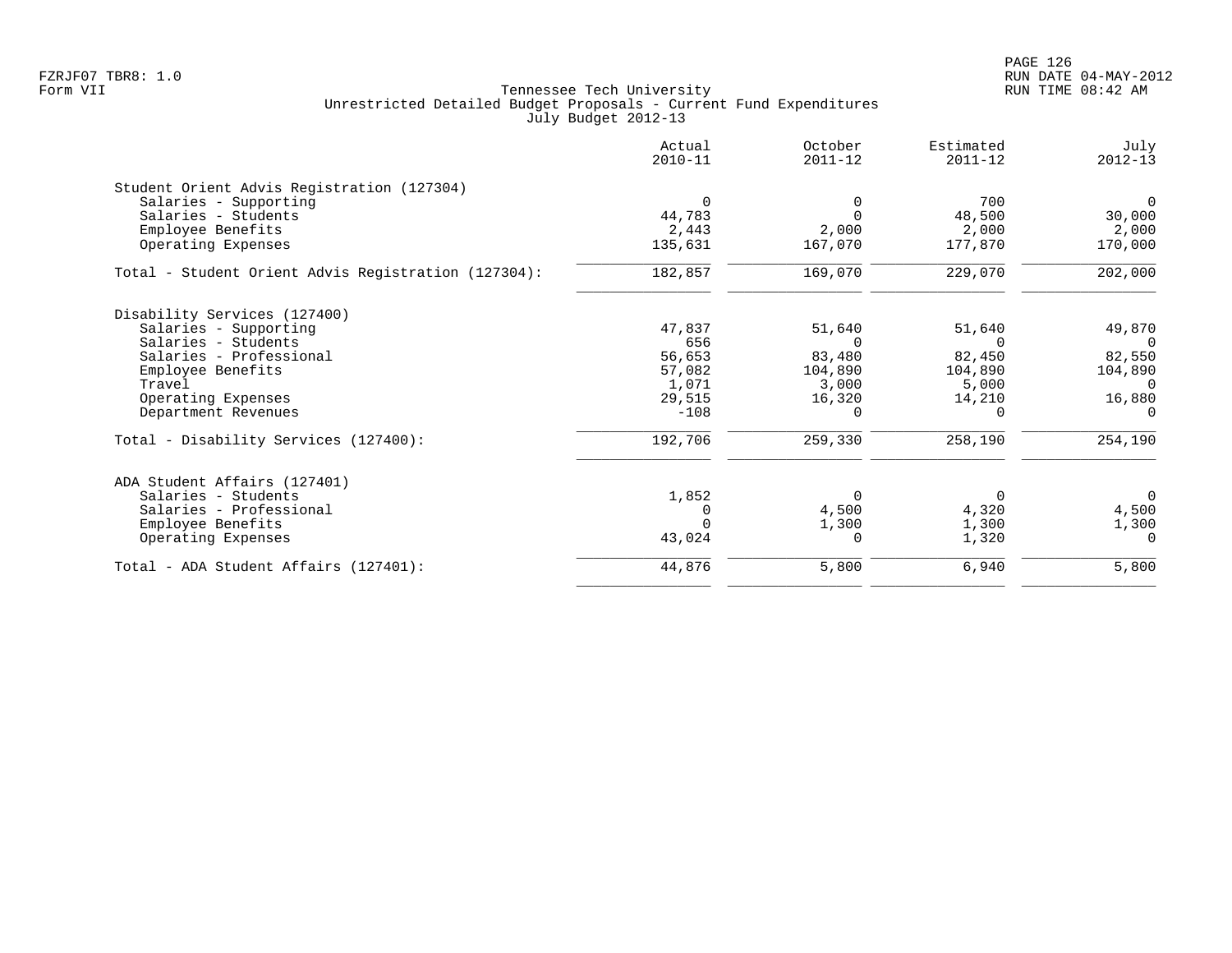| Estimated<br>July<br>Actual<br>October<br>$2010 - 11$<br>$2011 - 12$<br>$2011 - 12$<br>$2012 - 13$ |                                              |
|----------------------------------------------------------------------------------------------------|----------------------------------------------|
|                                                                                                    | Health Services (127500)                     |
| 86,169<br>86,100<br>95,180<br>73,140                                                               | Salaries - Supporting                        |
| 84,348<br>57,945<br>57,925<br>57,565                                                               | Salaries - Professional                      |
| 114,366<br>84,580<br>84,580<br>81,580                                                              | Employee Benefits                            |
| 696<br>$\Omega$<br>$\Omega$<br>$\Omega$                                                            | Travel                                       |
| 40,059<br>11,515<br>11,535<br>10,835                                                               | Operating Expenses                           |
| 223,120<br>325,638<br>240,140<br>249,220                                                           | Total - Health Services (127500):            |
|                                                                                                    | Pharmacy (127501)                            |
| 16,040<br>17,490<br>17,030<br>15,990                                                               | Salaries - Supporting                        |
| 1,523<br>1,800<br>2,400<br>2,400                                                                   | Employee Benefits                            |
| 43,139<br>42,740<br>44,240<br>42,740                                                               | Operating Expenses                           |
| 60,702<br>62,030<br>62,630<br>62,170                                                               | Total - Pharmacy $(127501)$ :                |
|                                                                                                    | Health Services Laboratory (127502)          |
| 12,479<br>20,000<br>20,000<br>20,000                                                               | Operating Expenses                           |
| 12,479<br>20,000<br>20,000<br>20,000                                                               | Total - Health Services Laboratory (127502): |
|                                                                                                    | SAF Health Services (127504)                 |
| 2,337<br>$\Omega$<br>$\mathbf 0$<br>$\Omega$                                                       | Salaries - Administrative                    |
| 34,019<br>71,040<br>45,400<br>63,610                                                               | Salaries - Supporting                        |
| 226,075<br>185,575<br>114,174<br>226,335                                                           | Salaries - Professional                      |
| 119,070<br>119,070<br>119,070<br>14,134                                                            | Employee Benefits                            |
| 5,437<br>304,960<br>260,260<br>304,290                                                             | Operating Expenses                           |
| 170,101<br>720,475<br>713,975<br>610,305                                                           | Total - SAF Health Services (127504):        |
|                                                                                                    |                                              |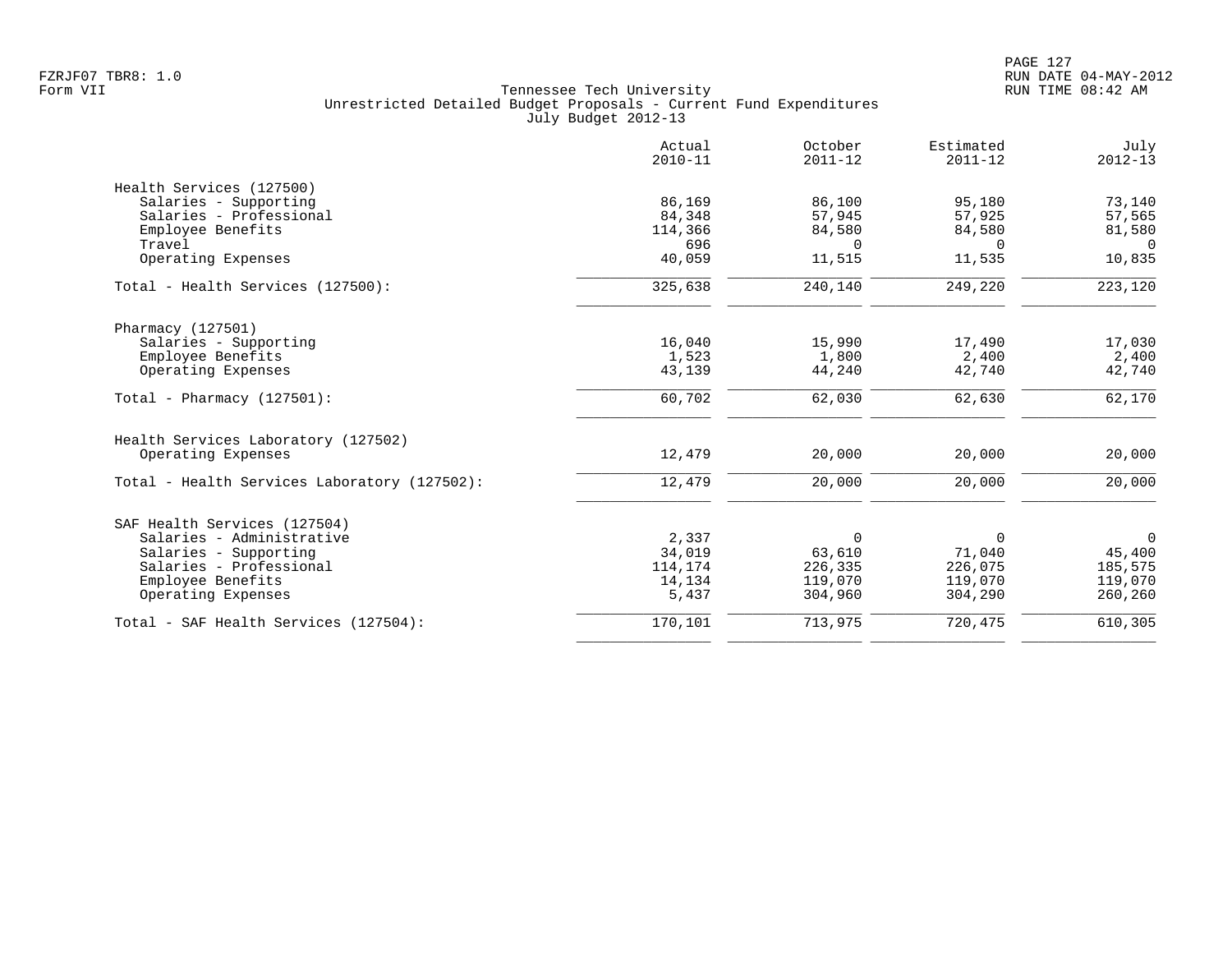|                                            | Actual<br>$2010 - 11$ | October<br>$2011 - 12$ | Estimated<br>$2011 - 12$ | July<br>$2012 - 13$ |
|--------------------------------------------|-----------------------|------------------------|--------------------------|---------------------|
| Student Activities Admin (127600)          |                       |                        |                          |                     |
| Salaries - Administrative                  | 56,230                | 1,100                  | 1,100                    | $\mathbf 0$         |
| Salaries - Supporting                      | 30,040                | 31,950                 | 31,950                   | 31,050              |
| Salaries - Students                        | 1,098                 | $\Omega$               | $\cap$                   | $\Omega$            |
| Salaries - Professional                    | 33,970                | 94,060                 | 94,060                   | 100,380             |
| Employee Benefits                          | 57,975                | 58,940                 | 58,940                   | 58,940              |
| Operating Expenses                         | 6,084                 | 4,580                  | 4,580                    | 4,580               |
| Total - Student Activities Admin (127600): | 185,397               | 190,630                | 190,630                  | 194,950             |
| Social Development UPC (127602)            |                       |                        |                          |                     |
| Salaries - Students                        | 2,298                 | $\Omega$               | 1,820                    | $\overline{0}$      |
| Employee Benefits                          | 52                    | 310                    | 310                      | 310                 |
| Operating Expenses                         | 4,958                 | 6,270                  | 4,450                    | 6,270               |
| Total - Social Development UPC (127602):   | 7,308                 | 6,580                  | 6,580                    | 6,580               |
| Student Act Grad Assist (127603)           |                       |                        |                          |                     |
| Operating Expenses                         | $\mathbf 0$           | 50                     | 50                       | 50                  |
| Total - Student Act Grad Assist (127603):  | $\Omega$              | 50                     | 50                       | 50                  |
| Minority Student Affairs (127700)          |                       |                        |                          |                     |
| Salaries - Students                        | 405                   | $\Omega$               | $\Omega$                 | $\Omega$            |
| Salaries - Professional                    | 77,053                | 91,760                 | 89,760                   | 96,840              |
| Employee Benefits                          | 29,191                | 36,000                 | 36,000                   | 36,000              |
| Travel                                     | 791                   | $\Omega$               | 3,840                    | $\Omega$            |
| Operating Expenses                         | 14,215                | 5,120                  | 5,120                    | 5,120               |
| Department Revenues                        | $-2,525$              | $\Omega$               | $\Omega$                 | $\Omega$            |
| Total - Minority Student Affairs (127700): | 119,130               | 132,880                | 134,720                  | 137,960             |
|                                            |                       |                        |                          |                     |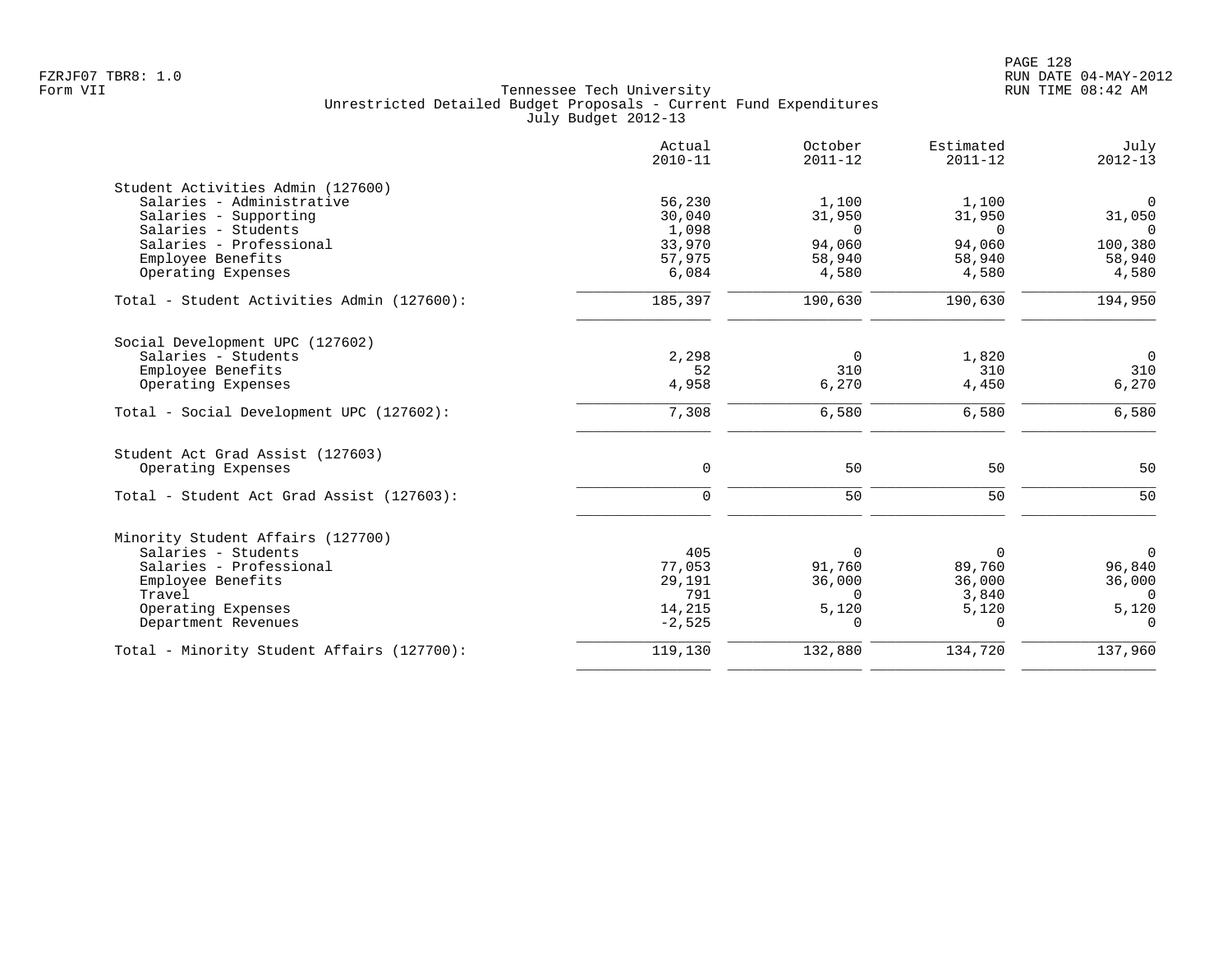|                                       | Actual<br>$2010 - 11$ | October<br>$2011 - 12$ | Estimated<br>$2011 - 12$ | July<br>$2012 - 13$ |
|---------------------------------------|-----------------------|------------------------|--------------------------|---------------------|
| Eagle Card Office (127800)            |                       |                        |                          |                     |
| Salaries - Supporting                 | 28,559                | 29,160                 | 30,400                   | 28,260              |
| Salaries - Students                   | 6,447                 | $\Omega$               | 7,910                    | $\Omega$            |
| Salaries - Professional               | 44,906                | 36,410                 | 44,640                   | 36,410              |
| Employee Benefits                     | 32,637                | 34,100                 | 34,100                   | 34,100              |
| Operating Expenses                    | 27,579                | 41,240                 | 30,230                   | 39,660              |
| Total - Eagle Card Office (127800):   | 140,128               | 140,910                | 147,280                  | 138,430             |
| The Eagle (127900)                    |                       |                        |                          |                     |
| Salaries - Students                   | 7,840                 | 7,840                  | 7,840                    | 7,840               |
| Employee Benefits                     | 9                     | 5,370                  | 5,370                    | 5,370               |
| Travel                                | $\Omega$              | 400                    | 400                      | 400                 |
| Operating Expenses                    | 2,133                 | 7,170                  | 4,170                    | 7,170               |
| Total - The Eagle $(127900)$ :        | 9,982                 | 20,780                 | 17,780                   | 20,780              |
| Tenn Tech Oracle (127902)             |                       |                        |                          |                     |
| Salaries - Students                   | 9,595                 | 11,990                 | 10,790                   | 11,990              |
| Employee Benefits                     | 23                    | 6,300                  | 6,300                    | 6,300               |
| Operating Expenses                    | 16,425                | 8,810                  | 13,010                   | 8,810               |
| Total - Tenn Tech Oracle $(127902)$ : | 26,043                | 27,100                 | 30,100                   | 27,100              |
| Oracle Revenue (127903)               |                       |                        |                          |                     |
| Department Revenues                   | $-11,996$             | $-10,000$              | 0                        | 0                   |
| Total - Oracle Revenue (127903):      | $-11,996$             | $-10,000$              | $\mathbf 0$              | $\mathbf 0$         |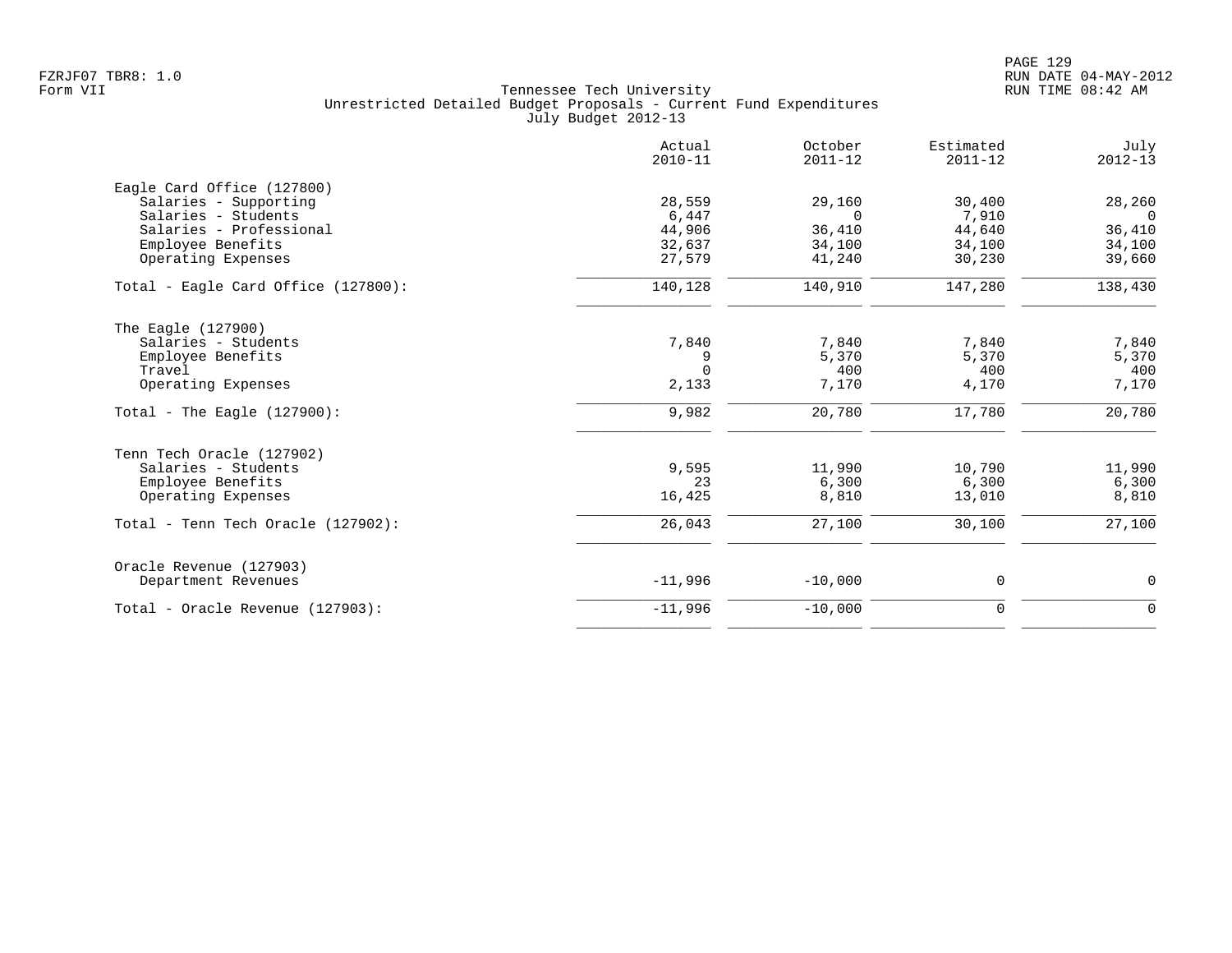| Actual<br>$2010 - 11$ | October<br>$2011 - 12$                                 | Estimated<br>$2011 - 12$                                | July<br>$2012 - 13$                                      |
|-----------------------|--------------------------------------------------------|---------------------------------------------------------|----------------------------------------------------------|
|                       |                                                        |                                                         |                                                          |
| 21,157                | 22,580                                                 | 22,980                                                  | 22,100                                                   |
|                       |                                                        |                                                         | 45,520                                                   |
|                       |                                                        |                                                         | 42,780                                                   |
|                       |                                                        |                                                         | 23,330                                                   |
|                       |                                                        |                                                         | 3,000                                                    |
|                       |                                                        |                                                         | 69,310                                                   |
| 214,762               | 273,840                                                | 275,840                                                 | 206,040                                                  |
|                       |                                                        |                                                         |                                                          |
| $\mathbf 0$           | 820                                                    | 820                                                     | 820                                                      |
| $\mathbf 0$           | 820                                                    | 820                                                     | 820                                                      |
|                       |                                                        |                                                         |                                                          |
|                       |                                                        |                                                         | 6,610                                                    |
| 3,998                 | 4,170                                                  | 4,170                                                   | 4,170                                                    |
| 991                   | 1,000                                                  | 2,700                                                   | 1,000                                                    |
| 226                   | 2,350                                                  | 650                                                     | 2,350                                                    |
| 11,500                | 14,056                                                 | 14,056                                                  | 14,130                                                   |
|                       |                                                        |                                                         |                                                          |
| 11,400                | 24,390                                                 | 24,390                                                  | 24,390                                                   |
| 11,400                | 24,390                                                 | 24,390                                                  | 24,390                                                   |
|                       | 45,515<br>45,480<br>23,587<br>5,318<br>73,705<br>6,285 | 45,520<br>42,480<br>19,330<br>3,000<br>140,930<br>6,536 | 45,520<br>52,480<br>23,330<br>11,000<br>120,530<br>6,536 |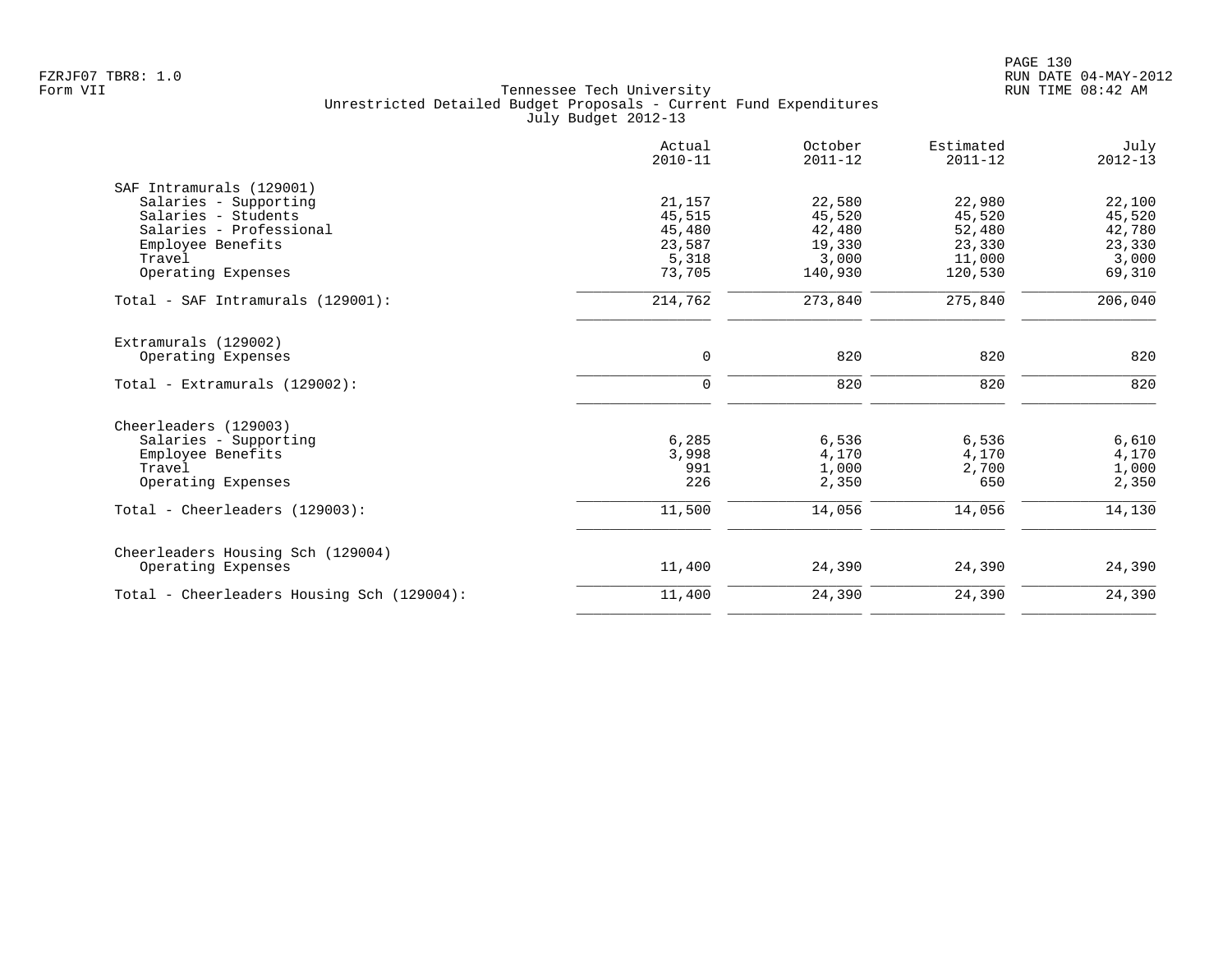|                                                    | Actual<br>$2010 - 11$ | October<br>$2011 - 12$ | Estimated<br>$2011 - 12$ | July<br>$2012 - 13$ |
|----------------------------------------------------|-----------------------|------------------------|--------------------------|---------------------|
| Dance Team (129007)                                |                       |                        |                          |                     |
| Travel                                             | 4,865                 | 3,500                  | 3,500                    | $\Omega$            |
| Operating Expenses                                 | 463                   | 2,500                  | 2,500                    | 6,000               |
| Total - Dance Team $(129007)$ :                    | 5,328                 | 6,000                  | 6,000                    | 6,000               |
| SAF General Education Acad Affrs (130002)          |                       |                        |                          |                     |
| Salaries - Academic                                | 2,853                 |                        |                          | 0                   |
| Salaries - Supporting                              | 25,880                |                        |                          | $\mathbf 0$         |
| Salaries - Students                                | 5,868                 |                        |                          | $\Omega$            |
| Salaries - Professional                            | 70,069                | 74,307                 | 74,307                   | 76,217              |
| Employee Benefits                                  | 24,567                | 34,410                 | 34,410                   | 34,410              |
| Travel                                             | 292                   | $\Omega$               | $\Omega$                 | $\Omega$            |
| Operating Expenses                                 | 340,178               | 391,800                | 395,800                  | 302,270             |
| Total - SAF General Education Acad Affrs (130002): | 469,707               | 500,517                | 504,517                  | 412,897             |
| Band (155004)                                      |                       |                        |                          |                     |
| Salaries - Supporting                              | 1,682                 |                        | 3,390                    | 0                   |
| Salaries - Students                                | 1,787                 |                        | 890                      | $\mathbf 0$         |
| Employee Benefits                                  | 485                   |                        | $\Omega$                 | $\Omega$            |
| Travel                                             | 1,590                 |                        | 1,600                    | 1,600               |
| Operating Expenses                                 | 28,378                | 33,650                 | 27,770                   | 7,050               |
| Department Revenues                                | $-994$                |                        | $\Omega$                 | $\Omega$            |
| $Total - Band (155004):$                           | 32,928                | 33,650                 | 33,650                   | 8,650               |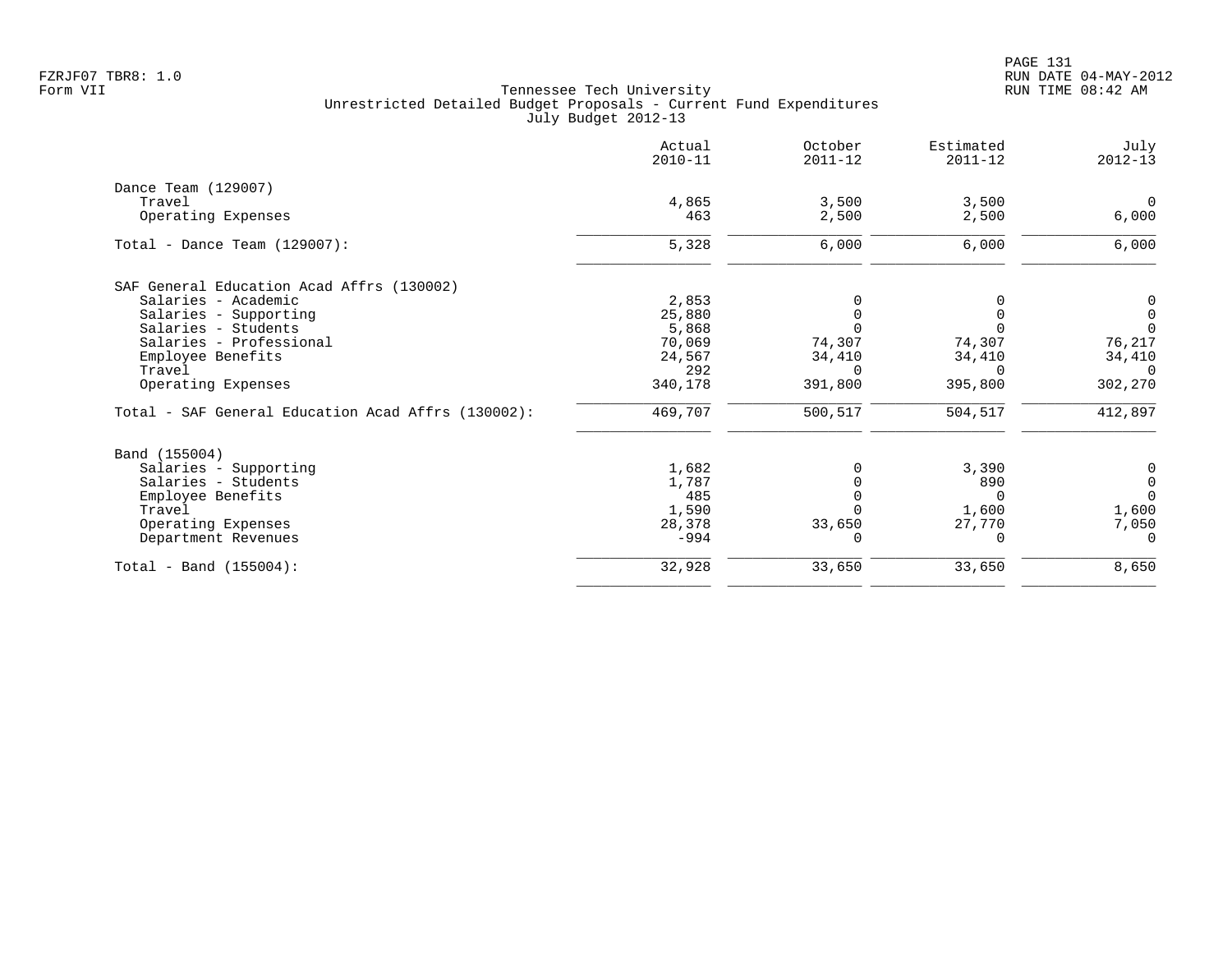|                                                                                                                                                                 | Actual<br>$2010 - 11$                                | October<br>$2011 - 12$                             | Estimated<br>$2011 - 12$                         | July<br>$2012 - 13$                              |
|-----------------------------------------------------------------------------------------------------------------------------------------------------------------|------------------------------------------------------|----------------------------------------------------|--------------------------------------------------|--------------------------------------------------|
| Pep Band Scholarships (155006)<br>Operating Expenses                                                                                                            | 120,900                                              | 142,180                                            | 142,180                                          | 142,180                                          |
| Total - Pep Band Scholarships (155006):                                                                                                                         | 120,900                                              | 142,180                                            | 142,180                                          | 142,180                                          |
| CATS Bus Service (203026)<br>Travel<br>Operating Expenses                                                                                                       | $\Omega$<br>8,000                                    | 10,000<br>$\Omega$                                 | 10,000<br>$\Omega$                               | 10,000<br>$\Omega$                               |
| Total - CATS Bus Service (203026):                                                                                                                              | 8,000                                                | 10,000                                             | 10,000                                           | 10,000                                           |
| Marketing and Promotions (305000)<br>Salaries - Professional<br>Employee Benefits<br>Travel<br>Operating Expenses<br>Total - Marketing and Promotions (305000): | $\mathbf 0$<br>$\Omega$<br>507<br>161,462<br>161,969 | 100<br>720<br>$\Omega$<br>136,390<br>137,210       | 100<br>720<br>800<br>135,590<br>137,210          | 100<br>720<br>$\Omega$<br>159,390<br>160,210     |
| Athletic Director (600050)<br>Salaries - Administrative                                                                                                         | 67,838                                               | 70,958                                             | 70,958                                           | 70,058                                           |
| Salaries - Supporting<br>Salaries - Students<br>Salaries - Professional<br>Employee Benefits<br>Travel                                                          | 91,986<br>8,813<br>187,883<br>146,991<br>36,053      | 99,324<br>$\Omega$<br>186,991<br>123,880<br>12,580 | 107,844<br>8,200<br>191,881<br>152,150<br>30,580 | 157,278<br>7,000<br>195,884<br>155,000<br>20,000 |
| Operating Expenses<br>Capital Outlay<br>Department Revenues                                                                                                     | 209,087<br>$\mathbf 0$<br>$-453$                     | 134,580<br>0<br>0                                  | 354,710<br>13,660<br>$-130$                      | 175,000<br>$\Omega$<br>$\Omega$                  |
| Total - Athletic Director (600050):                                                                                                                             | 748,198                                              | 628,313                                            | 929,853                                          | 780,220                                          |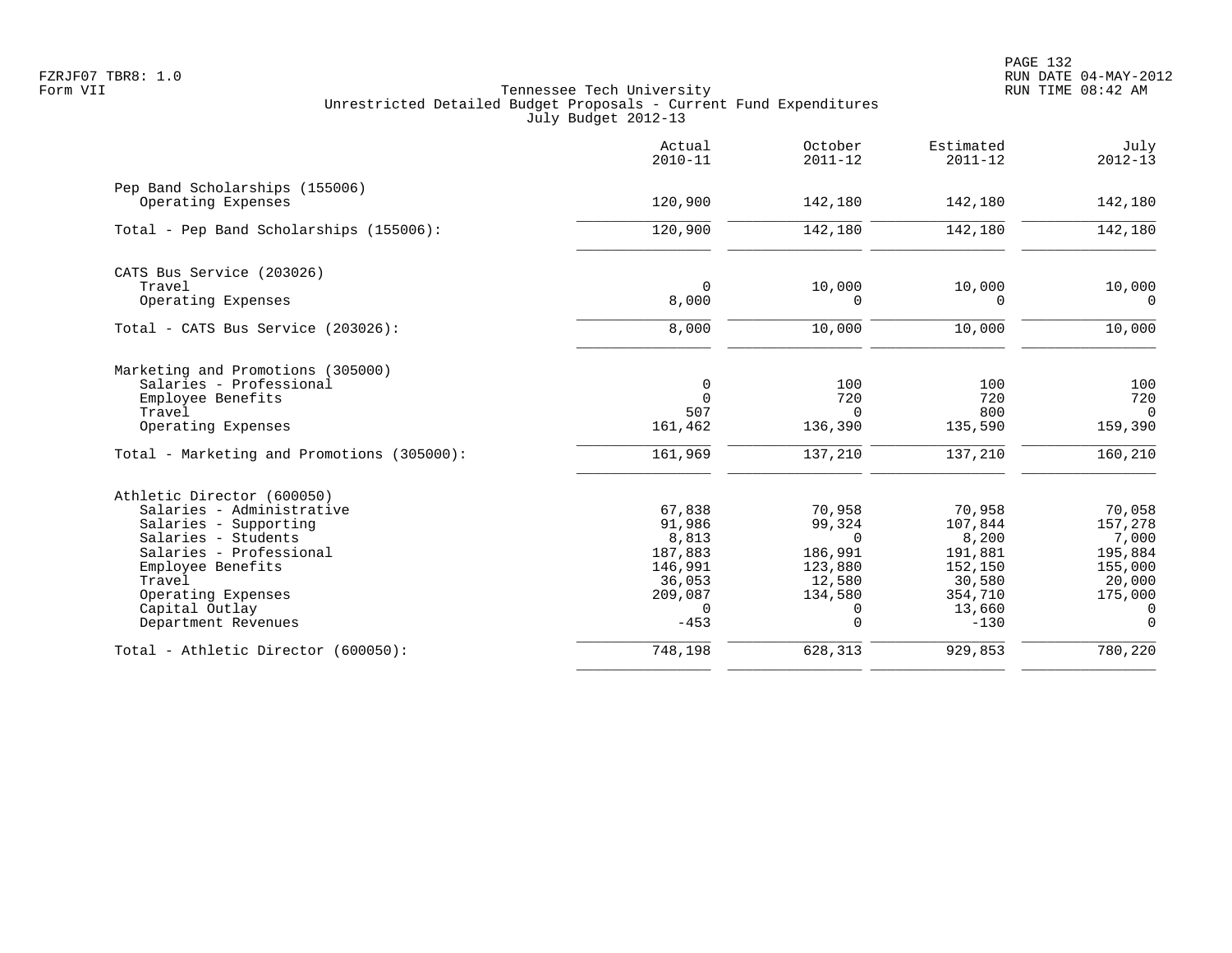|                                                      | Actual<br>$2010 - 11$ | October<br>$2011 - 12$ | Estimated<br>$2011 - 12$ | July<br>$2012 - 13$ |
|------------------------------------------------------|-----------------------|------------------------|--------------------------|---------------------|
| Athletic Grad Assistant (600051)                     |                       |                        |                          |                     |
| Operating Expenses                                   | 19,499                | 14,900                 | 29,990                   | 30,000              |
| Total - Athletic Grad Assistant (600051):            | 19,499                | 14,900                 | 29,990                   | 30,000              |
| Marketing and Promotion Management (600052)          |                       |                        |                          |                     |
| Salaries - Academic                                  | 1,343                 |                        | 1,180                    | $\mathbf 0$         |
| Salaries - Supporting                                | 14,326                |                        | 21,950                   | 23,000              |
| Salaries - Students                                  | 32,701                | $\Omega$               | 18,120                   | 15,000              |
| Employee Benefits                                    | 4,622                 | 440                    | 4,500                    | 4,000               |
| Travel                                               | 354                   | <sup>n</sup>           | 2,000                    | $\Omega$            |
| Operating Expenses                                   | 142,892               | 125,000                | 150,020                  | 140,000             |
| Department Revenues                                  | $\Omega$              | 0                      | $-20$                    | $\Omega$            |
| Total - Marketing and Promotion Management (600052): | 196,238               | 125,440                | 197,750                  | 182,000             |
| Athletic Concessions CDS (600053)                    |                       |                        |                          |                     |
| Operating Expenses                                   | 0                     | 32,000                 | 0                        | 32,000              |
| Total - Athletic Concessions CDS (600053):           | 0                     | 32,000                 | 0                        | 32,000              |
| Athletic Medical and Insurance (600054)              |                       |                        |                          |                     |
| Operating Expenses                                   | 119,451               | 187,650                | 187,650                  | 187,650             |
| Total - Athletic Medical and Insurance (600054):     | 119,451               | 187,650                | 187,650                  | 187,650             |
|                                                      |                       |                        |                          |                     |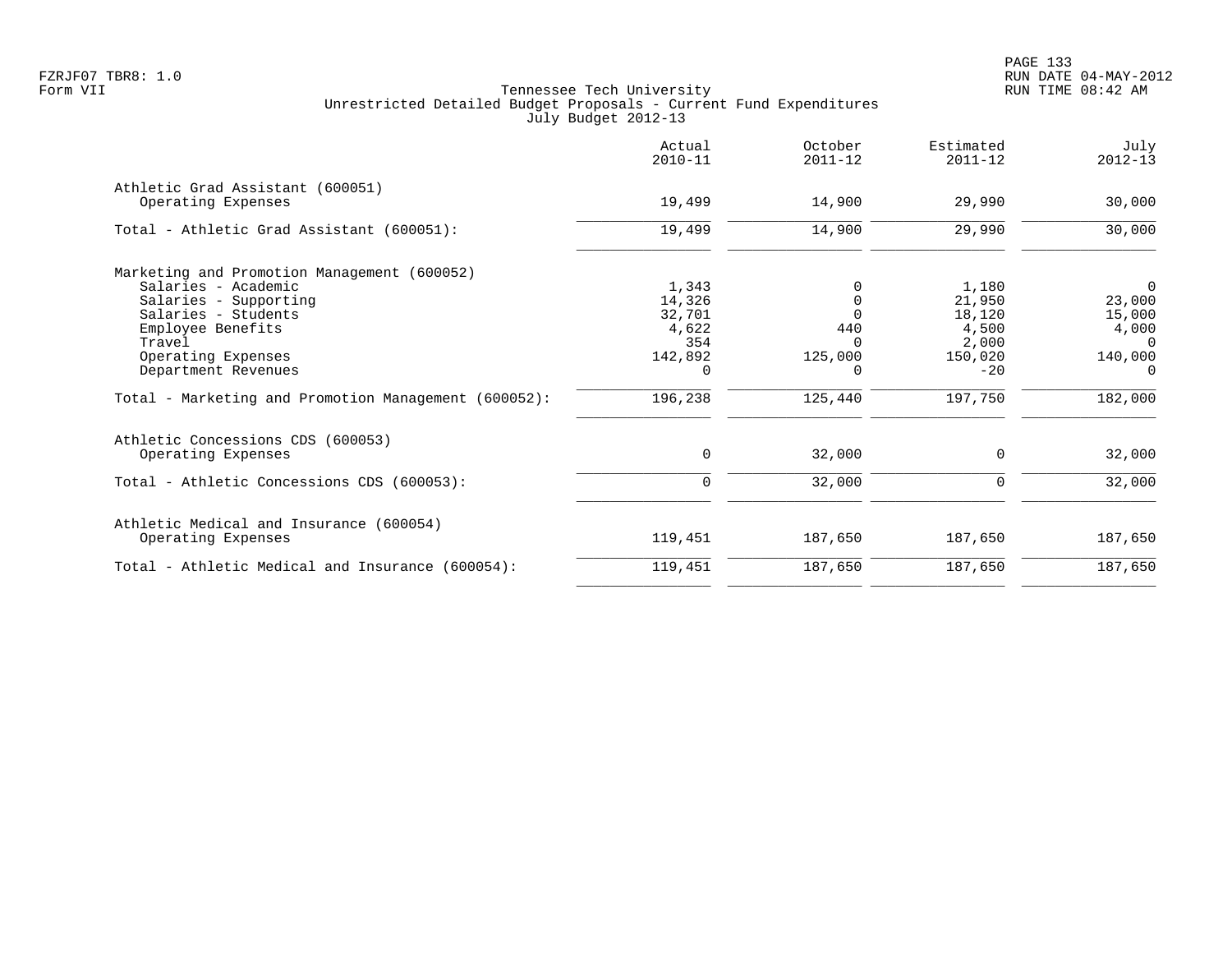|                                           | Actual<br>$2010 - 11$ | October<br>$2011 - 12$ | Estimated<br>$2011 - 12$ | July<br>$2012 - 13$ |
|-------------------------------------------|-----------------------|------------------------|--------------------------|---------------------|
| Athletic Awards (600055)                  |                       |                        |                          |                     |
| Travel                                    | $-145$                | $\Omega$               | $\mathbf 0$              | $\overline{0}$      |
| Operating Expenses                        | 14,559                | 10,000                 | 55,000                   | 10,000              |
| Total - Athletic Awards (600055):         | 14,414                | 10,000                 | 55,000                   | 10,000              |
| Athletic Comp Tickets (600056)            |                       |                        |                          |                     |
| Operating Expenses                        | 18,745                | 16,890                 | 20,180                   | 16,890              |
| Total - Athletic Comp Tickets (600056):   | 18,745                | 16,890                 | 20,180                   | 16,890              |
| Athletic Book Account (600057)            |                       |                        |                          |                     |
| Operating Expenses<br>Department Revenues | 133,159<br>$-434$     | 45,000<br>$\Omega$     | 45,000<br>$\Omega$       | 45,000<br>$\Omega$  |
| Total - Athletic Book Account (600057):   | 132,725               | 45,000                 | 45,000                   | 45,000              |
| Athletic Book Trans Out (600058)          |                       |                        |                          |                     |
| Operating Expenses                        | $-132,725$            | $-45,000$              | $-45,000$                | $-45,000$           |
| Total - Athletic Book Trans Out (600058): | $-132,725$            | $-45,000$              | $-45,000$                | $-45,000$           |
| Sports Information (600059)               |                       |                        |                          |                     |
| Salaries - Supporting                     | 31,581                | 4,766                  | 48,436                   | 48,772              |
| Salaries - Students                       | 250                   | $\Omega$               | $\Omega$                 | $\Omega$            |
| Salaries - Professional                   | 52,760                | 55,460                 | 55,360                   | 54,560              |
| Employee Benefits                         | 30,175                | 32,860                 | 33,090                   | 35,000              |
| Travel                                    | 4,547                 | 6,920                  | 9,920                    | 6,920               |
| Operating Expenses<br>Department Revenues | 33,537<br>$-26$       | 50,000<br>$\Omega$     | 50,010<br>$-10$          | 50,000<br>$\Omega$  |
| Total - Sports Information (600059):      | 152,824               | 150,006                | 196,806                  | 195,252             |
|                                           |                       |                        |                          |                     |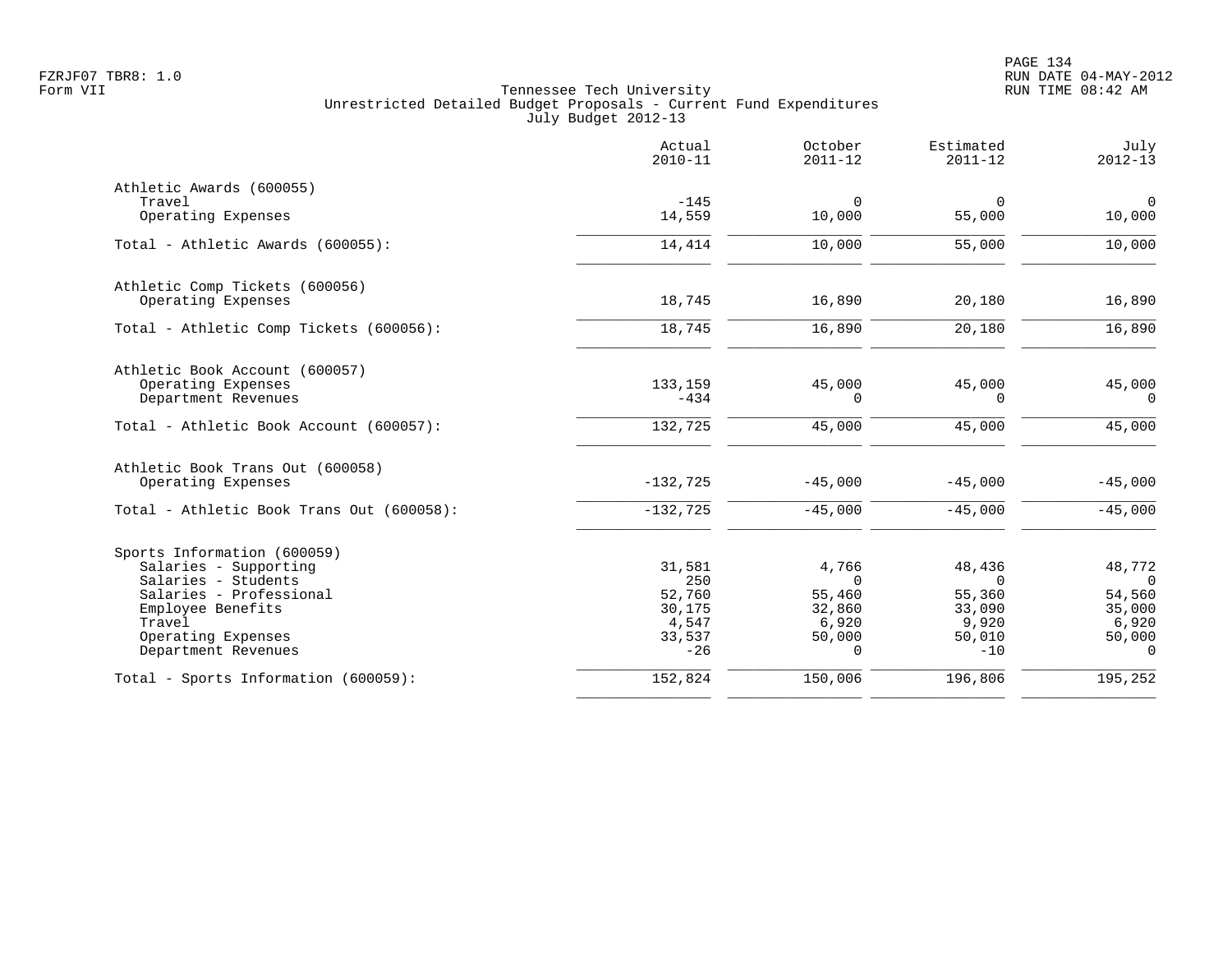|                                                   | Actual<br>$2010 - 11$ | October<br>$2011 - 12$ | Estimated<br>$2011 - 12$ | July<br>$2012 - 13$ |
|---------------------------------------------------|-----------------------|------------------------|--------------------------|---------------------|
| Athletic Academic Counseling (600060)             |                       |                        |                          |                     |
| Salaries - Supporting                             | 6,767                 | 7,171                  | 16,351                   | 22,950              |
| Salaries - Professional                           | 45,784                | 88,380                 | 61,190                   | 87,514              |
| Employee Benefits                                 | 21,269                | 51,360                 | 35,400                   | 70,000              |
| Travel                                            | 3,001                 | $\Omega$               | 2,000                    | $\Omega$            |
| Operating Expenses                                | 17,853                | 12,690                 | 13,690                   | 12,690              |
| Department Revenues                               | $-5$                  | $\Omega$               | $\Omega$                 |                     |
| Total - Athletic Academic Counseling (600060):    | 94,669                | 159,601                | 128,631                  | 193,154             |
| Athletic Academic Tutoring (600061)               |                       |                        |                          |                     |
| Salaries - Supporting                             | $\Omega$              | 0                      | 790                      | $\Omega$            |
| Salaries - Students                               | 44,519                | 800                    | 27,500                   | 30,000              |
| Salaries - Professional                           | $\Omega$              | 300                    | $\Omega$                 | 300                 |
| Employee Benefits                                 | 36                    | $\Omega$               | 80                       | $\Omega$            |
| Operating Expenses                                | $\Omega$              | 7,490                  | $\Omega$                 | 7,490               |
| Total - Athletic Academic Tutoring (600061):      | 44,555                | 8,590                  | 28,370                   | 37,790              |
| Athletic Student Therapy Center (600062)          |                       |                        |                          |                     |
| Salaries - Students                               | 7,320                 | 0                      | 4,140                    | 0                   |
| Salaries - Professional                           | 141,612               | 193,805                | 169,922                  | 191,895             |
| Employee Benefits                                 | 42,977                | 89,550                 | 69,380                   | 90,000              |
| Travel                                            | 7,821                 | 6,010                  | 9,010                    | 6,010               |
| Operating Expenses                                | 61,375                | 85,190                 | 103,510                  | 85,190              |
| Department Revenues                               | $-228$                | $\Omega$               | $\Omega$                 | $\Omega$            |
| Total - Athletic Student Therapy Center (600062): | 260,877               | 374,555                | 355,962                  | 373,095             |
|                                                   |                       |                        |                          |                     |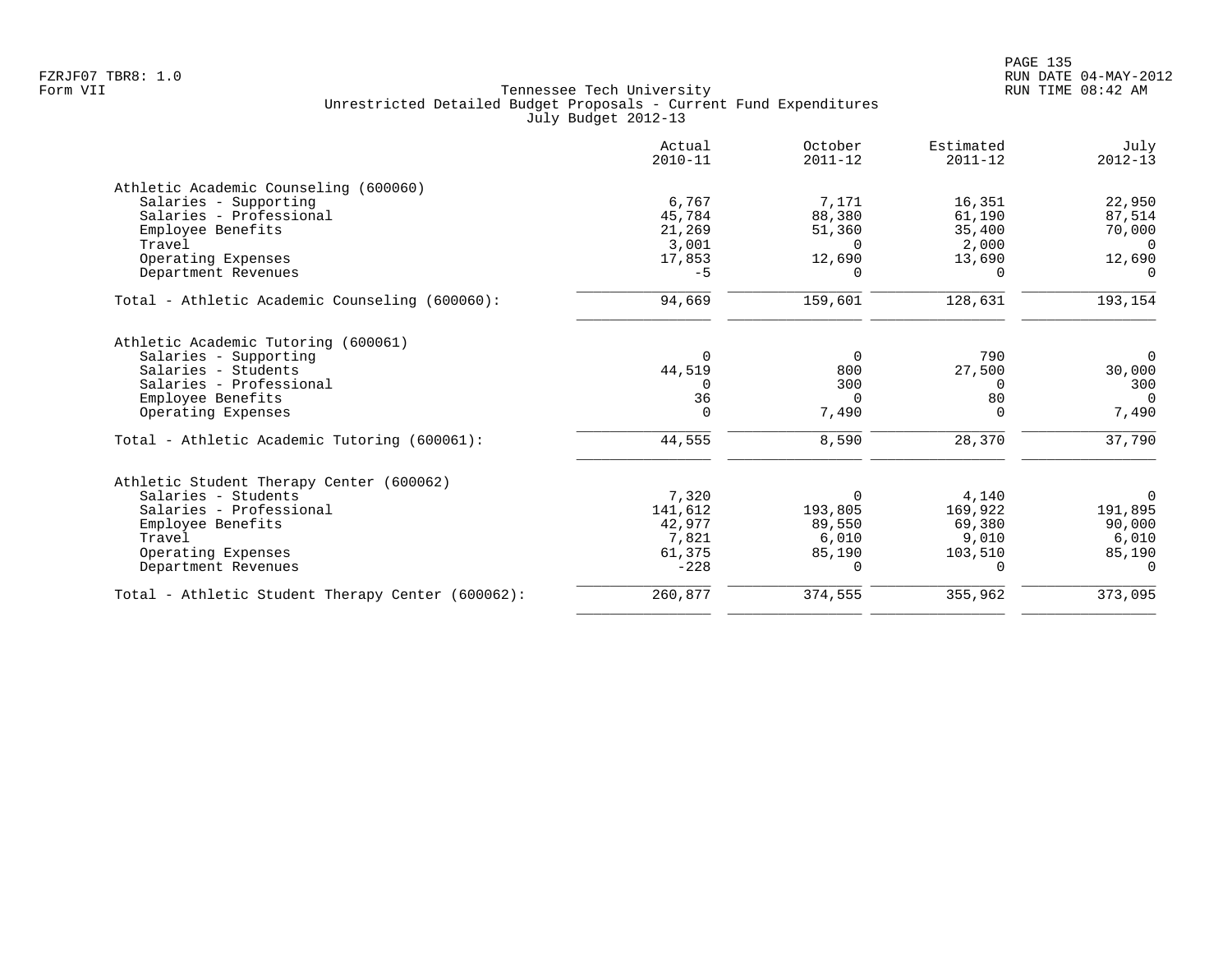|                                                                    | Actual<br>$2010 - 11$ | October<br>$2011 - 12$ | Estimated<br>$2011 - 12$ | July<br>$2012 - 13$ |
|--------------------------------------------------------------------|-----------------------|------------------------|--------------------------|---------------------|
| Athletic Training Graduate Teaching (600064)<br>Operating Expenses | 29,583                | 22,910                 | 14,510                   | 22,910              |
| Total - Athletic Training Graduate Teaching (600064):              | 29,583                | 22,910                 | 14,510                   | 22,910              |
| Graduation Incentive (600065)                                      |                       |                        |                          |                     |
| Operating Expenses                                                 | 107,145               | 186,530                | 132,300                  | 186,530             |
| Total - Graduation Incentive (600065):                             | 107,145               | 186,530                | 132,300                  | 186,530             |
| Strength and Conditioning (600066)                                 |                       |                        |                          |                     |
| Salaries - Supporting                                              | 11,386                | 0                      | 5,760                    | 6,000               |
| Salaries - Students                                                | 6,660                 | $\Omega$               | 7,400                    | 7,500               |
| Salaries - Professional<br>Employee Benefits                       | 47,940<br>20,442      | 58,150<br>12,500       | 68,650<br>25,810         | 67,750<br>20,000    |
| Travel                                                             | 1,332                 | 5,000                  | 5,000                    | 5,000               |
| Operating Expenses                                                 | 12,732                | 12,000                 | 13,260                   | 12,000              |
| Department Revenues                                                | $-17$                 | $\Omega$               | $-10$                    | $\Omega$            |
| Total - Strength and Conditioning (600066):                        | 100,475               | 87,650                 | 125,870                  | 118,250             |
| Football (601000)                                                  |                       |                        |                          |                     |
| Salaries - Supporting                                              | 39,416                | 31,285                 | 56,690                   | 22,875              |
| Salaries - Students                                                | 5,000                 | 50                     | 5,630                    | 50                  |
| Salaries - Professional                                            | 299,321               | 334,986                | 383,966                  | 355,786             |
| Employee Benefits<br>Travel                                        | 103,206<br>220,511    | 161,980<br>225,500     | 137,210<br>257,200       | 164,000<br>156,030  |
| Operating Expenses                                                 | 227,392               | 210,580                | 225,630                  | 167,420             |
| Department Revenues                                                | $-129$                | $\Omega$               | $-50$                    | $\Omega$            |
| $Total - Football (601000):$                                       | 894,717               | 964,381                | 1,066,276                | 866,161             |
|                                                                    |                       |                        |                          |                     |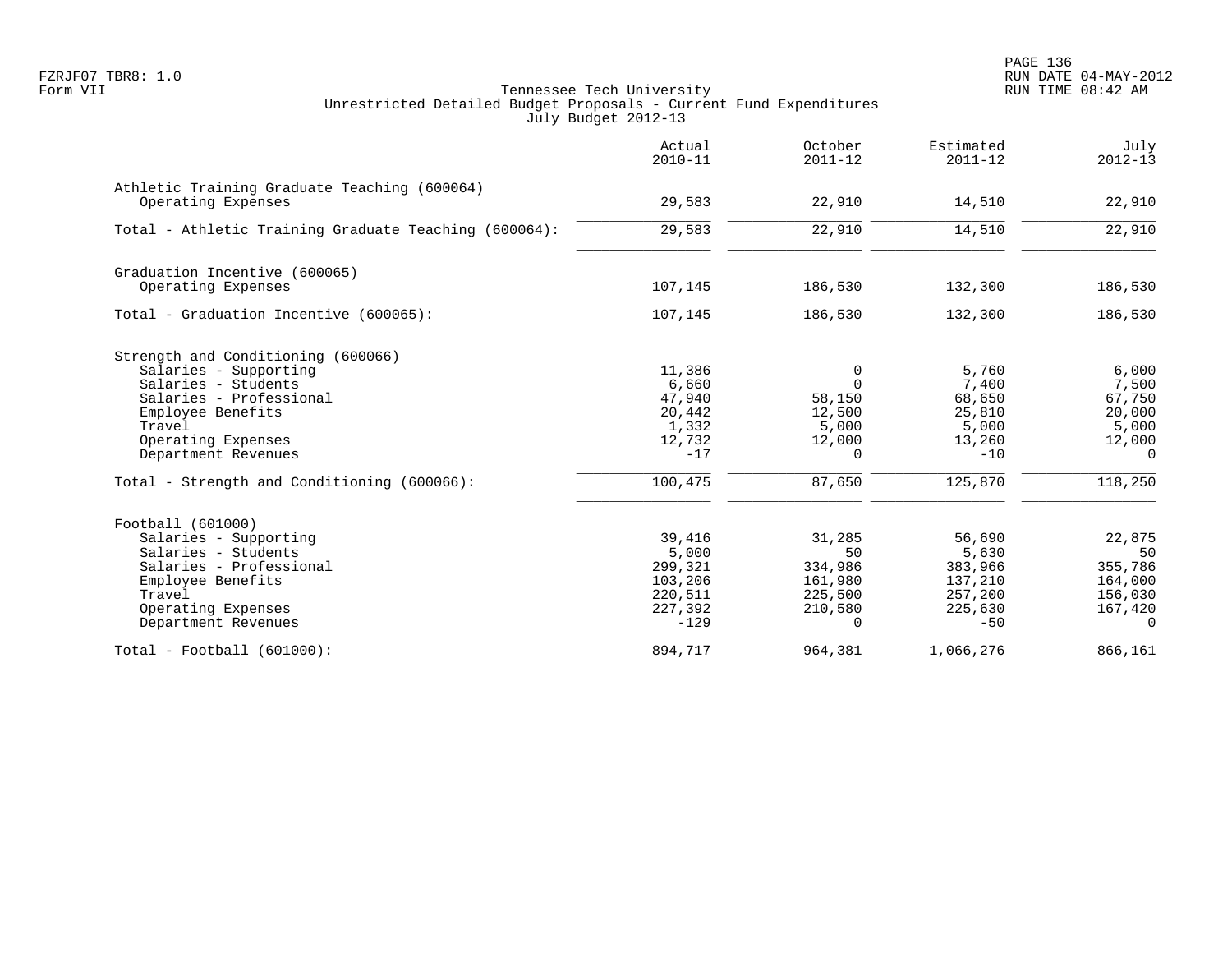|                                      | Actual<br>$2010 - 11$ | October<br>$2011 - 12$ | Estimated<br>$2011 - 12$ | July<br>$2012 - 13$ |
|--------------------------------------|-----------------------|------------------------|--------------------------|---------------------|
| Mens Basketball (601001)             |                       |                        |                          |                     |
| Salaries - Supporting                | 31,025                | 22,285                 | 33,575                   | 34,885              |
| Salaries - Students                  | $\Omega$              | 100                    | $\Omega$                 | 100                 |
| Salaries - Professional              | 177,401               | 202,205                | 216,247                  | 185,325             |
| Employee Benefits                    | 83,535                | 79,230                 | 90,270                   | 90,000              |
| Travel                               | 126,962               | 128,350                | 178,680                  | 149,610             |
| Operating Expenses                   | 131,138               | 108,590                | 113,640                  | 124,880             |
| Department Revenues                  | $-9$                  | 0                      | $-50$                    | $\Omega$            |
| Total - Mens Basketball (601001):    | 550,052               | 540,760                | 632,362                  | 584,800             |
| Baseball (601003)                    |                       |                        |                          |                     |
| Salaries - Students                  | $\mathbf 0$           | 280                    | $\mathbf 0$              | 280                 |
| Salaries - Professional              | 77,100                | 48,510                 | 81,060                   | 80,160              |
| Employee Benefits                    | 20,440                | 21,050                 | 22,470                   | 23,000              |
| Travel                               | 40,851                | 38,620                 | 71,120                   | 47,420              |
| Operating Expenses                   | 49,315                | 40,980                 | 51,190                   | 47,130              |
| Department Revenues                  | $-61$                 | 0                      | $-210$                   | $\Omega$            |
| $Total - Baseball (601003):$         | 187,645               | 149,440                | 225,630                  | 197,990             |
| Mens Cross Country (601005)          |                       |                        |                          |                     |
| Salaries - Professional              | 12,000                | 1,050                  | 5,400                    | 5,400               |
| Employee Benefits                    | 938                   | 90                     | 410                      | 400                 |
| Travel                               | 3,583                 | 4,000                  | 6,500                    | 7,100               |
| Operating Expenses                   | 3,917                 | 4,240                  | 6,740                    | 4,880               |
| Total - Mens Cross Country (601005): | 20,438                | 9,380                  | 19,050                   | 17,780              |
|                                      |                       |                        |                          |                     |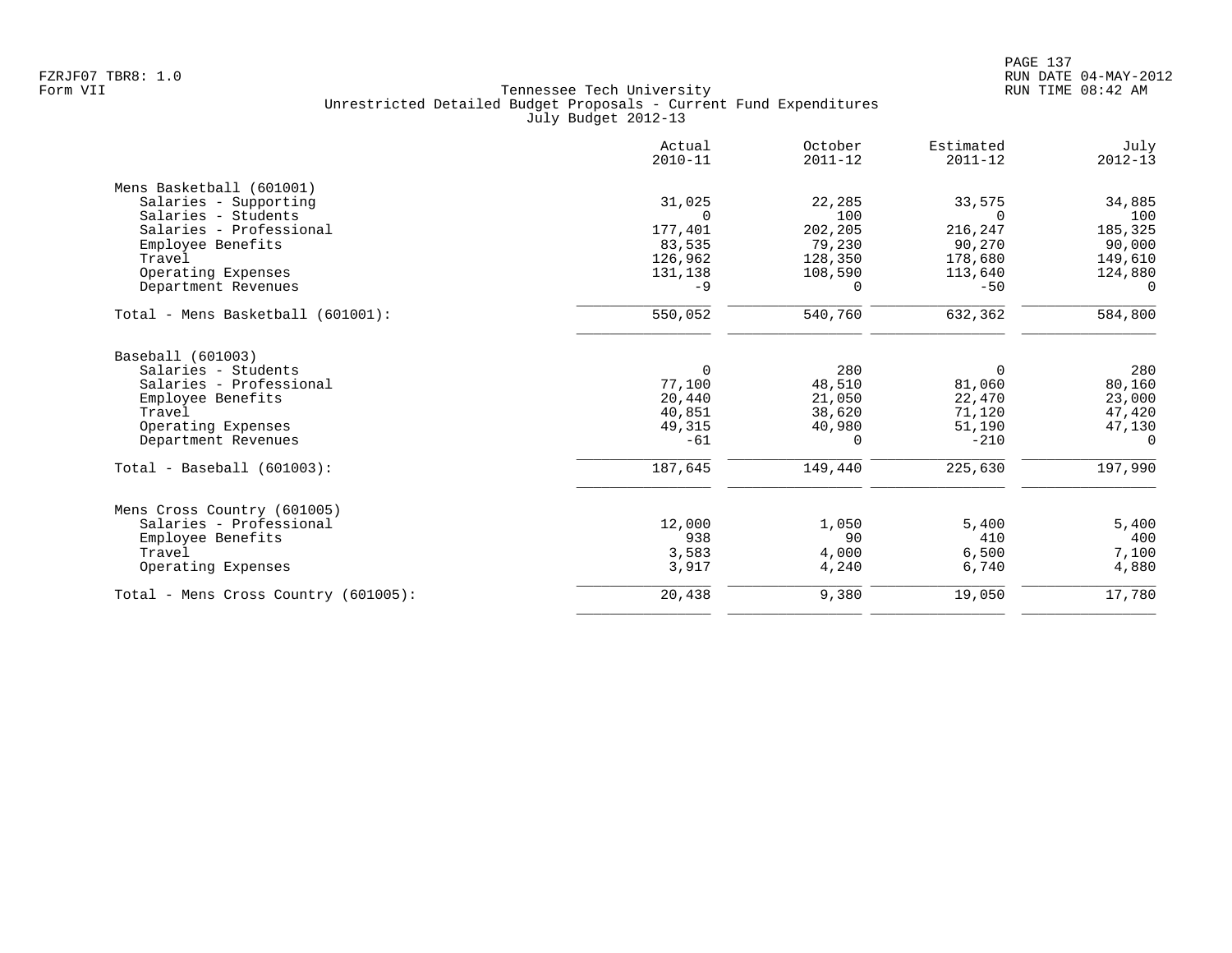| Actual<br>$2010 - 11$ | October<br>$2011 - 12$ | Estimated<br>$2011 - 12$ | July<br>$2012 - 13$ |
|-----------------------|------------------------|--------------------------|---------------------|
|                       |                        |                          |                     |
| 10,500                | 4,380                  | 10,500                   | 10,500              |
| 201                   | 360                    | 800                      | 800                 |
| 16,459                | 19,000                 | 29,500                   | 24,350              |
| 10,484                | 5,010                  | 8,740                    | 10,000              |
| 37,644                | 28,750                 | 49,540                   | 45,650              |
|                       |                        |                          |                     |
| $\mathbf 0$           | $\mathbf 0$            | 9,470                    | 0                   |
| 44,400                | 38,492                 | 38,492                   | 37,792              |
| 10,584                | 7,730                  | 12,520                   | 15,000              |
|                       |                        |                          | 33,000              |
| 15,451                |                        | 18,410                   | 22,500              |
| 92,215                | 74,132                 | 108,892                  | 108,292             |
|                       |                        |                          |                     |
| 2,789                 | 0                      | 5,000                    | 0                   |
| 2,789                 | 0                      | 5,000                    | $\Omega$            |
|                       |                        |                          |                     |
| 30,248                | 0                      | 15,000                   | $\mathbf 0$         |
| 556                   | $\Omega$               | 200                      | $\Omega$            |
| 30,804                | 0                      | 15,200                   | $\mathbf 0$         |
|                       | 21,780                 | 19,500<br>8,410          | 30,000              |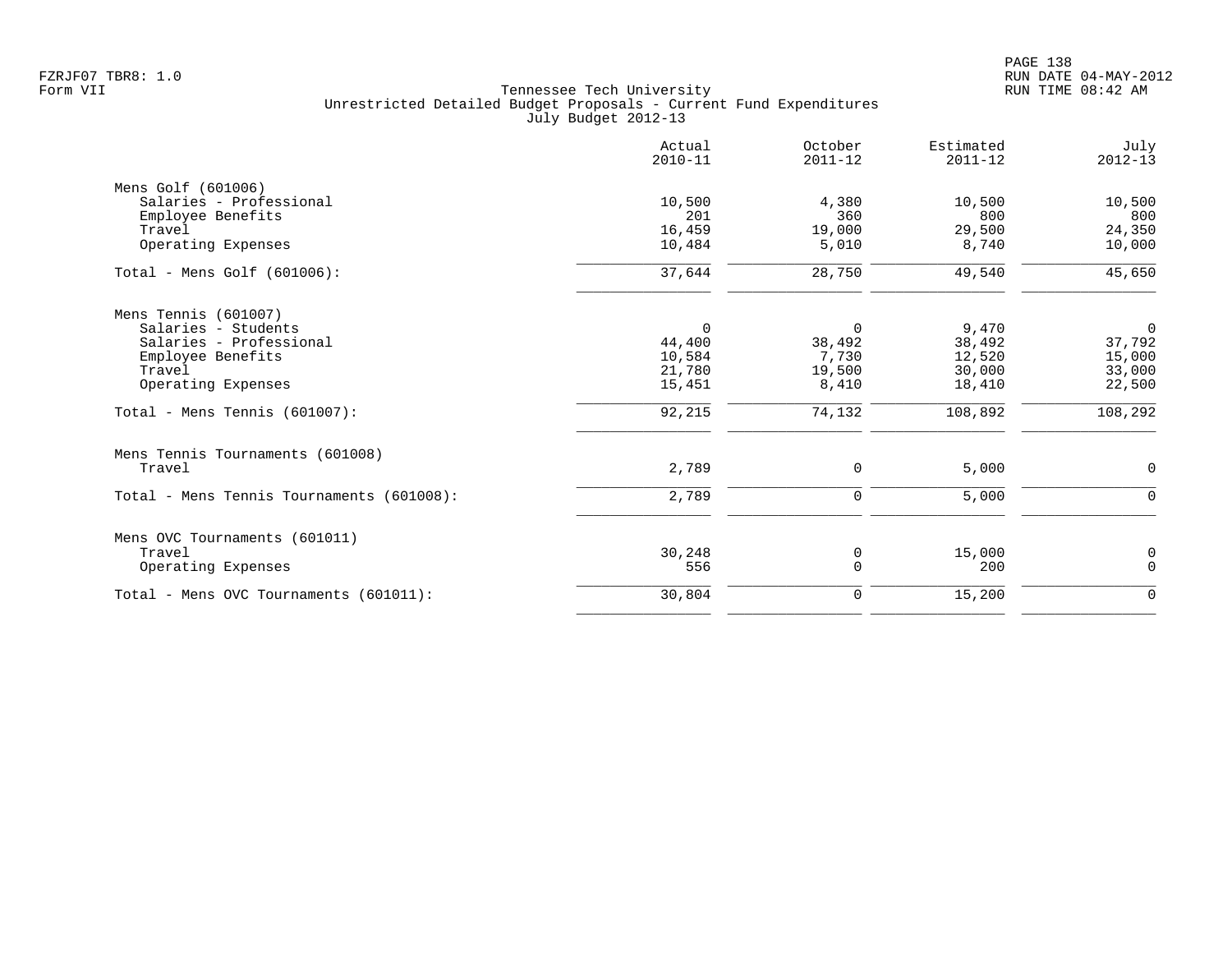|                                                  | Actual<br>$2010 - 11$ | October<br>$2011 - 12$ | Estimated<br>$2011 - 12$ | July<br>$2012 - 13$ |
|--------------------------------------------------|-----------------------|------------------------|--------------------------|---------------------|
| Mens OVC Golf (601012)                           |                       |                        |                          |                     |
| Travel                                           | 2,400                 | $\mathbf 0$            | 3,500                    | $\mathbf 0$         |
| Total - Mens OVC Golf $(601012)$ :               | 2,400                 | $\Omega$               | 3,500                    | $\Omega$            |
| Mens OVC Baseball Tourney (601014)               |                       |                        |                          |                     |
| Travel                                           | 21,390                | 0                      | 15,000                   | 0                   |
| Operating Expenses                               | 932                   | $\Omega$               | $\Omega$                 | $\Omega$            |
| Total - Mens OVC Baseball Tourney (601014):      | 22,322                | $\mathbf 0$            | 15,000                   |                     |
| Mens OVC Cross Country Tourney (601016)          |                       |                        |                          |                     |
| Travel                                           | 0                     | 0                      | 640                      | $\mathbf 0$         |
| Total - Mens OVC Cross Country Tourney (601016): | $\mathbf 0$           | 0                      | 640                      | $\Omega$            |
| Football Tournaments (601017)                    |                       |                        |                          |                     |
| Operating Expenses                               | 0                     | 0                      | 70,660                   | 0                   |
| Total - Football Tournaments (601017):           | $\mathbf 0$           | 0                      | 70,660                   | $\Omega$            |
| Football Scholarships (601060)                   |                       |                        |                          |                     |
| Operating Expenses                               | 1,419,011             | 1,456,580              | 1,553,500                | 1,456,580           |
| Total - Football Scholarships (601060):          | 1,419,011             | 1,456,580              | 1,553,500                | 1,456,580           |
|                                                  |                       |                        |                          |                     |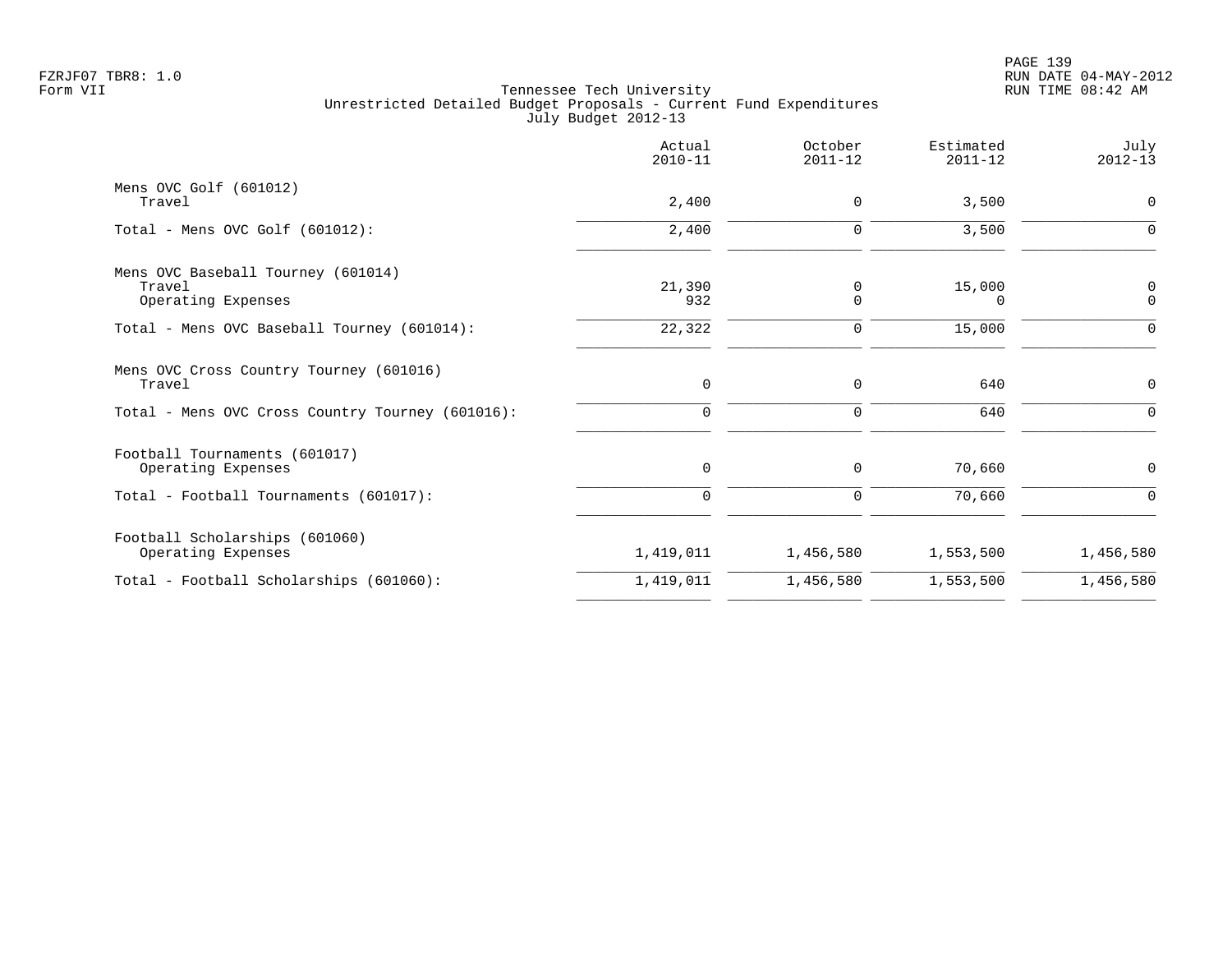PAGE 140 FZRJF07 TBR8: 1.0 RUN DATE 04-MAY-2012

|                                                              | Actual<br>$2010 - 11$ | October<br>$2011 - 12$ | Estimated<br>$2011 - 12$ | July<br>$2012 - 13$ |
|--------------------------------------------------------------|-----------------------|------------------------|--------------------------|---------------------|
| Mens Basketball Scholarships (601061)<br>Operating Expenses  | 370,627               | 392,060                | 397,290                  | 392,060             |
| Total - Mens Basketball Scholarships (601061):               | 370,627               | 392,060                | 397,290                  | 392,060             |
| Baseball Scholarships (601062)<br>Operating Expenses         | 221,852               | 272,340                | 230,570                  | 272,340             |
| Total - Baseball Scholarships (601062):                      | 221,852               | 272,340                | 230,570                  | 272,340             |
| Mens Rifle Range Scholarships (601063)<br>Operating Expenses | 54,516                | $\mathbf 0$            | 0                        | 0                   |
| Total - Mens Rifle Range Scholarships (601063):              | 54,516                | 0                      | $\Omega$                 | $\Omega$            |
| Mens Tennis Scholarships (601064)<br>Operating Expenses      | 135,548               | 130,620                | 140,320                  | 130,620             |
| Total - Mens Tennis Scholarships (601064):                   | 135,548               | 130,620                | 140,320                  | 130,620             |
| Mens Golf Scholarships (601065)<br>Operating Expenses        | 7,212                 | 66,220                 | 44,220                   | 66,220              |
| Total - Mens Golf Scholarships (601065):                     | 7,212                 | 66,220                 | 44,220                   | 66,220              |
|                                                              |                       |                        |                          |                     |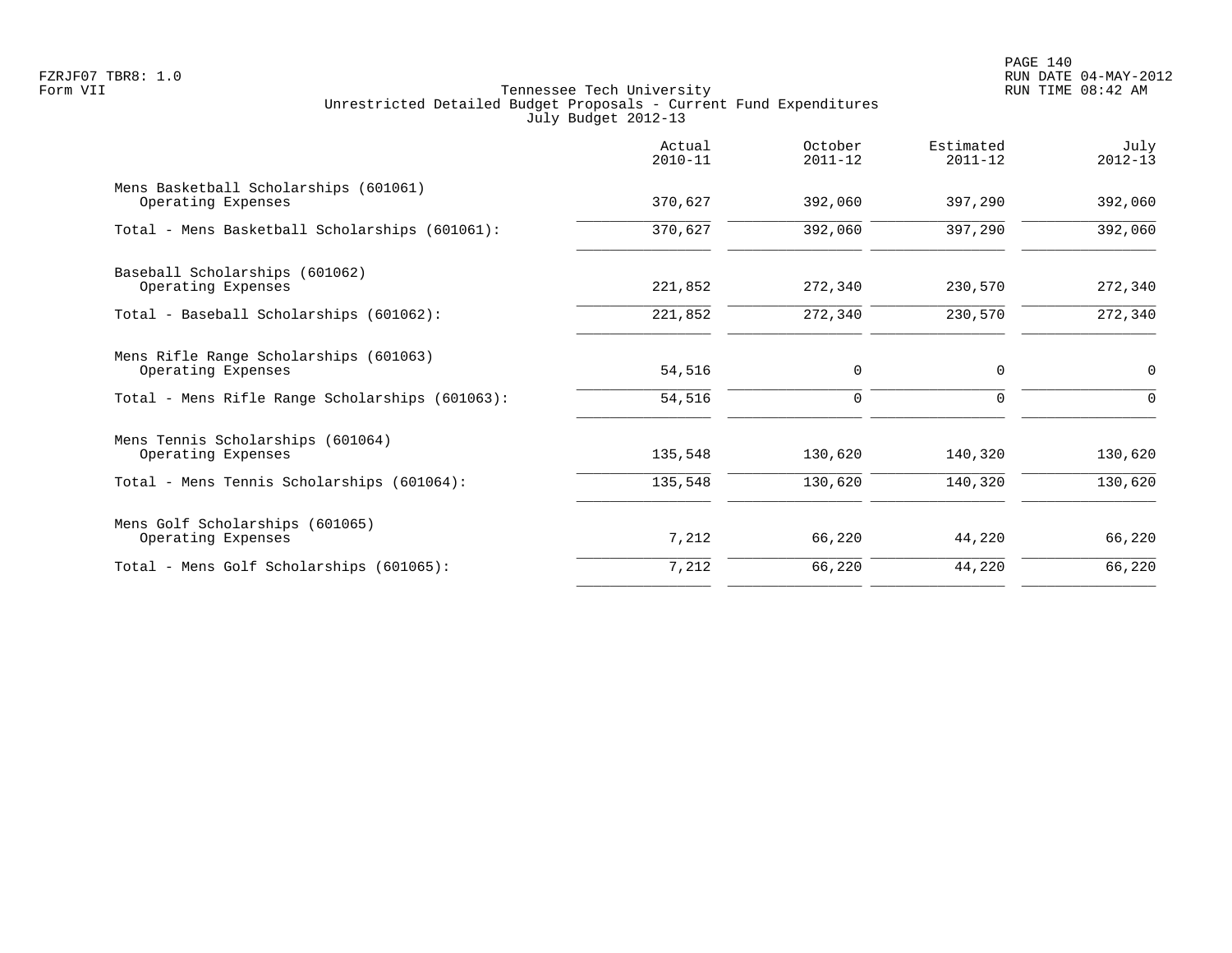|                                                   | Actual<br>$2010 - 11$ | October<br>$2011 - 12$ | Estimated<br>$2011 - 12$ | July<br>$2012 - 13$ |
|---------------------------------------------------|-----------------------|------------------------|--------------------------|---------------------|
| Mens Cross Country Scholarships (601066)          |                       |                        |                          |                     |
| Operating Expenses                                | 51,244                | 73,580                 | 36,030                   | 73,580              |
| Total - Mens Cross Country Scholarships (601066): | 51,244                | 73,580                 | 36,030                   | 73,580              |
| Womens Basketball (602000)                        |                       |                        |                          |                     |
| Salaries - Supporting                             | 27,647                | 17,298                 | 27,198                   | 31,395              |
| Salaries - Students                               | $\Omega$              | 100                    | $\Omega$                 | 100                 |
| Salaries - Professional                           | 176,327               | 186,601                | 175,151                  | 177,441             |
| Employee Benefits                                 | 64,133                | 55,170                 | 66,690                   | 66,000              |
| Travel                                            | 112,567               | 96,260                 | 133,590                  | 112,700             |
| Operating Expenses                                | 94,084                | 81,440                 | 89,460                   | 93,660              |
| Department Revenues                               | $\Omega$              | $\Omega$               | $-20$                    | $\Omega$            |
| Total - Womens Basketball (602000):               | 474,758               | 436,869                | 492,069                  | 481,296             |
| Womens Bball OVC Tournaments (602001)             |                       |                        |                          |                     |
| Salaries - Academic                               | 42                    | 0                      | 0                        | 0                   |
| Employee Benefits                                 | 15                    | $\Omega$               | $\Omega$                 | $\Omega$            |
| Travel                                            | 11,965                | $\mathbf 0$            | 15,000                   | $\mathbf 0$         |
| Operating Expenses                                | 9,103                 | $\Omega$               | 10,450                   | $\mathbf 0$         |
| Total - Womens Bball OVC Tournaments (602001):    | 21,125                | $\Omega$               | 25,450                   | $\Omega$            |
| Womens Volleyball (602004)                        |                       |                        |                          |                     |
| Salaries - Students                               | 1,915                 | 550                    | 1,140                    | 550                 |
| Salaries - Professional                           | 57,105                | 57,111                 | 61,841                   | 55,911              |
| Employee Benefits                                 | 18,090                | 29,090                 | 20,300                   | 29,090              |
| Travel                                            | 35,037                | 25,500                 | 38,500                   | 33,600              |
| Operating Expenses                                | 14,848                | 17,700                 | 25,710                   | 21,240              |
| Department Revenues                               | $-3$                  | $\Omega$               | $-10$                    | $\Omega$            |
| Total - Womens Volleyball (602004):               | 126,992               | 129,951                | 147,481                  | 140,391             |
|                                                   |                       |                        |                          |                     |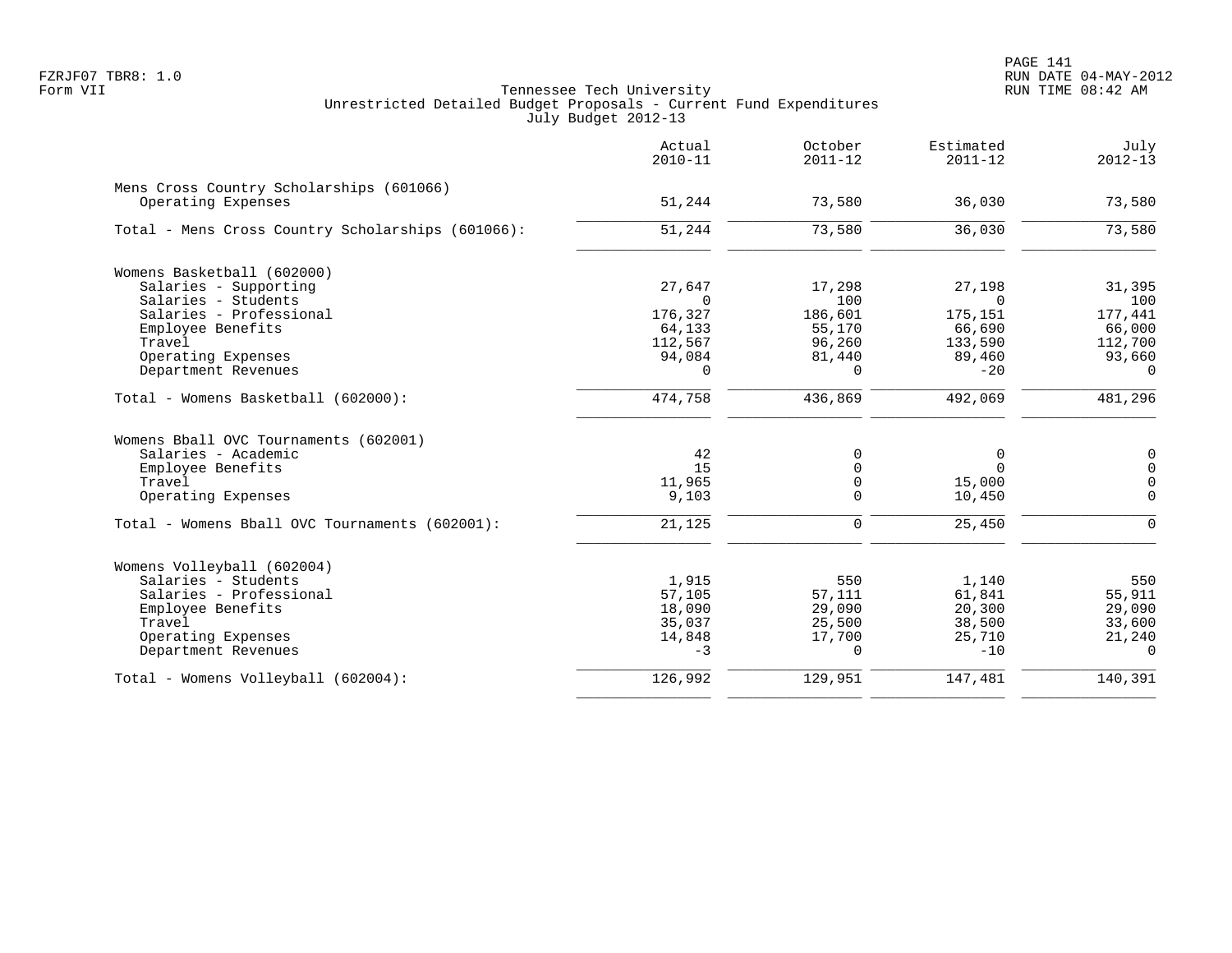|                                                  | Actual<br>$2010 - 11$ | October<br>$2011 - 12$ | Estimated<br>$2011 - 12$ | July<br>$2012 - 13$ |
|--------------------------------------------------|-----------------------|------------------------|--------------------------|---------------------|
| Womens Volleyball Tournaments (602005)<br>Travel | 5,874                 | 0                      | 0                        | 0                   |
| Operating Expenses                               | 255                   | $\Omega$               | $\Omega$                 | $\Omega$            |
| Total - Womens Volleyball Tournaments (602005):  | 6,129                 | $\Omega$               | $\Omega$                 | $\Omega$            |
| Womens Golf (602008)                             |                       |                        |                          |                     |
| Salaries - Professional                          | 10,500                | 6,130                  | 15,500                   | 15,500              |
| Employee Benefits<br>Travel                      | 803<br>21,102         | 510<br>21,000          | 1,350<br>31,500          | 1,400<br>26,650     |
| Operating Expenses                               | 3,605                 | 5,000                  | 9,010                    | 10,000              |
| Department Revenues                              | $\Omega$              | $\Omega$               | $-10$                    | $\Omega$            |
| Total - Womens Golf (602008):                    | 36,010                | 32,640                 | 57,350                   | 53,550              |
| Womens Cross Country Track (602009)              |                       |                        |                          |                     |
| Salaries - Professional                          | 18,000                | 8,400                  | 10,800                   | 10,800              |
| Employee Benefits                                | 1,377                 | 1,130                  | 830                      | 1,130               |
| Travel                                           | 15,808                | 15,000                 | 12,500                   | 19,750              |
| Operating Expenses                               | 14,763                | 4,840                  | 15,340                   | 10,000              |
| Total - Womens Cross Country Track (602009):     | 49,948                | 29,370                 | 39,470                   | 41,680              |
| Womens Track Tournaments (602010)                |                       |                        |                          |                     |
| Travel                                           | 6,999                 | 0                      | 3,000                    | 0                   |
| Operating Expenses                               | 4,350                 | $\Omega$               | $\Omega$                 | $\Omega$            |
| Total - Womens Track Tournaments (602010):       | 11,349                | $\mathbf 0$            | 3,000                    | $\Omega$            |
|                                                  |                       |                        |                          |                     |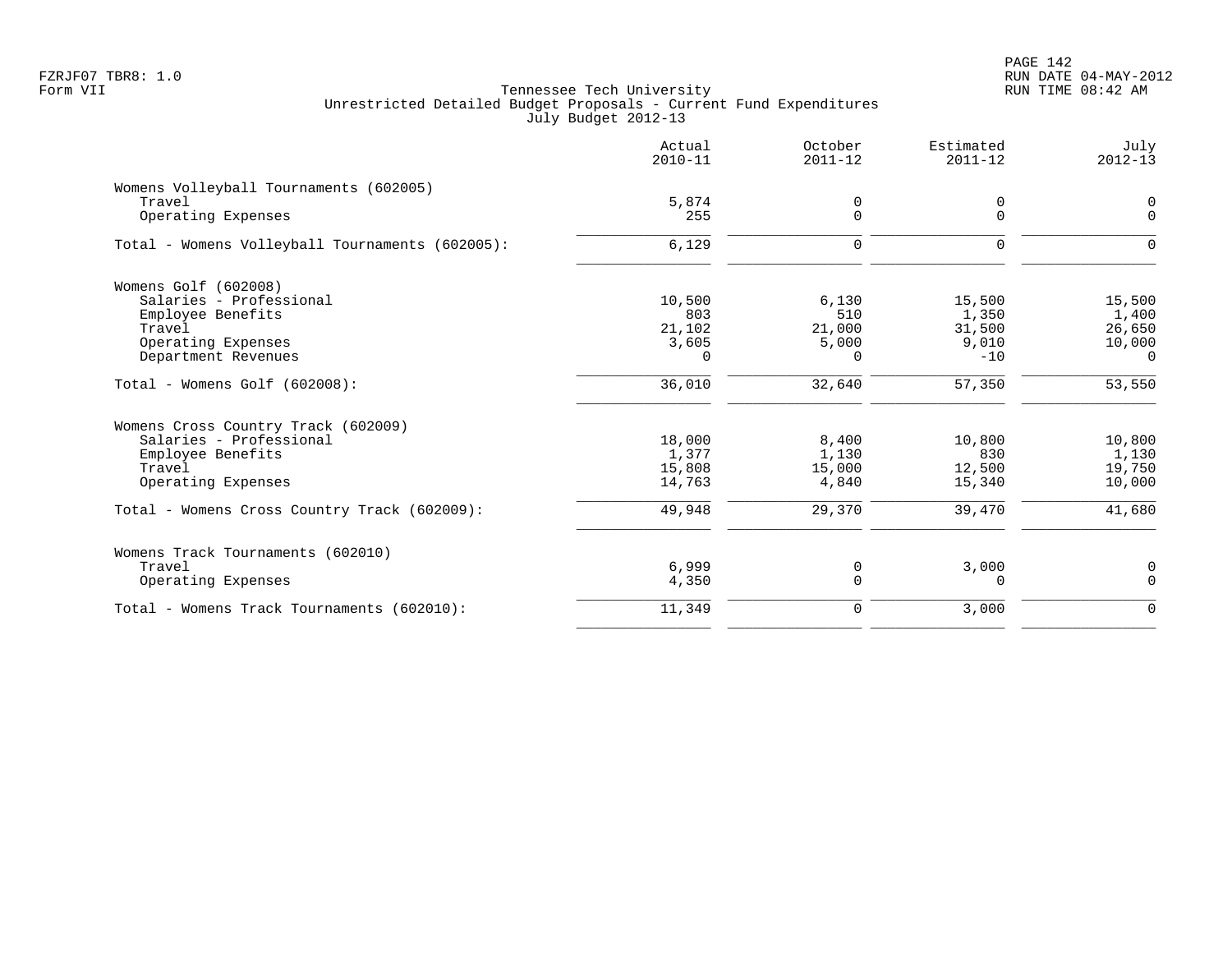|                                                   | Actual<br>$2010 - 11$ | October<br>$2011 - 12$ | Estimated<br>$2011 - 12$ | July<br>$2012 - 13$ |
|---------------------------------------------------|-----------------------|------------------------|--------------------------|---------------------|
| Womens Softball (602011)                          |                       |                        |                          |                     |
| Salaries - Professional                           | 77,806                | 58,316                 | 86,306                   | 85,406              |
| Employee Benefits                                 | 20,065                | 17,330                 | 22,920                   | 23,000              |
| Travel                                            | 35,203                | 33,300                 | 50,800                   | 42,960              |
| Operating Expenses                                | 40,107                | 30,370                 | 43,180                   | 36,440              |
| Department Revenues                               | $-4$                  | $\Omega$               | $-10$                    | $\Omega$            |
| Total - Womens Softball (602011):                 | 173, 177              | 139,316                | 203,196                  | 187,806             |
| Womens Soccer (602012)                            |                       |                        |                          |                     |
| Salaries - Students                               | $\Omega$              | 500                    | $\Omega$                 | 500                 |
| Salaries - Professional                           | 67,450                | 43,577                 | 68,577                   | 73,577              |
| Employee Benefits                                 | 17,903                | 10,860                 | 19,880                   | 20,000              |
| Travel                                            | 45,890                | 41,000                 | 57,000                   | 47,150              |
| Operating Expenses                                | 34,113                | 26,570                 | 61,540                   | 33,560              |
| Capital Outlay                                    | 11,600                | 0                      | 11,910                   | 0                   |
| Department Revenues                               | $-5$                  | 0                      | $\Omega$                 | $\Omega$            |
| Total - Womens Soccer (602012):                   | 176,951               | 122,507                | 218,907                  | 174,787             |
| Womens OVC Softball Tournaments (602013)          |                       |                        |                          |                     |
| Travel                                            | 0                     | 0                      | 15,000                   | 0                   |
| Total - Womens OVC Softball Tournaments (602013): | $\mathbf 0$           | 0                      | 15,000                   | $\Omega$            |
| Womens OVC Golf (602014)                          |                       |                        |                          |                     |
| Travel                                            | 2,318                 | 0                      | 0                        | $\mathbf 0$         |
| Total - Womens OVC Golf (602014):                 | 2,318                 | $\mathbf 0$            | $\mathbf 0$              | $\Omega$            |
|                                                   |                       |                        |                          |                     |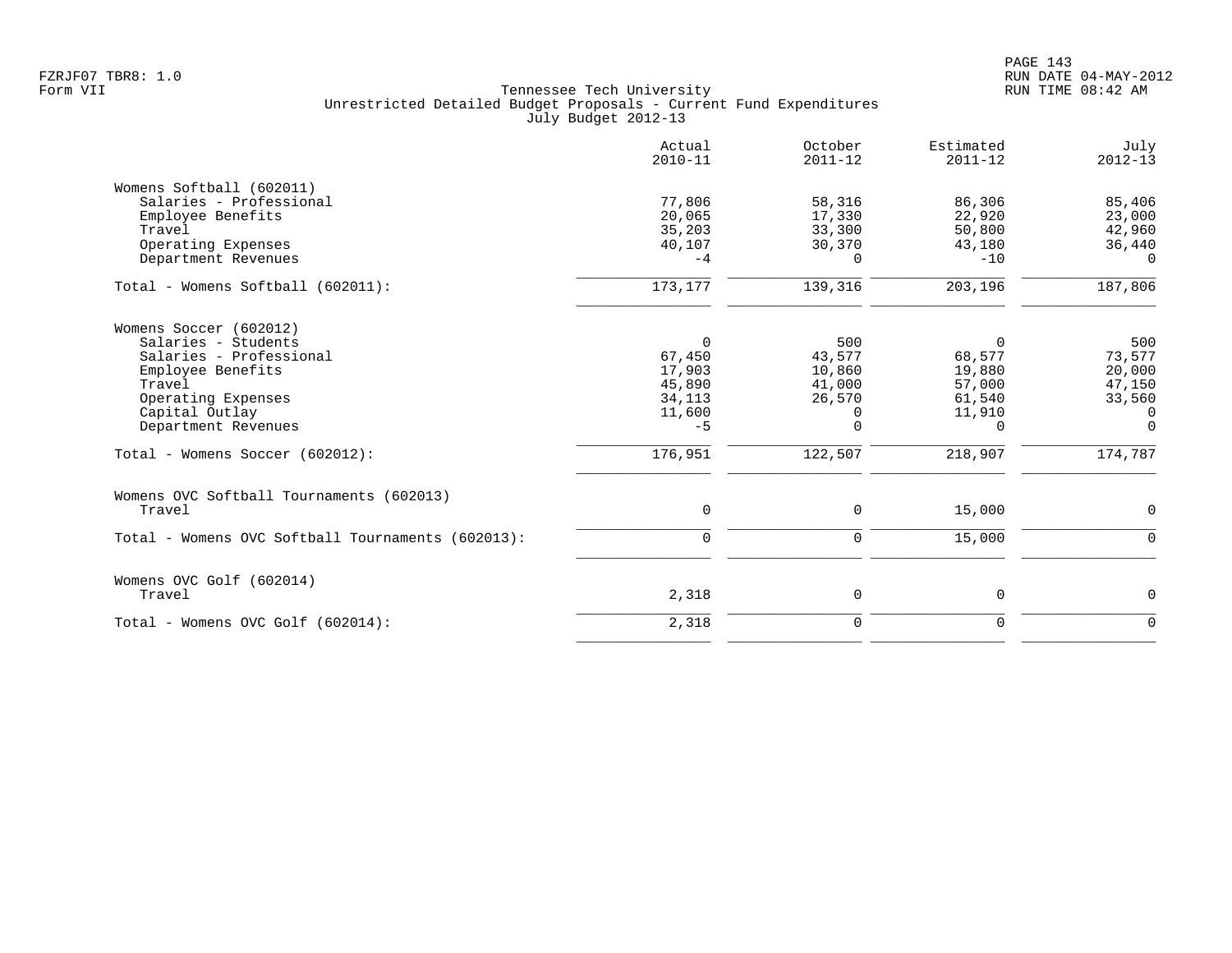PAGE 144 FZRJF07 TBR8: 1.0 RUN DATE 04-MAY-2012

|                                                               | Actual<br>$2010 - 11$ | October<br>$2011 - 12$ | Estimated<br>$2011 - 12$ | July<br>$2012 - 13$ |
|---------------------------------------------------------------|-----------------------|------------------------|--------------------------|---------------------|
| Womens Basketball Scholarships (602060)<br>Operating Expenses | 358,846               | 435,390                | 428,210                  | 435,390             |
| Total - Womens Basketball Scholarships (602060):              | 358,846               | 435,390                | 428,210                  | 435,390             |
| Womens Volleyball Scholarships (602061)<br>Operating Expenses | 346,196               | 355,380                | 354,080                  | 355,380             |
| Total - Womens Volleyball Scholarships (602061):              | 346,196               | 355,380                | 354,080                  | 355,380             |
| Womens Tennis Scholarships (602062)<br>Operating Expenses     | 66,950                | 0                      | $\mathbf 0$              | 0                   |
| Total - Womens Tennis Scholarships (602062):                  | 66,950                | $\mathbf 0$            | $\Omega$                 | $\Omega$            |
| Womens Golf Scholarships (602063)<br>Operating Expenses       | 60,470                | 174,150                | 63,660                   | 174,150             |
| Total - Womens Golf Scholarships (602063):                    | 60,470                | 174,150                | 63,660                   | 174,150             |
| Womens Softball Scholarships (602064)<br>Operating Expenses   | 283,962               | 348,310                | 314,360                  | 348,310             |
| Total - Womens Softball Scholarships (602064):                | 283,962               | 348,310                | 314,360                  | 348,310             |
|                                                               |                       |                        |                          |                     |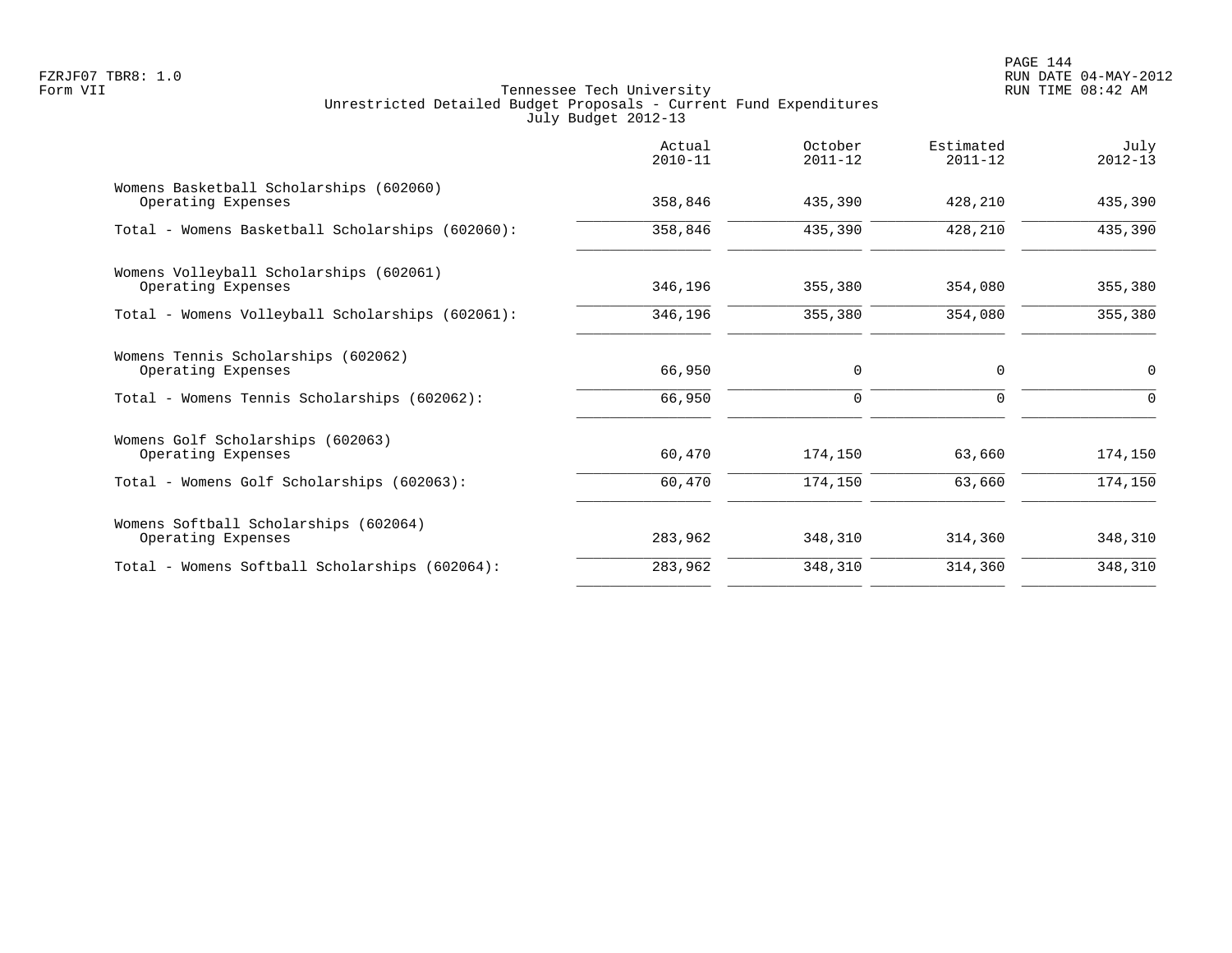|                                                                                                                                                  | Actual<br>$2010 - 11$                        | October<br>$2011 - 12$                             | Estimated<br>$2011 - 12$                     | July<br>$2012 - 13$                                   |
|--------------------------------------------------------------------------------------------------------------------------------------------------|----------------------------------------------|----------------------------------------------------|----------------------------------------------|-------------------------------------------------------|
| Womens Cross Country Scholarships (602065)<br>Operating Expenses                                                                                 | 256,892                                      | 422,300                                            | 259,580                                      | 422,300                                               |
| Total - Womens Cross Country Scholarships (602065):                                                                                              | 256,892                                      | 422,300                                            | 259,580                                      | 422,300                                               |
| Womens Soccer Scholarships (602066)<br>Operating Expenses                                                                                        | 279,328                                      | 406,370                                            | 331,670                                      | 406,370                                               |
| Total - Womens Soccer Scholarships (602066):                                                                                                     | 279,328                                      | 406,370                                            | 331,670                                      | 406,370                                               |
| Athletic Motor Pool (650000)<br>Salaries - Professional<br>Operating Expenses                                                                    | $\Omega$<br>29,554                           | 4,000<br>0                                         | 4,000<br>35,000                              | 4,000<br>$\Omega$                                     |
| Total - Athletic Motor Pool (650000):                                                                                                            | 29,554                                       | 4,000                                              | 39,000                                       | 4,000                                                 |
| Athletic Motor Pool Revenue (650001)<br>Travel<br>Operating Expenses<br>Department Revenues                                                      | $-39,123$<br>$-3,683$<br>$\Omega$            | $\Omega$<br>$-4,000$<br>0                          | $\Omega$<br>$-4,000$<br>$-45,000$            | $\Omega$<br>$-19,000$<br>$\Omega$                     |
| Total - Athletic Motor Pool Revenue (650001):                                                                                                    | $-42,806$                                    | $-4,000$                                           | $-49,000$                                    | $-19,000$                                             |
| Student Sports Comp (650002)<br>Salaries - Students<br>Salaries - Professional<br>Employee Benefits<br>Operating Expenses<br>Department Revenues | 7,100<br>25,600<br>11,816<br>18,533<br>$-45$ | $\Omega$<br>37,806<br>14,606<br>15,930<br>$\Omega$ | 8,230<br>30,576<br>14,606<br>17,650<br>$-50$ | $\mathbf 0$<br>37,944<br>14,606<br>15,930<br>$\Omega$ |
| Total - Student Sports Comp (650002):                                                                                                            | 63,004                                       | 68,342                                             | 71,012                                       | 68,480                                                |
|                                                                                                                                                  |                                              |                                                    |                                              |                                                       |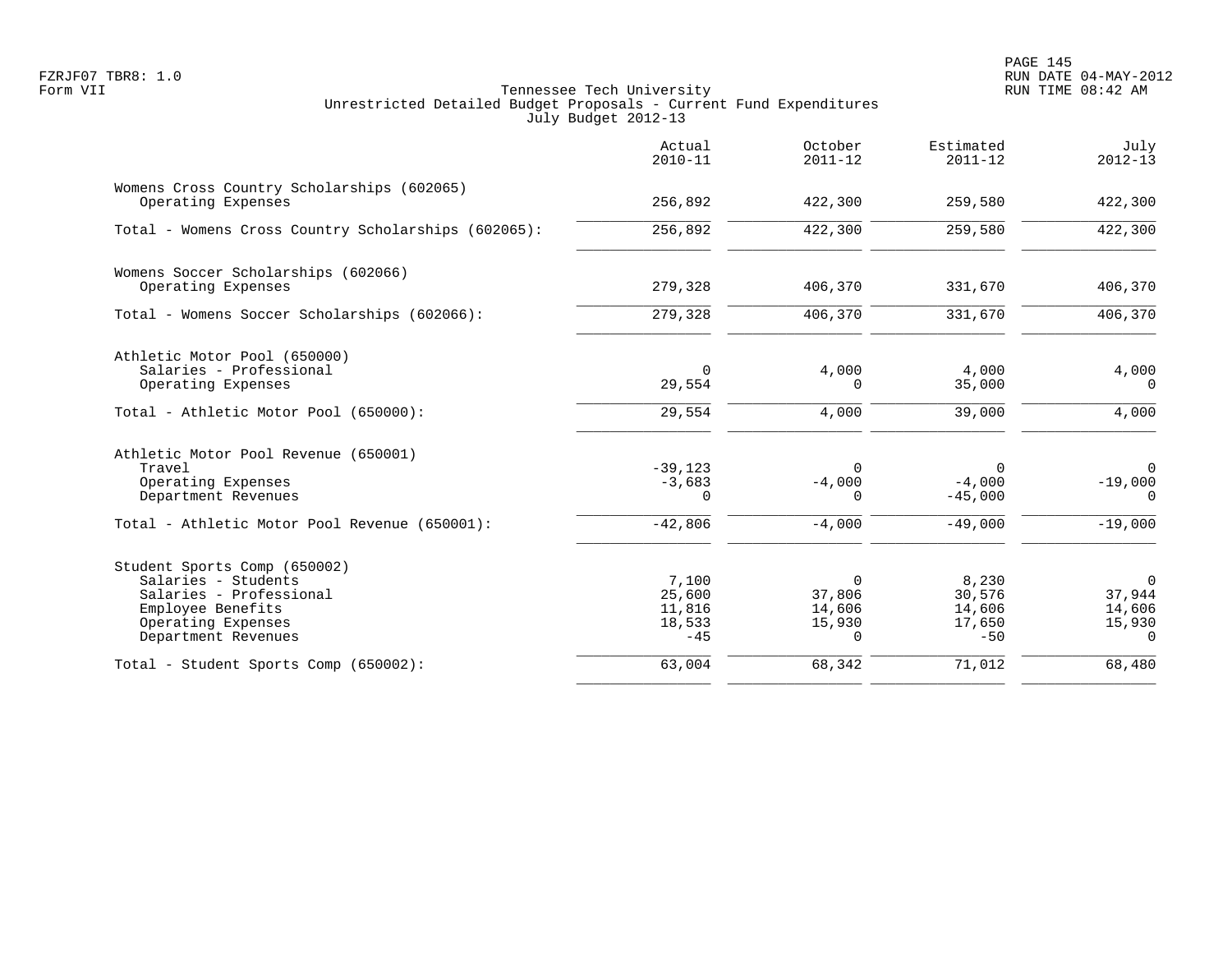|                                                                                                                                                                                       | Actual<br>$2010 - 11$                      | October<br>$2011 - 12$               | Estimated<br>$2011 - 12$                     | July<br>$2012 - 13$                          |
|---------------------------------------------------------------------------------------------------------------------------------------------------------------------------------------|--------------------------------------------|--------------------------------------|----------------------------------------------|----------------------------------------------|
| Student Sports Comp Grad Assist (650003)<br>Operating Expenses                                                                                                                        | 0                                          | 2,670                                | $\mathbf 0$                                  | 2,670                                        |
| Total - Student Sports Comp Grad Assist (650003):                                                                                                                                     | $\mathbf 0$                                | 2,670                                | $\mathbf 0$                                  | 2,670                                        |
| Tennis Center (650004)<br>Salaries - Professional<br>Employee Benefits                                                                                                                | 12,600<br>5,770                            | 14,538<br>10,362                     | 14,538<br>10,362                             | 15,057<br>10,362                             |
| Total - Tennis Center (650004):                                                                                                                                                       | 18,370                                     | 24,900                               | 24,900                                       | 25,419                                       |
| Athletic Facilities & Events (650008)<br>Salaries - Students<br>Salaries - Professional<br>Employee Benefits<br>Department Revenues<br>Total - Athletic Facilities & Events (650008): | 3,450<br>1,654<br>304<br>$-5,425$<br>$-17$ | 0<br>$\Omega$<br>1,000<br>0<br>1,000 | 2,000<br>1,000<br>1,000<br>$\Omega$<br>4,000 | 2,000<br>1,000<br>1,000<br>$\Omega$<br>4,000 |
| TBR Spouse Dependent Discount (700000)<br>Employee Benefits                                                                                                                           | 99,465<br>99,465                           | 99,900<br>99,900                     | 89,270                                       | 89,270<br>89,270                             |
| Total - TBR Spouse Dependent Discount (700000):                                                                                                                                       |                                            |                                      | 89,270                                       |                                              |
| TBR Employ Remission PC191 (700001)<br>Employee Benefits                                                                                                                              | 21,912                                     | 29,460                               | 29,460                                       | 29,460                                       |
| Total - TBR Employ Remission PC191 (700001):                                                                                                                                          | 21,912                                     | 29,460                               | 29,460                                       | 29,460                                       |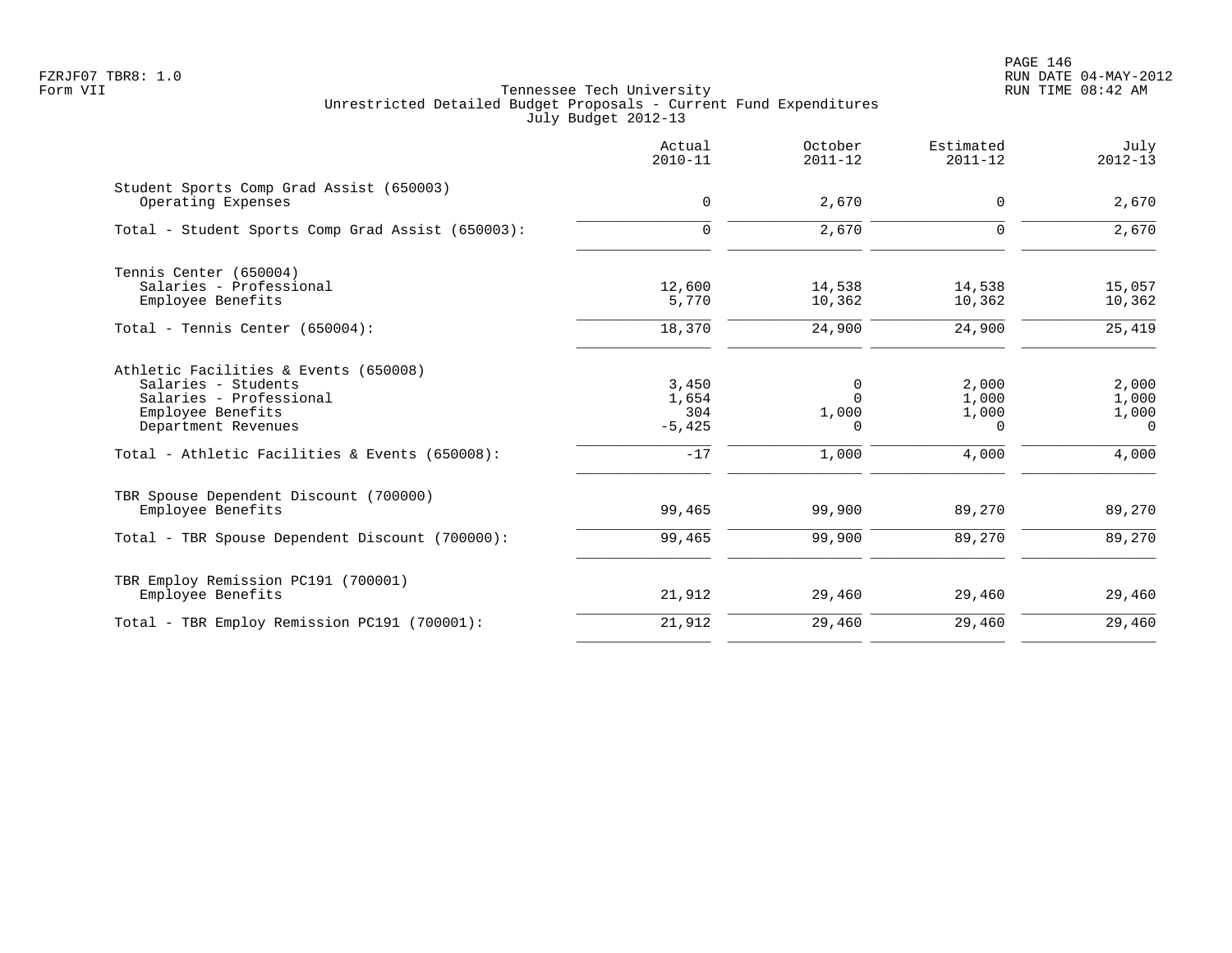PAGE 147 FZRJF07 TBR8: 1.0 RUN DATE 04-MAY-2012

|                                                                    | Actual<br>$2010 - 11$ | October<br>$2011 - 12$ | Estimated<br>$2011 - 12$ | July<br>$2012 - 13$ |
|--------------------------------------------------------------------|-----------------------|------------------------|--------------------------|---------------------|
| E and G Data Processing Allocation (700003)<br>Department Revenues | 232,862               | 281,420                | 281,510                  | 284,400             |
| Total - E and G Data Processing Allocation (700003):               | 232,862               | 281,420                | 281,510                  | 284,400             |
|                                                                    |                       |                        |                          |                     |
| E and G Claims Adjustment (700004)<br>Operating Expenses           | 22,606                | 28,350                 | 26,200                   | 28,350              |
| Total - E and G Claims Adjustment (700004):                        | 22,606                | 28,350                 | 26,200                   | 28,350              |
| $E$ and G Support (700005)                                         |                       |                        |                          |                     |
| Salaries - Administrative                                          | $\mathbf 0$           | 3,120                  | $\Omega$<br>$\Omega$     | 6,090               |
| Salaries - Supporting<br>Salaries - Professional                   | $\mathbf 0$<br>$\cap$ | 8,560<br>8,830         | 21,880                   | 34,910<br>94,200    |
| Employee Benefits                                                  | 180,599               | 52,440                 | 52,440                   | 65,960              |
| Operating Expenses                                                 | 44,732                | 49,820                 | 49,820                   | 49,820              |
| Total - E and G Support $(700005)$ :                               | 225,331               | 122,770                | 124,140                  | 250,980             |
| E and G Other Salary Pool (700009)                                 |                       |                        |                          |                     |
| Salaries - Supporting                                              | $\mathbf 0$           | 21,350                 | 0                        | 21,350              |
| Salaries - Professional                                            | $\Omega$              | 21,520                 | $\Omega$                 | 21,520              |
| Total - E and G Other Salary Pool (700009):                        | $\Omega$              | 42,870                 | $\Omega$                 | 42,870              |
| Post Office Allocation (700045)                                    |                       |                        |                          |                     |
| Operating Expenses<br>Department Revenues                          | $\mathbf 0$<br>7,830  | 7,460<br>0             | 7,460<br>$\Omega$        | 7,790<br>$\Omega$   |
| Total - Post Office Allocation (700045):                           | 7,830                 | 7,460                  | 7,460                    | 7,790               |
|                                                                    |                       |                        |                          |                     |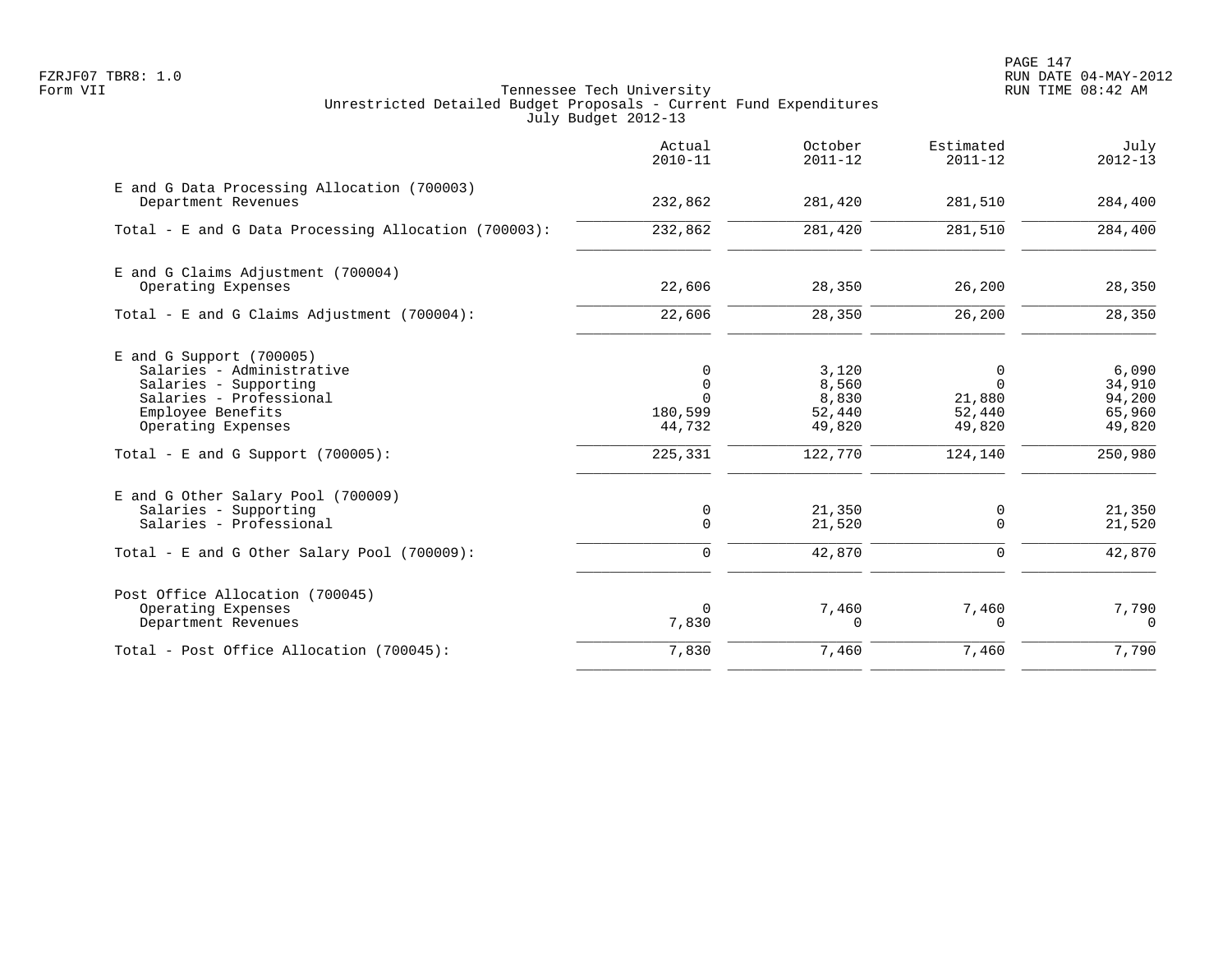## FZRJF07 TBR8: 1.0 RUN DATE 04-MAY-2012 Tennessee Tech University Unrestricted Detailed Budget Proposals - Current Fund Expenditures July Budget 2012-13

|                                 | Actual<br>$2010 - 11$ | October<br>$2011 - 12$ | Estimated<br>$2011 - 12$ | July<br>$2012 - 13$ |
|---------------------------------|-----------------------|------------------------|--------------------------|---------------------|
| Total - Student Services (400): |                       |                        |                          |                     |
| Salaries - Administrative       | 482,744               | 255,948                | 252,828                  | 255,538             |
| Salaries - Academic             | 4,238                 | $\Omega$               | 1,180                    |                     |
| Salaries - Supporting           | 1,394,572             | 1,523,195              | 1,658,610                | 1,705,545           |
| Salaries - Students             | 339,906               | 131,940                | 320,170                  | 230,950             |
| Salaries - Professional         | 3,380,579             | 4,084,026              | 4, 165, 175              | 4,251,308           |
| Employee Benefits               | 2,391,095             | 2,565,718              | 2,626,188                | 2,696,678           |
| Travel                          | 1,136,576             | 925,280                | 1,395,470                | 1,053,340           |
| Operating Expenses              | 7,322,382             | 8,573,270              | 8,780,500                | 8,310,680           |
| Capital Outlay                  | 11,600                | $\Omega$               | 25,570                   | $\Omega$            |
| Department Revenues             | 177,059               | 230,930                | 234,980                  | 284,400             |
| Total                           | 16,640,751            | 18,290,307             | 19,460,671               | 18,788,439          |
|                                 |                       |                        |                          |                     |
| Total - Student Services (40):  |                       |                        |                          |                     |
| Salaries - Administrative       | 482,744               | 255,948                | 252,828                  | 255,538             |
| Salaries - Academic             | 4,238                 | $\Omega$               | 1,180                    | $\Omega$            |
| Salaries - Supporting           | 1,394,572             | 1,523,195              | 1,658,610                | 1,705,545           |
| Salaries - Students             | 339,906               | 131,940                | 320,170                  | 230,950             |
| Salaries - Professional         | 3,380,579             | 4,084,026              | 4, 165, 175              | 4,251,308           |
| Employee Benefits               | 2,391,095             | 2,565,718              | 2,626,188                | 2,696,678           |
| Travel                          | 1,136,576             | 925,280                | 1,395,470                | 1,053,340           |
| Operating Expense               | 7,322,382             | 8,573,270              | 8,780,500                | 8,310,680           |
| Capital Outlay                  | 11,600                | $\Omega$               | 25,570                   | $\Omega$            |
| Department Revenues             | 177,059               | 230,930                | 234,980                  | 284,400             |
| Total                           | 16,640,751            | 18,290,307             | 19,460,671               | 18,788,439          |
|                                 |                       |                        |                          |                     |

 Institutional Support (45) Institutional Support (450)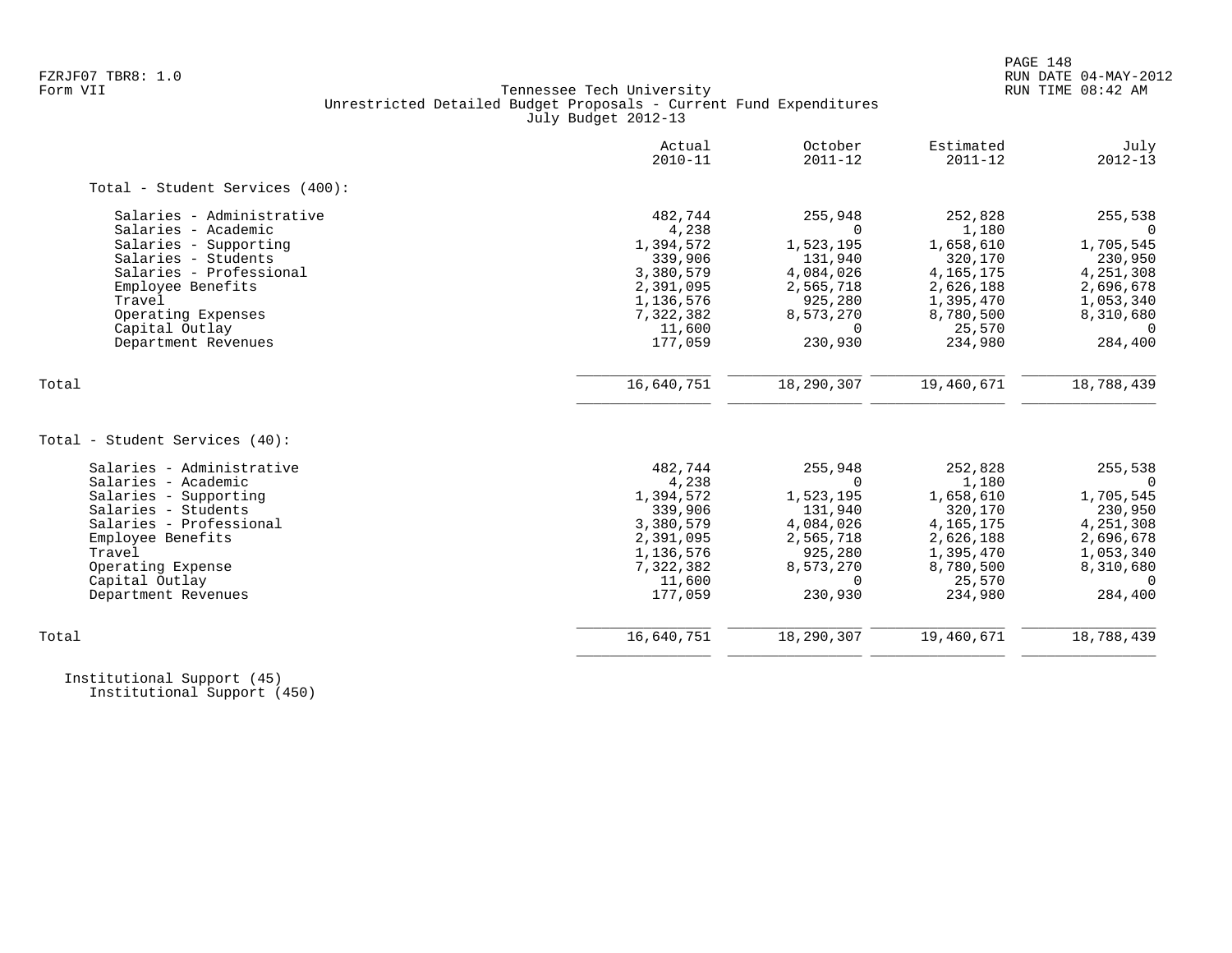|                                               | Actual<br>$2010 - 11$ | October<br>$2011 - 12$ | Estimated<br>$2011 - 12$ | July<br>$2012 - 13$ |
|-----------------------------------------------|-----------------------|------------------------|--------------------------|---------------------|
| Presidents Office (110000)                    |                       |                        |                          |                     |
| Salaries - Administrative                     | 242,700               | 319,290                | 319,290                  | 339,510             |
| Salaries - Supporting                         | 2,519                 | 3,000                  | 5,820                    | 3,000               |
| Salaries - Students                           | 4,189                 | 3,190                  | 3,190                    | 3,190               |
| Salaries - Professional                       | 201,940               | 147,575                | 147,575                  | 145,965             |
| Employee Benefits                             | 135,762               | 147,120                | 147,120                  | 147,120             |
| Travel                                        | 11,074                | 9,000                  | 15,000                   | 4,000               |
| Operating Expenses                            | 28,706                | 15,720                 | 14,790                   | 15,720              |
| Department Revenues                           | $-49$                 | $\Omega$               | $\Omega$                 | $\Omega$            |
| Total - Presidents Office (110000):           | 626,841               | 644,895                | 652,785                  | 658,505             |
| University Support (110001)                   |                       |                        |                          |                     |
| Operating Expenses                            | $\mathsf{O}$          | 0                      | $\mathbf 0$              | 56,130              |
| Total - University Support (110001):          | $\mathbf 0$           | $\mathbf 0$            | 0                        | 56,130              |
| Allow for Retired Personnel (110002)          |                       |                        |                          |                     |
| Salaries - Professional                       | 28,540                | 28,540                 | 28,540                   | 77,920              |
| Employee Benefits                             | 414                   | 470                    | 470                      | 1,290               |
| Travel                                        | 1,552                 | $\Omega$               | 1,610                    | $\cap$              |
| Operating Expenses                            | 224                   | 1,040                  | 290                      | 1,040               |
| Total - Allow for Retired Personnel (110002): | 30,730                | 30,050                 | 30,910                   | 80,250              |
| Faculty Senate (110003)                       |                       |                        |                          |                     |
| Salaries - Academic                           | 2,401                 | 2,400                  | 2,400                    | 2,400               |
| Employee Benefits                             | 716                   | 1,500                  | 1,500                    | 1,500               |
| Travel                                        | 780                   | 400                    | 780                      | 400                 |
| Operating Expenses                            | $\Omega$              | 380                    | $\Omega$                 | 380                 |
| Total - Faculty Senate (110003):              | 3,897                 | 4,680                  | 4,680                    | 4,680               |
|                                               |                       |                        |                          |                     |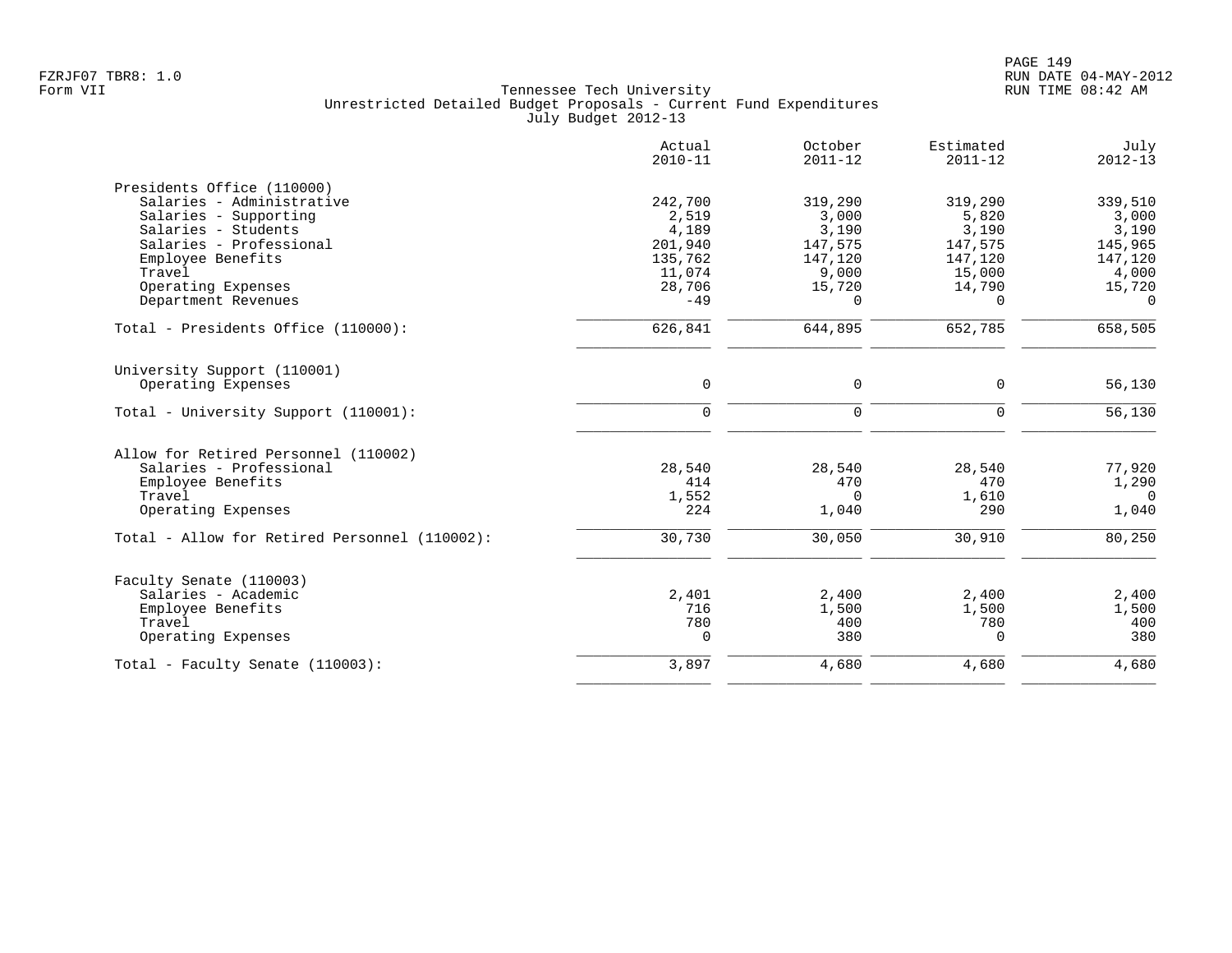| Actual<br>$2010 - 11$        | October<br>$2011 - 12$       | Estimated<br>$2011 - 12$       | July<br>$2012 - 13$            |
|------------------------------|------------------------------|--------------------------------|--------------------------------|
| 1,479                        | 1,500                        | 1,500                          | 1,500                          |
| 1,479                        | 1,500                        | 1,500                          | 1,500                          |
| 19,202                       | 21,750                       | 26,150                         | 15,750                         |
| 19,202                       | 21,750                       | 26,150                         | 15,750                         |
| 1,000<br>504<br>197<br>1,701 | 2,000<br>600<br>200<br>2,800 | 2,000<br>1,000<br>290<br>3,290 | 2,000<br>1,000<br>200<br>3,200 |
| 1,000<br>50                  | 1,000<br>50                  | 1,000<br>50                    | 1,000<br>50                    |
| 1,050                        | 1,050                        | 1,050                          | 1,050                          |
| 0                            | 12,000                       | 9,000                          | 12,000                         |
| $\Omega$                     | 12,000                       | 9,000                          | 12,000                         |
|                              |                              |                                |                                |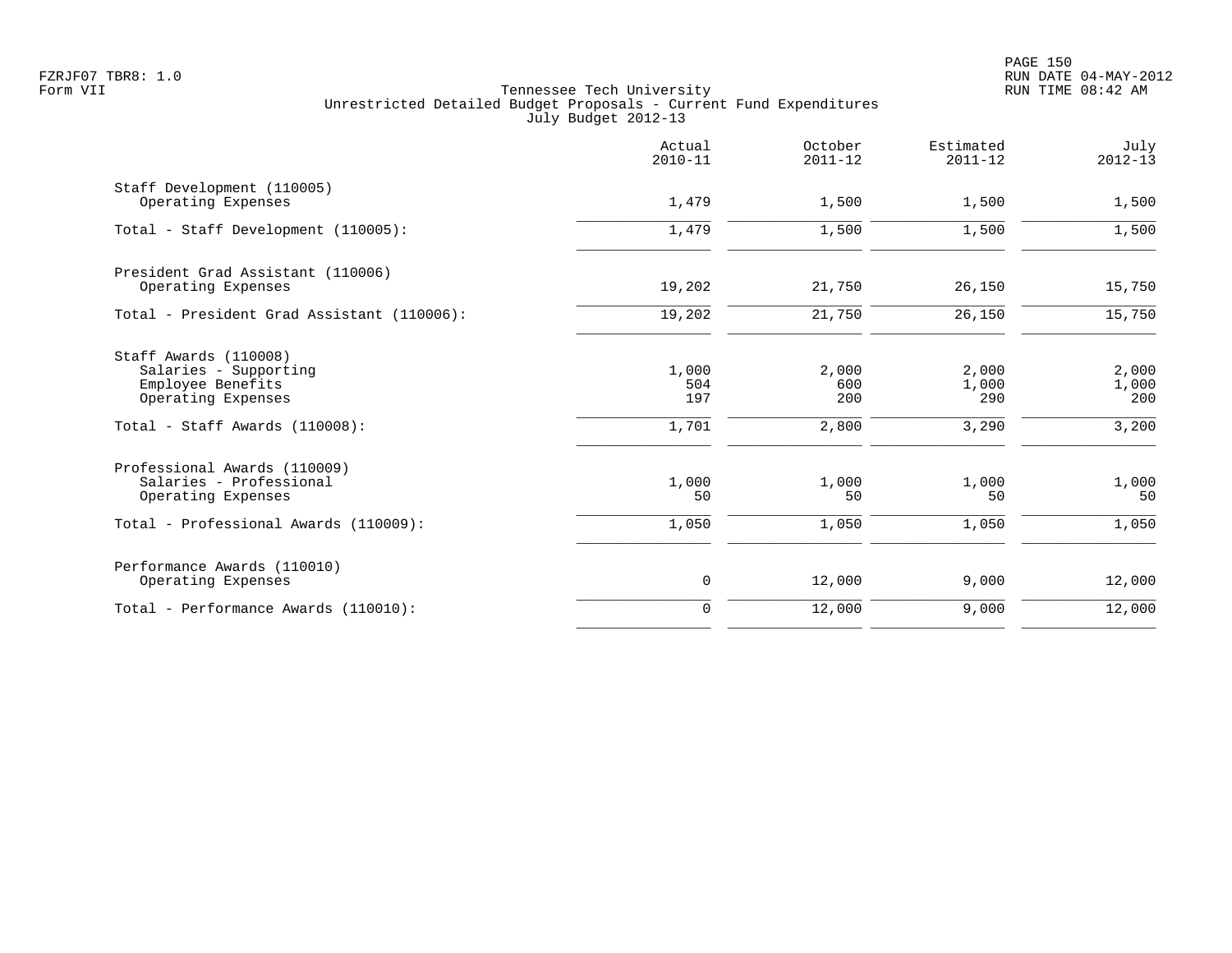|                                                                                                                                                | Actual<br>$2010 - 11$                      | October<br>$2011 - 12$                       | Estimated<br>$2011 - 12$                     | July<br>$2012 - 13$                          |
|------------------------------------------------------------------------------------------------------------------------------------------------|--------------------------------------------|----------------------------------------------|----------------------------------------------|----------------------------------------------|
| Graduation Experience (110012)<br>Salaries - Students<br>Employee Benefits                                                                     | 2,000<br>6                                 | 2,000<br>100                                 | 2,000<br>100                                 | $\overline{0}$<br>100                        |
| Operating Expenses                                                                                                                             | 100,237                                    | 100,110                                      | 140,110                                      | 60,110                                       |
| Total - Graduation Experience (110012):                                                                                                        | 102,243                                    | 102,210                                      | 142,210                                      | 60,210                                       |
| Exec Mgt Strategic Initiatives (110016)<br>Operating Expenses                                                                                  | $\mathbf 0$                                | 718,570                                      | 255,730                                      | 426,130                                      |
| Total - Exec Mgt Strategic Initiatives (110016):                                                                                               | $\mathbf 0$                                | 718,570                                      | 255,730                                      | 426,130                                      |
| Marketing Strategic Plans (110017)<br>Operating Expenses                                                                                       | $\mathbf 0$                                | 100,000                                      | 89,920                                       | $\mathbf 0$                                  |
| Total - Marketing Strategic Plans (110017):                                                                                                    | $\Omega$                                   | 100,000                                      | 89,920                                       | $\Omega$                                     |
| Pres Offc Inst Supp ARRA (110019)<br>Salaries - Supporting<br>Salaries - Professional<br>Employee Benefits                                     | 27,628<br>5,280<br>12,860                  | 0<br>$\mathsf 0$<br>$\mathbf 0$              | 0<br>$\mathbf 0$<br>$\mathbf 0$              | $\mathbf 0$<br>$\mathsf{O}$<br>$\mathbf 0$   |
| Total - Pres Offc Inst Supp ARRA (110019):                                                                                                     | 45,768                                     | $\mathbf 0$                                  | $\mathbf 0$                                  | $\mathbf 0$                                  |
| Office of Internal Audit (111000)<br>Salaries - Administrative<br>Salaries - Professional<br>Employee Benefits<br>Travel<br>Operating Expenses | 73,550<br>60,910<br>46,694<br>695<br>3,571 | 76,670<br>63,755<br>47,720<br>1,700<br>2,550 | 76,670<br>63,755<br>48,320<br>5,700<br>2,550 | 90,620<br>62,855<br>48,320<br>1,700<br>2,550 |
| Total - Office of Internal Audit (111000):                                                                                                     | 185,420                                    | 192,395                                      | 196,995                                      | 206,045                                      |
|                                                                                                                                                |                                            |                                              |                                              |                                              |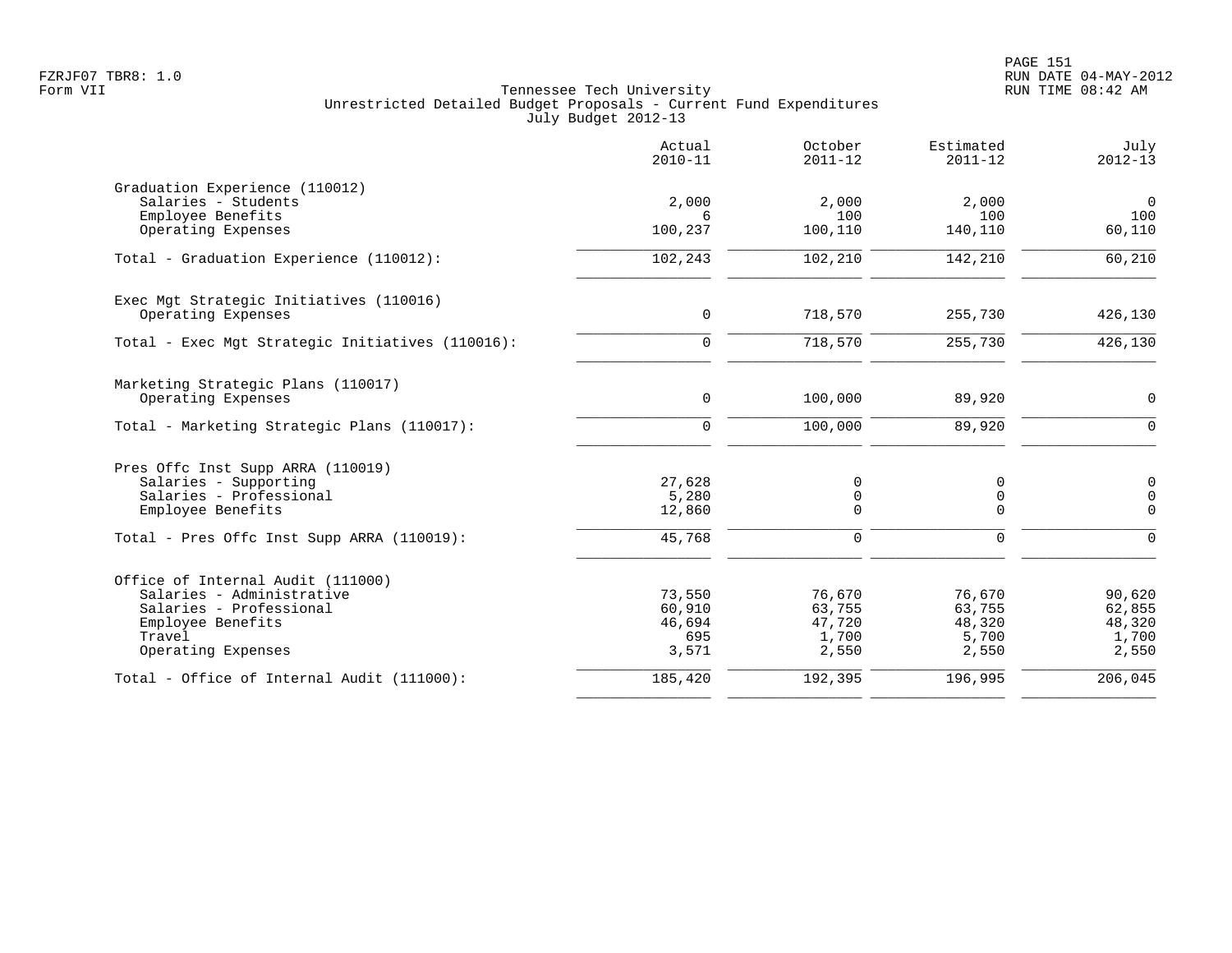PAGE 152 FZRJF07 TBR8: 1.0 RUN DATE 04-MAY-2012

|                                                  | Actual<br>$2010 - 11$ | October<br>$2011 - 12$ | Estimated<br>$2011 - 12$ | July<br>$2012 - 13$ |
|--------------------------------------------------|-----------------------|------------------------|--------------------------|---------------------|
| Diversity and Legal Affiars (112000)             |                       |                        |                          |                     |
| Travel                                           | 621                   | 1,000                  | 1,000                    | 1,000               |
| Operating Expenses                               | 6,164                 | 9,560                  | 9,560                    | 3,180               |
| Total - Diversity and Legal Affiars (112000):    | 6,785                 | 10,560                 | 10,560                   | 4,180               |
| Commission on Status of Women (112001)           |                       |                        |                          |                     |
| Travel                                           | 616                   | $\Omega$               | 0                        | $\mathbf 0$         |
| Operating Expenses                               | 1,383                 | 2,000                  | 2,000                    | 2,000               |
| Total - Commission on Status of Women (112001):  | 1,999                 | 2,000                  | 2,000                    | 2,000               |
| Vice President of Acad Affairs (120000)          |                       |                        |                          |                     |
| Salaries - Administrative                        | 205,355               | 184,600                | 151,530                  | 186,600             |
| Salaries - Supporting                            | 45,498                | 49,300                 | 49,300                   | 47,900              |
| Salaries - Students                              | 1,380                 | $\Omega$               | 700                      | $\Omega$            |
| Salaries - Professional<br>Employee Benefits     | 46,810<br>96,612      | 49,240<br>111,050      | 49,240<br>111,050        | 48,340<br>111,050   |
| Travel                                           | 540                   | 1,920                  | 1,920                    | 1,920               |
| Operating Expenses                               | 4,518                 | 4,500                  | 3,800                    | 4,500               |
| Department Revenues                              | $-27$                 | $\Omega$               | $\Omega$                 | $\Omega$            |
| Total - Vice President of Acad Affairs (120000): | 400,686               | 400,610                | 367,540                  | 400,310             |
| Self Study (120001)                              |                       |                        |                          |                     |
| Travel                                           | 2,510                 | 4,000                  | 4,000                    | 4,000               |
| Operating Expenses                               | $\Omega$              | 960                    | 960                      | 960                 |
| Total - Self Study $(120001)$ :                  | 2,510                 | 4,960                  | 4,960                    | 4,960               |
|                                                  |                       |                        |                          |                     |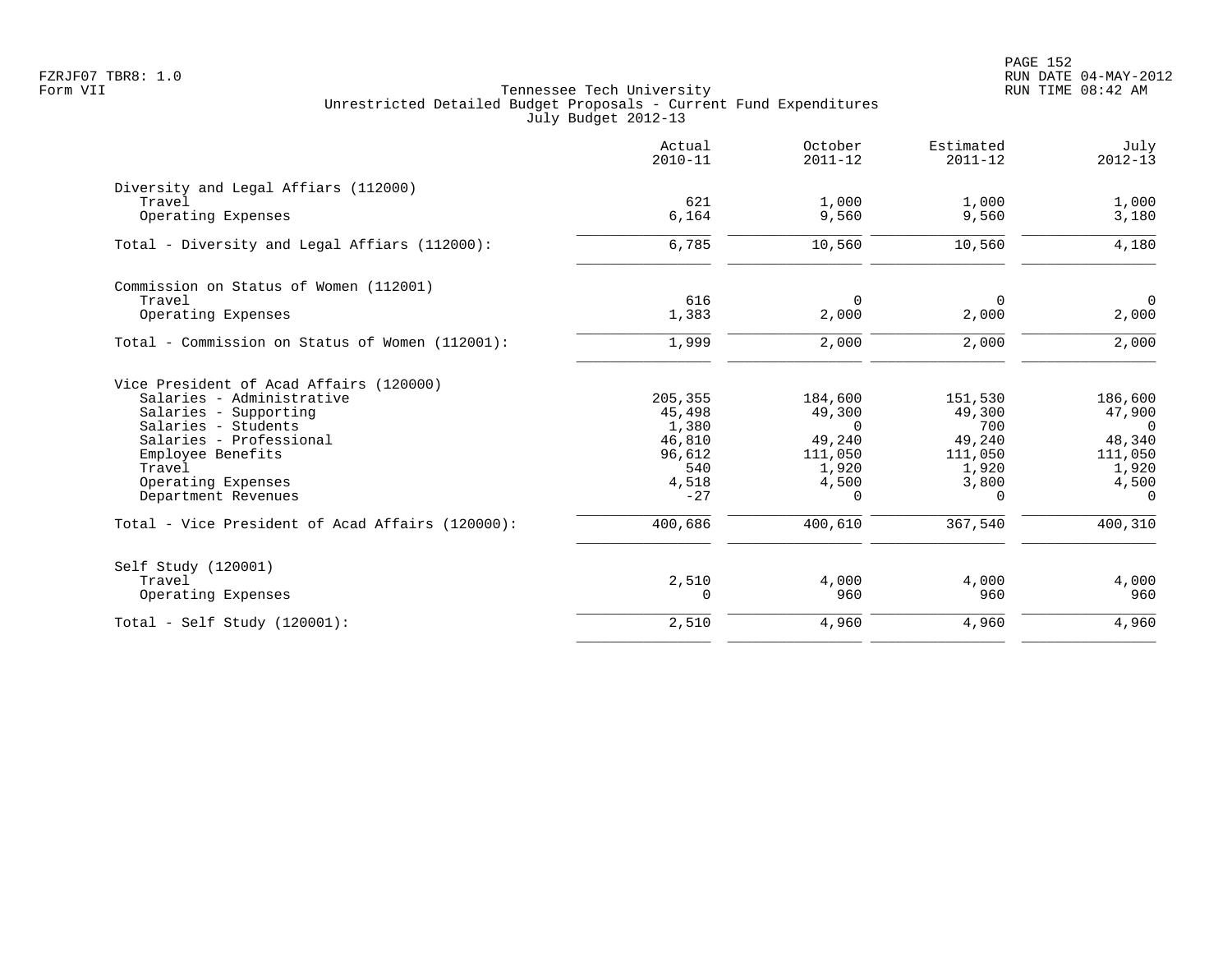|                                                      | Actual<br>$2010 - 11$ | October<br>$2011 - 12$ | Estimated<br>$2011 - 12$ | July<br>$2012 - 13$ |
|------------------------------------------------------|-----------------------|------------------------|--------------------------|---------------------|
| Craft Center Security (121771)                       |                       |                        |                          |                     |
| Salaries - Supporting                                | 41,071                | 39,850                 | 45,850                   | 43,560              |
| Salaries - Students                                  | 889                   | 4,000                  | 4,000                    | 4,000               |
| Employee Benefits                                    | 12,587                | 18,460                 | 18,460                   | 18,460              |
| Travel                                               | $-703$                | $-800$                 | $-800$                   | $-800$              |
| Operating Expenses                                   | 700                   | 900                    | 1,300                    | 900                 |
| Total - Craft Center Security (121771):              | 54,544                | 62,410                 | 68,810                   | 66,120              |
| Federal College Work Study Program (122001)          |                       |                        |                          |                     |
| Salaries - Students                                  | 6,805                 | 20,410                 | 20,410                   | 20,410              |
| Total - Federal College Work Study Program (122001): | 6,805                 | 20,410                 | 20,410                   | 20,410              |
| Graduation Diplomas (123503)                         |                       |                        |                          |                     |
| Operating Expenses                                   | 17,345                | 9,310                  | 9,310                    | 9,310               |
| Total - Graduation Diplomas (123503):                | 17,345                | 9,310                  | 9,310                    | 9,310               |
| Institutional Research Office (125000)               |                       |                        |                          |                     |
| Salaries - Administrative                            | 76,580                | 79,930                 | 79,930                   | 80,370              |
| Salaries - Professional                              | 147,780               | 162,720                | 162,720                  | 159,220             |
| Employee Benefits                                    | 81,761                | 82,730                 | 82,730                   | 82,730              |
| Travel                                               | 4,439                 | 4,300                  | 4,500                    | 2,300               |
| Operating Expenses                                   | 3,916                 | 10,220                 | 12,020                   | 12,220              |
| Total - Institutional Research Office (125000):      | 314,476               | 339,900                | 341,900                  | 336,840             |
|                                                      |                       |                        |                          |                     |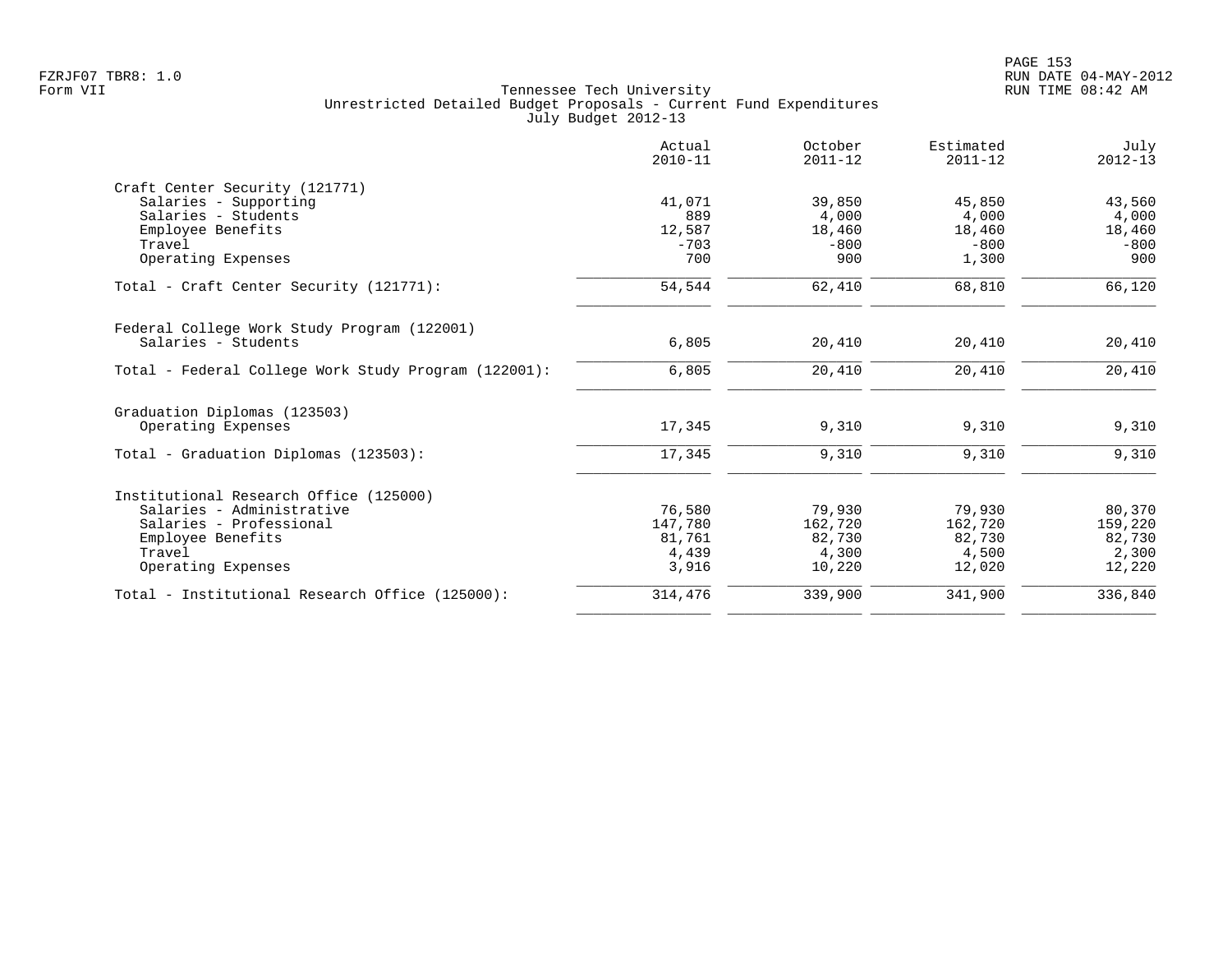PAGE 154 FZRJF07 TBR8: 1.0 RUN DATE 04-MAY-2012

|                                                     | Actual<br>$2010 - 11$ | October<br>$2011 - 12$ | Estimated<br>$2011 - 12$ | July<br>$2012 - 13$ |
|-----------------------------------------------------|-----------------------|------------------------|--------------------------|---------------------|
| Institutional Res Graduate Assist (125001)          |                       |                        |                          |                     |
| Operating Expenses                                  | $\mathbf 0$           | 1,130                  | 1,130                    | 1,130               |
| Total - Institutional Res Graduate Assist (125001): | $\Omega$              | 1,130                  | 1,130                    | 1,130               |
| Institutional Planning (125100)                     |                       |                        |                          |                     |
| Salaries - Professional                             | 0                     | 7,080                  | 7,080                    | 7,080               |
| Employee Benefits                                   | $\mathbf 0$           | 8,950                  | 8,950                    | 8,950               |
| Total - Institutional Planning (125100):            | $\Omega$              | 16,030                 | 16,030                   | 16,030              |
| Student Affairs Administration (127000)             |                       |                        |                          |                     |
| Salaries - Administrative                           | 108,280               | 112,550                | 112,550                  | 144,020             |
| Salaries - Supporting                               | 26,520                | 28,370                 | 28,370                   | 27,470              |
| Salaries - Students                                 | 3,200                 | 1,200                  | 6,810                    | 1,200               |
| Salaries - Professional                             | 28,325                | 34,710                 | 31,290                   | 33,810              |
| Employee Benefits                                   | 57,708                | 58,270                 | 58,270                   | 58,270              |
| Travel                                              | 1,026                 | 480                    | 1,440                    | 480                 |
| Operating Expenses                                  | 10,696                | 7,340                  | 11,340                   | 7,340               |
| Total - Student Affairs Administration (127000):    | 235,755               | 242,920                | 250,070                  | 272,590             |
| Student Affairs Grad Assist (127001)                |                       |                        |                          |                     |
| Operating Expenses                                  | 29,173                | 44,520                 | 44,520                   | 44,520              |
| Total - Student Affairs Grad Assist (127001):       | 29,173                | 44,520                 | 44,520                   | 44,520              |
|                                                     |                       |                        |                          |                     |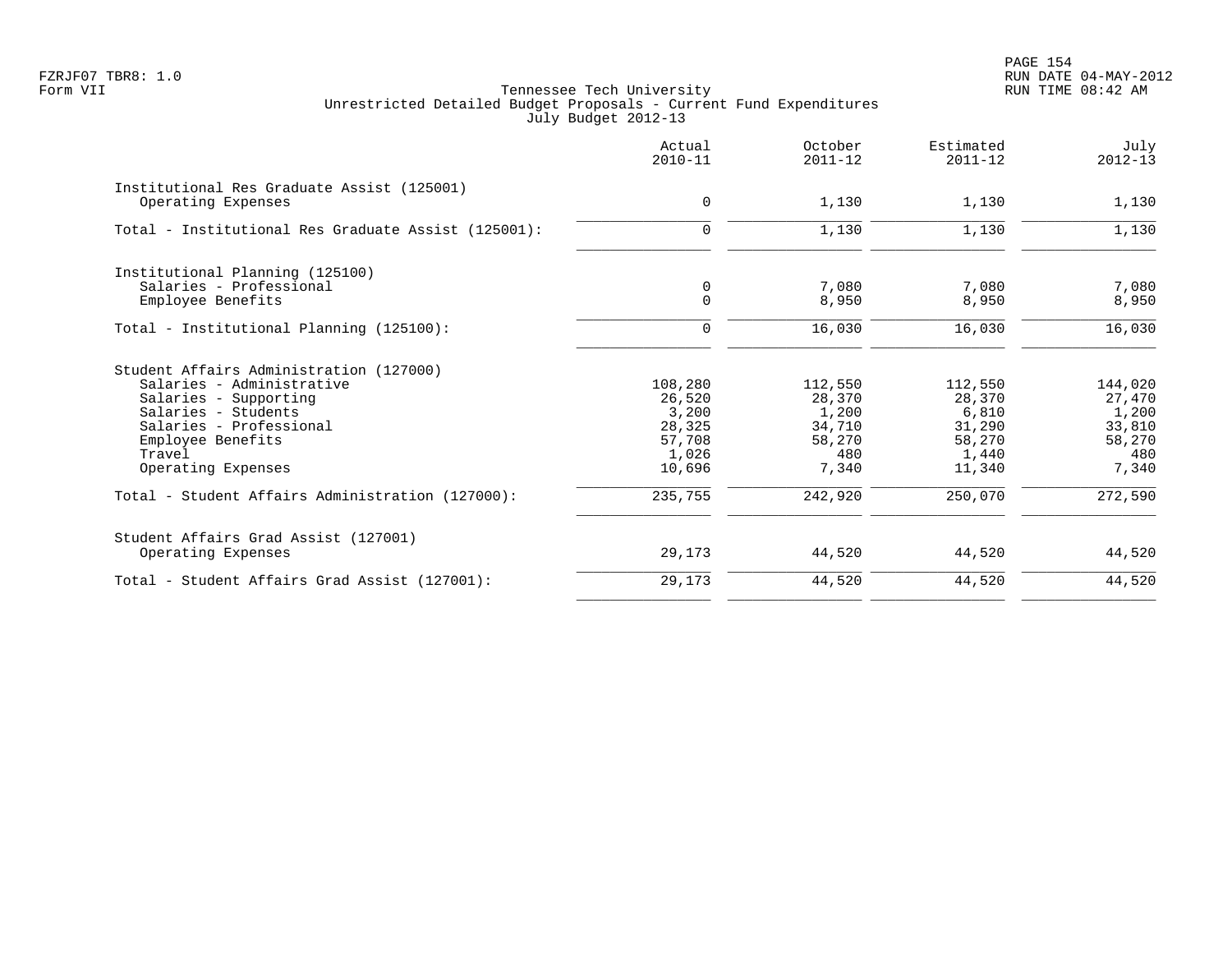| $\mathbf 0$<br>2,010<br>2,010 | 270<br>1,740<br>2,010       | $\mathbf 0$<br>2,010<br>2,010 |
|-------------------------------|-----------------------------|-------------------------------|
|                               |                             |                               |
|                               |                             |                               |
|                               |                             |                               |
|                               |                             |                               |
|                               |                             |                               |
| 36,417                        | 36,417                      | 40,587                        |
| 11,160                        | 11,160                      | 11,160                        |
| 47,577                        | 47,577                      | 51,747                        |
|                               |                             |                               |
| 135,510                       | 135,510                     | 157,980                       |
| 25,440                        | 25,440                      | 24,540                        |
| 64,520                        | 55,520                      | 114,520                       |
| 53,740                        | 53,740                      | 53,740                        |
| 750                           | 6,750                       | 750                           |
| 4,270                         | 7,270                       | 3,760                         |
| 284,230                       | 284,230                     | 355,290                       |
|                               |                             |                               |
| 106,200                       | 106,200                     | 105,300                       |
| 413,590                       | 413,890                     | 402,790                       |
| $\Omega$                      | 11,000                      | $\Omega$                      |
| 553,464                       | 553,464                     | 546,944                       |
|                               |                             | 480,000                       |
|                               |                             | 5,670                         |
| $\Omega$                      | $-100$                      | 76,310<br>$\Omega$            |
| 1,664,234                     | 1,664,234                   | 1,617,014                     |
|                               | 480,000<br>5,670<br>105,310 | 480,000<br>21,670<br>78,110   |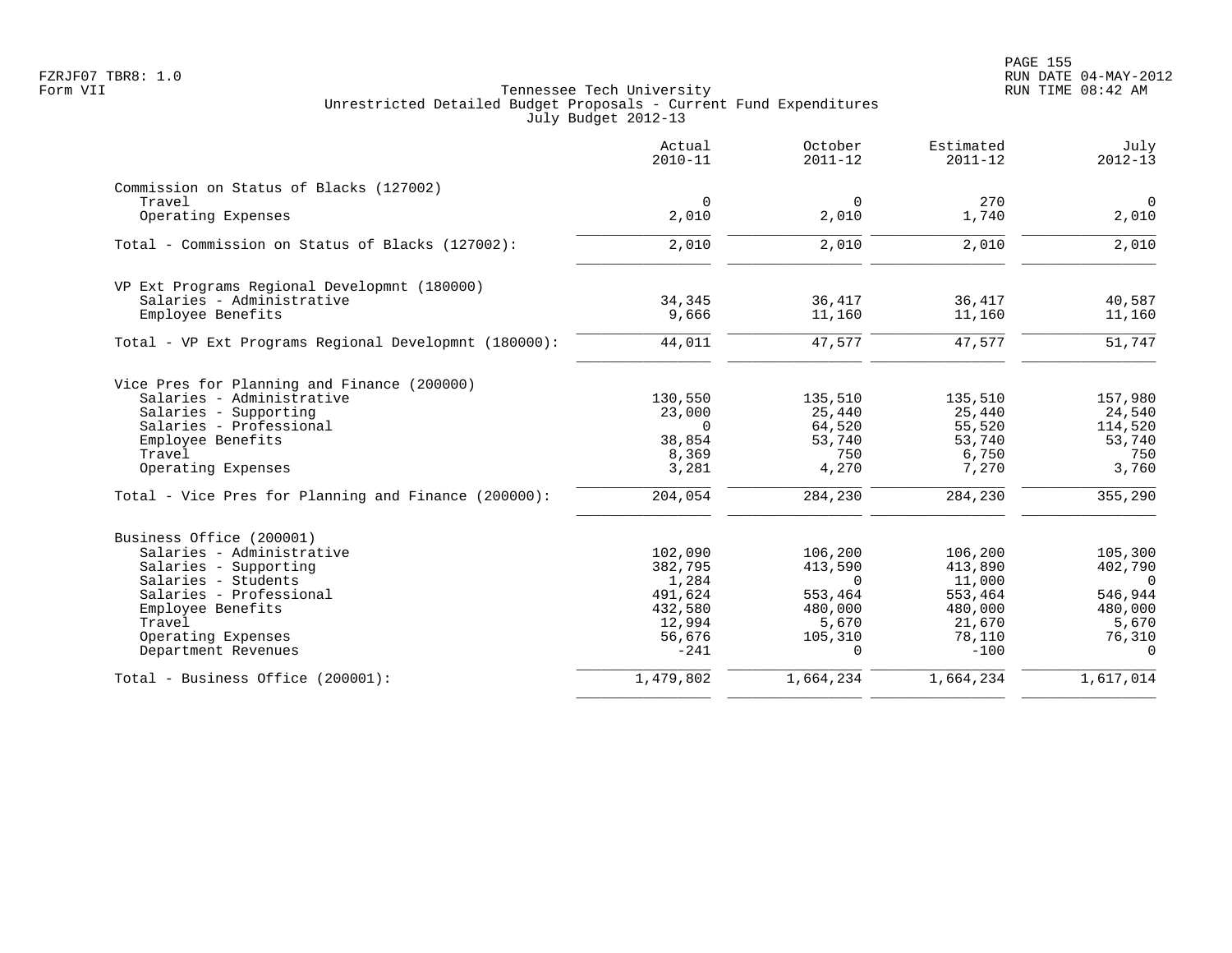| Actual<br>$2010 - 11$ | October<br>$2011 - 12$                                                                | Estimated<br>$2011 - 12$                                         | July<br>$2012 - 13$                                                            |
|-----------------------|---------------------------------------------------------------------------------------|------------------------------------------------------------------|--------------------------------------------------------------------------------|
|                       |                                                                                       |                                                                  |                                                                                |
| 90,700                | 94,500                                                                                | 94,500                                                           | 93,600                                                                         |
| 122,669               | 189,580                                                                               | 171,160                                                          | 206,570                                                                        |
| 390                   | $\Omega$                                                                              | 450                                                              | $\Omega$                                                                       |
|                       | 206,360                                                                               |                                                                  | 205,770                                                                        |
| 181,477               | 215,790                                                                               | 215,790                                                          | 215,790                                                                        |
|                       |                                                                                       |                                                                  | 780                                                                            |
|                       |                                                                                       |                                                                  | 54,900                                                                         |
|                       | $\Omega$                                                                              | 0                                                                | $\Omega$                                                                       |
| 735,975               | 800,910                                                                               | 800,910                                                          | 777,410                                                                        |
| 0                     | $\mathbf 0$                                                                           | 100,000                                                          | $\mathbf 0$                                                                    |
| 0                     | 0                                                                                     | 100,000                                                          | $\mathbf 0$                                                                    |
|                       |                                                                                       |                                                                  |                                                                                |
|                       |                                                                                       |                                                                  | 619,670                                                                        |
|                       |                                                                                       |                                                                  | 70,440                                                                         |
|                       |                                                                                       |                                                                  | 315,200                                                                        |
|                       |                                                                                       |                                                                  | 710                                                                            |
|                       |                                                                                       |                                                                  | 64,590                                                                         |
| $-135$                | $\Omega$                                                                              | 0                                                                | $\Omega$                                                                       |
| 989,190               | 1,084,870                                                                             | 1,096,120                                                        | 1,070,610                                                                      |
|                       | 171,665<br>7,713<br>161,451<br>$-90$<br>550,891<br>68,480<br>295,329<br>573<br>74,052 | 780<br>93,900<br>628,250<br>71,440<br>315,200<br>1,210<br>68,770 | 210,780<br>10,130<br>98,100<br>628,700<br>71,440<br>315,200<br>1,210<br>79,570 |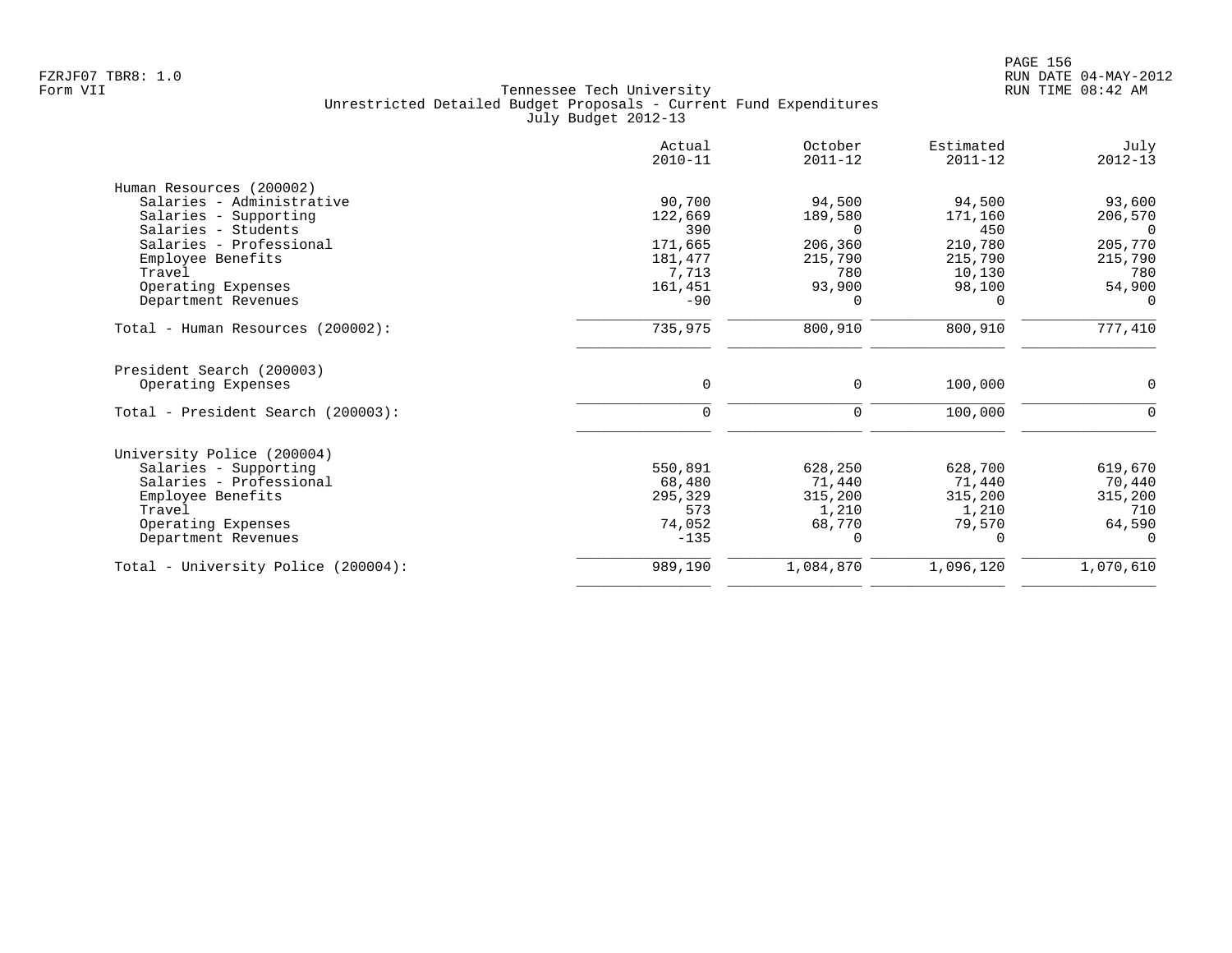|                                                    | Actual<br>$2010 - 11$ | October<br>$2011 - 12$ | Estimated<br>$2011 - 12$ | July<br>$2012 - 13$ |
|----------------------------------------------------|-----------------------|------------------------|--------------------------|---------------------|
| Business Office GA (200008)<br>Operating Expenses  | 5,985                 | 7,840                  | 7,840                    | 7,840               |
| Total - Business Office GA (200008):               | 5,985                 | 7,840                  | 7,840                    | 7,840               |
| Business Office Stimulus Funding (200019)          |                       |                        |                          |                     |
| Salaries - Professional                            | 37,620                | 0                      | 0                        | 0                   |
| Employee Benefits                                  | 22,539                | 0                      | 0                        | 0                   |
| Operating Expenses                                 | $-34$                 | $\Omega$               | 0                        | $\mathbf 0$         |
| Total - Business Office Stimulus Funding (200019): | 60,125                | $\mathbf 0$            | $\mathbf 0$              | $\Omega$            |
| Business Offc HR MOE Funding (200021)              |                       |                        |                          |                     |
| Salaries - Supporting                              | 6,063                 | $\mathbf 0$            | $\Omega$                 | 0                   |
| Salaries - Professional                            | 13,468                | 0                      | 0                        | $\mathsf 0$         |
| Employee Benefits                                  | 5,455                 | 0                      | 0                        | $\mathbf 0$         |
| Total - Business Offc HR MOE Funding (200021):     | 24,986                | $\mathbf 0$            | 0                        | $\Omega$            |
| PCI Compliance (200030)                            |                       |                        |                          |                     |
| Operating Expenses                                 | 0                     | 0                      | 5,000                    | 5,000               |
| Total - PCI Compliance (200030):                   | $\Omega$              | 0                      | 5,000                    | 5,000               |
| Postage and Mailing (203007)                       |                       |                        |                          |                     |
| Operating Expenses                                 | 202,079               | 240,620                | 202,000                  | 202,000             |
| Total - Postage and Mailing (203007):              | 202,079               | 240,620                | 202,000                  | 202,000             |
|                                                    |                       |                        |                          |                     |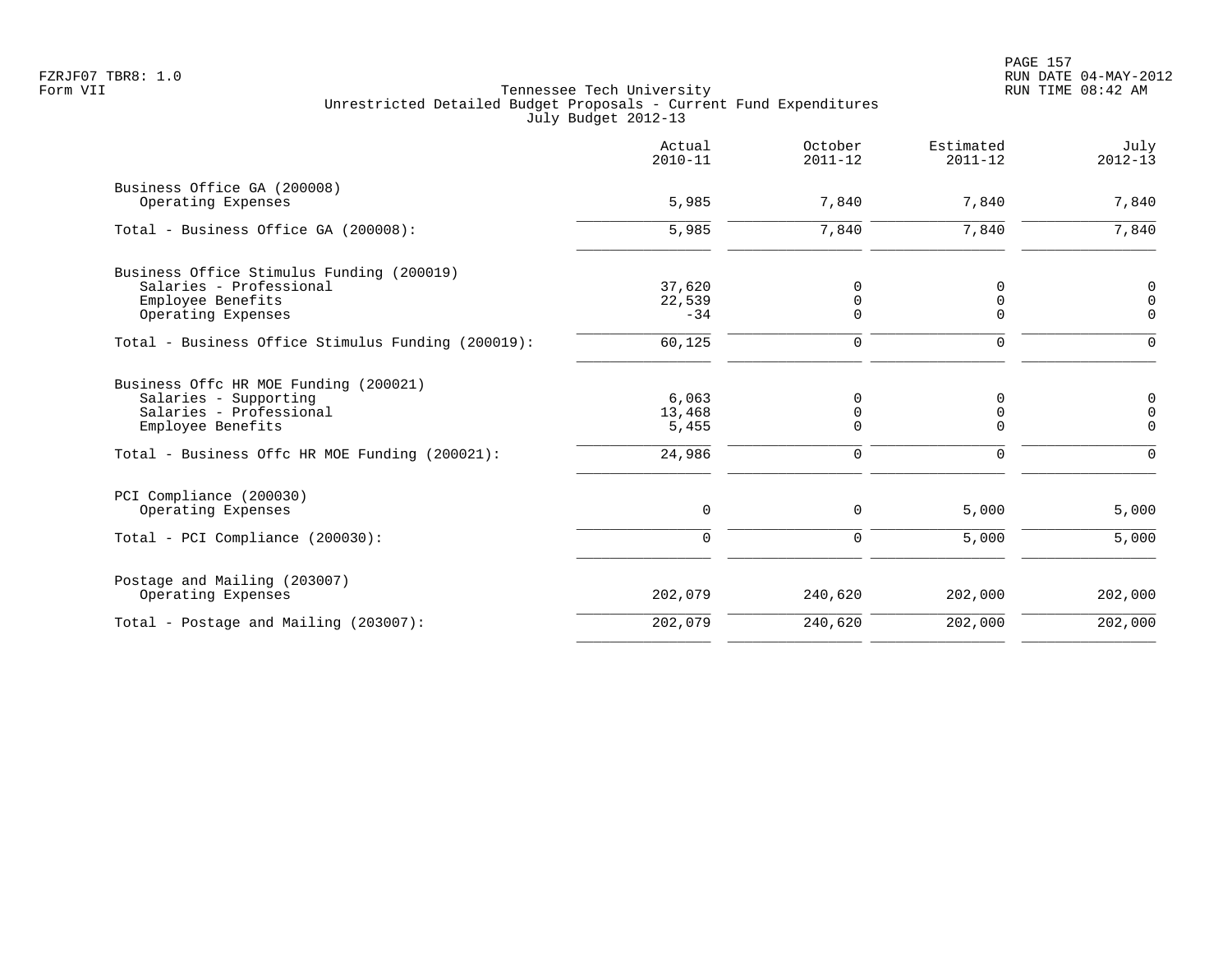|                                                   | Actual<br>$2010 - 11$ | October<br>$2011 - 12$ | Estimated<br>$2011 - 12$ | July<br>$2012 - 13$ |
|---------------------------------------------------|-----------------------|------------------------|--------------------------|---------------------|
| Postage and Mailing Transfer In (203008)          |                       |                        |                          |                     |
| Operating Expenses                                | $-173,769$            | $\Omega$               | $\Omega$                 | $\Omega$            |
| Department Revenues                               | $-2,946$              | $-240,620$             | $-202,000$               | $-202,000$          |
| Total - Postage and Mailing Transfer In (203008): | $-176,715$            | $-240,620$             | $-202,000$               | $-202,000$          |
| Printing Services (203009)                        |                       |                        |                          |                     |
| Salaries - Supporting                             | 50,330                | 57,020                 | 57,020                   | 55,420              |
| Salaries - Students                               | $\Omega$              | 2,120                  | 2,120                    | 2,120               |
| Salaries - Professional                           | 29,150                | 31,040                 | 31,040                   | 30,040              |
| Employee Benefits                                 | 40,895                | 41,890                 | 41,890                   | 41,890              |
| Travel                                            | $\Omega$              | 140                    | 140                      | 140                 |
| Operating Expenses                                | 65,681                | 68,320                 | 68,320                   | 68,320              |
| Department Revenues                               | 12,000                | 12,000                 | 12,000                   | 12,000              |
| Total - Printing Services (203009):               | 198,056               | 212,530                | 212,530                  | 209,930             |
| Printing Serv Transf In (203010)                  |                       |                        |                          |                     |
| Operating Expenses                                | $-175,545$            | $\Omega$               | O                        | $\mathbf{0}$        |
| Department Revenues                               | $\Omega$              | $-190,370$             | $-190,370$               | $-187,770$          |
| Total - Printing Serv Transf In (203010):         | $-175,545$            | $-190.370$             | $-190.370$               | $-187,770$          |
| Printing Serv Transf Revenue (203011)             |                       |                        |                          |                     |
| Department Revenues                               | $-22,511$             | $-22,160$              | 0                        | 0                   |
| Total - Printing Serv Transf Revenue (203011):    | $-22,511$             | $-22,160$              | $\mathbf 0$              | $\mathbf 0$         |
|                                                   |                       |                        |                          |                     |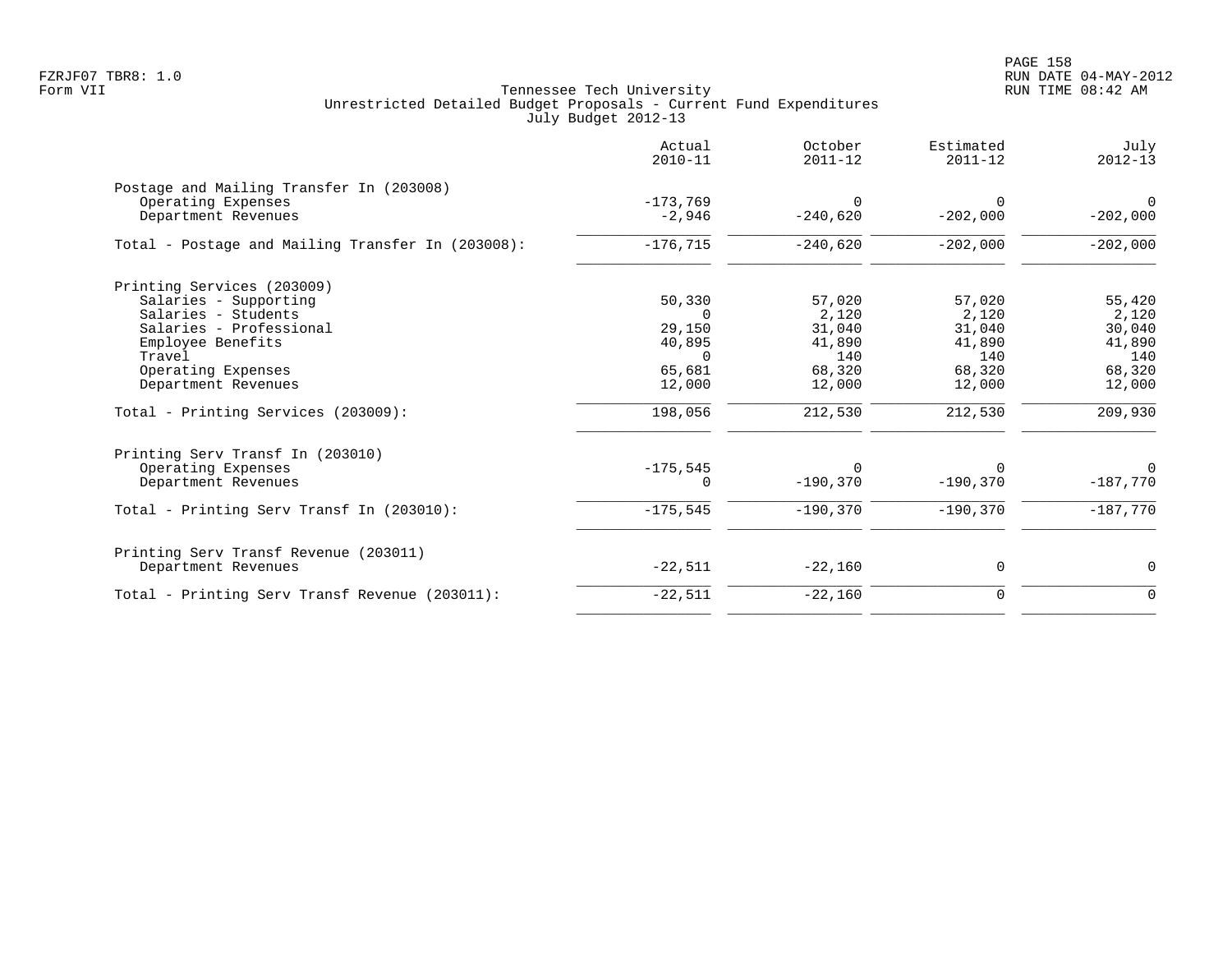|                                                 | Actual<br>$2010 - 11$ | October<br>$2011 - 12$ | Estimated<br>$2011 - 12$ | July<br>$2012 - 13$ |
|-------------------------------------------------|-----------------------|------------------------|--------------------------|---------------------|
| Purchasing Office (221001)                      |                       |                        |                          |                     |
| Salaries - Administrative                       | 65,800                | 68,810                 | 68,810                   | 82,160              |
| Salaries - Supporting                           | 51,925                | 72,930                 | 68,930                   | 70,810              |
| Salaries - Students                             | 1,157                 | 410                    | 410                      | 410                 |
| Salaries - Professional                         | 46,760                | 48,230                 | 29,350                   | 47,900              |
| Employee Benefits                               | 88,142                | 93,950                 | 93,950                   | 93,950              |
| Travel                                          | 168                   | 200                    | 1,200                    | 200                 |
| Operating Expenses                              | 8,803                 | 13,370                 | 35,250                   | 14,210              |
| Department Revenues                             | $-13$                 | $\Omega$               | $\Omega$                 | $\Omega$            |
| Total - Purchasing Office (221001):             | 262,742               | 297,900                | 297,900                  | 309,640             |
| Purchasing Fax Service (221002)                 |                       |                        |                          |                     |
| Operating Expenses                              | 276                   | 1,140                  | 1,140                    | 0                   |
| Total - Purchasing Fax Service (221002):        | 276                   | 1,140                  | 1,140                    | $\Omega$            |
| Safety and Environ Compliance (221003)          |                       |                        |                          |                     |
| Salaries - Supporting                           | 20,580                | 23,680                 | 23,680                   | 23,200              |
| Salaries - Students                             | 10,393                | 11,000                 | 11,000                   | 11,000              |
| Salaries - Professional                         | 124,690               | 130,450                | 130,450                  | 128,850             |
| Employee Benefits                               | 51,592                | 52,350                 | 54,350                   | 54,350              |
| Travel                                          | 4,131                 | 3,500                  | 3,500                    | $\Omega$            |
| Operating Expenses                              | 16,247                | 144,930                | 144,930                  | 28,430              |
| Department Revenues                             | $-41$                 | $\Omega$               | $\Omega$                 | $\Omega$            |
| Total - Safety and Environ Compliance (221003): | 227,592               | 365,910                | 367,910                  | 245,830             |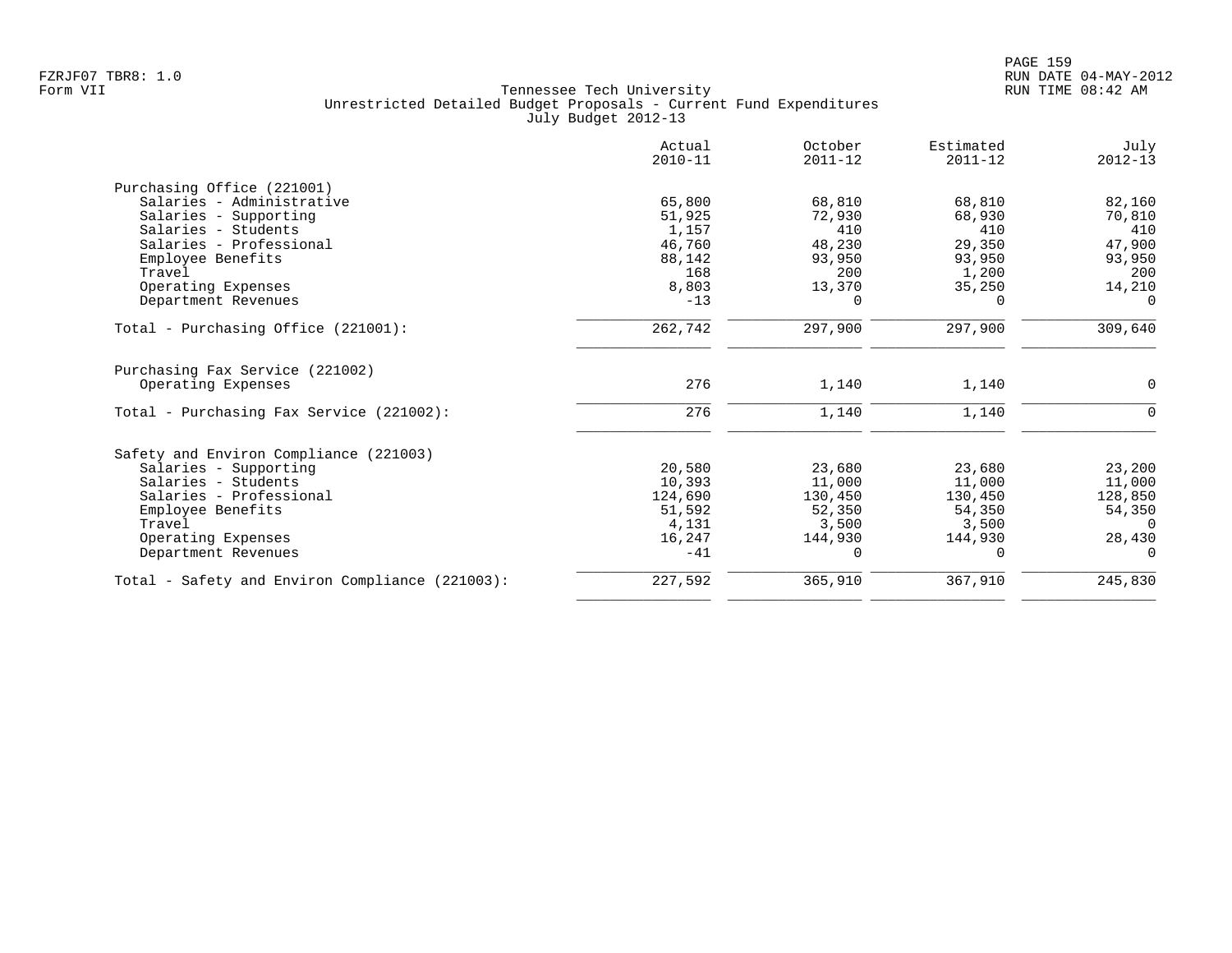PAGE 160 FZRJF07 TBR8: 1.0 RUN DATE 04-MAY-2012

|                                               | Actual<br>$2010 - 11$ | October<br>$2011 - 12$ | Estimated<br>$2011 - 12$ | July<br>$2012 - 13$ |
|-----------------------------------------------|-----------------------|------------------------|--------------------------|---------------------|
| Central Receiving (221005)                    |                       |                        |                          |                     |
| Capital Outlay                                | 23,959                | 0                      | $\mathbf 0$              | 0                   |
| Total - Central Receiving (221005):           | 23,959                | $\mathbf 0$            | $\Omega$                 | 0                   |
| Motor Pool Fuel (221006)                      |                       |                        |                          |                     |
| Operating Expenses                            | 129,883               | 90,000                 | 150,000                  | 150,000             |
| Total - Motor Pool Fuel (221006):             | 129,883               | 90,000                 | 150,000                  | 150,000             |
| Motor Pool Fuel Transfer In (221007)          |                       |                        |                          |                     |
| Operating Expenses                            | $-129,883$            | $-90,000$              | $-150,000$               | $-150,000$          |
| Total - Motor Pool Fuel Transfer In (221007): | $-129,883$            | $-90,000$              | $-150,000$               | $-150,000$          |
| Telephone Services (231000)                   |                       |                        |                          |                     |
| Salaries - Supporting                         | 88,074                | 86,140                 | 86,140                   | 86,360              |
| Salaries - Students                           | 5,987                 | 5,140                  | 5,140                    | 1,140               |
| Salaries - Professional                       | 119,060               | 124,680                | 124,680                  | 122,880             |
| Employee Benefits                             | 85,589                | 105,790                | 105,790                  | 105,790             |
| Travel                                        | 812                   | 1,000                  | 7,000                    | 1,000               |
| Operating Expenses                            | 239,064               | 554,470                | 548,470                  | 558,470             |
| Department Revenues                           | 114,000               | 114,000                | 114,000                  | 114,000             |
| Total - Telephone Services (231000):          | 652,586               | 991,220                | 991,220                  | 989,640             |
|                                               |                       |                        |                          |                     |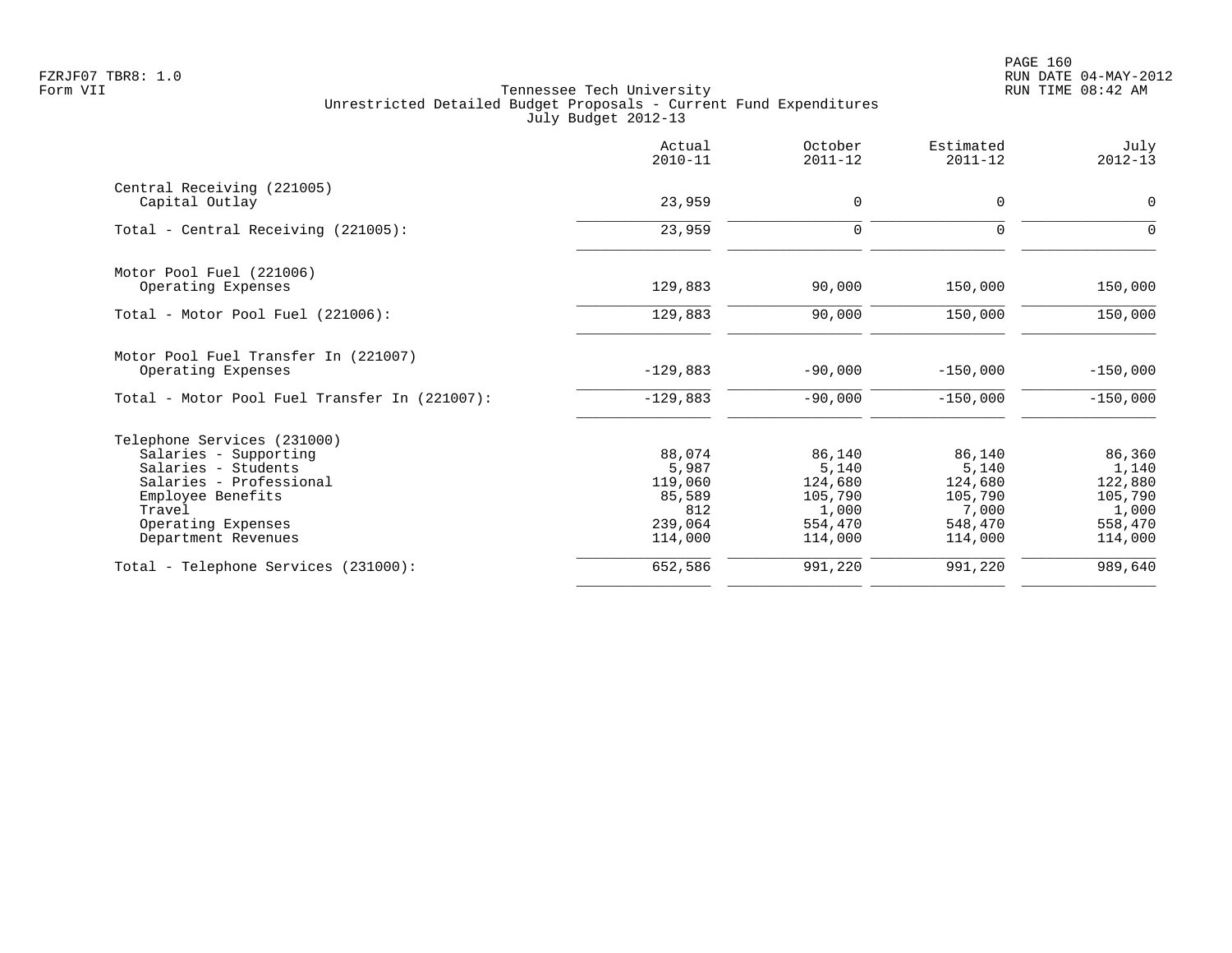|                                                  | Actual<br>$2010 - 11$ | October<br>$2011 - 12$ | Estimated<br>$2011 - 12$ | July<br>$2012 - 13$ |
|--------------------------------------------------|-----------------------|------------------------|--------------------------|---------------------|
| Telephone Transfer In (231001)                   |                       |                        |                          |                     |
| Operating Expenses                               | $-630,965$            | $\overline{0}$         | 0                        | $\overline{0}$      |
| Department Revenues                              | $-21,619$             | $-991,220$             | $-970,220$               | $-968,640$          |
| Total - Telephone Transfer In (231001):          | $-652,584$            | $-991,220$             | $-970, 220$              | $-968,640$          |
| Cable TV (231002)                                |                       |                        |                          |                     |
| Operating Expenses                               | 88,834                | 91,700                 | 98,700                   | 98,700              |
| Total - Cable TV $(231002)$ :                    | 88,834                | 91,700                 | 98,700                   | 98,700              |
| Cable TV Transfer In (231003)                    |                       |                        |                          |                     |
| Operating Expenses                               | $-154, 431$           | $\Omega$               | 0                        | $\mathbf 0$         |
| Department Revenues                              | $-218$                | $-91,700$              | $-98,100$                | $-98,100$           |
| Total - Cable TV Transfer In (231003):           | $-154,649$            | $-91,700$              | $-98,100$                | $-98,100$           |
| Regulated Waste Disposal (255001)                |                       |                        |                          |                     |
| Operating Expenses                               | 8,112                 | 25,000                 | 25,000                   | 25,000              |
| Total - Regulated Waste Disposal (255001):       | 8,112                 | 25,000                 | 25,000                   | 25,000              |
| VP for Univ Advancement Office (300000)          |                       |                        |                          |                     |
| Salaries - Administrative                        | 287,552               | 298,362                | 298,362                  | 296,562             |
| Salaries - Supporting                            | 157,411               | 174,770                | 166,430                  | 173,850             |
| Salaries - Students                              | 2,567                 | 1,940                  | 5,270                    | 1,940               |
| Salaries - Professional                          | 766,015               | 813,585                | 813,585                  | 841,285             |
| Employee Benefits                                | 478,943               | 480,450                | 482,450                  | 482,450             |
| Travel                                           | 13,618                | 12,310                 | 23,310                   | 12,310              |
| Operating Expenses<br>Capital Outlay             | 63,181<br>$\Omega$    | 28,000<br>6,970        | 41,070<br>$\Omega$       | 27,920<br>6,970     |
| Total - VP for Univ Advancement Office (300000): | 1,769,287             | 1,816,387              | 1,830,477                | 1,843,287           |
|                                                  |                       |                        |                          |                     |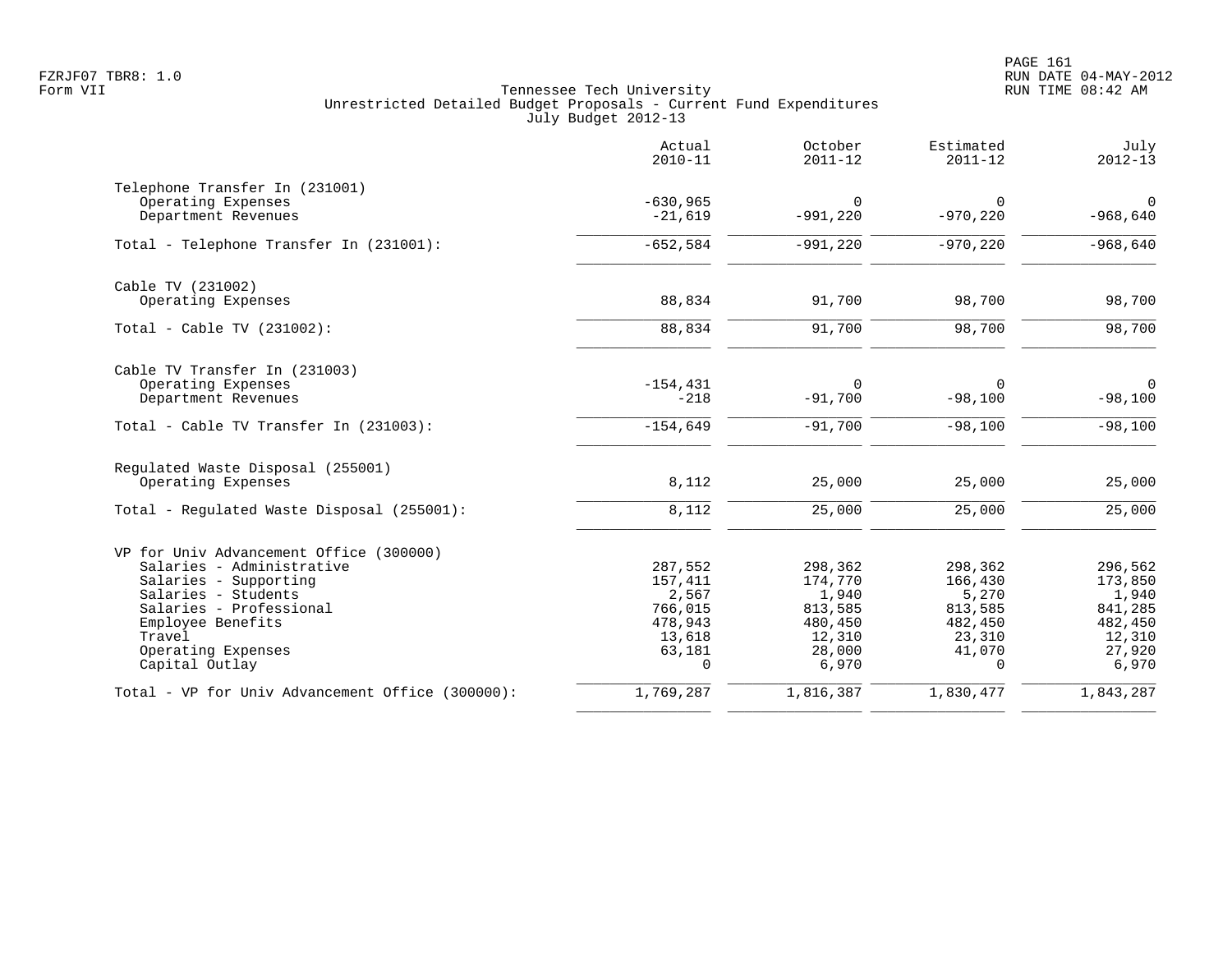|                                                                                | Actual<br>$2010 - 11$ | October<br>$2011 - 12$ | Estimated<br>$2011 - 12$ | July<br>$2012 - 13$        |
|--------------------------------------------------------------------------------|-----------------------|------------------------|--------------------------|----------------------------|
| Capital Campaign (300004)<br>Travel<br>Operating Expenses                      | 172<br>73,014         | 4,330<br>12,990        | 16,480<br>1,320          | $\mathbf 0$<br>$\mathbf 0$ |
| Total - Capital Campaign (300004):                                             | 73,186                | 17,320                 | 17,800                   | $\Omega$                   |
| Advancement MOE Funding (300020)<br>Salaries - Supporting<br>Employee Benefits | 6,665<br>1,124        | 0<br>$\mathbf 0$       | 0<br>$\Omega$            | 0<br>$\Omega$              |
| Total - Advancement MOE Funding (300020):                                      | 7,789                 | $\Omega$               | $\Omega$                 | $\Omega$                   |
| Univ Advancement Advertising (301000)<br>Operating Expenses                    | $\mathbf 0$           | 3,490                  | 0                        | 3,490                      |
| Total - Univ Advancement Advertising (301000):                                 | $\Omega$              | 3,490                  | $\Omega$                 | 3,490                      |
| Univ Advancement Athletic Tickets (301001)<br>Operating Expenses               | 118,944               | 118,950                | 114,560                  | 114,560                    |
| Total - Univ Advancement Athletic Tickets (301001):                            | 118,944               | 118,950                | 114,560                  | 114,560                    |
| Univ Adv Graduate Assistant (301003)<br>Operating Expenses                     | 0                     | 24,460                 | 24,460                   | 24,460                     |
| Total - Univ Adv Graduate Assistant (301003):                                  | $\mathbf 0$           | 24,460                 | 24,460                   | 24,460                     |
|                                                                                |                       |                        |                          |                            |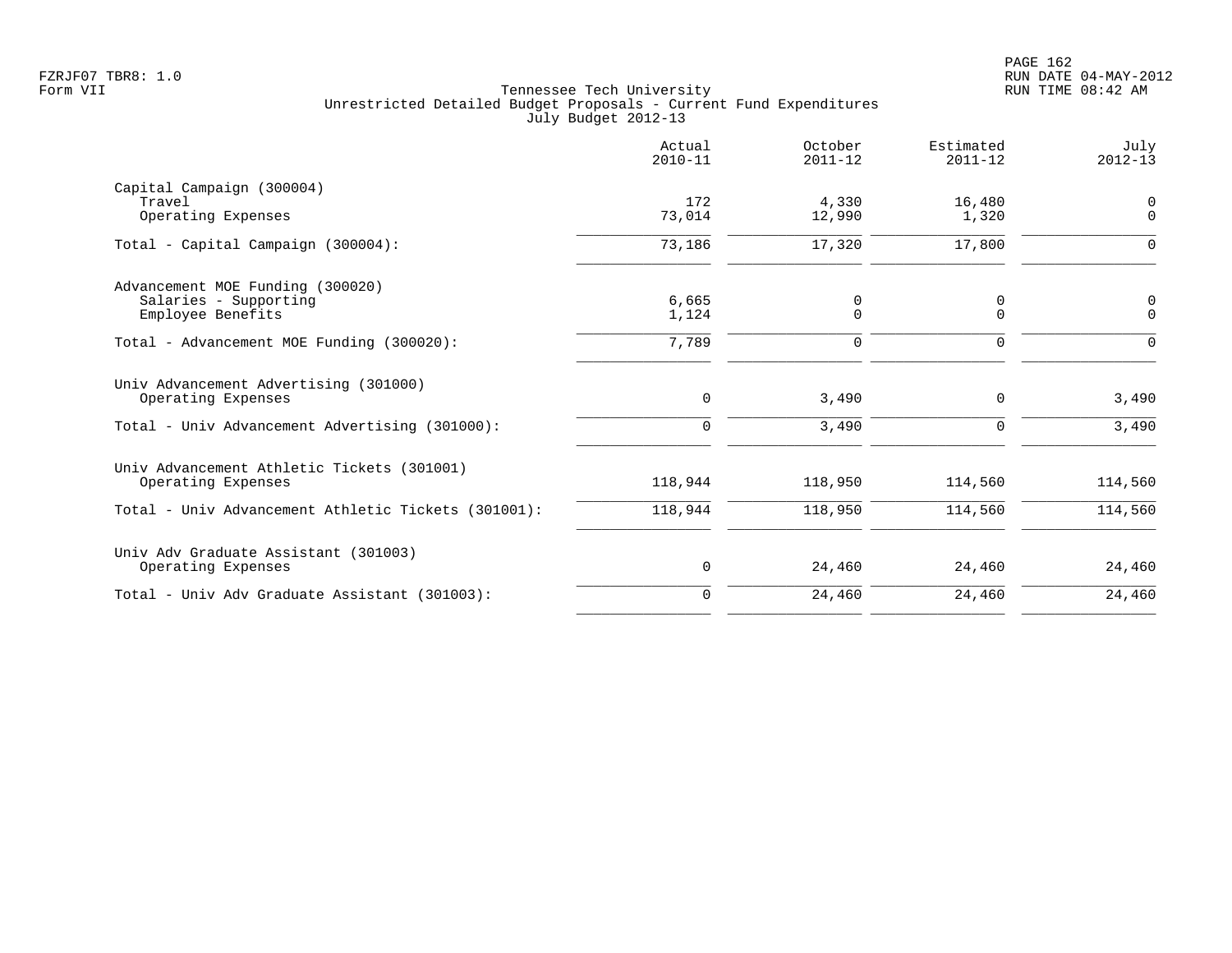|                                                      | Actual<br>$2010 - 11$ | October<br>$2011 - 12$ | Estimated<br>$2011 - 12$ | July<br>$2012 - 13$ |
|------------------------------------------------------|-----------------------|------------------------|--------------------------|---------------------|
| Univ Develop and Alumni Relations (302000)           |                       |                        |                          |                     |
| Salaries - Supporting                                | $\Omega$              | $\Omega$               | $\mathbf 0$              | 500                 |
| Salaries - Students                                  | 1,044                 | 500                    | 3,000                    | $\overline{0}$      |
| Employee Benefits                                    | 47                    | 110                    | 110                      | 110                 |
| Travel                                               | 5,712                 | 6,170                  | 6,170                    | 6,170               |
| Operating Expenses                                   | 22,224                | 19,520                 | 25,340                   | 18,670              |
| Total - Univ Develop and Alumni Relations (302000):  | 29,027                | 26,300                 | 34,620                   | 25,450              |
| Communications & Marketing (303000)                  |                       |                        |                          |                     |
| Salaries - Administrative                            | 66,924                | 79,580                 | 79,580                   | 78,680              |
| Salaries - Supporting                                | 43,129                | 48,350                 | 48,350                   | 47,060              |
| Salaries - Students                                  | 795                   | $\Omega$               | 2,250                    | $\Omega$            |
| Salaries - Professional                              | 257,539               | 287,180                | 287,870                  | 323,690             |
| Employee Benefits                                    | 152,062               | 155,070                | 165,070                  | 165,070             |
| Travel                                               | 2,779                 | 820                    | 2,770                    | 820                 |
| Operating Expenses                                   | 35,430                | 28,910                 | 56,050                   | 20,910              |
| Total - Communications & Marketing (303000):         | 558,658               | 599,910                | 641,940                  | 636,230             |
| Communications & Mrktg Transfer In (303001)          |                       |                        |                          |                     |
| Operating Expenses                                   | $-17,725$             | $\Omega$               | $\Omega$                 | $\overline{0}$      |
| Department Revenues                                  | $-180$                | $-3,120$               | $-16,920$                | $-3,120$            |
| Total - Communications & Mrktq Transfer In (303001): | $-17,905$             | $-3,120$               | $-16,920$                | $-3,120$            |
| Web & Digital Media (303003)                         |                       |                        |                          |                     |
| Operating Expenses                                   | 4,929                 | 10,000                 | 8,860                    | 0                   |
| Total - Web & Digital Media (303003):                | 4,929                 | 10,000                 | 8,860                    | $\mathbf 0$         |
|                                                      |                       |                        |                          |                     |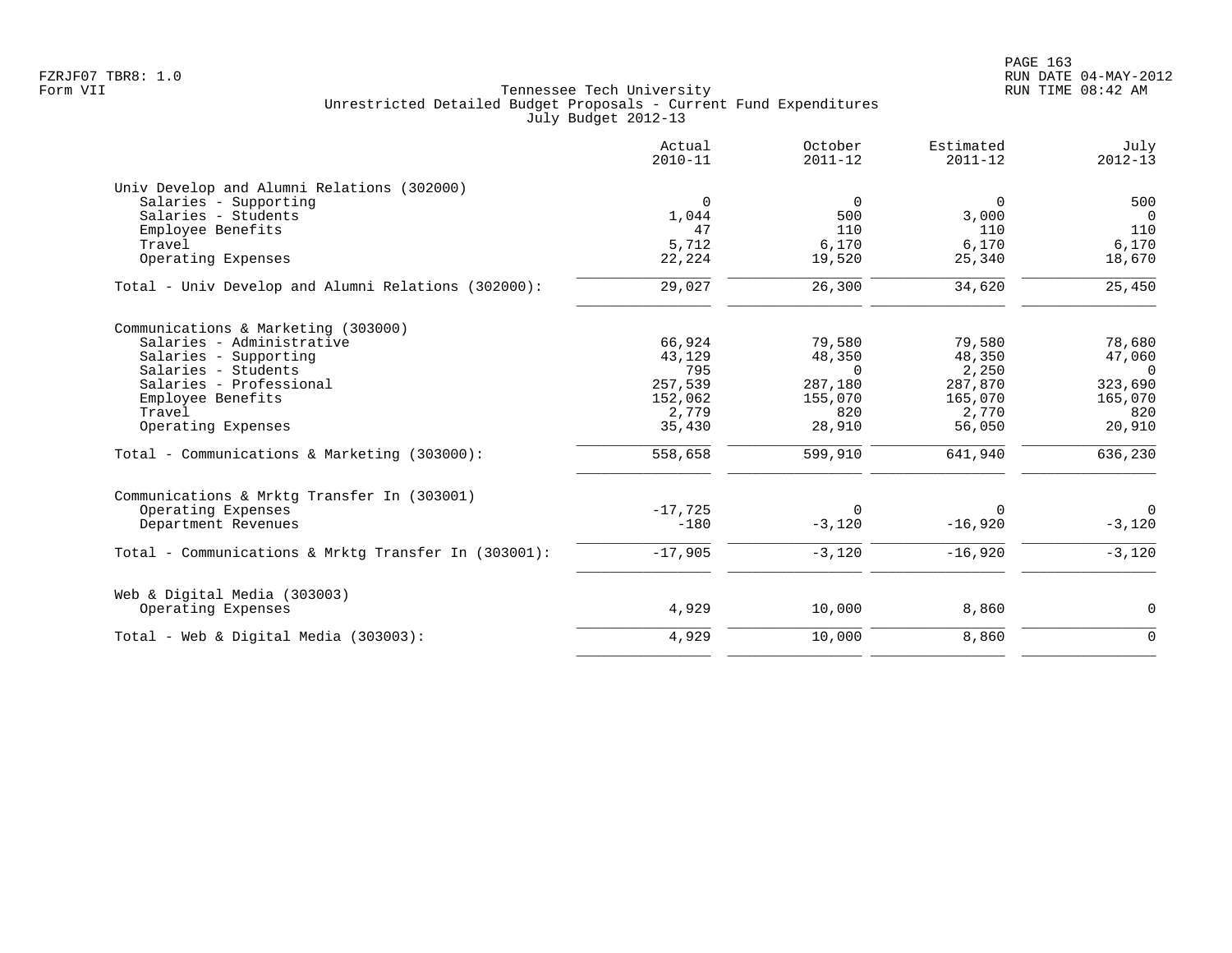|                                                 | Actual<br>$2010 - 11$ | October<br>$2011 - 12$ | Estimated<br>$2011 - 12$ | July<br>$2012 - 13$ |
|-------------------------------------------------|-----------------------|------------------------|--------------------------|---------------------|
| Photo Services Office (304000)                  |                       |                        |                          |                     |
| Salaries - Supporting                           | 57,823                | 64,510                 | 64,510                   | 62,710              |
| Salaries - Professional                         | 52,510                | 55,000                 | 55,000                   | 54,000              |
| Employee Benefits                               | 59,545                | 76,780                 | 76,780                   | 76,780              |
| Travel                                          | 58                    | 420                    | 420                      | 420                 |
| Operating Expenses                              | 24,300                | 41,680                 | 41,680                   | 41,680              |
| Department Revenues                             | 1,500                 | 1,500                  | 1,500                    | 1,500               |
| Total - Photo Services Office (304000):         | 195,736               | 239,890                | 239,890                  | 237,090             |
| Photo Svc Transfer In Revenue (304001)          |                       |                        |                          |                     |
| Operating Expenses                              | $-166, 425$           | $\Omega$               | $-22,500$                | $-22,500$           |
| Department Revenues                             | 0                     | $-193,310$             | $-170.810$               | $-167,810$          |
| Total - Photo Svc Transfer In Revenue (304001): | $-166, 425$           | $-193,310$             | $-193, 310$              | $-190, 310$         |
| Photo Svc Taxable Revenue (304002)              |                       |                        |                          |                     |
| Operating Expenses                              | $-213$                | $\Omega$               | 0                        | 0                   |
| Department Revenues                             | $-28,656$             | $-44,490$              | $\mathbf 0$              | $\Omega$            |
| Total - Photo Svc Taxable Revenue (304002):     | $-28,869$             | $-44,490$              | 0                        | $\Omega$            |
| Graduation Video Transfer In (304003)           |                       |                        |                          |                     |
| Department Revenues                             | $-442$                | $-2,290$               | $-2,290$                 | $-2,290$            |
| Total - Graduation Video Transfer In (304003):  | $-442$                | $-2,290$               | $-2,290$                 | $-2,290$            |
|                                                 |                       |                        |                          |                     |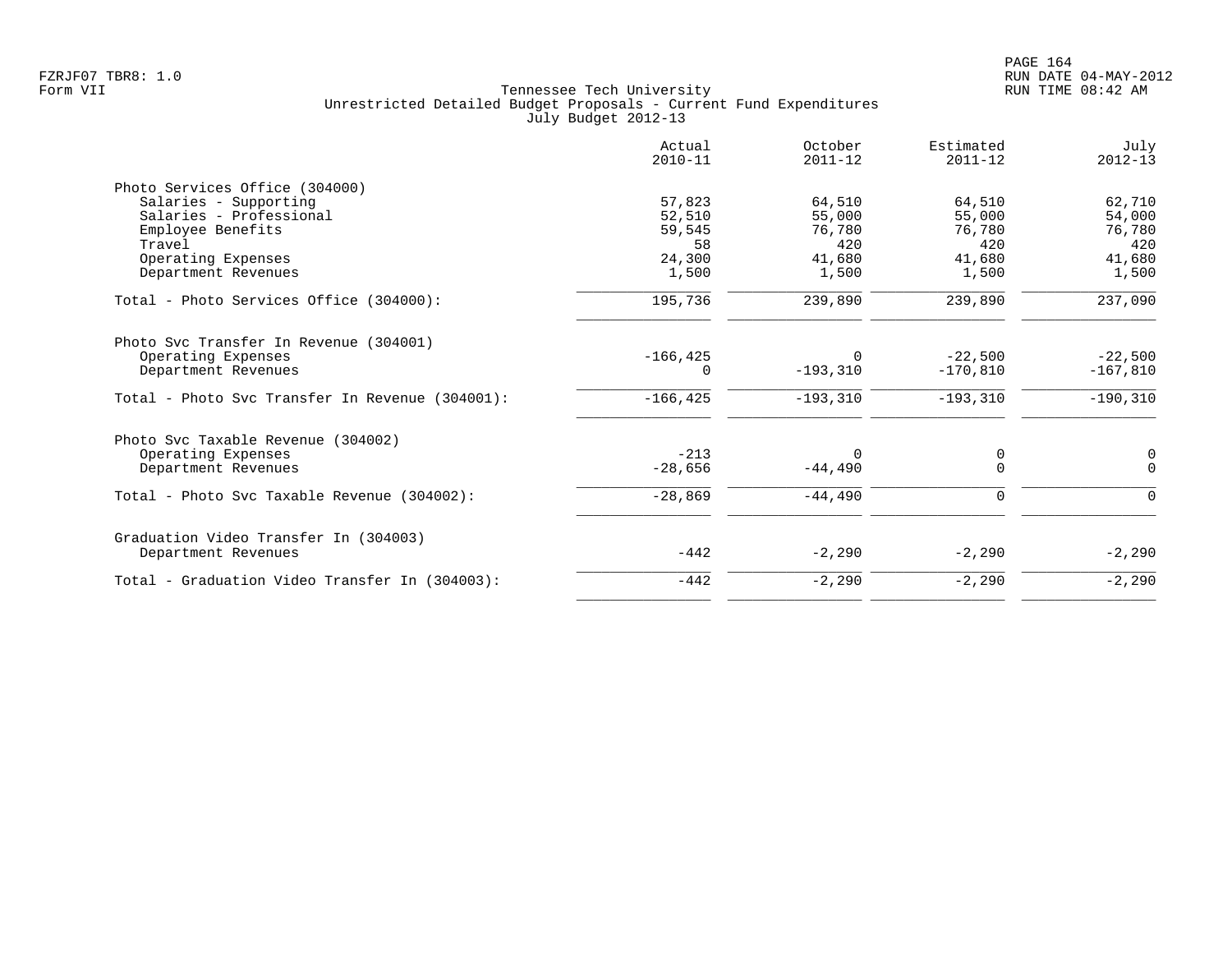PAGE 165 FZRJF07 TBR8: 1.0 RUN DATE 04-MAY-2012

|                                                                                                                                                        | Actual<br>$2010 - 11$                    | October<br>$2011 - 12$                    | Estimated<br>$2011 - 12$                         | July<br>$2012 - 13$                            |
|--------------------------------------------------------------------------------------------------------------------------------------------------------|------------------------------------------|-------------------------------------------|--------------------------------------------------|------------------------------------------------|
| TBR Spouse Dependent Discount (700000)<br>Employee Benefits                                                                                            | 61,452                                   | 73,940                                    | 76,100                                           | 76,100                                         |
| Total - TBR Spouse Dependent Discount (700000):                                                                                                        | 61,452                                   | 73,940                                    | 76,100                                           | 76,100                                         |
| TBR Employ Remission PC191 (700001)<br>Employee Benefits                                                                                               | 19,007                                   | 19,810                                    | 19,810                                           | 19,810                                         |
| Total - TBR Employ Remission PC191 (700001):                                                                                                           | 19,007                                   | 19,810                                    | 19,810                                           | 19,810                                         |
| E and G Data Processing Allocation (700003)<br>Department Revenues                                                                                     | 206,072                                  | 249,040                                   | 249,120                                          | 251,680                                        |
| Total - E and G Data Processing Allocation (700003):                                                                                                   | 206,072                                  | 249,040                                   | 249,120                                          | 251,680                                        |
| E and G Claims Adjustment (700004)<br>Operating Expenses                                                                                               | 23,804                                   | 34,860                                    | 27,230                                           | 34,860                                         |
| Total - E and G Claims Adjustment $(700004)$ :                                                                                                         | 23,804                                   | 34,860                                    | 27,230                                           | 34,860                                         |
| $E$ and G Support (700005)<br>Salaries - Administrative<br>Salaries - Supporting<br>Salaries - Professional<br>Employee Benefits<br>Operating Expenses | 0<br>$\mathbf 0$<br>102,540<br>$-93,713$ | 0<br>14,640<br>10,300<br>59,770<br>89,380 | 93,430<br>$\Omega$<br>33,620<br>59,770<br>89,380 | 41,700<br>47,420<br>74,170<br>75,480<br>89,380 |
| Total - E and G Support $(700005)$ :                                                                                                                   | 8,827                                    | 174,090                                   | 276,200                                          | 328,150                                        |
|                                                                                                                                                        |                                          |                                           |                                                  |                                                |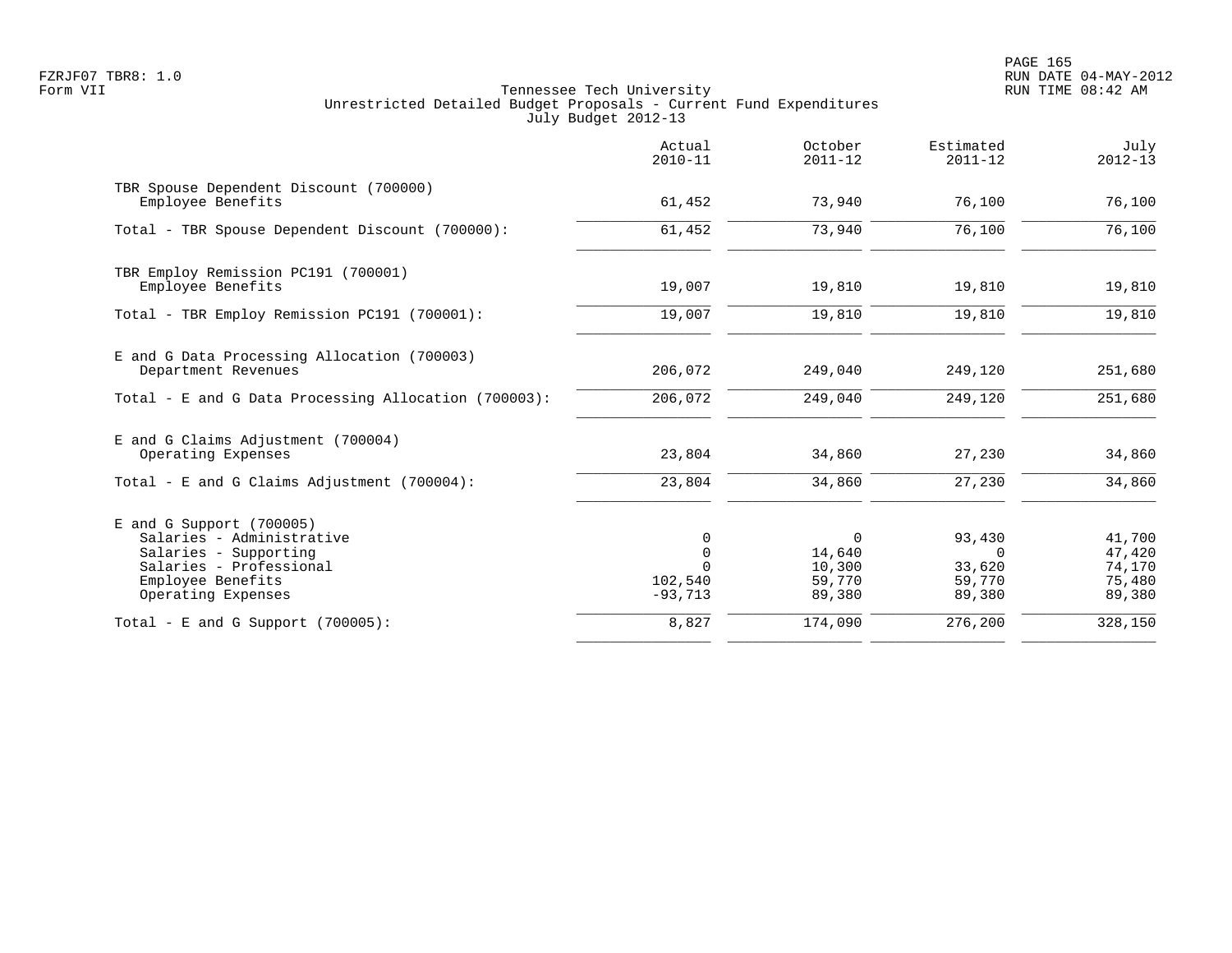PAGE 166 FZRJF07 TBR8: 1.0 RUN DATE 04-MAY-2012

|                                                             | Actual<br>$2010 - 11$ | October<br>$2011 - 12$ | Estimated<br>$2011 - 12$ | July<br>$2012 - 13$ |
|-------------------------------------------------------------|-----------------------|------------------------|--------------------------|---------------------|
| E and G Other Salary Pool (700009)<br>Salaries - Supporting | 0                     | 15,220                 | 0                        | 15,220              |
| Total - E and G Other Salary Pool (700009):                 | $\mathbf 0$           | 15,220                 | 0                        | 15,220              |
| C C Security Trans (700015)<br>Operating Expenses           | $-54,500$             | $-70,000$              | $-70,000$                | $-70,000$           |
| Total - C C Security Trans $(700015)$ :                     | $-54,500$             | $-70,000$              | $-70,000$                | $-70,000$           |
| TBR Chargeback non RODP (700017)<br>Operating Expenses      | 293,337               | 293,340                | 293,340                  | 165,040             |
| Total - TBR Chargeback non RODP (700017):                   | 293,337               | 293,340                | 293,340                  | 165,040             |
| Legal Fees (700023)<br>Operating Expenses                   | 25,770                | 29,000                 | 29,000                   | 29,000              |
| Total - Legal Fees $(700023)$ :                             | 25,770                | 29,000                 | 29,000                   | 29,000              |
| License Fees (700024)<br>Operating Expenses                 | 19,985                | 20,000                 | 20,000                   | 20,000              |
| Total - License Fees (700024):                              | 19,985                | 20,000                 | 20,000                   | 20,000              |
|                                                             |                       |                        |                          |                     |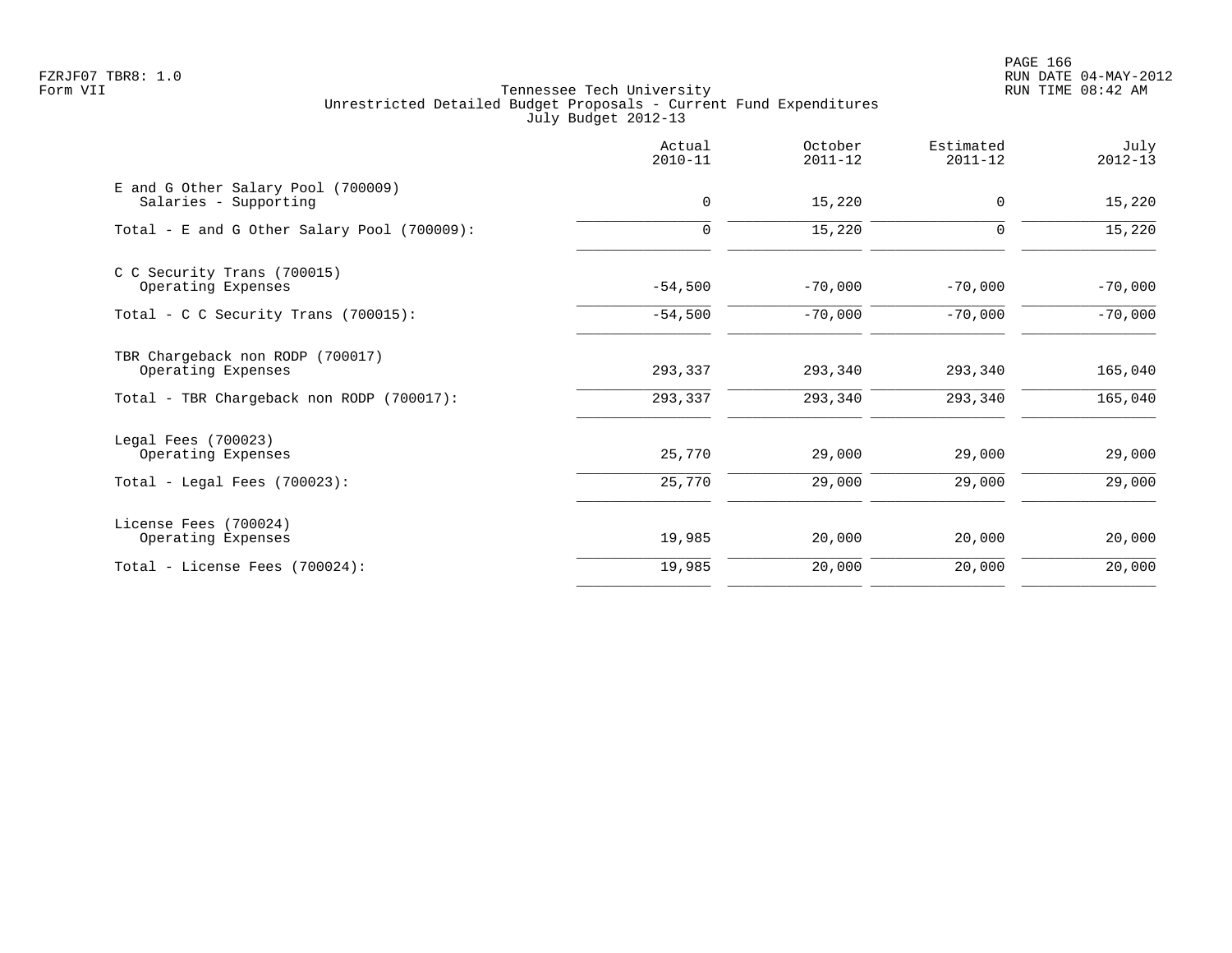|                                                             | Actual<br>$2010 - 11$ | October<br>$2011 - 12$ | Estimated<br>$2011 - 12$ | July<br>$2012 - 13$ |
|-------------------------------------------------------------|-----------------------|------------------------|--------------------------|---------------------|
| Membership Fees (700025)<br>Operating Expenses              | 147,461               | 144,665                | 169,410                  | 169,410             |
| Total - Membership Fees (700025):                           | 147,461               | 144,665                | 169,410                  | 169,410             |
| Consultation Services (700026)<br>Operating Expenses        | 0                     | 7,800                  | 7,800                    | 7,800               |
| Total - Consultation Services (700026):                     | $\mathbf 0$           | 7,800                  | 7,800                    | 7,800               |
| Banking Services (700027)<br>Operating Expenses             | 410,818               | 445,700                | 445,700                  | 445,700             |
| Total - Banking Services (700027):                          | 410,818               | 445,700                | 445,700                  | 445,700             |
| Collection of Debts (700028)<br>Operating Expenses          | 20,097                | 23,770                 | 23,770                   | 23,770              |
| Total - Collection of Debts (700028):                       | 20,097                | 23,770                 | 23,770                   | 23,770              |
| Provision for Doubtful Accts (700029)<br>Operating Expenses | 149,838               | 80,000                 | 80,000                   | 80,000              |
| Total - Provision for Doubtful Accts (700029):              | 149,838               | 80,000                 | 80,000                   | 80,000              |
|                                                             |                       |                        |                          |                     |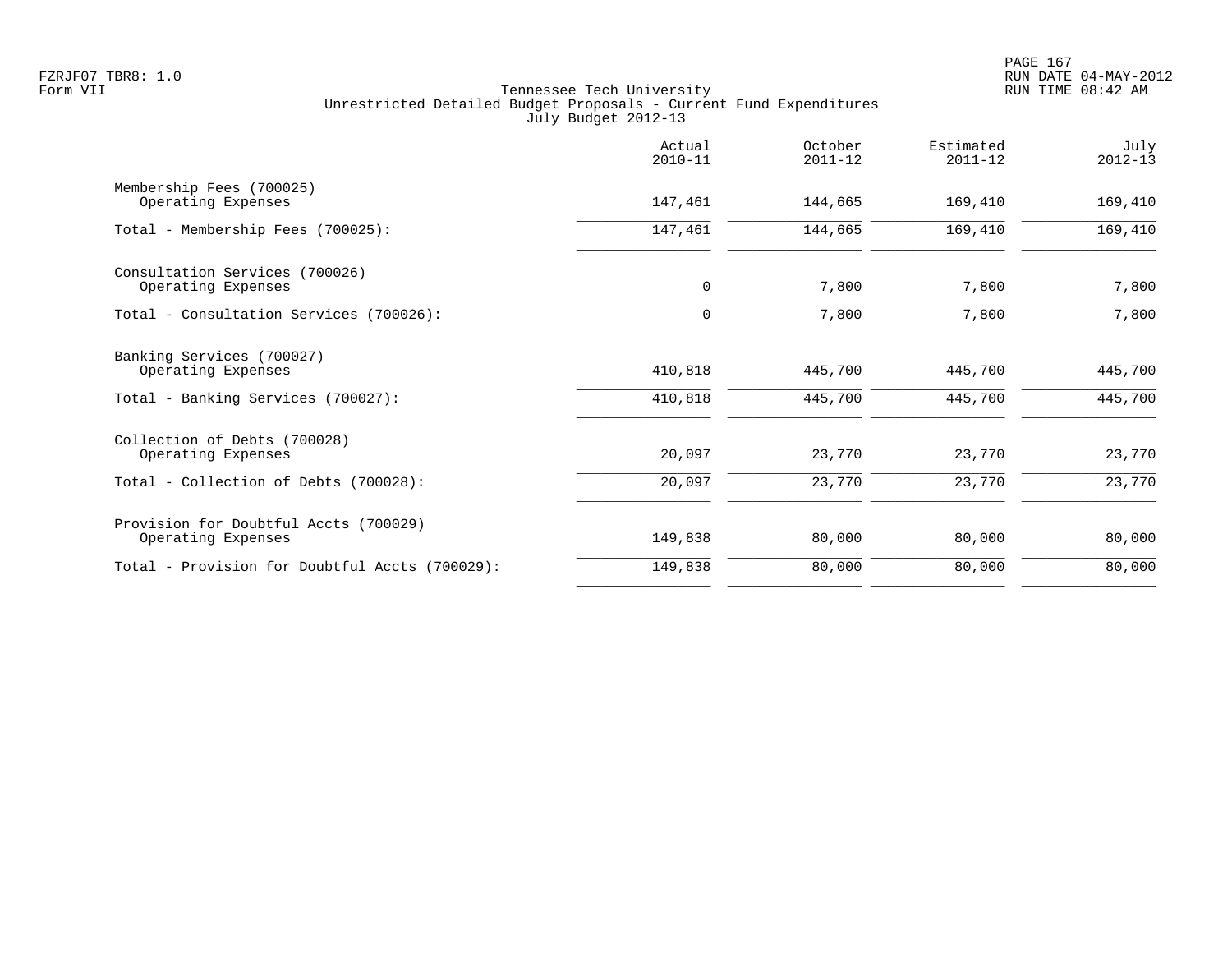PAGE 168 FZRJF07 TBR8: 1.0 RUN DATE 04-MAY-2012

|                                                        | Actual<br>$2010 - 11$ | October<br>$2011 - 12$ | Estimated<br>$2011 - 12$ | July<br>$2012 - 13$ |
|--------------------------------------------------------|-----------------------|------------------------|--------------------------|---------------------|
| External Audit (700030)<br>Operating Expenses          | 10,543                | 70,000                 | 70,000                   | 70,000              |
| Total - External Audit (700030):                       | 10,543                | 70,000                 | 70,000                   | 70,000              |
| Training (700031)<br>Operating Expenses                | 0                     | 1,360                  | 1,360                    | 1,360               |
| Total - Training $(700031)$ :                          | $\mathbf 0$           | 1,360                  | 1,360                    | 1,360               |
| Cafeteria Benefits (700032)<br>Operating Expenses      | 6,540                 | 15,000                 | 15,000                   | 15,000              |
| Total - Cafeteria Benefits (700032):                   | 6,540                 | 15,000                 | 15,000                   | 15,000              |
| Background Checks (700033)<br>Operating Expenses       | 2,775                 | 3,500                  | 3,500                    | 3,500               |
| Total - Background Checks (700033):                    | 2,775                 | 3,500                  | 3,500                    | 3,500               |
| IRS Penalties and Fines (700034)<br>Operating Expenses | 23,415                | 0                      | 0                        | $\mathbf 0$         |
| Total - IRS Penalties and Fines (700034):              | 23,415                | $\mathbf 0$            | 0                        | $\mathbf 0$         |
|                                                        |                       |                        |                          |                     |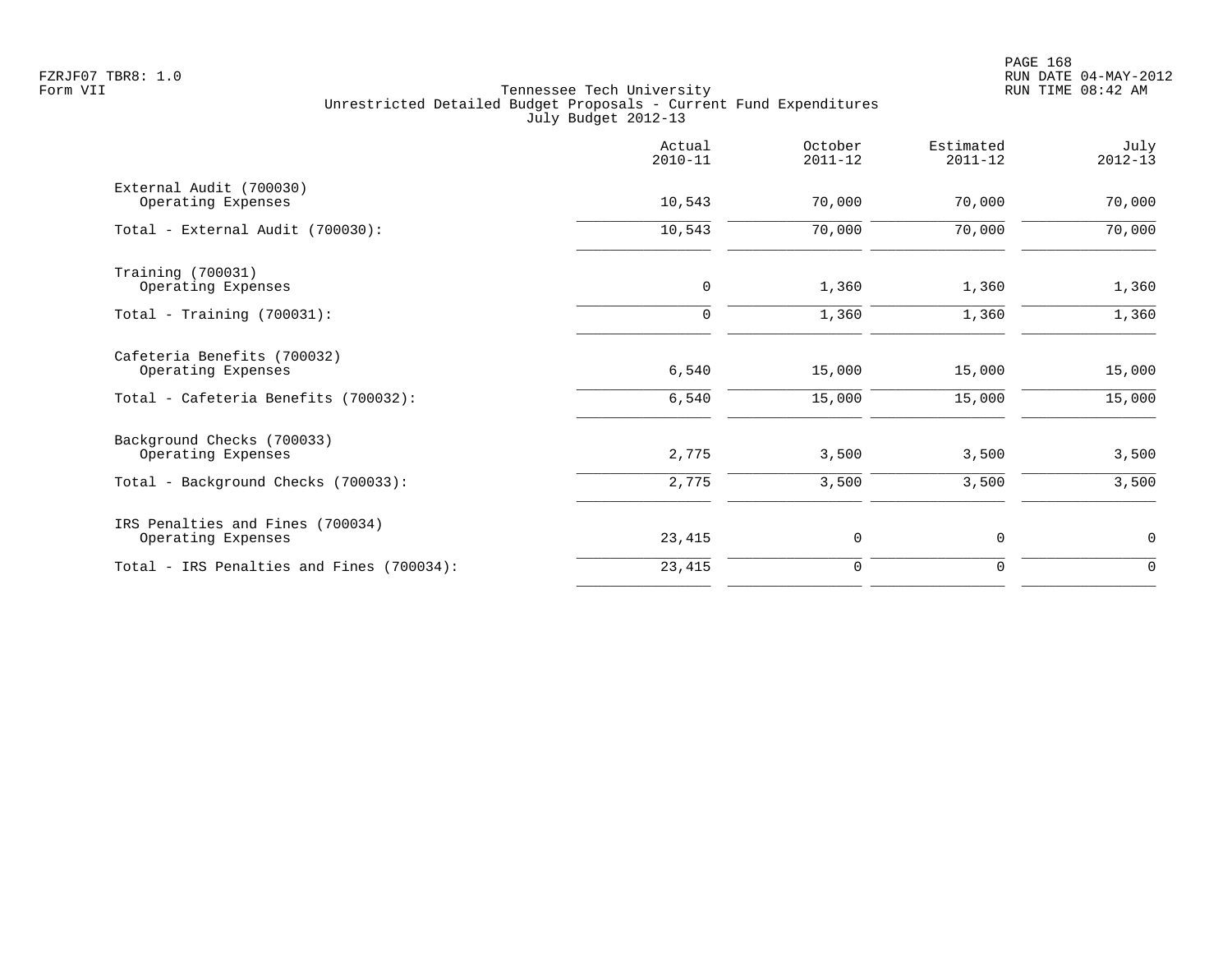| Actual<br>$2010 - 11$ | October<br>$2011 - 12$                                                                                              | Estimated<br>$2011 - 12$                                                                                        | July<br>$2012 - 13$                                                                                                     |
|-----------------------|---------------------------------------------------------------------------------------------------------------------|-----------------------------------------------------------------------------------------------------------------|-------------------------------------------------------------------------------------------------------------------------|
|                       |                                                                                                                     |                                                                                                                 | $-290, 330$                                                                                                             |
|                       |                                                                                                                     |                                                                                                                 |                                                                                                                         |
|                       |                                                                                                                     |                                                                                                                 | $-290, 330$                                                                                                             |
|                       |                                                                                                                     |                                                                                                                 |                                                                                                                         |
| $\mathbf 0$           | 4,680                                                                                                               | 4,680                                                                                                           | 4,690<br>$\Omega$                                                                                                       |
|                       |                                                                                                                     |                                                                                                                 |                                                                                                                         |
| 4,560                 | 4,680                                                                                                               | 4,680                                                                                                           | 4,690                                                                                                                   |
|                       |                                                                                                                     |                                                                                                                 |                                                                                                                         |
|                       |                                                                                                                     |                                                                                                                 | 29,400                                                                                                                  |
| 30,100                | 30,100                                                                                                              | 30,100                                                                                                          | 29,400                                                                                                                  |
|                       |                                                                                                                     |                                                                                                                 |                                                                                                                         |
| 1,484,426             | 1,592,419                                                                                                           | 1,652,779                                                                                                       | 1,737,689                                                                                                               |
| 2,401                 | 2,400                                                                                                               | 2,400                                                                                                           | 2,400                                                                                                                   |
|                       |                                                                                                                     |                                                                                                                 | 1,960,050                                                                                                               |
|                       |                                                                                                                     |                                                                                                                 | 45,410                                                                                                                  |
|                       |                                                                                                                     |                                                                                                                 | 3,096,679<br>2,746,460                                                                                                  |
|                       |                                                                                                                     |                                                                                                                 | 43,970                                                                                                                  |
|                       |                                                                                                                     |                                                                                                                 | 3, 235, 260                                                                                                             |
| 23,959                | 6,970                                                                                                               | $\Omega$                                                                                                        | 6,970                                                                                                                   |
| $-16,856$             | $-1,768,450$                                                                                                        | $-1,653,420$                                                                                                    | $-1,540,880$                                                                                                            |
| 9,792,775             | 11, 481, 943                                                                                                        | 11,388,068                                                                                                      | 11,334,008                                                                                                              |
|                       | $-277,820$<br>$-277,820$<br>4,560<br>30,100<br>1,705,591<br>42,080<br>2,699,166<br>2,572,462<br>80,249<br>1,199,297 | $-365,710$<br>$-365,710$<br>0<br>30,100<br>1,936,640<br>51,910<br>2,890,869<br>2,712,770<br>59,300<br>3,997,115 | $-379,230$<br>$-379,230$<br>$\Omega$<br>30,100<br>1,885,590<br>77,750<br>2,887,999<br>2,729,930<br>136,170<br>3,668,870 |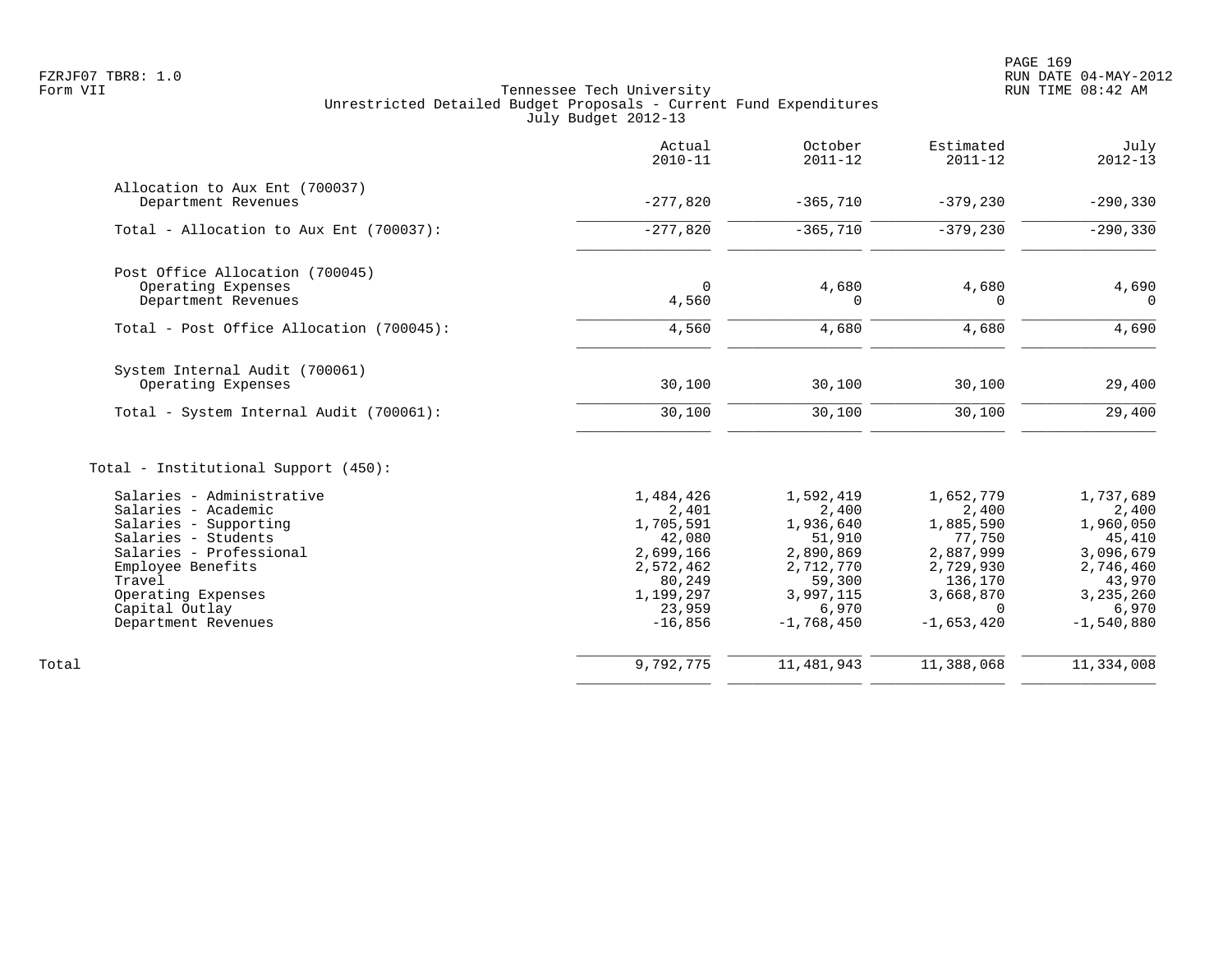| Actual<br>Estimated<br>October<br>$2010 - 11$<br>$2011 - 12$<br>$2011 - 12$                                                             | July<br>$2012 - 13$ |
|-----------------------------------------------------------------------------------------------------------------------------------------|---------------------|
| Total - Institutional Support (45):                                                                                                     |                     |
| Salaries - Administrative<br>1,484,426<br>1,592,419<br>1,652,779                                                                        | 1,737,689           |
| Salaries - Academic<br>2,401<br>2,400<br>2,400                                                                                          | 2,400               |
| Salaries - Supporting<br>1,705,591<br>1,936,640<br>1,885,590                                                                            | 1,960,050           |
| Salaries - Students<br>42,080<br>51,910<br>77,750                                                                                       | 45,410              |
| Salaries - Professional<br>2,699,166<br>2,890,869<br>2,887,999                                                                          | 3,096,679           |
| Employee Benefits<br>2,572,462<br>2,712,770<br>2,729,930                                                                                | 2,746,460           |
| Travel<br>80,249<br>136,170<br>59,300                                                                                                   | 43,970              |
| Operating Expense<br>1,199,297<br>3,997,115<br>3,668,870                                                                                | 3, 235, 260         |
| 23,959<br>6,970<br>Capital Outlay<br>$\Omega$                                                                                           | 6,970               |
| $-1,653,420$<br>$-1,768,450$<br>Department Revenues<br>$-16,856$                                                                        | $-1,540,880$        |
| 9,792,775<br>11, 481, 943<br>11,388,068<br>Total                                                                                        | 11,334,008          |
| Physical Plant (50)<br>Physical Plant (500)<br>Craft Center Property Insur (121772)<br>27,600<br>27,600<br>Operating Expenses<br>37,000 | 37,000              |
| 27,600<br>37,000<br>27,600<br>Total - Craft Center Property Insur (121772):                                                             | 37,000              |
| M and R Craft Center (121773)                                                                                                           |                     |
| 92,171<br>107,240<br>Salaries - Supporting<br>107,240                                                                                   | 105,120             |
| 3,179<br>Salaries - Students<br>3,400<br>3,400                                                                                          | 3,400               |
| Salaries - Professional<br>41,420<br>43,640<br>43,640                                                                                   | 42,840              |
| 79,360<br>Employee Benefits<br>71,230<br>79,360                                                                                         | 79,360              |
| 208<br>200<br>200<br>Travel                                                                                                             | 200                 |
| 43,050<br>Operating Expenses<br>38,203<br>43,050                                                                                        | 43,050              |
| 246,411<br>276,890<br>276,890<br>Total - M and R Craft Center $(121773)$ :                                                              | 273,970             |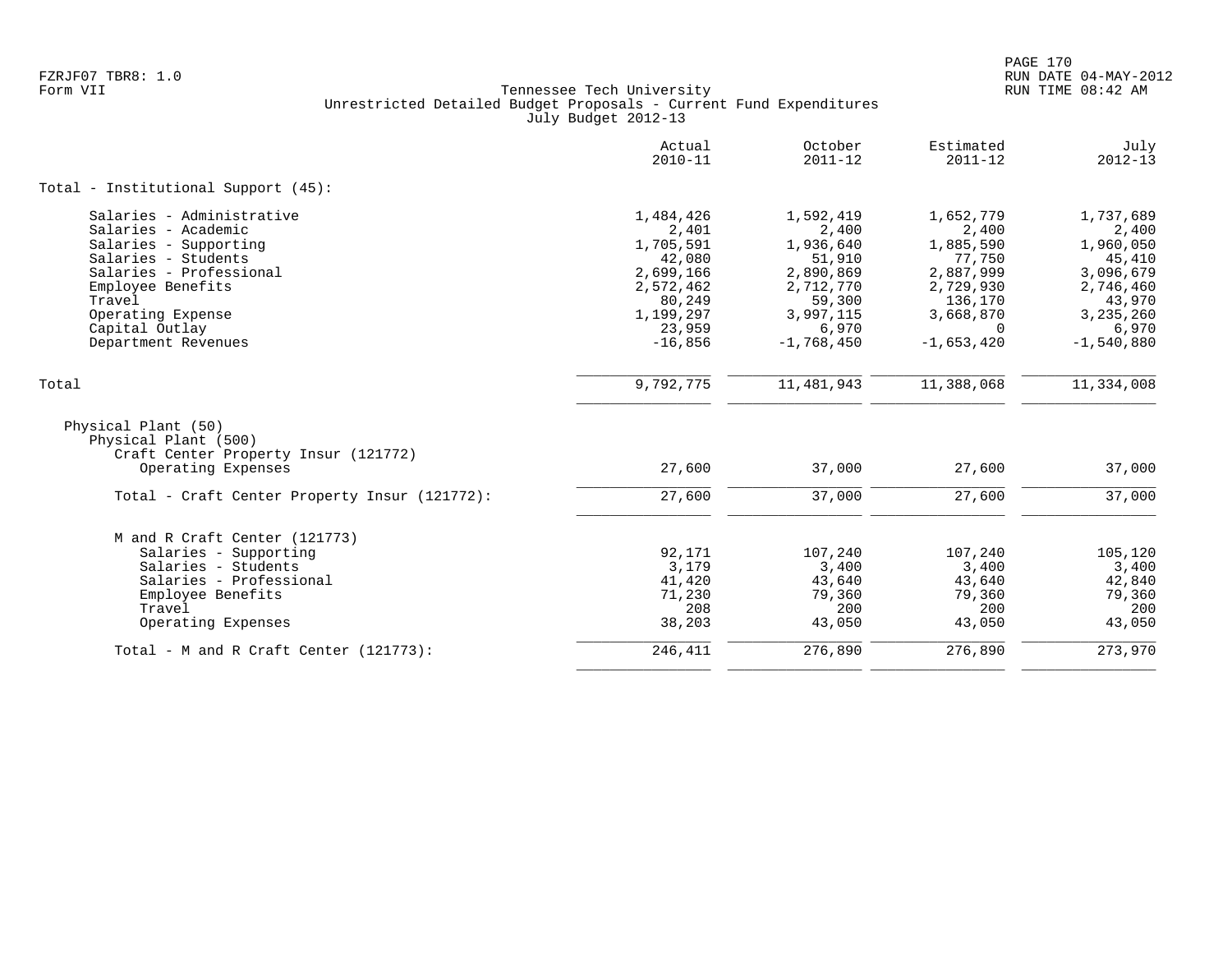|                                                                                                | Actual<br>$2010 - 11$       | October<br>$2011 - 12$        | Estimated<br>$2011 - 12$    | July<br>$2012 - 13$                 |
|------------------------------------------------------------------------------------------------|-----------------------------|-------------------------------|-----------------------------|-------------------------------------|
| Utilities Craft Center (121774)<br>Operating Expenses                                          | 246,552                     | 240,000                       | 260,000                     | 260,000                             |
| Total - Utilities Craft Center (121774):                                                       | 246,552                     | 240,000                       | 260,000                     | 260,000                             |
| Craft Center Repairs and Renov (121775)<br>Operating Expenses                                  | 213                         | 37,222                        | 15,006                      | 37,222                              |
| Total - Craft Center Repairs and Renov (121775):                                               | 213                         | 37,222                        | 15,006                      | 37,222                              |
| Federal College Work Study Program (122001)<br>Salaries - Students                             | 766                         | 550                           | 550                         | 550                                 |
| Total - Federal College Work Study Program (122001):                                           | 766                         | 550                           | 550                         | 550                                 |
| M and R University Progrms (127604)<br>Operating Expenses                                      | 12,742                      | 12,750                        | 12,750                      | 12,750                              |
| Total - M and R University Progrms (127604):                                                   | 12,742                      | 12,750                        | 12,750                      | 12,750                              |
| Custodial Serv UC (127605)<br>Salaries - Supporting<br>Employee Benefits<br>Operating Expenses | 100,401<br>79,320<br>15,246 | 127,420<br>84,740<br>$\Omega$ | 205,990<br>84,740<br>23,870 | $\mathbf 0$<br>$\Omega$<br>$\Omega$ |
| Total - Custodial Serv UC (127605):                                                            | 194,967                     | 212,160                       | 314,600                     | $\mathbf 0$                         |
|                                                                                                |                             |                               |                             |                                     |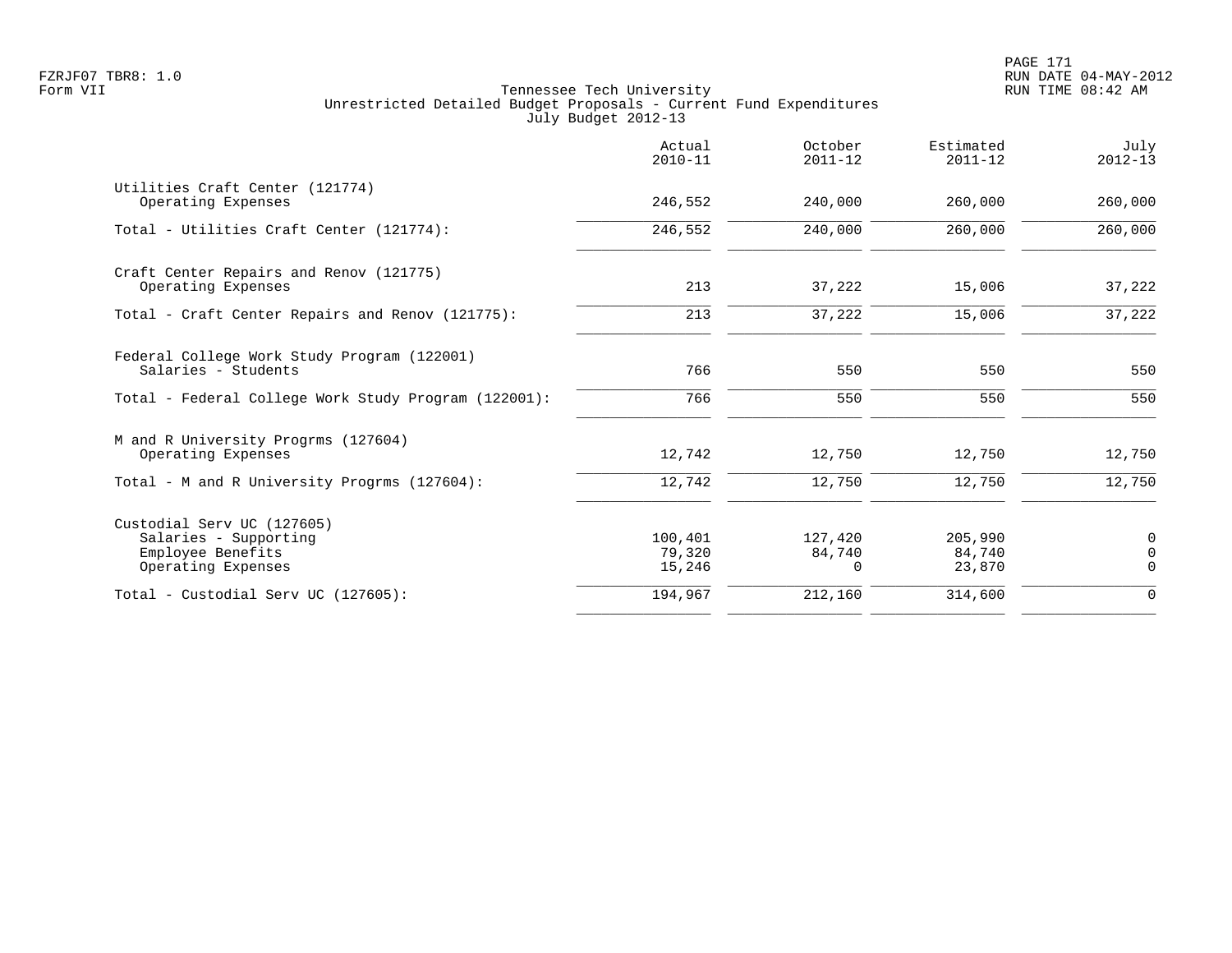|                                          | Actual<br>$2010 - 11$ | October<br>$2011 - 12$ | Estimated<br>$2011 - 12$ | July<br>$2012 - 13$                  |
|------------------------------------------|-----------------------|------------------------|--------------------------|--------------------------------------|
| M and R Ag Pavilion (161001)             |                       |                        |                          |                                      |
| Salaries - Supporting                    | 58,022                | 61,840                 | 61,840                   | 61,530                               |
| Employee Benefits                        | 39,778                | 40,720                 | 40,720                   | 40,720                               |
| Operating Expenses                       | 1,380                 | 1,490                  | 1,490                    | $\Omega$                             |
| Total - M and R Ag Pavilion $(161001)$ : | 99,180                | 104,050                | 104,050                  | 102,250                              |
| Greenhouse (162002)                      |                       |                        |                          |                                      |
| Salaries - Academic                      | 1,943                 | $\Omega$               | 0                        | $\begin{matrix} 0 \\ 0 \end{matrix}$ |
| Salaries - Supporting                    | 2,269                 | $\Omega$               | 690                      |                                      |
| Salaries - Students                      | 761                   | $\Omega$               | 3,210                    | $\overline{0}$                       |
| Employee Benefits                        | 483                   | 720                    | 720                      | 720                                  |
| Travel                                   | 640                   | $\Omega$               | 320                      | $\Omega$                             |
| Operating Expenses                       | 1,388                 | 2,060                  | 2,060                    | 3,500                                |
| Total - Greenhouse (162002):             | 7,484                 | 2,780                  | 7,000                    | 4,220                                |
| Greenhouse Transfer In (162003)          |                       |                        |                          |                                      |
| Operating Expenses                       | $-1,833$              | 0                      | 0                        | $\mathbf 0$                          |
| Department Revenues                      | $-3,260$              | $\Omega$               | $\Omega$                 | $\overline{0}$                       |
| Total - Greenhouse Transfer In (162003): | $-5,093$              | $\Omega$               | $\Omega$                 | $\Omega$                             |
| M and R Farm (162004)                    |                       |                        |                          |                                      |
| Operating Expenses                       | 6,713                 | 6,650                  | 6,650                    | 6,650                                |
| Total - M and R Farm $(162004)$ :        | 6,713                 | 6,650                  | 6,650                    | 6,650                                |
|                                          |                       |                        |                          |                                      |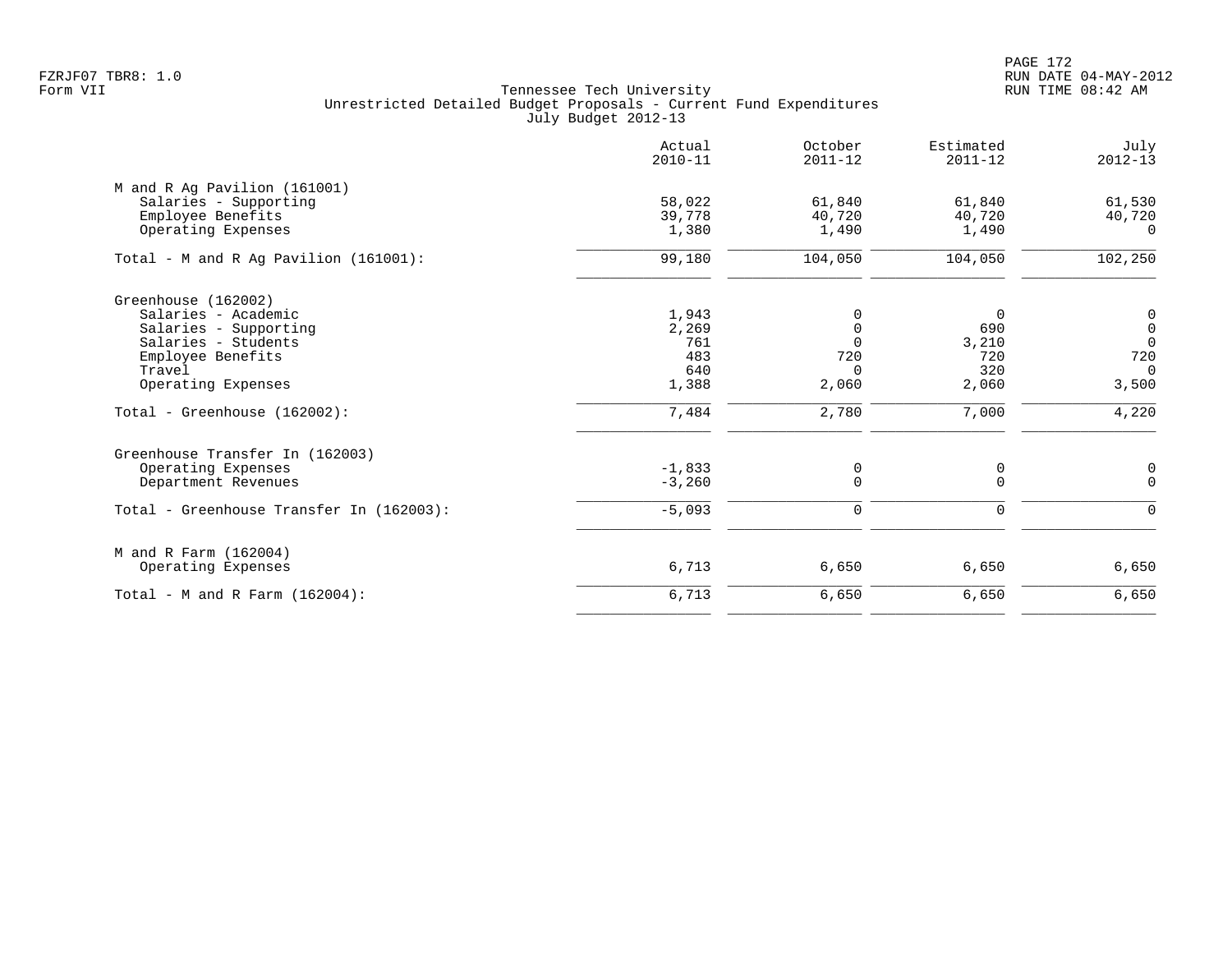PAGE 173 FZRJF07 TBR8: 1.0 RUN DATE 04-MAY-2012

|                                                              | Actual<br>$2010 - 11$ | October<br>$2011 - 12$ | Estimated<br>$2011 - 12$ | July<br>$2012 - 13$ |
|--------------------------------------------------------------|-----------------------|------------------------|--------------------------|---------------------|
| Safety and Environ Compliance (221003)<br>Operating Expenses | $\mathbf 0$           | 3,230                  | 3,230                    | 0                   |
|                                                              |                       |                        |                          |                     |
| Total - Safety and Environ Compliance (221003):              | $\mathbf 0$           | 3,230                  | 3,230                    | 0                   |
| Central Receiving (221005)                                   |                       |                        |                          |                     |
| Salaries - Supporting                                        | 56,240                | 65,520                 | 48,060                   | 25,060              |
| Salaries - Students                                          |                       | 6,000                  | 2,350                    | 6,000               |
| Salaries - Professional                                      | 70,800                | 73,830                 | 73,830                   | 72,830              |
| Employee Benefits                                            | 61,918                | 62,100                 | 62,100                   | 62,100              |
| Travel                                                       | 9                     | 530                    | $\Omega$                 | 530                 |
| Operating Expenses                                           | 6,980                 | 3,680                  | 5,210                    | 3,680               |
| Total - Central Receiving (221005):                          | 195,947               | 211,660                | 191,550                  | 170,200             |
| Facilities Administration (241000)                           |                       |                        |                          |                     |
| Salaries - Administrative                                    | 208,269               | 105,920                | 114,000                  | 105,000             |
| Salaries - Supporting                                        | 73,477                | 69,890                 | 80,800                   | 86,770              |
| Salaries - Students                                          | 16,143                | 6,820                  | 10,060                   | 6,820               |
| Salaries - Professional                                      | 210,114               | 303,080                | 317,690                  | 305,690             |
| Employee Benefits                                            | 147,945               | 152,550                | 152,550                  | 152,550             |
| Travel                                                       | 4,006                 | $\Omega$               | 10,000                   | $\Omega$            |
| Operating Expenses                                           | 54,220                | 41,080                 | 83,320                   | 41,080              |
| Department Revenues                                          | $-2$                  | $\Omega$               | $\Omega$                 | $\Omega$            |
| Total - Facilities Administration (241000):                  | 714,172               | 679,340                | 768,420                  | 697,910             |
|                                                              |                       |                        |                          |                     |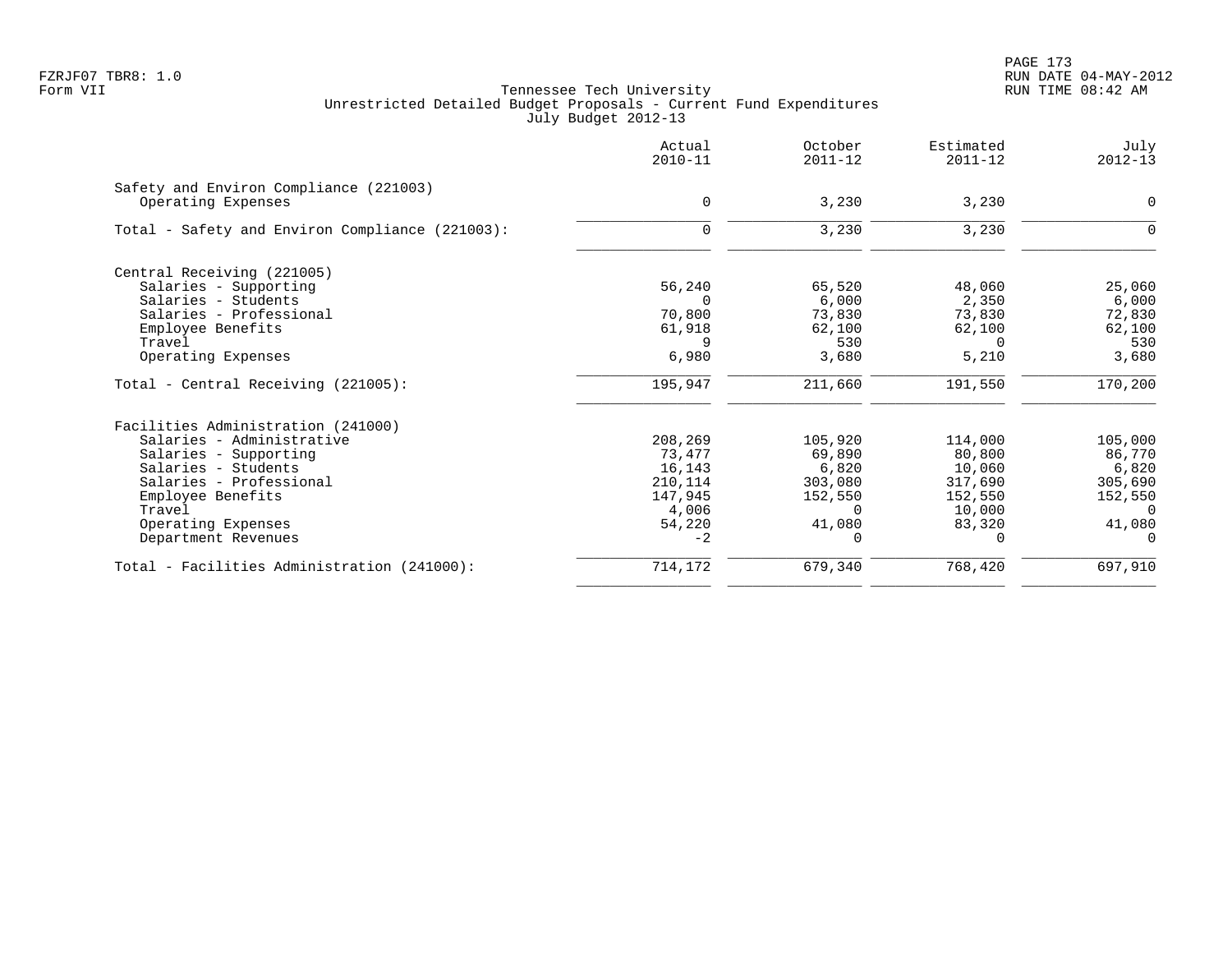|                                                                                                                                                                  | Actual<br>$2010 - 11$                                        | October<br>$2011 - 12$                                       | Estimated<br>$2011 - 12$                                     | July<br>$2012 - 13$                                          |
|------------------------------------------------------------------------------------------------------------------------------------------------------------------|--------------------------------------------------------------|--------------------------------------------------------------|--------------------------------------------------------------|--------------------------------------------------------------|
| Vehicle Maintenance (241001)<br>Operating Expenses                                                                                                               | 16,846                                                       | 15,000                                                       | 21,000                                                       | 15,000                                                       |
| Total - Vehicle Maintenance (241001):                                                                                                                            | 16,846                                                       | 15,000                                                       | 21,000                                                       | 15,000                                                       |
| Property Insurance (241002)<br>Operating Expenses                                                                                                                | 200,100                                                      | 242,000                                                      | 242,000                                                      | 343,210                                                      |
| Total - Property Insurance (241002):                                                                                                                             | 200,100                                                      | 242,000                                                      | 242,000                                                      | 343,210                                                      |
| Facilities Development Fee (241003)<br>Operating Expenses                                                                                                        | 120,700                                                      | 121,960                                                      | 120,700                                                      | 121,960                                                      |
| Total - Facilities Development Fee (241003):                                                                                                                     | 120,700                                                      | 121,960                                                      | 120,700                                                      | 121,960                                                      |
| Maintenance and Repairs (251000)<br>Salaries - Supporting<br>Salaries - Professional<br>Employee Benefits<br>Travel<br>Operating Expenses<br>Department Revenues | 540,365<br>63,930<br>380,475<br>3,757<br>326,663<br>$\Omega$ | 722,900<br>66,870<br>385,530<br>1,000<br>396,400<br>$-9.000$ | 629,040<br>21,960<br>385,530<br>2,200<br>467,670<br>$-9,000$ | 728,080<br>63,170<br>385,530<br>1,000<br>343,410<br>$-9,000$ |
| Total - Maintenance and Repairs (251000):                                                                                                                        | 1,315,190                                                    | 1,563,700                                                    | 1,497,400                                                    | 1,512,190                                                    |
| M and R Projects (251001)<br>Operating Expenses<br>Department Revenues                                                                                           | 107,304<br>$-1,410$                                          | 237,780<br>$\mathbf 0$                                       | 240,040<br>$\mathbf 0$                                       | $\mathbf 0$<br>$\mathbf 0$                                   |
| Total - M and R Projects (251001):                                                                                                                               | 105,894                                                      | 237,780                                                      | 240,040                                                      | $\mathbf 0$                                                  |
|                                                                                                                                                                  |                                                              |                                                              |                                                              |                                                              |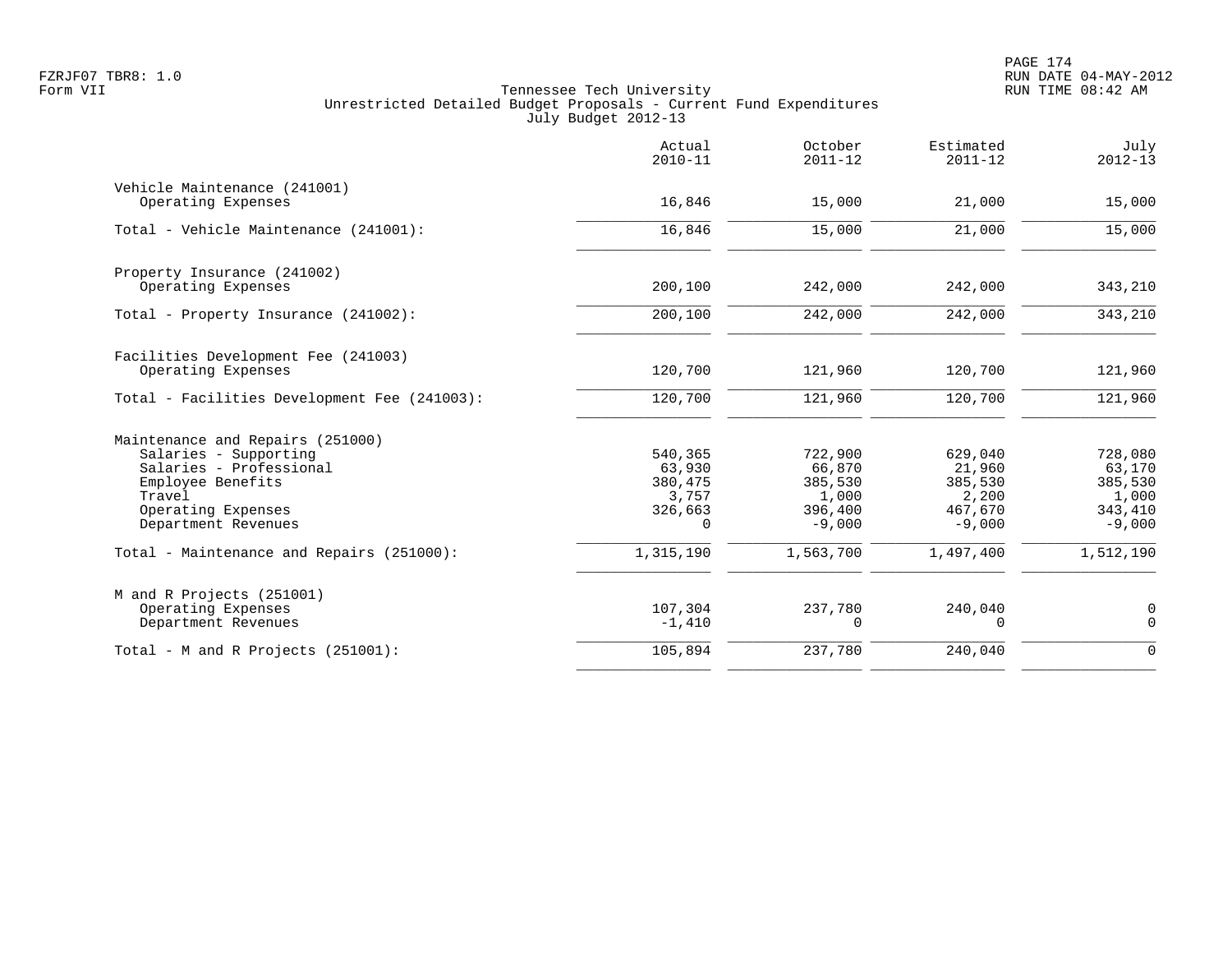PAGE 175 FZRJF07 TBR8: 1.0 RUN DATE 04-MAY-2012

|                                                                                                                                                       | Actual<br>$2010 - 11$                                        | October<br>$2011 - 12$                                   | Estimated<br>$2011 - 12$                                     | July<br>$2012 - 13$                                                   |
|-------------------------------------------------------------------------------------------------------------------------------------------------------|--------------------------------------------------------------|----------------------------------------------------------|--------------------------------------------------------------|-----------------------------------------------------------------------|
| American Disability Act (251002)<br>Operating Expenses                                                                                                | 5,873                                                        | 10,000                                                   | 15,630                                                       | 10,000                                                                |
| Total - American Disability Act (251002):                                                                                                             | 5,873                                                        | 10,000                                                   | 15,630                                                       | 10,000                                                                |
| Fire Alarm System (251004)<br>Operating Expenses                                                                                                      | 61,921                                                       | 70,000                                                   | 70,000                                                       | 70,000                                                                |
| Total - Fire Alarm System (251004):                                                                                                                   | 61,921                                                       | 70,000                                                   | 70,000                                                       | 70,000                                                                |
| Building Controls (251005)<br>Operating Expenses                                                                                                      | 13,213                                                       | 25,000                                                   | 25,000                                                       | 25,000                                                                |
| Total - Building Controls (251005):                                                                                                                   | 13,213                                                       | 25,000                                                   | 25,000                                                       | 25,000                                                                |
| M and R HVAC (251006)<br>Salaries - Supporting<br>Salaries - Professional<br>Employee Benefits<br>Travel<br>Operating Expenses<br>Department Revenues | 240,532<br>67,423<br>176,954<br>$\Omega$<br>157,504<br>$-12$ | 257,620<br>73,390<br>178,360<br>$\Omega$<br>110,040<br>0 | 258,170<br>33,500<br>178,360<br>2,000<br>173,040<br>$\Omega$ | 250,630<br>74,270<br>178,360<br>$\Omega$<br>110,040<br>$\overline{0}$ |
| Total - M and R HVAC (251006):                                                                                                                        | 642,401                                                      | 619,410                                                  | 645,070                                                      | 613,300                                                               |
| Stores for Reissue (251007)<br>Operating Expenses                                                                                                     | 304,521                                                      | 290,000                                                  | 290,000                                                      | 290,000                                                               |
| Total - Stores for Reissue (251007):                                                                                                                  | 304,521                                                      | 290,000                                                  | 290,000                                                      | 290,000                                                               |
|                                                                                                                                                       |                                                              |                                                          |                                                              |                                                                       |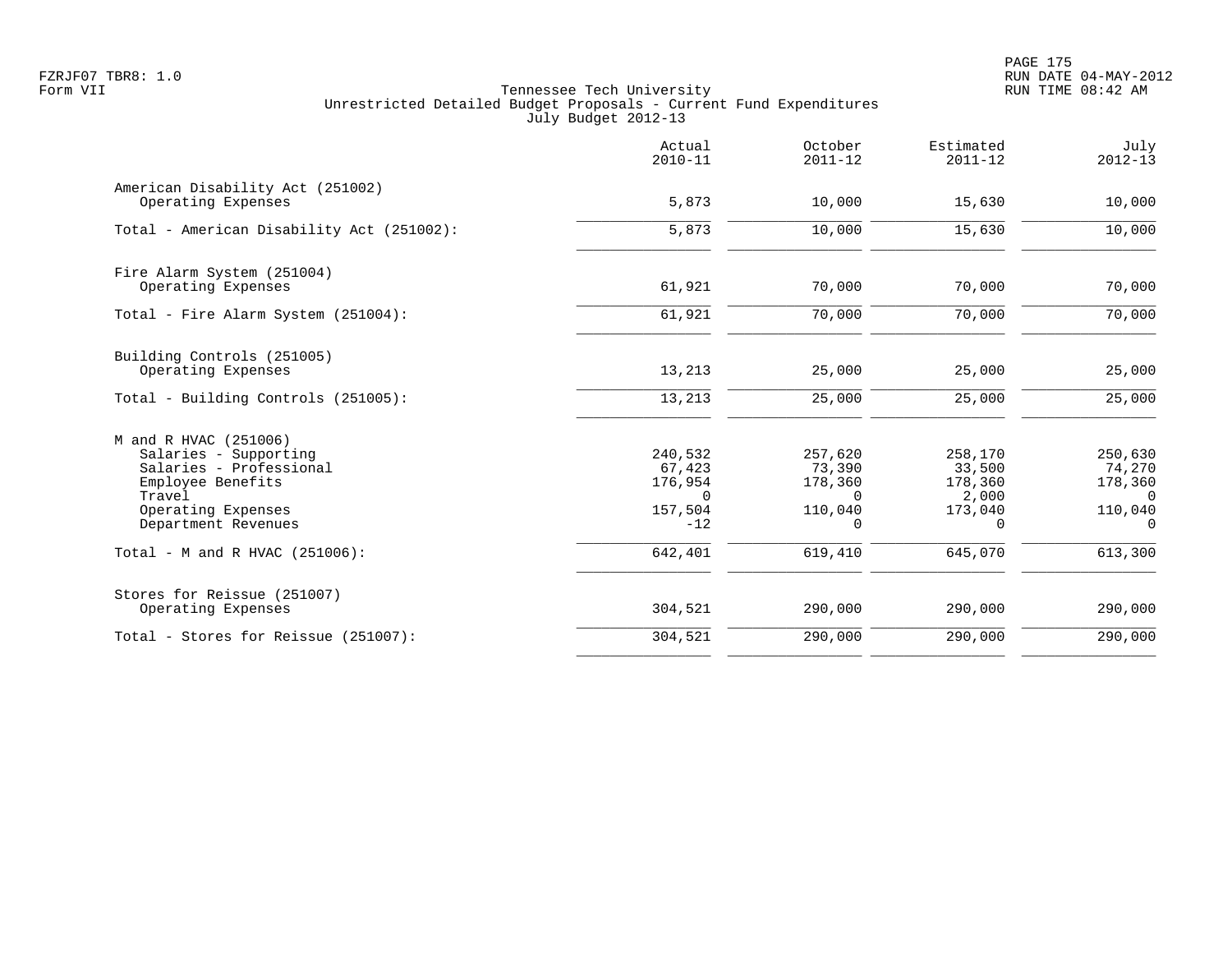PAGE 176 FZRJF07 TBR8: 1.0 RUN DATE 04-MAY-2012

|                                                  | Actual<br>$2010 - 11$ | October<br>$2011 - 12$ | Estimated<br>$2011 - 12$ | July<br>$2012 - 13$ |
|--------------------------------------------------|-----------------------|------------------------|--------------------------|---------------------|
| Stores for Reissue Transfer In (251008)          |                       |                        |                          |                     |
| Operating Expenses                               | $-304, 448$           | $\Omega$               | $\Omega$                 | $\overline{0}$      |
| Department Revenues                              | $\Omega$              | $-290,000$             | $-290,000$               | $-290,000$          |
| Total - Stores for Reissue Transfer In (251008): | $-304, 448$           | $-290,000$             | $-290,000$               | $-290,000$          |
| Custodial Services (255000)                      |                       |                        |                          |                     |
| Salaries - Supporting                            | 815,516               | 927,990                | 1,271,280                | 94,190              |
| Salaries - Professional                          | 25,345                | 45,890                 | 4,800                    | 45,890              |
| Employee Benefits                                | 483,854               | 498,610                | 498,610                  | 49,000              |
| Travel                                           | 62                    | $\Omega$               | $\Omega$                 | $\Omega$            |
| Operating Expenses                               | 272,717               | 155,230                | 578,440                  | 1,256,520           |
| Total - Custodial Services (255000):             | 1,597,494             | 1,627,720              | 2,353,130                | 1,445,600           |
| Recycling (255003)                               |                       |                        |                          |                     |
| Travel                                           | $\Omega$              | $\Omega$               | 240                      | $\overline{0}$      |
| Operating Expenses                               | 16,981                | 22,000                 | 22,000                   | 22,000              |
| Total - Recycling $(255003)$ :                   | 16,981                | 22,000                 | 22,240                   | 22,000              |
| Special Event Cost Center (255004)               |                       |                        |                          |                     |
| Salaries - Supporting                            | $\mathbf 0$           | $\mathbf 0$            | 13,000                   | $\overline{0}$      |
| Employee Benefits                                | $\mathbf 0$           | $\mathbf 0$            | 2,000                    | 2,000               |
| Operating Expenses                               | $\Omega$              | $\Omega$               | 37,340                   | 198,000             |
| Total - Special Event Cost Center (255004):      | $\mathbf 0$           | $\mathbf 0$            | 52,340                   | 200,000             |
|                                                  |                       |                        |                          |                     |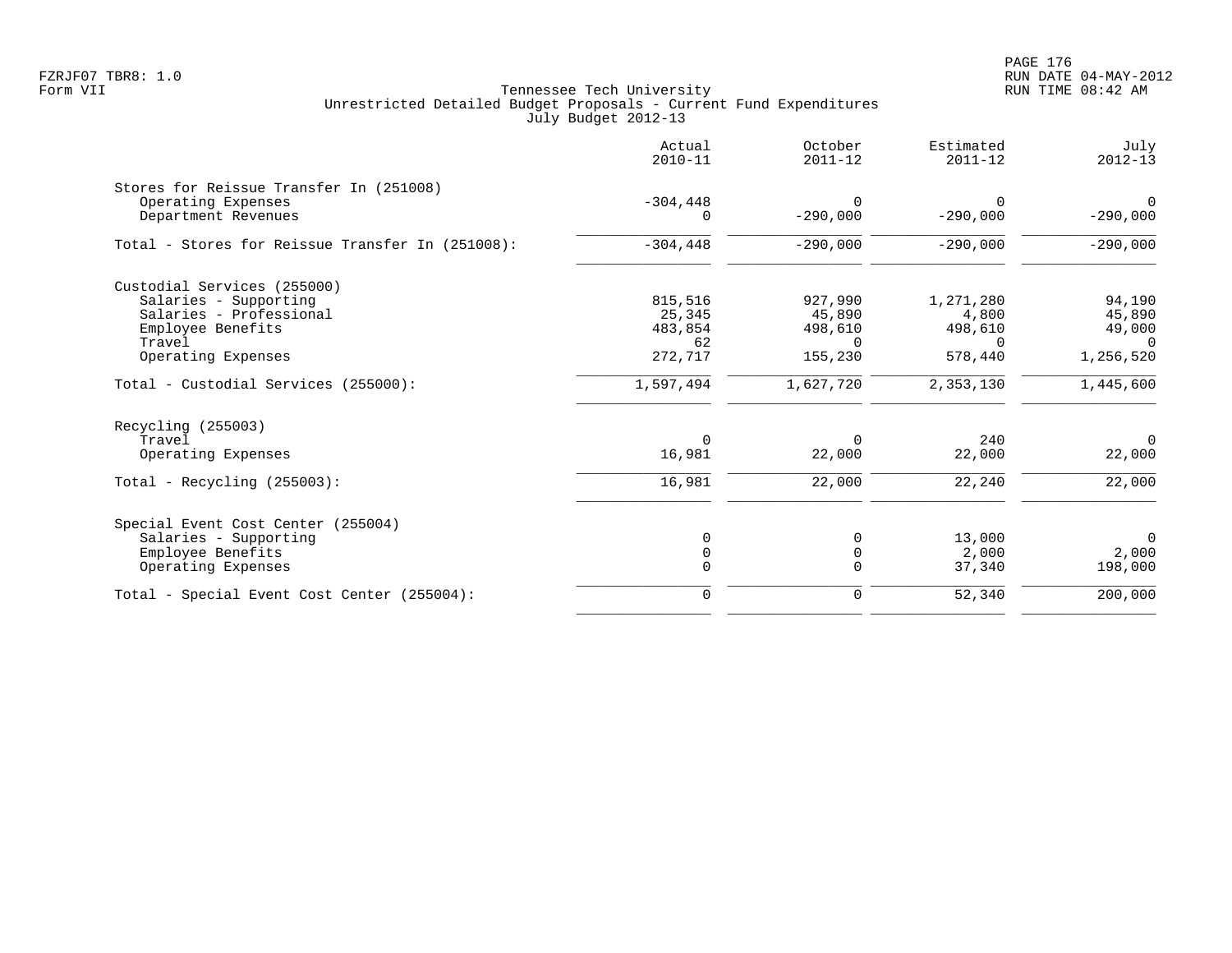|                                              | Actual<br>$2010 - 11$ | October<br>$2011 - 12$ | Estimated<br>$2011 - 12$ | July<br>$2012 - 13$ |
|----------------------------------------------|-----------------------|------------------------|--------------------------|---------------------|
| Utilities Admin (260000)                     |                       |                        |                          |                     |
| Salaries - Supporting                        | 269,112               | 327,140                | 308,230                  | 334,060             |
| Salaries - Professional                      | 82,023                | 76,090                 | 38,750                   | 76,070              |
| Employee Benefits                            | 161,666               | 176,870                | 176,870                  | 176,870             |
| Travel                                       | 705                   | 500                    | 500                      | 500                 |
| Operating Expenses                           | 129,253               | 160,220                | 160,220                  | 160,220             |
| Total - Utilities Admin (260000):            | 642,759               | 740,820                | 684,570                  | 747,720             |
| Utilities Main Campus (260001)               |                       |                        |                          |                     |
| Operating Expenses                           | 5,076,664             | 5,344,920              | 5,374,920                | 5,524,920           |
| Total - Utilities Main Campus (260001):      | 5,076,664             | 5, 344, 920            | 5,374,920                | 5,524,920           |
| Utilities Farm (260002)                      |                       |                        |                          |                     |
| Operating Expenses                           | 56,380                | 76,680                 | 76,680                   | 76,680              |
| Total - Utilities Farm (260002):             | 56,380                | 76,680                 | 76,680                   | 76,680              |
| Utilities Ag Pavilion (260003)               |                       |                        |                          |                     |
| Operating Expenses                           | 83,941                | 81,600                 | 81,600                   | 81,600              |
| Total - Utilities Aq Pavilion (260003):      | 83,941                | 81,600                 | 81,600                   | 81,600              |
| SAF Sustainable Campus Fee (260004)          |                       |                        |                          |                     |
| Salaries - Students                          | 1,120                 | 0                      | 0                        | $\mathbf 0$         |
| Salaries - Professional                      | 12,273                | $\Omega$               | $\Omega$                 | $\Omega$            |
| Employee Benefits                            | 31                    | 700                    | 700                      | 700                 |
| Operating Expenses                           | 1,220                 | 568,760                | 570,560                  | 151,700             |
| Total - SAF Sustainable Campus Fee (260004): | 14,644                | 569,460                | 571,260                  | 152,400             |
|                                              |                       |                        |                          |                     |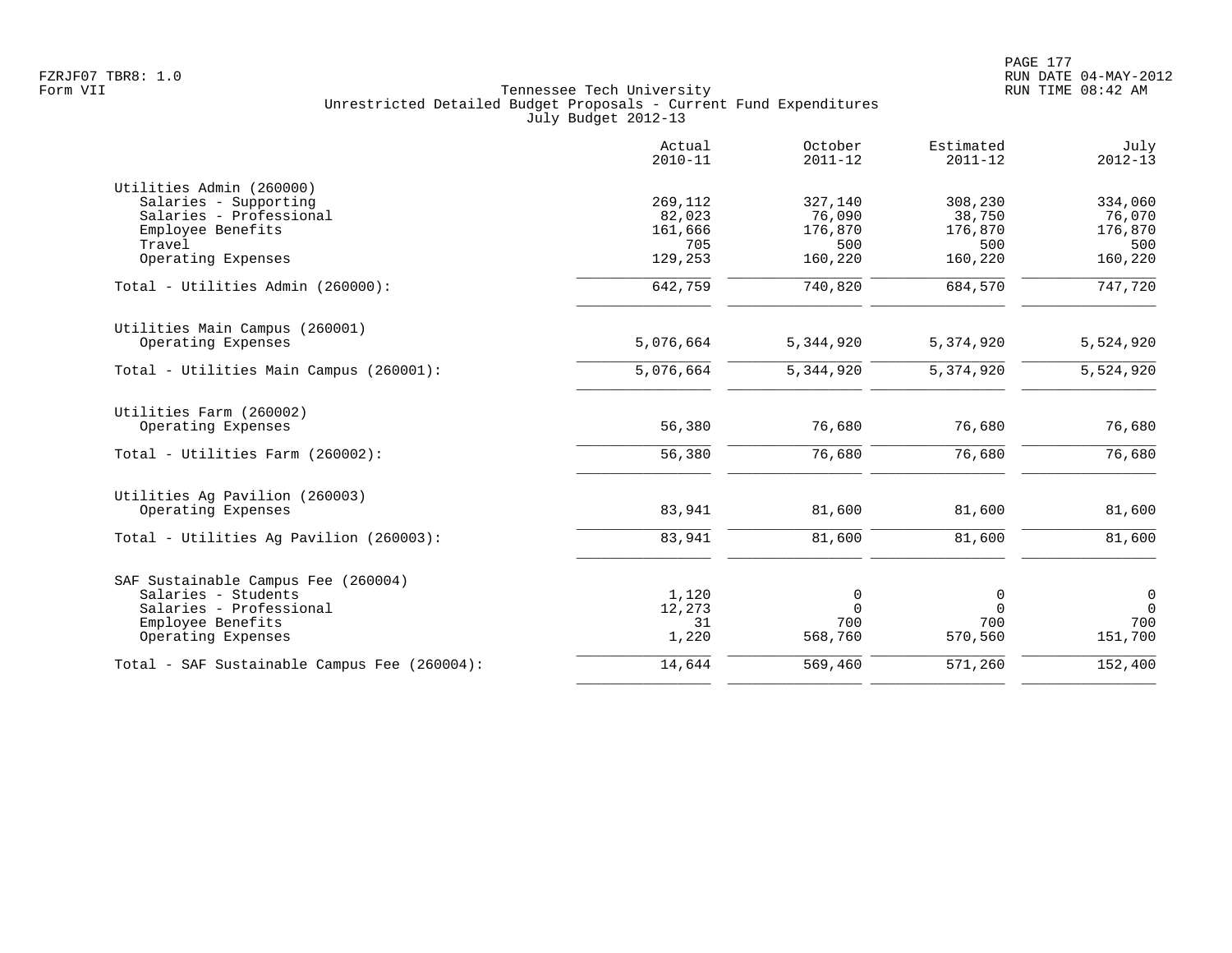|                                                                                             | Actual<br>$2010 - 11$         | October<br>$2011 - 12$         | Estimated<br>$2011 - 12$       | July<br>$2012 - 13$           |
|---------------------------------------------------------------------------------------------|-------------------------------|--------------------------------|--------------------------------|-------------------------------|
| Utilities TVA Energy Reimb (260005)<br>Operating Expenses                                   | $-243,072$                    | $-155,000$                     | $-260,000$                     | $-260,000$                    |
| Total - Utilities TVA Energy Reimb (260005):                                                | $-243,072$                    | $-155,000$                     | $-260,000$                     | $-260,000$                    |
| Utilities TVA Energy Exp (260006)<br>Operating Expenses                                     | 67,404                        | 6,800                          | 111,800                        | 111,800                       |
| Total - Utilities TVA Energy Exp (260006):                                                  | 67,404                        | 6,800                          | 111,800                        | 111,800                       |
| Grounds Roads and Walks (265000)<br>Salaries - Supporting<br>Salaries - Students            | 267,802<br>579                | 328,190<br>$\Omega$            | 322,790<br>$\Omega$            | 320,440<br>0                  |
| Employee Benefits<br>Travel<br>Operating Expenses                                           | 143,376<br>$-1,127$<br>97,032 | 150,410<br>$\Omega$<br>105,980 | 158,410<br>$\Omega$<br>123,980 | 158,410<br>$\Omega$<br>75,880 |
| Capital Outlay<br>Total - Grounds Roads and Walks (265000):                                 | $\Omega$<br>507,662           | 54,790<br>639,370              | 54,790<br>659,970              | $\Omega$<br>554,730           |
| Grounds Refuse Disposal (265001)<br>Operating Expenses                                      | 57,174                        | 50,000                         | 58,000                         | 50,000                        |
| Total - Grounds Refuse Disposal (265001):                                                   | 57,174                        | 50,000                         | 58,000                         | 50,000                        |
| Major Repairs and Renovations (270000)<br>Employee Benefits<br>Travel<br>Operating Expenses | $\mathbf 0$<br>13<br>203,626  | 40<br>$\Omega$<br>448,240      | 40<br>$\cap$<br>448,240        | 200<br>$\Omega$<br>159,920    |
| Total - Major Repairs and Renovations (270000):                                             | 203,639                       | 448,280                        | 448,280                        | 160,120                       |
|                                                                                             |                               |                                |                                |                               |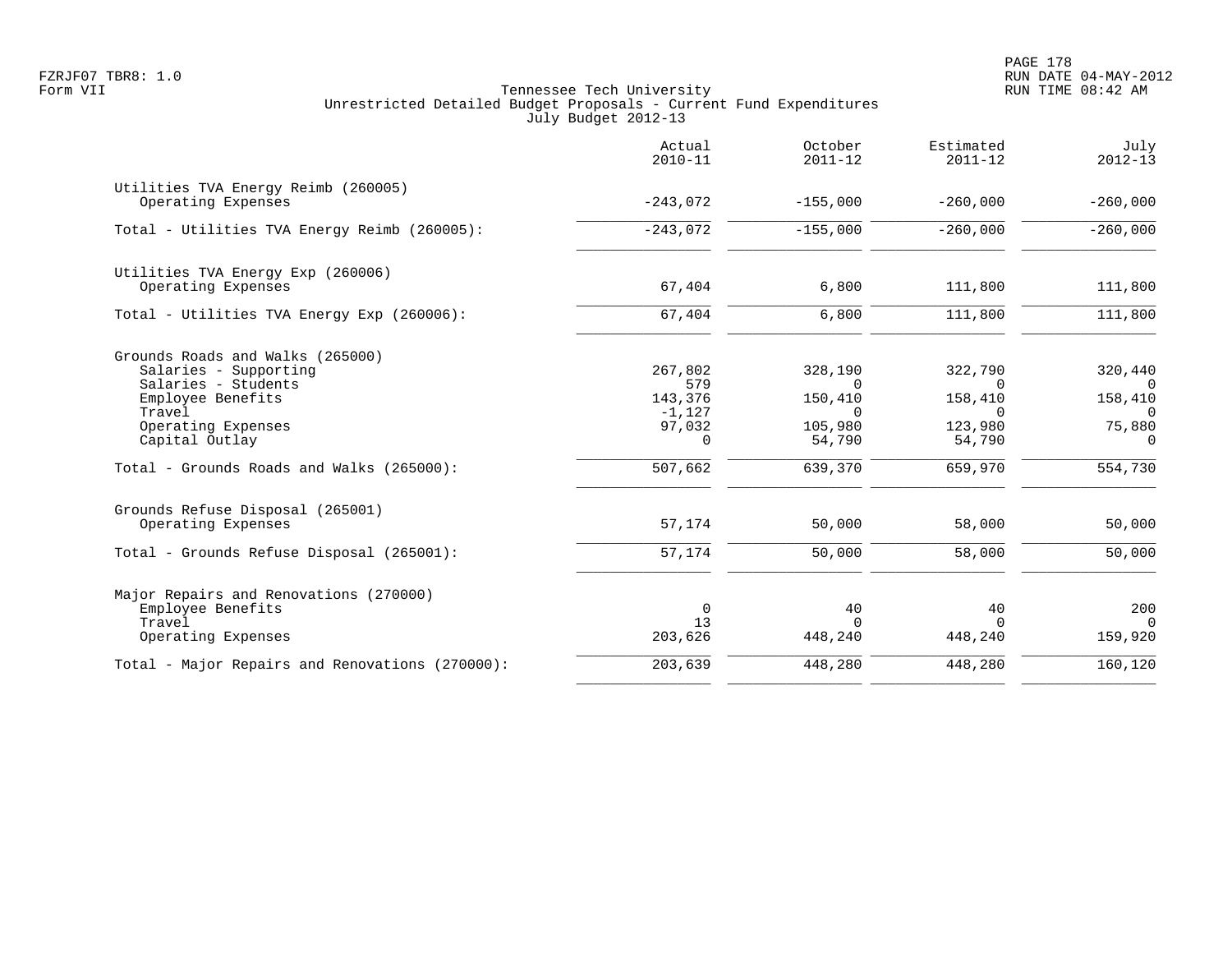PAGE 179 FZRJF07 TBR8: 1.0 RUN DATE 04-MAY-2012

|                                                                    | Actual<br>$2010 - 11$ | October<br>$2011 - 12$ | Estimated<br>$2011 - 12$ | July<br>$2012 - 13$ |
|--------------------------------------------------------------------|-----------------------|------------------------|--------------------------|---------------------|
| MOE Major Repairs and Renovations (270001)<br>Operating Expenses   | 8,531                 | $\mathbf 0$            | $\mathbf 0$              | $\mathbf 0$         |
| Total - MOE Major Repairs and Renovations (270001):                | 8,531                 | $\mathbf 0$            | $\mathbf 0$              | 0                   |
| TBR Spouse Dependent Discount (700000)<br>Employee Benefits        | 20,764                | 27,910                 | 28,460                   | 28,460              |
| Total - TBR Spouse Dependent Discount (700000):                    | 20,764                | 27,910                 | 28,460                   | 28,460              |
| TBR Employ Remission PC191 (700001)<br>Employee Benefits           | 1,164                 | 2,530                  | 2,530                    | 2,530               |
| Total - TBR Employ Remission PC191 (700001):                       | 1,164                 | 2,530                  | 2,530                    | 2,530               |
| E and G Data Processing Allocation (700003)<br>Department Revenues | 16,486                | 19,920                 | 19,930                   | 20,130              |
| Total - E and G Data Processing Allocation (700003):               | 16,486                | 19,920                 | 19,930                   | 20,130              |
| E and G Claims Adjustment (700004)<br>Operating Expenses           | 14,280                | 21,180                 | 15,090                   | 21,180              |
| Total - E and G Claims Adjustment (700004):                        | 14,280                | 21,180                 | 15,090                   | 21,180              |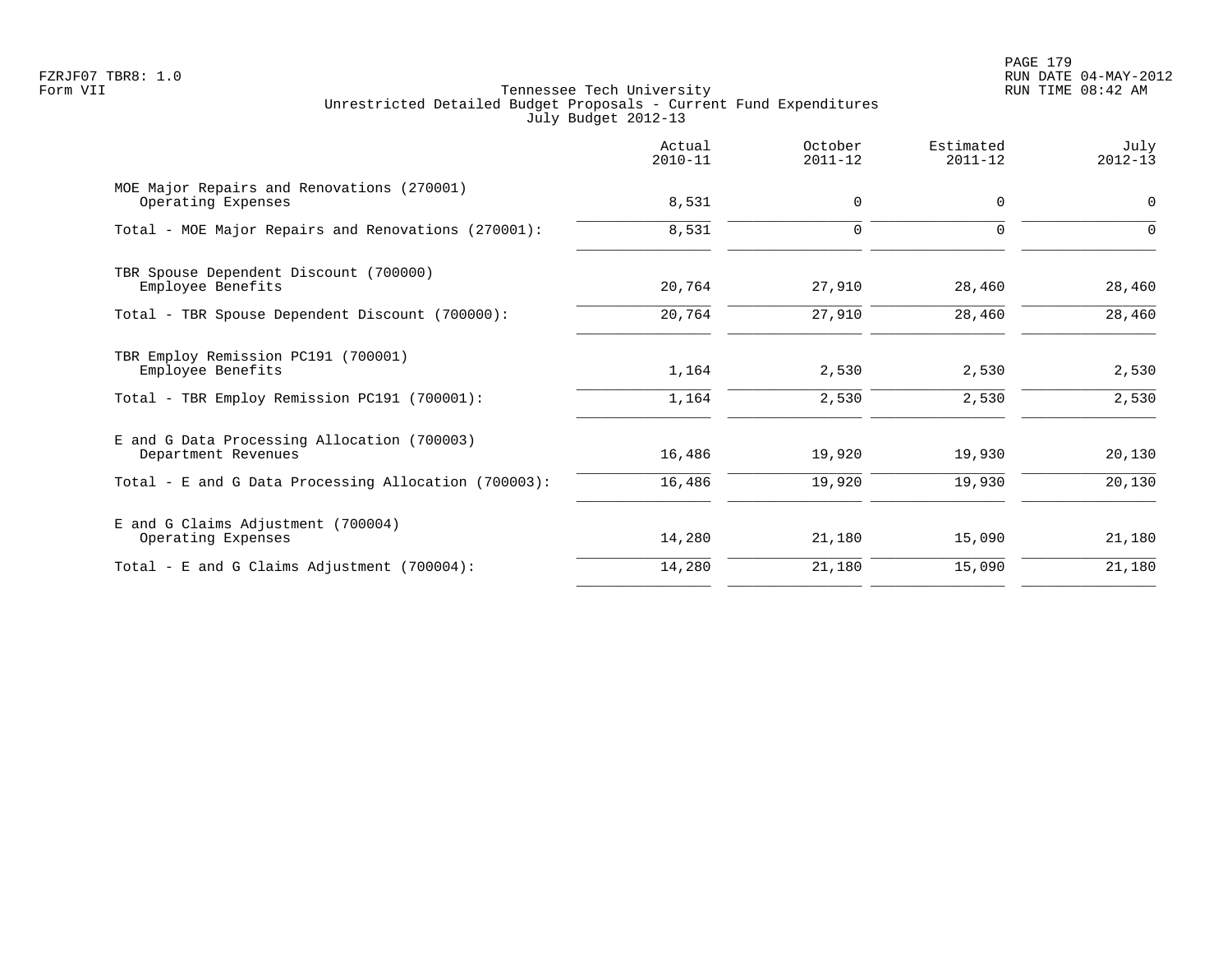|                                                                                                                                                        | Actual<br>$2010 - 11$                               | October<br>$2011 - 12$                             | Estimated<br>$2011 - 12$                      | July<br>$2012 - 13$                           |
|--------------------------------------------------------------------------------------------------------------------------------------------------------|-----------------------------------------------------|----------------------------------------------------|-----------------------------------------------|-----------------------------------------------|
| $E$ and G Support (700005)<br>Salaries - Administrative<br>Salaries - Supporting<br>Salaries - Professional<br>Employee Benefits<br>Operating Expenses | 0<br>$\mathbf 0$<br>$\Omega$<br>44,470<br>$-6, 246$ | $\mathbf 0$<br>17,620<br>3,190<br>34,860<br>22,352 | 0<br>$\Omega$<br>$\Omega$<br>34,860<br>22,352 | 2,630<br>45,880<br>16,730<br>41,380<br>22,350 |
| Total - E and G Support $(700005)$ :                                                                                                                   | 38,224                                              | 78,022                                             | 57,212                                        | 128,970                                       |
| E and G Other Salary Pool (700009)<br>Salaries - Supporting                                                                                            | 0                                                   | 19,520                                             | 19,520                                        | 19,520                                        |
| Total - E and G Other Salary Pool $(700009)$ :                                                                                                         | $\Omega$                                            | 19,520                                             | 19,520                                        | 19,520                                        |
| App Plant Non Utility Allocation (700038)<br>Department Revenues                                                                                       | $-797,910$                                          | $-895,540$                                         | $-901,740$                                    | $-912,270$                                    |
| Total - App Plant Non Utility Allocation (700038):                                                                                                     | $-797,910$                                          | $-895,540$                                         | $-901,740$                                    | $-912,270$                                    |
| App Plant Utilities Allocation (700039)<br>Department Revenues                                                                                         | $-864,750$                                          | $-918,760$                                         | $-924,070$                                    | $-934,680$                                    |
| Total - App Plant Utilities Allocation (700039):                                                                                                       | $-864,750$                                          | $-918,760$                                         | $-924,070$                                    | $-934,680$                                    |
| App Plant CC Utility Alloc (700042)<br>Department Revenues                                                                                             | $-21,030$                                           | $-20, 420$                                         | $-22,120$                                     | $-22,120$                                     |
| Total - App Plant CC Utility Alloc (700042):                                                                                                           | $-21,030$                                           | $-20,420$                                          | $-22,120$                                     | $-22,120$                                     |
|                                                                                                                                                        |                                                     |                                                    |                                               |                                               |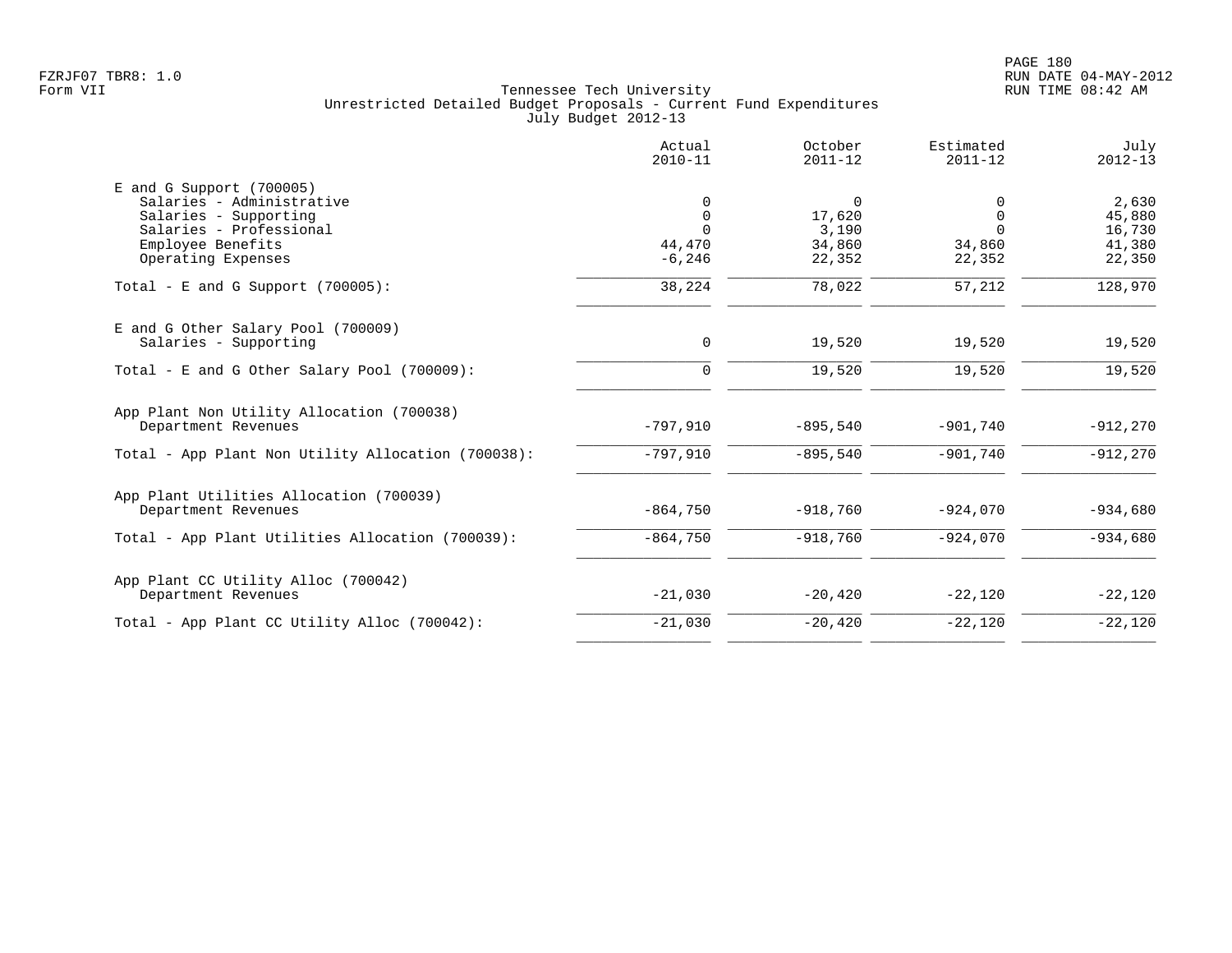PAGE 181 FZRJF07 TBR8: 1.0 RUN DATE 04-MAY-2012

|                                                                                                                                                                                                                           | Actual<br>$2010 - 11$                                                                                             | October<br>$2011 - 12$                                                                                               | Estimated<br>$2011 - 12$                                                                                            | July<br>$2012 - 13$                                                                                                    |
|---------------------------------------------------------------------------------------------------------------------------------------------------------------------------------------------------------------------------|-------------------------------------------------------------------------------------------------------------------|----------------------------------------------------------------------------------------------------------------------|---------------------------------------------------------------------------------------------------------------------|------------------------------------------------------------------------------------------------------------------------|
| App Plant CC Non Utility Alloc (700043)<br>Department Revenues                                                                                                                                                            | $-53,970$                                                                                                         | $-61,820$                                                                                                            | $-59,970$                                                                                                           | $-61,250$                                                                                                              |
| Total - App Plant CC Non Utility Alloc (700043):                                                                                                                                                                          | $-53,970$                                                                                                         | $-61,820$                                                                                                            | $-59,970$                                                                                                           | $-61,250$                                                                                                              |
| Post Office Allocation (700045)<br>Operating Expenses<br>Department Revenues                                                                                                                                              | $\Omega$<br>5,030                                                                                                 | 5,090<br>$\Omega$                                                                                                    | 5,090<br>$\Omega$                                                                                                   | 4,750<br>$\Omega$                                                                                                      |
| Total - Post Office Allocation (700045):                                                                                                                                                                                  | 5,030                                                                                                             | 5,090                                                                                                                | 5,090                                                                                                               | 4,750                                                                                                                  |
| Building Maintenance Support (700052)<br>Employee Benefits                                                                                                                                                                | 0                                                                                                                 | 7,900                                                                                                                | 7,900                                                                                                               | 7,900                                                                                                                  |
| Total - Building Maintenance Support (700052):                                                                                                                                                                            | $\Omega$                                                                                                          | 7,900                                                                                                                | 7,900                                                                                                               | 7,900                                                                                                                  |
| ARRA Am Recvry Reinvst Act (700062)<br>Operating Expenses                                                                                                                                                                 | 1,686                                                                                                             | $\mathbf 0$                                                                                                          | $\mathbf 0$                                                                                                         | $\mathbf 0$                                                                                                            |
| Total - ARRA Am Recvry Reinvst Act (700062):                                                                                                                                                                              | 1,686                                                                                                             | $\Omega$                                                                                                             | $\Omega$                                                                                                            | $\Omega$                                                                                                               |
| Total - Physical Plant (500):                                                                                                                                                                                             |                                                                                                                   |                                                                                                                      |                                                                                                                     |                                                                                                                        |
| Salaries - Administrative<br>Salaries - Academic<br>Salaries - Supporting<br>Salaries - Students<br>Salaries - Professional<br>Employee Benefits<br>Travel<br>Operating Expenses<br>Capital Outlay<br>Department Revenues | 208,269<br>1,943<br>2,515,907<br>22,548<br>573,328<br>1,813,428<br>8,273<br>7,257,172<br>$\Omega$<br>$-1,720,828$ | 105,920<br>$\Omega$<br>3,032,890<br>16,770<br>685,980<br>1,883,910<br>2,230<br>8,860,444<br>54,790<br>$-2, 175, 620$ | 114,000<br>$\Omega$<br>3,326,650<br>19,570<br>534,170<br>1,894,460<br>15,460<br>9,575,628<br>54,790<br>$-2,186,970$ | 107,630<br>$\Omega$<br>2,071,280<br>16,770<br>697,490<br>1,366,790<br>2,230<br>9,431,072<br>$\Omega$<br>$-2, 209, 190$ |
| Total                                                                                                                                                                                                                     | 10,680,040                                                                                                        | 12,467,314                                                                                                           | 13,347,758                                                                                                          | 11,484,072                                                                                                             |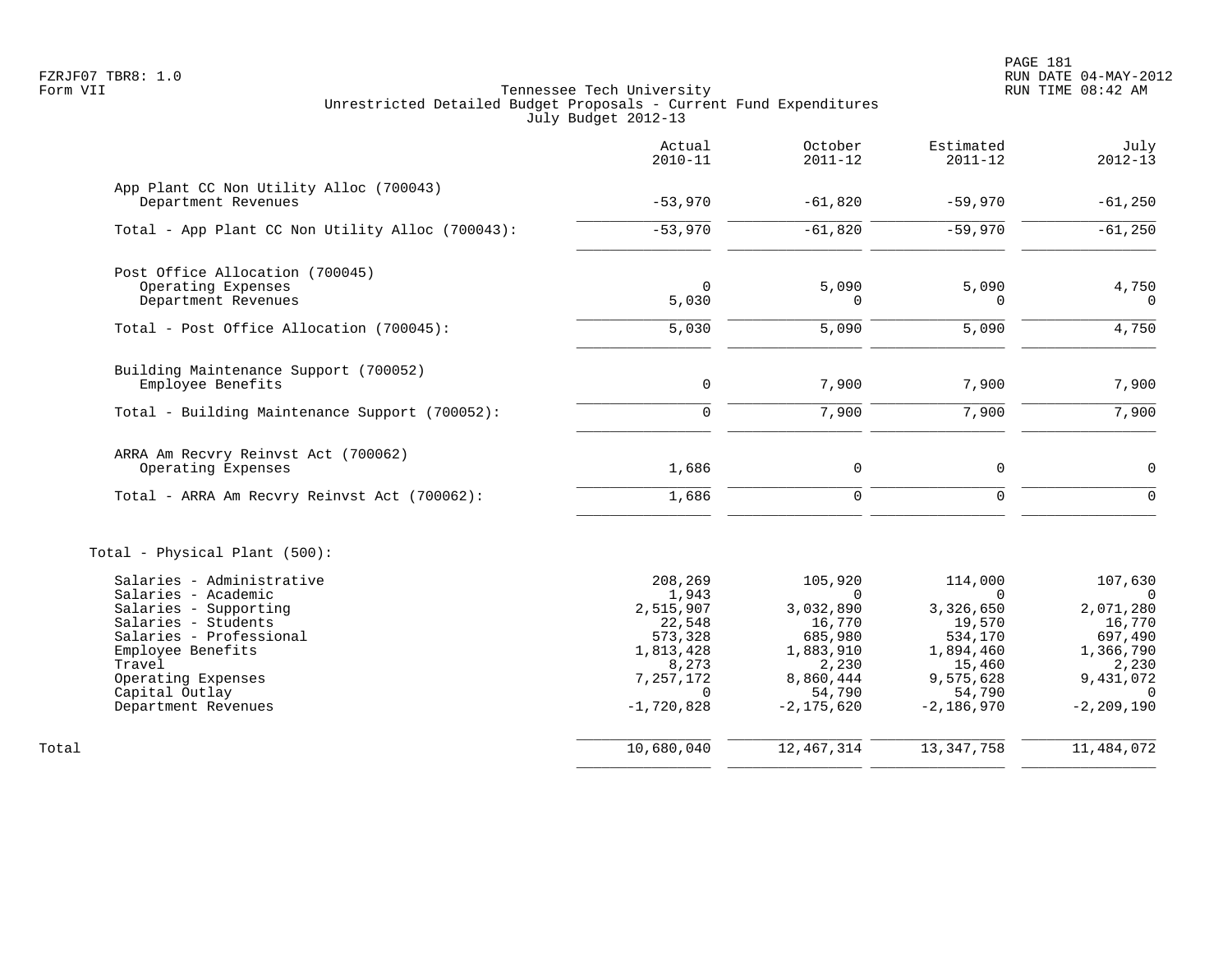|                                                                                                                                                                                                                          | Actual<br>$2010 - 11$                                                                                           | October<br>$2011 - 12$                                                                                               | Estimated<br>$2011 - 12$                                                                                            | July<br>$2012 - 13$                                                                                                    |
|--------------------------------------------------------------------------------------------------------------------------------------------------------------------------------------------------------------------------|-----------------------------------------------------------------------------------------------------------------|----------------------------------------------------------------------------------------------------------------------|---------------------------------------------------------------------------------------------------------------------|------------------------------------------------------------------------------------------------------------------------|
| Total - Physical Plant (50):                                                                                                                                                                                             |                                                                                                                 |                                                                                                                      |                                                                                                                     |                                                                                                                        |
| Salaries - Administrative<br>Salaries - Academic<br>Salaries - Supporting<br>Salaries - Students<br>Salaries - Professional<br>Employee Benefits<br>Travel<br>Operating Expense<br>Capital Outlay<br>Department Revenues | 208,269<br>1,943<br>2,515,907<br>22,548<br>573,328<br>1,813,428<br>8,273<br>7,257,172<br>$\cap$<br>$-1,720,828$ | 105,920<br>$\Omega$<br>3,032,890<br>16,770<br>685,980<br>1,883,910<br>2,230<br>8,860,444<br>54,790<br>$-2, 175, 620$ | 114,000<br>$\Omega$<br>3,326,650<br>19,570<br>534,170<br>1,894,460<br>15,460<br>9,575,628<br>54,790<br>$-2,186,970$ | 107,630<br>$\Omega$<br>2,071,280<br>16,770<br>697,490<br>1,366,790<br>2,230<br>9,431,072<br>$\Omega$<br>$-2, 209, 190$ |
| Total                                                                                                                                                                                                                    | 10,680,040                                                                                                      | 12,467,314                                                                                                           | 13,347,758                                                                                                          | 11,484,072                                                                                                             |
| Scholarships and Fellowships (55)<br>Scholarships and Fellowships (550)<br>Alumni Scholarships (120019)<br>Operating Expenses                                                                                            | 25,000                                                                                                          | 69,910                                                                                                               | 69,910                                                                                                              | 69,910                                                                                                                 |
| Total - Alumni Scholarships (120019):                                                                                                                                                                                    | 25,000                                                                                                          | 69,910                                                                                                               | 69,910                                                                                                              | 69,910                                                                                                                 |
| Honors Scholarship (121901)<br>Operating Expenses<br>Total - Honors Scholarship (121901):                                                                                                                                | 410,587<br>410,587                                                                                              | 228,660<br>228,660                                                                                                   | 228,660<br>228,660                                                                                                  | 228,660<br>228,660                                                                                                     |
|                                                                                                                                                                                                                          |                                                                                                                 |                                                                                                                      |                                                                                                                     |                                                                                                                        |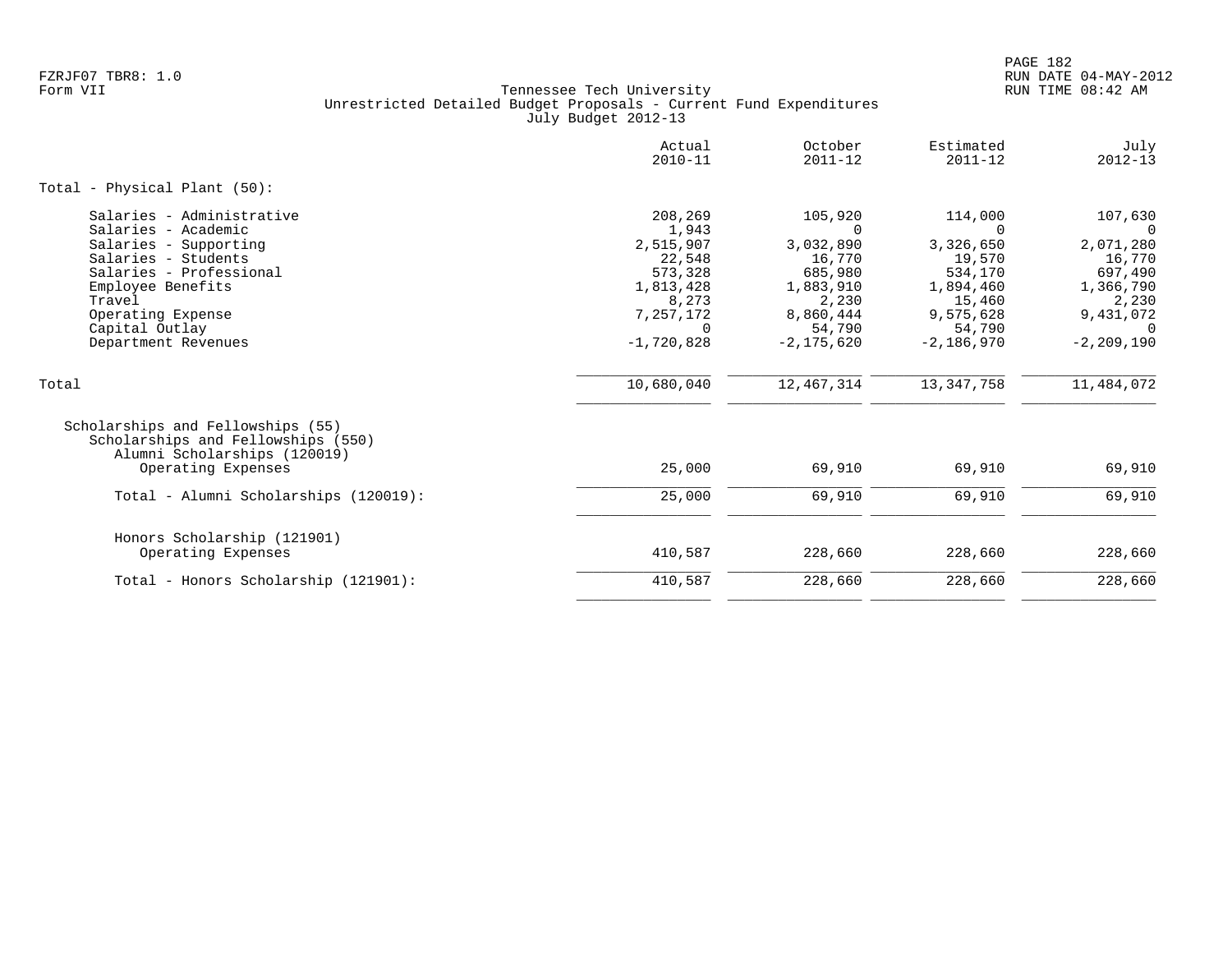|                                                                  | Actual<br>$2010 - 11$ | October<br>$2011 - 12$ | Estimated<br>$2011 - 12$ | July<br>$2012 - 13$ |
|------------------------------------------------------------------|-----------------------|------------------------|--------------------------|---------------------|
| Comm Coll Scholarship (121902)<br>Operating Expenses             | $\mathbf 0$           | 128,940                | 128,940                  | 128,940             |
| Total - Comm Coll Scholarship (121902):                          | $\mathbf 0$           | 128,940                | 128,940                  | 128,940             |
| Academic Work Study Program (122002)<br>Operating Expenses       | 4,000                 | $\mathbf 0$            | 0                        | $\mathbf 0$         |
| Total - Academic Work Study Program (122002):                    | 4,000                 | $\mathbf 0$            | 0                        | $\Omega$            |
| Financial Aid Housing Scholarship (122003)<br>Operating Expenses | 27,920                | 38,040                 | 38,040                   | 38,040              |
| Total - Financial Aid Housing Scholarship (122003):              | 27,920                | 38,040                 | 38,040                   | 38,040              |
| SEOG Matching (122004)<br>Operating Expenses                     | 134,406               | 86,160                 | 86,160                   | 86,160              |
| Total - SEOG Matching (122004):                                  | 134,406               | 86,160                 | 86,160                   | 86,160              |
| UAS (122005)<br>Operating Expenses                               | 2,649,708             | 3,458,250              | 3,458,250                | 3,458,250           |
| $Total - UAS (122005):$                                          | 2,649,708             | 3,458,250              | 3,458,250                | 3,458,250           |
|                                                                  |                       |                        |                          |                     |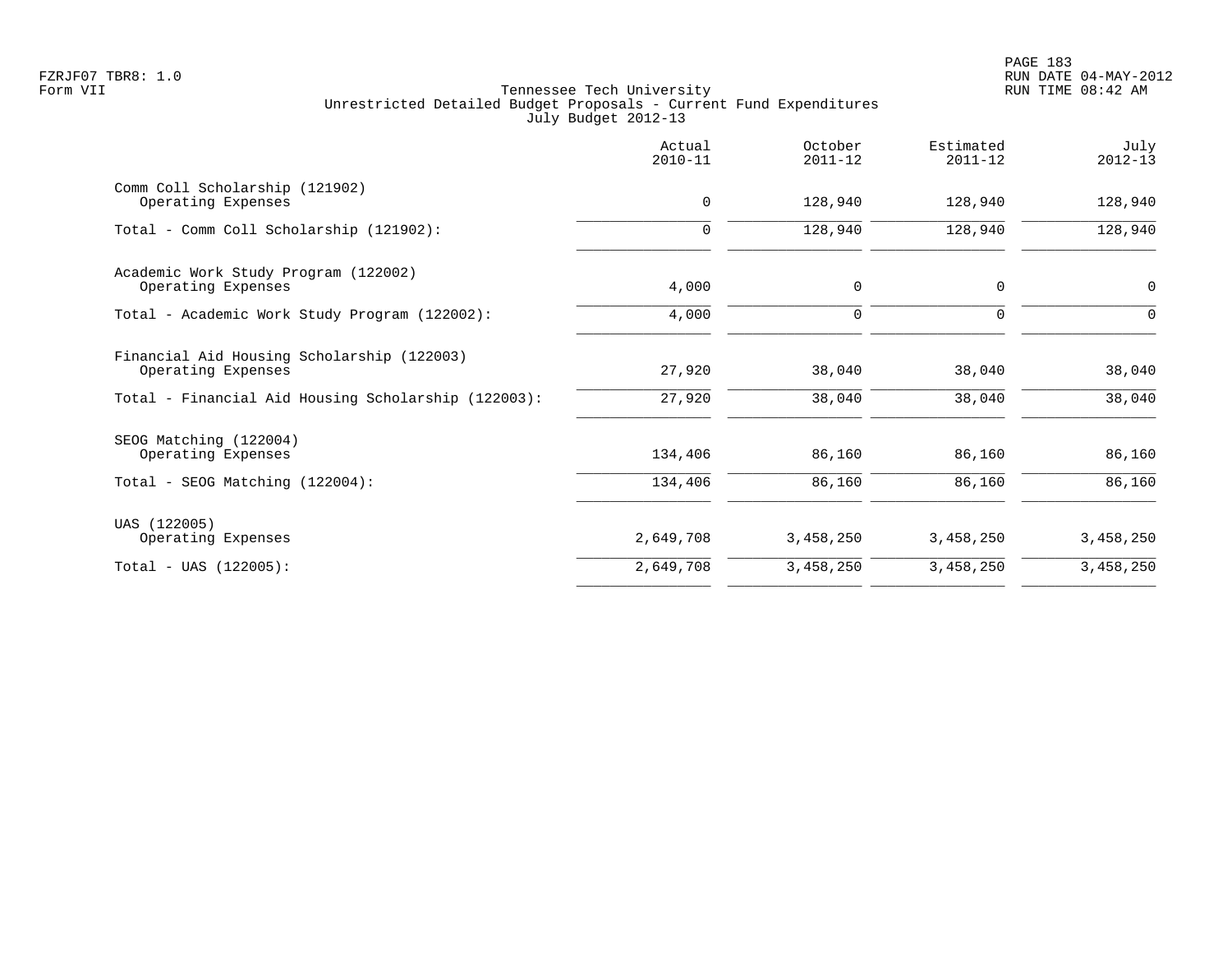PAGE 184 FZRJF07 TBR8: 1.0 RUN DATE 04-MAY-2012

|                                                         | Actual<br>$2010 - 11$ | October<br>$2011 - 12$ | Estimated<br>$2011 - 12$ | July<br>$2012 - 13$ |
|---------------------------------------------------------|-----------------------|------------------------|--------------------------|---------------------|
| Science Fair Scholarship (123011)<br>Operating Expenses | 6,000                 | 30,400                 | 30,400                   | 30,400              |
| Total - Science Fair Scholarship (123011):              | 6,000                 | 30,400                 | 30,400                   | 30,400              |
| Alumni OST Scholarship (123012)<br>Operating Expenses   | 30,001                | 51,210                 | 51,210                   | 51,210              |
| Total - Alumni OST Scholarship (123012):                | 30,001                | 51,210                 | 51,210                   | 51,210              |
| Boys Girls State Sch (123014)<br>Operating Expenses     | 4,000                 | 11,320                 | 11,320                   | 11,320              |
| Total - Boys Girls State Sch (123014):                  | 4,000                 | 11,320                 | 11,320                   | 11,320              |
| Admissions Hounsing Sch (123015)<br>Operating Expenses  | 77,000                | 208,880                | 208,880                  | 208,880             |
| Total - Admissions Hounsing Sch (123015):               | 77,000                | 208,880                | 208,880                  | 208,880             |
| African Am Undergrad Sch (123017)<br>Operating Expenses | 3,300                 | 241,400                | 241,400                  | 241,400             |
| Total - African Am Undergrad Sch (123017):              | 3,300                 | 241,400                | 241,400                  | 241,400             |
|                                                         |                       |                        |                          |                     |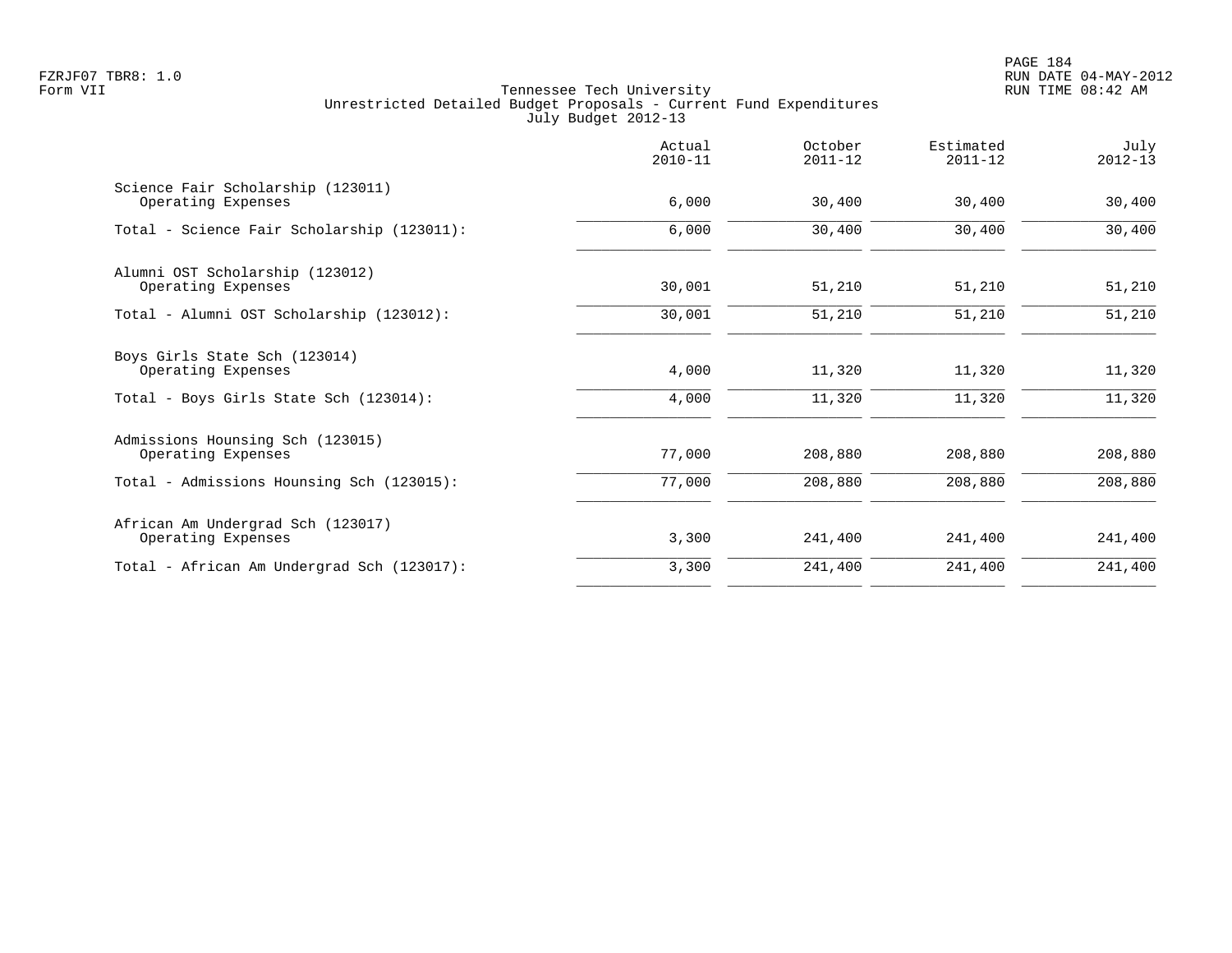|                                                                  | Actual<br>$2010 - 11$ | October<br>$2011 - 12$ | Estimated<br>$2011 - 12$ | July<br>$2012 - 13$ |
|------------------------------------------------------------------|-----------------------|------------------------|--------------------------|---------------------|
| Minority Housing Sch (123018)<br>Operating Expenses              | 1,000                 | 118,930                | 118,930                  | 118,930             |
| Total - Minority Housing Sch (123018):                           | 1,000                 | 118,930                | 118,930                  | 118,930             |
| Veterans Yellow Ribbon Program (123020)<br>Operating Expenses    | 1,704                 | 0                      | 25,000                   | 25,000              |
| Total - Veterans Yellow Ribbon Program (123020):                 | 1,704                 | 0                      | 25,000                   | 25,000              |
| Intl Stu Affairs IREX Scholarship (123710)<br>Operating Expenses | 1,424                 | $\mathbf 0$            | $\Omega$                 | $\mathbf 0$         |
| Total - Intl Stu Affairs IREX Scholarship (123710):              | 1,424                 | $\mathbf 0$            | $\Omega$                 | $\Omega$            |
| ROTC Housing Scholarship (125601)<br>Operating Expenses          | 102,375               | 118,930                | 118,930                  | 118,930             |
| Total - ROTC Housing Scholarship (125601):                       | 102,375               | 118,930                | 118,930                  | 118,930             |
| Don Cook Scholarship (140020)<br>Operating Expenses              | 7,400                 | 3,700                  | 3,700                    | 3,700               |
| Total - Don Cook Scholarship (140020):                           | 7,400                 | 3,700                  | 3,700                    | 3,700               |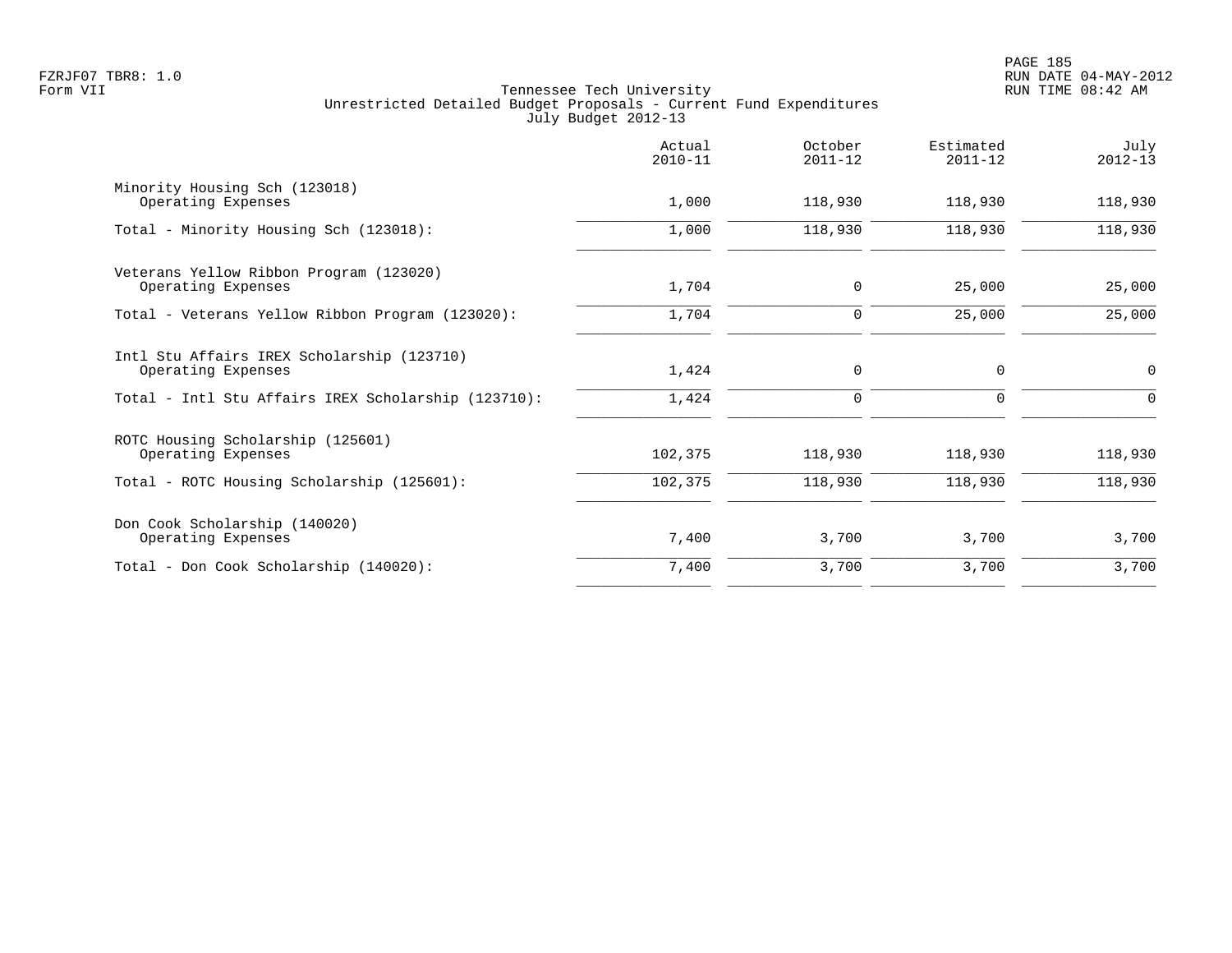|                                                              | Actual<br>$2010 - 11$ | October<br>$2011 - 12$ | Estimated<br>$2011 - 12$ | July<br>$2012 - 13$ |
|--------------------------------------------------------------|-----------------------|------------------------|--------------------------|---------------------|
| Early Admissions Scholarship (180011)<br>Operating Expenses  | 7,176                 | 67,440                 | 67,440                   | 67,440              |
| Total - Early Admissions Scholarship (180011):               | 7,176                 | 67,440                 | 67,440                   | 67,440              |
| Restricted Ext Prog Regl Dev (180013)<br>Operating Expenses  | 323,578               | 578,110                | 578,110                  | 578,110             |
| Total - Restricted Ext Prog Regl Dev (180013):               | 323,578               | 578,110                | 578,110                  | 578,110             |
| TBR Spouse Dependent Discount (700000)<br>Operating Expenses | 7,665                 | 66,240                 | 66,240                   | 66,240              |
| Total - TBR Spouse Dependent Discount (700000):              | 7,665                 | 66,240                 | 66,240                   | 66,240              |
| TBR Employ Remission PC191 (700001)<br>Operating Expenses    | 86,533                | 53,400                 | 53,400                   | 53,400              |
| Total - TBR Employ Remission PC191 (700001):                 | 86,533                | 53,400                 | 53,400                   | 53,400              |
| Staff Scholarships (700053)<br>Operating Expenses            | 49,145                | 61,550                 | 37,970                   | 37,970              |
| Total - Staff Scholarships (700053):                         | 49,145                | 61,550                 | 37,970                   | 37,970              |
|                                                              |                       |                        |                          |                     |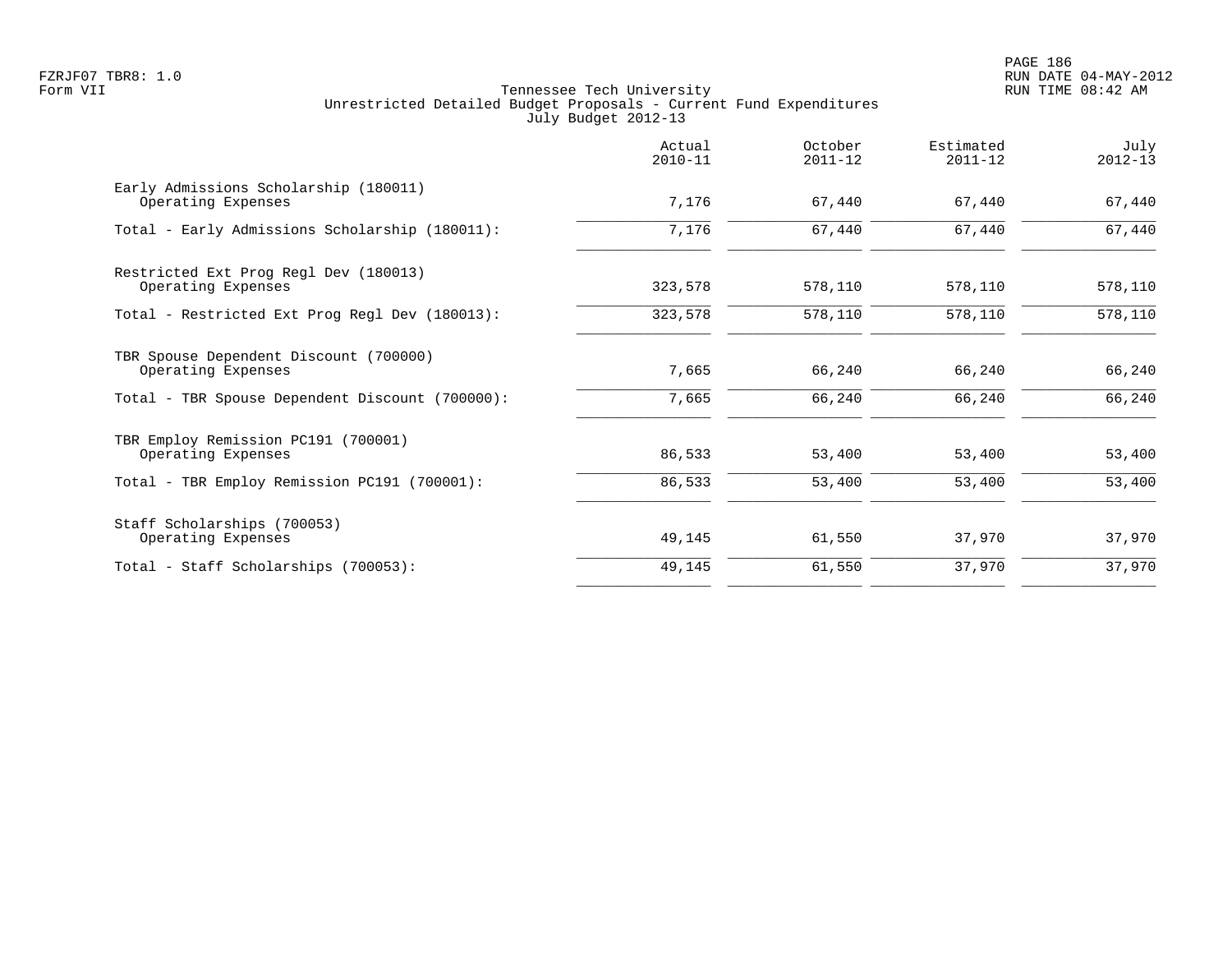|                                                                  | Actual<br>$2010 - 11$ | October<br>$2011 - 12$ | Estimated<br>$2011 - 12$ | July<br>$2012 - 13$ |
|------------------------------------------------------------------|-----------------------|------------------------|--------------------------|---------------------|
| Armed Forces Dependent Schoarship (700054)<br>Operating Expenses | $\mathbf 0$           | 11,920                 | 11,920                   | 11,920              |
| Total - Armed Forces Dependent Schoarship (700054):              | $\mathbf 0$           | 11,920                 | 11,920                   | 11,920              |
| TSAC Scholarship Match (700055)<br>Operating Expenses            | 1,500                 | 20,430                 | 20,430                   | 20,430              |
| Total - TSAC Scholarship Match (700055):                         | 1,500                 | 20,430                 | 20,430                   | 20,430              |
| State Employee Fee Waiver (700056)<br>Operating Expenses         | 175,499               | 207,850                | 207,850                  | 207,850             |
| Total - State Employee Fee Waiver (700056):                      | 175,499               | 207,850                | 207,850                  | 207,850             |
| Public Schl Teach Dep Discount (700057)<br>Operating Expenses    | 1,018,631             | 960,120                | 960,120                  | 960,120             |
| Total - Public Schl Teach Dep Discount (700057):                 | 1,018,631             | 960,120                | 960,120                  | 960,120             |
| State Employee Dep Discount (700058)<br>Operating Expenses       | 398,483               | 383,150                | 383,150                  | 383,150             |
| Total - State Employee Dep Discount (700058):                    | 398,483               | 383,150                | 383,150                  | 383,150             |
|                                                                  |                       |                        |                          |                     |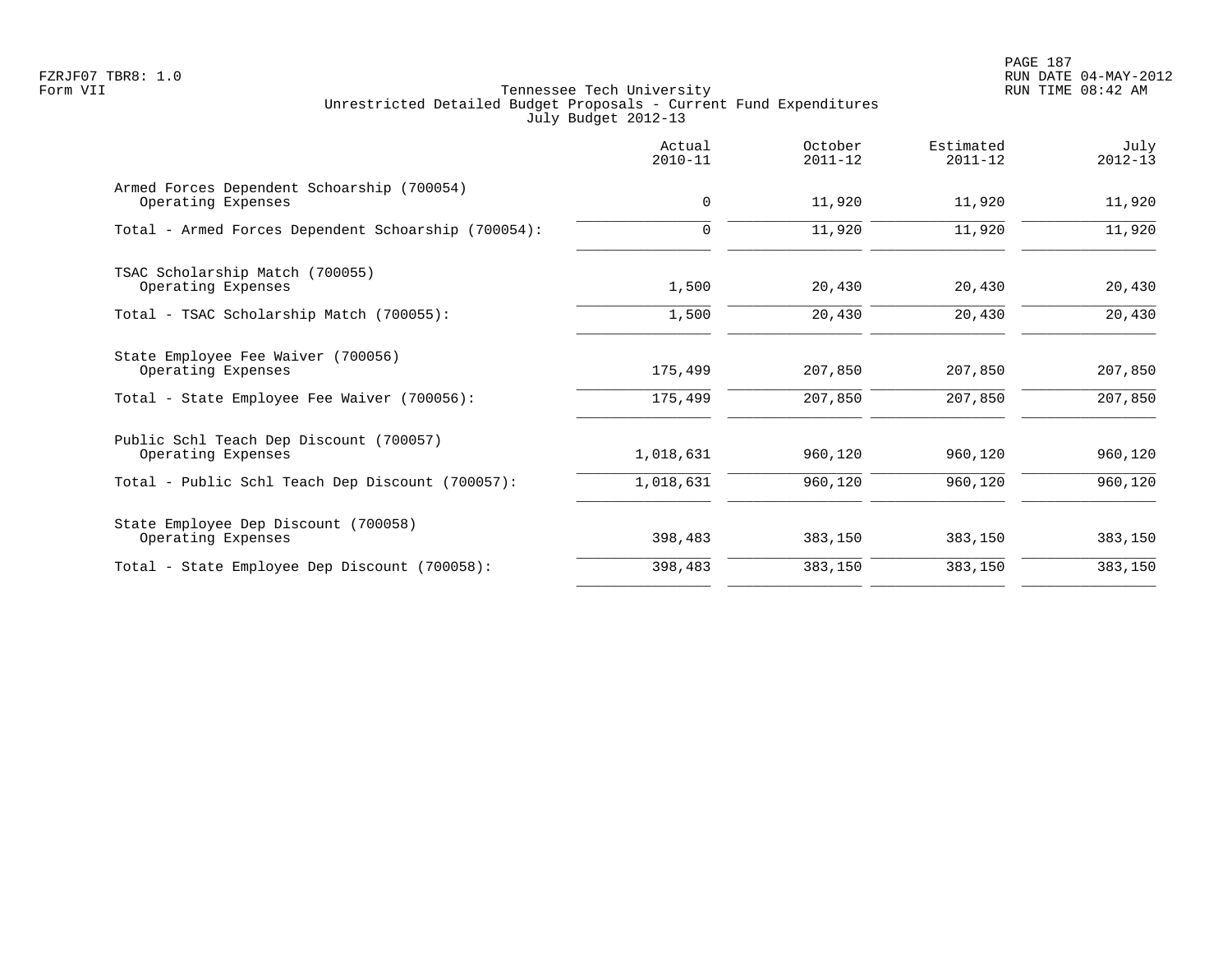PAGE 188 FZRJF07 TBR8: 1.0 RUN DATE 04-MAY-2012

|                                                              | Actual<br>$2010 - 11$ | October<br>$2011 - 12$ | Estimated<br>$2011 - 12$ | July<br>$2012 - 13$ |
|--------------------------------------------------------------|-----------------------|------------------------|--------------------------|---------------------|
| Faculty Staff Tuition Maint (700059)<br>Operating Expenses   | 92,752                | 72,130                 | 97,020                   | 97,020              |
| Total - Faculty Staff Tuition Maint (700059):                | 92,752                | 72,130                 | 97,020                   | 97,020              |
| RIF Educ Assistance MOE Funds (700065)<br>Operating Expenses | 8,356                 | $\mathbf 0$            | $\mathbf 0$              | $\mathbf 0$         |
| Total - RIF Educ Assistance MOE Funds (700065):              | 8,356                 | $\mathbf 0$            | $\Omega$                 | $\Omega$            |
| TTU Buyout Program (700066)<br>Operating Expenses            | 566                   | $\mathsf{O}$           | $\mathbf 0$              | 0                   |
| Total - TTU Buyout Program (700066):                         | 566                   | $\mathbf 0$            | $\Omega$                 | $\Omega$            |
| Total - Scholarships and Fellowships (550):                  |                       |                        |                          |                     |
| Operating Expenses                                           | 5,655,709             | 7,277,070              | 7,303,380                | 7,303,380           |
| Total                                                        | 5,655,709             | 7,277,070              | 7,303,380                | 7,303,380           |
| Total - Scholarships and Fellowships (55):                   |                       |                        |                          |                     |
| Operating Expense                                            | 5,655,709             | 7,277,070              | 7,303,380                | 7,303,380           |
| Total                                                        | 5,655,709             | 7,277,070              | 7,303,380                | 7,303,380           |
|                                                              |                       |                        |                          |                     |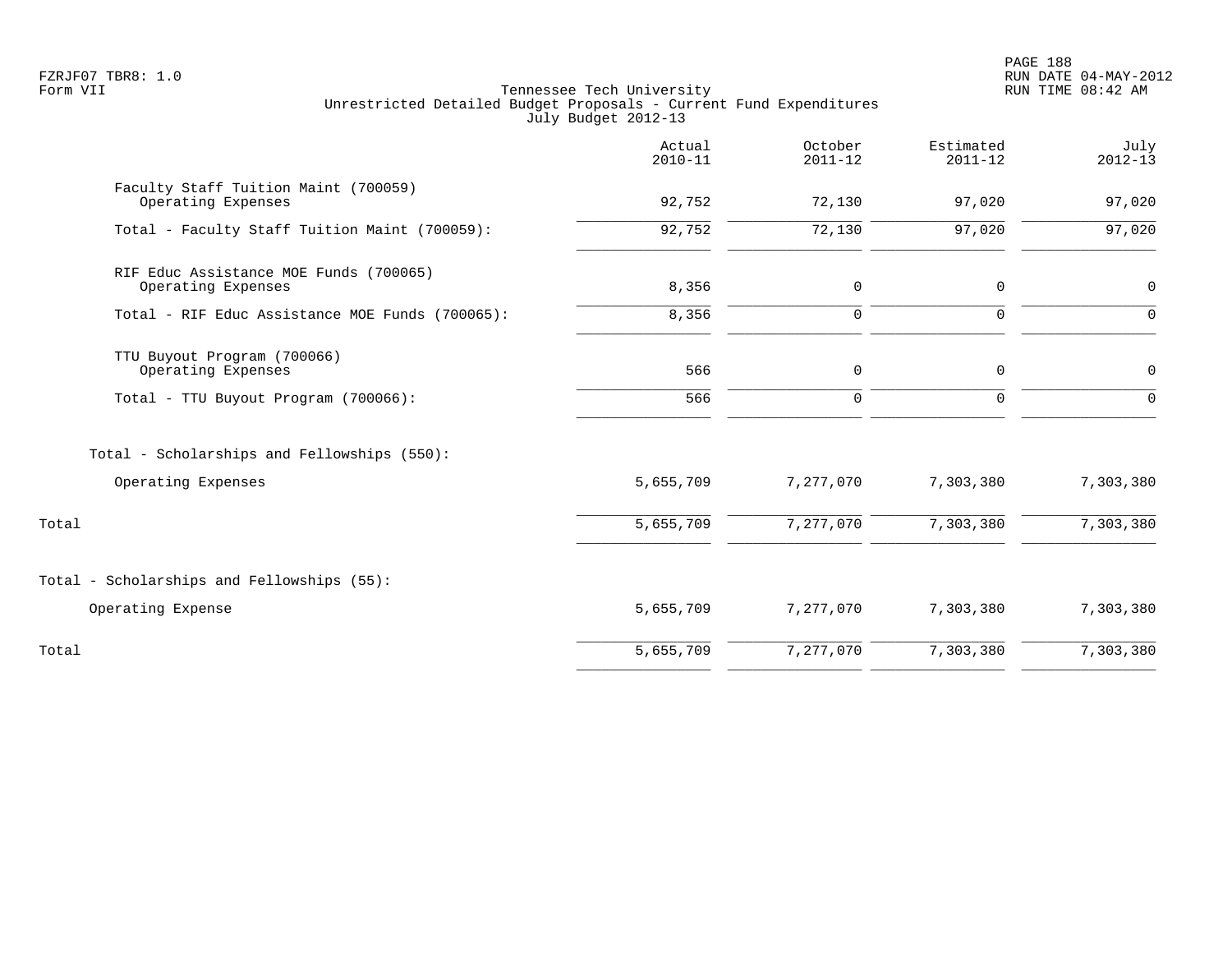|                             | Actual<br>$2010 - 11$ | October<br>$2011 - 12$ | Estimated<br>$2011 - 12$ | July<br>$2012 - 13$ |
|-----------------------------|-----------------------|------------------------|--------------------------|---------------------|
| Total Education and General |                       |                        |                          |                     |
| Salaries - Administrative   | 4,234,241             | 3,347,731              | 3,397,571                | 3,495,148           |
| Salaries - Academic         | 28,863,448            | 31,689,097             | 30,815,916               | 32, 276, 997        |
| Salaries - Supporting       | 9,107,900             | 10,264,566             | 10,670,097               | 9,642,750           |
| Salaries - Students         | 1,263,426             | 732,860                | 1,317,520                | 869,850             |
| Salaries - Professional     | 10,389,447            | 13, 103, 821           | 12,831,704               | 13,831,659          |
| Employee Benefits           | 20,150,847            | 21, 236, 258           | 21,428,652               | 21, 134, 898        |
| Travel                      | 1,896,900             | 1,431,710              | 2,367,477                | 1,456,940           |
| Operating Expense           | 29,019,090            | 41, 172, 363           | 42,273,400               | 37,098,517          |
| Capital Outlay              | 1,260,973             | 1,222,920              | 1,447,220                | 1,025,350           |
| Department Revenues         | $-2.213.279$          | $-4, 285, 590$         | $-4, 158, 940$           | $-3,874,730$        |
| Total                       | 103,972,993           | 119,915,736            | 122,390,617              | 116,957,379         |
|                             |                       |                        |                          |                     |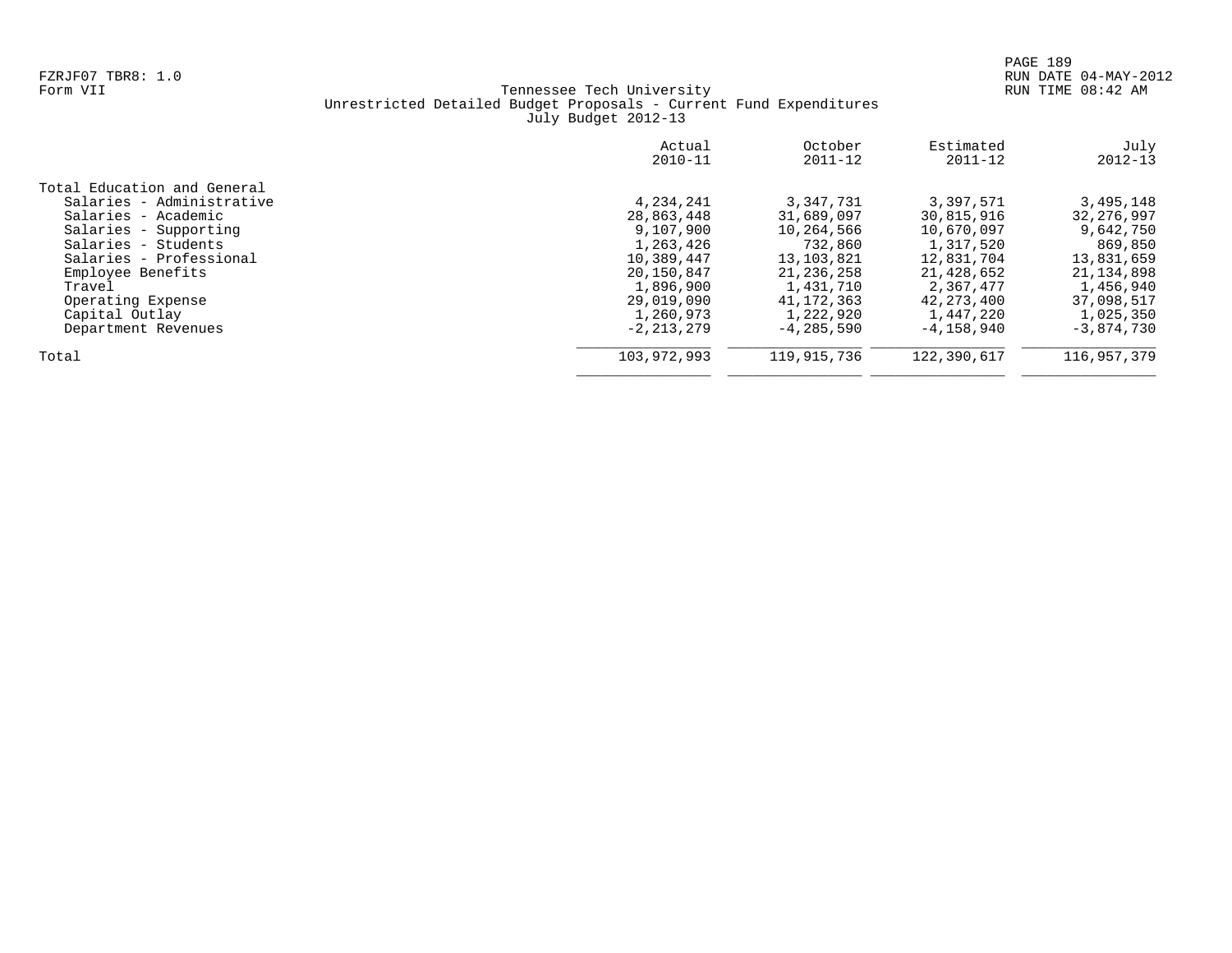|                                                                           | Actual<br>$2010 - 11$ | October<br>$2011 - 12$ | Estimated<br>$2011 - 12$ | July<br>$2012 - 13$  |
|---------------------------------------------------------------------------|-----------------------|------------------------|--------------------------|----------------------|
| E & G Transfers                                                           |                       |                        |                          |                      |
| Mandatory Transfers                                                       |                       |                        |                          |                      |
| ROI Energy Performance Contract                                           | 314,650               | 314,650                | 314,650                  | 314,670              |
| ROI Performance Contr Order 2                                             | 203,350               | 202,520                | 202,520                  | 203,300              |
| ROI Fitness Center 1998D 912 Bds                                          | 209,320               | $\Omega$               | $\Omega$                 | $\Omega$             |
| Total E & G Mandatory Transfers:                                          | 727,320               | 517,170                | 517,170                  | 517,970              |
|                                                                           |                       |                        |                          |                      |
| Non-Mandatory Transfers                                                   |                       |                        |                          |                      |
| Trf to Un Ex Plnt Pennebaker Audito                                       | 120,000               |                        |                          |                      |
| Transfers to RR Athletic Fund                                             | 485,035               | 506,760                | 383,846                  | 403,566              |
| Transfers to RR University Police                                         | 33,200                | $\Omega$               | $\Omega$                 |                      |
| Trf to Un Ex Plnt Learng Comms                                            | 508,790               | $\Omega$               | 100,740                  | $\Omega$             |
| Transfers to RR Shipley Farm                                              | 7,105                 |                        | $\Omega$                 | $\Omega$             |
| Transfers to RR Computer Ctr                                              | 357,000               | 300,000                | 300,000                  | 300,000              |
| Trf to Un Ex Plnt Prescott Property                                       | 1,620,800             | $\Omega$               | $\Omega$                 | $\Omega$             |
| Transf to Un Ex Plant UC Blinds                                           | $\Omega$              | 57,040                 | 57,040                   | $\Omega$             |
| Transfers to RR MP Water Ctr                                              | 13,280<br>$\Omega$    | 12,000                 | 12,000                   | 12,000               |
| Trf to Un Ex Plt Engr Learng Common<br>Trf to Un Ex Plt MOE Small Renovat | 100,000               | 40,000<br>$\Omega$     | 40,000<br>$\Omega$       | $\Omega$<br>$\Omega$ |
| Trf to Un Ex Plnt ARRA Central Cool                                       | 68,811                | $\Omega$               | $\Omega$                 | $\Omega$             |
| Trf to Un Ex Plt MOE Pennebaker 310                                       | 60,000                | $\Omega$               | $\cap$                   | $\Omega$             |
| Trf to Un Ex Plt JH 1ST Floor                                             | $\Omega$              | 70,000                 | 70,000                   | $\Omega$             |
| Trf to Un Ex Plt West Prop Purchase                                       | 1,200,000             | $\Omega$               | $\Omega$                 | $\Omega$             |
| Transf to Un Ex Plant Parkg Paving                                        | 214,800               | 214,800                | 214,800                  | 214,800              |
| Trf to Un Ex Plnt MOE Foster Ch Lab                                       | 90,000                | $\Omega$               | $\Omega$                 | $\Omega$             |
| Trf to Un Ex Plt Var Acad Bldg                                            | 1,000,000             | 1,045,370              | 1,045,370                | 1,000,000            |
| Transfers to RR Com Equipment Repl                                        | 77,110                | 77,110                 | 77,110                   | 77,110               |
| Trf to Un Ex Plt Chem E Lab                                               | $\cap$                | 40,000                 | 40,000                   | $\Omega$             |
| Trf to Un Ex Plt DH 1st Flloor                                            | $\Omega$              | $\Omega$               | 100,000                  | $\Omega$             |
| Transfers to RR Electronic Updates                                        | 500,000               | $\Omega$               | $\Omega$                 | 185,000              |
| Trf to Un Ex Plt Advising Center UC                                       | $\Omega$              | 28,000                 | 28,000                   |                      |
| Transfers to ROI Univ Center                                              | 96,818                | 97,970                 | 98,840                   | 98,840               |
| Trf to Un Ex Plt MOE Henderson Updt                                       | 1,182,000             | $\Omega$               | $\Omega$                 |                      |
| Trf to Un Ex Plt MOE Shipley Farm                                         | 78,500                | $\Omega$               | $\Omega$                 | $\Omega$             |
| Transfers to RR Craft Ctr E&G                                             | 72,580                |                        | $\Omega$                 | $\Omega$             |
| Trf to Un Ex Plt DH 2ND Floor                                             | $\Omega$              | 200,000                | 200,000                  | $\Omega$             |
| Trf to Un Ex Plt Library Shades                                           |                       | 75,000                 | 75,000                   | $\Omega$             |
| Transfers to RR Reserves                                                  | 4,469,221             | 1,000,000              | 1,000,000                | 1,491,220            |
| Transfers to RR MP Arts n Sci                                             | 12,840                | 1,000                  | 1,000                    | 1,000                |
| Transfers to RR Ag Pavilion                                               | 100                   | $\Omega$               | $\Omega$                 | $\Omega$             |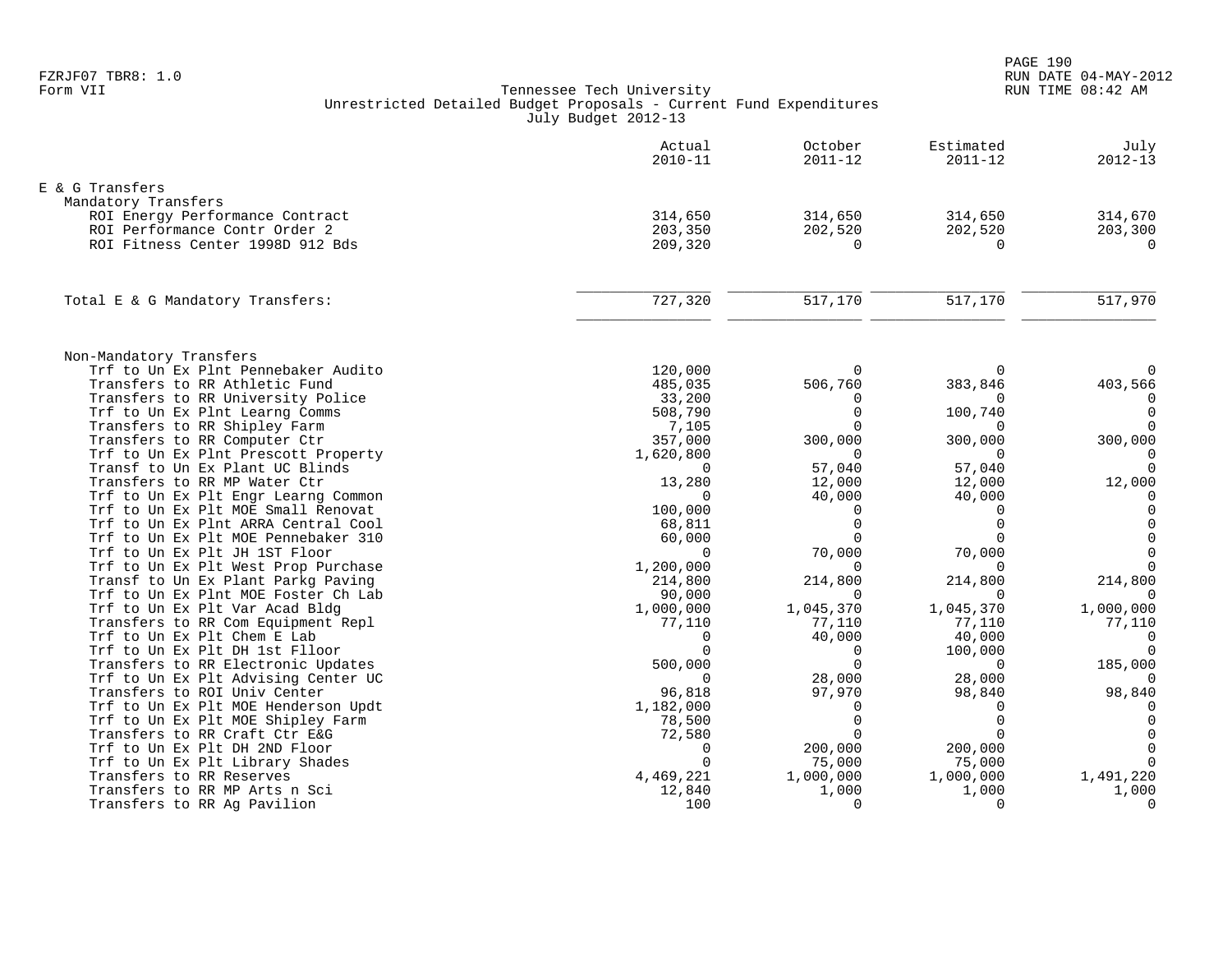| 5,987<br>320,000<br>260,000<br>60,000<br>42,407<br>6,441,883<br>90,000 | 1,000<br>254,770<br>90,000                                                       | 1,000<br>65,250<br>17,000<br>250,000<br>100,000<br>257,010<br>90,000 | 1,000<br>225,000<br>60,000<br>500,000<br>$\Omega$<br>257,010<br>90,000 |
|------------------------------------------------------------------------|----------------------------------------------------------------------------------|----------------------------------------------------------------------|------------------------------------------------------------------------|
|                                                                        |                                                                                  |                                                                      |                                                                        |
|                                                                        |                                                                                  |                                                                      |                                                                        |
|                                                                        |                                                                                  |                                                                      |                                                                        |
|                                                                        |                                                                                  |                                                                      |                                                                        |
|                                                                        |                                                                                  |                                                                      |                                                                        |
|                                                                        |                                                                                  |                                                                      |                                                                        |
|                                                                        |                                                                                  |                                                                      |                                                                        |
|                                                                        |                                                                                  |                                                                      |                                                                        |
|                                                                        |                                                                                  |                                                                      |                                                                        |
|                                                                        |                                                                                  |                                                                      |                                                                        |
|                                                                        |                                                                                  |                                                                      |                                                                        |
|                                                                        |                                                                                  | 330                                                                  |                                                                        |
|                                                                        |                                                                                  |                                                                      |                                                                        |
|                                                                        |                                                                                  | 217,450                                                              | 217,450                                                                |
|                                                                        |                                                                                  | $\Omega$                                                             |                                                                        |
|                                                                        |                                                                                  |                                                                      | 10,000                                                                 |
|                                                                        | 4,362,380                                                                        | 5,641,476                                                            | 5, 143, 996                                                            |
|                                                                        |                                                                                  |                                                                      |                                                                        |
|                                                                        |                                                                                  |                                                                      | 5,661,966                                                              |
|                                                                        | 2,092<br>1,295,310<br>213,000<br>260,000<br>37,275<br>21,395,944<br>22, 123, 264 | 215,560<br>36,000<br>4,879,550                                       | 774,690<br>25,000<br>6,158,646                                         |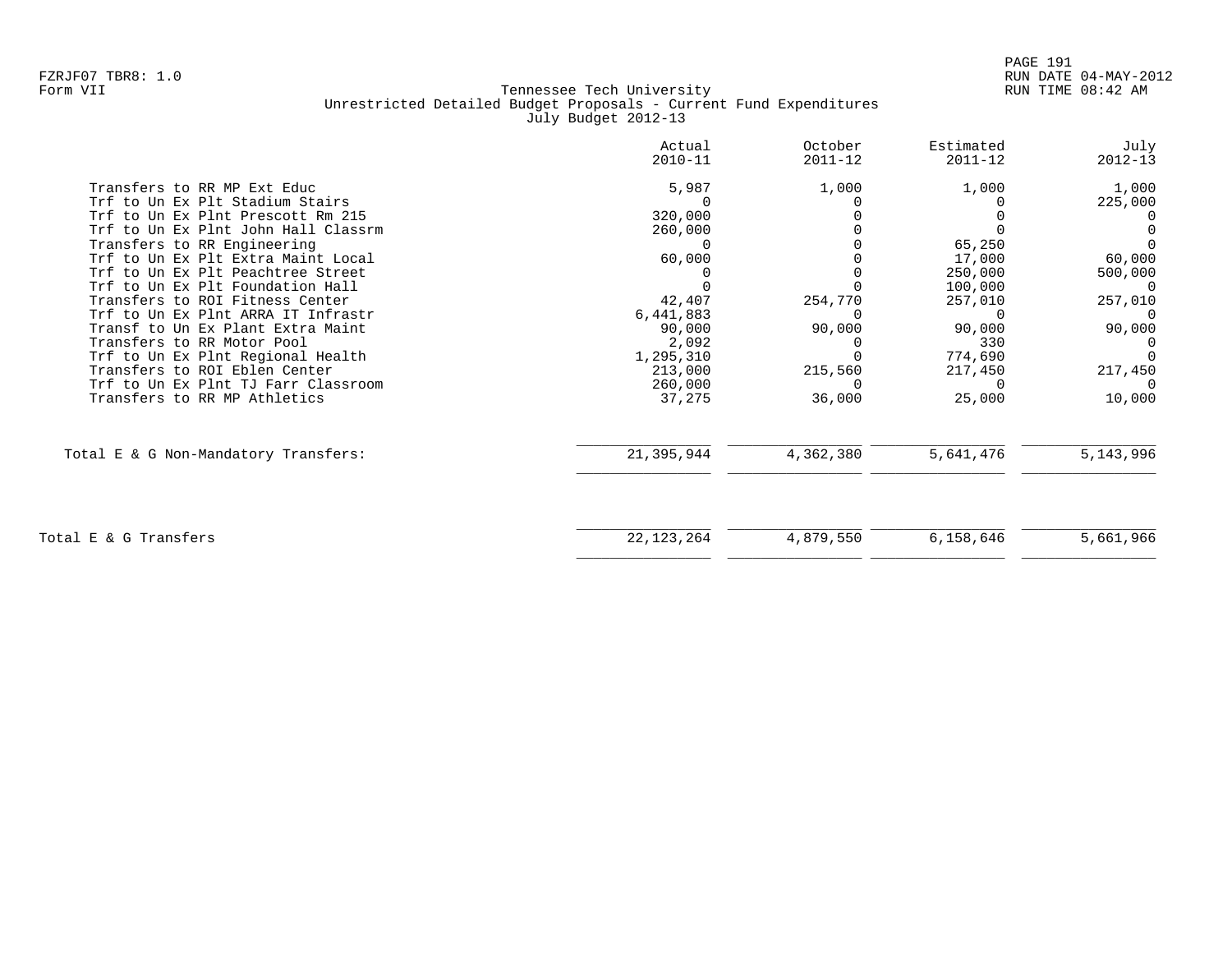|                                                        | Actual<br>$2010 - 11$ | October<br>$2011 - 12$ | Estimated<br>$2011 - 12$ | July<br>$2012 - 13$ |
|--------------------------------------------------------|-----------------------|------------------------|--------------------------|---------------------|
| Total Education and General (Expenditures & Transfers) |                       |                        |                          |                     |
| Salaries - Administrative                              | 4,234,241             | 3,347,731              | 3,397,571                | 3,495,148           |
| Salaries - Academic                                    | 28,863,448            | 31,689,097             | 30,815,916               | 32, 276, 997        |
| Salaries - Supporting                                  | 9,107,900             | 10,264,566             | 10,670,097               | 9,642,750           |
| Salaries - Students                                    | 1,263,426             | 732,860                | 1,317,520                | 869,850             |
| Salaries - Professional                                | 10,389,447            | 13, 103, 821           | 12,831,704               | 13,831,659          |
| Employee Benefits                                      | 20,150,847            | 21, 236, 258           | 21,428,652               | 21, 134, 898        |
| Travel                                                 | 1,896,900             | 1,431,710              | 2,367,477                | 1,456,940           |
| Operating Expense                                      | 29,019,090            | 41, 172, 363           | 42, 273, 400             | 37,098,517          |
| Capital Outlay                                         | 1,260,973             | 1,222,920              | 1,447,220                | 1,025,350           |
| Department Revenues                                    | $-2, 213, 279$        | $-4, 285, 590$         | $-4, 158, 940$           | $-3,874,730$        |
| E & G Transfers                                        | 22, 123, 264          | 4,879,550              | 6,158,646                | 5,661,966           |
| Total                                                  | 126,096,257           | 124,795,286            | 128,549,263              | 122,619,345         |
|                                                        |                       |                        |                          |                     |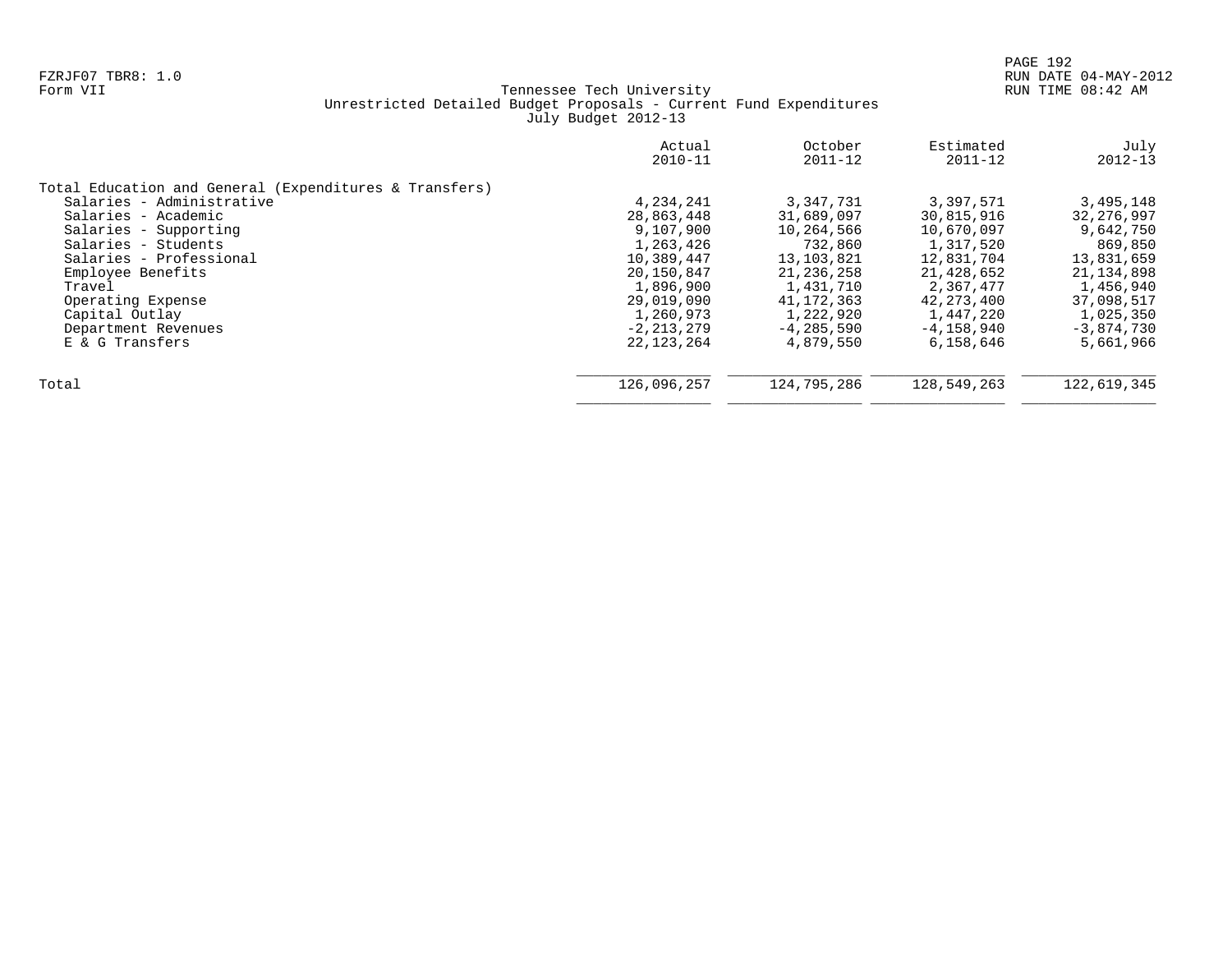|                                                        | Actual<br>$2010 - 11$ | October<br>$2011 - 12$ | Estimated<br>$2011 - 12$ | July<br>$2012 - 13$ |
|--------------------------------------------------------|-----------------------|------------------------|--------------------------|---------------------|
| Auxiliaries                                            |                       |                        |                          |                     |
| Auxiliary Expenditures                                 |                       |                        |                          |                     |
| Auxiliary Enterprises Expenditures (710)               |                       |                        |                          |                     |
| Craft Center Gallery (121776)<br>Salaries - Supporting | 3,815                 | 4,800                  | 4,800                    | 4,800               |
| Salaries - Students                                    | 7,445                 | 4,000                  | 4,000                    | 4,000               |
| Salaries - Professional                                | 28,789                | 30,748                 | 30,748                   | 32,464              |
| Employee Benefits                                      | 11,837                | 12,800                 | 12,800                   | 12,800              |
| Operating Expenses                                     | 92,955                | 79,490                 | 79,502                   | 79,502              |
|                                                        |                       |                        |                          |                     |
| Total - Craft Center Gallery (121776):                 | 144,841               | 131,838                | 131,850                  | 133,566             |
| Craft Center Housing (121777)                          |                       |                        |                          |                     |
| Operating Expenses                                     | 806                   | 2,726                  | 2,726                    | 2,540               |
| Department Revenues                                    | 3,526                 | $\Omega$               | 0                        | $\Omega$            |
| Total - Craft Center Housing (121777):                 | 4,332                 | 2,726                  | 2,726                    | 2,540               |
| Craft Center Food Svc (121780)                         |                       |                        |                          |                     |
| Operating Expenses                                     | 1,278                 | 2,100                  | 2,100                    | 2,100               |
| Total - Craft Center Food Svc (121780):                | 1,278                 | 2,100                  | 2,100                    | 2,100               |
| Residence Halls Honors (121904)                        |                       |                        |                          |                     |
| Operating Expenses                                     | 18,249                | 98,540                 | 98,540                   | 18,630              |
| Total - Residence Halls Honors (121904):               | 18,249                | 98,540                 | 98,540                   | 18,630              |
|                                                        |                       |                        |                          |                     |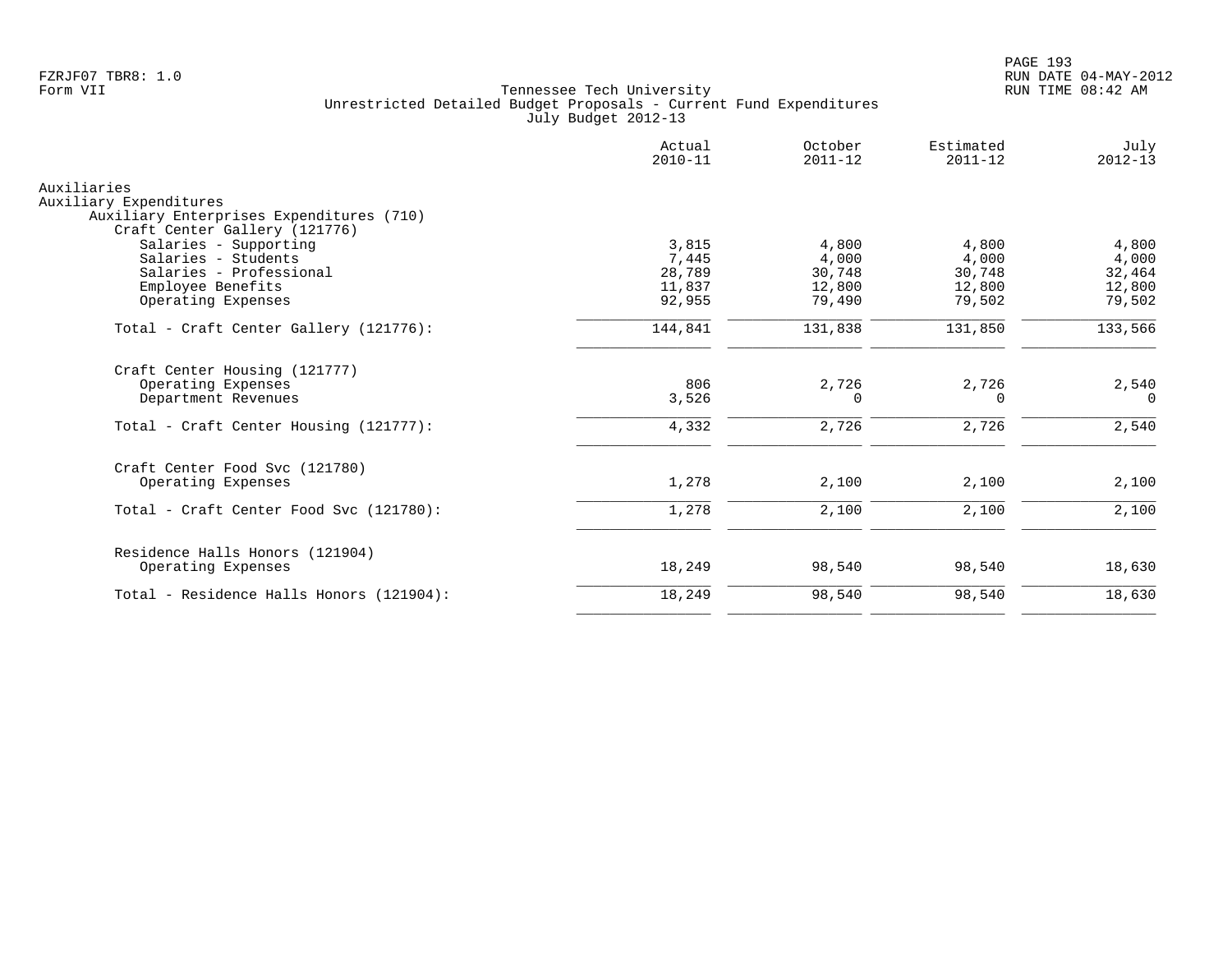PAGE 194 FZRJF07 TBR8: 1.0 RUN DATE 04-MAY-2012

|                                                 | Actual<br>$2010 - 11$ | October<br>$2011 - 12$ | Estimated<br>$2011 - 12$ | July<br>$2012 - 13$ |
|-------------------------------------------------|-----------------------|------------------------|--------------------------|---------------------|
| Residence Halls International (123705)          |                       |                        |                          |                     |
| Salaries - Supporting                           | $\mathbf 0$           | 2,000                  | 2,000                    | 2,000               |
| Operating Expenses                              | 3,253                 | 10,160                 | 10,160                   | 5,740               |
| Total - Residence Halls International (123705): | 3,253                 | 12,160                 | 12,160                   | 7,740               |
| Housing Administration (128000)                 |                       |                        |                          |                     |
| Salaries - Administrative                       | 69,470                | 600                    | 600                      | $\mathbf 0$         |
| Salaries - Supporting                           | 38,015                | 45,110                 | 46,010                   | 45,810              |
| Salaries - Students                             | 13,064                | 17,690                 | 17,690                   | 17,690              |
| Salaries - Professional                         | 57,350                | 132,020                | 132,020                  | 130,720             |
| Employee Benefits                               | 78,851                | 81,070                 | 81,070                   | 81,070              |
| Travel                                          | 456                   | 500                    | 1,140                    | 500                 |
| Operating Expenses                              | 32,028                | 46,865                 | 46,225                   | 46,865              |
| Department Revenues                             | $-1,161$              | $\Omega$               | $\Omega$                 | $\Omega$            |
| Total - Housing Administration (128000):        | 288,073               | 323,855                | 324,755                  | 322,655             |
| Housing Admin Allocation (128001)               |                       |                        |                          |                     |
| Operating Expenses                              | $-288,071$            | $-323,855$             | $-322,955$               | $-322,655$          |
| Total - Housing Admin Allocation (128001):      | $-288,071$            | $-323,855$             | $-322,955$               | $-322,655$          |
| Residential Halls General (128002)              |                       |                        |                          |                     |
| Salaries - Supporting                           | 19,441                | 21,040                 | 21,040                   | 20,250              |
| Salaries - Students                             | 26,486                | 35,500                 | 22,700                   | 35,500              |
| Salaries - Professional                         | 190,355               | 218,110                | 237,420                  | 230,350             |
| Employee Benefits                               | 108,366               | 112,380                | 128,380                  | 87,380              |
| Travel                                          | 6,035                 | 5,000                  | 5,000                    | 5,000               |
| Operating Expenses                              | 494,013               | 535,568                | 633,308                  | 535,493             |
| Department Revenues                             | 14,105                | $\Omega$               | $\Omega$                 | $\Omega$            |
| Total - Residential Halls General (128002):     | 858,801               | 927,598                | 1,047,848                | 913,973             |
|                                                 |                       |                        |                          |                     |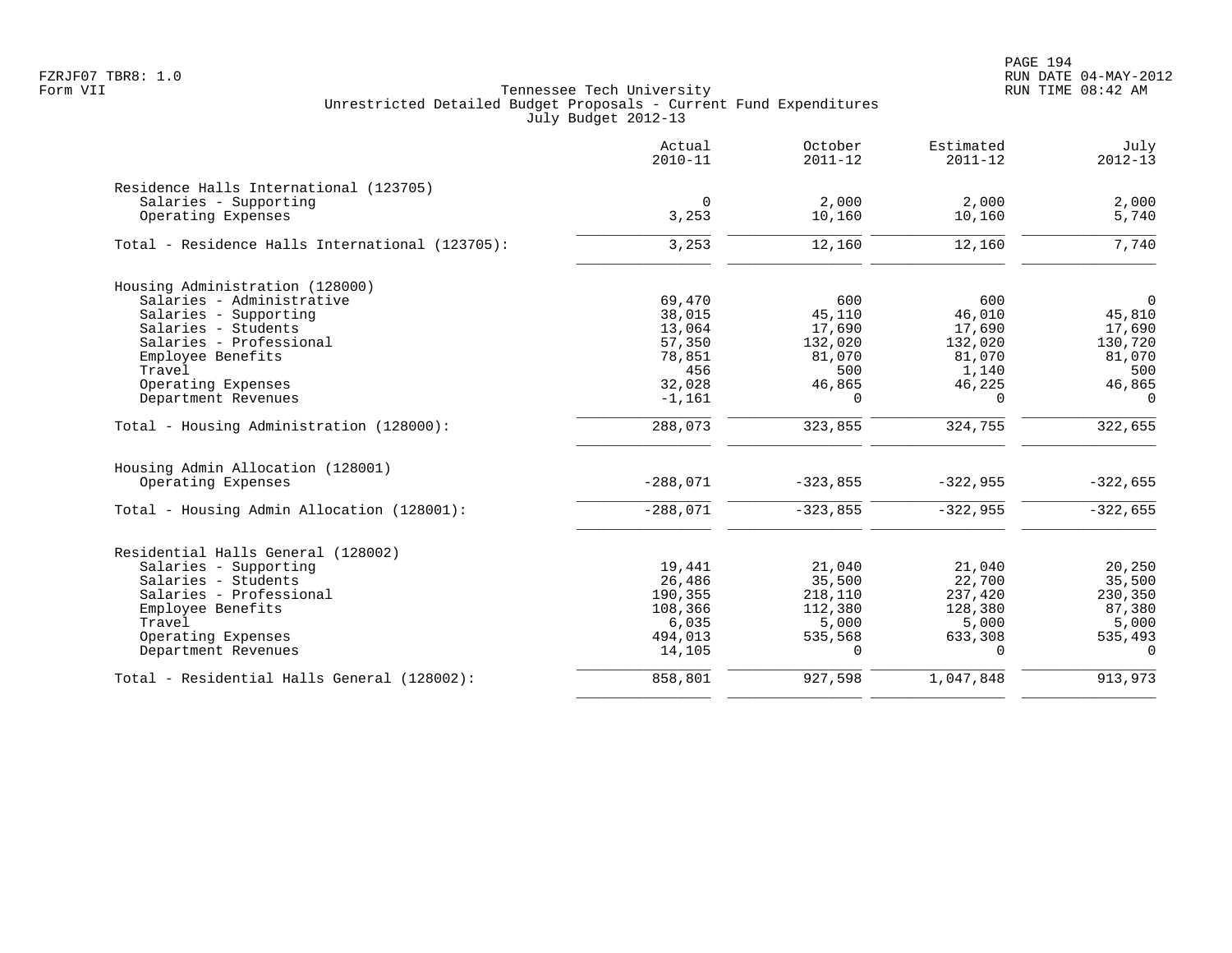|                                                                                                                                                                | Actual<br>$2010 - 11$                   | October<br>$2011 - 12$                | Estimated<br>$2011 - 12$              | July<br>$2012 - 13$                                |
|----------------------------------------------------------------------------------------------------------------------------------------------------------------|-----------------------------------------|---------------------------------------|---------------------------------------|----------------------------------------------------|
| Residential Halls Telephone (128003)<br>Operating Expenses                                                                                                     | 388,318                                 | 390,000                               | 397,100                               | 390,000                                            |
| Total - Residential Halls Telephone (128003):                                                                                                                  | 388,318                                 | 390,000                               | 397,100                               | 390,000                                            |
| Counselor Fees (128009)<br>Salaries - Students<br>Employee Benefits                                                                                            | 402,599<br>437                          | 413,650<br>780                        | 411,250<br>780                        | 413,650<br>1,580                                   |
| Total - Counselor Fees (128009):                                                                                                                               | 403,036                                 | 414,430                               | 412,030                               | 415,230                                            |
| Summer Conferences (128010)<br>Salaries - Supporting<br>Salaries - Students<br>Employee Benefits<br>Operating Expenses<br>Total - Summer Conferences (128010): | 250<br>12,850<br>455<br>6,168<br>19,723 | 0<br>13,100<br>900<br>7,500<br>21,500 | 0<br>15,500<br>900<br>7,500<br>23,900 | $\overline{0}$<br>13,100<br>900<br>7,500<br>21,500 |
| Residential Halls Sp Dep Disc (128011)<br>Employee Benefits<br>Total - Residential Halls Sp Dep Disc (128011):                                                 | 17,542<br>17,542                        | 15,840<br>15,840                      | 16,410<br>16,410                      | 15,840<br>15,840                                   |
| Residential Hall PC 191 (128012)<br>Employee Benefits                                                                                                          | 7,404                                   | 7,260                                 | 7,260                                 | 7,260                                              |
| Total - Residential Hall PC 191 (128012):                                                                                                                      | 7,404                                   | 7,260                                 | 7,260                                 | 7,260                                              |
|                                                                                                                                                                |                                         |                                       |                                       |                                                    |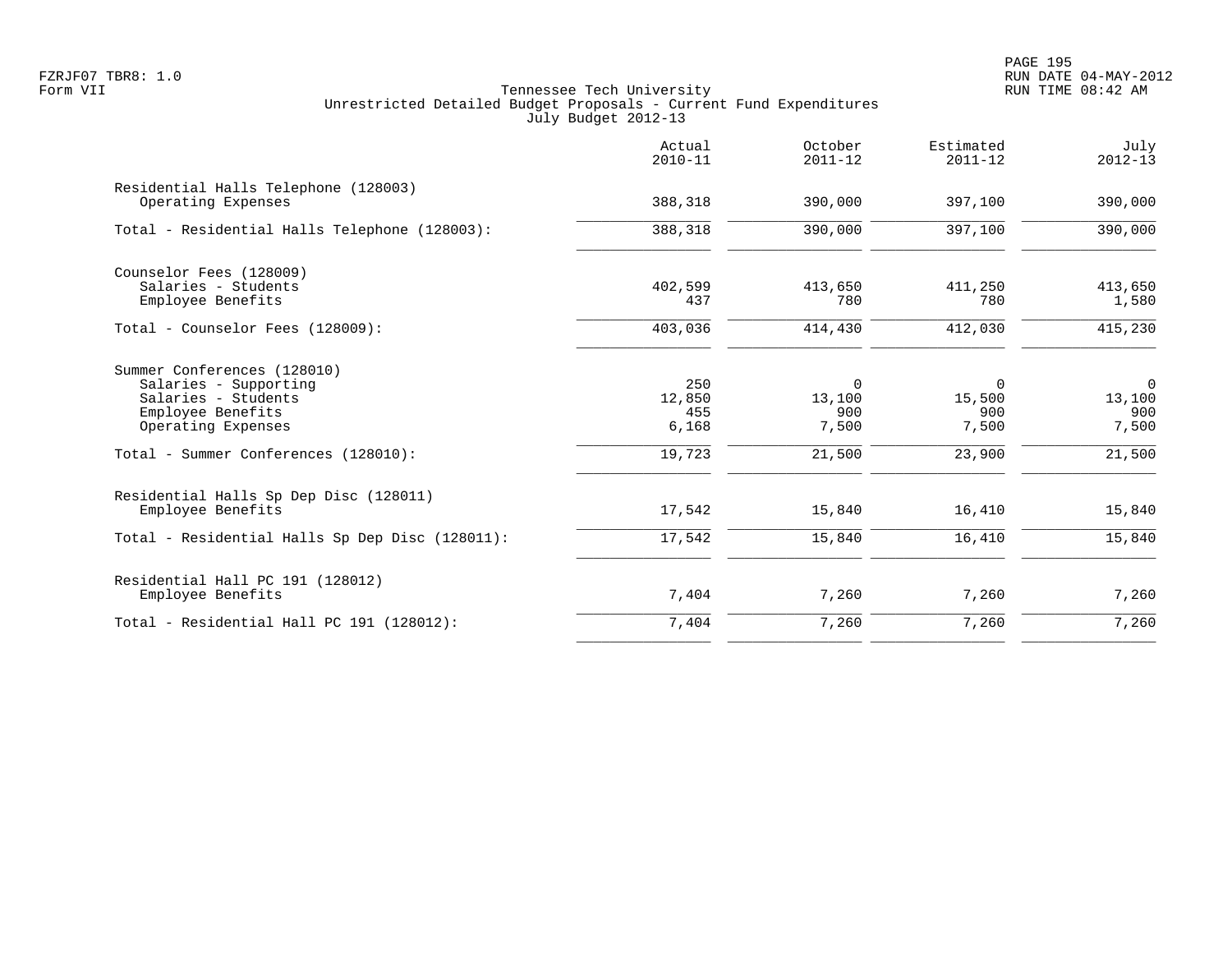PAGE 196 FZRJF07 TBR8: 1.0 RUN DATE 04-MAY-2012

|                                                                         | Actual<br>$2010 - 11$ | October<br>$2011 - 12$ | Estimated<br>$2011 - 12$ | July<br>$2012 - 13$ |
|-------------------------------------------------------------------------|-----------------------|------------------------|--------------------------|---------------------|
| Village Operating (128050)<br>Operating Expenses                        | $\mathbf 0$           | 8,400                  | $\mathbf 0$              | 0                   |
| Total - Village Operating (128050):                                     | $\Omega$              | 8,400                  | $\Omega$                 | $\Omega$            |
| NH South Service Village (128051)<br>Operating Expenses                 | 8,405                 | 12,530                 | $\mathbf 0$              | 0                   |
| Total - NH South Service Village (128051):                              | 8,405                 | 12,530                 | $\mathbf 0$              | $\Omega$            |
| NH North Environmental Village (128052)<br>Travel<br>Operating Expenses | 702<br>8,284          | $\Omega$<br>11,830     | $\mathbf 0$<br>$\Omega$  | 0<br>$\mathbf 0$    |
| Total - NH North Environmental Village (128052):                        | 8,986                 | 11,830                 | $\mathbf 0$              | $\Omega$            |
| Learning Village 3 (128053)<br>Operating Expenses                       | 0                     | 7,670                  | $\mathbf 0$              | 0                   |
| Total - Learning Village 3 (128053):                                    | $\mathbf 0$           | 7,670                  | $\mathbf 0$              | 0                   |
| Learning Village 4 (128054)<br>Operating Expenses                       | $\mathbf 0$           | 8,300                  | $\mathbf 0$              | 0                   |
| Total - Learning Village $4$ (128054):                                  | $\mathbf 0$           | 8,300                  | $\mathbf 0$              | 0                   |
|                                                                         |                       |                        |                          |                     |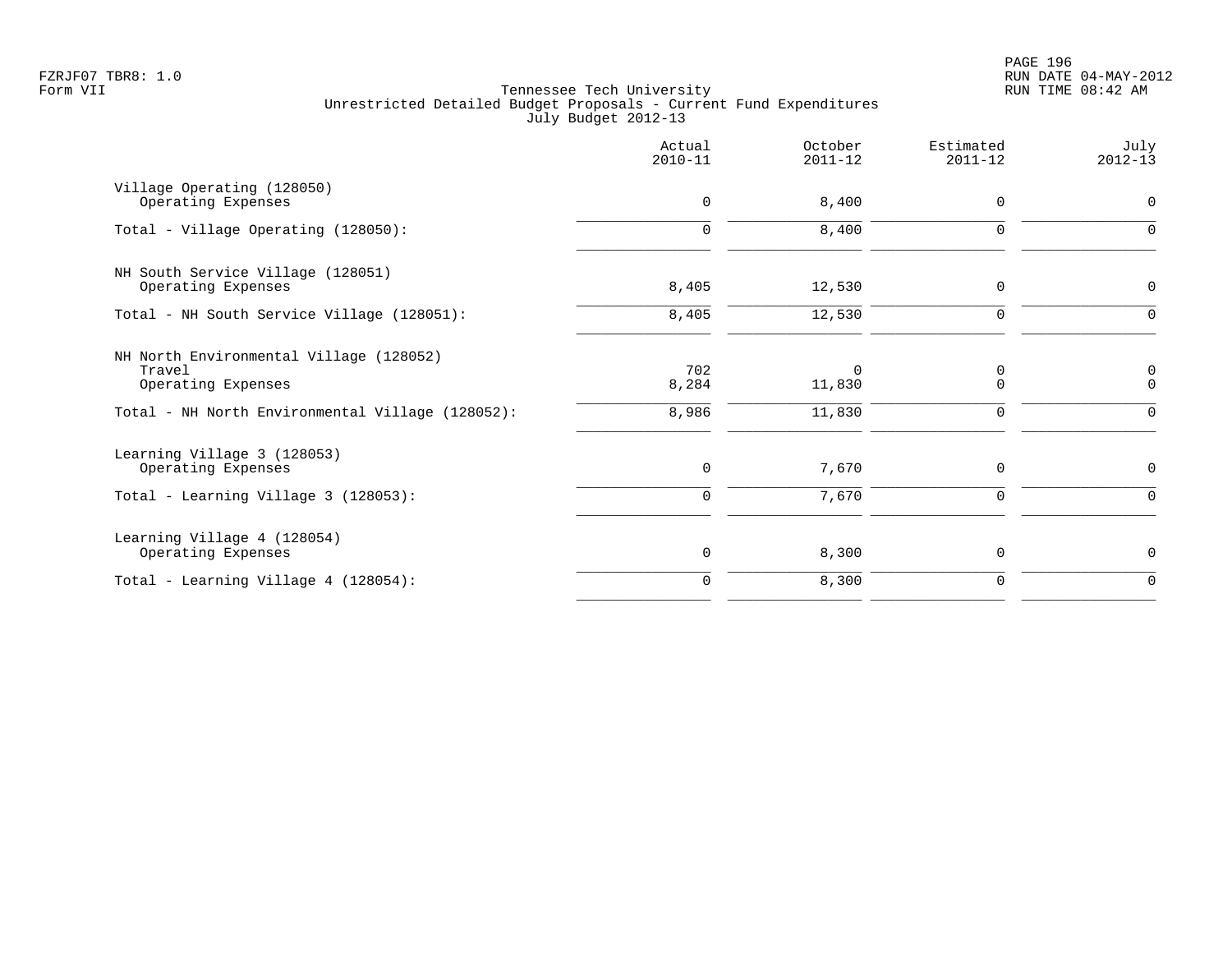|                                                     | Actual<br>$2010 - 11$ | October<br>$2011 - 12$ | Estimated<br>$2011 - 12$ | July<br>$2012 - 13$ |
|-----------------------------------------------------|-----------------------|------------------------|--------------------------|---------------------|
| Tech Village Administration (128100)                |                       |                        |                          |                     |
| Salaries - Supporting                               | 30,120                | 32,410                 | 32,410                   | 31,410              |
| Salaries - Students                                 | 29,311                | 30,660                 | 30,660                   | 30,660              |
| Employee Benefits                                   | 20,415                | 20,550                 | 20,550                   | 18,550              |
| Operating Expenses                                  | 44,812                | 74,132                 | 63,212                   | 72,067              |
| Department Revenues                                 | 3,526                 | 0                      | $\Omega$                 | $\Omega$            |
| Total - Tech Village Administration (128100):       | 128,184               | 157,752                | 146,832                  | 152,687             |
| Tech Village Telephone (128102)                     |                       |                        |                          |                     |
| Operating Expenses                                  | 62,858                | 90,200                 | 87,200                   | 90,200              |
| Total - Tech Village Telephone (128102):            | 62,858                | 90,200                 | 87,200                   | 90,200              |
| University Recreation Fitness Ctr (128500)          |                       |                        |                          |                     |
| Salaries - Academic                                 | $\Omega$              | 6,000                  | 40                       | 6,000               |
| Salaries - Supporting                               | 97,405                | 123,820                | 108,540                  | 70,390              |
| Salaries - Students                                 | 128,795               | 111,000                | 110,790                  | 111,000             |
| Salaries - Professional                             | 135,896               | 155,688                | 160,448                  | 151,088             |
| Employee Benefits                                   | 120,353               | 130,510                | 130,510                  | 137,520             |
| Travel                                              | 274                   | $\Omega$               | $\Omega$                 | 0                   |
| Operating Expenses                                  | 53,990                | 32,474                 | 68,654                   | 52,280              |
| Department Revenues                                 | 3,166                 | 0                      | 0                        | $\mathbf 0$         |
| Total - University Recreation Fitness Ctr (128500): | 539,879               | 559,492                | 578,982                  | 528,278             |
| Fitness Ctr Spouse Dep Disc (128501)                |                       |                        |                          |                     |
| Employee Benefits                                   | 528                   | 4,160                  | 730                      | 4,160               |
| Total - Fitness Ctr Spouse Dep Disc (128501):       | 528                   | 4,160                  | 730                      | 4,160               |
|                                                     |                       |                        |                          |                     |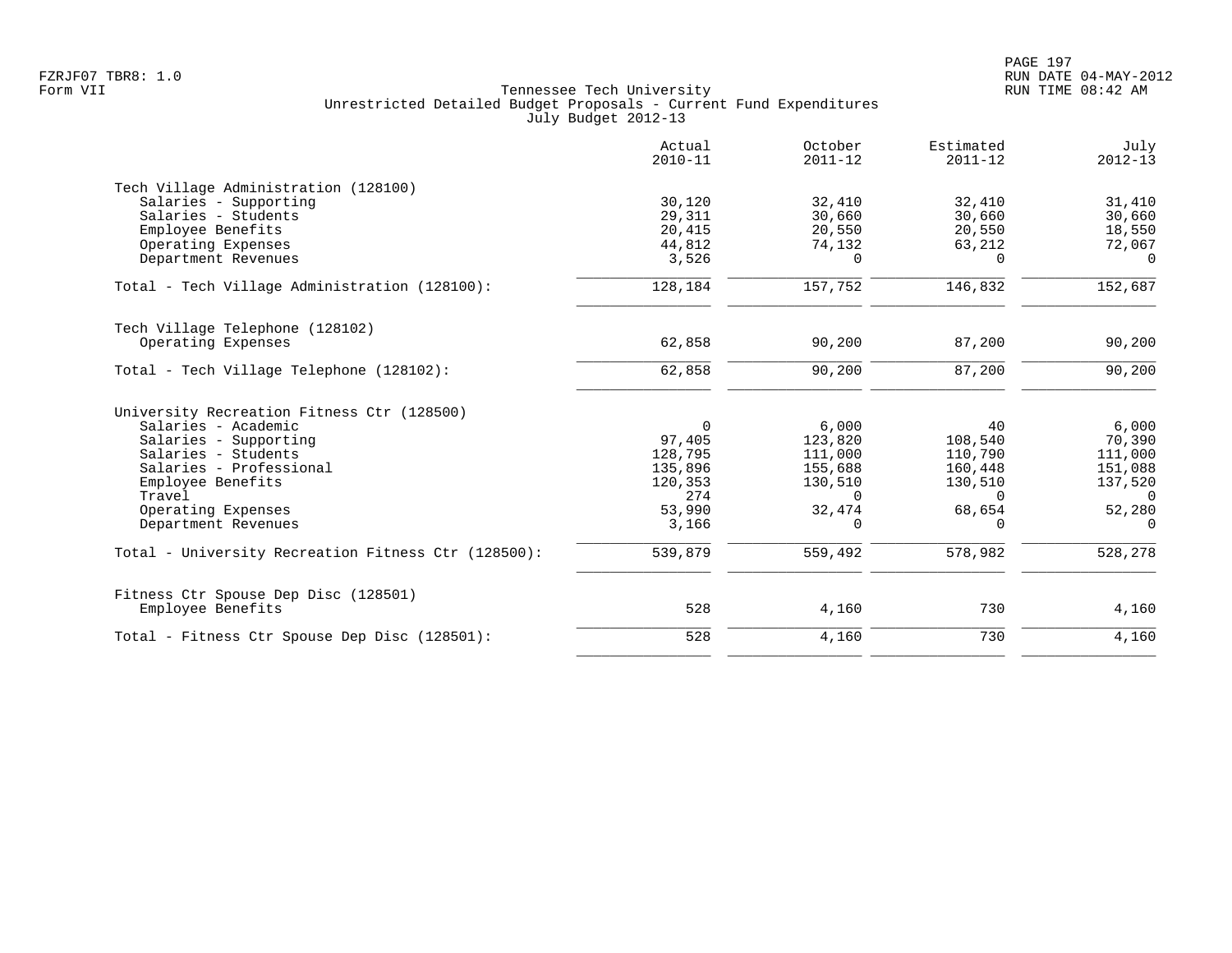|                                                                                                                  | Actual<br>$2010 - 11$            | October<br>$2011 - 12$           | Estimated<br>$2011 - 12$           | July<br>$2012 - 13$                |
|------------------------------------------------------------------------------------------------------------------|----------------------------------|----------------------------------|------------------------------------|------------------------------------|
| Fitness Ctr PC191 (128502)<br>Employee Benefits                                                                  | $\mathbf 0$                      | $\mathbf 0$                      | 520                                | $\mathsf{O}$                       |
| Total - Fitness Ctr PC191 (128502):                                                                              | $\Omega$                         | $\Omega$                         | 520                                | $\Omega$                           |
| Residence Halls Engineering (137204)                                                                             |                                  |                                  |                                    |                                    |
| Salaries - Students<br>Operating Expenses                                                                        | 550<br>42,656                    | $\Omega$<br>82,400               | $\Omega$<br>82,400                 | $\Omega$<br>41,400                 |
| Total - Residence Halls Engineering (137204):                                                                    | 43,206                           | 82,400                           | 82,400                             | 41,400                             |
| Residence Halls Business (140018)<br>Operating Expenses                                                          | 25,607                           | 62,470                           | 62,470                             | 28,440                             |
| Total - Residence Halls Business (140018):                                                                       | 25,607                           | 62,470                           | 62,470                             | 28,440                             |
| Residential Hall Security (200006)<br>Salaries - Supporting<br>Employee Benefits<br>Operating Expenses           | 46,699<br>34,452<br>10,243       | 61,730<br>41,350<br>8,530        | 61,730<br>41,350<br>8,530          | 62,800<br>41,350<br>8,530          |
| Total - Residential Hall Security (200006):                                                                      | 91,394                           | 111,610                          | 111,610                            | 112,680                            |
| Director of Auxiliaries (203000)<br>Salaries - Professional<br>Employee Benefits<br>Travel<br>Operating Expenses | 48,016<br>16,826<br>5,065<br>615 | 50,486<br>17,030<br>750<br>4,820 | 50,486<br>17,030<br>3,470<br>2,000 | 50,106<br>13,530<br>2,150<br>3,420 |
| Total - Director of Auxiliaries (203000):                                                                        | 70,522                           | 73,086                           | 72,986                             | 69,206                             |
|                                                                                                                  |                                  |                                  |                                    |                                    |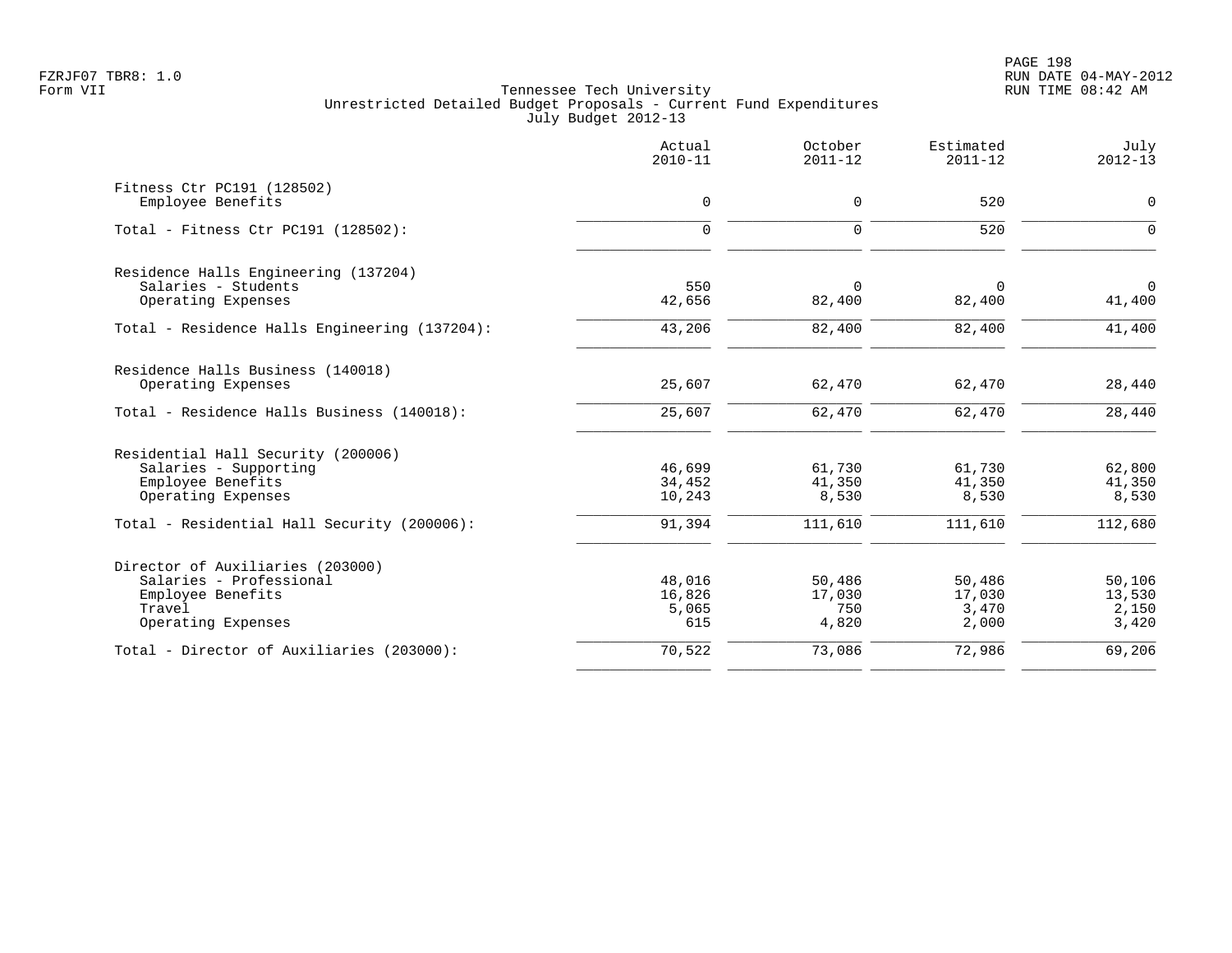PAGE 199 FZRJF07 TBR8: 1.0 RUN DATE 04-MAY-2012

|                                               | Actual<br>$2010 - 11$ | October<br>$2011 - 12$ | Estimated<br>$2011 - 12$ | July<br>$2012 - 13$ |
|-----------------------------------------------|-----------------------|------------------------|--------------------------|---------------------|
| Director of Auxil Transfers (203001)          |                       |                        |                          |                     |
| Operating Expenses                            | 0                     | $-73,086$              | $-73,086$                | $-69,206$           |
| Department Revenues                           | $-70,523$             | $\Omega$               | $\Omega$                 | $\Omega$            |
| Total - Director of Auxil Transfers (203001): | $-70,523$             | $-73,086$              | $-73,086$                | $-69,206$           |
| Dining Services (203002)                      |                       |                        |                          |                     |
| Salaries - Supporting                         | 9,117                 | 32,950                 | 32,950                   | 27,950              |
| Employee Benefits                             | 5,558                 | 6,550                  | 6,550                    | 16,550              |
| Operating Expenses                            | 21,346                | 41,300                 | 74,420                   | 40,160<br>$\Omega$  |
| Department Revenues                           | 21,157                | $\Omega$               | $\Omega$                 |                     |
| Total - Dining Services (203002):             | 57,178                | 80,800                 | 113,920                  | 84,660              |
| Cafeteria Insurance (203003)                  |                       |                        |                          |                     |
| Operating Expenses                            | 47                    | 260                    | 40                       | 260                 |
| Total - Cafeteria Insurance (203003):         | 47                    | 260                    | 40                       | 260                 |
| Cafe Spouse Depend Discount (203004)          |                       |                        |                          |                     |
| Employee Benefits                             | 2,986                 | 5,320                  | 1,820                    | 8,320               |
| Total - Cafe Spouse Depend Discount (203004): | 2,986                 | 5,320                  | 1,820                    | 8,320               |
| Post Office Administration (203012)           |                       |                        |                          |                     |
| Salaries - Supporting                         | 85,867                | 96,660                 | 94,660                   | 91,200              |
| Salaries - Students                           | $\Omega$              | 6,000                  | 1,000                    | 1,000               |
| Salaries - Professional                       | 26,250                | 27,040                 | 27,040                   | 27,040              |
| Employee Benefits                             | 71,930                | 74,170                 | 74,170                   | 60,170              |
| Travel                                        | $\Omega$              | 1,040                  | 2,040                    | 1,000               |
| Operating Expenses<br>Department Revenues     | 12,507<br>3,526       | 12,610<br>$\Omega$     | 18,630<br>$\Omega$       | 19,460<br>$\Omega$  |
| Total - Post Office Administration (203012):  | 200,080               | 217,520                | 217,540                  | 199,870             |
|                                               |                       |                        |                          |                     |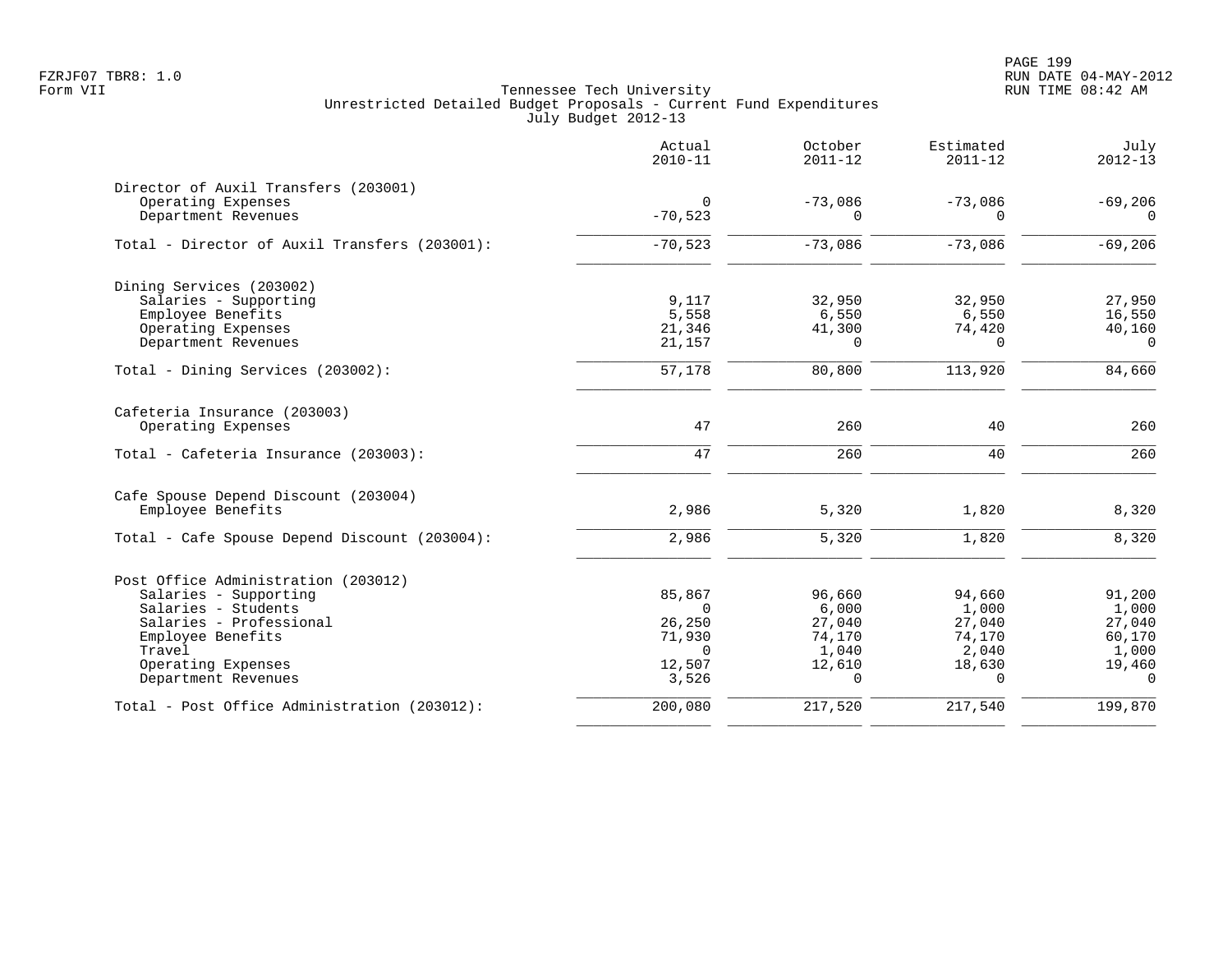PAGE 200 FZRJF07 TBR8: 1.0 RUN DATE 04-MAY-2012

|                                                                                                            | Actual<br>$2010 - 11$        | October<br>$2011 - 12$      | Estimated<br>$2011 - 12$    | July<br>$2012 - 13$             |
|------------------------------------------------------------------------------------------------------------|------------------------------|-----------------------------|-----------------------------|---------------------------------|
| Post Office Spouse Dependent (203014)<br>Employee Benefits                                                 | 2,974                        | 5,830                       | $\mathbf 0$                 | 10,830                          |
| Total - Post Office Spouse Dependent (203014):                                                             | 2,974                        | 5,830                       | $\mathbf 0$                 | 10,830                          |
| Post Office PC191 (203015)<br>Employee Benefits                                                            | 2,504                        | 3,300                       | 3,300                       | 3,300                           |
| Total - Post Office PC191 (203015):                                                                        | 2,504                        | 3,300                       | 3,300                       | 3,300                           |
| Bookstore Operating (203016)<br>Travel<br>Operating Expenses<br>Department Revenues                        | 2,602<br>$\Omega$<br>14,105  | $\Omega$<br>24,610<br>0     | 250<br>19,620<br>0          | 250<br>18,860<br>0              |
| Total - Bookstore Operating (203016):                                                                      | 16,707                       | 24,610                      | 19,870                      | 19,110                          |
| Vending General (203017)<br>Operating Expenses<br>Department Revenues<br>Total - Vending General (203017): | 10,333<br>7,052<br>17,385    | 18,300<br>0<br>18,300       | 18,310<br>0<br>18,310       | 17,920<br>$\mathbf 0$<br>17,920 |
| Tech Village General (221010)<br>Salaries - Supporting<br>Employee Benefits<br>Operating Expenses          | 133,179<br>47,432<br>127,203 | 114,540<br>51,630<br>60,900 | 135,720<br>51,630<br>82,900 | 133,710<br>57,630<br>85,000     |
| Total - Tech Village General (221010):                                                                     | 307,814                      | 227,070                     | 270,250                     | 276,340                         |
|                                                                                                            |                              |                             |                             |                                 |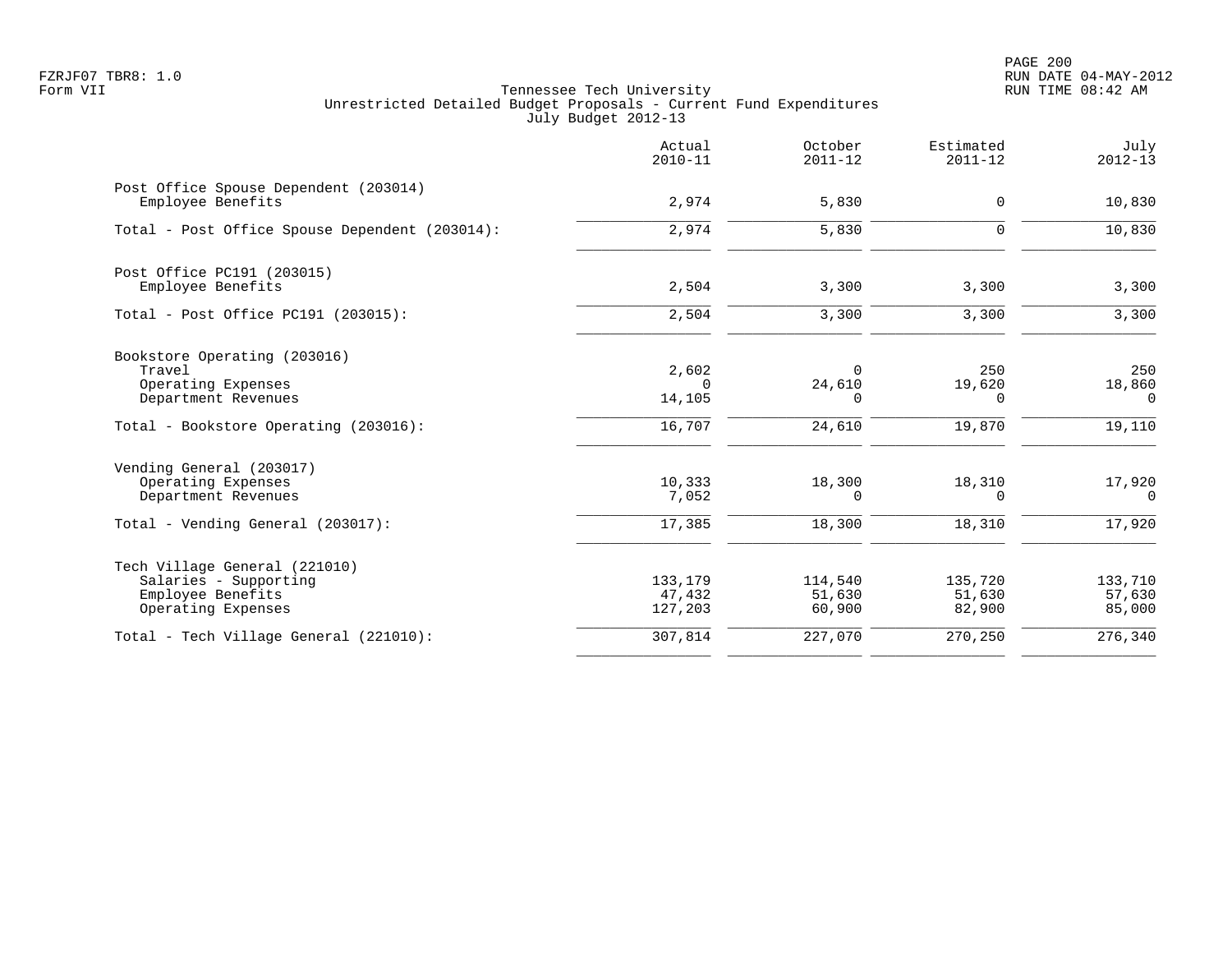PAGE 201 FZRJF07 TBR8: 1.0 RUN DATE 04-MAY-2012

|                                               | Actual<br>$2010 - 11$ | October<br>$2011 - 12$ | Estimated<br>$2011 - 12$ | July<br>$2012 - 13$ |
|-----------------------------------------------|-----------------------|------------------------|--------------------------|---------------------|
| Residence Halls Maintenance (251009)          |                       |                        |                          |                     |
| Salaries - Supporting                         |                       | $\Omega$               | 186,040                  | 196,680             |
| Employee Benefits                             | $\Omega$              | $\Omega$               | 99,000                   | 99,000              |
| Operating Expenses                            | $\Omega$              | 0                      | 104,000                  | 95,000              |
| Total - Residence Halls Maintenance (251009): | $\mathbf 0$           | 0                      | 389,040                  | 390,680             |
| Residence Hall Custodial (255002)             |                       |                        |                          |                     |
| Salaries - Supporting                         | 563,833               | 774,850                | 678,700                  | 124,480             |
| Employee Benefits                             | 314,826               | 325,940                | 286,940                  | 64,000              |
| Travel                                        | 97                    | $\Omega$               | $\Omega$                 | $\Omega$            |
| Operating Expenses                            | 218,134               | 250,960                | 188,170                  | 168,250             |
| Total - Residence Hall Custodial (255002):    | 1,096,890             | 1,351,750              | 1,153,810                | 356,730             |
| Tech Village Custodial (255005)               |                       |                        |                          |                     |
| Salaries - Supporting                         | 0                     | $\Omega$               | 1,000                    | $\mathbf 0$         |
| Operating Expenses                            | $\Omega$              | $\Omega$               | 47,310                   | 29,000              |
| Total - Tech Village Custodial (255005):      | $\mathbf 0$           | 0                      | 48,310                   | 29,000              |
| Fitness Center Custodial (255006)             |                       |                        |                          |                     |
| Operating Expenses                            | 0                     | 0                      | 12,500                   | 75,000              |
| Total - Fitness Center Custodial (255006):    | $\Omega$              | 0                      | 12,500                   | 75,000              |
|                                               |                       |                        |                          |                     |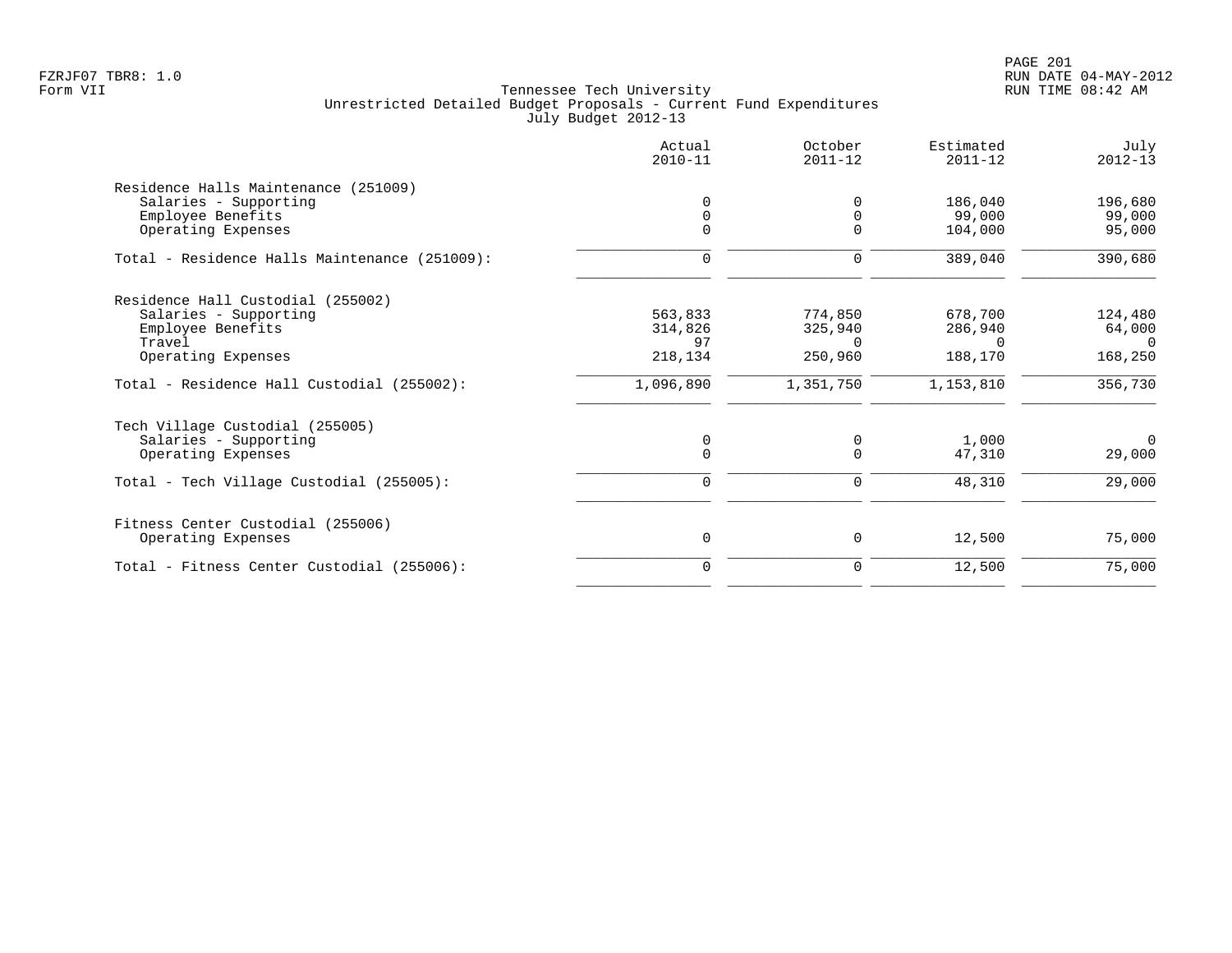PAGE 202 FZRJF07 TBR8: 1.0 RUN DATE 04-MAY-2012

# Form VII Tennessee Tech University RUN TIME 08:42 AM Unrestricted Detailed Budget Proposals - Current Fund Expenditures July Budget 2012-13

|                                                                                                                                                                                                         | Actual<br>$2010 - 11$                                                                                | October<br>$2011 - 12$                                                                        | Estimated<br>$2011 - 12$                                                                    | July<br>$2012 - 13$                                                                              |
|---------------------------------------------------------------------------------------------------------------------------------------------------------------------------------------------------------|------------------------------------------------------------------------------------------------------|-----------------------------------------------------------------------------------------------|---------------------------------------------------------------------------------------------|--------------------------------------------------------------------------------------------------|
| Auxil Inst Supp Allocation (700046)<br>Department Revenues                                                                                                                                              | 277,820                                                                                              | 365,710                                                                                       | 379,230                                                                                     | 290,330                                                                                          |
| Total - Auxil Inst Supp Allocation (700046):                                                                                                                                                            | 277,820                                                                                              | 365,710                                                                                       | 379,230                                                                                     | 290,330                                                                                          |
| Auxil Data Processing Allocation (700047)<br>Department Revenues                                                                                                                                        | 15,456                                                                                               | 18,680                                                                                        | 18,690                                                                                      | 18,720                                                                                           |
| Total - Auxil Data Processing Allocation (700047):                                                                                                                                                      | 15,456                                                                                               | 18,680                                                                                        | 18,690                                                                                      | 18,720                                                                                           |
| Auxil Pro Rata Allocation (700048)<br>Department Revenues                                                                                                                                               | 1,737,660                                                                                            | 1,896,540                                                                                     | 1,907,890                                                                                   | 1,930,310                                                                                        |
| Total - Auxil Pro Rata Allocation (700048):                                                                                                                                                             | 1,737,660                                                                                            | 1,896,540                                                                                     | 1,907,890                                                                                   | 1,930,310                                                                                        |
| Auxil Insurance Allocation (700049)<br>Operating Expenses                                                                                                                                               | 8,398                                                                                                | 11,200                                                                                        | 9,530                                                                                       | 11,200                                                                                           |
| Total - Auxil Insurance Allocation (700049):                                                                                                                                                            | 8,398                                                                                                | 11,200                                                                                        | 9,530                                                                                       | 11,200                                                                                           |
| Total - Auxiliary Enterprises Expenditures (710):                                                                                                                                                       |                                                                                                      |                                                                                               |                                                                                             |                                                                                                  |
| Salaries - Administrative<br>Salaries - Academic<br>Salaries - Supporting<br>Salaries - Students<br>Salaries - Professional<br>Employee Benefits<br>Travel<br>Operating Expenses<br>Department Revenues | 69,470<br>$\Omega$<br>1,027,741<br>621,100<br>486,656<br>865,676<br>15,231<br>1,404,435<br>2,029,415 | 600<br>6,000<br>1,309,910<br>631,600<br>614,092<br>917,370<br>7,290<br>1,599,904<br>2,280,930 | 600<br>40<br>1,405,600<br>613,590<br>638,162<br>981,700<br>11,900<br>1,831,016<br>2,305,810 | $\Omega$<br>6,000<br>811,480<br>626,600<br>621,768<br>741,740<br>8,900<br>1,552,956<br>2,239,360 |
| Total                                                                                                                                                                                                   | 6,519,724                                                                                            | 7,367,696                                                                                     | 7,788,418                                                                                   | 6,608,804                                                                                        |
|                                                                                                                                                                                                         |                                                                                                      |                                                                                               |                                                                                             |                                                                                                  |

Auxiliary Mandatory Transfers (720)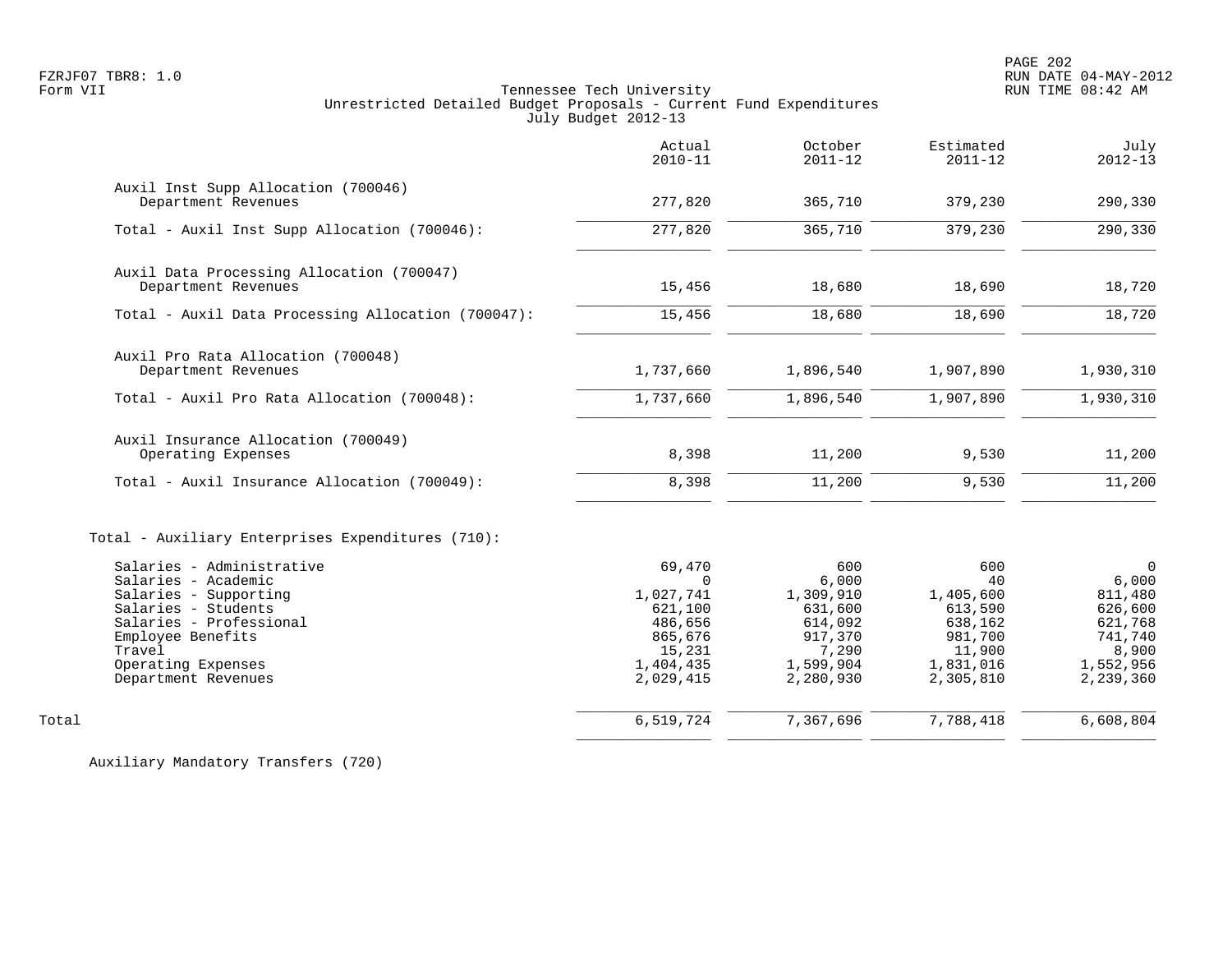|                                        | Actual<br>$2010 - 11$ | October<br>$2011 - 12$ | Estimated<br>$2011 - 12$ | July<br>$2012 - 13$ |
|----------------------------------------|-----------------------|------------------------|--------------------------|---------------------|
| Auxiliary Nonmandatory Transfers (730) |                       |                        |                          |                     |
| Total Auxiliary Expenditures           |                       |                        |                          |                     |
| Salaries - Administrative              | 69,470                | 600                    | 600                      | 0                   |
| Salaries - Academic                    | 0                     | 6,000                  | 40                       | 6,000               |
| Salaries - Supporting                  | 1,027,741             | 1,309,910              | 1,405,600                | 811,480             |
| Salaries - Students                    | 621,100               | 631,600                | 613,590                  | 626,600             |
| Salaries - Professional                | 486,656               | 614,092                | 638,162                  | 621,768             |
| Employee Benefits                      | 865,676               | 917,370                | 981,700                  | 741,740             |
| Travel                                 | 15,231                | 7,290                  | 11,900                   | 8,900               |
| Operating Expense                      | 1,404,435             | 1,599,904              | 1,831,016                | 1,552,956           |
| Department Revenues                    | 2,029,415             | 2,280,930              | 2,305,810                | 2,239,360           |
| Total                                  | 6,519,724             | 7,367,696              | 7,788,418                | 6,608,804           |
|                                        |                       |                        |                          |                     |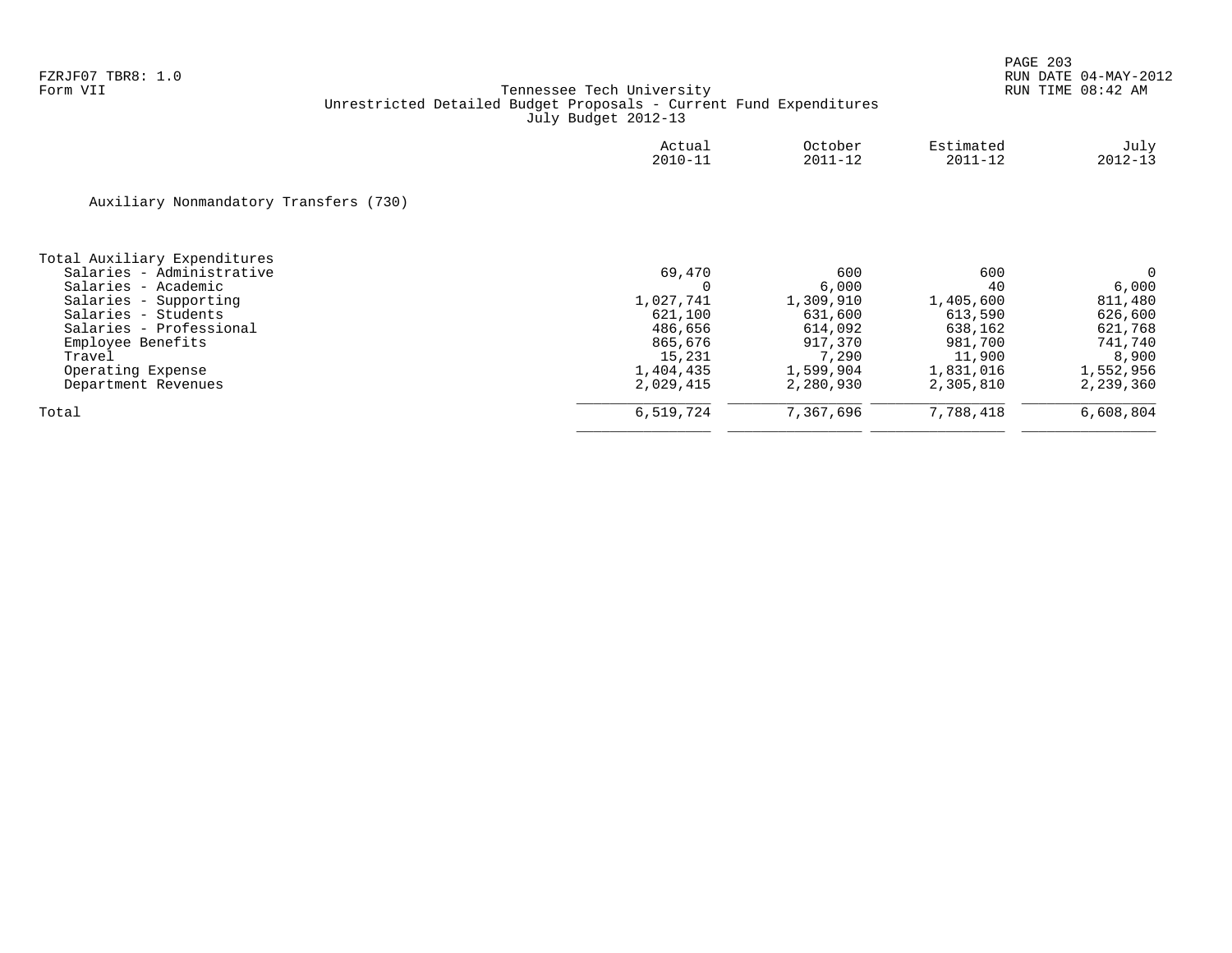|                                                                                               | Actual<br>$2010 - 11$ | October<br>$2011 - 12$ | Estimated<br>$2011 - 12$ | July<br>$2012 - 13$  |
|-----------------------------------------------------------------------------------------------|-----------------------|------------------------|--------------------------|----------------------|
| Auxiliary Transfers                                                                           |                       |                        |                          |                      |
| Mandatory Transfers<br>ROI Dorms 10TH Dixie 2004B 914 Bd<br>ROI Dorms 10TH Dixie 2005A 914 Bd | 393,043<br>35,772     | 429,320<br>42,970      | 429,320<br>42,970        | 401,210<br>166,150   |
| ROI R H Rep 2007C 914 Bd                                                                      | 186,172               | 224,480                | 224,480                  | 193,630              |
| ROI New Dorm 2010 917<br>ROI TV Apts Renovation P920                                          | 1,084,949<br>28,147   | 1,924,810<br>43,600    | 1,924,810<br>43,600      | 1,881,620<br>43,600  |
| ROI Dorms 10TH Dixie 2002A 914 Bd                                                             | 130,939               | 132,470                | 132,470                  | $\Omega$             |
| Total Auxiliary Mandatory Transfers:                                                          | 1,859,022             | 2,797,650              | 2,797,650                | 2,686,210            |
|                                                                                               |                       |                        |                          |                      |
| Non-Mandatory Transfers                                                                       |                       |                        |                          |                      |
| Transfers to RR Bookstore                                                                     | 338,093               | 280,060                | 284,670                  | 358,370              |
| Transfers to RR Housing<br>Transfers to RR Fitness Center                                     | 3,857,495<br>164,657  | 2,075,002<br>101,188   | 1,931,270<br>81,148      | 3,051,310<br>294,312 |
| Transfers to RR Vending                                                                       | 90,651                | 73,420                 | 66,620                   | 66,640               |
| Transfers to RR CC Contr SR                                                                   | 1,022                 | 300                    | 300                      | 300                  |
| Transfers to RR Post Office                                                                   | 99,288                | 62,040                 | 99,090                   | 100,050              |
| Transfers to RR Cafeteria                                                                     | 1,271,380             | 1,287,490              | 1,257,530                | 1,298,230            |
| Transfers to RR Aptments                                                                      | $\Omega$<br>20,703    | 114,518                | $\Omega$<br>20,924       | $\Omega$             |
| Transfers to RR CC Housing                                                                    |                       | 20,426                 |                          | 17,904               |
| Total Auxiliary Non-Mandatory Transfers:                                                      | 5,843,289             | 4,014,444              | 3,741,552                | 5,187,116            |
|                                                                                               |                       |                        |                          |                      |
| Total Auxiliary Transfers                                                                     | 7,702,311             | 6,812,094              | 6,539,202                | 7,873,326            |
|                                                                                               |                       |                        |                          |                      |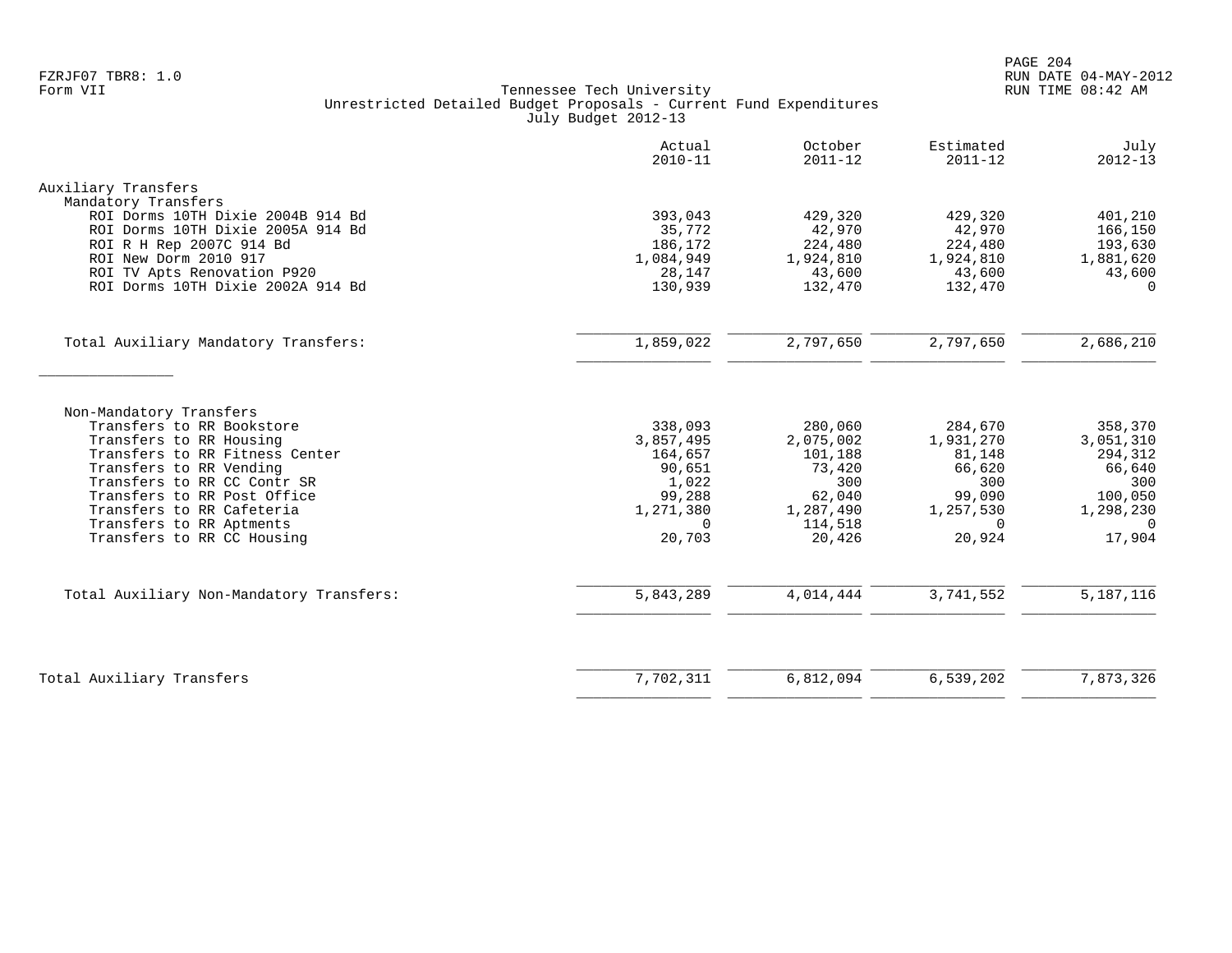|                                                        | Actual<br>$2010 - 11$ | October<br>$2011 - 12$ | Estimated<br>$2011 - 12$ | July<br>$2012 - 13$ |
|--------------------------------------------------------|-----------------------|------------------------|--------------------------|---------------------|
| Total Auxiliary Enterprises (Expenditures & Transfers) |                       |                        |                          |                     |
| Salaries - Administrative                              | 69,470                | 600                    | 600                      | $\Omega$            |
| Salaries - Academic                                    | $\Omega$              | 6,000                  | 40                       | 6,000               |
| Salaries - Supporting                                  | 1,027,741             | 1,309,910              | 1,405,600                | 811,480             |
| Salaries - Students                                    | 621,100               | 631,600                | 613,590                  | 626,600             |
| Salaries - Professional                                | 486,656               | 614,092                | 638,162                  | 621,768             |
| Employee Benefits                                      | 865,676               | 917,370                | 981,700                  | 741,740             |
| Travel                                                 | 15,231                | 7,290                  | 11,900                   | 8,900               |
| Operating Expense                                      | 1,404,435             | 1,599,904              | 1,831,016                | 1,552,956           |
| Department Revenues                                    | 2,029,415             | 2,280,930              | 2,305,810                | 2,239,360           |
| Auxiliary Transfers                                    | 7,702,311             | 6,812,094              | 6,539,202                | 7,873,326           |
| Total                                                  | 14, 222, 035          | 14, 179, 790           | 14,327,620               | 14,482,130          |
|                                                        |                       |                        |                          |                     |
| Total Unrestricted                                     |                       |                        |                          |                     |
| Salaries - Administrative                              | 4,303,711             | 3,348,331              | 3,398,171                | 3,495,148           |
| Salaries - Academic                                    | 28,863,448            | 31,695,097             | 30,815,956               | 32, 282, 997        |
| Salaries - Supporting                                  | 10,135,641            | 11,574,476             | 12,075,697               | 10,454,230          |
| Salaries - Students                                    | 1,884,526             | 1,364,460              | 1,931,110                | 1,496,450           |
| Salaries - Professional                                | 10,876,103            | 13,717,913             | 13,469,866               | 14, 453, 427        |
| Employee Benefits                                      | 21,016,523            | 22, 153, 628           | 22, 410, 352             | 21,876,638          |
| Travel                                                 | 1,912,131             | 1,439,000              | 2,379,377                | 1,465,840           |
| Operating Expenses                                     | 30, 423, 525          | 42,772,267             | 44, 104, 416             | 38,651,473          |
| Capital Outlay                                         | 1,260,973             | 1,222,920              | 1,447,220                | 1,025,350           |
| Department Revenues                                    | $-183,864$            | $-2,004,660$           | $-1,853,130$             | $-1,635,370$        |
| E & G Transfers and Auxiliary Transfers                | 29,825,575            | 11,691,644             | 12,697,848               | 13,535,292          |
| Total                                                  | 140, 318, 292         | 138,975,076            | 142,876,883              | 137, 101, 475       |
|                                                        |                       |                        |                          |                     |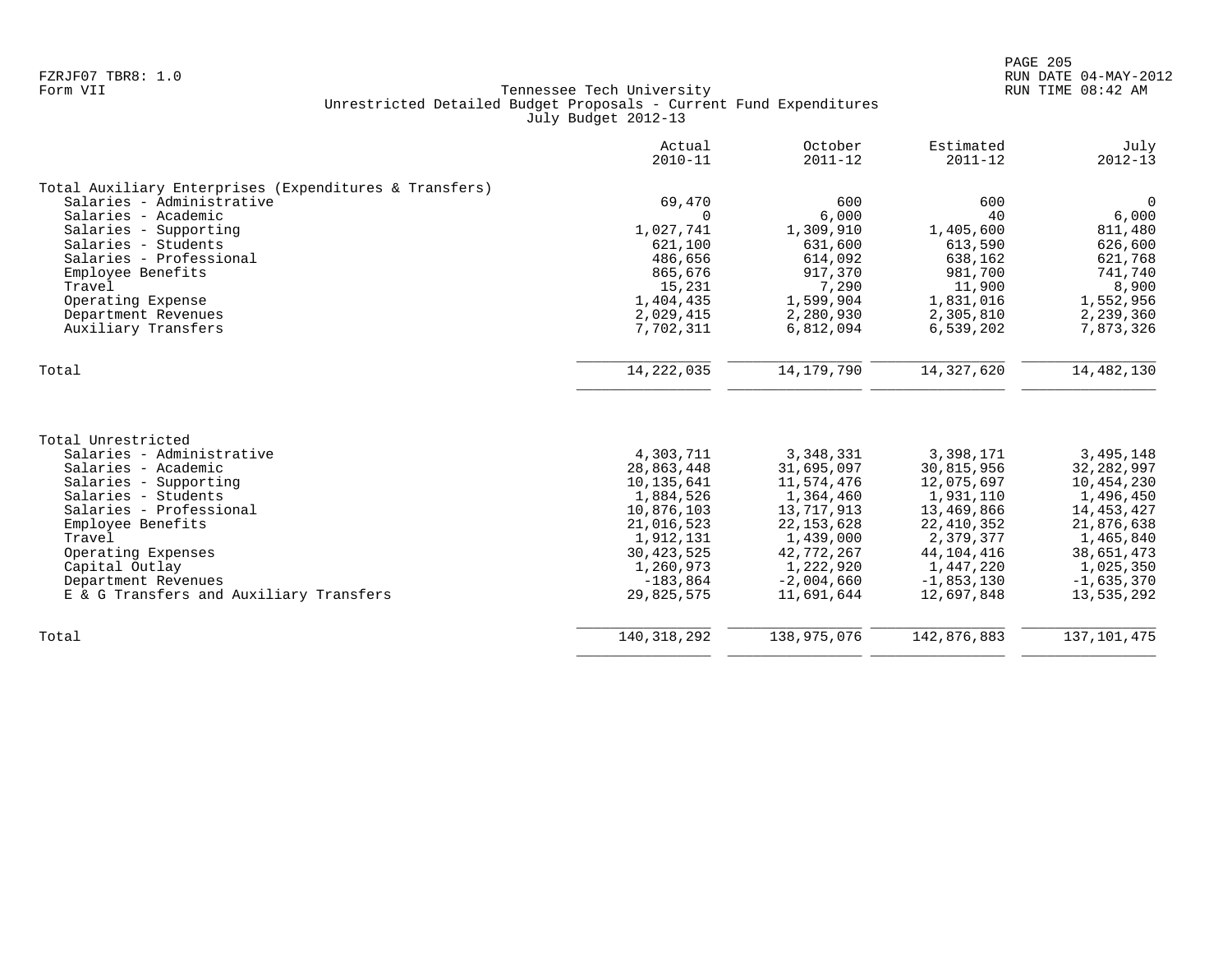PAGE 206

# FZRJF07 TBR8: 1.0 RUN DATE 04-MAY-2012 Tennessee Tech University Unrestricted Detailed Budget Proposals - Current Fund Expenditures July Budget 2012-13 \* \* \* REPORT CONTROL INFORMATION \* \* \* Parameters have been entered via Job Submission.

| Parameter Name            | Value  |
|---------------------------|--------|
| Parameter Seq No:         | 657689 |
| $chart$ :                 | т      |
| Budget Id:                | FY2012 |
| Budget Phase 5:           | 115A   |
| Budget Phase 2:           | 122R   |
| Budget Phase 3:           | 123E   |
| Budget Phase 4:           | 134P   |
| Fund:                     |        |
| Print Organization Codes: | Υ      |
| Begin Page Number:        | 20     |
| Suppress Zero Amounts:    | Υ      |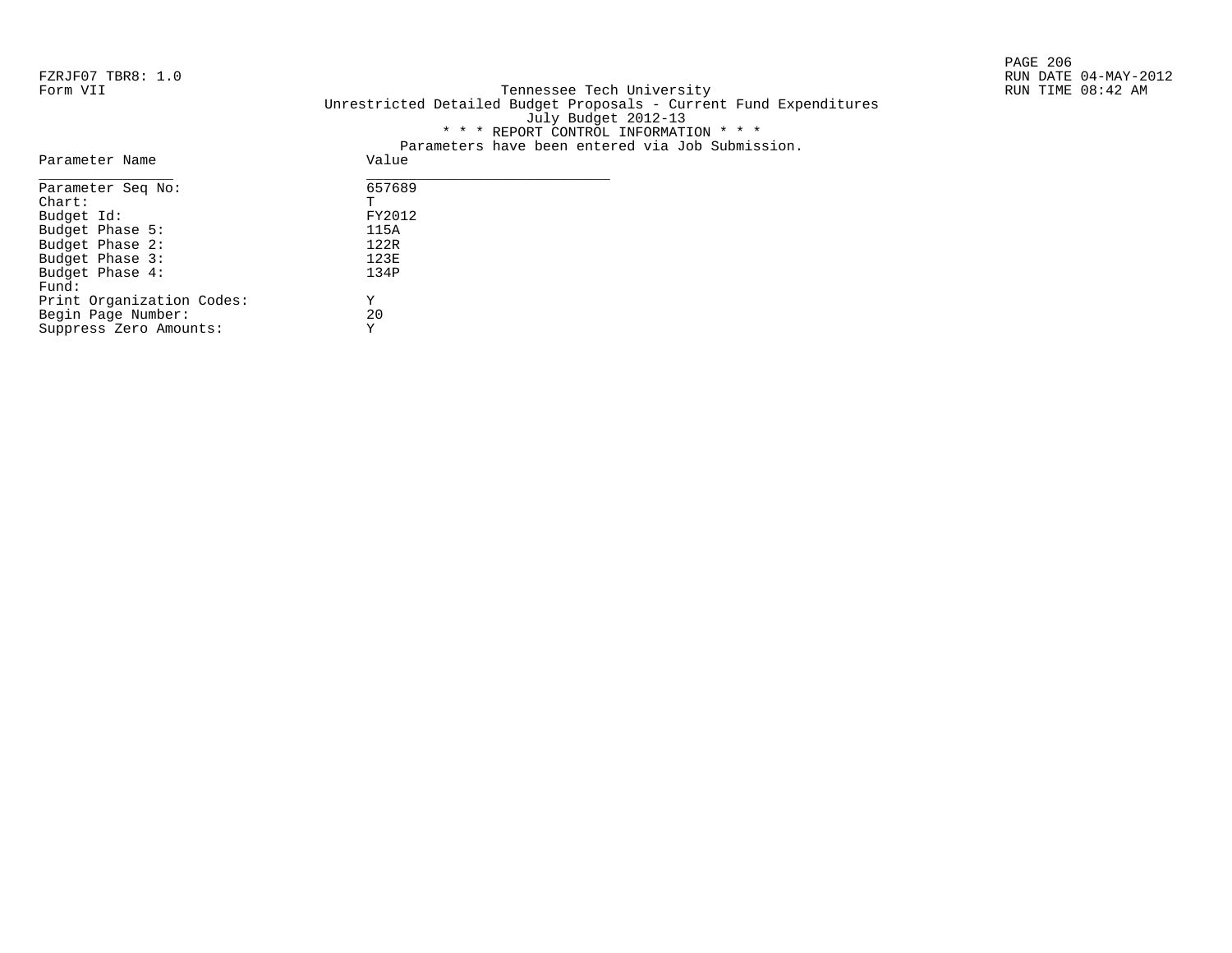#### Form VIII Tennessee Tech University RUN TIME 08:45 AM Summary of Restricted Current Funds Available and Applied July Budget 2012-13

|                                                 |              |             |              | % Change  |             | % Change  |
|-------------------------------------------------|--------------|-------------|--------------|-----------|-------------|-----------|
|                                                 |              | October     | Estimated    | Estimated | July        | July      |
|                                                 | Actual       | Budget      | Budget       | Over      | Budget      | Over      |
|                                                 | $2010 - 11$  | $2011 - 12$ | $2011 - 12$  | Actual    | $2012 - 13$ | Estimated |
|                                                 | -----------  |             |              |           |             |           |
| Restricted Revenues                             |              |             |              |           |             |           |
| 9004 Tuition and Fees                           | 468,280      | 495,000     | 477,200      | 1.90      | 495,000     | 3.73      |
| 9005 Federal Grants and Contracts               | 27, 158, 243 | 30,500,200  | 22,975,000   | $-15.40$  | 23,800,000  | 3.59      |
| 9010 State Appropriations: Center of Excellence | 3,701,700    | 3,471,400   | 3,471,400    | $-6.22$   | 3,524,900   | 1.54      |
| 9027 State Appropriations: Special Allocations  | 700,900      | 700,900     | 700,900      | 0.00      | 700,900     | 0.00      |
| 9035 State Grants and Contracts                 | 24,194,406   | 24,650,000  | 28,752,800   | 18.84     | 29,250,000  | 1.73      |
| 9040 Local Grants and Contracts                 | 13,223       | 12,600      | 4,000        | $-69.75$  | 3,800       | $-5.00$   |
| 9045 Private Grants & Contracts                 | 515,491      | 450,000     | 352,300      | $-31.66$  | 365,000     | 3.60      |
| 9047 Private Gifts                              | 928,440      | 580,000     | 591,000      | $-36.34$  | 595,000     | 0.68      |
| 9050 Endowment Income                           | 150,582      | 140,200     | 205,800      | 36.67     | 208,000     | 1.07      |
| 9055 Other Income                               | 427,267      | 515,000     | 205,900      | $-51.81$  | 220,000     | 6.85      |
| Total Restricted Revenues                       | 58,258,532   | 61,515,300  | 57,736,300   | $-0.90$   | 59,162,600  | 2.47      |
| Restricted Expenditures                         |              |             |              |           |             |           |
| 9205 Instruction                                | 1,699,005    | 3,350,000   | 1,810,300    | 6.55      | 1,975,000   | 9.10      |
| 9210 Research                                   | 10,575,789   | 11,500,000  | 9,880,000    | $-6.58$   | 10,500,000  | 6.28      |
| 9215 Public Service                             | 2,502,561    | 3,250,000   | 3,250,000    | 29.87     | 3,250,000   | 0.00      |
| 9220 Academic Support                           | 455,806      | 450,000     | 375,000      | $-17.73$  | 410,000     | 9.33      |
| 9225 Student Services                           | 1,071,254    | 950,000     | 965,000      | $-9.92$   | 985,000     | 2.07      |
| 9230 Institutional Support                      | 118,737      | 275,000     | 117,000      | $-1.46$   | 123,000     | 5.13      |
| 9235 Operation & Maintenance of Plant           | 876,203      | 750,000     | 120,000      | $-86.30$  | 215,000     | 79.17     |
| 9240 Scholarships and Fellowships               | 40,334,048   | 40,750,000  | 40,675,000   | 0.85      | 41,150,000  | 1.17      |
| 9305 Auxiliary Enterprises                      | 1,167        | 1,000       | 1,100        | $-5.74$   | 1,200       | 9.09      |
| Total Restricted Expenditures                   | 57,634,570   | 61,276,000  | 57, 193, 400 | $-0.77$   | 58,609,200  | 2.48      |